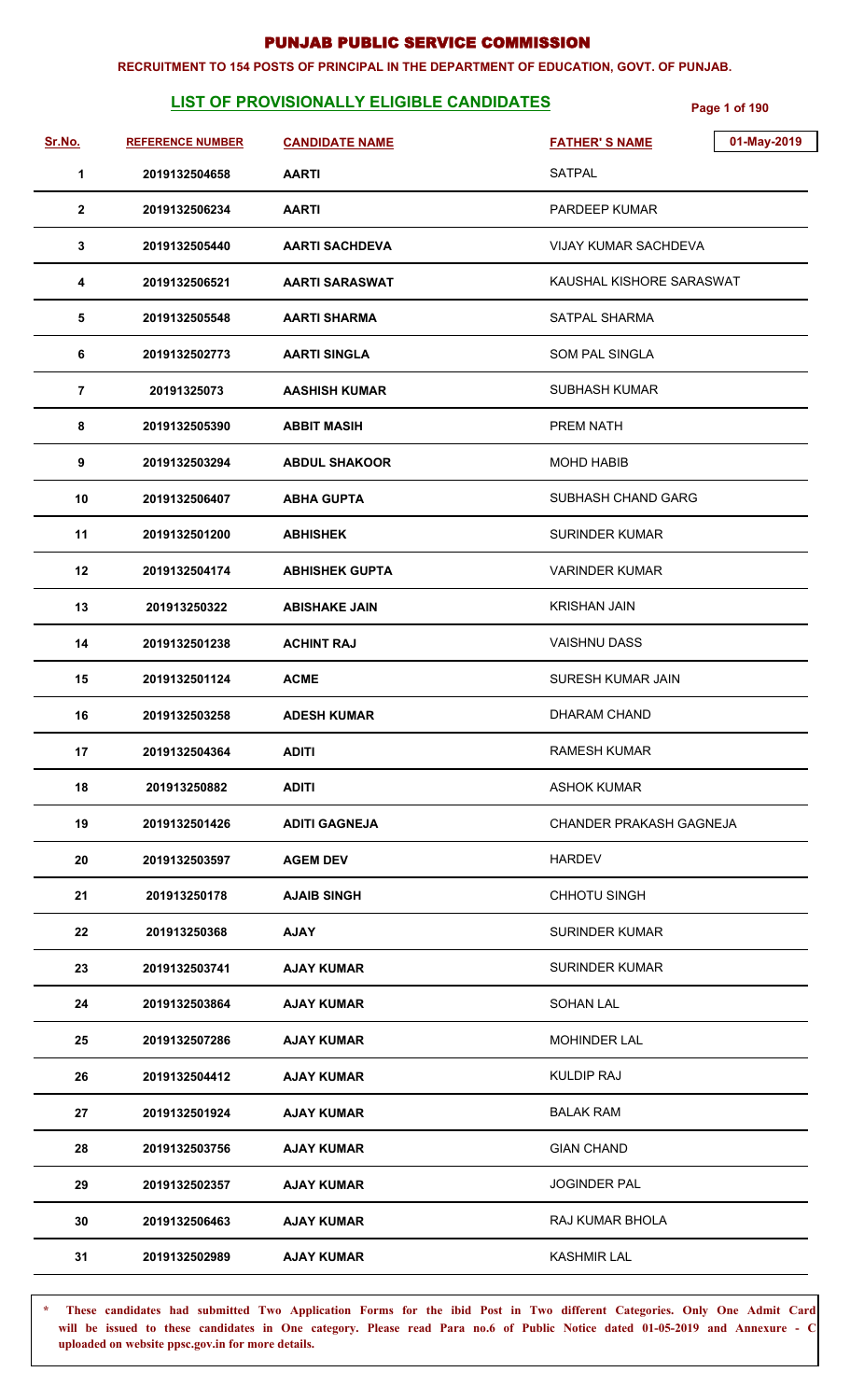#### **RECRUITMENT TO 154 POSTS OF PRINCIPAL IN THE DEPARTMENT OF EDUCATION, GOVT. OF PUNJAB.**

## **LIST OF PROVISIONALLY ELIGIBLE CANDIDATES Page 2 of 190**

| Sr.No. | <b>REFERENCE NUMBER</b> | <b>CANDIDATE NAME</b>       | <b>FATHER'S NAME</b>    | 01-May-2019 |
|--------|-------------------------|-----------------------------|-------------------------|-------------|
| 32     | 2019132502821           | <b>AJAY KUMAR</b>           | <b>BHAJAN SINGH</b>     |             |
| 33     | 2019132503704           | <b>AJAY KUMAR</b>           | <b>AJIT RAM</b>         |             |
| 34     | 2019132501532           | <b>AJAY KUMAR</b>           | <b>NANAK CHAND</b>      |             |
| 35     | 2019132502839           | <b>AJAY KUMAR</b>           | KASHMIRI LAL            |             |
| 36     | 201913250753            | <b>AJAY PAL SINGH</b>       | <b>KULWANT SINGH</b>    |             |
| 37     | 2019132501549           | <b>AJAY PARKASH</b>         | <b>RADHEY SHAM</b>      |             |
| 38     | 2019132504927           | <b>AJAY PRABHAKAR</b>       | <b>CHANDER MOHAN</b>    |             |
| 39     | 2019132504667           | <b>AJAY SALARIA</b>         | R S SALARIA             |             |
| 40     | 201913250300            | <b>AJAY SHARMA</b>          | <b>VIJAY SHARMA</b>     |             |
| 41     | 2019132501932           | <b>AJAY SINGH</b>           | <b>KULDIP SINGH</b>     |             |
| 42     | 2019132505165           | <b>AJAYPAL SINGH</b>        | <b>GURDIAL SINGH</b>    |             |
| 43     | 2019132507607           | <b>AJIT KUMAR</b>           | <b>HARKRISHAN LAL</b>   |             |
| 44     | 2019132502718           | <b>AJIT PAL SINGH</b>       | <b>BHUPINDER SINGH</b>  |             |
| 45     | 2019132502096           | <b>AJIT SINGH</b>           | <b>TARLOK SINGH</b>     |             |
| 46     | 2019132501085           | <b>AJIT SINGH ROOPTARA</b>  | DAVINDER SINGH          |             |
| 47     | 2019132503292           | <b>AJITPAL SINGH</b>        | <b>TOTA SINGH</b>       |             |
| 48     | 201913250975            | <b>AJITPAL SINGH AULAKH</b> | <b>GURDIAL SINGH</b>    |             |
| 49     | 2019132505518           | <b>AJMER SINGH</b>          | PAL SINGH               |             |
| 50     | 2019132502062           | <b>AJMER SINGH</b>          | <b>SUKHNINDER SINGH</b> |             |
| 51     | 2019132505764           | <b>AJMER SINGH</b>          | <b>KIRPAL SINGH</b>     |             |
| 52     | 2019132503577           | <b>AJMER SINGH</b>          | <b>GIAN SINGH</b>       |             |
| 53     | 2019132504238           | <b>AJWINDER KAUR</b>        | <b>BALBIR SINGH</b>     |             |
| 54     | 2019132505801           | <b>AKALJIT KAUR</b>         | <b>NASIB SINGH</b>      |             |
| 55     | 2019132505106           | <b>AKANKSHA</b>             | <b>VIJAY KUMAR</b>      |             |
| 56     | 2019132505773           | <b>AKASH HALDER</b>         | PRIYA NATH HALDER       |             |
| 57     | 201913250559            | <b>AKASHDEEP AGGARWAL</b>   | RAVINDER KUMAR          |             |
| 58     | 2019132502840           | <b>AKASHDEEP SINGH</b>      | <b>SH KARAM SINGH</b>   |             |
| 59     | 2019132507209           | <b>AKASHDEEP SINGH</b>      | <b>SUCHA SINGH</b>      |             |
| 60     | 2019132503121           | <b>AKASHROOP SINGH</b>      | <b>SURJIT SINGH</b>     |             |
| 61     | 201913250565            | <b>AKHLESH KUMAR</b>        | LEKH RAJ                |             |
| 62     | 2019132503364           | <b>AKSHAY KUMAR KHERWA</b>  | MOOL CHAND KHERWA       |             |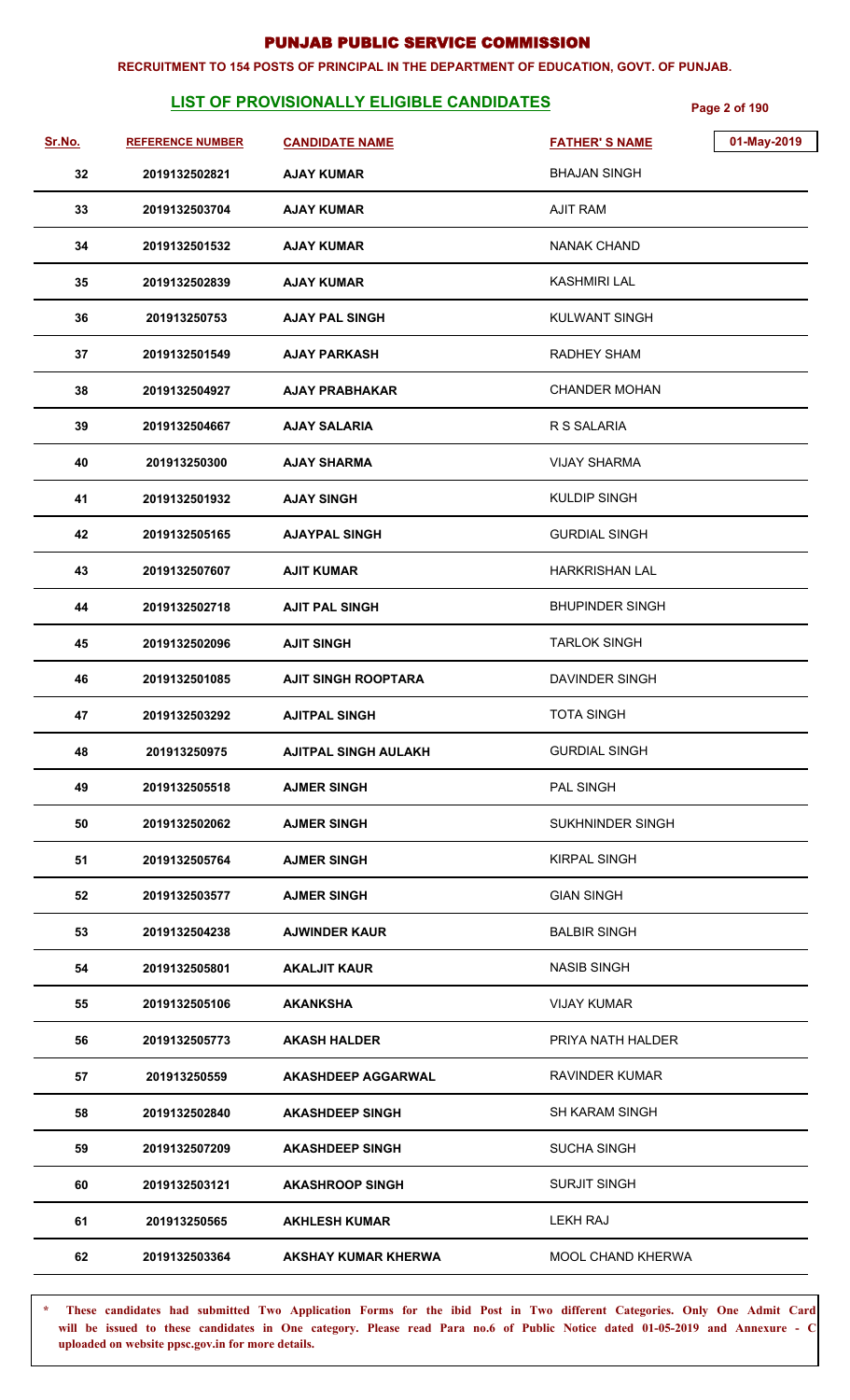#### **RECRUITMENT TO 154 POSTS OF PRINCIPAL IN THE DEPARTMENT OF EDUCATION, GOVT. OF PUNJAB.**

## **LIST OF PROVISIONALLY ELIGIBLE CANDIDATES Page 3 of 190**

| Sr.No. | <b>REFERENCE NUMBER</b> | <b>CANDIDATE NAME</b>    | 01-May-2019<br><b>FATHER'S NAME</b> |
|--------|-------------------------|--------------------------|-------------------------------------|
| 63     | 201913250465            | <b>AKWINDER KAUR</b>     | <b>KAUR SINGH</b>                   |
| 64     | 2019132504923           | <b>ALKA</b>              | <b>SUKHDEV RAJ</b>                  |
| 65     | 2019132502704           | <b>ALKA</b>              | <b>SURINDER BEHAL</b>               |
| 66     | 2019132502075           | <b>ALKA DEVI</b>         | <b>SATPAL</b>                       |
| 67     | 2019132502256           | <b>ALKA GUPTA</b>        | <b>TARSEM LAL GUPTA</b>             |
| 68     | 2019132501229           | <b>ALKA PAHRA</b>        | <b>KULDIP SINGH PAHRA</b>           |
| 69     | 2019132504836           | <b>ALKA SAMBYAL</b>      | <b>SWARN SINGH</b>                  |
| 70     | 201913250360            | <b>ALKA VERMA</b>        | <b>BAHADUR CHAND</b>                |
| 71     | 2019132506269           | <b>ALPNA</b>             | <b>SHIV KUMAR</b>                   |
| 72     | 2019132501339           | <b>AMAN CHHABRA</b>      | <b>KRISHAN CHHABRA</b>              |
| 73     | 2019132504246           | <b>AMAN GUPTA</b>        | <b>JAGDISH KUMAR</b>                |
| 74     | 201913250139            | <b>ITOYU MAMA</b>        | <b>OM PARKASH</b>                   |
| 75     | 2019132501039           | <b>AMAN KUMAR</b>        | <b>ASHOK KUMAR</b>                  |
| 76     | 2019132507345           | <b>AMAN RAJAN</b>        | <b>GURMEET SINGH</b>                |
| 77     | 2019132504002           | <b>AMANBIR KAUR</b>      | ANGREJ SINGH                        |
| 78     | 2019132506989           | <b>AMANBIR KAUR GILL</b> | <b>BALBIR SINGH GILL</b>            |
| 79     | 2019132504272           | <b>AMANDEEP</b>          | OM PARKASH                          |
| 80     | 2019132505522           | <b>AMANDEEP</b>          | <b>PAWAN KUMAR</b>                  |
| 81     | 2019132502082           | <b>AMANDEEP</b>          | <b>GURDIAL SINGH</b>                |
| 82     | 201913250917            | <b>AMANDEEP</b>          | <b>BHAJAN RAM</b>                   |
| 83     | 2019132501079           | <b>AMANDEEP</b>          | <b>RAMJI DAS</b>                    |
| 84     | 2019132504290           | <b>AMANDEEP</b>          | <b>TILAK RAJ</b>                    |
| 85     | 2019132505255           | <b>AMANDEEP</b>          | <b>OM PARKASH</b>                   |
| 86     | 201913250548            | <b>AMANDEEP AULAKH</b>   | <b>AMOLAK SINGH</b>                 |
| 87     | 2019132504605           | <b>AMANDEEP DEORA</b>    | RAJINDER KUMAR DEORA                |
| 88     | 2019132504592           | <b>AMANDEEP GOYAL</b>    | <b>VIJAY KUMAR</b>                  |
| 89     | 2019132507049           | <b>AMANDEEP KANWAR</b>   | <b>GURDARSHAN SINGH</b>             |
| 90     | 2019132502593           | <b>AMANDEEP KAUR</b>     | <b>SURJIT SINGH</b>                 |
| 91     | 2019132501197           | <b>AMANDEEP KAUR</b>     | PARGAT SINGH                        |
| 92     | 2019132506905           | <b>AMANDEEP KAUR</b>     | <b>PARMJEET KAUR</b>                |
| 93     | 2019132506803           | <b>AMANDEEP KAUR</b>     | <b>PREM SINGH</b>                   |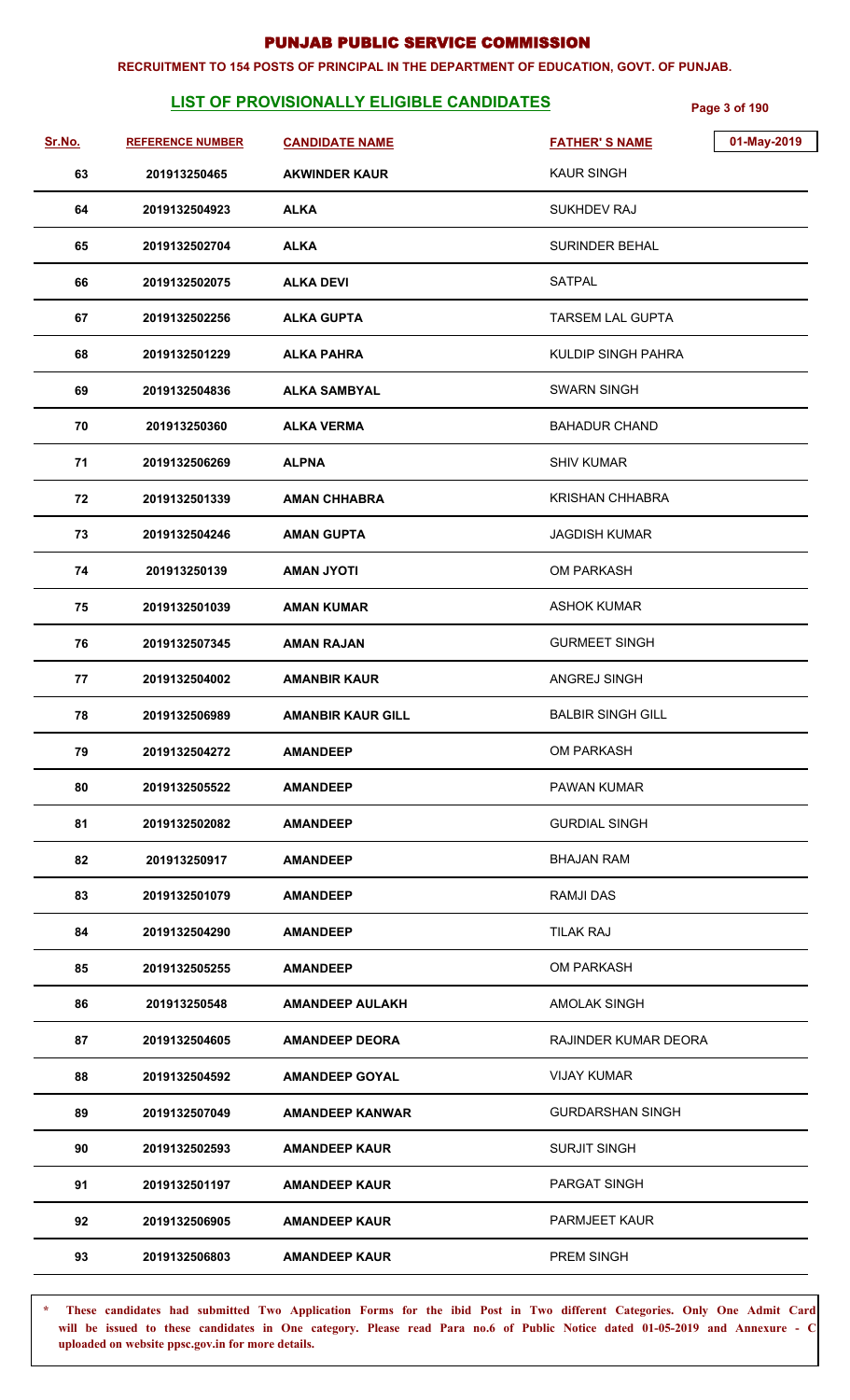#### **RECRUITMENT TO 154 POSTS OF PRINCIPAL IN THE DEPARTMENT OF EDUCATION, GOVT. OF PUNJAB.**

## **LIST OF PROVISIONALLY ELIGIBLE CANDIDATES Page 4 of 190**

| Sr.No. | <b>REFERENCE NUMBER</b> | <b>CANDIDATE NAME</b> | 01-May-2019<br><b>FATHER'S NAME</b> |
|--------|-------------------------|-----------------------|-------------------------------------|
| 94     | 2019132504047           | <b>AMANDEEP KAUR</b>  | <b>RESHAM SINGH</b>                 |
| 95     | 2019132505289           | <b>AMANDEEP KAUR</b>  | <b>SATPAL SINGH</b>                 |
| 96     | 2019132506476           | <b>AMANDEEP KAUR</b>  | MALWINDER SINGH                     |
| 97     | 2019132505263           | <b>AMANDEEP KAUR</b>  | SURINDERJIT SINGH                   |
| 98     | 2019132506134           | <b>AMANDEEP KAUR</b>  | RESHAM SINGH                        |
| 99     | 2019132505973           | <b>AMANDEEP KAUR</b>  | <b>TARLOK SINGH</b>                 |
| 100    | 201913250606            | <b>AMANDEEP KAUR</b>  | SUKHDEV SINGH                       |
| 101    | 2019132501492           | <b>AMANDEEP KAUR</b>  | KHAZAN SINGH                        |
| 102    | 2019132504382           | <b>AMANDEEP KAUR</b>  | KASHMIR SINGH                       |
| 103    | 2019132504851           | <b>AMANDEEP KAUR</b>  | KARAMJIT SINGH                      |
| 104    | 2019132504063           | <b>AMANDEEP KAUR</b>  | <b>JOGINDER SINGH</b>               |
| 105    | 2019132501479           | <b>AMANDEEP KAUR</b>  | <b>JARNAIL SINGH SANDHU</b>         |
| 106    | 2019132506655           | <b>AMANDEEP KAUR</b>  | <b>SATPAL SINGH</b>                 |
| 107    | 2019132505426           | <b>AMANDEEP KAUR</b>  | <b>JAMIT SINGH</b>                  |
| 108    | 2019132505946           | <b>AMANDEEP KAUR</b>  | <b>HARDIAL SINGH</b>                |
| 109    | 2019132507530           | <b>AMANDEEP KAUR</b>  | <b>GURMAIL SINGH</b>                |
| 110    | 2019132502304           | <b>AMANDEEP KAUR</b>  | <b>GURMAIL SINGH</b>                |
| 111    | 2019132505062           | <b>AMANDEEP KAUR</b>  | <b>GURCHARAN SINGH</b>              |
| 112    | 2019132506398           | <b>AMANDEEP KAUR</b>  | <b>GAMDOOR SINGH</b>                |
| 113    | 2019132504886           | <b>AMANDEEP KAUR</b>  | KULDEEP SINGH PUREWAL               |
| 114    | 201913250129            | <b>AMANDEEP KAUR</b>  | <b>JAGTAR SINGH</b>                 |
| 115    | 2019132502358           | <b>AMANDEEP KAUR</b>  | JASBIR SINGH                        |
| 116    | 201913250518            | <b>AMANDEEP KAUR</b>  | <b>LACHHMAN SINGH</b>               |
| 117    | 2019132507432           | <b>AMANDEEP KAUR</b>  | <b>MAGHAR SINGH</b>                 |
| 118    | 201913250856            | <b>AMANDEEP KAUR</b>  | <b>TARA SINGH</b>                   |
| 119    | 201913250621            | <b>AMANDEEP KAUR</b>  | SIKANDER SINGH                      |
| 120    | 2019132504694           | <b>AMANDEEP KAUR</b>  | <b>RATTAN SINGH</b>                 |
| 121    | 2019132503546           | <b>AMANDEEP KAUR</b>  | <b>JAGJIT SINGH</b>                 |
| 122    | 201913250615            | <b>AMANDEEP KAUR</b>  | <b>PRITAM SINGH</b>                 |
| 123    | 2019132504039           | <b>AMANDEEP KAUR</b>  | <b>SURJIT SINGH</b>                 |
| 124    | 2019132502660           | <b>AMANDEEP KAUR</b>  | <b>WASSAN SINGH</b>                 |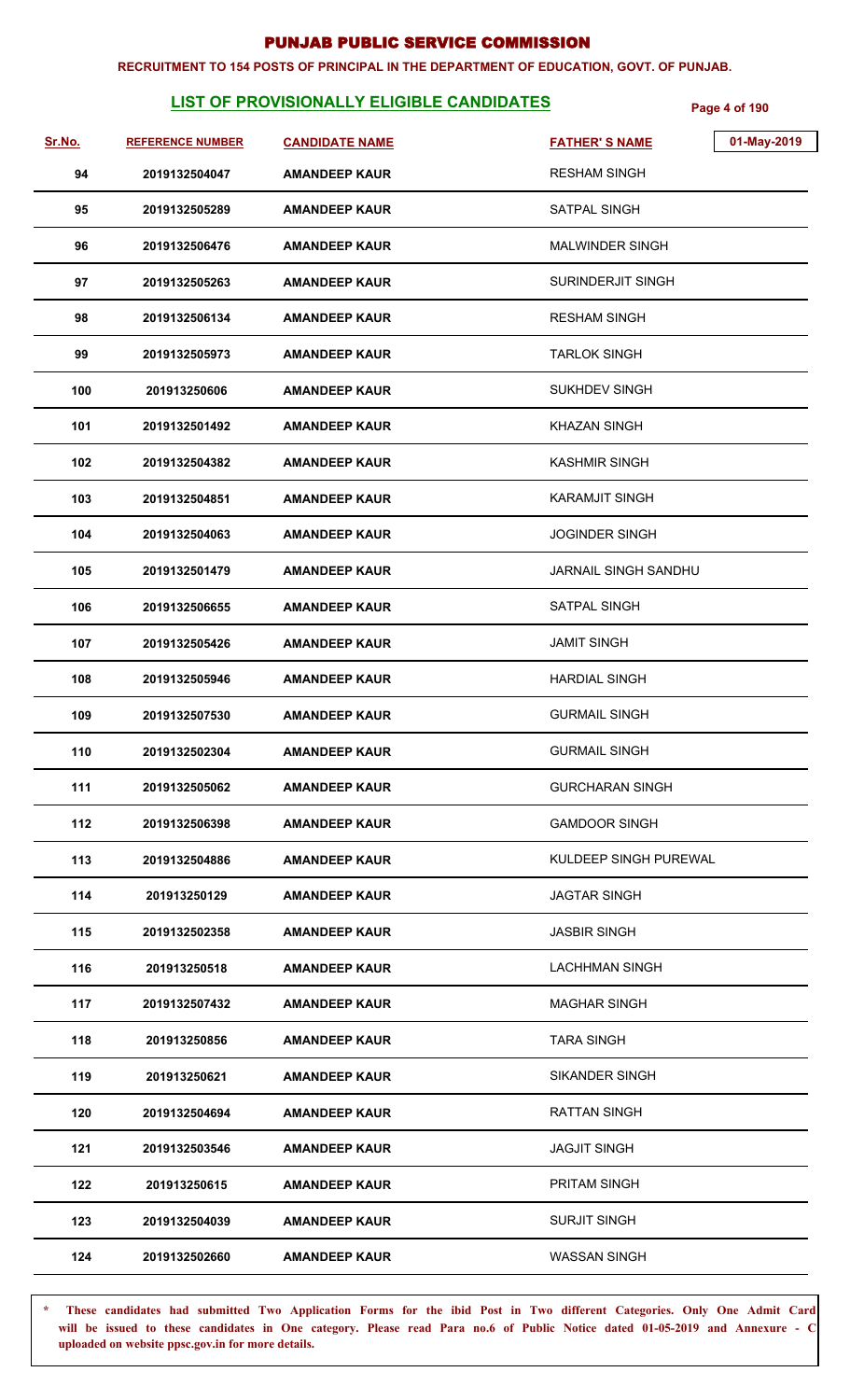#### **RECRUITMENT TO 154 POSTS OF PRINCIPAL IN THE DEPARTMENT OF EDUCATION, GOVT. OF PUNJAB.**

## **LIST OF PROVISIONALLY ELIGIBLE CANDIDATES Page 5 of 190**

| Sr.No. | <b>REFERENCE NUMBER</b> | <b>CANDIDATE NAME</b>       | 01-May-2019<br><b>FATHER'S NAME</b> |
|--------|-------------------------|-----------------------------|-------------------------------------|
| 125    | 2019132501546           | <b>AMANDEEP KAUR</b>        | <b>MEHMA SINGH</b>                  |
| 126    | 2019132506111           | <b>AMANDEEP KAUR</b>        | <b>NARINDER SINGH</b>               |
| 127    | 2019132503469           | <b>AMANDEEP KAUR</b>        | <b>MAJOR SINGH</b>                  |
| 128    | 2019132507162           | <b>AMANDEEP KAUR</b>        | <b>PARAMJIT SINGH</b>               |
| 129    | 2019132505184           | <b>AMANDEEP KAUR</b>        | <b>SUKHCHAIN SINGH</b>              |
| 130    | 201913250597            | <b>AMANDEEP KAUR</b>        | <b>IQBAL SINGH</b>                  |
| 131    | 20191325014             | <b>AMANDEEP KAUR</b>        | <b>GAMDOOR SINGH</b>                |
| 132    | 2019132505406           | <b>AMANDEEP KAUR</b>        | <b>BALRAJ SINGH</b>                 |
| 133    | 2019132502229           | <b>AMANDEEP KAUR</b>        | <b>BACHITTAR SINGH</b>              |
| 134    | 2019132504878           | <b>AMANDEEP KAUR</b>        | <b>AVTAR SINGH</b>                  |
| 135    | 2019132503633           | <b>AMANDEEP KAUR</b>        | <b>AMARJIT SINGH</b>                |
| 136    | 2019132505192           | <b>AMANDEEP KAUR</b>        | <b>RESHAM SINGH</b>                 |
| 137    | 2019132501292           | <b>AMANDEEP KAUR CHAHAL</b> | NARVINDER SINGH                     |
| 138    | 2019132505953           | <b>AMANDEEP KAUR SANGHA</b> | SITAL SINGH SANGHA                  |
| 139    | 2019132506630           | <b>AMANDEEP KAUR SIDHU</b>  | LATE SR JAGDEV SINGH                |
| 140    | 2019132502182           | <b>AMANDEEP KUMAR</b>       | <b>NARESH KUMAR</b>                 |
| 141    | 2019132502068           | <b>AMANDEEP KUMAR</b>       | <b>JAGDISH RAJ</b>                  |
| 142    | 2019132502574           | <b>AMANDEEP KUMAR</b>       | <b>VASDEV RAM</b>                   |
| 143    | 2019132506925           | <b>AMANDEEP KUMARI</b>      | <b>MOHINDER LAL</b>                 |
| 144    | 2019132502761           | <b>AMANDEEP SAPRA</b>       | OM PARKASH SAPRA                    |
| 145    | 20191325083             | <b>AMANDEEP SHARMA</b>      | KEWAL KRISHAN SHARMA                |
| 146    | 2019132504372           | <b>AMANDEEP SHARMA</b>      | YOGESH KUMAR                        |
| 147    | 2019132502858           | <b>AMANDEEP SINGH</b>       | PARKASH SINGH                       |
| 148    | 201913250182            | <b>AMANDEEP SINGH</b>       | <b>GURNAIB SINGH</b>                |
| 149    | 2019132503564           | <b>AMANDEEP SINGH</b>       | <b>HAKAM SINGH</b>                  |
| 150    | 201913250317            | <b>AMANDEEP SINGH</b>       | <b>GURMAIL SINGH</b>                |
| 151    | 2019132505701           | <b>AMANDEEP SINGH</b>       | <b>HARDEEP SINGH</b>                |
| 152    | 20191325030             | <b>AMANDEEP SINGH</b>       | <b>HARPAL SINGH</b>                 |
| 153    | 201913250133            | <b>AMANDEEP SINGH</b>       | <b>NATHA SINGH</b>                  |
| 154    | 2019132507029           | <b>AMANDEEP SINGH</b>       | <b>TARLOCHAN SINGH</b>              |
| 155    | 2019132501362           | <b>AMANDEEP SINGH</b>       | <b>BALJIT SINGH</b>                 |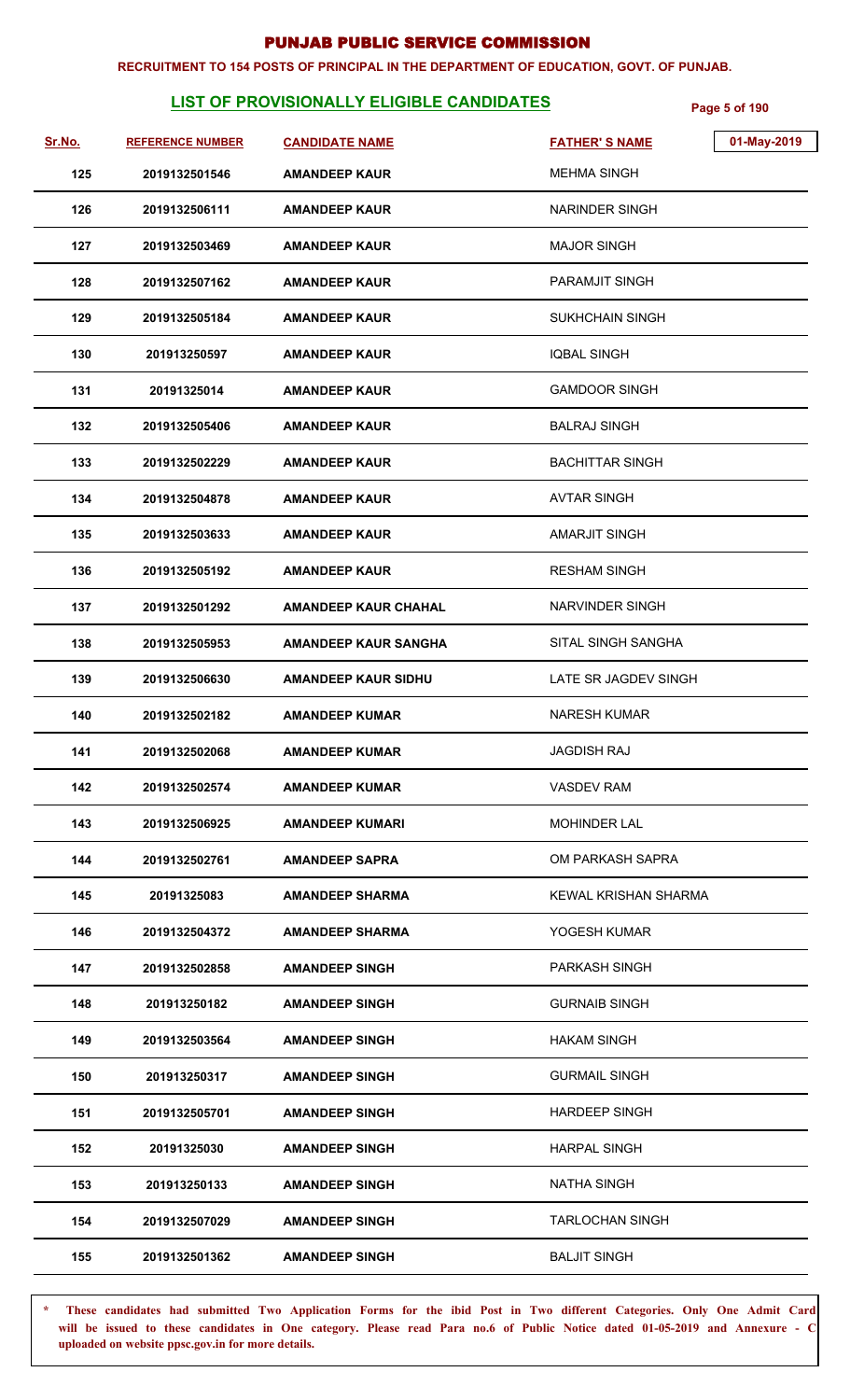#### **RECRUITMENT TO 154 POSTS OF PRINCIPAL IN THE DEPARTMENT OF EDUCATION, GOVT. OF PUNJAB.**

## **LIST OF PROVISIONALLY ELIGIBLE CANDIDATES Page 6 of 190**

| Sr.No. | <b>REFERENCE NUMBER</b> | <b>CANDIDATE NAME</b>        | 01-May-2019<br><b>FATHER'S NAME</b> |
|--------|-------------------------|------------------------------|-------------------------------------|
| 156    | 2019132503139           | <b>AMANDEEP SINGH</b>        | <b>IQBAL SINGH</b>                  |
| 157    | 2019132503215           | <b>AMANDEEP SINGH</b>        | <b>BHUPINDER SINGH</b>              |
| 158    | 201913250813            | <b>AMANDEEP SINGH</b>        | <b>BALWINDER SINGH</b>              |
| 159    | 2019132504172           | <b>AMANDEEP SINGH</b>        | <b>BALWINDER SINGH</b>              |
| 160    | 2019132506092           | <b>AMANDEEP SINGH</b>        | <b>BALWANT SINGH</b>                |
| 161    | 201913250469            | <b>AMANDEEP SINGH</b>        | <b>BALWINDER SINGH</b>              |
| 162    | 2019132504597           | <b>AMANDEEP SINGH</b>        | <b>BALBIR SINGH</b>                 |
| 163    | 2019132507275           | <b>AMANDEEP SINGH</b>        | <b>AVTAR SINGH</b>                  |
| 164    | 2019132502519           | <b>AMANDEEP SINGH</b>        | AVTAR SINGH                         |
| 165    | 2019132506754           | <b>AMANDEEP SINGH</b>        | <b>AMOLAK SINGH</b>                 |
| 166    | 201913250438            | <b>AMANDEEP SINGH</b>        | <b>DALJIT SINGH</b>                 |
| 167    | 2019132506400           | <b>AMANDEEP SINGH</b>        | <b>SHIVRAJ SINGH</b>                |
| 168    | 2019132501163           | <b>AMANDEEP SINGH</b>        | <b>SURINDER SINGH</b>               |
| 169    | 2019132502290           | <b>AMANDEEP SINGH</b>        | <b>TEJINDER SINGH</b>               |
| 170    | 2019132506196           | <b>AMANDEEP SINGH</b>        | <b>SHAMSHER SINGH</b>               |
| 171    | 2019132504016           | <b>AMANDEEP SINGH</b>        | <b>BALWINDER SINGH</b>              |
| 172    | 2019132502162           | <b>AMANDEEP SINGH</b>        | <b>GURTEJ SINGH</b>                 |
| 173    | 2019132506606           | <b>AMANDEEP SINGH</b>        | <b>KUNAN SINGH</b>                  |
| 174    | 2019132501365           | <b>AMANDEEP SINGH</b>        | <b>RAVAIL SINGH</b>                 |
| 175    | 201913250101            | <b>AMANDEEP SINGH</b>        | <b>JAGTAR SINGH</b>                 |
| 176    | 2019132504986           | <b>AMANDEEP SINGH SAINI</b>  | SARWAN SINGH SAINI                  |
| 177    | 2019132501              | <b>AMANDEEP SINGH SEKHON</b> | SOHAN SINGH SEKHON                  |
| 178    | 2019132505814           | <b>AMANDEEP VERMA</b>        | <b>OM PARKASH</b>                   |
| 179    | 2019132502263           | <b>AMANDEEP WALIA</b>        | <b>JASJIT SINGH WALIA</b>           |
| 180    | 2019132504897           | <b>AMANDIP KAUR</b>          | <b>SURJIT SINGH</b>                 |
| 181    | 2019132505395           | <b>AMANDIP SINGH</b>         | <b>BHAG SINGH</b>                   |
| 182    | 2019132501901           | <b>AMANINDER JIT SINGH</b>   | SURINDER JIT SINGH                  |
| 183    | 2019132504              | <b>AMANJEET KAUR</b>         | <b>DARSHAN SINGH</b>                |
| 184    | 2019132505670           | <b>AMANJIT KAUR</b>          | <b>SURJAN SINGH</b>                 |
| 185    | 2019132502700           | <b>AMANJIT SINGH</b>         | <b>JAGDISH SINGH</b>                |
| 186    | 201913250148            | <b>TOURAMA</b>               | <b>BAL KRISHAN</b>                  |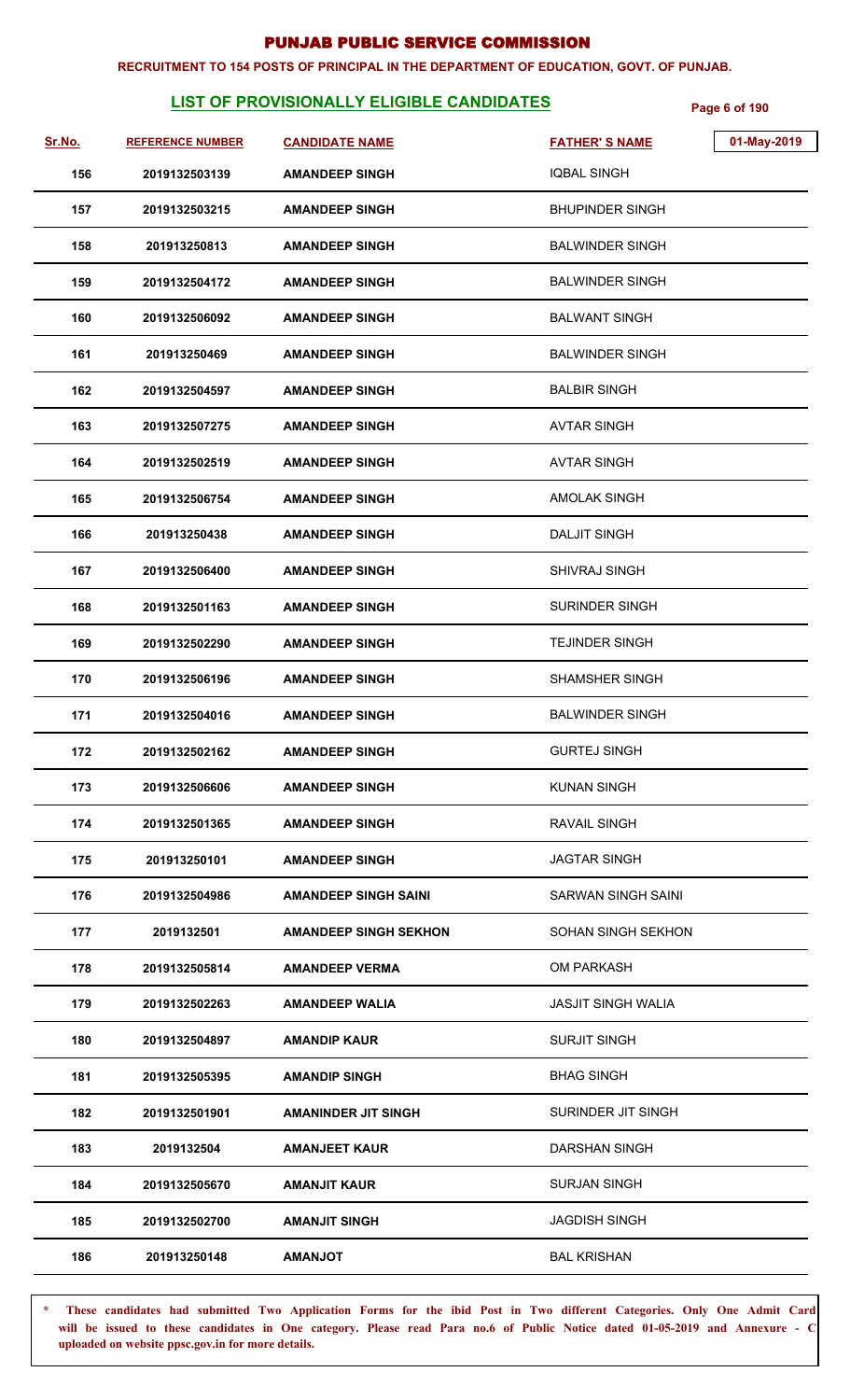#### **RECRUITMENT TO 154 POSTS OF PRINCIPAL IN THE DEPARTMENT OF EDUCATION, GOVT. OF PUNJAB.**

## **LIST OF PROVISIONALLY ELIGIBLE CANDIDATES Page 7 of 190**

| Sr.No. | <b>REFERENCE NUMBER</b> | <b>CANDIDATE NAME</b>        | 01-May-2019<br><b>FATHER'S NAME</b> |
|--------|-------------------------|------------------------------|-------------------------------------|
| 187    | 201913250929            | <b>TOLIANAMA</b>             | <b>SURESH KUMAR</b>                 |
| 188    | 2019132503464           | <b>AMANJOT KAUR</b>          | <b>DALEL SINGH</b>                  |
| 189    | 2019132501827           | <b>AMANJOT KAUR</b>          | <b>HARPAL SINGH</b>                 |
| 190    | 2019132501265           | <b>AMANJOT SINGH</b>         | JAGMOHAN SINGH                      |
| 191    | 2019132506664           | <b>AMANPREET</b>             | <b>MOHINDER PARKASH</b>             |
| 192    | 2019132502134           | <b>AMANPREET KAUR</b>        | <b>NARINDER SINGH</b>               |
| 193    | 2019132505945           | <b>AMANPREET KAUR</b>        | SUKHDEV SINGH                       |
| 194    | 2019132501213           | <b>AMANPREET KAUR</b>        | <b>RANJIT SINGH</b>                 |
| 195    | 2019132504400           | <b>AMANPREET KAUR</b>        | <b>RANBIR SINGH</b>                 |
| 196    | 2019132506227           | <b>AMANPREET KAUR</b>        | <b>NARINDER SINGH</b>               |
| 197    | 2019132507153           | <b>AMANPREET KAUR</b>        | <b>JAI SINGH</b>                    |
| 198    | 2019132505382           | <b>AMANPREET KAUR</b>        | <b>JASBIR SINGH</b>                 |
| 199    | 2019132504390           | <b>AMANPREET KAUR</b>        | <b>JASWINDR KAUR</b>                |
| 200    | 2019132502385           | <b>AMANPREET KAUR</b>        | <b>JAGIR SINGH</b>                  |
| 201    | 201913250192            | <b>AMANPREET KAUR</b>        | <b>GURCHARAN SINGH</b>              |
| 202    | 2019132502392           | <b>AMANPREET KAUR</b>        | <b>MANMOHAN SINGH SANDHU</b>        |
| 203    | 201913250501            | <b>AMANPREET KAUR</b>        | <b>BALRAJ SINGH</b>                 |
| 204    | 2019132503134           | <b>AMANPREET KAUR</b>        | <b>TEJA SINGH</b>                   |
| 205    | 2019132502343           | <b>AMANPREET KAUR</b>        | <b>SUKHDIAL SINGH</b>               |
| 206    | 201913250746            | <b>AMANPREET KAUR</b>        | <b>SUKHDEV SINGH</b>                |
| 207    | 2019132502795           | <b>AMANPREET KAUR</b>        | <b>RAJINDER SINGH</b>               |
| 208    | 2019132501893           | <b>AMANPREET KAUR</b>        | <b>JANGIR SINGH</b>                 |
| 209    | 2019132506310           | <b>AMANPREET KAUR</b>        | <b>CHARAN SINGH</b>                 |
| 210    | 2019132501581           | <b>AMANPREET KAUR</b>        | <b>BALRAJ SINGH</b>                 |
| 211    | 20191325099             | <b>AMANPREET SINGH</b>       | PARAMJIT SINGH                      |
| 212    | 2019132506824           | <b>AMANPREET SINGH</b>       | <b>SUKHCHAIN SINGH</b>              |
| 213    | 2019132501595           | <b>AMANPREET SINGH</b>       | <b>AJMER SINGH</b>                  |
| 214    | 2019132501241           | <b>AMANPREET SINGH JOHAR</b> | PARAMJIT SINGH                      |
| 215    | 2019132501691           | <b>AMANPREET TALWAR</b>      | <b>HARMEET SINGH TALWAR</b>         |
| 216    | 2019132503760           | <b>AMAR JYOTI</b>            | <b>BAKSHI RAM</b>                   |
| 217    | 201913250874            | <b>AMARBIR SINGH</b>         | <b>PAUL SINGH</b>                   |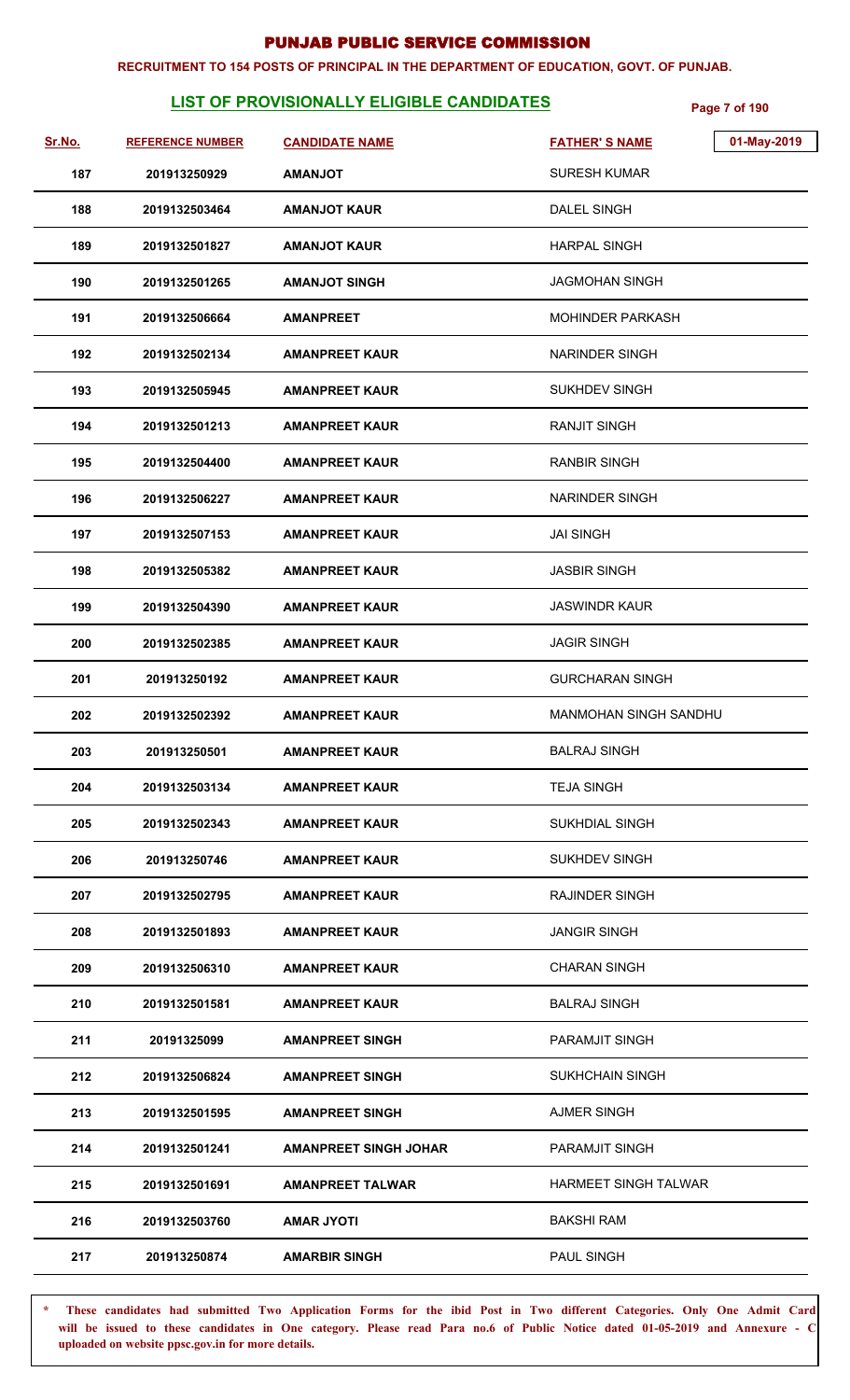#### **RECRUITMENT TO 154 POSTS OF PRINCIPAL IN THE DEPARTMENT OF EDUCATION, GOVT. OF PUNJAB.**

## **LIST OF PROVISIONALLY ELIGIBLE CANDIDATES Page 8 of 190**

| Sr.No. | <b>REFERENCE NUMBER</b> | <b>CANDIDATE NAME</b>          | <b>FATHER'S NAME</b>    | 01-May-2019 |
|--------|-------------------------|--------------------------------|-------------------------|-------------|
|        | 218<br>2019132501252    | <b>AMARDEEP KAUR</b>           | PRITAM SINGH            |             |
|        | 219<br>2019132503678    | <b>AMARDEEP KAUR KAHLON</b>    | <b>B S KAHLON</b>       |             |
|        | 220<br>2019132505936    | <b>AMARDEEP KUMAR</b>          | <b>SH AJIT RAM</b>      |             |
|        | 221<br>2019132505088    | <b>AMARDEEP SINGH</b>          | <b>BALDEV SINGH</b>     |             |
|        | 222<br>2019132507108    | <b>AMARDEEP SINGH</b>          | <b>BALWINDER SINGH</b>  |             |
|        | 223<br>2019132503624    | <b>AMARDEEP SINGH</b>          | <b>KESAR SINGH</b>      |             |
|        | 224<br>2019132502640    | <b>AMARDIP SINGH</b>           | <b>NATHA SINGH</b>      |             |
|        | 225<br>2019132507115    | <b>AMARINDER SINGH</b>         | <b>NIRMAL SINGH</b>     |             |
|        | 226<br>2019132503748    | <b>AMARINDER SINGH</b>         | <b>JOGINDER SINGH</b>   |             |
|        | 227<br>2019132502034    | <b>AMARINDER SINGH PANDHER</b> | AMARJIT SINGH PANDHER   |             |
|        | 228<br>2019132504389    | <b>AMARJEET</b>                | <b>TARLOK CHAND</b>     |             |
|        | 229<br>201913250602     | <b>AMARJEET</b>                | <b>HANUMAN DASS</b>     |             |
|        | 230<br>2019132504387    | <b>AMARJEET GOYAL</b>          | <b>SHAGAN LAL</b>       |             |
|        | 231<br>2019132501069    | <b>AMARJEET KAUR</b>           | <b>RAGHBIR SINGH</b>    |             |
|        | 232<br>2019132505071    | <b>AMARJEET KAUR</b>           | NACHHATTAR SINGH        |             |
|        | 233<br>2019132503093    | <b>AMARJEET KAUR</b>           | <b>BEANT SINGH</b>      |             |
|        | 234<br>2019132502762    | <b>AMARJEET SINGH</b>          | <b>MOHAN SINGH</b>      |             |
|        | 235<br>2019132503626    | <b>AMARJEET SINGH</b>          | <b>HARBHAJAN SINGH</b>  |             |
|        | 236<br>2019132505766    | <b>AMARJIT</b>                 | <b>MOHINDER SINGH</b>   |             |
| *      | 237<br>2019132502240    | <b>AMARJIT KAUR</b>            | <b>SUKHJINDER SINGH</b> |             |
| *      | 238<br>2019132502272    | <b>AMARJIT KAUR</b>            | SUKHJINDER SINGH        |             |
|        | 239<br>2019132505107    | <b>AMARJIT KAUR</b>            | <b>GURBAX SINGH</b>     |             |
|        | 240<br>2019132502741    | <b>AMARJIT KAUR</b>            | <b>MALKIT SINGH</b>     |             |
|        | 241<br>2019132503787    | <b>AMARJIT KAUR</b>            | <b>TARSEM LAL</b>       |             |
|        | 242<br>201913250578     | <b>AMARJIT KAUR</b>            | <b>FANGAN SINGH</b>     |             |
|        | 243<br>2019132504838    | <b>AMARJIT KUMAR</b>           | <b>RAM CHAND</b>        |             |
|        | 244<br>2019132504303    | <b>AMARJIT SINGH</b>           | <b>MUNSHI RAM</b>       |             |
|        | 245<br>2019132501779    | <b>AMARJIT SINGH</b>           | PARDUMAN SINGH          |             |
|        | 246<br>2019132505156    | <b>AMARJIT SINGH</b>           | <b>JAGJIT SINGH</b>     |             |
|        | 247<br>201913250542     | <b>AMARJIT SINGH</b>           | <b>GURCHARAN SINGH</b>  |             |
|        | 248<br>2019132507377    | <b>AMARJIT SINGH</b>           | <b>DILBAG SINGH</b>     |             |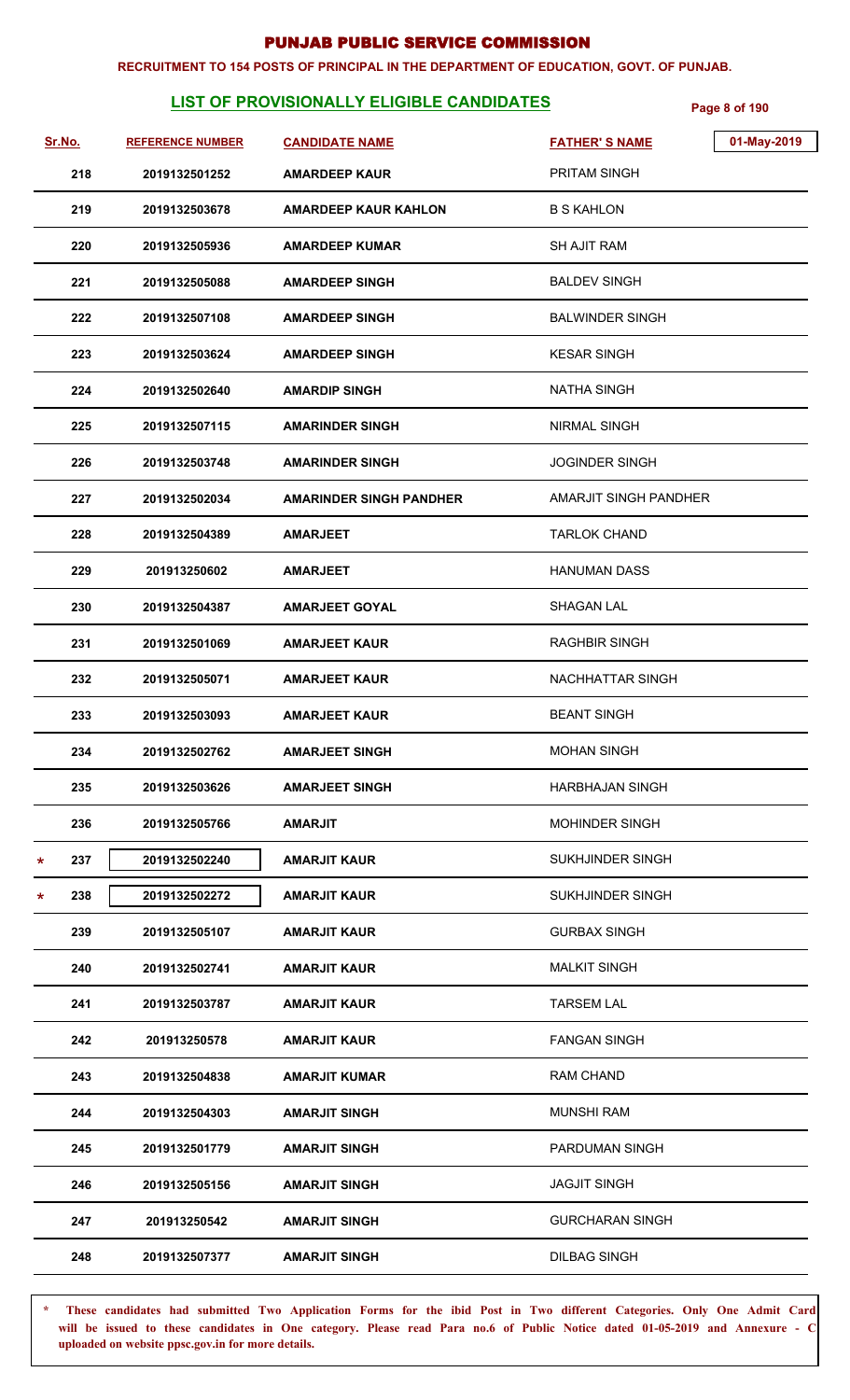#### **RECRUITMENT TO 154 POSTS OF PRINCIPAL IN THE DEPARTMENT OF EDUCATION, GOVT. OF PUNJAB.**

## **LIST OF PROVISIONALLY ELIGIBLE CANDIDATES Page 9 of 190**

| Sr.No. | <b>REFERENCE NUMBER</b> | <b>CANDIDATE NAME</b>    | 01-May-2019<br><b>FATHER'S NAME</b> |  |
|--------|-------------------------|--------------------------|-------------------------------------|--|
| 249    | 201913250256            | <b>AMARJIT SINGH</b>     | <b>BHAGWAN SINGH</b>                |  |
| 250    | 2019132507242           | <b>AMARJIT SINGH</b>     | <b>SUKHA SINGH</b>                  |  |
| 251    | 2019132505374           | <b>AMARJYOTI</b>         | <b>BHAGWAN CHAND</b>                |  |
| 252    | 2019132503778           | <b>AMARPREET KAUR</b>    | <b>KARNAIL SINGH</b>                |  |
| 253    | 2019132503115           | <b>AMARPREET KAUR</b>    | <b>BHAGWAN SINGH</b>                |  |
| 254    | 2019132504841           | <b>AMARPREET KAUR</b>    | <b>DILBAGH SINGH</b>                |  |
| 255    | 2019132503695           | <b>AMARTESVER SINGH</b>  | <b>JASWINDER SINGH</b>              |  |
| 256    | 2019132505963           | <b>AMIT ANDOTRA</b>      | <b>SURINDER SINGH</b>               |  |
| 257    | 2019132506399           | <b>AMIT ARORA</b>        | <b>ASHOK KUMAR</b>                  |  |
| 258    | 2019132505404           | <b>AMIT BARRIA</b>       | <b>ASHOK KUMAR</b>                  |  |
| 259    | 2019132503321           | <b>AMIT BASSI</b>        | KISHAN CHAND BASSI                  |  |
| 260    | 2019132503917           | <b>AMIT BINDRA</b>       | PURAN CHAND BINDRA                  |  |
| 261    | 2019132502905           | <b>AMIT CHADHA</b>       | <b>VARINDER KUMAR CHADHA</b>        |  |
| 262    | 2019132503434           | <b>AMIT GAGNEJA</b>      | KRISHAN LAL GAGNEJA                 |  |
| 263    | 201913250768            | <b>AMIT GARG</b>         | <b>TARSEM LAL</b>                   |  |
| 264    | 2019132503799           | <b>AMIT GILHOTRA</b>     | SOHAN LAL GILHOTRA                  |  |
| 265    | 2019132502412           | <b>AMIT GROVER</b>       | <b>GIAN CHAND</b>                   |  |
| 266    | 2019132501422           | <b>AMIT JUNEJA</b>       | KHARAIT LAL JUNEJA                  |  |
| 267    | 2019132504067           | <b>AMIT KAMBOJ</b>       | <b>BISHAN CHAND</b>                 |  |
| 268    | 2019132505111           | <b>AMIT KAPOOLIA</b>     | <b>RAM SARAN DASS</b>               |  |
| 269    | 2019132507491           | <b>AMIT KUMAR</b>        | <b>BALBIR SINGH</b>                 |  |
| 270    | 2019132503775           | <b>AMIT KUMAR</b>        | DAVINDER KUMAR                      |  |
| 271    | 2019132505724           | <b>AMIT KUMAR</b>        | <b>JAGAN NATH</b>                   |  |
| 272    | 2019132506229           | <b>AMIT KUMAR</b>        | <b>RAMEH KUMAR</b>                  |  |
| 273    | 2019132506683           | AMIT KUMAR               | <b>RANGILA RAM</b>                  |  |
| 274    | 2019132506644           | <b>AMIT KUMAR</b>        | <b>RAJ KUMAR</b>                    |  |
| 275    | 201913250110            | <b>AMIT KUMAR</b>        | <b>RAJ KUMAR</b>                    |  |
| 276    | 2019132507256           | <b>AMIT KUMAR MITTAL</b> | VINOD KUMAR MITTAL                  |  |
| 277    | 2019132507231           | <b>AMIT KUMAR SINGLA</b> | CHHOTU RAM SINGLA                   |  |
| 278    | 2019132506646           | <b>AMIT SHARMA</b>       | <b>ISHWER CHANDER SHARMA</b>        |  |
| 279    | 2019132504701           | <b>AMITA</b>             | SANSAR CHAND                        |  |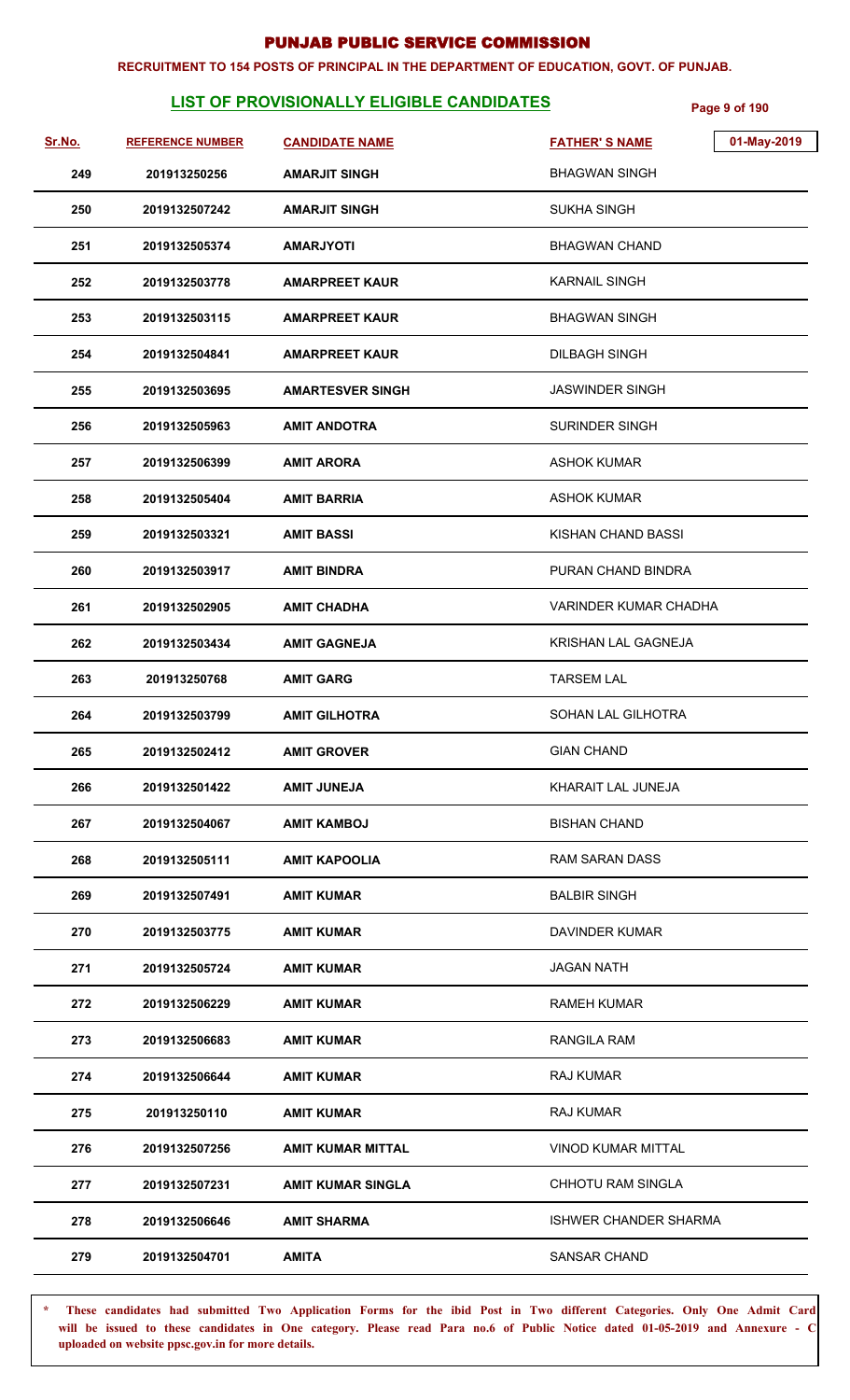#### **RECRUITMENT TO 154 POSTS OF PRINCIPAL IN THE DEPARTMENT OF EDUCATION, GOVT. OF PUNJAB.**

## **LIST OF PROVISIONALLY ELIGIBLE CANDIDATES** Page 10 of 190

| Sr.No. | <b>REFERENCE NUMBER</b> | <b>CANDIDATE NAME</b>         | <b>FATHER'S NAME</b>     | 01-May-2019 |
|--------|-------------------------|-------------------------------|--------------------------|-------------|
| 280    | 2019132504751           | <b>AMITA</b>                  | RAJINDER KUMAR GUPTA     |             |
| 281    | 2019132502441           | <b>AMITA BANDNA</b>           | <b>JOGINDER PAL</b>      |             |
| 282    | 2019132504031           | <b>AMITA BANSAL</b>           | <b>VIJAY KUMAR</b>       |             |
| 283    | 2019132501752           | <b>AMNINDER SINGH</b>         | <b>GURCHARAN SINGH</b>   |             |
| 284    | 2019132505832           | <b>AMNINDER SINGH</b>         | <b>SUKHDEV SINGH</b>     |             |
| 285    | 2019132505150           | <b>AMNINDERJIT KAUR</b>       | <b>BALKAR SINGH</b>      |             |
| 286    | 2019132503932           | <b>AMNISH KUMAR</b>           | <b>JANAK RAJ</b>         |             |
| 287    | 201913250376            | <b>AMOLAK SINGH AZAD</b>      | <b>BALDEV SINGH AZAD</b> |             |
| 288    | 2019132503567           | <b>AMRIK SINGH</b>            | <b>GURMAIL SINGH</b>     |             |
| 289    | 2019132505359           | <b>AMRIK SINGH</b>            | <b>JASVIR SINGH</b>      |             |
| 290    | 2019132507104           | <b>AMRIK SINGH</b>            | <b>KEWAL SINGH</b>       |             |
| 291    | 2019132502313           | <b>AMRIK SINGH</b>            | SUKHWINDER SINGH         |             |
| 292    | 2019132505420           | <b>AMRINDER KAUR</b>          | <b>TEJA SINGH</b>        |             |
| 293    | 2019132505387           | <b>AMRINDER SINGH</b>         | <b>AJIT SINGH</b>        |             |
| 294    | 2019132504530           | <b>AMRINDER SINGH</b>         | <b>SHAMSHER SINGH</b>    |             |
| 295    | 2019132502124           | <b>AMRINDER SINGH</b>         | <b>KARNAIL SINGH</b>     |             |
| 296    | 2019132502208           | <b>AMRINDER SINGH</b>         | <b>BABU SINGH</b>        |             |
| 297    | 2019132506635           | <b>AMRINDER SINGH</b>         | <b>JAGJIT SINGH</b>      |             |
| 298    | 2019132505295           | <b>AMRINDER SINGH</b>         | <b>JASPAL SINGH</b>      |             |
| 299    | 2019132504184           | <b>AMRINDER SINGH</b>         | <b>NISHAN SINGH</b>      |             |
| 300    | 2019132505748           | <b>AMRINDER SINGH</b>         | <b>JAGTAR SINGH</b>      |             |
| 301    | 2019132506800           | <b>AMRINDERPAL SINGH KANG</b> | CHARANJIT SINGH KANG     |             |
| 302    | 2019132505677           | <b>AMRIT KAUR</b>             | <b>BALJIT SINGH</b>      |             |
| 303    | 2019132503966           | <b>AMRIT PAL</b>              | <b>DALIP SINGH</b>       |             |
| 304    | 2019132506005           | <b>AMRIT PAL GARG</b>         | <b>SHIVJI RAM</b>        |             |
| 305    | 2019132505774           | <b>AMRIT PAL SINGH</b>        | <b>BHUPINDER SINGH</b>   |             |
| 306    | 2019132503851           | <b>AMRIT PAL SINGH</b>        | <b>JAGJIT SINGH</b>      |             |
| 307    | 2019132505243           | <b>AMRIT PAUL SINGH KANG</b>  | <b>GURBHEJ SINGH</b>     |             |
| 308    | 2019132507384           | <b>AMRITBIR SINGH</b>         | <b>HARGURINDER SINGH</b> |             |
| 309    | 2019132504395           | <b>AMRITPAL</b>               | <b>SURJIT SINGH</b>      |             |
| 310    | 2019132503824           | <b>AMRITPAL KAUR</b>          | <b>JALAUR SINGH</b>      |             |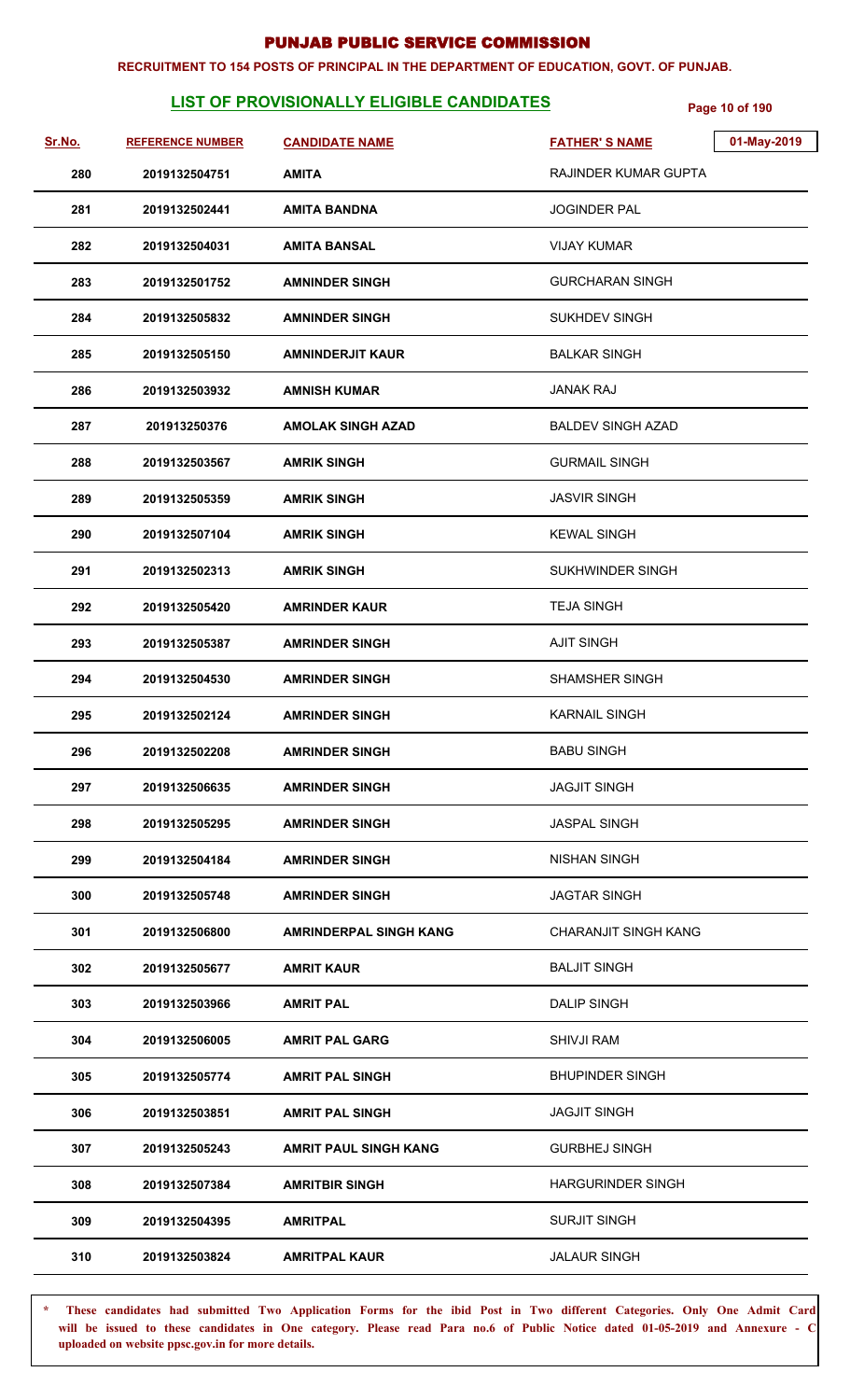#### **RECRUITMENT TO 154 POSTS OF PRINCIPAL IN THE DEPARTMENT OF EDUCATION, GOVT. OF PUNJAB.**

## **LIST OF PROVISIONALLY ELIGIBLE CANDIDATES** Page 11 of 190

| Sr.No. | <b>REFERENCE NUMBER</b> | <b>CANDIDATE NAME</b>    | 01-May-2019<br><b>FATHER'S NAME</b> |
|--------|-------------------------|--------------------------|-------------------------------------|
| 311    | 2019132505711           | <b>AMRITPAL KAUR</b>     | <b>MOHINDER SINGH</b>               |
| 312    | 2019132502088           | <b>AMRITPAL KAUR</b>     | PRITPAL SINGH                       |
| 313    | 2019132503769           | <b>AMRITPAL KAUR</b>     | <b>FAQIR CHAND RAHI</b>             |
| 314    | 2019132505779           | <b>AMRITPAL KAUR</b>     | <b>KARNAIL SINGH</b>                |
| 315    | 2019132503846           | <b>AMRITPAL SINGH</b>    | <b>GURMEJ SINGH</b>                 |
| 316    | 2019132505872           | <b>AMRITPAL SINGH</b>    | <b>HARDEV SINGH</b>                 |
| 317    | 201913250612            | <b>AMRITPAL SINGH</b>    | <b>JARNAIL SINGH</b>                |
| 318    | 2019132501082           | <b>AMRITPAL SINGH</b>    | PURAN SINGH MAHAL                   |
| 319    | 201913250741            | <b>AMRITPAL SINGH</b>    | <b>SUKHDEV SINGH</b>                |
| 320    | 201913250690            | <b>AMRITPAL SINGH</b>    | <b>JAGAR SINGH</b>                  |
| 321    | 2019132503581           | <b>AMRITPAL SINGH</b>    | <b>SAWAN SINGH</b>                  |
| 322    | 2019132507393           | <b>AMRITPAL SINGH</b>    | KULDEEP SINGH                       |
| 323    | 2019132503818           | <b>ANAMIKA</b>           | <b>NARESH KUMAR</b>                 |
| 324    | 2019132505623           | <b>ANAMIKA BANSAL</b>    | <b>BIHARI LAL BANSAL</b>            |
| 325    | 2019132502817           | <b>ANAMIKA SHARMA</b>    | <b>VINOD KUMAR SHARMA</b>           |
| 326    | 2019132503251           | <b>ANAND PARKASH</b>     | <b>PAWAN KUMAR</b>                  |
| 327    | 201913250558            | <b>ANCHAL JINDAL</b>     | KRISHAN LAL JINDAL                  |
| 328    | 201913250554            | <b>ANGREJ SINGH</b>      | <b>DIDAR SINGH</b>                  |
| 329    | 2019132503160           | <b>ANGREJ SINGH</b>      | <b>NAIB SINGH</b>                   |
| 330    | 2019132503815           | <b>ANGREJ SINGH GILL</b> | <b>NAZAM SINGH</b>                  |
| 331    | 201913250940            | <b>ANIL BEHAL</b>        | <b>HAKUMAT RAI BEHAL</b>            |
| 332    | 2019132504917           | <b>ANIL DHAWAN</b>       | <b>JOGINDER PAL DHAWAN</b>          |
| 333    | 2019132501983           | <b>ANIL JIT</b>          | RATTAN CHAND                        |
| 334    | 2019132503361           | <b>ANIL KUMAR</b>        | <b>GURDAS RAM</b>                   |
| 335    | 201913250348            | <b>ANIL KUMAR</b>        | <b>MAKHAN LAL</b>                   |
| 336    | 2019132504346           | <b>ANIL KUMAR</b>        | <b>CHHAJJU RAM</b>                  |
| 337    | 2019132503174           | <b>ANIL KUMAR</b>        | <b>BACHNA RAM</b>                   |
| 338    | 2019132503715           | <b>ANIL KUMAR</b>        | <b>AFZAL MASIH</b>                  |
| 339    | 2019132502443           | <b>ANIL KUMAR</b>        | <b>SHANKAR DASS</b>                 |
| 340    | 2019132505314           | <b>ANIL KUMAR</b>        | <b>DHARAM PAL</b>                   |
| 341    | 2019132506691           | <b>ANIL KUMAR</b>        | <b>RAJINDER KUMAR</b>               |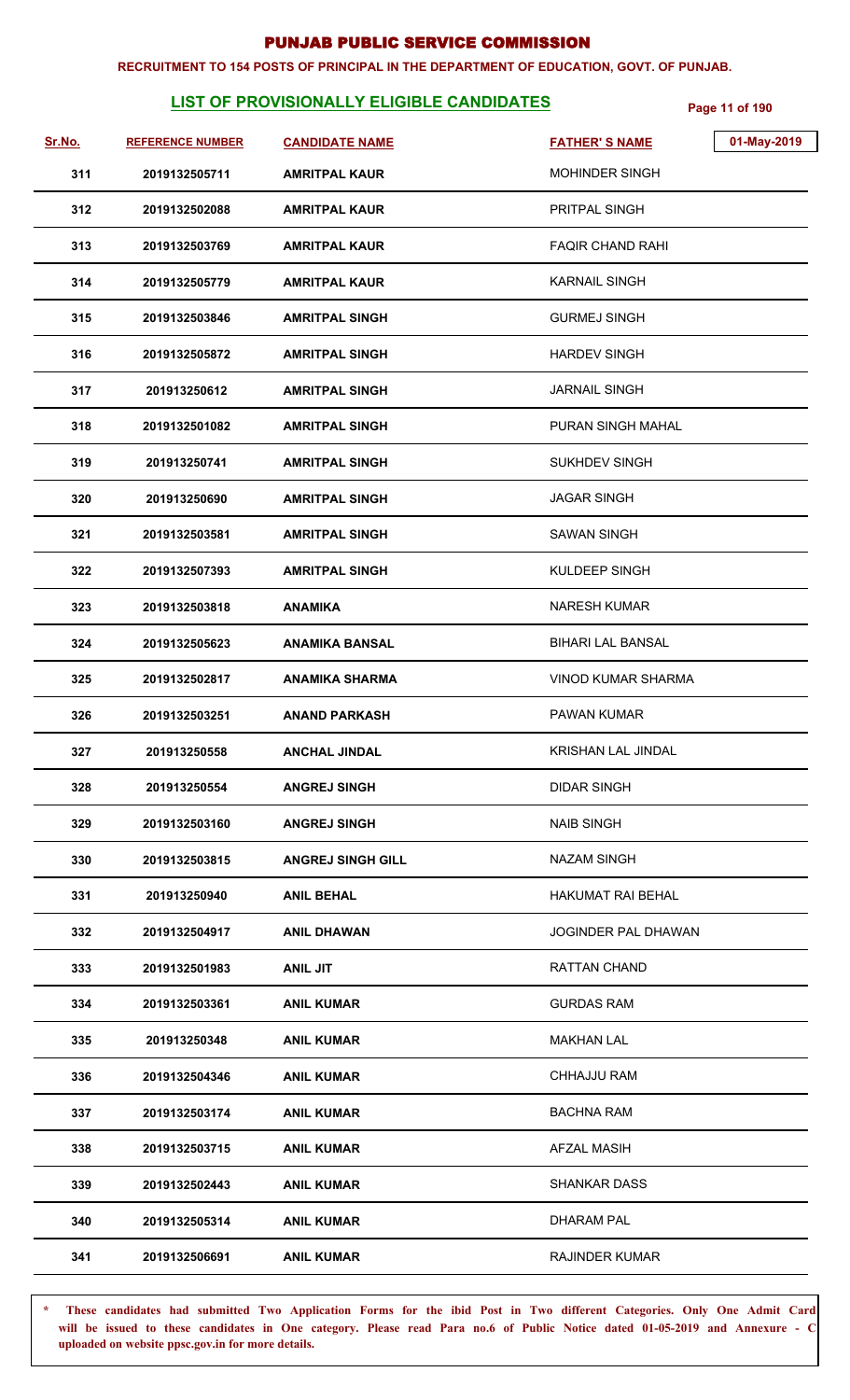#### **RECRUITMENT TO 154 POSTS OF PRINCIPAL IN THE DEPARTMENT OF EDUCATION, GOVT. OF PUNJAB.**

## **LIST OF PROVISIONALLY ELIGIBLE CANDIDATES** Page 12 of 190

| Sr.No. | <b>REFERENCE NUMBER</b> | <b>CANDIDATE NAME</b>  | 01-May-2019<br><b>FATHER'S NAME</b> |
|--------|-------------------------|------------------------|-------------------------------------|
| 342    | 201913250832            | <b>ANIL KUMAR</b>      | <b>HARGOBIND RAI</b>                |
| 343    | 2019132504301           | <b>ANIL KUMAR</b>      | <b>BANWARI LAL</b>                  |
| 344    | 2019132504539           | <b>ANIL SHARMA</b>     | <b>SHIV KUMAR SHARMA</b>            |
| 345    | 2019132501288           | <b>ANISHA</b>          | <b>HARI KRISHAN</b>                 |
| 346    | 2019132506389           | <b>ANITA</b>           | <b>BALBIR SINGH</b>                 |
| 347    | 2019132504718           | <b>ANITA</b>           | <b>MANJEET SINGH</b>                |
| 348    | 2019132502915           | <b>ANITA</b>           | PRITAM DASS                         |
| 349    | 2019132504953           | <b>ANITA</b>           | <b>SURINDER KUMAR</b>               |
| 350    | 2019132507586           | <b>ANITA</b>           | <b>TARSEM LAL</b>                   |
| 351    | 2019132502636           | <b>ANITA</b>           | <b>ROSHAN LAL</b>                   |
| 352    | 2019132507120           | <b>ANITA CHOUDHARY</b> | <b>KARTAR CHAND</b>                 |
| 353    | 201913250810            | <b>ANITA DEVI</b>      | PRABHU RAM                          |
| 354    | 2019132501160           | <b>ANITA DEVI</b>      | <b>KARAM CHAND</b>                  |
| 355    | 2019132505897           | <b>ANITA GARG</b>      | <b>HANS RAJ GARG</b>                |
| 356    | 201913250703            | <b>ANITA GARG</b>      | <b>NARESH KUMAR</b>                 |
| 357    | 2019132504349           | <b>ANITA KUMARI</b>    | <b>HARDEV RAJ</b>                   |
| 358    | 2019132503744           | <b>ANITA RANI</b>      | <b>KRISHAN LAL</b>                  |
| 359    | 2019132503681           | <b>ANITA RANI</b>      | SAT PAUL GOYAL                      |
| 360    | 201913250124            | <b>ANITA SUBH</b>      | <b>GULZAR MASIH SUBH</b>            |
| 361    | 2019132502009           | <b>ANJALI</b>          | <b>SAT PAL</b>                      |
| 362    | 2019132503238           | <b>ANJALI</b>          | SH SUBHASH CHANDER BAJAJ            |
| 363    | 2019132503366           | <b>ANJALI</b>          | <b>ISHWER GOEL</b>                  |
| 364    | 2019132502135           | <b>ANJALI ARORA</b>    | <b>SUBASH CHANDER</b>               |
| 365    | 2019132502393           | <b>ANJALI SANGER</b>   | <b>INDERJIT SANGER</b>              |
| 366    | 2019132507235           | <b>ANJU BALA</b>       | <b>MOHAN LAL</b>                    |
| 367    | 2019132501075           | <b>ANJU BALA</b>       | <b>VIJAY KUMAR</b>                  |
| 368    | 2019132505234           | <b>ANJU BALA</b>       | SUKHDEV RAJ                         |
| 369    | 2019132502079           | <b>ANJU BALA</b>       | <b>SHAM LAL</b>                     |
| 370    | 2019132507390           | <b>ANJU BALA</b>       | <b>MUKAND LAL</b>                   |
| 371    | 2019132504808           | <b>ANJU BALA</b>       | LATE SH RAM CHAND                   |
| 372    | 2019132503570           | <b>ANJU BALA</b>       | <b>JIWAN KUMAR</b>                  |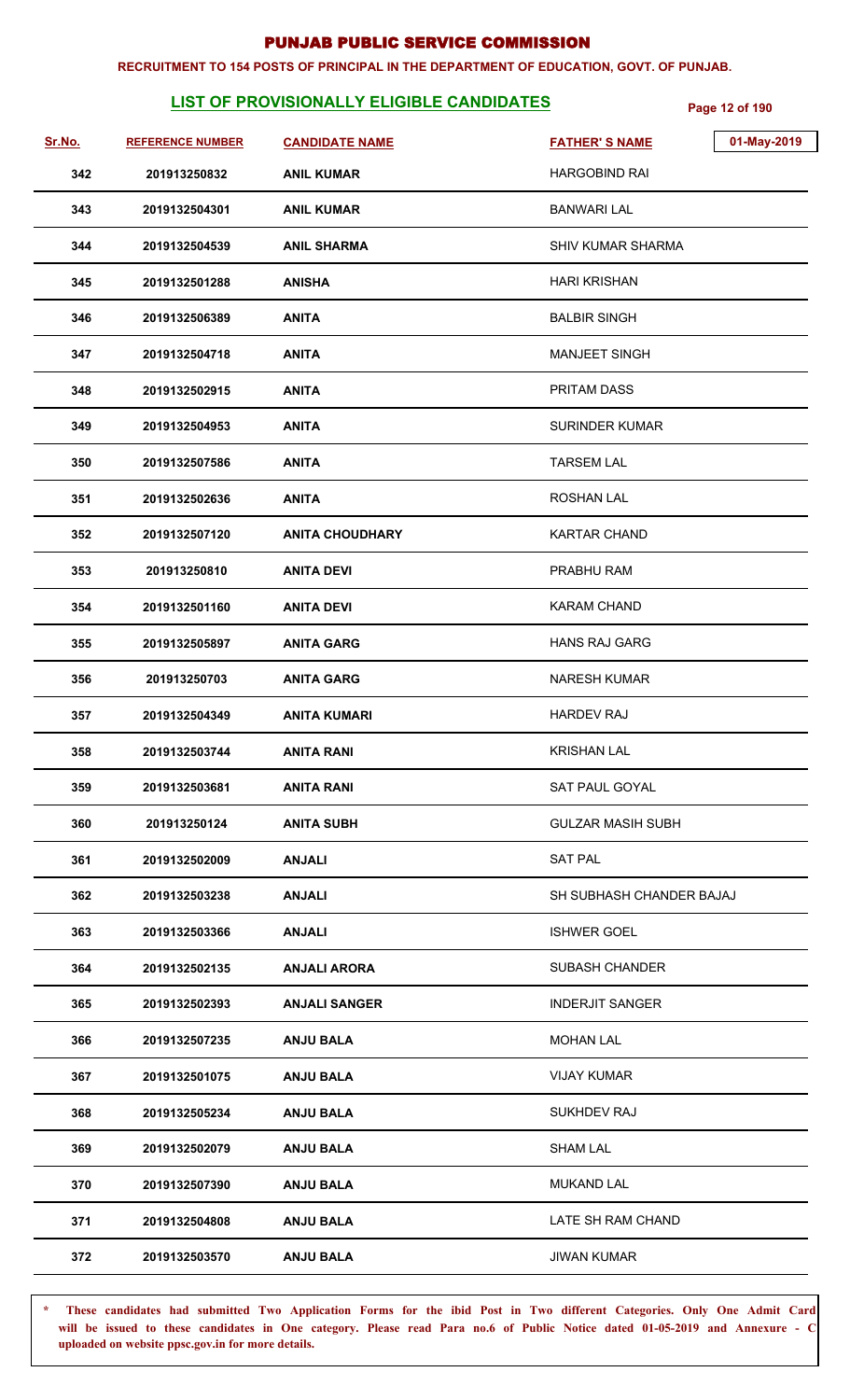#### **RECRUITMENT TO 154 POSTS OF PRINCIPAL IN THE DEPARTMENT OF EDUCATION, GOVT. OF PUNJAB.**

## **LIST OF PROVISIONALLY ELIGIBLE CANDIDATES** Page 13 of 190

| Sr.No. | <b>REFERENCE NUMBER</b> | <b>CANDIDATE NAME</b> | 01-May-2019<br><b>FATHER'S NAME</b> |
|--------|-------------------------|-----------------------|-------------------------------------|
| 373    | 2019132505905           | <b>ANJU BALA</b>      | <b>RAJ KUMAR GARG</b>               |
| 374    | 2019132504820           | <b>ANJU BALA</b>      | <b>SHOKARAN</b>                     |
| 375    | 2019132503834           | <b>ANJU BALA</b>      | PARSHOTAM LAL                       |
| 376    | 2019132502394           | <b>ANJU BALA</b>      | <b>OM PARKASH</b>                   |
| 377    | 2019132501455           | <b>ANJU BALA</b>      | <b>GIAN CHAND</b>                   |
| 378    | 2019132501423           | <b>ANJU BALA</b>      | <b>CHUHAR SINGH</b>                 |
| 379    | 2019132502929           | <b>ANJU BHUSRI</b>    | <b>SUBHASH CHANDER</b>              |
| 380    | 2019132504102           | <b>ANJU GUPTA</b>     | RAVINDER BHUSHAN                    |
| 381    | 2019132503697           | <b>ANJU KAUSHAL</b>   | <b>BAJINDER KUMAR KAUSHAL</b>       |
| 382    | 2019132506878           | <b>ANJU RANI</b>      | NATHI RAM MITTAL                    |
| 383    | 2019132503177           | <b>ANJU THAMMAN</b>   | <b>ASHOK KUMAR</b>                  |
| 384    | 2019132505254           | <b>ANKIT SETHI</b>    | <b>SURINDER SETHI</b>               |
| 385    | 2019132505203           | <b>ANKIT SHARMA</b>   | AVINASH SHARMA                      |
| 386    | 2019132505542           | <b>ANKITA SHARMA</b>  | KIDAR NATH SHARMA                   |
| 387    | 2019132505807           | <b>ANKUR ARORA</b>    | KEWAL KRISHAN ARORA                 |
| 388    | 2019132507546           | <b>ANKUR DHAWAN</b>   | KASHMIRI LAL DHAWAN                 |
| 389    | 2019132502549           | <b>ANKUR DUA</b>      | OM PARKASH                          |
| 390    | 2019132504326           | <b>ANKUR KAMBOJ</b>   | <b>LAL CHAND</b>                    |
| 391    | 2019132504361           | <b>ANKUR SHARMA</b>   | DARSHAN SHARMA                      |
| 392    | 2019132506418           | <b>ANKUSH</b>         | <b>KEWAL KRISHAN</b>                |
| 393    | 2019132505396           | <b>ANKUSH</b>         | <b>TARSEM LAL</b>                   |
| 394    | 2019132502794           | <b>ANNU PATHANIA</b>  | YASHPAL SINGH                       |
| 395    | 2019132501857           | <b>ANSHUL JAIN</b>    | SUSHIL KUMAR JAIN                   |
| 396    | 2019132505619           | <b>ANSUIA RANI</b>    | <b>SANT KUMAR</b>                   |
| 397    | 2019132502499           | <b>ANTARJIT</b>       | <b>MOHINDER PAUL</b>                |
| 398    | 2019132501043           | <b>ANU</b>            | <b>SHAM SUNDER</b>                  |
| 399    | 2019132506360           | <b>ANU</b>            | <b>BHAJAN SINGH</b>                 |
| 400    | 2019132505001           | <b>ANU</b>            | <b>SUBHASH CHANDER</b>              |
| 401    | 2019132505411           | <b>ANU</b>            | <b>SURINDER KUMAR</b>               |
| 402    | 2019132505655           | <b>ANU</b>            | <b>AMRIT LAL</b>                    |
| 403    | 201913250286            | <b>ANU BALA</b>       | <b>KRISHAN KUMAR</b>                |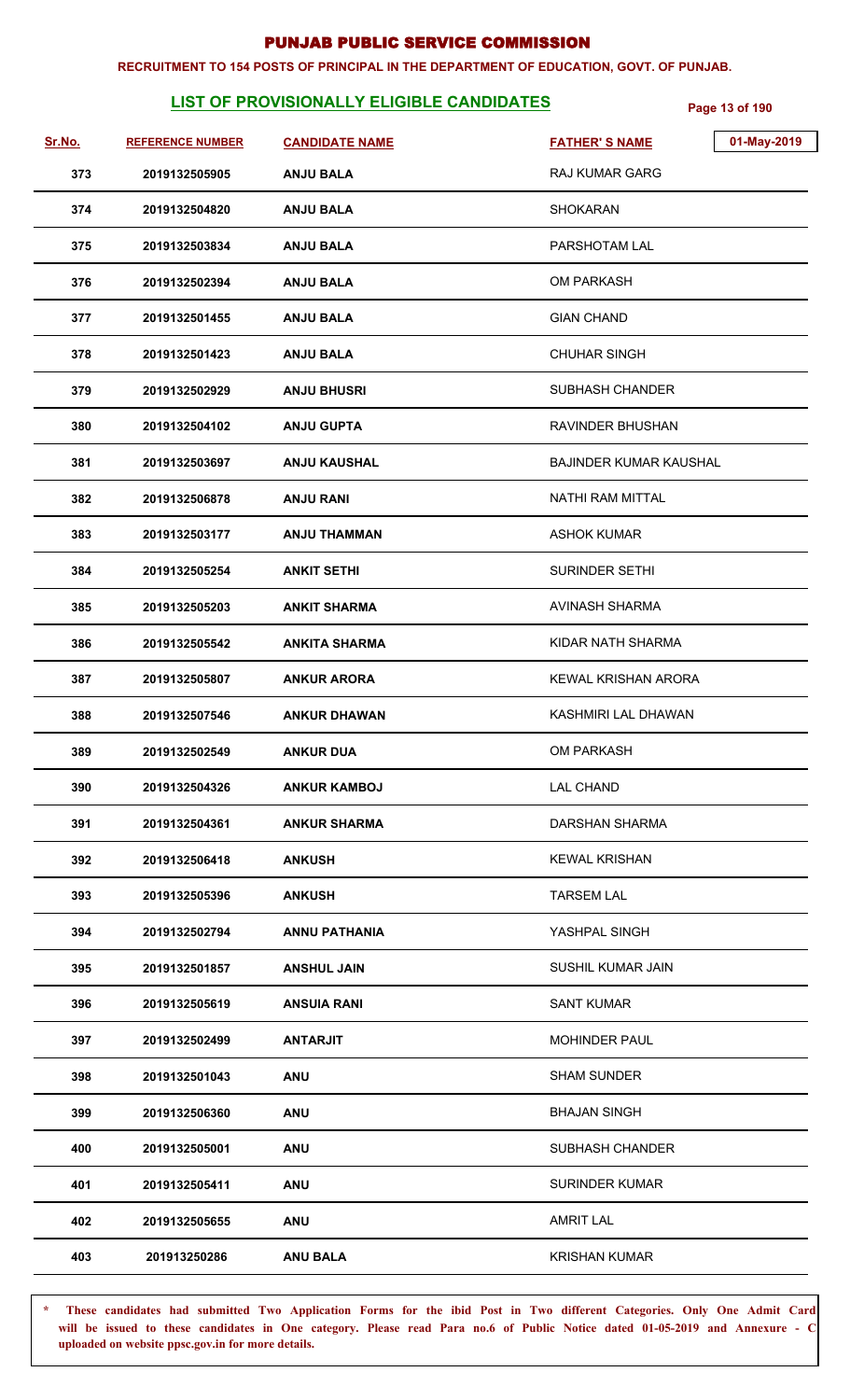#### **RECRUITMENT TO 154 POSTS OF PRINCIPAL IN THE DEPARTMENT OF EDUCATION, GOVT. OF PUNJAB.**

## **LIST OF PROVISIONALLY ELIGIBLE CANDIDATES** Page 14 of 190

| Sr.No. | <b>REFERENCE NUMBER</b> | <b>CANDIDATE NAME</b>  | 01-May-2019<br><b>FATHER'S NAME</b> |
|--------|-------------------------|------------------------|-------------------------------------|
| 404    | 2019132501149           | <b>ANU BALA</b>        | <b>PARKASH SINGH</b>                |
| 405    | 2019132503183           | <b>ANU BATTA</b>       | <b>SH M M BATTA</b>                 |
| 406    | 2019132503216           | <b>ANU GARG</b>        | SATPAL GARG                         |
| 407    | 2019132506840           | <b>ANU JINDAL</b>      | PAWAN KUMAR                         |
| 408    | 2019132503037           | <b>ANU KANWAR</b>      | <b>KULDIP SINGH</b>                 |
| 409    | 2019132501161           | <b>ANU MONGA</b>       | <b>SHASHI KANT</b>                  |
| 410    | 20191325081             | <b>ANU SINGH</b>       | <b>KIRAT SINGH</b>                  |
| 411    | 2019132504850           | <b>ANUPAM</b>          | S ANAND GUPTA                       |
| 412    | 2019132506392           | <b>ANUPAM KANWAL</b>   | DALJEET KUMAR KANWAL                |
| 413    | 2019132503076           | <b>ANUPAM MADAN</b>    | YASHPAL MADAN                       |
| 414    | 2019132505718           | <b>ANUPAMA</b>         | <b>GOBIND LAL</b>                   |
| 415    | 2019132507573           | <b>ANUPAMA SHARMA</b>  | LATE SATISH KUMAR SHARMA            |
| 416    | 2019132504131           | <b>ANUPREET</b>        | <b>DILJIT SINGH SANGHERA</b>        |
| 417    | 201913250626            | <b>ANUPREET ARORA</b>  | <b>GURBACHAN SINGH</b>              |
| 418    | 2019132502509           | <b>ANUPREET KAUR</b>   | <b>JAGTAR SINGH</b>                 |
| 419    | 2019132506850           | <b>ANURADHA ARORA</b>  | RAMESH ARORA                        |
| 420    | 2019132501303           | <b>ANURAG</b>          | <b>HARBANS LAL</b>                  |
| 421    | 2019132501988           | <b>ANURAG</b>          | <b>NARESH KUMAR</b>                 |
| 422    | 2019132502901           | <b>ANURAG KALRA</b>    | PARDEEP KUMAR KALRA                 |
| 423    | 2019132503724           | <b>ANURAJ</b>          | <b>JAGDEEP KUMAR</b>                |
| 424    | 2019132503192           | <b>ANUREET KAUR</b>    | <b>RANJIT SINGH</b>                 |
| 425    | 2019132501177           | <b>APEKSHA NAGPAL</b>  | SURENDER KUMAR MAKKAR               |
| 426    | 2019132505653           | <b>APNEET KAUR</b>     | <b>HARJEET SINGH</b>                |
| 427    | 201913250213            | <b>ARADHANA</b>        | SITARAM SINGH                       |
| 428    | 201913250474            | <b>ARASHDEEP</b>       | <b>SHAM LAL</b>                     |
| 429    | 2019132505118           | <b>ARASHPREET KAUR</b> | <b>GURSHER SINGH</b>                |
| 430    | 2019132506678           | <b>ARCHANA</b>         | <b>HANS RAJ</b>                     |
| 431    | 201913250208            | <b>ARCHANA</b>         | <b>SUGAN SINGH</b>                  |
| 432    | 2019132504463           | <b>ARCHANA</b>         | LEKH RAJ GROVER                     |
| 433    | 2019132506270           | <b>ARCHANA RANI</b>    | RAMESH LAL SINGLA                   |
| 434    | 2019132503915           | <b>ARCHANA SALARIA</b> | <b>ONKAR SALARIA</b>                |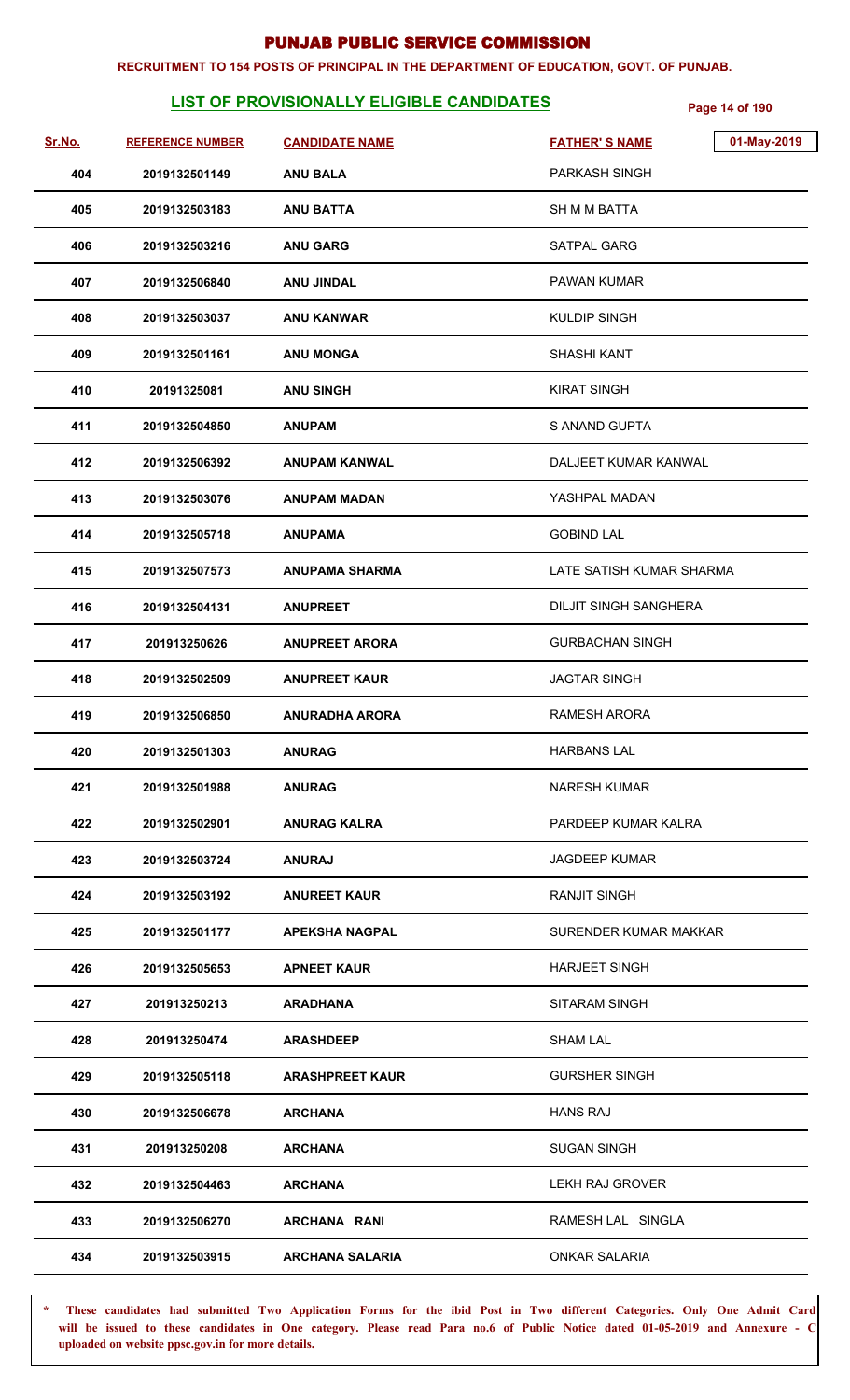#### **RECRUITMENT TO 154 POSTS OF PRINCIPAL IN THE DEPARTMENT OF EDUCATION, GOVT. OF PUNJAB.**

## **LIST OF PROVISIONALLY ELIGIBLE CANDIDATES** Page 15 of 190

| Sr.No. | <b>REFERENCE NUMBER</b> | <b>CANDIDATE NAME</b>        | 01-May-2019<br><b>FATHER'S NAME</b> |
|--------|-------------------------|------------------------------|-------------------------------------|
| 435    | 2019132505824           | <b>ARIT</b>                  | <b>AMARJIT SINGH</b>                |
| 436    | 201913250166            | <b>ARJUN GAUTAM</b>          | <b>VIJAY KUMAR</b>                  |
| 437    | 2019132502161           | <b>ARJUN SINGH</b>           | <b>BISHAMBER DASS</b>               |
| 438    | 2019132504680           | <b>ARJUNJIT SINGH RIHAL</b>  | JASBIR SINGH RIHAL                  |
| 439    | 2019132505956           | <b>ARMINDER PAL SINGH</b>    | HARJINDER PAL SINGH                 |
| 440    | 2019132503964           | <b>ARPAN KUMAR</b>           | <b>HARI KRISHAN</b>                 |
| 441    | 2019132504262           | <b>ARPANA</b>                | <b>LAL SINGH</b>                    |
| 442    | 2019132504557           | <b>ARPANA SAINI</b>          | <b>KRISHAN KUMAR SAINI</b>          |
| 443    | 201913250842            | <b>ARPINDER KAUR</b>         | <b>KULDIP SINGH</b>                 |
| 444    | 2019132504283           | <b>ARPIT LUTHRA</b>          | <b>SANJEEV KUMAR</b>                |
| 445    | 2019132501514           | <b>ARSHDEEP KAUR</b>         | HARVINDER JEET SINGH                |
| 446    | 2019132503774           | <b>ARSHDEEP KAUR DHILLON</b> | <b>KATTAR SINGH JIDA</b>            |
| 447    | 2019132507465           | <b>ARSHDEEP SINGH</b>        | DAVINDER SINGH                      |
| 448    | 2019132504789           | <b>ARTI</b>                  | JAI GOPAL                           |
| 449    | 201913250522            | <b>ARTI DEVI</b>             | <b>RAM SAROOP</b>                   |
| 450    | 2019132503212           | <b>ARTI PANSOTRA</b>         | SH PIARA LAL                        |
| 451    | 2019132501946           | <b>ARTI SHARMA</b>           | <b>MADAN LALA SHARMA</b>            |
| 452    | 2019132504833           | <b>ARUN GARG</b>             | <b>JUGRAJ GARG</b>                  |
| 453    | 2019132504090           | <b>ARUN GUPTA</b>            | <b>HARI OM GUPTA</b>                |
| 454    | 2019132502908           | <b>ARUN KUMAR</b>            | PHOOL CHAND                         |
| 455    | 2019132505393           | <b>ARUN KUMAR</b>            | <b>DAYA KRISHAN</b>                 |
| 456    | 2019132503089           | <b>ARUN KUMAR</b>            | <b>CHAMAN LAL</b>                   |
| 457    | 2019132504889           | <b>ARUN KUMAR</b>            | <b>HARI KRISHAN</b>                 |
| 458    | 2019132502178           | <b>ARUN KUMAR</b>            | DHARAM PAL                          |
| 459    | 2019132501223           | <b>ARUN KUMAR GARG</b>       | <b>VINOD KUMAR GARG</b>             |
| 460    | 2019132505930           | <b>ARUN SHARMA</b>           | VED PARKASH SHARMA                  |
| 461    | 2019132505317           | <b>ARUN SHARMA</b>           | VIJAY KUMAR SHARMA                  |
| 462    | 2019132504374           | <b>ARUNA</b>                 | <b>ARVIND KHANNA</b>                |
| 463    | 2019132505437           | <b>ARVIND ANEJA</b>          | ROOP LAL ANEJA                      |
| 464    | 2019132503884           | <b>ARVIND KAUR</b>           | <b>JANG BAHADUR SINGH</b>           |
| 465    | 2019132507065           | <b>ARVIND KUMAR</b>          | CHHOTU RAM                          |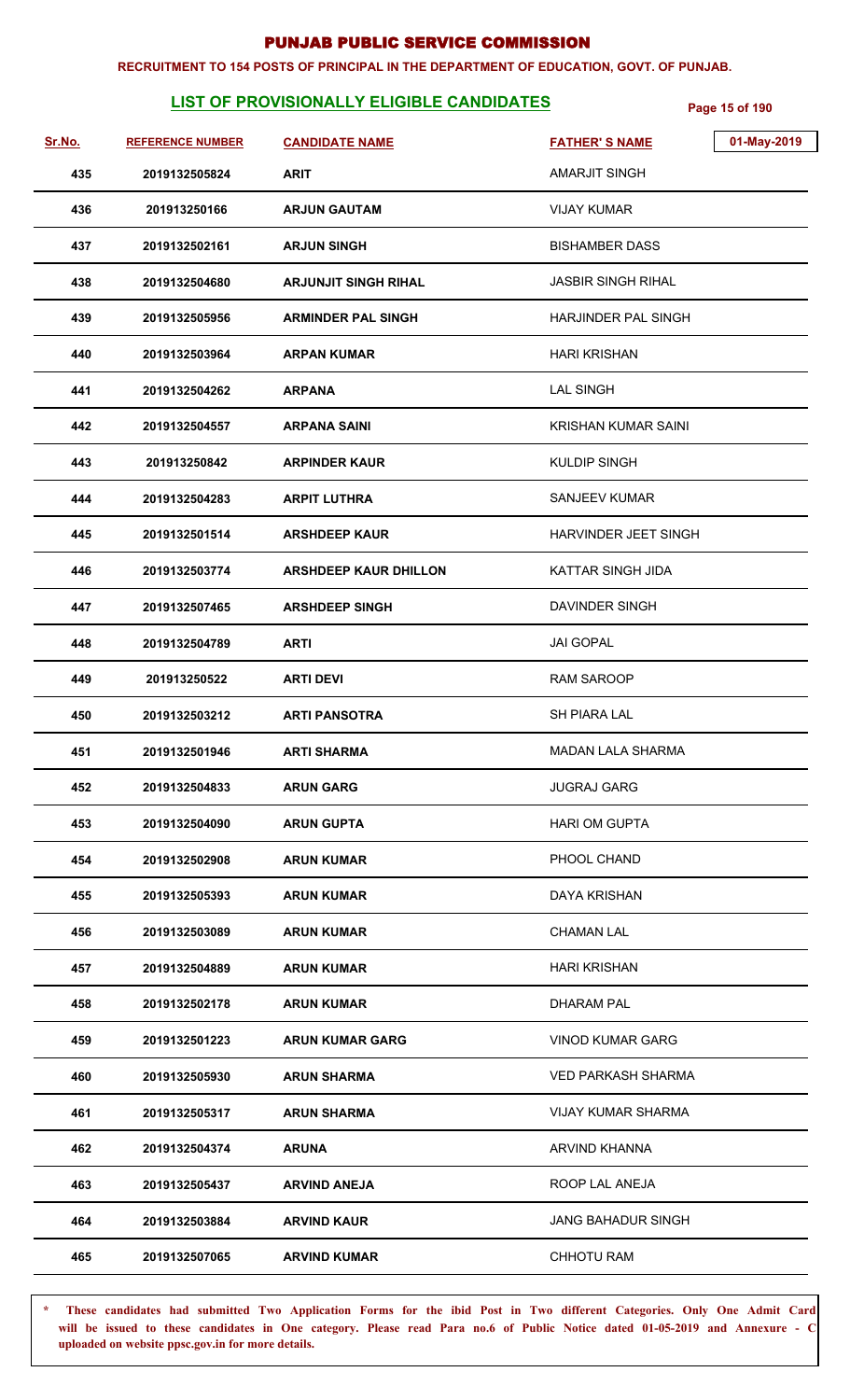#### **RECRUITMENT TO 154 POSTS OF PRINCIPAL IN THE DEPARTMENT OF EDUCATION, GOVT. OF PUNJAB.**

# **LIST OF PROVISIONALLY ELIGIBLE CANDIDATES** Page 16 of 190

| Page 16 of 190 |  |
|----------------|--|

| Sr.No. | <b>REFERENCE NUMBER</b> | <b>CANDIDATE NAME</b>        | 01-May-2019<br><b>FATHER'S NAME</b> |
|--------|-------------------------|------------------------------|-------------------------------------|
| 466    | 2019132503014           | <b>ARVIND KUMAR SHARMA</b>   | <b>KISHAN CHAND</b>                 |
| 467    | 201913250599            | <b>ARVIND RANA</b>           | RAGHUBIR SINGH                      |
| 468    | 2019132502925           | <b>ARVIND SHARDA</b>         | <b>BALRAJ KUMAR</b>                 |
| 469    | 2019132501359           | <b>ARVINDER KUMAR GUPTA</b>  | <b>RAM SARAN DASS</b>               |
| 470    | 2019132506547           | <b>ARVINDER PAL SINGH</b>    | <b>PARGAT SINGH</b>                 |
| 471    | 2019132505059           | <b>ARVINDER SINGH</b>        | SANTOKH SINGH                       |
| 472    | 2019132504012           | <b>ARVINDER SINGH</b>        | <b>SOHAN SINGH</b>                  |
| 473    | 2019132504766           | <b>ARWINDER KAUR</b>         | SUKHWINDER SINGH                    |
| 474    | 2019132507420           | <b>ARWINDER SINGH</b>        | <b>NIRMAL SINGH</b>                 |
| 475    | 2019132503170           | <b>ASBIR HARWINDER SINGH</b> | <b>MEHAL SINGH</b>                  |
| 476    | 2019132503899           | <b>ASHA KIRAN</b>            | PAWAN KUMAR SHARMA                  |
| 477    | 2019132503850           | <b>ASHA RANI</b>             | <b>JANAK RAJ</b>                    |
| 478    | 2019132504661           | <b>ASHA RANI</b>             | <b>RATTAN KUMAR</b>                 |
| 479    | 2019132504924           | <b>ASHA RANI</b>             | KASHMIRI LAL                        |
| 480    | 2019132506781           | <b>ASHA RANI</b>             | <b>JAGDISH SINGH</b>                |
| 481    | 2019132507159           | <b>ASHA RANI</b>             | <b>NATHU RAM</b>                    |
| 482    | 2019132503877           | <b>ASHA RANI</b>             | <b>JAGAN SINGH</b>                  |
| 483    | 2019132502132           | <b>ASHDEEP PRIYA</b>         | <b>KULWANT SINGH</b>                |
| 484    | 2019132501248           | <b>ASHIMA</b>                | <b>MOHAN SINGH</b>                  |
| 485    | 201913250372            | <b>ASHISH</b>                | <b>HARMOHINDER SINGH SETHI</b>      |
| 486    | 2019132504495           | <b>ASHISH GOSSAIN</b>        | SUBHASH CHANDER GOSSAIN             |
| 487    | 2019132503202           | <b>ASHISH JUNEJA</b>         | VINOD KUMAR JUNEJA                  |
| 488    | 2019132501889           | <b>ASHISH KUMAR</b>          | <b>SURINDER KUMAR</b>               |
| 489    | 2019132503314           | <b>ASHISH KUMAR</b>          | AMAR LAL NARULA                     |
| 490    | 2019132504562           | ASHISH KUMAR RANA            | <b>SEWA DASS RANA</b>               |
| 491    | 201913250839            | <b>ASHOK GARG</b>            | <b>HUKAM CHAND GARG</b>             |
| 492    | 2019132503311           | <b>ASHOK KUMAR</b>           | <b>JAGDISH RAJ</b>                  |
| 493    | 2019132504215           | <b>ASHOK KUMAR</b>           | <b>RATTAN LAL</b>                   |
| 494    | 2019132501001           | <b>ASHOK KUMAR</b>           | <b>GIAN CHAND</b>                   |
| 495    | 2019132501542           | <b>ASHOK KUMAR</b>           | <b>CHARAN DASS</b>                  |
| 496    | 2019132501432           | <b>ASHOK KUMAR</b>           | <b>BEG CHAND</b>                    |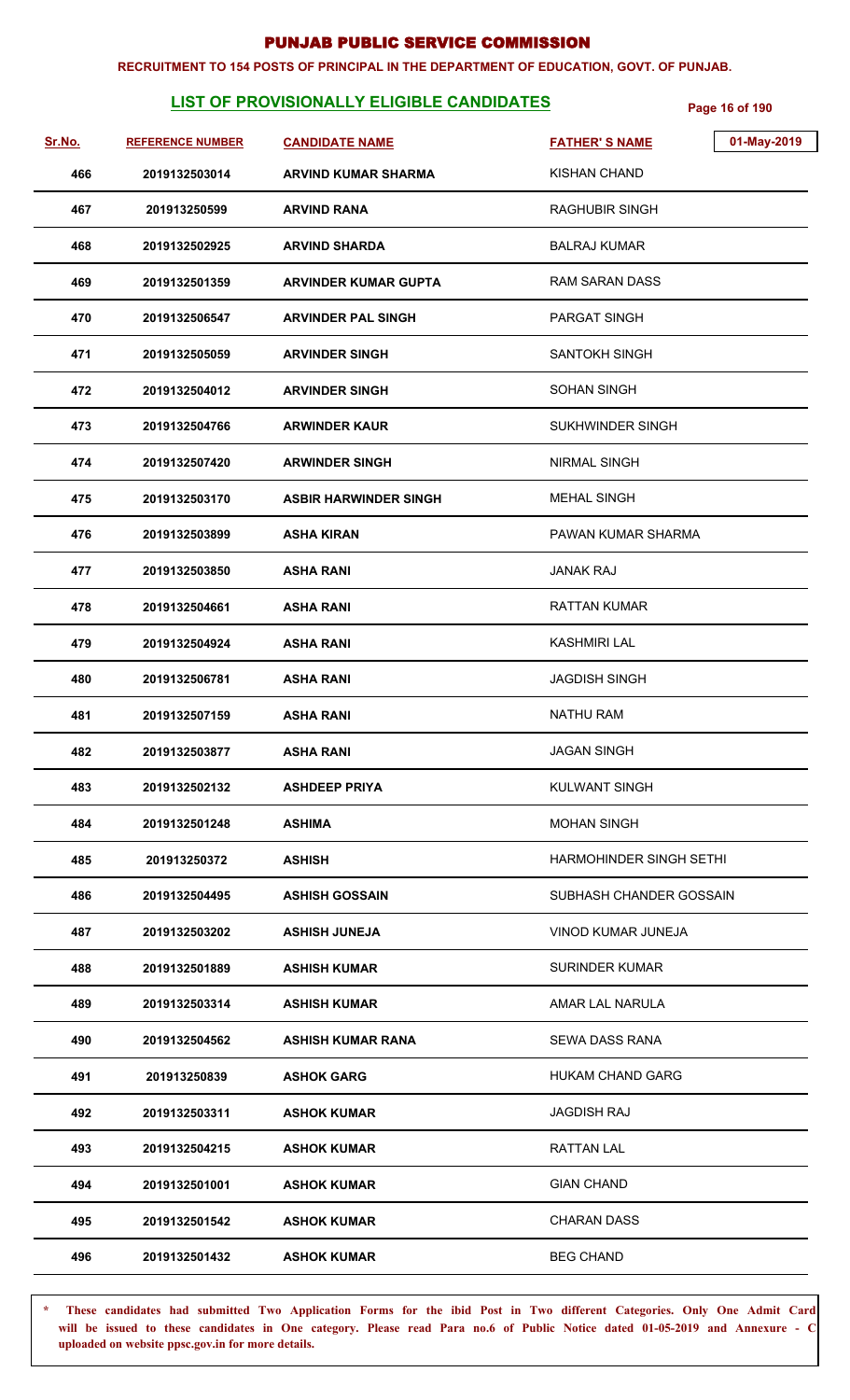#### **RECRUITMENT TO 154 POSTS OF PRINCIPAL IN THE DEPARTMENT OF EDUCATION, GOVT. OF PUNJAB.**

## **LIST OF PROVISIONALLY ELIGIBLE CANDIDATES** Page 17 of 190

| Sr.No. | <b>REFERENCE NUMBER</b> | <b>CANDIDATE NAME</b>       | <b>FATHER'S NAME</b>    | 01-May-2019 |
|--------|-------------------------|-----------------------------|-------------------------|-------------|
| 497    | 2019132505159           | <b>ASHOK KUMAR</b>          | <b>FAQIR CHAND</b>      |             |
| 498    | 2019132503808           | <b>ASHOK KUMAR</b>          | <b>RAM DEV</b>          |             |
| 499    | 2019132501294           | <b>ASHOK KUMAR</b>          | <b>MANGI RAM</b>        |             |
| 500    | 2019132503020           | <b>ASHOK KUMAR</b>          | <b>CHET RAM</b>         |             |
| 501    | 201913250758            | <b>ASHOK KUMAR</b>          | <b>CHUHAR RAM</b>       |             |
| 502    | 2019132504806           | <b>ASHOK KUMAR</b>          | <b>RAM KUMAR</b>        |             |
| 503    | 2019132502933           | <b>ASHOK KUMAR VERMA</b>    | NIHAL CHAND VERMA       |             |
| 504    | 201913250921            | <b>ASHOK THAKUR</b>         | KISHAN CHAND THAKUR     |             |
| 505    | 2019132504345           | <b>ASHRAF MAHMOOD</b>       | SH MOHD RASHEED         |             |
| 506    | 2019132501018           | <b>ASHU</b>                 | <b>SURESH KUMAR</b>     |             |
| 507    | 2019132505861           | <b>ASHU GUPTA</b>           | <b>CHANDER HARSH</b>    |             |
| 508    | 2019132507363           | <b>ASHU VISHAL</b>          | <b>HAKUMAT RAI</b>      |             |
| 509    | 2019132503437           | <b>ASHUTOSH</b>             | <b>SHYAM CHARAN</b>     |             |
| 510    | 2019132507047           | <b>ASHVANI KUMAR</b>        | <b>ROSHAN LAL</b>       |             |
| 511    | 2019132504646           | <b>ASHWANI</b>              | <b>JAGDISH RAI</b>      |             |
| 512    | 2019132503218           | <b>ASHWANI KUMAR</b>        | <b>HARI KRISHAN</b>     |             |
| 513    | 2019132502297           | <b>ASHWANI KUMAR</b>        | <b>KEEMTI LAL</b>       |             |
| 514    | 201913250564            | <b>ASHWANI KUMAR</b>        | <b>MADAN LAL</b>        |             |
| 515    | 2019132501420           | <b>ASHWANI KUMAR</b>        | <b>OM PARKASH</b>       |             |
| 516    | 2019132504191           | <b>ASHWANI KUMAR</b>        | <b>SH BHAGWAN DASS</b>  |             |
| 517    | 201913250712            | <b>ASHWANI KUMAR</b>        | <b>BABU RAM</b>         |             |
| 518    | 2019132502487           | <b>ASHWANI KUMAR</b>        | <b>SATISH KUMAR</b>     |             |
| 519    | 2019132505458           | <b>ASHWANI KUMAR</b>        | RAM LAL                 |             |
| 520    | 2019132504286           | <b>ASHWANI KUMAR JINDAL</b> | PAWAN KUMAR JINDAL      |             |
| 521    | 2019132503166           | <b>ASHWANI KUMAR RAINA</b>  | JAI RAM DASS RAINA      |             |
| 522    | 2019132504707           | <b>ASHWANI MURGAI</b>       | SAMBODH CHANDER         |             |
| 523    | 2019132503978           | <b>ASSHU SINGH</b>          | <b>JAGROOP SINGH</b>    |             |
| 524    | 201913250125            | <b>ATMA RAM</b>             | <b>RULDU RAM</b>        |             |
| 525    | 2019132504920           | <b>ATMA RAM</b>             | <b>RATTAN LAL</b>       |             |
| 526    | 2019132501591           | <b>ATMA RAM GADHER</b>      | RADHA KRISHAN GADHER    |             |
| 527    | 201913250610            | <b>ATUL GUPTA</b>           | <b>BRIJ MOHAN GUPTA</b> |             |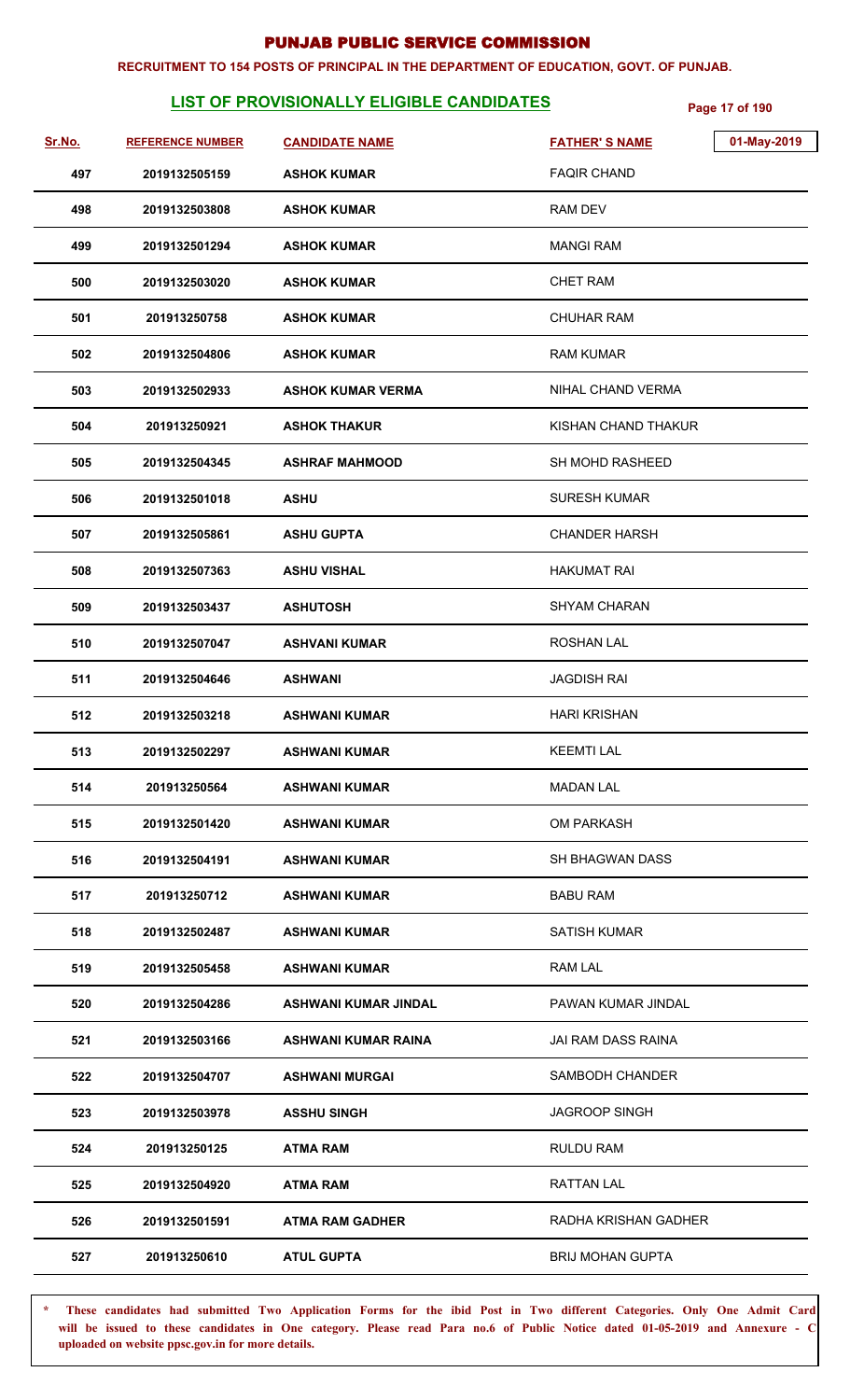#### **RECRUITMENT TO 154 POSTS OF PRINCIPAL IN THE DEPARTMENT OF EDUCATION, GOVT. OF PUNJAB.**

## **LIST OF PROVISIONALLY ELIGIBLE CANDIDATES** Page 18 of 190

| Sr.No. | <b>REFERENCE NUMBER</b> | <b>CANDIDATE NAME</b>   | 01-May-2019<br><b>FATHER'S NAME</b> |
|--------|-------------------------|-------------------------|-------------------------------------|
| 528    | 2019132504873           | <b>ATUL KUMAR</b>       | RADHE SHYAM                         |
| 529    | 2019132503539           | <b>ATUL KUMAR</b>       | <b>NAND LAL</b>                     |
| 530    | 2019132503120           | <b>AVINASH KAUR</b>     | <b>BALBIR SINGH</b>                 |
| 531    | 2019132504939           | <b>AVINASH KUMARI</b>   | <b>CHAJJU RAM</b>                   |
| 532    | 2019132501531           | <b>AVINASH RANI</b>     | V N SHARMA                          |
| 533    | 2019132503232           | <b>AVISHEK JALOTA</b>   | <b>TARSEM LAL JALOTA</b>            |
| 534    | 20191325055             | <b>AVITASH KUMAR</b>    | <b>MOHINDER PAL</b>                 |
| 535    | 2019132502552           | <b>AVNASH KAUR</b>      | <b>JOGINDER SINGH</b>               |
| 536    | 2019132504785           | <b>AVNEESH KUMAR</b>    | <b>BODH RAJ</b>                     |
| 537    | 2019132506380           | <b>AVNINDER SINGH</b>   | <b>HARCHAND SINGH</b>               |
| 538    | 2019132504989           | <b>AVNISH KUMAR</b>     | <b>NOHAR CHAND GARG</b>             |
| 539    | 2019132506406           | <b>AVNISH RANI</b>      | <b>MANOHAR LAL</b>                  |
| 540    | 2019132501883           | <b>AVTAR LAL</b>        | PIARU RAM                           |
| 541    | 201913250507            | <b>AVTAR SINGH</b>      | <b>GURBAX SINGH</b>                 |
| 542    | 201913250453            | <b>AVTAR SINGH</b>      | <b>BALWINDER SINGH</b>              |
| 543    | 2019132501925           | <b>AVTAR SINGH</b>      | <b>SUKHWINDER SINGH</b>             |
| 544    | 2019132506605           | <b>AVTAR SINGH</b>      | PRITAM SINGH                        |
| 545    | 2019132504802           | <b>AVTAR SINGH</b>      | <b>PAL SINGH</b>                    |
| 546    | 2019132506746           | <b>AVTAR SINGH</b>      | <b>MANDER SINGH</b>                 |
| 547    | 2019132504663           | <b>AVTAR SINGH</b>      | <b>HARNEK SINGH</b>                 |
| 548    | 2019132501494           | <b>AVTAR SINGH</b>      | <b>GULZAR SINGH</b>                 |
| 549    | 2019132502670           | <b>AVTAR SINGH</b>      | <b>AMRIK SINGH</b>                  |
| 550    | 2019132506375           | <b>AVTAR SINGH</b>      | <b>AJMER SINGH</b>                  |
| 551    | 201913250478            | <b>AVTAR SINGH</b>      | <b>AJIT SINGH</b>                   |
| 552    | 2019132503302           | <b>AVTAR SINGH</b>      | <b>GURNAM SINGH</b>                 |
| 553    | 2019132504135           | <b>AVTAR SINGH</b>      | <b>JASWANT SINGH</b>                |
| 554    | 2019132502777           | <b>AVTAR SINGH</b>      | DARSHAN SINGH                       |
| 555    | 201913250191            | <b>AVTAR SINGH PURI</b> | <b>LAKHMIR SINGH PURI</b>           |
| 556    | 2019132503708           | <b>AZADWINDER SINGH</b> | <b>KARNAIL SINGH</b>                |
| 557    | 2019132504032           | <b>BABALJIT KAUR</b>    | <b>KARNAIL SINGH</b>                |
| 558    | 2019132504606           | <b>BABALPREET KAUR</b>  | SOHAN SINGH                         |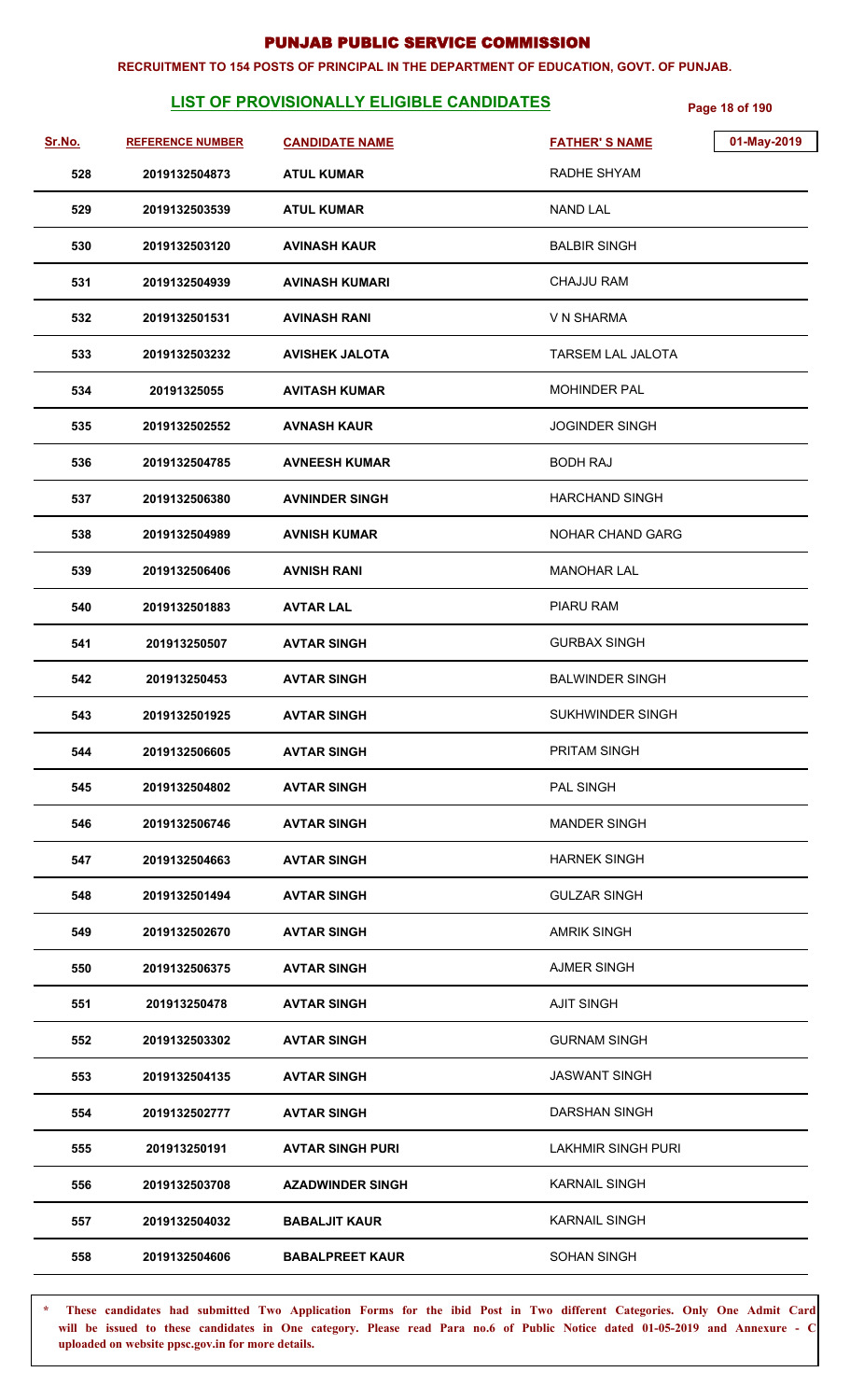#### **RECRUITMENT TO 154 POSTS OF PRINCIPAL IN THE DEPARTMENT OF EDUCATION, GOVT. OF PUNJAB.**

## **LIST OF PROVISIONALLY ELIGIBLE CANDIDATES** Page 19 of 190

| Sr.No. | <b>REFERENCE NUMBER</b> | <b>CANDIDATE NAME</b>       | <b>FATHER'S NAME</b>      | 01-May-2019 |
|--------|-------------------------|-----------------------------|---------------------------|-------------|
| 559    | 2019132501788           | <b>BABBU MITTAL</b>         | <b>MANOHAR LAL MITTAL</b> |             |
| 560    | 2019132502591           | <b>BABITA</b>               | <b>SH ISHAR DASS</b>      |             |
| 561    | 201913250121            | <b>BABITA DEVI</b>          | <b>SUKHDEV SINGH</b>      |             |
| 562    | 2019132501013           | <b>BABITA KUMARI DEVGUN</b> | <b>RAJ KUMAR</b>          |             |
| 563    | 2019132501058           | <b>BABITA SINGLA</b>        | <b>DES RAJ</b>            |             |
| 564    | 2019132501643           | <b>BABLY JINDAL</b>         | <b>RAMESH CHAND</b>       |             |
| 565    | 2019132504991           | <b>BACHITAR SINGH</b>       | <b>JAGIR SINGH</b>        |             |
| 566    | 2019132503423           | <b>BACHITER SINGH</b>       | <b>DARSHAN SINGH</b>      |             |
| 567    | 2019132505210           | <b>BAGICHA SINGH</b>        | PARTAP SINGH              |             |
| 568    | 201913250815            | <b>BAHADUR SINGH</b>        | <b>SUKHDEV SINGH</b>      |             |
| 569    | 2019132505564           | <b>BAJWA KULVINDER KAUR</b> | S BALKAR SINGH            |             |
| 570    | 201913250966            | <b>BAKHSHISH KAUR</b>       | <b>HARCHAND SINGH</b>     |             |
| 571    | 2019132501985           | <b>BAKHSHISH SINGH</b>      | <b>CHAMKAUR SINGH</b>     |             |
| 572    | 2019132503270           | <b>BALBIR</b>               | <b>DAULAT RAM</b>         |             |
| 573    | 2019132503229           | <b>BALBIR KAUR</b>          | <b>ARJUN SINGH</b>        |             |
| 574    | 2019132502651           | <b>BALBIR SINGH</b>         | <b>DHANA SINGH</b>        |             |
| 575    | 2019132503261           | <b>BALBIR SINGH</b>         | <b>MUKHTAR SINGH</b>      |             |
| 576    | 2019132506507           | <b>BALDEEP SINGH</b>        | SAROOP SINGH              |             |
| 577    | 2019132503282           | <b>BALDEV KRISHAN</b>       | <b>BIHARI LAL</b>         |             |
| 578    | 2019132502887           | <b>BALDEV KUMAR</b>         | <b>HANS RAJ</b>           |             |
| 579    | 2019132502894           | <b>BALDEV KUMAR</b>         | SHRI GOBIND RAM           |             |
| 580    | 2019132504133           | <b>BALDEV PARKASH</b>       | <b>JAGAN NATH</b>         |             |
| 581    | 2019132501667           | <b>BALDEV RAJ</b>           | <b>SUBHASH CHANDER</b>    |             |
| 582    | 2019132505427           | <b>BALDEV RAM</b>           | ROOP LAL                  |             |
| 583    | 2019132502977           | <b>BALDEV SINGH</b>         | <b>HARBHAJAN SINGH</b>    |             |
| 584    | 201913250408            | <b>BALDEV SINGH</b>         | <b>MOHINDER SINGH</b>     |             |
| 585    | 2019132503750           | <b>BALDEV SINGH</b>         | <b>SUCHA SINGH</b>        |             |
| 586    | 201913250104            | <b>BALDEV SINGH</b>         | SHAMSHER SINGH            |             |
| 587    | 2019132506707           | <b>BALDEV SINGH</b>         | <b>KESAR SINGH</b>        |             |
| 588    | 2019132502423           | <b>BALDEV SINGH</b>         | <b>PRITAM SINGH</b>       |             |
| 589    | 2019132503450           | <b>BALDISH KAUR</b>         | <b>TARSEM LAL</b>         |             |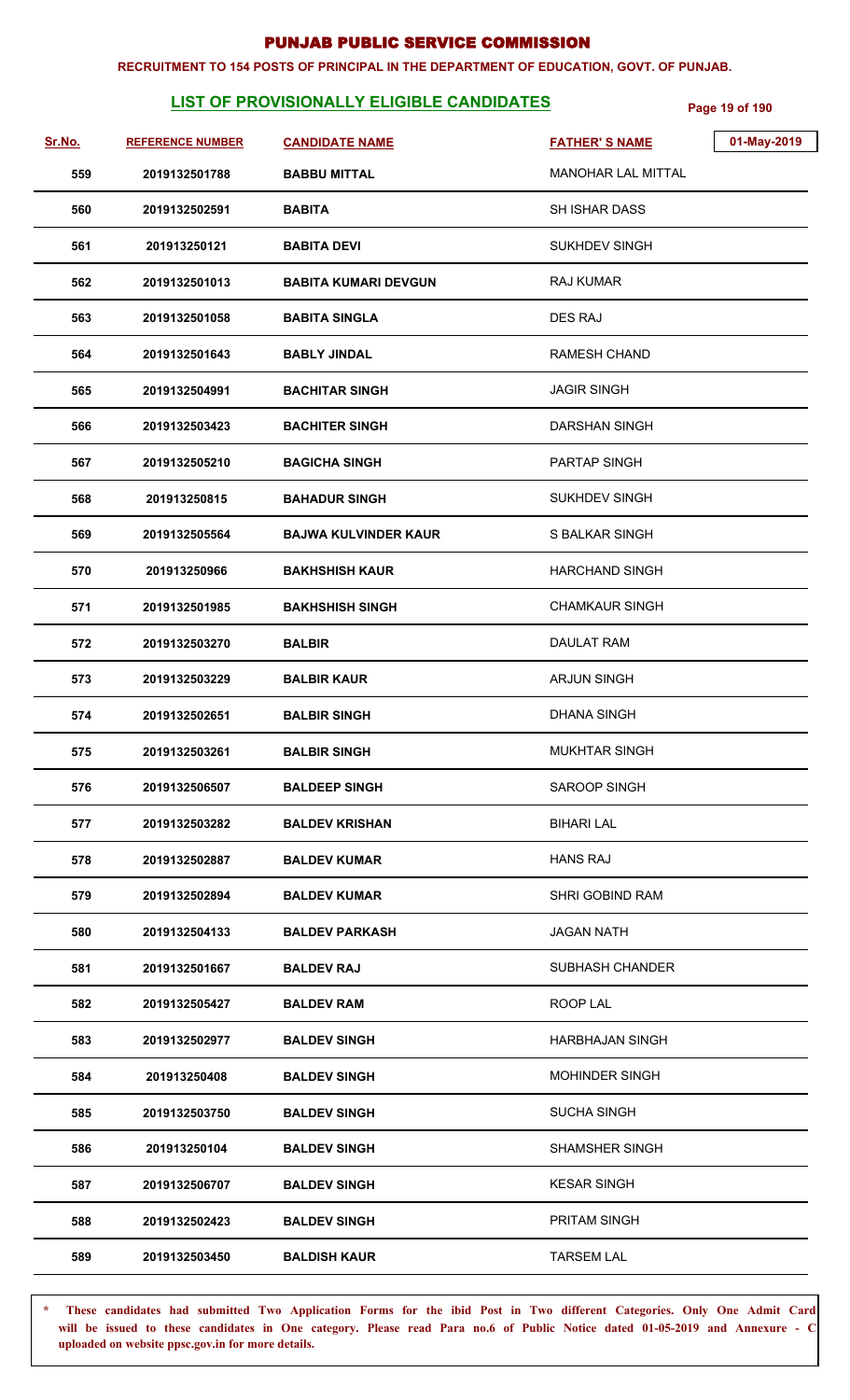#### **RECRUITMENT TO 154 POSTS OF PRINCIPAL IN THE DEPARTMENT OF EDUCATION, GOVT. OF PUNJAB.**

## **LIST OF PROVISIONALLY ELIGIBLE CANDIDATES** Page 20 of 190

| Sr.No. | <b>REFERENCE NUMBER</b> | <b>CANDIDATE NAME</b>         | 01-May-2019<br><b>FATHER'S NAME</b> |
|--------|-------------------------|-------------------------------|-------------------------------------|
| 590    | 2019132506758           | <b>BALJEET KAUR</b>           | <b>KULWANT SINGH</b>                |
| 591    | 201913250212            | <b>BALJEET KAUR</b>           | SATPAL SINGH                        |
| 592    | 2019132502071           | <b>BALJEET KAUR</b>           | AVTAR SINGH                         |
| 593    | 2019132501189           | <b>BALJEET KAUR</b>           | <b>BIKRAMJEET SINGH</b>             |
| 594    | 2019132502832           | <b>BALJEET SINGH</b>          | <b>JOGINDER SINGH</b>               |
| 595    | 2019132506970           | <b>BALJEET SINGH</b>          | JASWANT SINGH                       |
| 596    | 201913250523            | <b>BALJEET SINGH</b>          | <b>SODHI SINGH</b>                  |
| 597    | 2019132503210           | <b>BALJEET SINGH</b>          | <b>GURDEV SINGH</b>                 |
| 598    | 2019132504132           | <b>BALJEET SINGH</b>          | <b>BALDEV SINGH</b>                 |
| 599    | 2019132501307           | <b>BALJEET SINGH</b>          | <b>DEEP SINGH</b>                   |
| 600    | 2019132502514           | <b>BALJEET SINGH</b>          | <b>MAGHAR SINGH</b>                 |
| 601    | 2019132502753           | <b>BALJINDER KAUR</b>         | <b>AVTAR SINGH</b>                  |
| 602    | 2019132504194           | <b>BALJINDER KAUR</b>         | <b>BALVIR SINGH</b>                 |
| 603    | 2019132505598           | <b>BALJINDER KAUR</b>         | <b>PIARA SINGH</b>                  |
| 604    | 2019132504710           | <b>BALJINDER KAUR</b>         | <b>JAGTAR SINGH</b>                 |
| 605    | 2019132503097           | <b>BALJINDER KAUR</b>         | <b>LABH SINGH</b>                   |
| 606    | 2019132505360           | <b>BALJINDER KUMAR</b>        | S S RAM                             |
| 607    | 2019132507123           | <b>BALJINDER REHAL</b>        | <b>KARAM CHAND</b>                  |
| 608    | 2019132502400           | <b>BALJINDER SINGH</b>        | <b>JEET SINGH</b>                   |
| 609    | 2019132502397           | <b>BALJINDER SINGH</b>        | <b>MOHAN SINGH</b>                  |
| 610    | 201913250279            | <b>BALJINDER SINGH</b>        | <b>DARSHAN SINGH</b>                |
| 611    | 2019132504076           | <b>BALJINDER SINGH</b>        | <b>BALJIT SINGH</b>                 |
| 612    | 2019132504100           | <b>BALJINDER SINGH</b>        | <b>MUKHTIAR SINGH</b>               |
| 613    | 2019132502466           | <b>BALJINDER SINGH</b>        | <b>AMARJIT SINGH</b>                |
| 614    | 2019132505237           | <b>BALJINDER SINGH</b>        | <b>BAHADAR SINGH</b>                |
| 615    | 2019132503534           | <b>BALJINDER SINGH</b>        | <b>GUDDAR SINGH</b>                 |
| 616    | 2019132505900           | <b>BALJINDER SINGH</b>        | <b>KARTAR SINGH</b>                 |
| 617    | 2019132502347           | <b>BALJINDER SINGH SANDHU</b> | KARAMJIT SINGH SANDHU               |
| 618    | 2019132506684           | <b>BALJIT KAUR</b>            | <b>AJIT SINGH</b>                   |
| 619    | 2019132501482           | <b>BALJIT KAUR</b>            | <b>SH GULJAR SINGH</b>              |
| 620    | 2019132505117           | <b>BALJIT KAUR</b>            | <b>WASSAN SINGH</b>                 |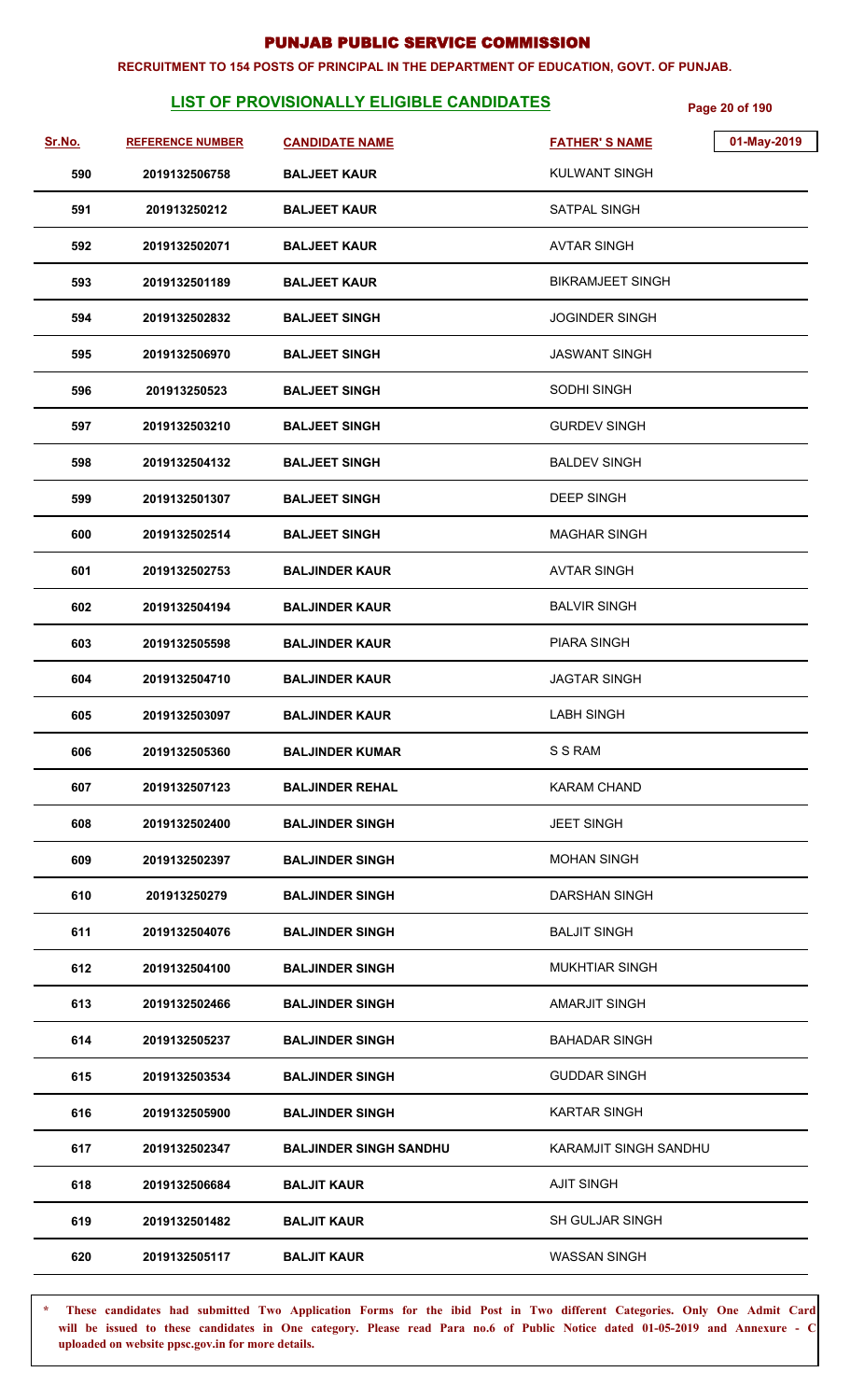#### **RECRUITMENT TO 154 POSTS OF PRINCIPAL IN THE DEPARTMENT OF EDUCATION, GOVT. OF PUNJAB.**

## **LIST OF PROVISIONALLY ELIGIBLE CANDIDATES** Page 21 of 190

| Sr.No.         | <b>REFERENCE NUMBER</b> | <b>CANDIDATE NAME</b>  | 01-May-2019<br><b>FATHER'S NAME</b> |
|----------------|-------------------------|------------------------|-------------------------------------|
| 621            | 2019132507113           | <b>BALJIT KAUR</b>     | <b>MOHINDER SINGH</b>               |
| 622            | 2019132506535           | <b>BALJIT KAUR</b>     | <b>HARBHAJAN SINGH</b>              |
| 623            | 201913250414            | <b>BALJIT KAUR</b>     | <b>SAWINDER SINGH</b>               |
| 624            | 201913250345            | <b>BALJIT KUMAR</b>    | <b>CHARAN DASS</b>                  |
| 625<br>$\star$ | 2019132501454           | <b>BALJIT SINGH</b>    | <b>TARLOK SINGH</b>                 |
| 626<br>*       | 2019132506799           | <b>BALJIT SINGH</b>    | <b>TARLOK SINGH</b>                 |
| 627            | 201913250281            | <b>BALJIT SINGH</b>    | DAVINDER SINGH                      |
| 628            | 2019132505272           | <b>BALJIT SINGH</b>    | <b>SOHAN SINGH</b>                  |
| 629            | 2019132507031           | <b>BALJIT SINGH</b>    | <b>MALKIT SINGH</b>                 |
| 630            | 201913250913            | <b>BALJIT SINGH</b>    | <b>KUDRAT SINGH</b>                 |
| 631            | 2019132507440           | <b>BALJIT SINGH</b>    | <b>KARNAIL SINGH</b>                |
| 632            | 2019132507139           | <b>BALJIT SINGH</b>    | <b>JOGINDER SINGH</b>               |
| 633            | 201913250305            | <b>BALJIT SINGH</b>    | <b>HARVINDER SINGH</b>              |
| 634            | 2019132501099           | <b>BALJIT SINGH</b>    | <b>GURDIAL SINGH</b>                |
| 635            | 2019132507262           | <b>BALJIT SINGH</b>    | <b>HARBANS SINGH</b>                |
| 636            | 2019132506419           | <b>BALJIT SINGH</b>    | DARSHAN SINGH                       |
| 637            | 2019132501452           | <b>BALJIT SINGH</b>    | <b>BASANT SINGH</b>                 |
| 638            | 2019132506639           | <b>BALJIT SINGH</b>    | <b>BABU SINGH</b>                   |
| 639            | 2019132507386           | <b>BALJIT SINGH</b>    | <b>GURMAIL SINGH</b>                |
| 640            | 2019132507464           | <b>BALJIT SINGH</b>    | <b>GURCHARAN SINGH</b>              |
| 641            | 2019132505750           | <b>BALJODHAN SINGH</b> | <b>JASKARAN SINGH</b>               |
| 642            | 2019132504157           | <b>BALKAR SINGH</b>    | <b>GURDEV SINGH</b>                 |
| 643            | 2019132506251           | <b>BALKAR SINGH</b>    | <b>JARNAIL SINGH</b>                |
| 644            | 2019132501313           | <b>BALKAR SINGH</b>    | <b>GURDIP SINGH</b>                 |
| 645            | 201913250716            | <b>BALKARAN SINGH</b>  | <b>MAKHAN SINGH</b>                 |
| 646            | 201913250723            | <b>BALKARAN SINGH</b>  | <b>BALDEV SINGH</b>                 |
| 647            | 2019132505594           | <b>BALKARAN SINGH</b>  | <b>CHHOTA SINGH</b>                 |
| 648            | 2019132501024           | <b>BALKRISHAN</b>      | PREETPAL THAPER                     |
| 649            | 201913250324            | <b>BALOUR SINGH</b>    | <b>TEJA SINGH</b>                   |
| 650            | 2019132507324           | <b>BALPREET KAUR</b>   | <b>BALWINDER SINGH</b>              |
| 651            | 2019132504871           | <b>BALPREET KAUR</b>   | <b>JARNAIL SINGH</b>                |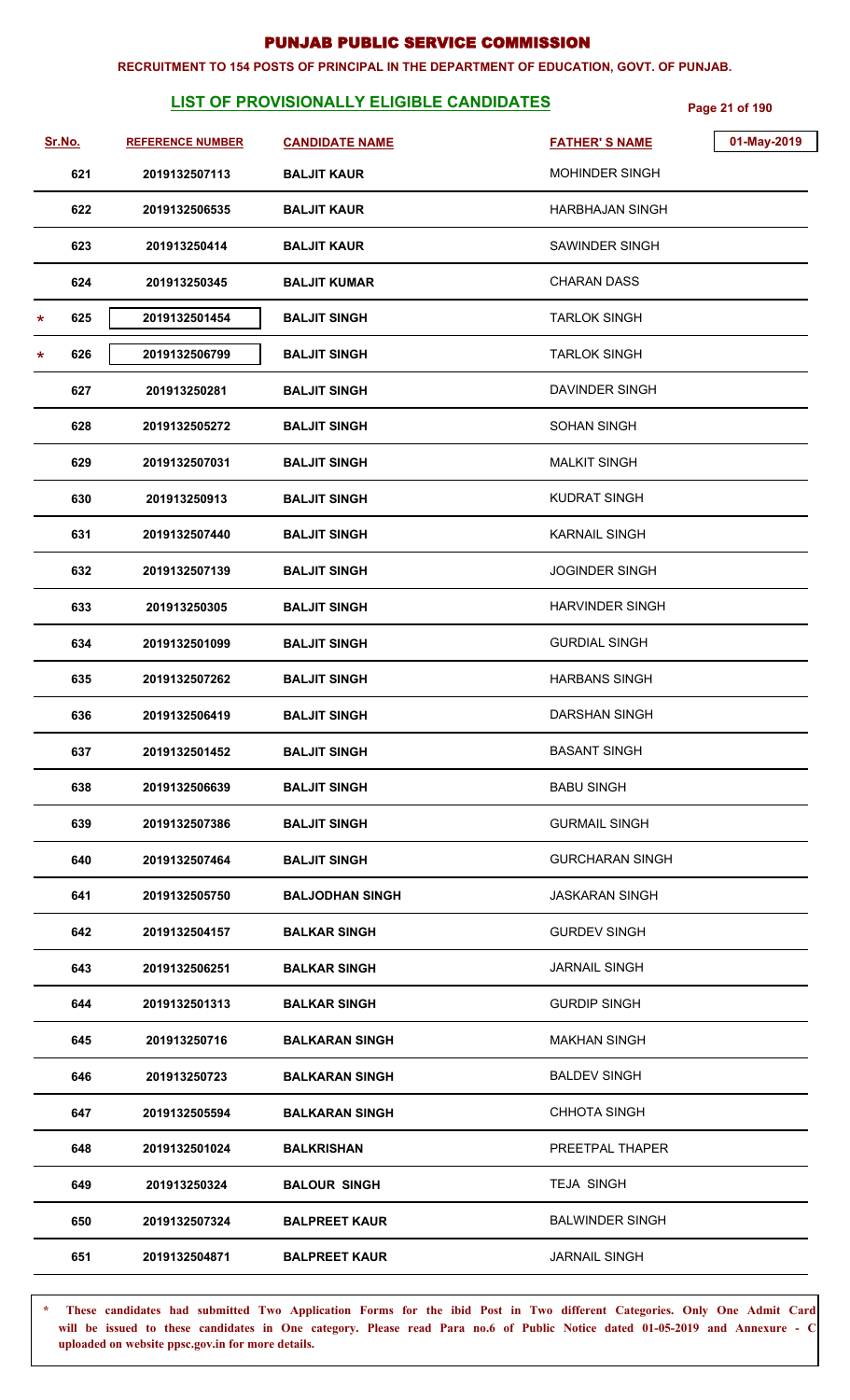#### **RECRUITMENT TO 154 POSTS OF PRINCIPAL IN THE DEPARTMENT OF EDUCATION, GOVT. OF PUNJAB.**

## **LIST OF PROVISIONALLY ELIGIBLE CANDIDATES Page 22 of 190**

| Sr.No. | <b>REFERENCE NUMBER</b> | <b>CANDIDATE NAME</b>  | <b>FATHER'S NAME</b>  | 01-May-2019 |
|--------|-------------------------|------------------------|-----------------------|-------------|
| 652    | 2019132505650           | <b>BALRAJ SINGH</b>    | <b>AJIT SINGH</b>     |             |
| 653    | 2019132505327           | <b>BALRAJ SINGH</b>    | <b>JAGNA SINGH</b>    |             |
| 654    | 2019132504481           | <b>BALRAJ SINGH</b>    | <b>JOGINDER SINGH</b> |             |
| 655    | 2019132506013           | <b>BALRAJ SINGH</b>    | <b>KARNAIL SINGH</b>  |             |
| 656    | 2019132504593           | <b>BALRAJ SINGH</b>    | <b>SUKHDEV SINGH</b>  |             |
| 657    | 2019132504569           | <b>BALRAJ SINGH</b>    | <b>MANPHOOL SINGH</b> |             |
| 658    | 2019132503982           | <b>BALRAJ SINGH</b>    | PURAN SINGH           |             |
| 659    | 2019132504552           | <b>BALRAM</b>          | <b>VED PARKASH</b>    |             |
| 660    | 2019132504423           | <b>BALTEJ SINGH</b>    | <b>SURAT SINGH</b>    |             |
| 661    | 2019132506559           | <b>BALVIR KAUR</b>     | <b>JEET SINGH</b>     |             |
| 662    | 2019132502803           | <b>BALVIR KAUR</b>     | <b>DILBAG SINGH</b>   |             |
| 663    | 2019132506579           | <b>BALVIR SINGH</b>    | <b>KIRPAL SINGH</b>   |             |
| 664    | 2019132504276           | <b>BALVIR SINGH</b>    | <b>JOGINDER SINGH</b> |             |
| 665    | 2019132502992           | <b>BALWANT SINGH</b>   | <b>JOGINDER SINGH</b> |             |
| 666    | 201913250890            | <b>BALWANT SINGH</b>   | <b>NAHAR SINGH</b>    |             |
| 667    | 2019132501675           | <b>BALWINDER KAUR</b>  | <b>SUKHDEV SINGH</b>  |             |
| 668    | 2019132502986           | <b>BALWINDER KAUR</b>  | <b>JASWANT SINGH</b>  |             |
| 669    | 2019132501404           | <b>BALWINDER KAUR</b>  | <b>MANJEET SINGH</b>  |             |
| 670    | 2019132505073           | <b>BALWINDER KUMAR</b> | PARKASH CHAND         |             |
| 671    | 2019132502237           | <b>BALWINDER KUMAR</b> | <b>HARPAL SINGH</b>   |             |
| 672    | 2019132503528           | <b>BALWINDER KUMAR</b> | <b>BAHADUR CHAND</b>  |             |
| 673    | 2019132507208           | <b>BALWINDER PAL</b>   | <b>SARWAN RAM</b>     |             |
| 674    | 2019132504230           | <b>BALWINDER SINGH</b> | <b>JAMIT RAJ</b>      |             |
| 675    | 2019132504933           | <b>BALWINDER SINGH</b> | <b>SUKHDEV SINGH</b>  |             |
| 676    | 2019132504487           | <b>BALWINDER SINGH</b> | <b>SUCHA SINGH</b>    |             |
| 677    | 201913250145            | <b>BALWINDER SINGH</b> | <b>RAM SINGH</b>      |             |
| 678    | 201913250127            | <b>BALWINDER SINGH</b> | <b>RAM CHAND</b>      |             |
| 679    | 2019132503250           | <b>BALWINDER SINGH</b> | <b>LABH SINGH</b>     |             |
| 680    | 2019132505120           | <b>BALWINDER SINGH</b> | <b>KAUR SINGH</b>     |             |
| 681    | 2019132506459           | <b>BALWINDER SINGH</b> | <b>JANAK SINGH</b>    |             |
| 682    | 2019132502632           | <b>BALWINDER SINGH</b> | <b>JAGIR SINGH</b>    |             |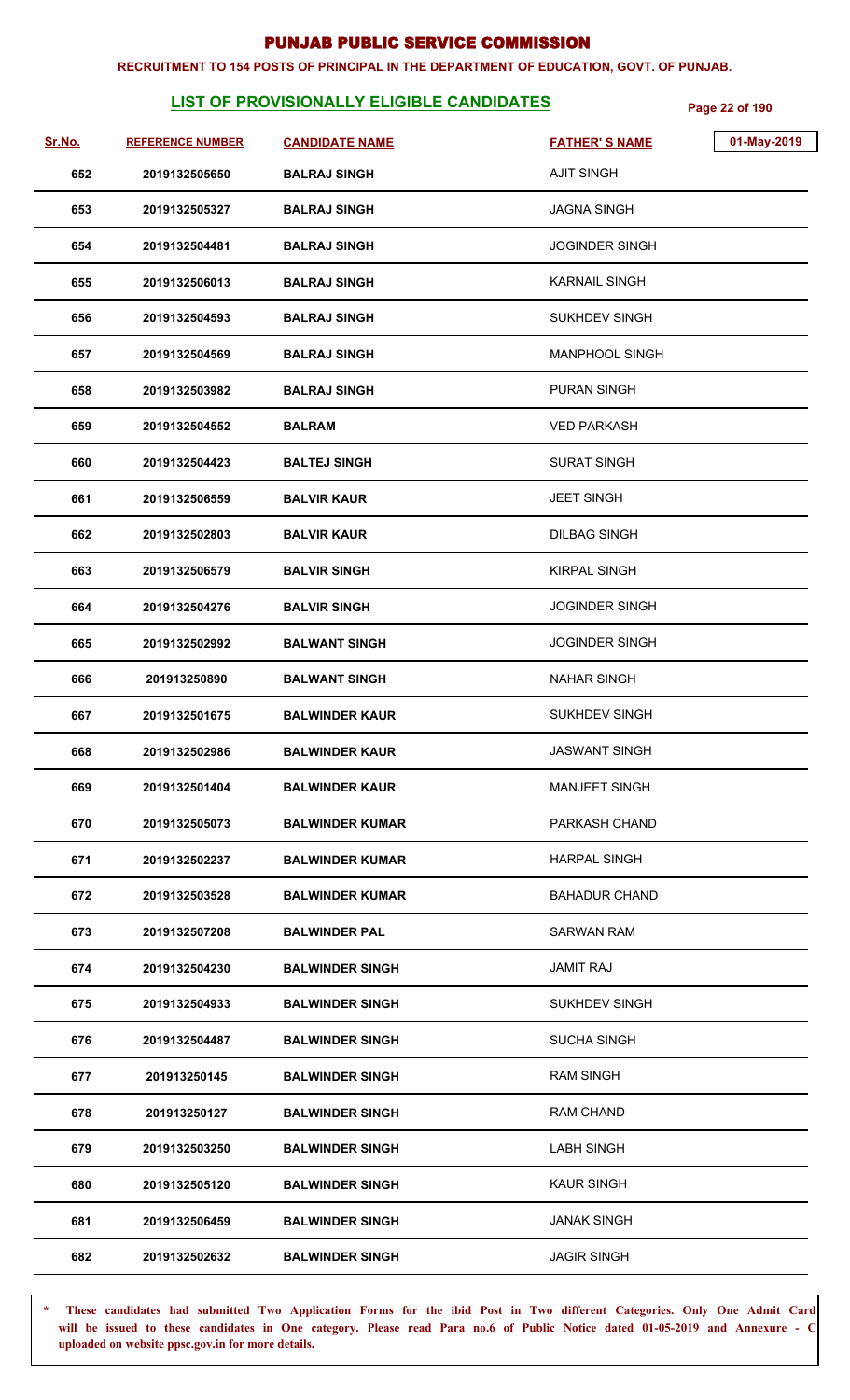#### **RECRUITMENT TO 154 POSTS OF PRINCIPAL IN THE DEPARTMENT OF EDUCATION, GOVT. OF PUNJAB.**

## **LIST OF PROVISIONALLY ELIGIBLE CANDIDATES Page 23 of 190**

| Sr.No. | <b>REFERENCE NUMBER</b> | <b>CANDIDATE NAME</b>          | <b>FATHER'S NAME</b>     | 01-May-2019 |
|--------|-------------------------|--------------------------------|--------------------------|-------------|
| 683    | 2019132506474           | <b>BALWINDER SINGH</b>         | <b>HARBANS SINGH</b>     |             |
| 684    | 2019132503461           | <b>BALWINDER SINGH</b>         | <b>GURDEV SINGH</b>      |             |
| 685    | 2019132502947           | <b>BALWINDER SINGH</b>         | <b>GULZAR SINGH</b>      |             |
| 686    | 2019132501884           | <b>BALWINDER SINGH</b>         | <b>BHULLA SINGH</b>      |             |
| 687    | 2019132501943           | <b>BALWINDER SINGH</b>         | <b>AJAIB SINGH</b>       |             |
| 688    | 2019132502784           | <b>BALWINDER SINGH</b>         | <b>JOGA SINGH</b>        |             |
| 689    | 2019132503575           | <b>BALWINDER SINGH</b>         | <b>RAMJI DASS</b>        |             |
| 690    | 2019132505019           | <b>BALWINDER SINGH</b>         | <b>KASHMIR SINGH</b>     |             |
| 691    | 201913250503            | <b>BALWINDER SINGH</b>         | <b>JOGINDER SINGH</b>    |             |
| 692    | 2019132501923           | <b>BALWINDER SINGH</b>         | <b>RAN SINGH</b>         |             |
| 693    | 2019132502248           | <b>BALWINDER SINGH</b>         | RATTAN CHAND             |             |
| 694    | 2019132506575           | <b>BALWINDER SINGH BHULLAR</b> | <b>BACHAN SINGH</b>      |             |
| 695    | 201913250504            | <b>BALWINDER SINGH GILL</b>    | <b>BALVIR SINGH</b>      |             |
| 696    | 2019132504300           | <b>BALWINDER SINGH GILL</b>    | <b>LABH SINGH</b>        |             |
| 697    | 2019132503636           | <b>BANDANA BHATTI</b>          | <b>SHIV KUMAR BHATTI</b> |             |
| 698    | 2019132503944           | <b>BANDEEP KAUR</b>            | <b>DARSHAN SINGH</b>     |             |
| 699    | 2019132503180           | <b>BANDNA GUPTA</b>            | PAWAN SINGH MITTAL       |             |
| 700    | 2019132504306           | <b>BANITA RANI</b>             | <b>MOHAN LAL</b>         |             |
| 701    | 2019132503843           | <b>BANTA SINGH</b>             | <b>KASHMIR SINGH</b>     |             |
| 702    | 2019132506331           | <b>BARINDER KAUR</b>           | <b>GURBAKASH SINGH</b>   |             |
| 703    | 2019132504229           | <b>BARINDERJIT KAUR</b>        | <b>SALINDER SINGH</b>    |             |
| 704    | 2019132503928           | <b>BARINDERJIT SINGH</b>       | <b>JAGDEV SINGH</b>      |             |
| 705    | 2019132505671           | <b>BARJINDER KAUR</b>          | <b>SUKHDEV SINGH</b>     |             |
| 706    | 2019132505147           | <b>BARJINDER KUMAR</b>         | <b>RAMJILAL</b>          |             |
| 707    | 2019132503022           | <b>BASANT KAUR</b>             | <b>KRISHAN DEV</b>       |             |
| 708    | 2019132505477           | <b>BASANT PARTAP</b>           | <b>SANT RAM</b>          |             |
| 709    | 2019132506335           | <b>BAVLEEN</b>                 | <b>AMRIK SINGH</b>       |             |
| 710    | 2019132507391           | <b>BEANT KAUR</b>              | <b>DARSHAN SINGH</b>     |             |
| 711    | 201913250771            | <b>BEANT KAUR</b>              | <b>LABH SINGH</b>        |             |
| 712    | 2019132502682           | <b>BEANT KAUR</b>              | <b>KARTAR SINGH</b>      |             |
| 713    | 2019132502080           | <b>BEANT KAUR UPPAL</b>        | <b>AJMER SINGH GILL</b>  |             |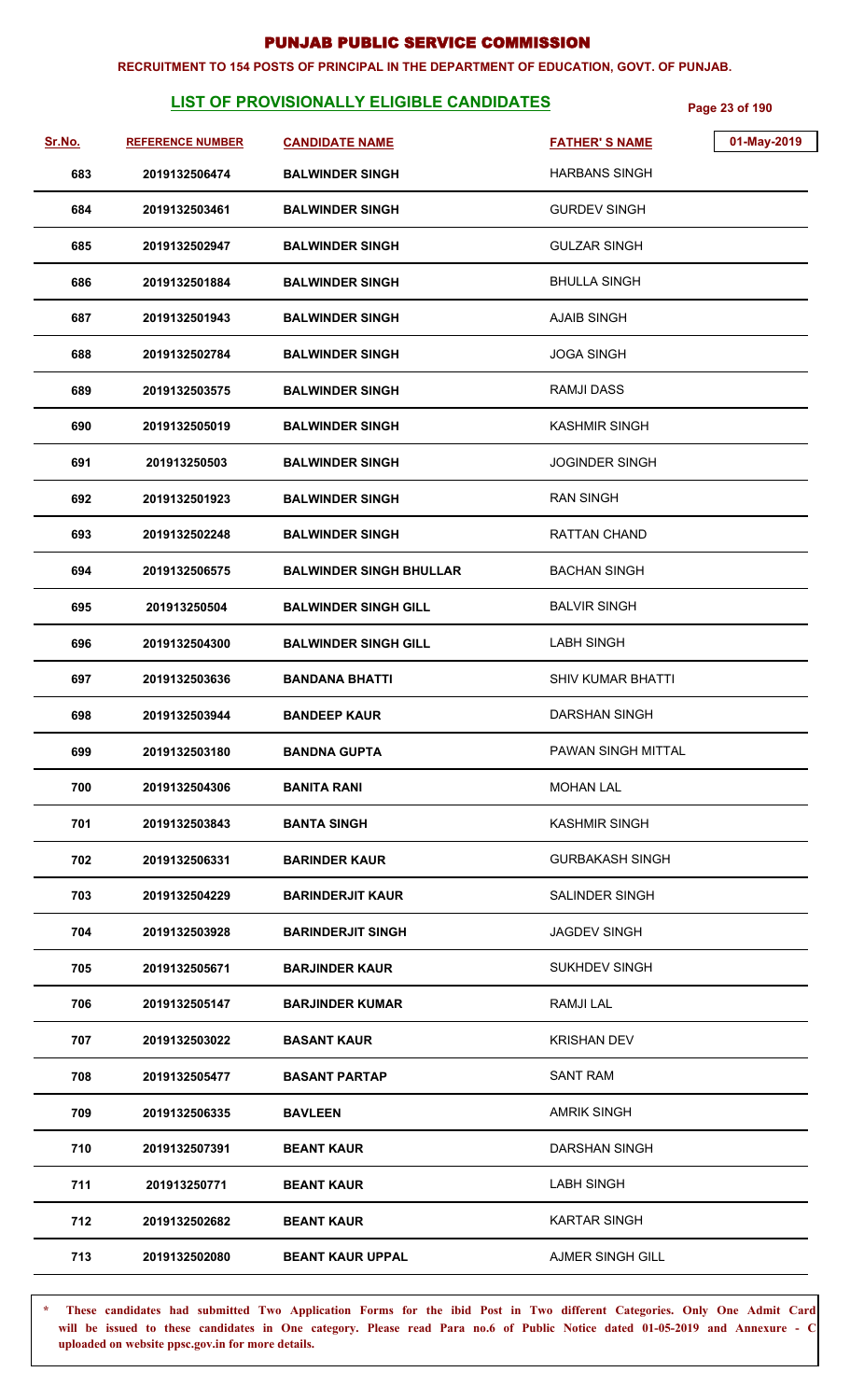#### **RECRUITMENT TO 154 POSTS OF PRINCIPAL IN THE DEPARTMENT OF EDUCATION, GOVT. OF PUNJAB.**

## **LIST OF PROVISIONALLY ELIGIBLE CANDIDATES Page 24 of 190**

| Sr.No. | <b>REFERENCE NUMBER</b> | <b>CANDIDATE NAME</b>      | 01-May-2019<br><b>FATHER'S NAME</b> |
|--------|-------------------------|----------------------------|-------------------------------------|
| 714    | 2019132505202           | <b>BEANT SINGH</b>         | <b>GURJANT SINGH</b>                |
| 715    | 201913250221            | <b>BEANT SINGH</b>         | DALVARA SINGH                       |
| 716    | 2019132504108           | <b>BEANT SINGH</b>         | <b>KARNAIL SINGH</b>                |
| 717    | 2019132505070           | <b>BEANT SINGH DHANOA</b>  | <b>BALWINDER SINGH DHANOA</b>       |
| 718    | 2019132502121           | <b>BEERU</b>               | <b>VIJANDER</b>                     |
| 719    | 2019132502329           | <b>BHAGWANT SINGH</b>      | <b>LABH SINGH</b>                   |
| 720    | 2019132502022           | <b>BHAGWANT SINGH</b>      | <b>PRITAM SINGH</b>                 |
| 721    | 2019132501603           | <b>BHAGWANT SINGH</b>      | <b>AVTAR SINGH</b>                  |
| 722    | 2019132501645           | <b>BHAJAN RAM</b>          | <b>MOHINDER RAM</b>                 |
| 723    | 2019132503699           | <b>BHAJAN SINGH</b>        | NARANJAN SINGH                      |
| 724    | 2019132505875           | <b>BHALWINDER SINGH</b>    | <b>BELA SINGH</b>                   |
| 725    | 201913250362            | <b>BHARAT</b>              | <b>ASHOK KUMAR</b>                  |
| 726    | 2019132504739           | <b>BHARAT BHUSHAN</b>      | <b>CHAMAN LAL</b>                   |
| 727    | 2019132503758           | <b>BHARAT BHUSHAN</b>      | <b>PUARN CHAND</b>                  |
| 728    | 2019132505379           | <b>BHARAT BHUSHAN</b>      | <b>SATISH KUMAR</b>                 |
| 729    | 2019132504401           | <b>BHARAT BHUSHAN</b>      | <b>SHIV LAL</b>                     |
| 730    | 2019132503861           | <b>BHARAT BHUSHAN</b>      | <b>TARSEM JINDAL</b>                |
| 731    | 201913250943            | <b>BHARAT BHUSHAN BERI</b> | <b>SOM NATH BERI</b>                |
| 732    | 201913250169            | <b>BHARAT TALWAR</b>       | <b>MADAN MOHAN TALWAR</b>           |
| 733    | 2019132504571           | <b>BHART KUMAR</b>         | <b>RAJ KUMAR</b>                    |
| 734    | 2019132504043           | <b>BHARTI</b>              | <b>SURESH KUMAR</b>                 |
| 735    | 2019132506237           | <b>BHARTI BANSAL</b>       | <b>PAWAN KUMAR</b>                  |
| 736    | 2019132502993           | <b>BHARTI KHURANA</b>      | <b>SUBASH KUMAR</b>                 |
| 737    | 2019132503099           | <b>BHAVNA BHALLA</b>       | <b>JIYA LAL BHALLA</b>              |
| 738    | 2019132505919           | <b>BHAWANDEEP SINGH</b>    | <b>BHUPINDER SINGH</b>              |
| 739    | 2019132505841           | <b>BHAWESH GOYAL</b>       | ONKAR NATH GOYAL                    |
| 740    | 2019132501784           | <b>BHAWNA</b>              | RAJ KUMAR                           |
| 741    | 2019132507532           | <b>BHAWNA RANI</b>         | <b>VISHWA NATH TRIKA</b>            |
| 742    | 2019132506895           | <b>BHUPINDER RAJAN</b>     | PREM NATH                           |
| 743    | 201913250951            | <b>BHUPINDER DUGGAL</b>    | SUKHDEV RAM DUGGAL                  |
| 744    | 2019132504689           | <b>BHUPINDER KAUR</b>      | <b>KANWAR SINGH</b>                 |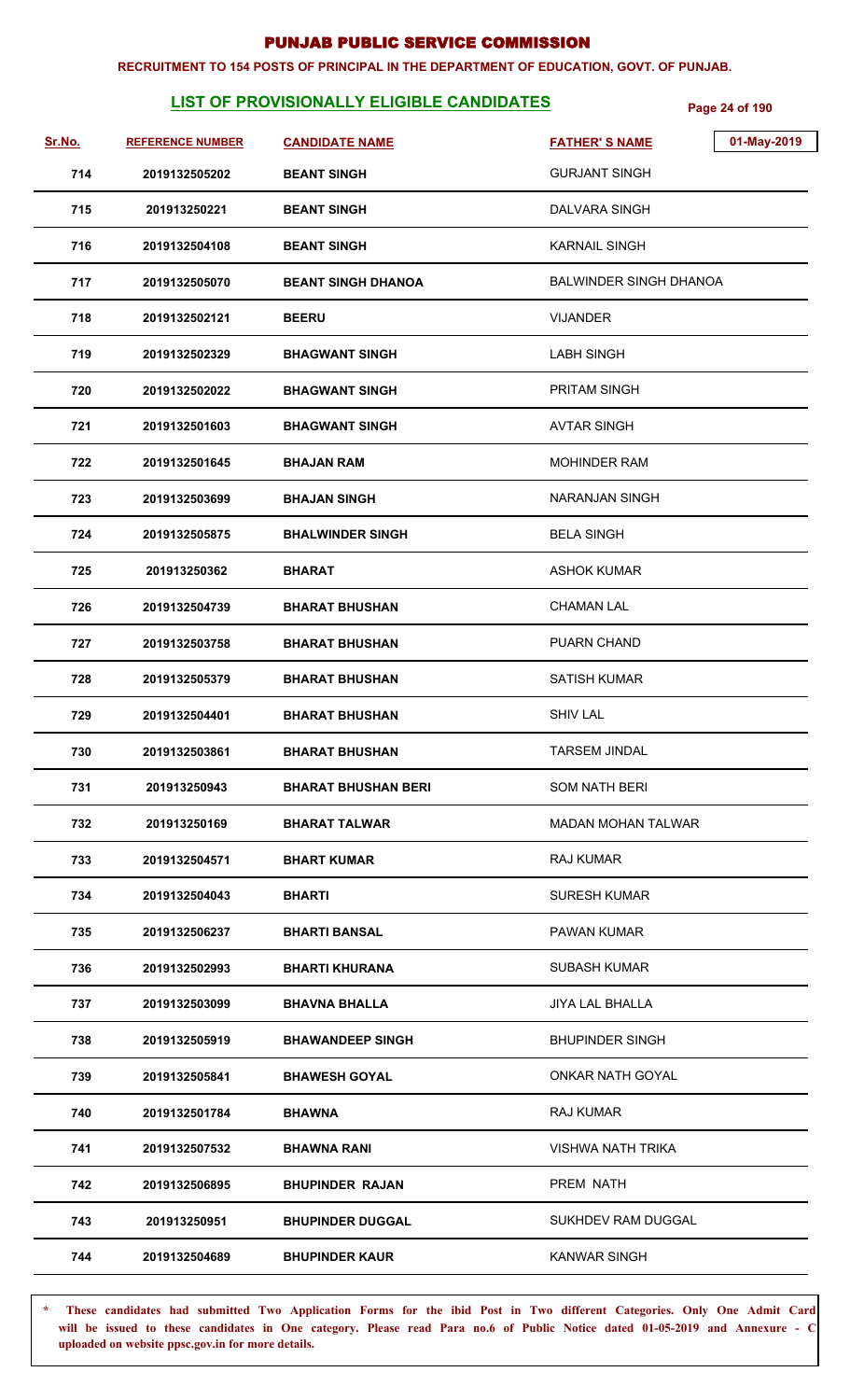#### **RECRUITMENT TO 154 POSTS OF PRINCIPAL IN THE DEPARTMENT OF EDUCATION, GOVT. OF PUNJAB.**

## **LIST OF PROVISIONALLY ELIGIBLE CANDIDATES** Page 25 of 190

| Sr.No. | <b>REFERENCE NUMBER</b> | <b>CANDIDATE NAME</b>        | 01-May-2019<br><b>FATHER'S NAME</b> |
|--------|-------------------------|------------------------------|-------------------------------------|
| 745    | 201913250656            | <b>BHUPINDER KAUR</b>        | NACHHATTAR SINGH                    |
| 746    | 2019132503017           | <b>BHUPINDER KAUR</b>        | <b>NARAYAN SINGH</b>                |
| 747    | 2019132506148           | <b>BHUPINDER KAUR</b>        | RAJ KUMAR                           |
| 748    | 201913250868            | <b>BHUPINDER KAUR</b>        | <b>SEWA SINGH</b>                   |
| 749    | 2019132505865           | <b>BHUPINDER KAUR</b>        | <b>BALWANT SINGH</b>                |
| 750    | 2019132505540           | <b>BHUPINDER PAL SINGH</b>   | LATE S MEHAR SINGH                  |
| 751    | 201913250736            | <b>BHUPINDER SINGH</b>       | SARWAN SINGH                        |
| 752    | 2019132504778           | <b>BHUPINDER SINGH</b>       | SARDARA SINGH                       |
| 753    | 2019132502505           | <b>BHUPINDER SINGH</b>       | <b>BALDEV SINGH</b>                 |
| 754    | 2019132502804           | <b>BHUPINDER SINGH</b>       | ROOP SINGH                          |
| 755    | 2019132503835           | <b>BHUPINDER SINGH</b>       | KULDEEP SINGH                       |
| 756    | 2019132502039           | <b>BHUPINDER SINGH SIDHU</b> | <b>MUKHTIAR SINGH</b>               |
| 757    | 2019132502021           | <b>BHUPINDER SINGH SIDHU</b> | <b>HARDEV SINGH</b>                 |
| 758    | 2019132504462           | <b>BHUPINDERJEET KAUR</b>    | <b>NAHAR SINGH</b>                  |
| 759    | 2019132501740           | <b>BHUSHAN KUMAR</b>         | <b>SURINDER KUMAR</b>               |
| 760    | 201913250767            | <b>BHUSHAN KUMAR</b>         | <b>JIWAN LAL</b>                    |
| 761    | 2019132502516           | <b>BIAS DEV</b>              | <b>HARBHAJAN SINGH</b>              |
| 762    | 2019132505249           | <b>BIJENDER SINGH</b>        | <b>JARNAIL SINGH</b>                |
| 763    | 2019132503208           | <b>BIKRAM KUMAR</b>          | <b>SAT PAL</b>                      |
| 764    | 2019132505482           | <b>BIKRAM SINGH</b>          | <b>BALDEV SINGH</b>                 |
| 765    | 2019132501317           | <b>BIKRAMJIT KAUR</b>        | <b>BALJIT SINGH</b>                 |
| 766    | 2019132504824           | <b>BIKRAMJIT SINGH</b>       | <b>JASBIR SINGH</b>                 |
| 767    | 2019132506654           | <b>BIKRAMJIT SINGH</b>       | <b>SURAJ SINGH</b>                  |
| 768    | 2019132506859           | <b>BIKRAMJIT SINGH</b>       | ANOOP SINGH                         |
| 769    | 2019132502203           | <b>BIKRAMJIT SINGH</b>       | <b>JODH SINGH</b>                   |
| 770    | 2019132501182           | <b>BIKRAMJIT SINGH</b>       | DARBARA SINGH                       |
| 771    | 2019132504038           | <b>BIMAL KAUR</b>            | <b>GURDIT SINGH</b>                 |
| 772    | 201913250527            | <b>BIMAL KUMAR</b>           | DAULAT RAM                          |
| 773    | 201913250706            | <b>BIMALJEET KAUR</b>        | <b>GURDEV SINGH</b>                 |
| 774    | 2019132506368           | <b>BIMLA RANI</b>            | <b>HARI CHAND</b>                   |
| 775    | 2019132503073           | <b>BINDERPAL</b>             | <b>SURINDERPAL</b>                  |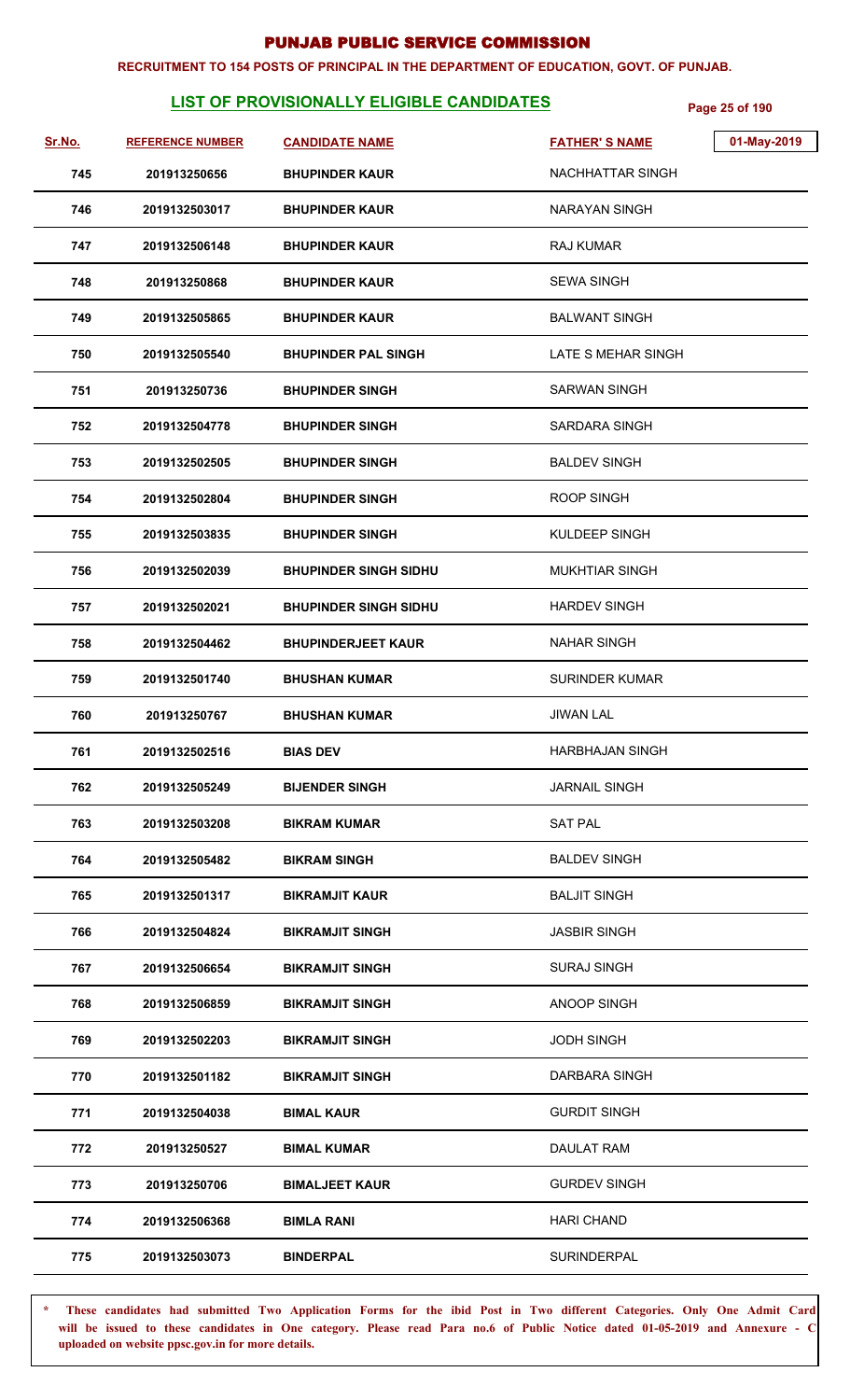#### **RECRUITMENT TO 154 POSTS OF PRINCIPAL IN THE DEPARTMENT OF EDUCATION, GOVT. OF PUNJAB.**

## **LIST OF PROVISIONALLY ELIGIBLE CANDIDATES** Page 26 of 190

| Sr.No. | <b>REFERENCE NUMBER</b> | <b>CANDIDATE NAME</b>     | 01-May-2019<br><b>FATHER'S NAME</b> |
|--------|-------------------------|---------------------------|-------------------------------------|
| 776    | 2019132503848           | <b>BINDU</b>              | SH SUKHDEV RAJ                      |
| 777    | 2019132501298           | <b>BINDU AGGARWAL</b>     | <b>HARIDAS AGGARWAL</b>             |
| 778    | 201913250291            | <b>BINDU GARG</b>         | <b>OMKAR GARG</b>                   |
| 779    | 2019132504188           | <b>BIPAN KUMAR</b>        | <b>MANOHAR LAL</b>                  |
| 780    | 2019132504793           | <b>BIR MOHAN</b>          | <b>MANMOHAN LAL</b>                 |
| 781    | 2019132506865           | <b>BIRBAL</b>             | <b>BUDHRAM</b>                      |
| 782    | 2019132503269           | <b>BIRDAWINDER SINGH</b>  | <b>BALWANT SINGH</b>                |
| 783    | 2019132501802           | <b>BIRINDER SINGH</b>     | <b>PARMJIT SINGH</b>                |
| 784    | 2019132501263           | <b>BIRPAL KAUR</b>        | <b>ACHHAR SINGH</b>                 |
| 785    | 2019132503298           | <b>BIRRAJWINDER SINGH</b> | SHAMSHER SINGH MANDER               |
| 786    | 2019132503329           | <b>BODH RAJ</b>           | <b>SH GURDAS MAL</b>                |
| 787    | 2019132504945           | <b>BRAHAMJEET SINGH</b>   | <b>S GURDEV SINGH</b>               |
| 788    | 201913250634            | <b>BRIJ BALA</b>          | <b>RAM NARESH</b>                   |
| 789    | 2019132501468           | <b>BRIJ LAL</b>           | <b>MADAN LAL</b>                    |
| 790    | 2019132504812           | <b>BRIJ LAL</b>           | <b>KHYALI RAM</b>                   |
| 791    | 2019132501639           | <b>BRIJ MOHAN</b>         | <b>RAJINDER PAL</b>                 |
| 792    | 2019132503333           | <b>BRIJINDER KUMAR</b>    | <b>RAM LAL</b>                      |
| 793    | 2019132502306           | <b>BUTA SINGH</b>         | <b>GURDIAL SINGH</b>                |
| 794    | 2019132503138           | <b>CHAINCHAL SINGH</b>    | <b>SEWA SINGH</b>                   |
| 795    | 2019132504764           | <b>CHAMKAUR SINGH</b>     | NACHHATTAR SINGH                    |
| 796    | 20191325038             | <b>CHAMKAUR SINGH</b>     | PAVITTAR SINGH                      |
| 797    | 2019132504141           | <b>CHAMKAUR SINGH</b>     | <b>SUKHWINDER SINGH</b>             |
| 798    | 2019132502349           | <b>CHAMKAUR SINGH</b>     | <b>MOHINDER SINGH</b>               |
| 799    | 2019132502171           | <b>CHAMKAUR SINGH</b>     | <b>LEELA SINGH</b>                  |
| 800    | 2019132506745           | <b>CHAMKAUR SINGH</b>     | <b>AVTAR SINGH</b>                  |
| 801    | 2019132501528           | <b>CHAMKAUR SINGH</b>     | <b>HAKIM SINGH</b>                  |
| 802    | 2019132506823           | <b>CHANAN SINGH</b>       | <b>LAKHWANT SINGH</b>               |
| 803    | 2019132503098           | <b>CHANCHAL</b>           | <b>BHAGWAN DASS HASIJA</b>          |
| 804    | 2019132503018           | <b>CHANCHAL GAUTAM</b>    | <b>SHAM LAL</b>                     |
| 805    | 2019132505665           | <b>CHANCHAL KUMAR</b>     | <b>MURARI LAL</b>                   |
| 806    | 2019132505161           | <b>CHANCHAL RANI</b>      | <b>HARKRISHAN LAL</b>               |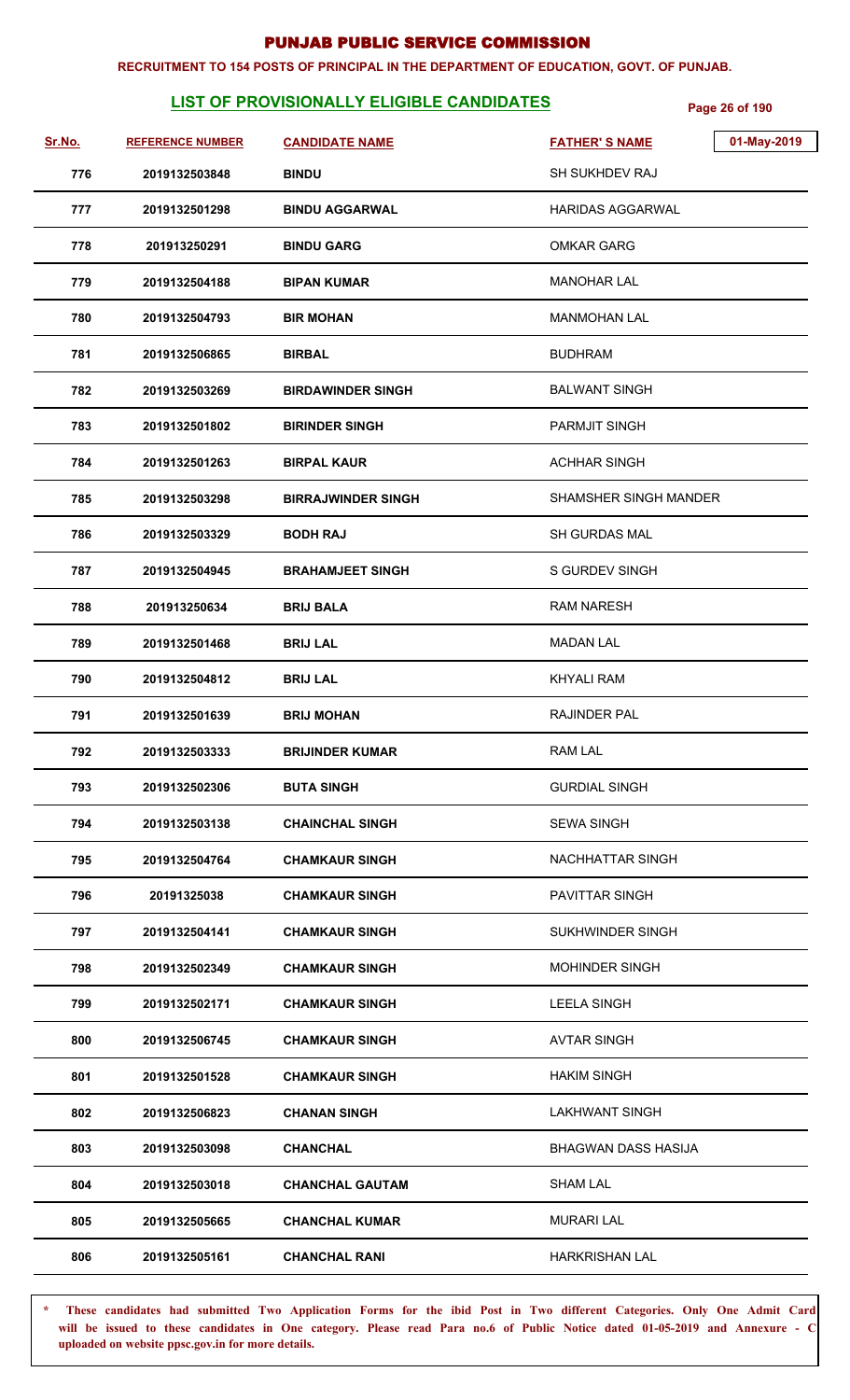#### **RECRUITMENT TO 154 POSTS OF PRINCIPAL IN THE DEPARTMENT OF EDUCATION, GOVT. OF PUNJAB.**

## **LIST OF PROVISIONALLY ELIGIBLE CANDIDATES Page 27 of 190**

| Sr.No. | <b>REFERENCE NUMBER</b> | <b>CANDIDATE NAME</b>    | 01-May-2019<br><b>FATHER'S NAME</b> |
|--------|-------------------------|--------------------------|-------------------------------------|
| 807    | 2019132501815           | <b>CHANCHAL RANI</b>     | <b>VED PARKASH</b>                  |
| 808    | 2019132505513           | <b>CHANCHAL SARITA</b>   | <b>HEM RAJ</b>                      |
| 809    | 2019132503544           | <b>CHAND RANI</b>        | <b>RAM KUMAR</b>                    |
| 810    | 2019132504582           | <b>CHANDAN CHADDA</b>    | VISHWA MITTER CHADDA                |
| 811    | 2019132501035           | <b>CHANDAN SINGH</b>     | <b>RANJIT SINGH</b>                 |
| 812    | 2019132501979           | <b>CHANDANDEEP KAUR</b>  | <b>MANJIT SINGH</b>                 |
| 813    | 201913250745            | <b>CHANDANPREET KAUR</b> | <b>GURMAIL SINGH BRAR</b>           |
| 814    | 2019132503829           | <b>CHANDER KANTA</b>     | <b>KRISHAN LAL</b>                  |
| 815    | 2019132502098           | <b>CHANDER SARUP</b>     | <b>CHUNI LAL</b>                    |
| 816    | 2019132506279           | <b>CHANDNI SHARMA</b>    | <b>RAM LAL SHARMA</b>               |
| 817    | 2019132502706           | <b>CHANDRESH SHOURIE</b> | <b>SURINDER KUMAR</b>               |
| 818    | 2019132503144           | <b>CHARANJEET KAUR</b>   | <b>DARSHAN SINGH</b>                |
| 819    | 2019132504987           | <b>CHARANJEET KAUR</b>   | <b>HIRA SINGH</b>                   |
| 820    | 2019132502146           | <b>CHARANJEET KAUR</b>   | <b>GURSEWAK SINGH</b>               |
| 821    | 2019132504318           | <b>CHARANJEET SINGH</b>  | <b>KULWANT SINGH</b>                |
| 822    | 2019132502725           | <b>CHARANJIT KAUR</b>    | <b>SULAKHAN SINGH</b>               |
| 823    | 2019132501521           | <b>CHARANJIT KAUR</b>    | <b>BALWANT SINGH</b>                |
| 824    | 2019132502036           | <b>CHARANJIT KUMAR</b>   | PIARA LAL                           |
| 825    | 2019132501928           | <b>CHARANJIT SINGH</b>   | <b>GURDIAL SINGH</b>                |
| 826    | 2019132504212           | <b>CHARANJIT SINGH</b>   | <b>PARNAM SINGH</b>                 |
| 827    | 2019132503652           | <b>CHARANJIT SINGH</b>   | <b>JAGJIT SINGH</b>                 |
| 828    | 2019132502008           | <b>CHARANJIT SINGH</b>   | <b>JASWANT SINGH</b>                |
| 829    | 2019132501297           | <b>CHARANJIT SINGH</b>   | <b>ATMA SINGH</b>                   |
| 830    | 2019132502541           | <b>CHARANJIT SINGH</b>   | <b>LACHHMAN SINGH</b>               |
| 831    | 2019132501217           | <b>CHARANPREET KAUR</b>  | SHER SINGH                          |
| 832    | 2019132504340           | <b>CHARANPREET SINGH</b> | <b>AVTAR SINGH</b>                  |
| 833    | 2019132502228           | <b>CHARU MOHAN</b>       | DAVINDER MOHAN                      |
| 834    | 2019132506294           | <b>CHARU RATRA</b>       | LT MADAN GOPAL RATRA                |
| 835    | 2019132506233           | <b>CHATTER SINGH</b>     | <b>SURAM SINGH</b>                  |
| 836    | 2019132501757           | <b>CHETAN</b>            | <b>RAM LAL</b>                      |
| 837    | 2019132501383           | <b>CHETAN</b>            | <b>MOHAN SINGH</b>                  |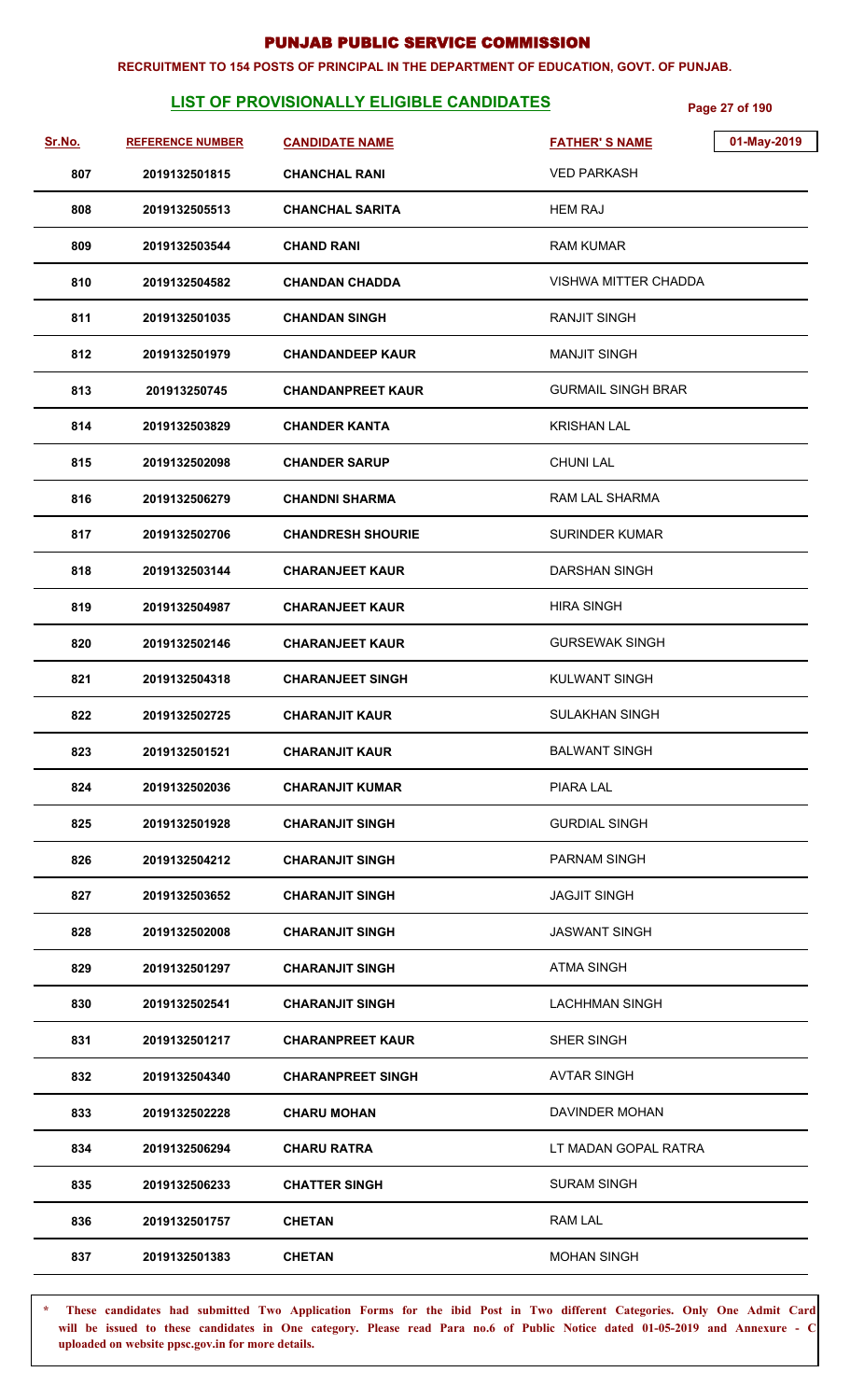#### **RECRUITMENT TO 154 POSTS OF PRINCIPAL IN THE DEPARTMENT OF EDUCATION, GOVT. OF PUNJAB.**

## **LIST OF PROVISIONALLY ELIGIBLE CANDIDATES** Page 28 of 190

| Sr.No. | <b>REFERENCE NUMBER</b> | <b>CANDIDATE NAME</b>     | 01-May-2019<br><b>FATHER'S NAME</b> |
|--------|-------------------------|---------------------------|-------------------------------------|
| 838    | 2019132504042           | <b>CHETAN DUTT SHARMA</b> | NARAYAN DUTT SHARMA                 |
| 839    | 2019132505386           | <b>CHETNA RANI</b>        | CHAMAN LAL KALRA                    |
| 840    | 2019132503703           | <b>CHINDER PAL SINGH</b>  | <b>MANGAT SINGH</b>                 |
| 841    | 2019132503702           | <b>CHINDER PAUL SINGH</b> | <b>MANGAL SINGH</b>                 |
| 842    | 2019132502822           | <b>CHINTAN SHARMA</b>     | <b>ROMESH CHANDER</b>               |
| 843    | 2019132505760           | <b>CHINUPREET</b>         | <b>MADAN GOPAL</b>                  |
| 844    | 2019132506101           | <b>CHIRJEEV SINGH</b>     | <b>JOGINDER SINGH</b>               |
| 845    | 2019132506530           | <b>CHRANJIT SINGH</b>     | <b>SAUN SINGH</b>                   |
| 846    | 2019132503420           | <b>DAISY MODGILL</b>      | <b>SUKHWNDER PAL</b>                |
| 847    | 2019132502816           | <b>DALBARA SINGH</b>      | PARKASH CHAND                       |
| 848    | 2019132501854           | <b>DALBINDER SINGH</b>    | AJEET SINGH                         |
| 849    | 201913250526            | <b>DALBIR KUMAR</b>       | <b>SHINGARA RAM</b>                 |
| 850    | 2019132504998           | <b>DALBIR SINGH</b>       | <b>AJIT SINGH</b>                   |
| 851    | 2019132505074           | <b>DALBIR SINGH</b>       | <b>AVTAR SINGH</b>                  |
| 852    | 201913250379            | <b>DALER SINGH</b>        | <b>JASWANT SINGH</b>                |
| 853    | 2019132503275           | <b>DALIP KUMAR</b>        | <b>MARHU RAM</b>                    |
| 854    | 2019132501958           | <b>DALJEET KAUR</b>       | <b>GURCHARN SINGH</b>               |
| 855    | 2019132506181           | <b>DALJEET KAUR</b>       | <b>MOHINDER SINGH</b>               |
| 856    | 2019132505731           | <b>DALJEET KAUR</b>       | <b>SWARN SINGH</b>                  |
| 857    | 2019132503576           | <b>DALJEET KAUR</b>       | <b>RATTAN SINGH</b>                 |
| 858    | 2019132501868           | <b>DALJEET KAUR</b>       | <b>KARAMJEET SINGH</b>              |
| 859    | 2019132505309           | <b>DALJEET SINGH</b>      | <b>JASPAL SINGH</b>                 |
| 860    | 2019132501912           | <b>DALJEET SINGH</b>      | <b>MALKEET SINGH</b>                |
| 861    | 2019132503114           | <b>DALJEET SINGH</b>      | DARSHAN SINGH                       |
| 862    | 2019132503000           | <b>DALJEET SINGH</b>      | <b>AMRIK SINGH</b>                  |
| 863    | 2019132502996           | <b>DALJEET SINGH</b>      | <b>AMRIK SINGH</b>                  |
| 864    | 2019132503204           | <b>DALJEET SINGH</b>      | KULDEEP SINGH                       |
| 865    | 2019132507446           | <b>DALJINDER KAUR</b>     | <b>SUNDER SINGH</b>                 |
| 866    | 2019132501648           | <b>DALJINDER SINGH</b>    | <b>HARDIAL SINGH</b>                |
| 867    | 2019132507148           | <b>DALJINDER SINGH</b>    | <b>JAGIR SINGH</b>                  |
| 868    | 2019132505180           | <b>DALJIT KAUR</b>        | <b>HARBHAJAN SINGH</b>              |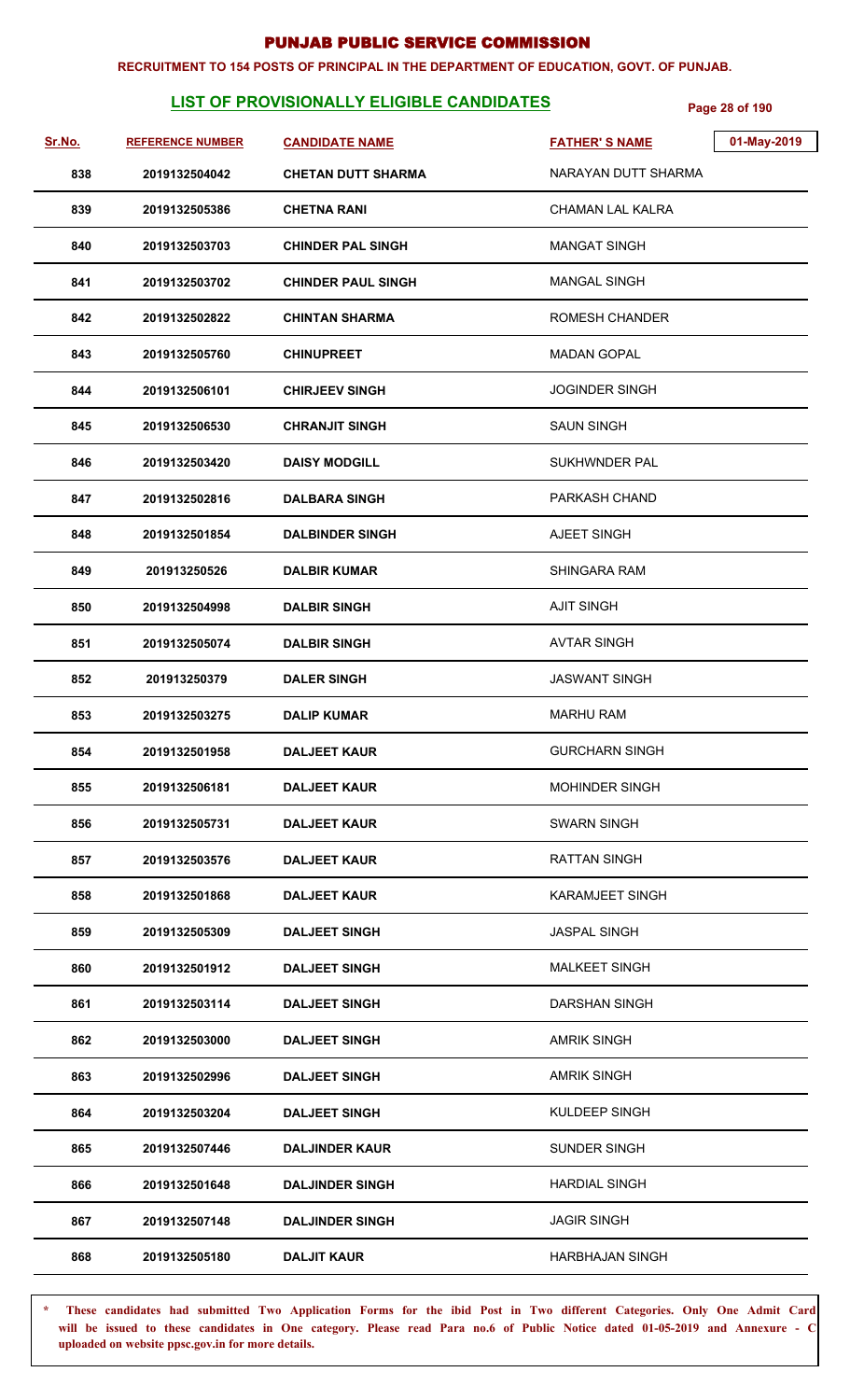#### **RECRUITMENT TO 154 POSTS OF PRINCIPAL IN THE DEPARTMENT OF EDUCATION, GOVT. OF PUNJAB.**

## **LIST OF PROVISIONALLY ELIGIBLE CANDIDATES** Page 29 of 190

| Sr.No. | <b>REFERENCE NUMBER</b> | <b>CANDIDATE NAME</b>      | <b>FATHER'S NAME</b>   | 01-May-2019 |
|--------|-------------------------|----------------------------|------------------------|-------------|
| 869    | 2019132506510           | <b>DALJIT KAUR</b>         | <b>HARI SINGH</b>      |             |
| 870    | 2019132506172           | <b>DALJIT KAUR</b>         | <b>MANDER SINGH</b>    |             |
| 871    | 2019132505962           | <b>DALJIT KAUR</b>         | <b>SATNAM SINGH</b>    |             |
| 872    | 2019132506543           | <b>DALJIT SINGH</b>        | <b>MAJOR SINGH</b>     |             |
| 873    | 2019132504529           | <b>DALJIT SINGH</b>        | <b>BACHAN SINGH</b>    |             |
| 874    | 2019132503972           | <b>DALJIT SINGH</b>        | <b>DALER SINGH</b>     |             |
| 875    | 2019132507360           | <b>DALJIT SINGH</b>        | <b>KULWARAN SINGH</b>  |             |
| 876    | 2019132505944           | <b>DALVIR KAUR</b>         | <b>SURJIT SINGH</b>    |             |
| 877    | 201913250838            | <b>DALVIR SINGH</b>        | <b>AJIT SINGH</b>      |             |
| 878    | 201913250959            | <b>DALWINDER KAUR</b>      | <b>PARTAP SINGH</b>    |             |
| 879    | 2019132501858           | <b>DAMANBIR SINGH</b>      | <b>JASBIR SINGH</b>    |             |
| 880    | 2019132502661           | DAPINDER PAL SINGH AULAKH  | <b>DAYAL SINGH</b>     |             |
| 881    | 2019132504702           | <b>DARSHAN PAL</b>         | <b>JANAK RAJ</b>       |             |
| 882    | 2019132501133           | <b>DARSHAN SINGH</b>       | DEV RAJ SINGH          |             |
| 883    | 2019132507118           | <b>DARSHAN SINGH</b>       | <b>GURDEEP SINGH</b>   |             |
| 884    | 201913250794            | <b>DARSHAN SINGH</b>       | <b>MALKHAN SINGH</b>   |             |
| 885    | 2019132503620           | <b>DARSHAN SINGH</b>       | PHOOL SINGH            |             |
| 886    | 2019132503574           | <b>DARSHAN SINGH</b>       | KALU RAM               |             |
| 887    | 2019132502344           | <b>DATA SINGH</b>          | <b>RULDU SINGH</b>     |             |
| 888    | 201913250871            | <b>DAULAT RAM</b>          | <b>BABU RAM</b>        |             |
| 889    | 2019132506211           | <b>DAVINDER KAUR</b>       | <b>BAKHSHISH SINGH</b> |             |
| 890    | 2019132506416           | <b>DAVINDER KAUR</b>       | <b>KIRPAL SINGH</b>    |             |
| 891    | 2019132504918           | <b>DAVINDER KAUR</b>       | <b>GURCHARAN SINGH</b> |             |
| 892    | 2019132505425           | <b>DAVINDER KAUR</b>       | <b>HARJINDER SINGH</b> |             |
| 893    | 2019132505834           | <b>DAVINDER KAUR</b>       | <b>SWARN SINGH</b>     |             |
| 894    | 2019132501151           | <b>DAVINDER KAUR</b>       | <b>SATWINDER SINGH</b> |             |
| 895    | 201913250140            | <b>DAVINDER KAUR</b>       | <b>AMARJIT SINGH</b>   |             |
| 896    | 2019132505949           | <b>DAVINDER KAUR ARORA</b> | <b>HARJIT SINGH</b>    |             |
| 897    | 2019132502969           | <b>DAVINDER KUMAR</b>      | <b>PREM NATH</b>       |             |
| 898    | 201913250358            | <b>DAVINDER KUMAR</b>      | <b>BASANT RAM</b>      |             |
| 899    | 2019132504570           | <b>DAVINDER KUMAR</b>      | <b>CHANDER BHAN</b>    |             |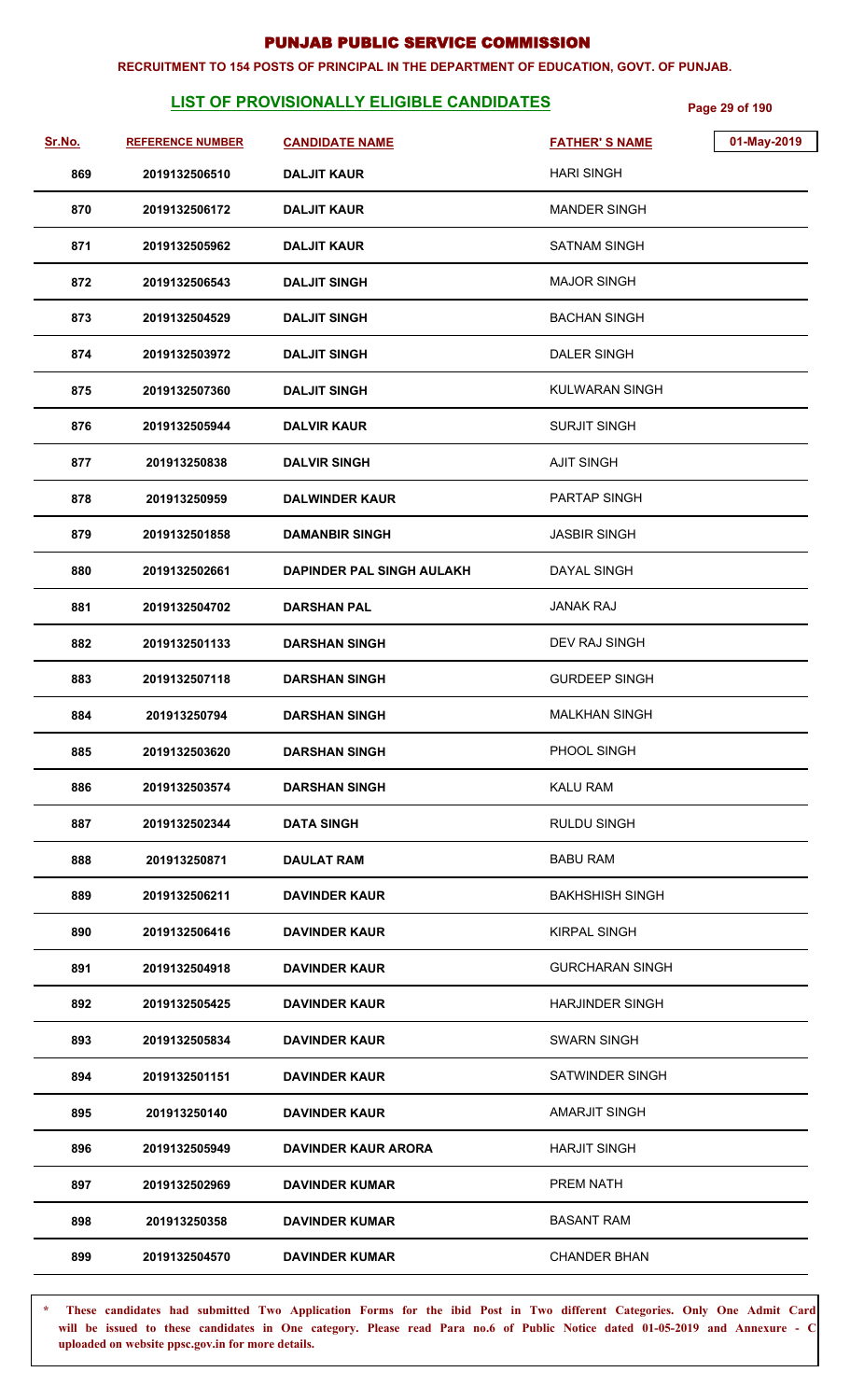#### **RECRUITMENT TO 154 POSTS OF PRINCIPAL IN THE DEPARTMENT OF EDUCATION, GOVT. OF PUNJAB.**

## **LIST OF PROVISIONALLY ELIGIBLE CANDIDATES** Page 30 of 190

| Sr.No. | <b>REFERENCE NUMBER</b> | <b>CANDIDATE NAME</b>       | <b>FATHER'S NAME</b>       | 01-May-2019 |
|--------|-------------------------|-----------------------------|----------------------------|-------------|
| 900    | 2019132502523           | <b>DAVINDER PAL SINGH</b>   | <b>DARSHAN SINGH</b>       |             |
| 901    | 2019132502160           | <b>DAVINDER SINGH</b>       | <b>PARAMPAL SINGH</b>      |             |
| 902    | 2019132506867           | <b>DAVINDER SINGH</b>       | <b>VIRSA SINGH</b>         |             |
| 903    | 201913250968            | <b>DAVINDER SINGH</b>       | <b>SAWARAN SINGH</b>       |             |
| 904    | 2019132506502           | <b>DAVINDER SINGH</b>       | SADHU SINGH                |             |
| 905    | 2019132501962           | <b>DAVINDER SINGH</b>       | <b>PRITAM SINGH</b>        |             |
| 906    | 201913250321            | <b>DAVINDER SINGH</b>       | <b>DARSHAN SINGH</b>       |             |
| 907    | 2019132501817           | <b>DAVINDER SINGH</b>       | PREM SINGH                 |             |
| 908    | 2019132507168           | <b>DAVINDER SINGH</b>       | <b>JAGIR SINGH</b>         |             |
| 909    | 2019132501388           | <b>DAVINDER SINGH</b>       | <b>GURCHARAN SINGH</b>     |             |
| 910    | 2019132504082           | <b>DAVINDER SINGH</b>       | <b>GURDEEP SINGH</b>       |             |
| 911    | 2019132502811           | <b>DAVINDER SINGH</b>       | <b>BALBIR SINGH</b>        |             |
| 912    | 2019132503184           | <b>DAVINDER SINGH</b>       | <b>AJAIB SINGH</b>         |             |
| 913    | 2019132505005           | <b>DAVINDER SINGH</b>       | <b>JASPAL SINGH</b>        |             |
| 914    | 2019132502848           | <b>DAVINDER SINGH</b>       | <b>LAL SINGH</b>           |             |
| 915    | 201913250138            | <b>DAVINDER SINGH</b>       | <b>TARLOK SINGH</b>        |             |
| 916    | 2019132503373           | <b>DAVINDER SINGH KATAL</b> | <b>BALWANT SINGH KATAL</b> |             |
| 917    | 2019132505485           | <b>DAVINDERJEET SINGH</b>   | YOGRAJ                     |             |
| 918    | 2019132502040           | <b>DAWINDER KAUR</b>        | <b>JAGTAR SINGH</b>        |             |
| 919    | 2019132501500           | <b>DAWINDER KUMAR</b>       | DEV RAJ                    |             |
| 920    | 2019132502295           | <b>DAYA RANI</b>            | ROSHAN LAL KATARIA         |             |
| 921    | 2019132505683           | <b>DEEKSHIT KUMAR</b>       | <b>TILAK RAJ</b>           |             |
| 922    | 2019132503296           | <b>DEEP MALA</b>            | <b>SOM PARKASH</b>         |             |
| 923    | 2019132503413           | <b>DEEPA BAGAL</b>          | S S BAGAL                  |             |
| 924    | 2019132503175           | <b>DEEPA DEVI</b>           | SANTOKH RAJ                |             |
| 925    | 201913250421            | <b>DEEPAK ANAND</b>         | AJIT KUMAR ANAND           |             |
| 926    | 2019132502459           | <b>DEEPAK BANSAL</b>        | <b>ASHOK BANSAL</b>        |             |
| 927    | 2019132504021           | <b>DEEPAK CHAND</b>         | <b>DHIAN CHAND</b>         |             |
| 928    | 201913250243            | <b>DEEPAK CHANDLA</b>       | SITAL CHANDLA              |             |
| 929    | 2019132507419           | <b>DEEPAK GANDHI</b>        | <b>MOHINDER PAL</b>        |             |
| 930    | 2019132501517           | <b>DEEPAK GOEL</b>          | <b>KRISHAN KUMAR</b>       |             |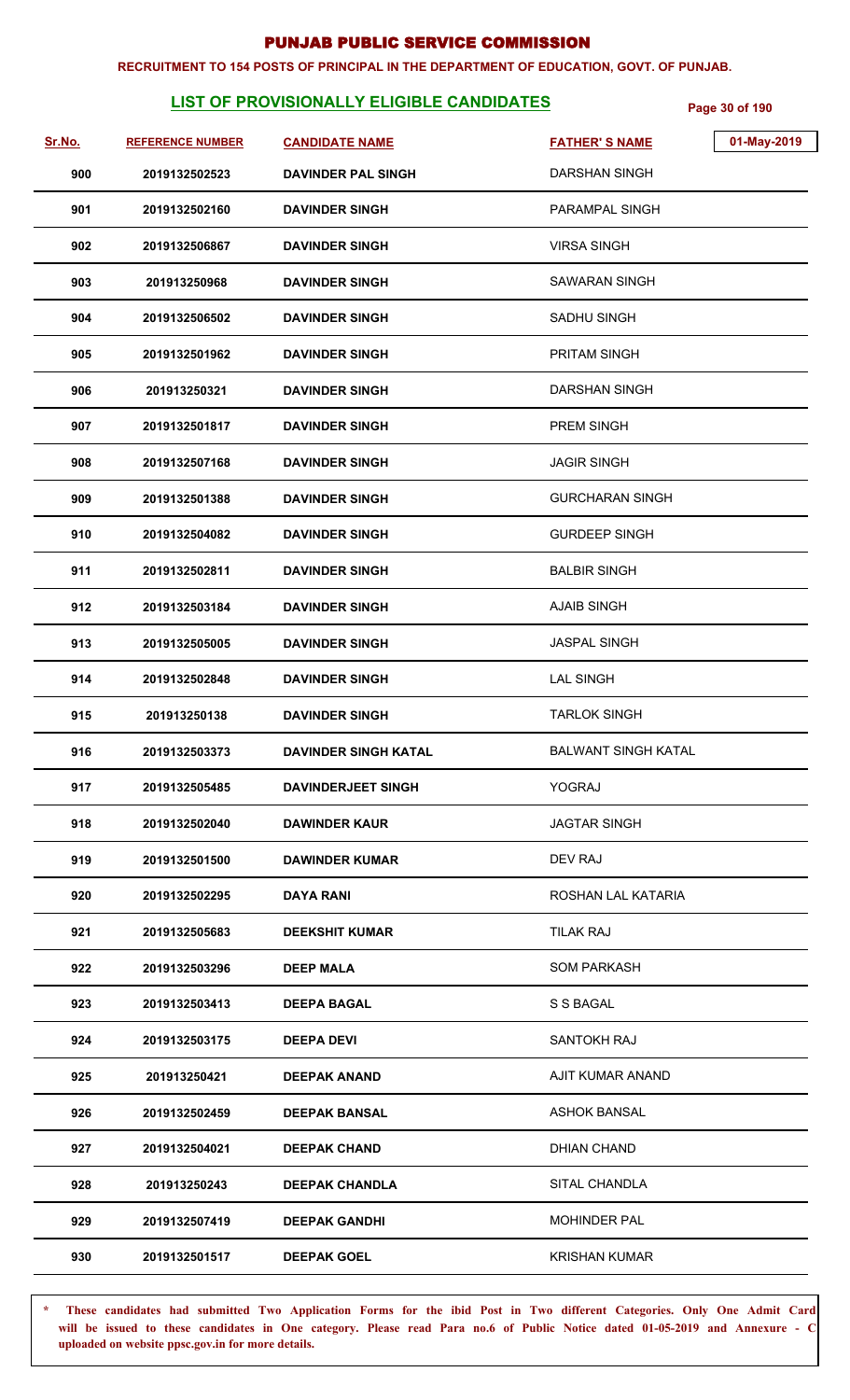#### **RECRUITMENT TO 154 POSTS OF PRINCIPAL IN THE DEPARTMENT OF EDUCATION, GOVT. OF PUNJAB.**

## **LIST OF PROVISIONALLY ELIGIBLE CANDIDATES** Page 31 of 190

| Sr.No. | <b>REFERENCE NUMBER</b> | <b>CANDIDATE NAME</b> | 01-May-2019<br><b>FATHER'S NAME</b> |
|--------|-------------------------|-----------------------|-------------------------------------|
| 931    | 2019132502199           | <b>DEEPAK GUPTA</b>   | RAMESH KUMAR GUPTA                  |
| 932    | 2019132507298           | <b>DEEPAK HANDA</b>   | TILAK RAJ HANDA                     |
| 933    | 2019132506778           | <b>DEEPAK KAKKAR</b>  | <b>HARI OM KAKKAR</b>               |
| 934    | 201913250774            | <b>DEEPAK KUMAR</b>   | <b>MADAN MOHAN</b>                  |
| 935    | 2019132502846           | <b>DEEPAK KUMAR</b>   | <b>RAJ KUMAR</b>                    |
| 936    | 2019132506170           | <b>DEEPAK KUMAR</b>   | RADHA KRISHAN                       |
| 937    | 2019132507210           | <b>DEEPAK KUMAR</b>   | <b>HEM RAJ</b>                      |
| 938    | 201913250349            | <b>DEEPAK KUMAR</b>   | <b>MANGAT RAI</b>                   |
| 939    | 2019132504425           | <b>DEEPAK KUMAR</b>   | <b>UMESH PRASAD SINGH</b>           |
| 940    | 2019132504008           | <b>DEEPAK KUMAR</b>   | <b>INDRAJ</b>                       |
| 941    | 2019132505364           | <b>DEEPAK KUMAR</b>   | <b>HARMESH LAL</b>                  |
| 942    | 2019132507318           | <b>DEEPAK KUMAR</b>   | <b>DES RAJ</b>                      |
| 943    | 201913250776            | <b>DEEPAK KUMAR</b>   | <b>JANAK RAJ</b>                    |
| 944    | 2019132502606           | <b>DEEPAK KUMAR</b>   | <b>KRISHAN KUMAR</b>                |
| 945    | 2019132502250           | <b>DEEPAK KUMAR</b>   | PREM LAL                            |
| 946    | 201913250887            | <b>DEEPAK KUMAR</b>   | <b>JAGAT PARKASH</b>                |
| 947    | 201913250346            | <b>DEEPAK KUMAR</b>   | RAJ MAL                             |
| 948    | 2019132502771           | <b>DEEPAK KUMAR</b>   | DEV RAJ                             |
| 949    | 2019132503637           | <b>DEEPAK KUMAR</b>   | <b>SH SAT NARAIN</b>                |
| 950    | 2019132503403           | <b>DEEPAK KUMAR</b>   | <b>DALEEP KUMAR</b>                 |
| 951    | 2019132506364           | <b>DEEPAK KUMAR</b>   | PREHLAD RAI                         |
| 952    | 2019132507581           | <b>DEEPAK PAUL</b>    | SATISH KUMAR                        |
| 953    | 2019132501060           | <b>DEEPAK SHARMA</b>  | <b>RAM PUKAR SHARMA</b>             |
| 954    | 2019132502787           | <b>DEEPAK SHARMA</b>  | <b>KASHMIRI LAL</b>                 |
| 955    | 2019132501770           | <b>DEEPAK SINGH</b>   | <b>MALKIT SINGH</b>                 |
| 956    | 2019132503540           | <b>DEEPAK SONI</b>    | SUBASH CHANDER SONI                 |
| 957    | 2019132501094           | <b>DEEPAK SOOD</b>    | SATPAUL SOOD                        |
| 958    | 2019132506740           | <b>DEEPAK TAAK</b>    | NARINDER KUMAR                      |
| 959    | 2019132502657           | <b>DEEPAK THAKUR</b>  | <b>CHIMAN LAL</b>                   |
| 960    | 2019132501264           | <b>DEEPAK THUKRAL</b> | <b>RAMESH THUKRAL</b>               |
| 961    | 201913250340            | <b>DEEPALI BANSAL</b> | <b>VIJAY BANSAL</b>                 |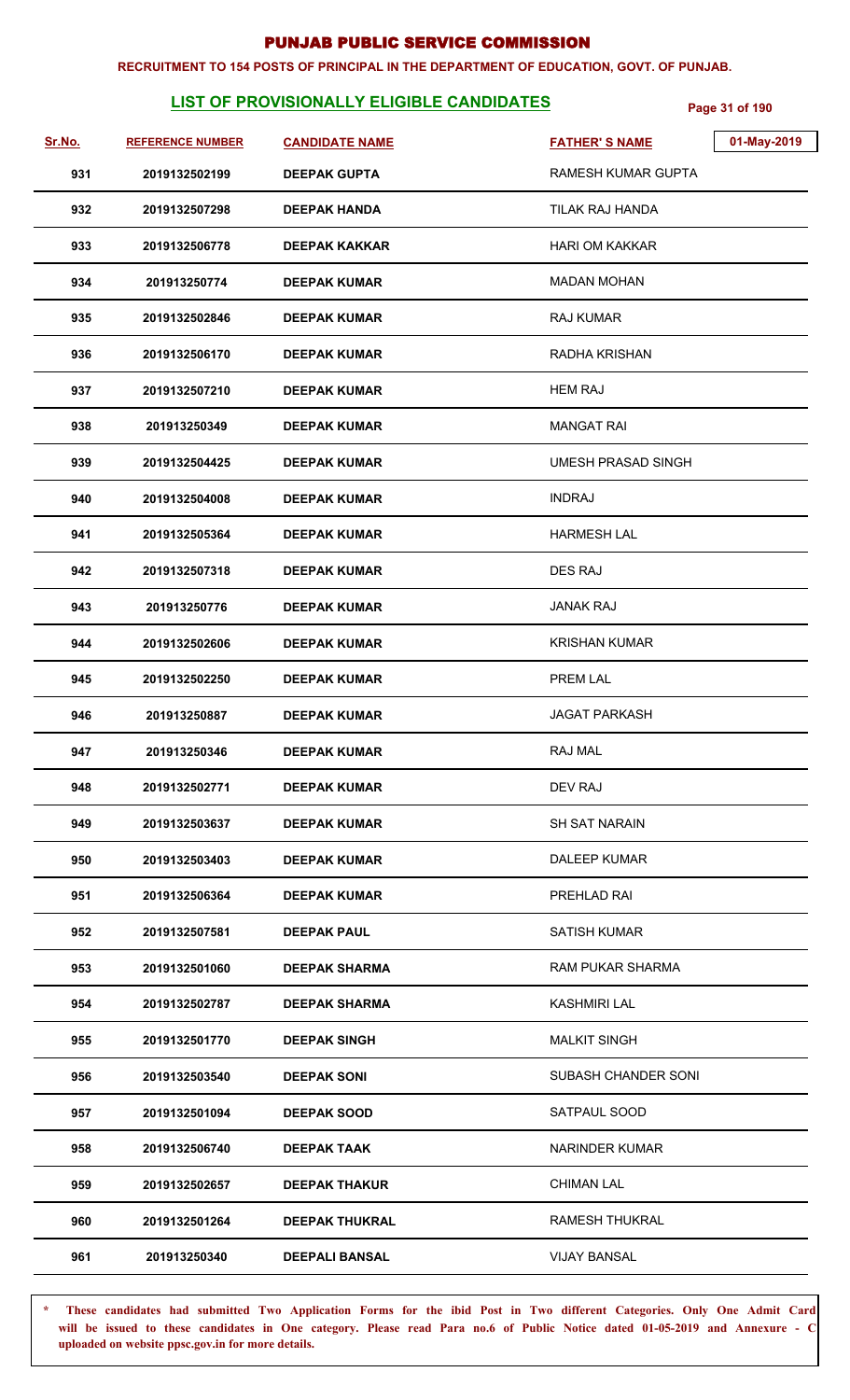#### **RECRUITMENT TO 154 POSTS OF PRINCIPAL IN THE DEPARTMENT OF EDUCATION, GOVT. OF PUNJAB.**

## LIST OF PROVISIONALLY ELIGIBLE CANDIDATES **Page 32 of 190**

| Sr.No. | <b>REFERENCE NUMBER</b> | <b>CANDIDATE NAME</b>         | 01-May-2019<br><b>FATHER'S NAME</b> |  |
|--------|-------------------------|-------------------------------|-------------------------------------|--|
| 962    | 2019132506045           | <b>DEEPAMAN KAUR</b>          | JATINDER PAL SINGH KALRA            |  |
| 963    | 2019132504823           | <b>DEEPIKA</b>                | RAM CHANDER THAKUR                  |  |
| 964    | 2019132503188           | <b>DEEPIKA</b>                | <b>PREM KUMAR</b>                   |  |
| 965    | 201913250596            | <b>DEEPIKA</b>                | SH JETHA RAM                        |  |
| 966    | 2019132502575           | <b>DEEPIKA</b>                | <b>NARAIN DASS</b>                  |  |
| 967    | 2019132501033           | <b>DEEPIKA</b>                | <b>JATINDER VEER</b>                |  |
| 968    | 2019132503666           | <b>DEEPIKA</b>                | <b>ASHOK KUMAR</b>                  |  |
| 969    | 201913250420            | <b>DEEPIKA DEAN</b>           | <b>KHURSHID</b>                     |  |
| 970    | 2019132507534           | <b>DEEPIKA DUA</b>            | <b>KRISHAN LAL DUA</b>              |  |
| 971    | 2019132507239           | <b>DEEPIKA GUPTA</b>          | <b>GURDAS RAI JINDAL</b>            |  |
| 972    | 2019132502909           | <b>DEEPIKA MAHAJAN</b>        | JOGINDER PAL MAHAJAN                |  |
| 973    | 2019132505940           | <b>DEEPIKA RANI</b>           | <b>RAMESH LAL SINGLA</b>            |  |
| 974    | 201913250263            | <b>DEEPIKA RANI</b>           | <b>AMARJIT SINGLA</b>               |  |
| 975    | 2019132502333           | <b>DEEPINDER KAUR</b>         | <b>MANMOHAN SINGH</b>               |  |
| 976    | 2019132502309           | <b>DEEPINDER SINGH BRAR</b>   | <b>DARSHAN SINGH</b>                |  |
| 977    | 2019132506544           | <b>DEEPINDERJIT SINGH</b>     | <b>GURDEV SINGH</b>                 |  |
| 978    | 2019132502371           | <b>DEEPMALA</b>               | <b>OM PARKASH</b>                   |  |
| 979    | 2019132503318           | <b>DEEPSHIKHA</b>             | SH RAMKISHAN HALDU                  |  |
| 980    | 2019132503370           | <b>DEEPTI</b>                 | <b>DES RAJ AGGARWAL</b>             |  |
| 981    | 2019132503518           | <b>DEEPTI BALA</b>            | <b>SITA RAM</b>                     |  |
| 982    | 2019132506988           | <b>DEEPTI BEDI</b>            | <b>SARUP SINGH BEDI</b>             |  |
| 983    | 201913250502            | <b>DEEPTI REKHI</b>           | <b>RAJ KUMAR</b>                    |  |
| 984    | 2019132505626           | <b>DEEPTI SETHI</b>           | <b>RAJINDER SETHI</b>               |  |
| 985    | 2019132502705           | <b>DEPINDER SINGH</b>         | <b>JOGINDER SINGH</b>               |  |
| 986    | 2019132505215           | <b>DES RAJ</b>                | <b>HARDEV SINGH</b>                 |  |
| 987    | 2019132504222           | <b>DESH SINGH</b>             | <b>DARSHAN SINGH</b>                |  |
| 988    | 2019132505732           | <b>DEV RAJ</b>                | <b>JOGINDER SINGH</b>               |  |
| 989    | 2019132501453           | <b>DEVENDER DUTT</b>          | <b>HEM CHANDRA GAUR</b>             |  |
| 990    | 2019132503328           | <b>DEVENDER SINGH</b>         | <b>MADAN SINGH</b>                  |  |
| 991    | 2019132503299           | <b>DEVENDER SINGH CHOUHAN</b> | <b>SURENDER SINGH</b>               |  |
| 992    | 201913250117            | <b>DEVI CHAND</b>             | <b>RAM PAL</b>                      |  |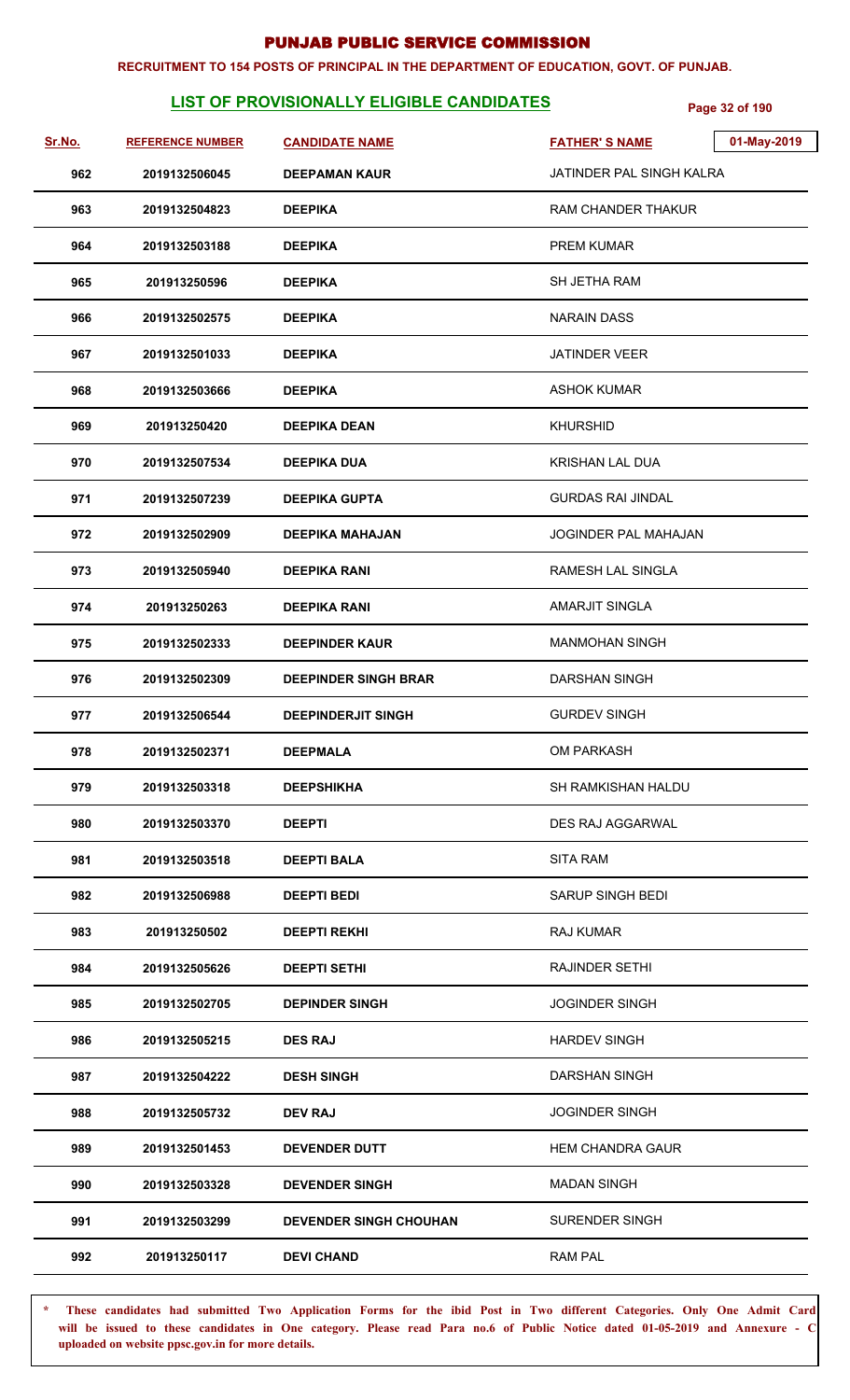### **RECRUITMENT TO 154 POSTS OF PRINCIPAL IN THE DEPARTMENT OF EDUCATION, GOVT. OF PUNJAB.**

## **LIST OF PROVISIONALLY ELIGIBLE CANDIDATES** Page 33 of 190

| Sr.No. | <b>REFERENCE NUMBER</b> | <b>CANDIDATE NAME</b>     | 01-May-2019<br><b>FATHER'S NAME</b> |
|--------|-------------------------|---------------------------|-------------------------------------|
| 993    | 2019132502820           | <b>DEVILAL</b>            | <b>ONKAR</b>                        |
| 994    | 2019132504583           | <b>DEVILAL</b>            | RAMESHWAR LAL                       |
| 995    | 2019132501916           | <b>DEVILAL</b>            | <b>AMAR CHAND</b>                   |
| 996    | 2019132504984           | <b>DEVINDER KAUR</b>      | <b>GULJAR CHAND</b>                 |
| 997    | 2019132504320           | <b>DEVINDER KAUR</b>      | <b>KEWAL SINGH</b>                  |
| 998    | 2019132506834           | <b>DEVINDER SINGH</b>     | <b>GURBACHAN SINGH</b>              |
| 999    | 2019132506809           | <b>DEVINDER SINGH</b>     | <b>RAM SINGH</b>                    |
| 1000   | 2019132501335           | <b>DEVINDER SINGH</b>     | <b>MOHINDER SINGH</b>               |
| 1001   | 2019132505918           | <b>DEVINDER SINGH</b>     | <b>HARBANS SINGH</b>                |
| 1002   | 2019132502163           | <b>DEVINDER SINGH</b>     | <b>JOGINDER SINGH</b>               |
| 1003   | 201913250869            | <b>DEVINDER SINGH</b>     | <b>GURDEV SINGH</b>                 |
| 1004   | 2019132501396           | <b>DEVINDER SINGH</b>     | SHER SINGH                          |
| 1005   | 201913250330            | <b>DHANNA SINGH</b>       | <b>JARNAIL SINGH</b>                |
| 1006   | 201913250841            | <b>DHARAM PAL</b>         | <b>HARI RAM</b>                     |
| 1007   | 2019132502368           | <b>DHARAM PAL</b>         | <b>UDAMI RAM</b>                    |
| 1008   | 2019132503734           | <b>DHARAM PAL JALAP</b>   | SHANKAR LAL JALAP                   |
| 1009   | 2019132504516           | <b>DHARAMJIT SINGH</b>    | <b>HARBHAJAN SINGH</b>              |
| 1010   | 2019132504225           | DHARAMPAL YADAV           | KANAHYA LAL YADAV                   |
| 1011   | 2019132504040           | <b>DHARINDER KUMAR</b>    | PARKASH KUMAR                       |
| 1012   | 2019132503033           | <b>DHARINDER SACHDEVA</b> | <b>HARI CHAND SACHDEVA</b>          |
| 1013   | 2019132502386           | <b>DHARMINDER SINGH</b>   | <b>DARSHAN SINGH</b>                |
| 1014   | 201913250552            | <b>DHARMINDER SINGH</b>   | <b>AJMER SINGH</b>                  |
| 1015   | 2019132502733           | <b>DHARMVEER</b>          | <b>JAGDISH CHANDER</b>              |
| 1016   | 2019132503710           | <b>DHARMVIR</b>           | <b>GODHU RAM</b>                    |
| 1017   | 2019132502261           | <b>DHARMVIR</b>           | <b>GODHU RAM</b>                    |
| 1018   | 2019132506446           | <b>DHARMVIR SINGH</b>     | <b>DARSHAN SINGH</b>                |
| 1019   | 2019132506004           | <b>DHEERAJ KUMAR</b>      | OM PARKASH                          |
| 1020   | 2019132505835           | <b>DHIAN SINGH</b>        | <b>KEHAR SINGH</b>                  |
| 1021   | 2019132504209           | <b>DHIRAJ KUMAR</b>       | <b>SH KANTI KRISHAN</b>             |
| 1022   | 2019132501216           | <b>DHIRAJ KUMAR</b>       | <b>SURINDER KUMAR</b>               |
| 1023   | 2019132502378           | <b>DILBAG SINGH</b>       | <b>KARAM SINGH</b>                  |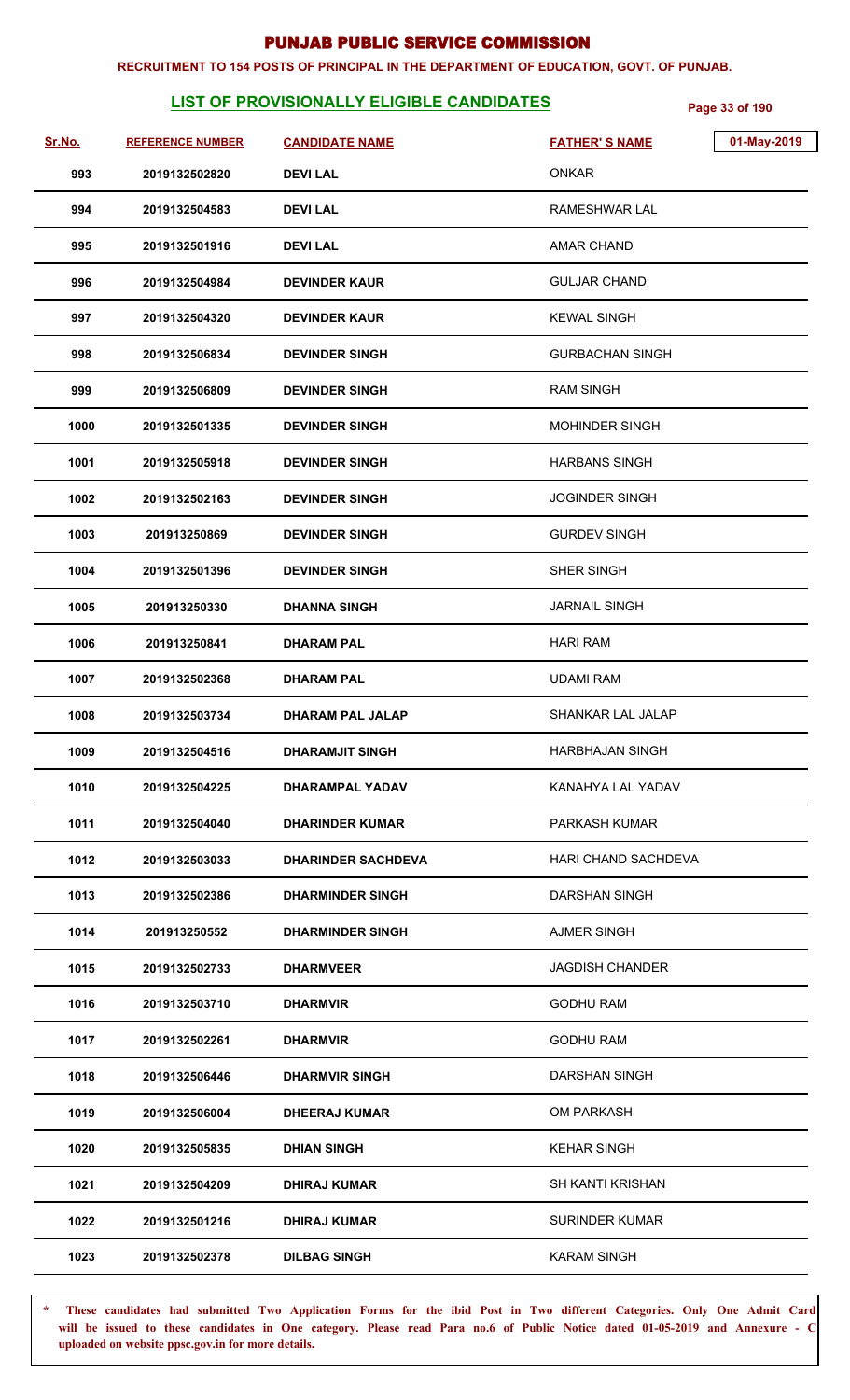#### **RECRUITMENT TO 154 POSTS OF PRINCIPAL IN THE DEPARTMENT OF EDUCATION, GOVT. OF PUNJAB.**

## **LIST OF PROVISIONALLY ELIGIBLE CANDIDATES Page 34 of 190**

| <u>Sr.No.</u> | <b>REFERENCE NUMBER</b> | <b>CANDIDATE NAME</b>      | 01-May-2019<br><b>FATHER'S NAME</b> |
|---------------|-------------------------|----------------------------|-------------------------------------|
| 1024          | 201913250836            | <b>DILBAG SINGH</b>        | <b>MOHINDER SINGH</b>               |
| 1025          | 2019132501965           | <b>DILDAR SINGH</b>        | <b>LAKHBIR SINGH</b>                |
| 1026          | 2019132502793           | <b>DILDAR SINGH</b>        | OM PARKASH                          |
| 1027          | 2019132502340           | <b>DILDEEP KAUR</b>        | <b>BHAGWAN HAANS</b>                |
| 1028          | 2019132501569           | <b>DILPREET SINGH</b>      | KULDEEP SINGH                       |
| 1029          | 2019132501652           | <b>DILPREET SINGH</b>      | <b>GURSEWAK SINGH</b>               |
| 1030          | 2019132502861           | <b>DILRAJ KAUR</b>         | <b>MANJIT SINGH BHATIA</b>          |
| 1031          | 201913250519            | <b>DILRAJ SINGH</b>        | <b>HARPREET SINGH</b>               |
| 1032          | 201913250514            | <b>DIMPLE PANNU</b>        | HARBHAJAN SINGH PANNU               |
| 1033          | 2019132503262           | <b>DIMPLE RANI</b>         | <b>MOHAN SINGH</b>                  |
| 1034          | 2019132502352           | <b>DIMPLE RANI</b>         | <b>SOM NATH MAGLANI</b>             |
| 1035          | 2019132506191           | <b>DIMPLE RANI GARG</b>    | <b>KEWAL KRISHAN</b>                |
| 1036          | 2019132501789           | <b>DIMPLE SHARMA</b>       | <b>SATISH SHARMA</b>                |
| 1037          | 201913250938            | <b>DIMPLE VERMA</b>        | ASHOK KUMAR VERMA                   |
| 1038          | 2019132503552           | <b>DIMPY RANI</b>          | <b>BALWINDER SINGH</b>              |
| 1039          | 2019132504519           | <b>DINESH CHAUHAN</b>      | <b>BISHAN SINGH CHAUHAN</b>         |
| 1040          | 2019132506891           | <b>DINESH GUPTA</b>        | RAJ KUMAR GUPTA                     |
| 1041          | 2019132504564           | <b>DINESH KUMAR</b>        | SATPAL                              |
| 1042          | 2019132503168           | <b>DINESH KUMAR</b>        | <b>PURAN DASS</b>                   |
| 1043          | 2019132503277           | <b>DINESH KUMAR</b>        | OM PARKASH                          |
| 1044          | 2019132501877           | <b>DINESH KUMAR</b>        | <b>JHEORI RAM</b>                   |
| 1045          | 2019132503203           | <b>DINESH KUMAR</b>        | <b>KRISHAN KUMAR</b>                |
| 1046          | 2019132502972           | <b>DINESH KUMAR MALIK</b>  | RAJA RAM MALIK                      |
| 1047          | 2019132501681           | <b>DINESH SINGH PATIAL</b> | DILBAGH SINGH PATIAL                |
| 1048          | 2019132502893           | <b>DINESH THAKUR</b>       | <b>GURBAKSH SINGH THAKUR</b>        |
| 1049          | 2019132506892           | <b>DINESH VERMA</b>        | ANIL KUMAR VERMA                    |
| 1050          | 2019132502334           | <b>DIVJOT KAUR SANDHU</b>  | <b>TEJINDER SINGH MANN</b>          |
| 1051          | 2019132503943           | <b>DIVYA DABRA</b>         | ARUN KUMAR DABRA                    |
| 1052          | 2019132505728           | <b>DIVYA MANHAS</b>        | NAMINDER SINGH                      |
| 1053          | 2019132503770           | <b>DOLLY</b>               | <b>PREM KUMAR</b>                   |
| 1054          | 2019132502436           | DR BALJINDER SINGH         | <b>GURNAM SINGH</b>                 |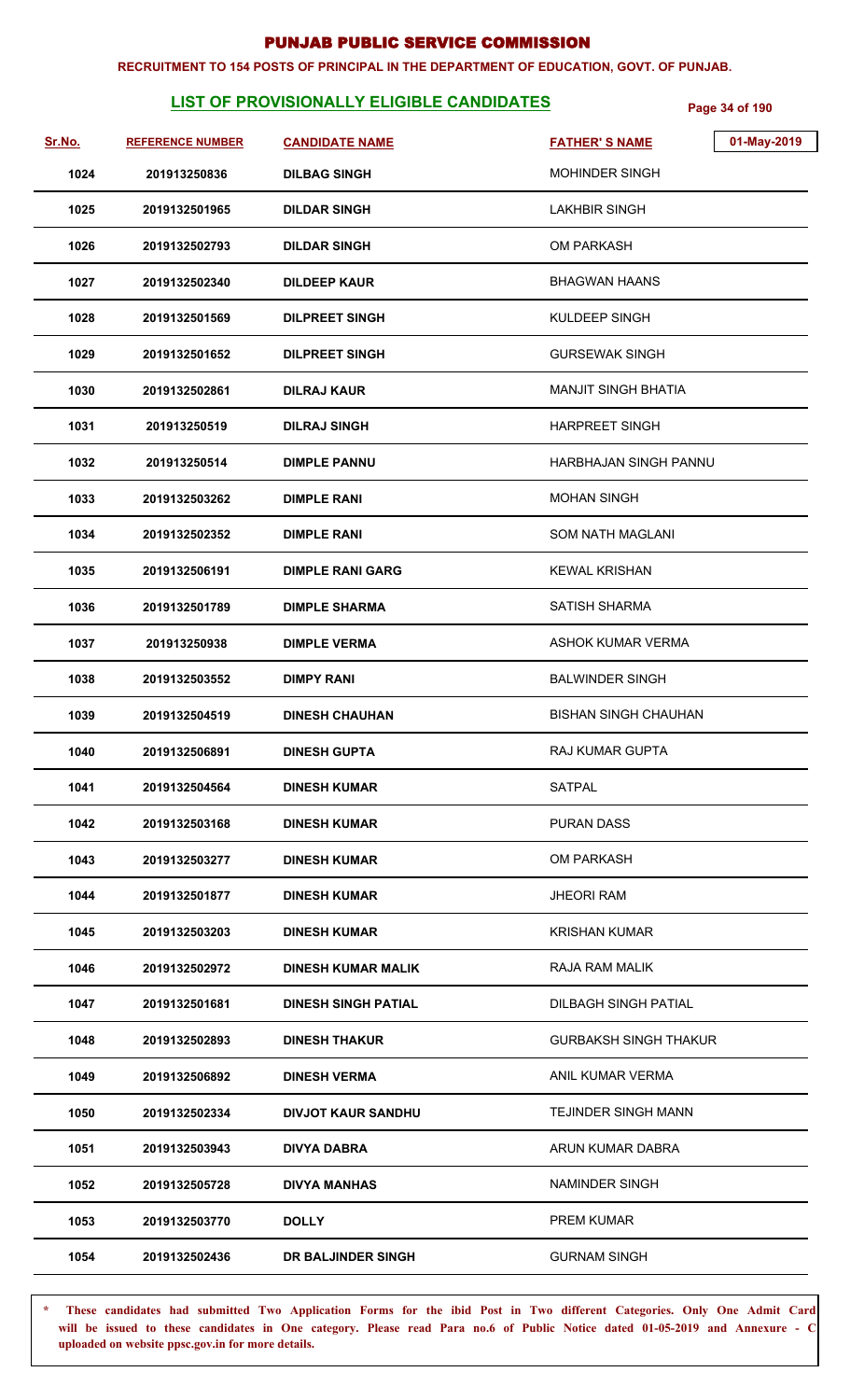#### **RECRUITMENT TO 154 POSTS OF PRINCIPAL IN THE DEPARTMENT OF EDUCATION, GOVT. OF PUNJAB.**

## **LIST OF PROVISIONALLY ELIGIBLE CANDIDATES** Page 35 of 190

| <u>Sr.No.</u> | <b>REFERENCE NUMBER</b> | <b>CANDIDATE NAME</b>          | 01-May-2019<br><b>FATHER'S NAME</b> |
|---------------|-------------------------|--------------------------------|-------------------------------------|
| 1055          | 2019132502457           | <b>DR JASMINE SOKHI</b>        | <b>GURDIP SINGH</b>                 |
| 1056          | 2019132506087           | DR KANWAL JIT SINGH            | <b>GURDEEP SINGH</b>                |
| 1057          | 2019132502796           | DR KULDEEP SINGH               | SURJEET SINGH                       |
| 1058          | 2019132503566           | <b>DR PRIYANKA SETHI</b>       | <b>PAWAN KUMAR SETHI</b>            |
| 1059          | 2019132503425           | <b>DR SHIVAKSHI JASROTIA</b>   | SHRI KULBIR SINGH JASROTIA          |
| 1060          | 2019132501835           | DR SIMARJEET KAUR              | <b>SANT SINGH</b>                   |
| 1061          | 2019132502587           | DR SUKHPAL KAUR                | KHUSHAL SINGH                       |
| 1062          | 20191325039             | DR VIJENDER SINGH              | <b>BHARAT SINGH</b>                 |
| 1063          | 201913250961            | <b>DURYODHAN GURDIAL SINGH</b> | <b>GURDIAL SINGH</b>                |
| 1064          | 2019132503077           | <b>EKTA</b>                    | OM PARKASH                          |
| 1065          | 2019132506202           | <b>EKTA</b>                    | <b>SUSHIL KUMAR</b>                 |
| 1066          | 201913250214            | <b>ESHA</b>                    | RAJ KUMAR GUPTA                     |
| 1067          | 2019132504965           | <b>ESHER SINGH</b>             | <b>JAG SINGH</b>                    |
| 1068          | 2019132503239           | <b>FATEH SINGH</b>             | SARWAN KUMAR                        |
| 1069          | 2019132506395           | <b>G ROHIT</b>                 | <b>MALKIT SINGH</b>                 |
| 1070          | 2019132505330           | <b>GAGAN DEEP GUPTA</b>        | ASHOK KUMAR GUPTA                   |
| 1071          | 201913250369            | <b>GAGANDEEP</b>               | <b>KEWAL KRISHAN</b>                |
| 1072          | 2019132501896           | <b>GAGANDEEP</b>               | <b>SUBHASH CHANDER</b>              |
| 1073          | 2019132506489           | <b>GAGANDEEP</b>               | ROOP CHAND                          |
| 1074          | 2019132503868           | <b>GAGANDEEP</b>               | <b>HARISH CHANDER</b>               |
| 1075          | 2019132504829           | <b>GAGANDEEP GAKHAR</b>        | RAM PAUL GAKHAR                     |
| 1076          | 201913250956            | <b>GAGANDEEP GARG</b>          | <b>JAGDISH RAI</b>                  |
| 1077          | 2019132501520           | <b>GAGANDEEP KAKKAR</b>        | <b>KRISHAN LAL KAKKAR</b>           |
| 1078          | 2019132502662           | <b>GAGANDEEP KAUR</b>          | <b>GURBACHAN SINGH</b>              |
| 1079          | 201913250309            | <b>GAGANDEEP KAUR</b>          | <b>TALWINDER SINGH</b>              |
| 1080          | 2019132507237           | <b>GAGANDEEP KAUR</b>          | <b>SURINDER SINGH</b>               |
| 1081          | 2019132505622           | <b>GAGANDEEP KAUR</b>          | <b>RANBIR SINGH</b>                 |
| 1082          | 2019132506042           | <b>GAGANDEEP KAUR</b>          | RACHPAL SINGH                       |
| 1083          | 201913250157            | <b>GAGANDEEP KAUR</b>          | <b>GURMAIL SINGH</b>                |
| 1084          | 201913250693            | <b>GAGANDEEP KAUR</b>          | <b>DARSHAN SINGH</b>                |
| 1085          | 2019132501008           | <b>GAGANDEEP KAUR</b>          | <b>JARNAIL SINGH</b>                |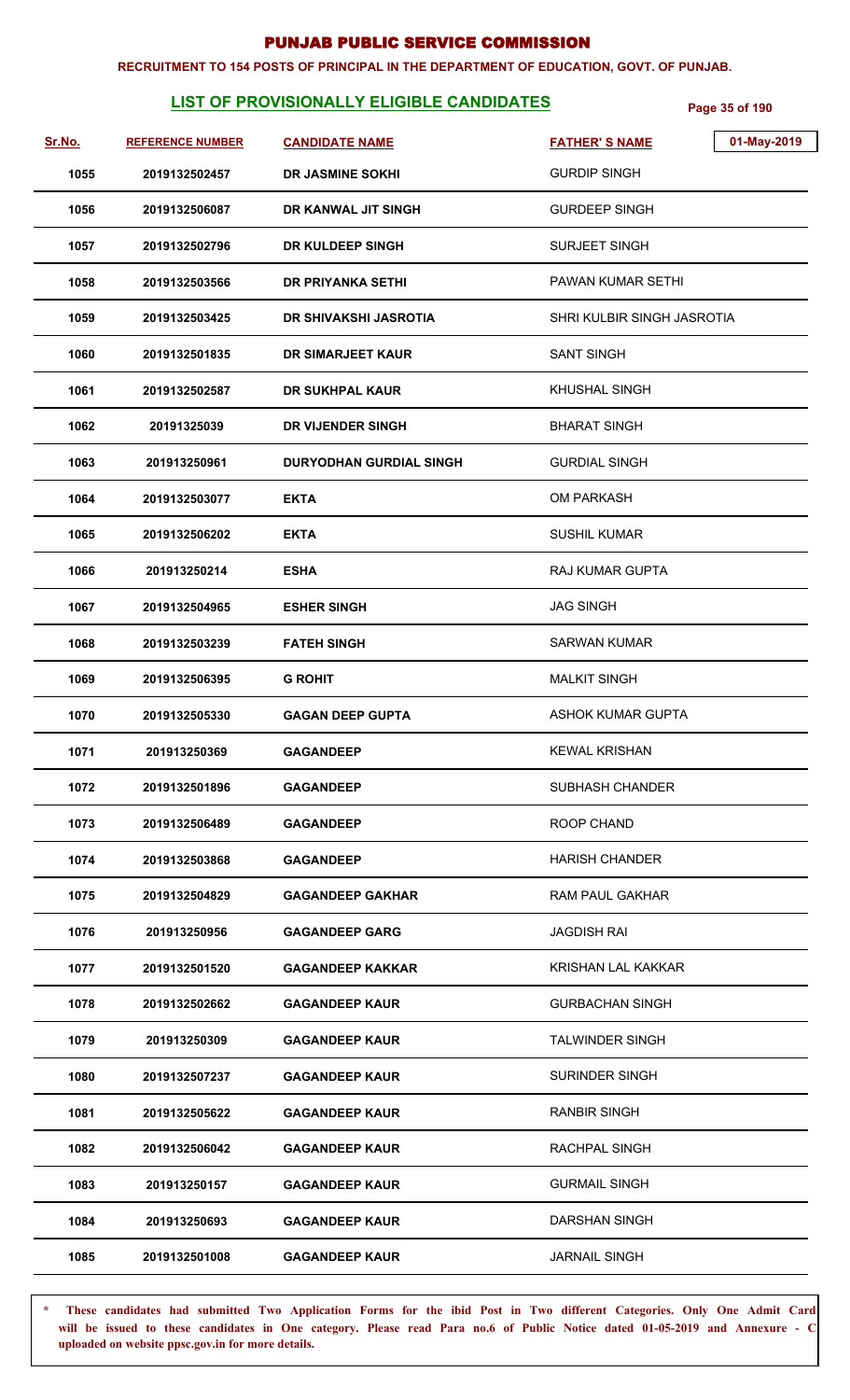#### **RECRUITMENT TO 154 POSTS OF PRINCIPAL IN THE DEPARTMENT OF EDUCATION, GOVT. OF PUNJAB.**

## **LIST OF PROVISIONALLY ELIGIBLE CANDIDATES** Page 36 of 190

| Sr.No. | <b>REFERENCE NUMBER</b> | <b>CANDIDATE NAME</b>     | <b>FATHER'S NAME</b>     | 01-May-2019 |
|--------|-------------------------|---------------------------|--------------------------|-------------|
| 1086   | 2019132501192           | <b>GAGANDEEP KAUR</b>     | <b>DARSHAN SINGH</b>     |             |
| 1087   | 2019132502681           | <b>GAGANDEEP KAUR</b>     | <b>SITA SINGH</b>        |             |
| 1088   | 2019132501227           | <b>GAGANDEEP KAUR</b>     | PREM SINGH               |             |
| 1089   | 2019132506853           | <b>GAGANDEEP KAUR</b>     | <b>MUKAND SINGH</b>      |             |
| 1090   | 2019132501750           | <b>GAGANDEEP KAUR</b>     | <b>MOHAN SINGH</b>       |             |
| 1091   | 2019132503919           | <b>GAGANDEEP KAUR</b>     | KULWANT SINGH            |             |
| 1092   | 201913250865            | <b>GAGANDEEP KAUR</b>     | <b>AMRIK SINGH</b>       |             |
| 1093   | 2019132503448           | <b>GAGANDEEP KAUR</b>     | <b>DARSHAN SINGH</b>     |             |
| 1094   | 2019132503023           | <b>GAGANDEEP KAUR</b>     | <b>AVTAR SINGH</b>       |             |
| 1095   | 2019132504088           | <b>GAGANDEEP KAUR</b>     | <b>GURMEJ SINGH</b>      |             |
| 1096   | 2019132503891           | <b>GAGANDEEP KAUR BAL</b> | <b>HARJIT SINGH</b>      |             |
| 1097   | 2019132505898           | <b>GAGANDEEP KUMAR</b>    | <b>SURJIT KUMAR</b>      |             |
| 1098   | 2019132504473           | <b>GAGANDEEP SIDHU</b>    | <b>KARAM SINGH SIDHU</b> |             |
| 1099   | 2019132502515           | <b>GAGANDEEP SINGH</b>    | <b>JASPAL SINGH</b>      |             |
| 1100   | 2019132502339           | <b>GAGANDEEP SINGH</b>    | <b>SUKHDEV SINGH</b>     |             |
| 1101   | 2019132506837           | <b>GAGANDEEP SINGH</b>    | <b>SUKHMANDER SINGH</b>  |             |
| 1102   | 2019132507469           | <b>GAGANDEEP SINGH</b>    | <b>PIARA SINGH</b>       |             |
| 1103   | 2019132505568           | <b>GAGANDEEP SINGH</b>    | <b>INDERJIT SINGH</b>    |             |
| 1104   | 2019132502648           | <b>GAGANDEEP SINGH</b>    | <b>BHOLA SINGH</b>       |             |
| 1105   | 2019132503101           | <b>GAGANDEEP SINGH</b>    | <b>SUCHA SINGH</b>       |             |
| 1106   | 2019132505755           | <b>GAGANDEEP SINGH</b>    | <b>JASBIR SINGH</b>      |             |
| 1107   | 2019132503009           | <b>GAGANDEEP SINGH</b>    | <b>JASWINDER SINGH</b>   |             |
| 1108   | 2019132502225           | <b>GAGANDEEP SINGH</b>    | <b>NARINDER SINGH</b>    |             |
| 1109   | 2019132503791           | <b>GAGANDEEP SINGH</b>    | DARSHAN SINGH            |             |
| 1110   | 2019132503433           | <b>GAGANJEET KAUR</b>     | <b>AJIT SINGH</b>        |             |
| 1111   | 2019132507214           | <b>GAGANJIT SINGH</b>     | <b>DILBIR SINGH</b>      |             |
| 1112   | 2019132503565           | <b>GAGANJYOT KAUR</b>     | PRITPAL SINGH            |             |
| 1113   | 2019132503497           | <b>GAGANPREET KAUR</b>    | <b>BALJIT SINGH</b>      |             |
| 1114   | 2019132507197           | <b>GAGANPREET SINGH</b>   | <b>KASHMIR SINGH</b>     |             |
| 1115   | 2019132505315           | <b>GAGANPREET SINGH</b>   | <b>MANOHAR SINGH</b>     |             |
| 1116   | 2019132502531           | <b>GAURAV</b>             | ROSHAN LAL               |             |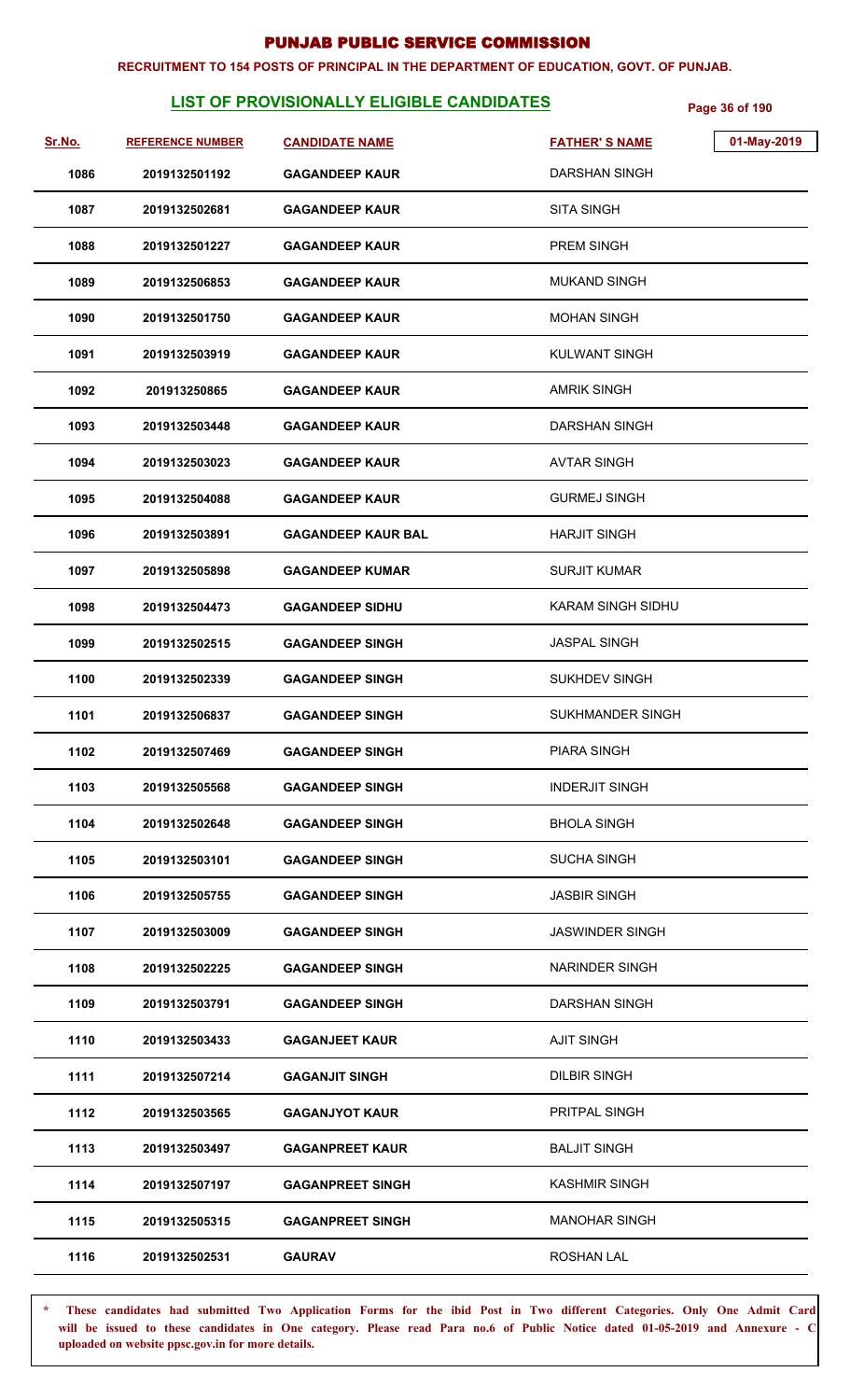#### **RECRUITMENT TO 154 POSTS OF PRINCIPAL IN THE DEPARTMENT OF EDUCATION, GOVT. OF PUNJAB.**

# **LIST OF PROVISIONALLY ELIGIBLE CANDIDATES** Page 37 of 190

| Sr.No. | <b>REFERENCE NUMBER</b> | <b>CANDIDATE NAME</b>        | 01-May-2019<br><b>FATHER'S NAME</b> |
|--------|-------------------------|------------------------------|-------------------------------------|
| 1117   | 2019132504670           | <b>GAURAV</b>                | <b>HIRA LAL</b>                     |
| 1118   | 2019132504563           | <b>GAURAV BALANA</b>         | SUSHIL KUMAR BALANA                 |
| 1119   | 2019132506675           | <b>GAURAV KAPOOR</b>         | <b>BALVINDER KAPOOR</b>             |
| 1120   | 2019132504124           | <b>GAURAV KUMAR SACHDEVA</b> | KHARAIT LAL SACHDEVA                |
| 1121   | 20191325032             | <b>GAUTAM</b>                | <b>BALDEV SINGH</b>                 |
| 1122   | 20191325074             | <b>GAUTAM KHURANA</b>        | <b>SATISH KUMAR</b>                 |
| 1123   | 2019132505584           | <b>GAUTAM SOPHAT</b>         | <b>ARUN KUMAR</b>                   |
| 1124   | 2019132502324           | <b>GAZALDEEP KAUR</b>        | <b>AVTAR SINGH</b>                  |
| 1125   | 2019132504649           | <b>GEETA</b>                 | <b>CHANAN RAM</b>                   |
| 1126   | 2019132501325           | <b>GEETA</b>                 | <b>PREM LAL</b>                     |
| 1127   | 2019132504380           | <b>GEETA KUMARI</b>          | <b>TARSEM KUMAR</b>                 |
| 1128   | 2019132503755           | <b>GEETA RANI</b>            | <b>JIA LAL</b>                      |
| 1129   | 2019132502107           | <b>GEETA RANI</b>            | <b>SHIV LAL</b>                     |
| 1130   | 201913250593            | <b>GEETANJALI</b>            | <b>ASHOK KUMAR SAINI</b>            |
| 1131   | 2019132503910           | <b>GEETANJALI</b>            | <b>PARMJIT SINGH</b>                |
| 1132   | 2019132504632           | <b>GEETIKA SHARMA</b>        | <b>JUGAL KISHORE SHARMA</b>         |
| 1133   | 2019132504779           | <b>GEETU</b>                 | <b>INDERJEET VERMA</b>              |
| 1134   | 2019132502691           | <b>GEETU</b>                 | <b>KULWANT SINGH</b>                |
| 1135   | 2019132505141           | <b>GEETU CHAGTI</b>          | SATPAL CHAGTI                       |
| 1136   | 2019132507293           | <b>GEETU MALHOTRA</b>        | SUBHASH CHANDER MALHOTRA            |
| 1137   | 201913250350            | <b>GEETU RANI</b>            | <b>JAGDISH CHANDER</b>              |
| 1138   | 20191325054             | <b>GEETU RANI</b>            | <b>HARI RAM</b>                     |
| 1139   | 2019132505702           | <b>GIAN SINGH</b>            | SHER SINGH                          |
| 1140   | 2019132505457           | <b>GINNI BALA</b>            | <b>ASHOK KUMAR</b>                  |
| 1141   | 2019132505933           | <b>GIRI RAJ</b>              | <b>NARESH KUMAR</b>                 |
| 1142   | 201913250579            | <b>GIRISH KUMAR</b>          | <b>SATPAL</b>                       |
| 1143   | 2019132504078           | <b>GIRISH KUMAR SHARMA</b>   | TARA MANI SHARMA                    |
| 1144   | 2019132503849           | <b>GIRJA</b>                 | <b>ASHWANI KUMAR</b>                |
| 1145   | 2019132506330           | <b>GOPAL KRISHAN</b>         | <b>SUNDER LAL</b>                   |
| 1146   | 2019132501929           | <b>GOPAL MITTAL</b>          | BHUSHAN KUMAR MITTAL                |
| 1147   | 2019132501280           | <b>GOPAL SINGH</b>           | KHIJMAT RAM                         |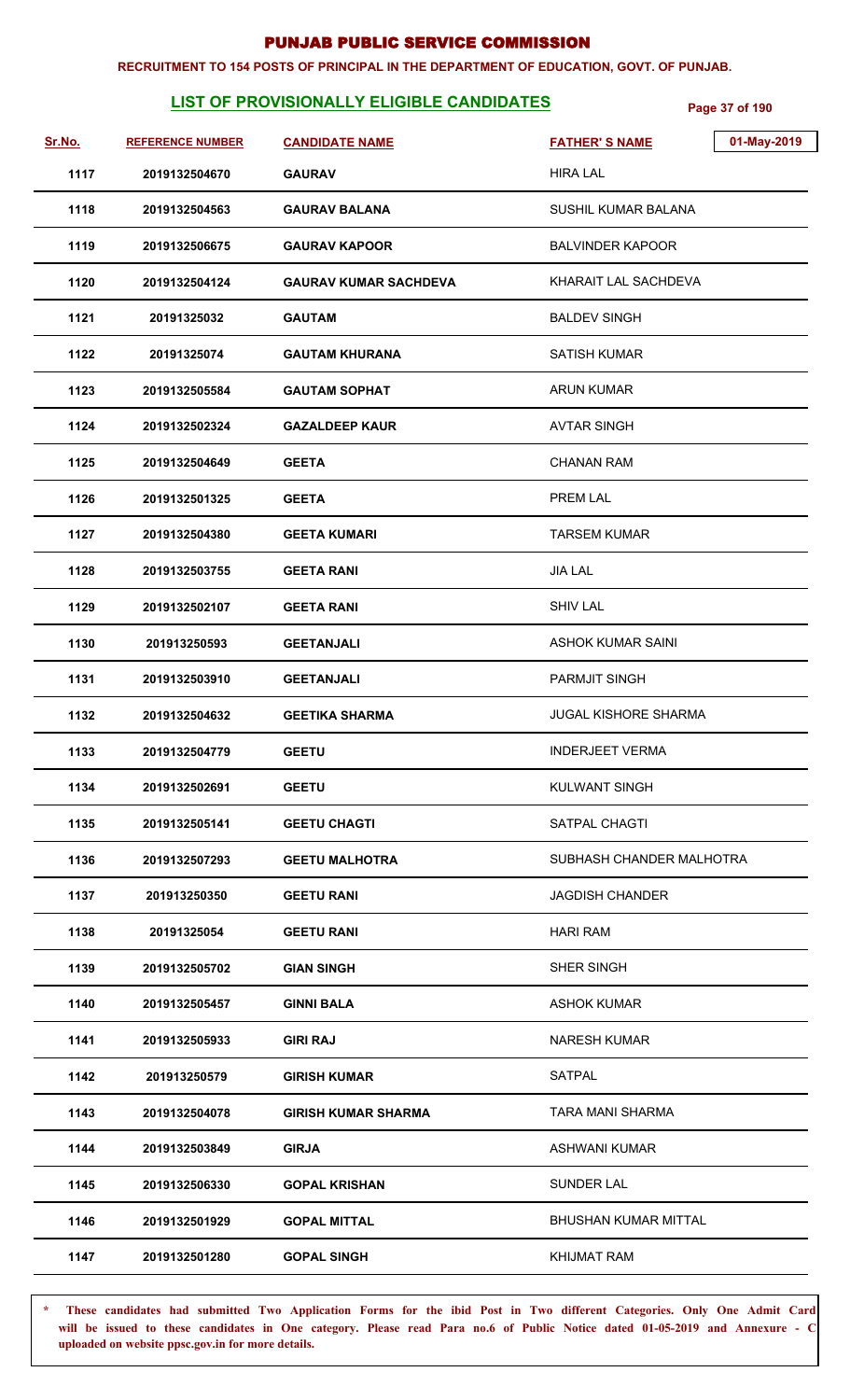#### **RECRUITMENT TO 154 POSTS OF PRINCIPAL IN THE DEPARTMENT OF EDUCATION, GOVT. OF PUNJAB.**

# **LIST OF PROVISIONALLY ELIGIBLE CANDIDATES** Page 38 of 190

| Sr.No. | <b>REFERENCE NUMBER</b> | <b>CANDIDATE NAME</b>       | 01-May-2019<br><b>FATHER'S NAME</b> |
|--------|-------------------------|-----------------------------|-------------------------------------|
| 1148   | 201913250916            | <b>GOPI CHAND</b>           | <b>SEWA DASS</b>                    |
| 1149   | 20191325057             | <b>GOPI RAM</b>             | <b>SADHU RAM</b>                    |
| 1150   | 2019132502758           | <b>GOURAV GUMBER</b>        | SUBHASH CHANDER GUMBER              |
| 1151   | 2019132503047           | <b>GOURAV TRIKHA</b>        | ASHOK KUMAR                         |
| 1152   | 2019132502001           | <b>GULAB SINGH</b>          | <b>AMRIK SINGH</b>                  |
| 1153   | 2019132501092           | <b>GULSHAN BHAGAT</b>       | <b>HIND RAJ</b>                     |
| 1154   | 2019132502151           | <b>GULSHAN KAUR</b>         | <b>AJAIB SINGH</b>                  |
| 1155   | 2019132507039           | <b>GULSHAN KUMAR</b>        | <b>DEEN DAYAL</b>                   |
| 1156   | 2019132506156           | <b>GULSHAN KUMAR</b>        | <b>KARAM CHAND</b>                  |
| 1157   | 201913250924            | <b>GULSHAN RAJ</b>          | <b>SHINGARA SINGH</b>               |
| 1158   | 2019132502038           | <b>GULZAR SINGH</b>         | SWARAN SINGH                        |
| 1159   | 201913250575            | <b>GUNJIT KAUR</b>          | NARANJAN SINGH                      |
| 1160   | 2019132501034           | <b>GURAN DASS</b>           | <b>GURDIAL SINGH</b>                |
| 1161   | 2019132501668           | <b>GURAN DITTA MALHOTRA</b> | RAMESH KUMAR                        |
| 1162   | 2019132507121           | <b>GURBACHAN SINGH</b>      | <b>MOHINDER SINGH</b>               |
| 1163   | 2019132506467           | <b>GURBACHAN SINGH</b>      | <b>GURNAM SINGH</b>                 |
| 1164   | 2019132504797           | <b>GURBAKHSH KAUR</b>       | SURINDER GOPAL                      |
| 1165   | 201913250296            | <b>GURBAKHSHISH SINGH</b>   | <b>JIT SINGH BHELA</b>              |
| 1166   | 2019132502150           | <b>GURBAKSH SINGH</b>       | <b>GURBACHAN SINGH</b>              |
| 1167   | 2019132505183           | <b>GURBAX KAUR</b>          | <b>BALDEV SINGH</b>                 |
| 1168   | 2019132502684           | <b>GURBAX SINGH</b>         | <b>MAL SINGH</b>                    |
| 1169   | 201913250855            | <b>GURBEER SINGH</b>        | <b>GURNAM SINGH</b>                 |
| 1170   | 2019132504950           | <b>GURBHEJ SINGH</b>        | AJIT SINGH                          |
| 1171   | 2019132502284           | <b>GURBHEJ SINGH</b>        | <b>BALDHIR SINGH</b>                |
| 1172   | 2019132503431           | <b>GURBINDER KAUR</b>       | <b>CHAMKAUR SINGH</b>               |
| 1173   | 2019132501059           | <b>GURBINDER PAL SINGH</b>  | <b>KASHMIR SINGH</b>                |
| 1174   | 2019132504960           | <b>GURBINDER SINGH</b>      | <b>JEET SINGH</b>                   |
| 1175   | 2019132503459           | <b>GURBINDER SINGH</b>      | <b>RANJIT SINGH</b>                 |
| 1176   | 2019132506456           | <b>GURBINDER SINGH</b>      | DARSHAN SINGH                       |
| 1177   | 201913250386            | <b>GURBINDER SINGH</b>      | <b>BUDH RAM</b>                     |
| 1178   | 2019132506785           | <b>GURBINDER SINGH</b>      | <b>JAGIR SINGH</b>                  |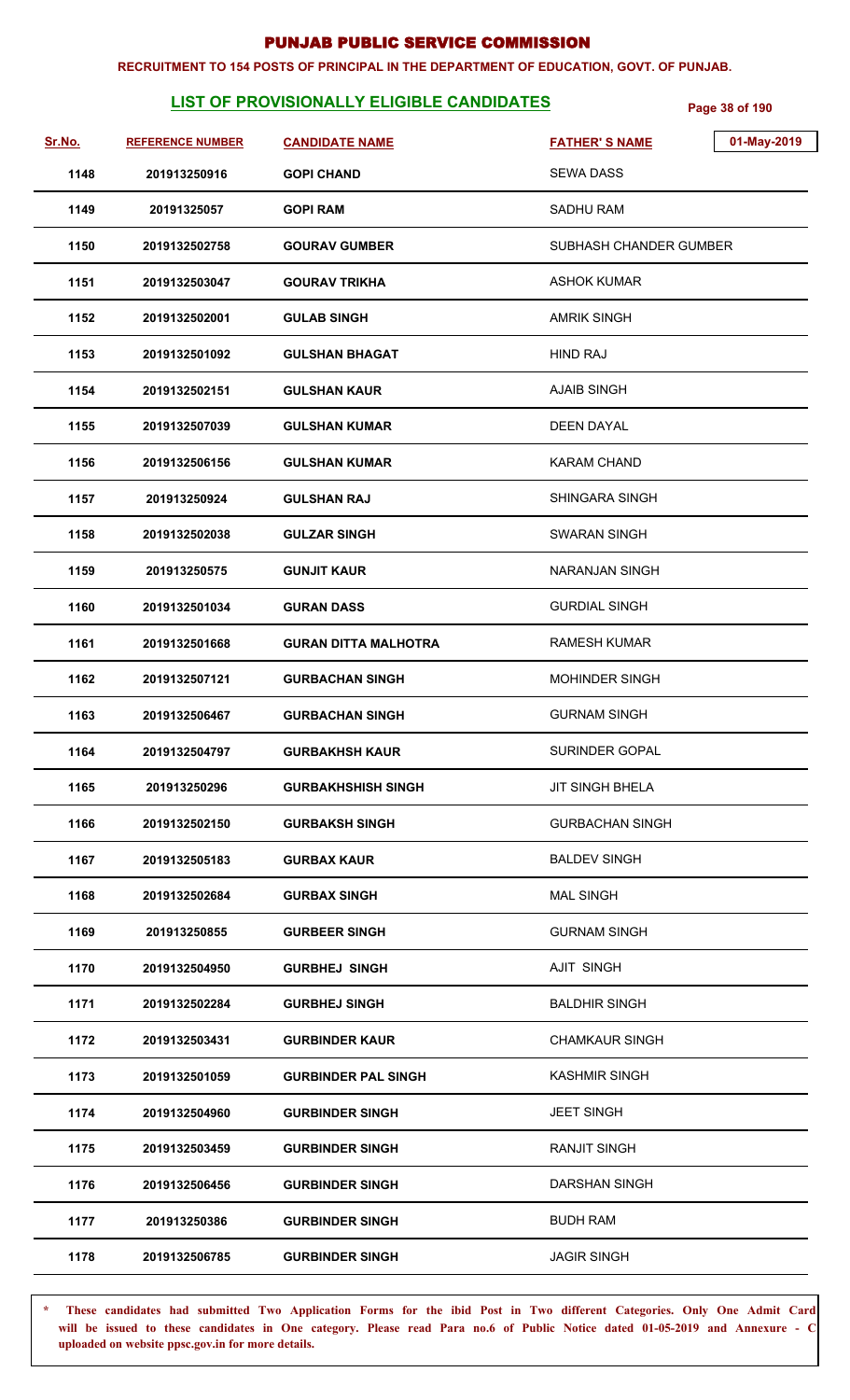#### **RECRUITMENT TO 154 POSTS OF PRINCIPAL IN THE DEPARTMENT OF EDUCATION, GOVT. OF PUNJAB.**

# **LIST OF PROVISIONALLY ELIGIBLE CANDIDATES** Page 39 of 190

| Sr.No. | <b>REFERENCE NUMBER</b> | <b>CANDIDATE NAME</b>     | <b>FATHER'S NAME</b>  | 01-May-2019 |
|--------|-------------------------|---------------------------|-----------------------|-------------|
| 1179   | 201913250860            | <b>GURBINDER SINGH</b>    | <b>DIDAR SINGH</b>    |             |
| 1180   | 201913250122            | <b>GURBINDER SINGH</b>    | <b>JAGTAR SINGH</b>   |             |
| 1181   | 2019132504697           | <b>GURBINDERJEET KAUR</b> | <b>JOGINDER SINGH</b> |             |
| 1182   | 2019132501162           | <b>GURBIR KAUR</b>        | <b>NEK SINGH</b>      |             |
| 1183   | 2019132501120           | <b>GURBIR SINGH</b>       | <b>GURNAM SINGH</b>   |             |
| 1184   | 201913250710            | <b>GURCHARAN DASS</b>     | <b>ASHOK KUMAR</b>    |             |
| 1185   | 2019132502851           | <b>GURCHARAN KAUR</b>     | <b>AVTAR SINGH</b>    |             |
| 1186   | 2019132505481           | <b>GURCHARAN SINGH</b>    | <b>DHARAM SINGH</b>   |             |
| 1187   | 2019132505331           | <b>GURCHARAN SINGH</b>    | <b>GURDEV SINGH</b>   |             |
| 1188   | 2019132501547           | <b>GURCHARAN SINGH</b>    | <b>GOPAL SINGH</b>    |             |
| 1189   | 2019132502678           | <b>GURCHARANJIT KAUR</b>  | <b>SARWAN SINGH</b>   |             |
| 1190   | 2019132506326           | <b>GURDAMANPREET KAUR</b> | SATINDER PAL SINGH    |             |
| 1191   | 2019132505512           | <b>GURDARSHAN SINGH</b>   | <b>MOHAN SINGH</b>    |             |
| 1192   | 201913250920            | <b>GURDARSHAN SINGH</b>   | <b>UTTAM SINGH</b>    |             |
| 1193   | 2019132501991           | <b>GURDARSHAN SINGH</b>   | <b>INDERJIT SINGH</b> |             |
| 1194   | 2019132505114           | <b>GURDAS SHARMA</b>      | <b>GOVERDHAN DAS</b>  |             |
| 1195   | 2019132507236           | <b>GURDAS SINGH</b>       | KULDEEP SINGH         |             |
| 1196   | 201913250623            | <b>GURDAS SINGH</b>       | <b>BIKKAR SINGH</b>   |             |
| 1197   | 2019132506951           | <b>GURDEEP KAUR</b>       | KULWANT SINGH         |             |
| 1198   | 2019132502865           | <b>GURDEEP KAUR</b>       | SUKHMANDER SINGH      |             |
| 1199   | 2019132501127           | <b>GURDEEP KUMAR</b>      | SARJIWAN KUMAR        |             |
| 1200   | 2019132501870           | <b>GURDEEP KUMAR</b>      | <b>REVATI KUMAR</b>   |             |
| 1201   | 201913250993            | <b>GURDEEP LAL</b>        | <b>MOHINDER PAL</b>   |             |
| 1202   | 2019132506165           | <b>GURDEEP SINGH</b>      | <b>HARDEV SINGH</b>   |             |
| 1203   | 2019132503773           | <b>GURDEEP SINGH</b>      | <b>RAM SINGH</b>      |             |
| 1204   | 2019132503722           | <b>GURDEEP SINGH</b>      | <b>SURJIT SINGH</b>   |             |
| 1205   | 2019132504010           | <b>GURDEEP SINGH</b>      | <b>LAL SINGH</b>      |             |
| 1206   | 2019132507343           | <b>GURDEEP SINGH</b>      | <b>HARNEK PURI</b>    |             |
| 1207   | 2019132503454           | <b>GURDEEP SINGH</b>      | <b>GURMAIL SINGH</b>  |             |
| 1208   | 20191325052             | <b>GURDEEP SINGH</b>      | <b>DALBIR SINGH</b>   |             |
| 1209   | 201913250979            | <b>GURDEEP SINGH</b>      | <b>TEK SINGH</b>      |             |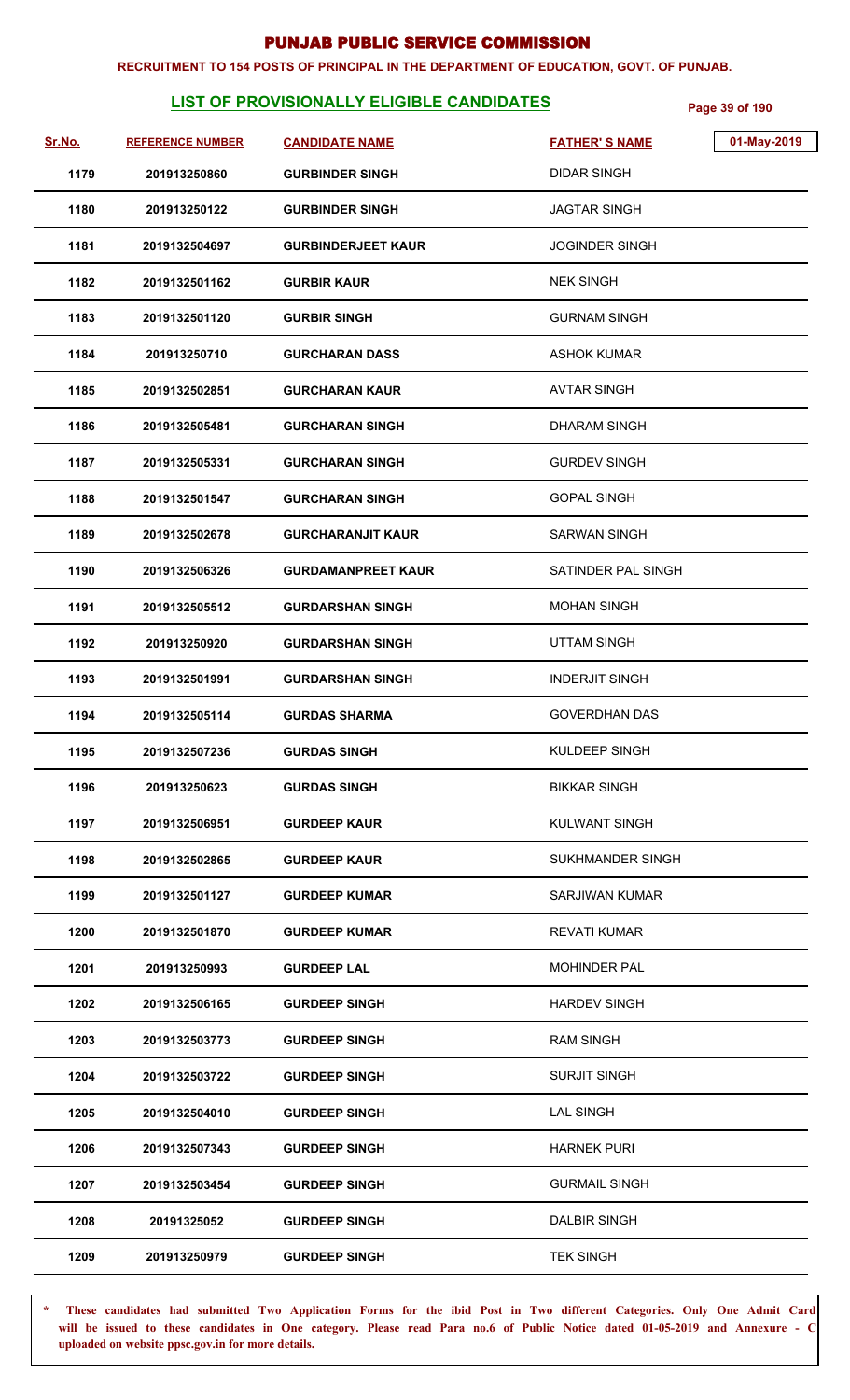#### **RECRUITMENT TO 154 POSTS OF PRINCIPAL IN THE DEPARTMENT OF EDUCATION, GOVT. OF PUNJAB.**

# **LIST OF PROVISIONALLY ELIGIBLE CANDIDATES** Page 40 of 190

| Sr.No. | <b>REFERENCE NUMBER</b> | <b>CANDIDATE NAME</b>     | <b>FATHER'S NAME</b>   | 01-May-2019 |
|--------|-------------------------|---------------------------|------------------------|-------------|
| 1210   | 2019132504586           | <b>GURDEEP SINGH</b>      | <b>BALWAN SINGH</b>    |             |
| 1211   | 2019132507330           | <b>GURDEEP SINGH</b>      | <b>BALDEV SINGH</b>    |             |
| 1212   | 2019132505567           | <b>GURDEEP SINGH</b>      | <b>GURNAM SINGH</b>    |             |
| 1213   | 2019132503568           | <b>GURDEEP SINGH</b>      | <b>JAGDEV SINGH</b>    |             |
| 1214   | 201913250687            | <b>GURDEEP SINGH MAAN</b> | AJMER SINGH MAAN       |             |
| 1215   | 2019132504636           | <b>GURDEV SINGH</b>       | <b>DALIP SINGH</b>     |             |
| 1216   | 2019132504284           | <b>GURDEV SINGH</b>       | <b>JOGINDER SINGH</b>  |             |
| 1217   | 2019132507249           | <b>GURDEV SINGH</b>       | <b>MOHINDER SINGH</b>  |             |
| 1218   | 2019132503669           | <b>GURDEV SINGH</b>       | <b>NIRMAL SINGH</b>    |             |
| 1219   | 2019132502792           | <b>GURDEV SINGH</b>       | <b>GURNAM SINGH</b>    |             |
| 1220   | 2019132504201           | <b>GURDEV SINGH</b>       | <b>HARI SINGH</b>      |             |
| 1221   | 2019132503179           | <b>GURDEV SINGH</b>       | <b>MANGAT SINGH</b>    |             |
| 1222   | 2019132501118           | <b>GURDEV SINGH</b>       | RACHPAL SINGH          |             |
| 1223   | 201913250831            | <b>GURDEV SINGH</b>       | <b>RAGHBIR SINGH</b>   |             |
| 1224   | 201913250883            | <b>GURDHIAN SINGH</b>     | <b>NARATA SINGH</b>    |             |
| 1225   | 2019132503605           | <b>GURDIAL CHAND</b>      | <b>OM PRAKASH</b>      |             |
| 1226   | 2019132507461           | <b>GURDIP SINGH</b>       | <b>SARBAN SINGH</b>    |             |
| 1227   | 2019132503484           | <b>GURDIT SINGH</b>       | <b>BHAGWANT SINGH</b>  |             |
| 1228   | 2019132502664           | <b>GURDITA SINGH</b>      | <b>JARNAIL SINGH</b>   |             |
| 1229   | 2019132503070           | <b>GURINDER KAUR</b>      | <b>AMARJIT SINGH</b>   |             |
| 1230   | 2019132504440           | <b>GURINDER KAUR</b>      | <b>SEWA SINGH</b>      |             |
| 1231   | 2019132501037           | <b>GURINDER KAUR</b>      | <b>SURJIT SINGH</b>    |             |
| 1232   | 201913250250            | <b>GURINDER KAUR</b>      | <b>BALDEV SINGH</b>    |             |
| 1233   | 2019132507018           | <b>GURINDER KAUR</b>      | <b>HARJINDER SINGH</b> |             |
| 1234   | 2019132505047           | <b>GURINDER KUMAR</b>     | RATTAN CHAND           |             |
| 1235   | 2019132503863           | <b>GURINDER PAL KAUR</b>  | RAGHBIR SINGH          |             |
| 1236   | 2019132505844           | <b>GURINDER PAL SINGH</b> | <b>AVTAR SINGH</b>     |             |
| 1237   | 201913250661            | <b>GURINDER SINGH</b>     | <b>TEK SINGH</b>       |             |
| 1238   | 2019132505763           | <b>GURINDER SINGH</b>     | <b>BALWINDER SINGH</b> |             |
| 1239   | 2019132501560           | <b>GURINDER SINGH</b>     | <b>NAHAR SINGH</b>     |             |
| 1240   | 2019132503948           | <b>GURINDER SINGH</b>     | <b>TARA SINGH</b>      |             |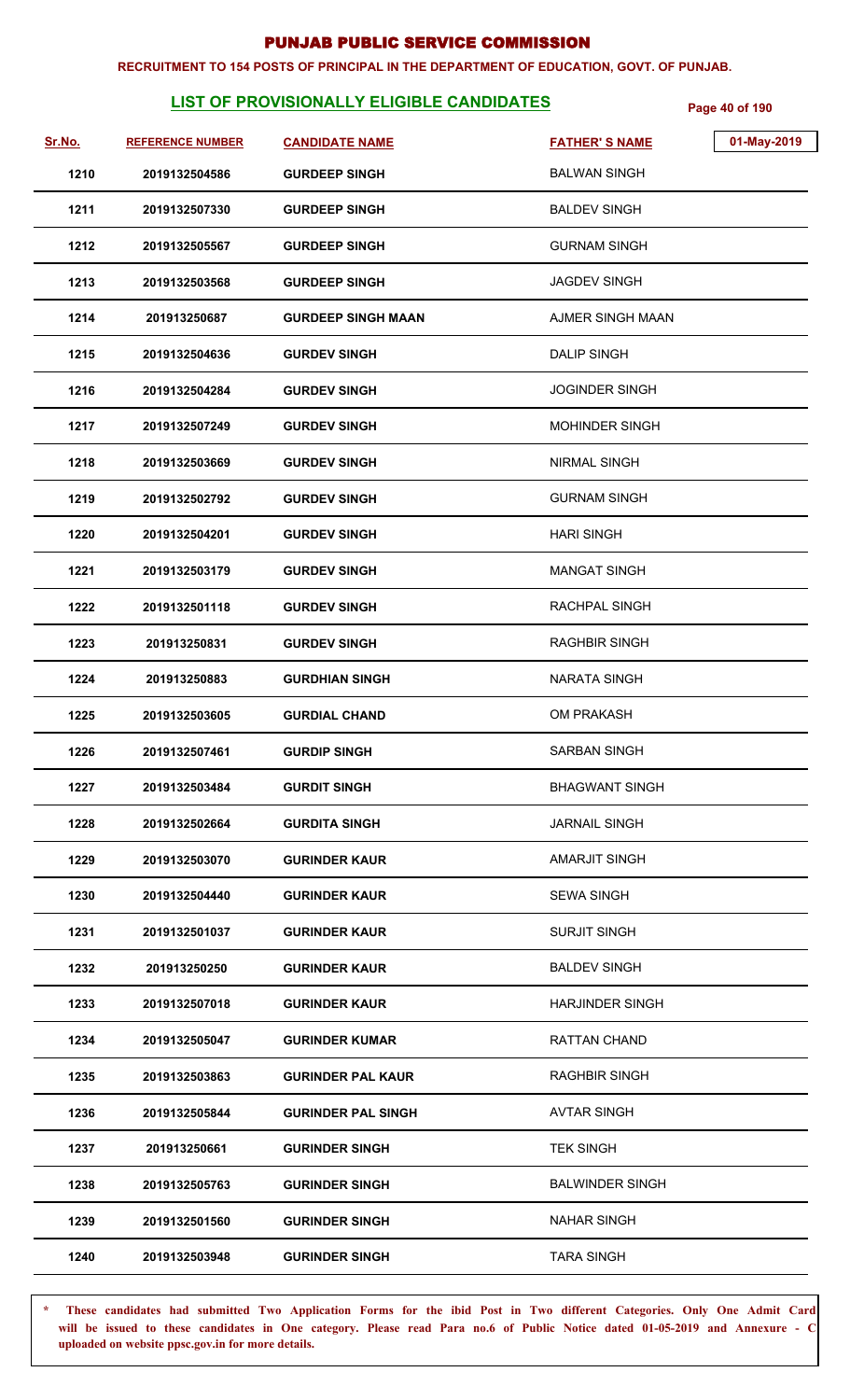#### **RECRUITMENT TO 154 POSTS OF PRINCIPAL IN THE DEPARTMENT OF EDUCATION, GOVT. OF PUNJAB.**

# **LIST OF PROVISIONALLY ELIGIBLE CANDIDATES Page 41 of 190**

| Sr.No. | <b>REFERENCE NUMBER</b> | <b>CANDIDATE NAME</b>     | <b>FATHER'S NAME</b>   | 01-May-2019 |
|--------|-------------------------|---------------------------|------------------------|-------------|
| 1241   | 2019132504414           | <b>GURINDER SINGH</b>     | <b>TEJA SINGH</b>      |             |
| 1242   | 201913250702            | <b>GURINDER SINGH</b>     | <b>AJMER SINGH</b>     |             |
| 1243   | 2019132505434           | <b>GURINDER SINGH</b>     | <b>SHABEG SINGH</b>    |             |
| 1244   | 201913250550            | <b>GURINDERJEET SINGH</b> | <b>SURINDER SINGH</b>  |             |
| 1245   | 201913250401            | <b>GURINDERPAL KAUR</b>   | <b>SUKHDEV SINGH</b>   |             |
| 1246   | 2019132504426           | <b>GURIQBAL SINGH</b>     | <b>TARSEM SINGH</b>    |             |
| 1247   | 2019132504740           | <b>GURIQBAL SINGH</b>     | <b>DARSHAN SINGH</b>   |             |
| 1248   | 2019132505716           | <b>GURIQUBAL SINGH</b>    | <b>DARSHAN SINGH</b>   |             |
| 1249   | 2019132501751           | <b>GURJANT SINGH</b>      | <b>HARDEV SINGH</b>    |             |
| 1250   | 201913250494            | <b>GURJANT SINGH</b>      | <b>TEJA SINGH</b>      |             |
| 1251   | 2019132506794           | <b>GURJEET KAUR</b>       | <b>BABU SINGH</b>      |             |
| 1252   | 2019132507397           | <b>GURJEET KAUR</b>       | <b>JASWINDER SINGH</b> |             |
| 1253   | 2019132501141           | <b>GURJEET KAUR</b>       | <b>GURTEJ SINGH</b>    |             |
| 1254   | 2019132504553           | <b>GURJEET SINGH</b>      | <b>BALJINDER SINGH</b> |             |
| 1255   | 2019132505248           | <b>GURJEET SINGH</b>      | <b>KARNAIL SINGH</b>   |             |
| 1256   | 2019132505354           | <b>GURJEET SINGH</b>      | <b>KARNAIL SINGH</b>   |             |
| 1257   | 201913250925            | <b>GURJEET SINGH</b>      | SURINDER SINGH         |             |
| 1258   | 2019132505245           | <b>GURJEET SINGH</b>      | <b>SARDUL SINGH</b>    |             |
| 1259   | 2019132503381           | <b>GURJINDER SINGH</b>    | <b>GURMIT SINGH</b>    |             |
| 1260   | 2019132504177           | <b>GURJINDER SINGH</b>    | <b>MALKIAT SINGH</b>   |             |
| 1261   | 2019132506869           | <b>GURJINDER SINGH</b>    | KULWANT SINGH          |             |
| 1262   | 2019132505000           | <b>GURJINDER SINGH</b>    | <b>HARDEEP SINGH</b>   |             |
| 1263   | 2019132502282           | <b>GURJINDER SINGH</b>    | <b>DHIR SINGH</b>      |             |
| 1264   | 2019132504354           | <b>GURJINDER SINGH</b>    | <b>HARMAIL SINGH</b>   |             |
| 1265   | 2019132504071           | <b>GURJINDER SINGH</b>    | <b>JAILA SINGH</b>     |             |
| 1266   | 2019132501353           | <b>GURJINDER SINGH</b>    | <b>SURJIT SINGH</b>    |             |
| 1267   | 2019132505296           | <b>GURJIT KAUR</b>        | <b>HARDIAL SINGH</b>   |             |
| 1268   | 2019132505770           | <b>GURJIT KAUR</b>        | <b>SEWA SINGH</b>      |             |
| 1269   | 2019132504575           | <b>GURJIT KAUR</b>        | <b>THAKAR DASS</b>     |             |
| 1270   | 201913250115            | <b>GURJIT SINGH</b>       | <b>SURINDER SINGH</b>  |             |
| 1271   | 201913250945            | <b>GURJIT SINGH</b>       | AMARJIT SINGH          |             |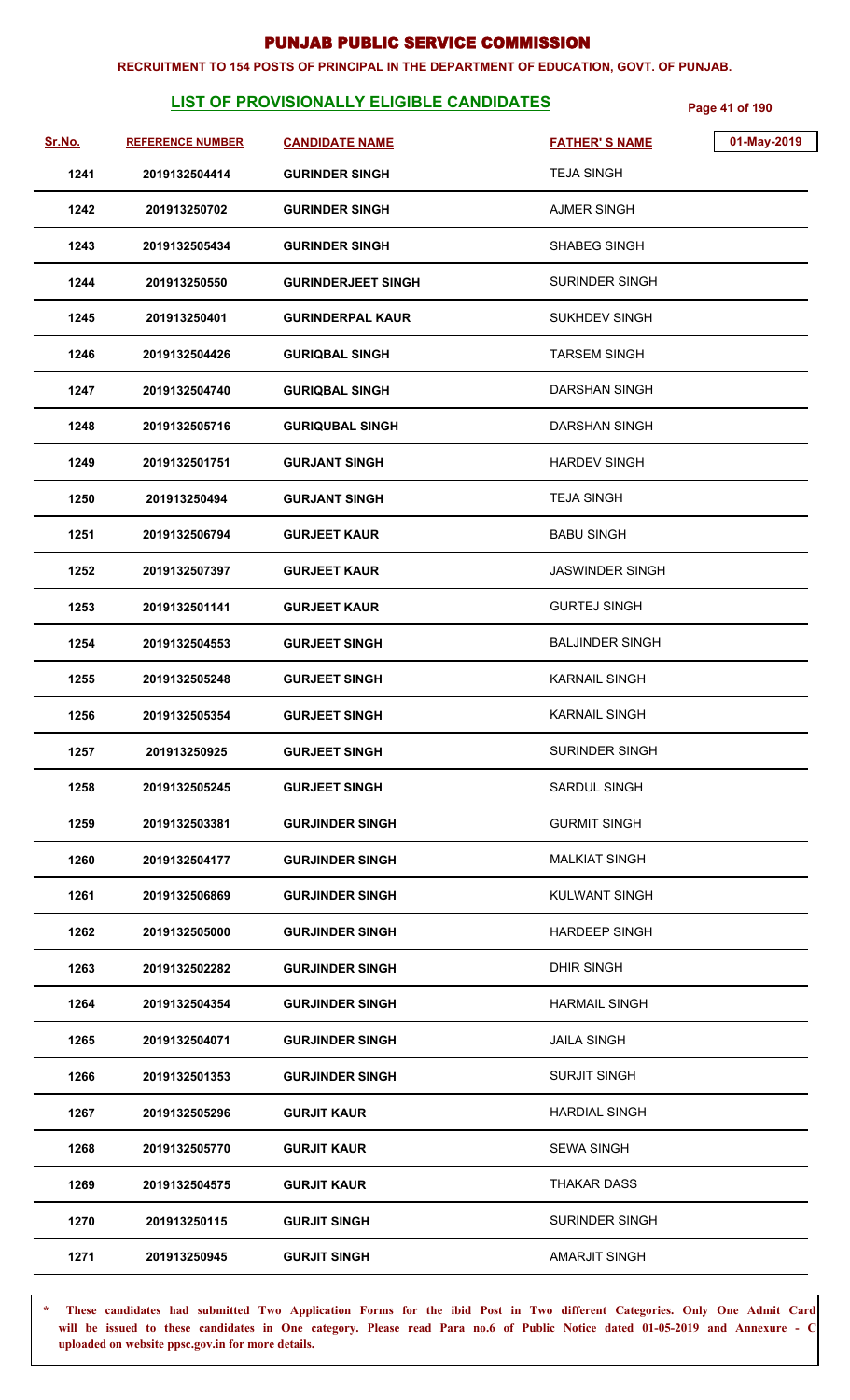#### **RECRUITMENT TO 154 POSTS OF PRINCIPAL IN THE DEPARTMENT OF EDUCATION, GOVT. OF PUNJAB.**

# **LIST OF PROVISIONALLY ELIGIBLE CANDIDATES Page 42 of 190**

| Sr.No. | <b>REFERENCE NUMBER</b> | <b>CANDIDATE NAME</b>   | 01-May-2019<br><b>FATHER'S NAME</b> |
|--------|-------------------------|-------------------------|-------------------------------------|
| 1272   | 2019132504535           | <b>GURJIT SINGH</b>     | <b>JOGINDER SINGH</b>               |
| 1273   | 2019132507092           | <b>GURJIT SINGH</b>     | NIRMAL CHAND                        |
| 1274   | 2019132505351           | <b>GURJIT SINGH</b>     | <b>MOHAN SINGH</b>                  |
| 1275   | 2019132502048           | <b>GURJOT KAUR</b>      | <b>BALDEV SINGH</b>                 |
| 1276   | 2019132503341           | <b>GURKARAN</b>         | <b>JASPAL SINGH</b>                 |
| 1277   | 2019132503731           | <b>GURKIRPAL SINGH</b>  | <b>BALAUR SINGH</b>                 |
| 1278   | 201913250735            | <b>GURKIRPAL SINGH</b>  | <b>HARI SINGH</b>                   |
| 1279   | 2019132502788           | <b>GURKREET SAMA</b>    | <b>SURJIT SINGH</b>                 |
| 1280   | 2019132505752           | <b>GURLABH SINGH</b>    | <b>NACHHTTAR SINGH</b>              |
| 1281   | 2019132505383           | <b>GURLAL SINGH</b>     | <b>JASWANT SINGH</b>                |
| 1282   | 201913250500            | <b>GURLAL SINGH</b>     | <b>HARDEEP SINGH</b>                |
| 1283   | 201913250627            | <b>GURLAL SINGH</b>     | <b>SURJANT SINGH</b>                |
| 1284   | 2019132506788           | <b>GURLEEN KAUR</b>     | <b>HARMINDER SINGH</b>              |
| 1285   | 201913250472            | <b>GURLOVLEEN SINGH</b> | <b>BHARPUR SINGH</b>                |
| 1286   | 2019132501644           | <b>GURMAIL SINGH</b>    | <b>WATTAN SINGH</b>                 |
| 1287   | 2019132503268           | <b>GURMAIL SINGH</b>    | <b>HARDEV SINGH</b>                 |
| 1288   | 2019132504083           | <b>GURMAIL SINGH</b>    | <b>NATHA SINGH</b>                  |
| 1289   | 2019132503866           | <b>GURMAIL SINGH</b>    | <b>SURJIT SINGH</b>                 |
| 1290   | 2019132506078           | <b>GURMEEN KAUR</b>     | <b>NIRMAL SINGH</b>                 |
| 1291   | 2019132501100           | <b>GURMEET KAUR</b>     | <b>INDERJEET SINGH</b>              |
| 1292   | 2019132504344           | <b>GURMEET KAUR</b>     | <b>WARYAM SINGH</b>                 |
| 1293   | 2019132504944           | <b>GURMEET KAUR</b>     | <b>TEJA SINGH</b>                   |
| 1294   | 2019132502264           | <b>GURMEET KAUR</b>     | <b>SAUDAGAR SINGH</b>               |
| 1295   | 2019132505806           | <b>GURMEET KAUR</b>     | <b>PRITAM SINGH</b>                 |
| 1296   | 2019132507002           | <b>GURMEET KAUR</b>     | <b>JEET SINGH</b>                   |
| 1297   | 201913250889            | <b>GURMEET KAUR</b>     | <b>DARSHAN SINGH</b>                |
| 1298   | 2019132505820           | <b>GURMEET KAUR</b>     | <b>AJIT SINGH</b>                   |
| 1299   | 201913250252            | <b>GURMEET KAUR</b>     | PARSHOTAM LAL VIRDI                 |
| 1300   | 2019132502014           | <b>GURMEET KAUR</b>     | <b>BOOTA SINGH</b>                  |
| 1301   | 201913250495            | <b>GURMEET SINGH</b>    | <b>JAGDISH SINGH</b>                |
| 1302   | 2019132502627           | <b>GURMEET SINGH</b>    | <b>GURTEJ SINGH</b>                 |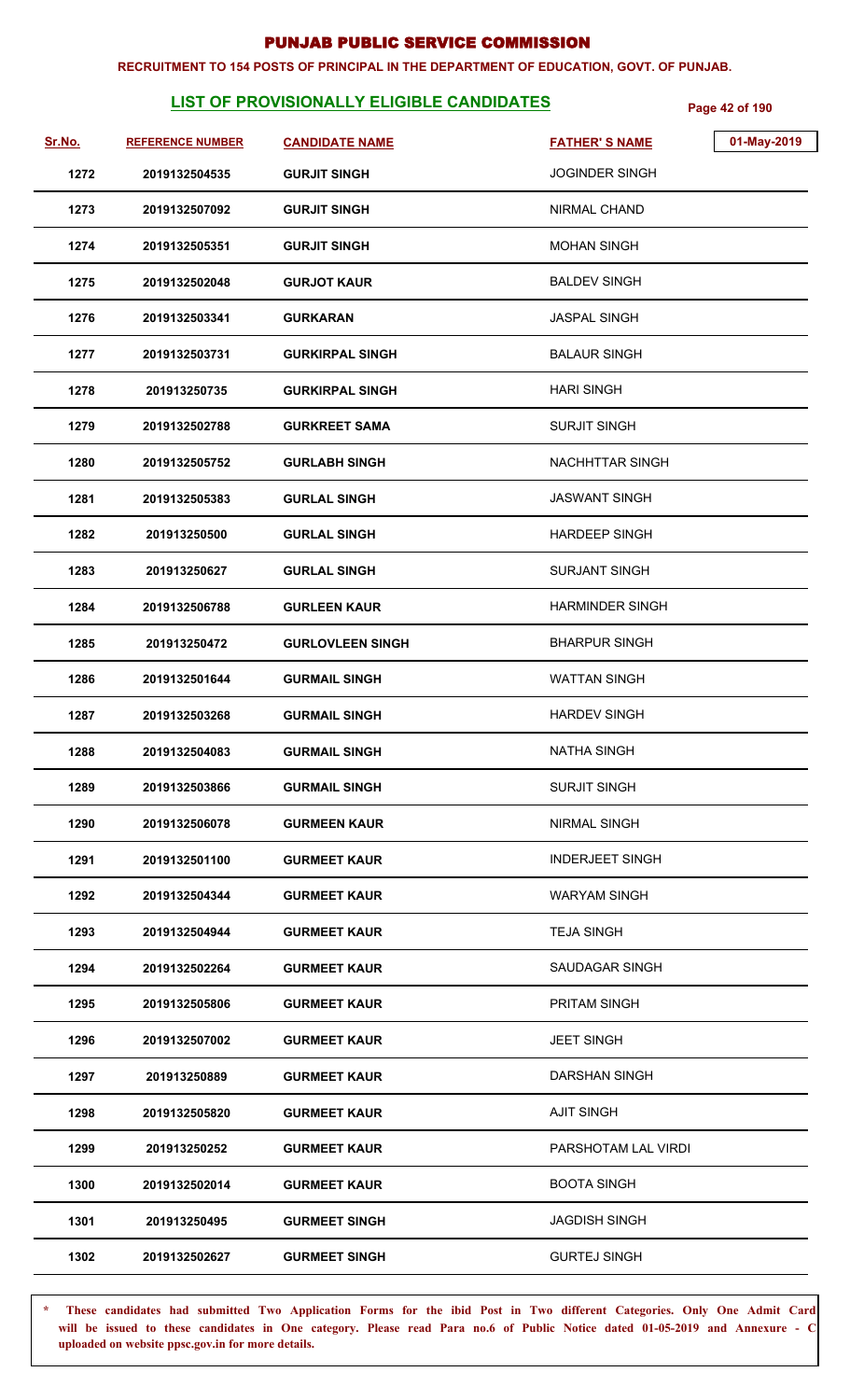#### **RECRUITMENT TO 154 POSTS OF PRINCIPAL IN THE DEPARTMENT OF EDUCATION, GOVT. OF PUNJAB.**

# **LIST OF PROVISIONALLY ELIGIBLE CANDIDATES Page 43 of 190**

| Sr.No. | <b>REFERENCE NUMBER</b> | <b>CANDIDATE NAME</b>  | 01-May-2019<br><b>FATHER'S NAME</b> |
|--------|-------------------------|------------------------|-------------------------------------|
| 1303   | 2019132507171           | <b>GURMEET SINGH</b>   | <b>TARLOCHAN SINGH</b>              |
| 1304   | 2019132505361           | <b>GURMEET SINGH</b>   | SIMARJEET SINGH                     |
| 1305   | 2019132503383           | <b>GURMEET SINGH</b>   | <b>SANTOKH SINGH</b>                |
| 1306   | 2019132503116           | <b>GURMEET SINGH</b>   | <b>CHANAN SINGH</b>                 |
| 1307   | 2019132502198           | <b>GURMEET SINGH</b>   | <b>BALBIR SINGH</b>                 |
| 1308   | 2019132501728           | <b>GURMEET SINGH</b>   | <b>AJIT SINGH</b>                   |
| 1309   | 2019132503547           | <b>GURMEET SINGH</b>   | <b>AJAIB SINGH</b>                  |
| 1310   | 2019132503345           | <b>GURMEET SINGH</b>   | <b>DARSHAN SINGH</b>                |
| 1311   | 2019132501555           | <b>GURMEET SINGH</b>   | PARKASH SINGH                       |
| 1312   | 2019132505013           | <b>GURMEET SINGH</b>   | <b>GURDEV SINGH</b>                 |
| 1313   | 201913250366            | <b>GURMEET SINGH</b>   | <b>MAGHER SINGH</b>                 |
| 1314   | 201913250515            | <b>GURMEET SINGH</b>   | <b>SOHAN SINGH</b>                  |
| 1315   | 2019132504114           | <b>GURMEET SINGH</b>   | <b>GURBAKHSH SINGH</b>              |
| 1316   | 201913250128            | <b>GURMEJ SINGH</b>    | <b>MUKHTIAR SINGH</b>               |
| 1317   | 201913250260            | <b>GURMINDER KAUR</b>  | <b>PIARA SINGH</b>                  |
| 1318   | 2019132502751           | <b>GURMINDER SINGH</b> | <b>BHUPINDER SINGH</b>              |
| 1319   | 2019132504997           | <b>GURMINDER SINGH</b> | NIRMAL SINGH                        |
| 1320   | 2019132506457           | <b>GURMIT KAUR</b>     | <b>HARI SINGH</b>                   |
| 1321   | 2019132502190           | <b>GURMIT SINGH</b>    | <b>NIRANJAN SINGH</b>               |
| 1322   | 2019132504970           | <b>GURMIT SINGH</b>    | <b>GURDEEP SINGH</b>                |
| 1323   | 2019132502233           | <b>GURMIT SINGH</b>    | <b>KASHMIR SINGH</b>                |
| 1324   | 2019132505581           | <b>GURMIT SINGH</b>    | SADHU SINGH                         |
| 1325   | 2019132504748           | <b>GURMUKH SINGH</b>   | <b>CHARANJIT SINGH</b>              |
| 1326   | 2019132502999           | <b>GURMUKH SINGH</b>   | <b>RAM KISHAN</b>                   |
| 1327   | 2019132507250           | <b>GURNAM SINGH</b>    | <b>DALIP SINGH</b>                  |
| 1328   | 2019132504832           | <b>GURNAM SINGH</b>    | <b>GURMUKH SINGH</b>                |
| 1329   | 20191325084             | <b>GURNAM SINGH</b>    | <b>LACHHMAN SINGH</b>               |
| 1330   | 2019132501096           | <b>GURNAM SINGH</b>    | <b>JAGGA SINGH</b>                  |
| 1331   | 2019132501244           | <b>GUROPKAR SINGH</b>  | <b>NATHA SINGH</b>                  |
| 1332   | 2019132502115           | <b>GURPAL KAUR</b>     | <b>RANJIT SINGH</b>                 |
| 1333   | 2019132506719           | <b>GURPAL SINGH</b>    | <b>SWARAN SINGH</b>                 |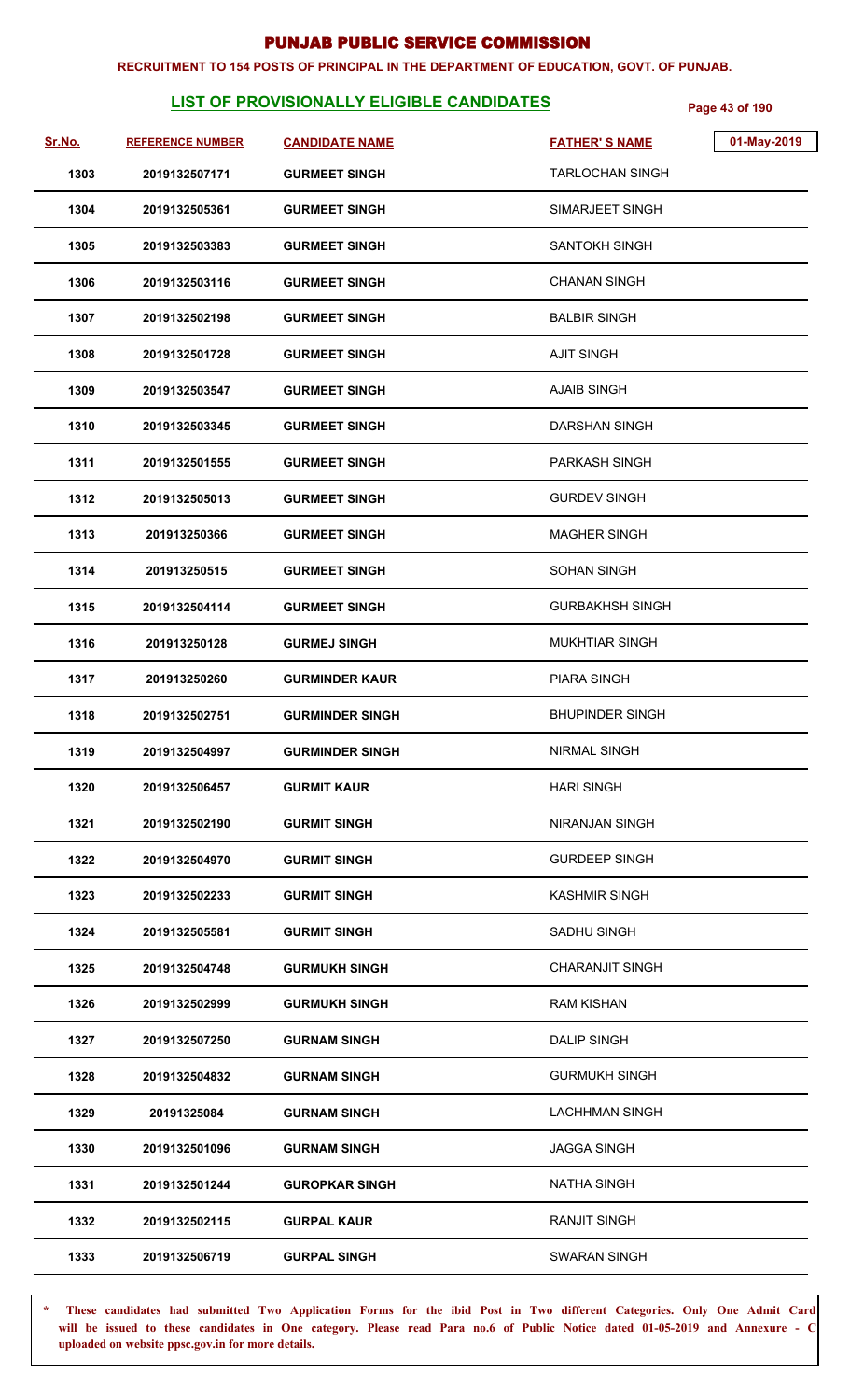#### **RECRUITMENT TO 154 POSTS OF PRINCIPAL IN THE DEPARTMENT OF EDUCATION, GOVT. OF PUNJAB.**

# **LIST OF PROVISIONALLY ELIGIBLE CANDIDATES Page 44 of 190**

| Sr.No. | <b>REFERENCE NUMBER</b> | <b>CANDIDATE NAME</b>      | 01-May-2019<br><b>FATHER'S NAME</b> |  |
|--------|-------------------------|----------------------------|-------------------------------------|--|
| 1334   | 2019132503657           | <b>GURPAL SINGH</b>        | RAJ KUMAR                           |  |
| 1335   | 2019132503753           | <b>GURPAL SINGH</b>        | SADHU SINGH                         |  |
| 1336   | 2019132504992           | <b>GURPAL SINGH SAHOTA</b> | <b>RAM ASRA</b>                     |  |
| 1337   | 2019132504834           | <b>GURPARDIP SINGH</b>     | <b>GIAN SINGH</b>                   |  |
| 1338   | 2019132504787           | <b>GURPARSHAD</b>          | <b>RAM SHANKER</b>                  |  |
| 1339   | 201913250614            | <b>GURPARTAP SINGH</b>     | <b>BALWINDER SINGH</b>              |  |
| 1340   | 2019132505925           | <b>GURPIAR SINGH</b>       | <b>NACHHATTAR SINGH</b>             |  |
| 1341   | 2019132505045           | <b>GURPIAR SINGH</b>       | AMARJEET SINGH                      |  |
| 1342   | 2019132506164           | <b>GURPINDER KAUR</b>      | <b>SURENDRA PAL SINGH</b>           |  |
| 1343   | 2019132504816           | <b>GURPREET</b>            | <b>JAGDISH RAJ</b>                  |  |
| 1344   | 2019132502230           | <b>GURPREET</b>            | PARSHOTAM RAM                       |  |
| 1345   | 2019132505332           | <b>GURPREET SINGH</b>      | <b>GURTEJ SINGH</b>                 |  |
| 1346   | 2019132505421           | <b>GURPREET BEHKI</b>      | <b>NARESH CHAND</b>                 |  |
| 1347   | 2019132505299           | <b>GURPREET DUGGAL</b>     | KARTAR CHAND DUGGAL                 |  |
| 1348   | 2019132506344           | <b>GURPREET KAUR</b>       | <b>JASMER SINGH</b>                 |  |
| 1349   | 2019132504869           | <b>GURPREET KAUR</b>       | <b>JOGINDER SINGH</b>               |  |
| 1350   | 2019132505883           | <b>GURPREET KAUR</b>       | <b>KARNAIL SINGH</b>                |  |
| 1351   | 2019132502532           | <b>GURPREET KAUR</b>       | <b>MANGAL SINGH</b>                 |  |
| 1352   | 2019132502789           | <b>GURPREET KAUR</b>       | <b>JARNAIL SINGH</b>                |  |
| 1353   | 2019132504085           | <b>GURPREET KAUR</b>       | <b>SAWARN SINGH</b>                 |  |
| 1354   | 2019132505126           | <b>GURPREET KAUR</b>       | NACHHATTAR SINGH                    |  |
| 1355   | 2019132507357           | <b>GURPREET KAUR</b>       | SR RATTAN SINGH                     |  |
| 1356   | 2019132504534           | <b>GURPREET KAUR</b>       | <b>SUKHMANDER SINGH</b>             |  |
| 1357   | 2019132504265           | <b>GURPREET KAUR</b>       | <b>SURJEET SINGH</b>                |  |
| 1358   | 2019132501791           | <b>GURPREET KAUR</b>       | <b>TEJA SINGH</b>                   |  |
| 1359   | 2019132502767           | <b>GURPREET KAUR</b>       | <b>PURAN SINGH</b>                  |  |
| 1360   | 201913250354            | <b>GURPREET KAUR</b>       | <b>HARKISHAN SINGH</b>              |  |
| 1361   | 2019132504884           | <b>GURPREET KAUR</b>       | <b>HARDEV SINGH</b>                 |  |
| 1362   | 2019132502503           | <b>GURPREET KAUR</b>       | <b>HARDEV SINGH</b>                 |  |
| 1363   | 2019132504386           | <b>GURPREET KAUR</b>       | <b>HARBINDER SINGH</b>              |  |
| 1364   | 2019132505416           | <b>GURPREET KAUR</b>       | <b>DALIP SINGH</b>                  |  |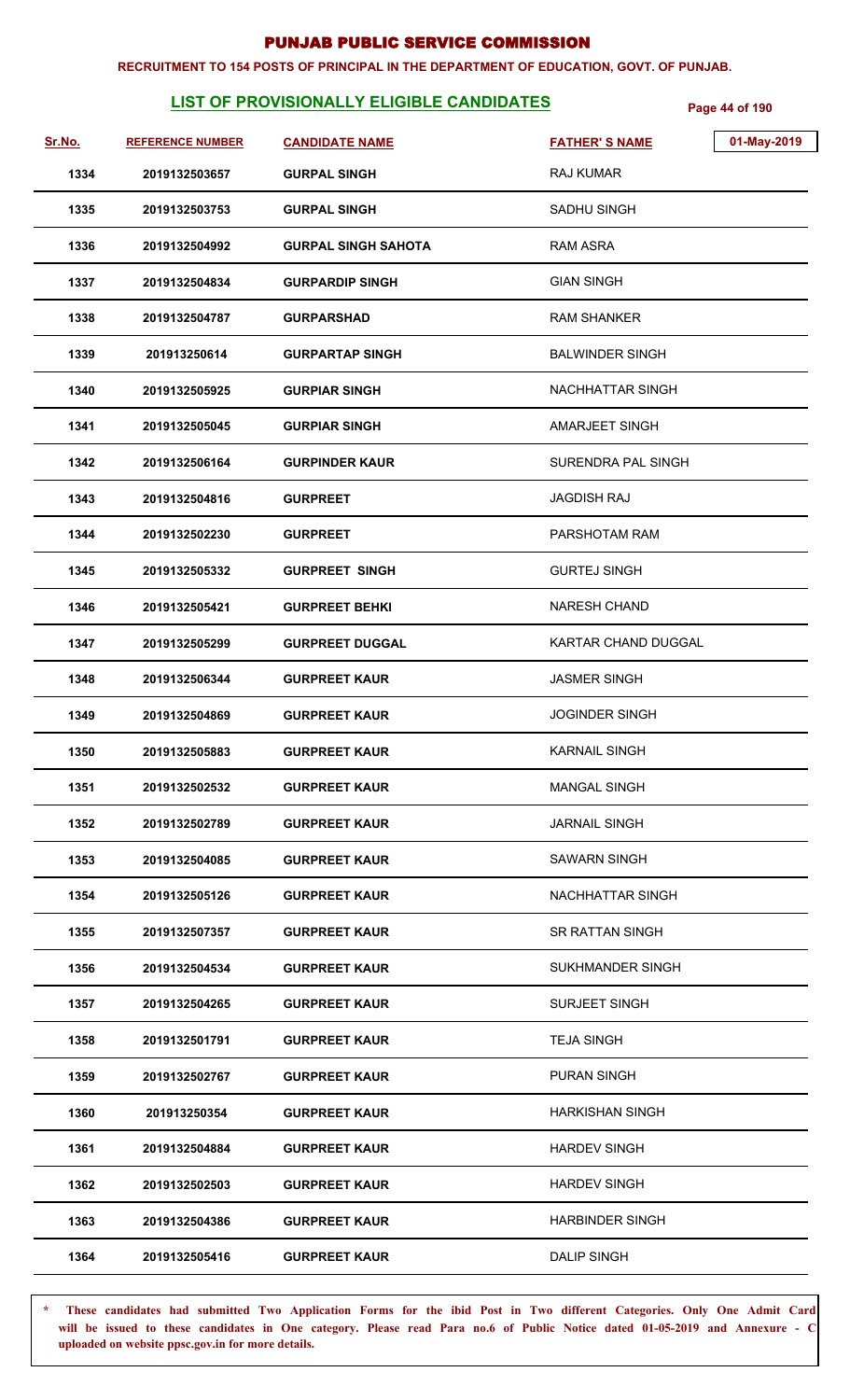#### **RECRUITMENT TO 154 POSTS OF PRINCIPAL IN THE DEPARTMENT OF EDUCATION, GOVT. OF PUNJAB.**

# **LIST OF PROVISIONALLY ELIGIBLE CANDIDATES** Page 45 of 190

| Sr.No. | <b>REFERENCE NUMBER</b> | <b>CANDIDATE NAME</b>     | 01-May-2019<br><b>FATHER'S NAME</b> |
|--------|-------------------------|---------------------------|-------------------------------------|
| 1365   | 2019132506660           | <b>GURPREET KAUR</b>      | <b>CHAMKAUR SINGH</b>               |
| 1366   | 2019132507578           | <b>GURPREET KAUR</b>      | <b>BALWINDER SINGH</b>              |
| 1367   | 2019132505029           | <b>GURPREET KAUR</b>      | <b>BALVEER SINGH</b>                |
| 1368   | 2019132501501           | <b>GURPREET KAUR</b>      | <b>BALBIR SINGH</b>                 |
| 1369   | 2019132504121           | <b>GURPREET KAUR</b>      | <b>BACHITTAR SINGH</b>              |
| 1370   | 2019132506401           | <b>GURPREET KAUR</b>      | <b>AJIT SINGH</b>                   |
| 1371   | 2019132501342           | <b>GURPREET KAUR</b>      | <b>SANT SINGH</b>                   |
| 1372   | 201913250445            | <b>GURPREET KAUR</b>      | <b>INDERJIT SINGH</b>               |
| 1373   | 2019132504427           | <b>GURPREET KAUR</b>      | <b>SHAMSHER SINGH</b>               |
| 1374   | 2019132502598           | <b>GURPREET KAUR</b>      | <b>SUCHA SINGH</b>                  |
| 1375   | 2019132505768           | <b>GURPREET KAUR</b>      | <b>BALWANT SINGH</b>                |
| 1376   | 2019132507328           | <b>GURPREET KAUR</b>      | SUKHDEV SINGH NEJER                 |
| 1377   | 2019132502106           | <b>GURPREET KAUR</b>      | <b>HARBANS SINGH</b>                |
| 1378   | 2019132501576           | <b>GURPREET KAUR</b>      | <b>SAJJAN SINGH</b>                 |
| 1379   | 2019132504307           | <b>GURPREET KAUR</b>      | <b>RAJINDER SINGH</b>               |
| 1380   | 2019132504607           | <b>GURPREET KAUR</b>      | <b>KEWAL SINGH</b>                  |
| 1381   | 2019132504725           | <b>GURPREET KAUR</b>      | <b>JASJIT SINGH</b>                 |
| 1382   | 2019132502138           | <b>GURPREET KAUR</b>      | <b>BHARPOOR SINGH</b>               |
| 1383   | 2019132507452           | <b>GURPREET KAUR</b>      | <b>BALDEV SINGH</b>                 |
| 1384   | 2019132502944           | <b>GURPREET KAUR</b>      | <b>ATMA SINGH</b>                   |
| 1385   | 2019132502978           | <b>GURPREET KAUR</b>      | <b>GAMDUR SINGH</b>                 |
| 1386   | 2019132505030           | <b>GURPREET PAL SINGH</b> | <b>RANJIT SINGH</b>                 |
| 1387   | 2019132504476           | <b>GURPREET PAL SINGH</b> | <b>GURBACHAN SINGH</b>              |
| 1388   | 201913250486            | <b>GURPREET SHARMA</b>    | <b>HARI OM SHARMA</b>               |
| 1389   | 2019132501721           | <b>GURPREET SINGH</b>     | HARVINDER SINGH RATTAN              |
| 1390   | 2019132505356           | <b>GURPREET SINGH</b>     | <b>SURINDER SINGH</b>               |
| 1391   | 201913250906            | <b>GURPREET SINGH</b>     | <b>SUKHDEV SINGH</b>                |
| 1392   | 2019132506465           | <b>GURPREET SINGH</b>     | <b>SAWARAN SINGH</b>                |
| 1393   | 2019132505787           | <b>GURPREET SINGH</b>     | PURAN SINGH                         |
| 1394   | 2019132503875           | <b>GURPREET SINGH</b>     | <b>MOHINDER SINGH</b>               |
| 1395   | 2019132505593           | <b>GURPREET SINGH</b>     | <b>MEWA SINGH</b>                   |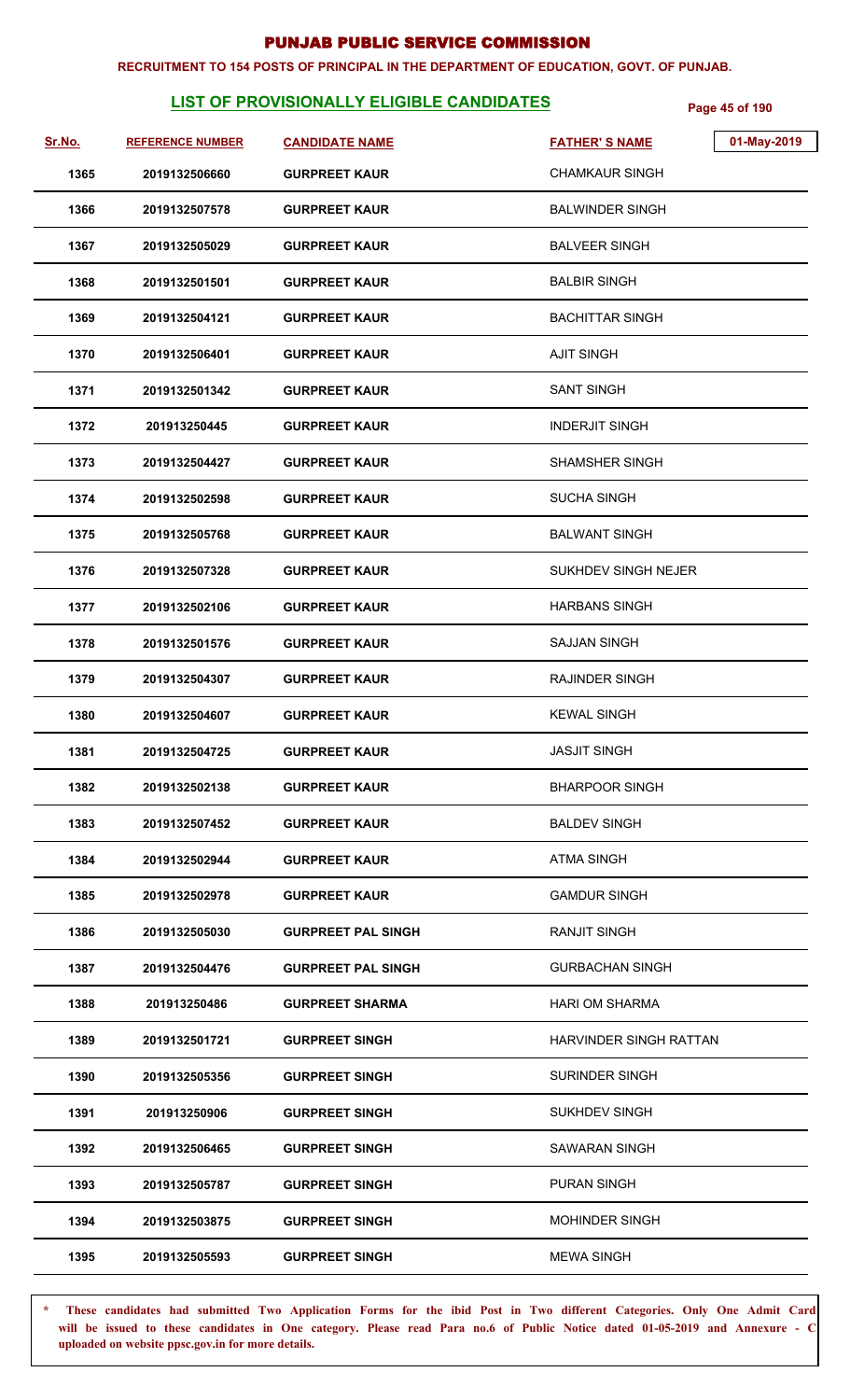#### **RECRUITMENT TO 154 POSTS OF PRINCIPAL IN THE DEPARTMENT OF EDUCATION, GOVT. OF PUNJAB.**

# **LIST OF PROVISIONALLY ELIGIBLE CANDIDATES** Page 46 of 190

| Sr.No. | <b>REFERENCE NUMBER</b> | <b>CANDIDATE NAME</b> | <b>FATHER'S NAME</b>   | 01-May-2019 |
|--------|-------------------------|-----------------------|------------------------|-------------|
| 1396   | 2019132505851           | <b>GURPREET SINGH</b> | <b>MALKIT SINGH</b>    |             |
| 1397   | 2019132505676           | <b>GURPREET SINGH</b> | <b>MAL SINGH</b>       |             |
| 1398   | 2019132501882           | <b>GURPREET SINGH</b> | <b>KULWANT SINGH</b>   |             |
| 1399   | 2019132506501           | <b>GURPREET SINGH</b> | <b>KULDIP SINGH</b>    |             |
| 1400   | 2019132504154           | <b>GURPREET SINGH</b> | <b>JAGIR SINGH</b>     |             |
| 1401   | 2019132505908           | <b>GURPREET SINGH</b> | JASWANT SINGH          |             |
| 1402   | 2019132505226           | <b>GURPREET SINGH</b> | <b>TARSEM SINGH</b>    |             |
| 1403   | 2019132504842           | <b>GURPREET SINGH</b> | <b>CHHINDER SINGH</b>  |             |
| 1404   | 2019132506554           | <b>GURPREET SINGH</b> | <b>AJMER SINGH</b>     |             |
| 1405   | 2019132504036           | <b>GURPREET SINGH</b> | <b>ATMA SINGH</b>      |             |
| 1406   | 2019132507089           | <b>GURPREET SINGH</b> | <b>BABU SINGH</b>      |             |
| 1407   | 2019132505290           | <b>GURPREET SINGH</b> | <b>HARPAL SINGH</b>    |             |
| 1408   | 2019132503267           | <b>GURPREET SINGH</b> | <b>BALWANT SINGH</b>   |             |
| 1409   | 2019132504845           | <b>GURPREET SINGH</b> | <b>GURJEET SINGH</b>   |             |
| 1410   | 2019132504250           | <b>GURPREET SINGH</b> | <b>GURMEJ SINGH</b>    |             |
| 1411   | 2019132505146           | <b>GURPREET SINGH</b> | <b>GURVINDER SINGH</b> |             |
| 1412   | 2019132501902           | <b>GURPREET SINGH</b> | <b>GURWAIL SINGH</b>   |             |
| 1413   | 201913250973            | <b>GURPREET SINGH</b> | <b>HARBANS SINGH</b>   |             |
| 1414   | 2019132503257           | <b>GURPREET SINGH</b> | <b>HARJINDER SINGH</b> |             |
| 1415   | 2019132505846           | <b>GURPREET SINGH</b> | <b>HARMINDER SINGH</b> |             |
| 1416   | 201913250694            | <b>GURPREET SINGH</b> | <b>JORA SINGH</b>      |             |
| 1417   | 2019132501499           | <b>GURPREET SINGH</b> | <b>HARNEK SINGH</b>    |             |
| 1418   | 2019132501054           | <b>GURPREET SINGH</b> | <b>BABU SINGH</b>      |             |
| 1419   | 2019132505252           | <b>GURPREET SINGH</b> | <b>JAGJIT SINGH</b>    |             |
| 1420   | 2019132505400           | <b>GURPREET SINGH</b> | <b>NACHHATAR SINGH</b> |             |
| 1421   | 201913250198            | <b>GURPREET SINGH</b> | <b>SAJJAN SINGH</b>    |             |
| 1422   | 2019132505093           | <b>GURPREET SINGH</b> | <b>SALWANT SINGH</b>   |             |
| 1423   | 2019132501132           | <b>GURPREET SINGH</b> | <b>SHAMSHER SINGH</b>  |             |
| 1424   | 201913250427            | <b>GURPREET SINGH</b> | <b>NATHA SINGH</b>     |             |
| 1425   | 2019132505110           | <b>GURPREET SINGH</b> | <b>SURJIT SINGH</b>    |             |
| 1426   | 2019132503106           | <b>GURPREET SINGH</b> | <b>NACHHATAR SINGH</b> |             |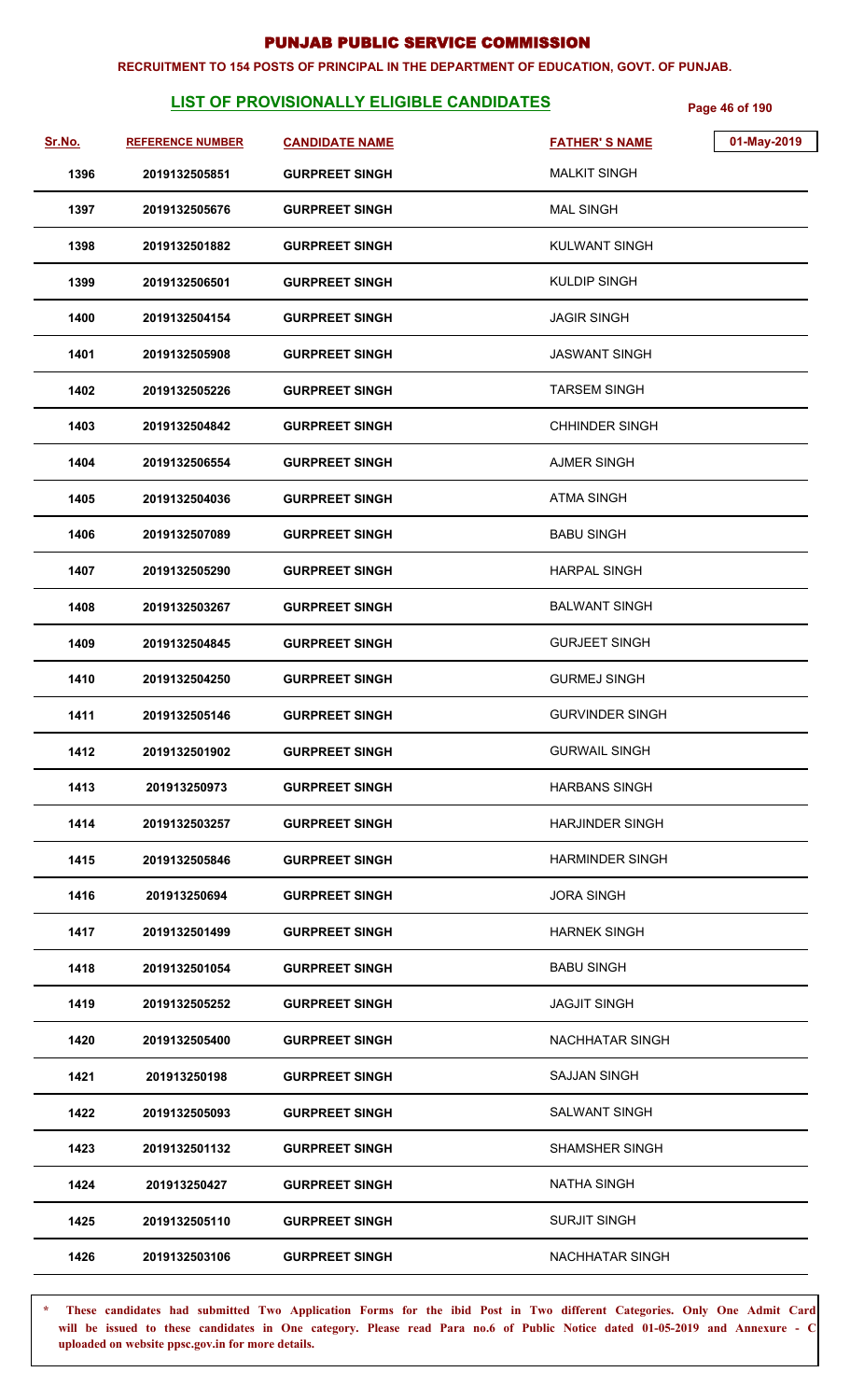#### **RECRUITMENT TO 154 POSTS OF PRINCIPAL IN THE DEPARTMENT OF EDUCATION, GOVT. OF PUNJAB.**

# **LIST OF PROVISIONALLY ELIGIBLE CANDIDATES Page 47 of 190**

| <u>Sr.No.</u> | <b>REFERENCE NUMBER</b> | <b>CANDIDATE NAME</b>        | 01-May-2019<br><b>FATHER'S NAME</b> |
|---------------|-------------------------|------------------------------|-------------------------------------|
| 1427          | 2019132502780           | <b>GURPREET SINGH</b>        | <b>MANMOHAN SINGH</b>               |
| 1428          | 2019132503205           | <b>GURPREET SINGH</b>        | <b>KULWANT SINGH</b>                |
| 1429          | 2019132506276           | <b>GURPREET SINGH</b>        | <b>NARINDER SINGH</b>               |
| 1430          | 2019132503167           | <b>GURPREET SINGH</b>        | <b>GURDIAL SINGH</b>                |
| 1431          | 2019132506695           | <b>GURPREET SINGH</b>        | <b>GURDEV SINGH</b>                 |
| 1432          | 2019132501023           | <b>GURPREET SINGH</b>        | <b>IQBAL SINGH</b>                  |
| 1433          | 2019132504408           | <b>GURPREET SINGH</b>        | <b>DARSHAN SINGH</b>                |
| 1434          | 201913250981            | <b>GURPREET SINGH</b>        | <b>AVTAR SINGH</b>                  |
| 1435          | 2019132501354           | <b>GURPREET SINGH</b>        | AJIT SINGH                          |
| 1436          | 2019132502241           | <b>GURPREET SINGH</b>        | <b>NAIB SINGH</b>                   |
| 1437          | 2019132503088           | <b>GURPREET SINGH</b>        | <b>MANDER SINGH</b>                 |
| 1438          | 2019132506883           | <b>GURPREET SINGH GREWAL</b> | NACHHATTAR SINGH GREWAL             |
| 1439          | 2019132505993           | <b>GURPREET SINGH SOHI</b>   | <b>MAJOR SINGH SOHI</b>             |
| 1440          | 2019132505209           | <b>GURSATINDER KAUR</b>      | <b>BALBIR SINGH</b>                 |
| 1441          | 2019132503451           | <b>GURSEWAK SINGH</b>        | <b>AROOR SINGH</b>                  |
| 1442          | 2019132501964           | <b>GURSEWAK SINGH</b>        | <b>JAGTAR SINGH</b>                 |
| 1443          | 2019132507410           | <b>GURSEWAK SINGH</b>        | SURJEET SINGH                       |
| 1444          | 2019132506681           | <b>GURSEWAK SINGH</b>        | <b>THUTHA SINGH</b>                 |
| 1445          | 2019132504228           | <b>GURSEWAK SINGH</b>        | <b>JOGINDER SINGH SANDHU</b>        |
| 1446          | 2019132504908           | <b>GURSHARAN KAUR</b>        | <b>RAJINDER SINGH</b>               |
| 1447          | 2019132501831           | <b>GURSHARAN KAUR SOMAL</b>  | <b>LACHHMAN SINGH</b>               |
| 1448          | 2019132501872           | <b>GURSHARAN SINGH</b>       | <b>AMARJIT SINGH</b>                |
| 1449          | 2019132504305           | <b>GURSIMRAN KAUR</b>        | <b>BALWINDER PAL SINGH</b>          |
| 1450          | 2019132505319           | <b>GURSIMRAN KAUR</b>        | <b>JASVIR SINGH</b>                 |
| 1451          | 2019132505639           | <b>GURTEJ SINGH</b>          | <b>RANJODH SINGH</b>                |
| 1452          | 2019132504964           | <b>GURVINDER KAUR</b>        | <b>GURPAL SINGH</b>                 |
| 1453          | 2019132506359           | <b>GURVINDER KAUR</b>        | ROOP SINGH                          |
| 1454          | 2019132505376           | <b>GURVINDER KUMAR</b>       | <b>CHAMAN LAL</b>                   |
| 1455          | 2019132501475           | <b>GURVINDER SINGH</b>       | <b>AJIT SINGH</b>                   |
| 1456          | 201913250754            | <b>GURVINDER SINGH</b>       | <b>DARSHAN SINGH</b>                |
| 1457          | 2019132506977           | <b>GURVINDER SINGH</b>       | <b>BALVEER SINGH</b>                |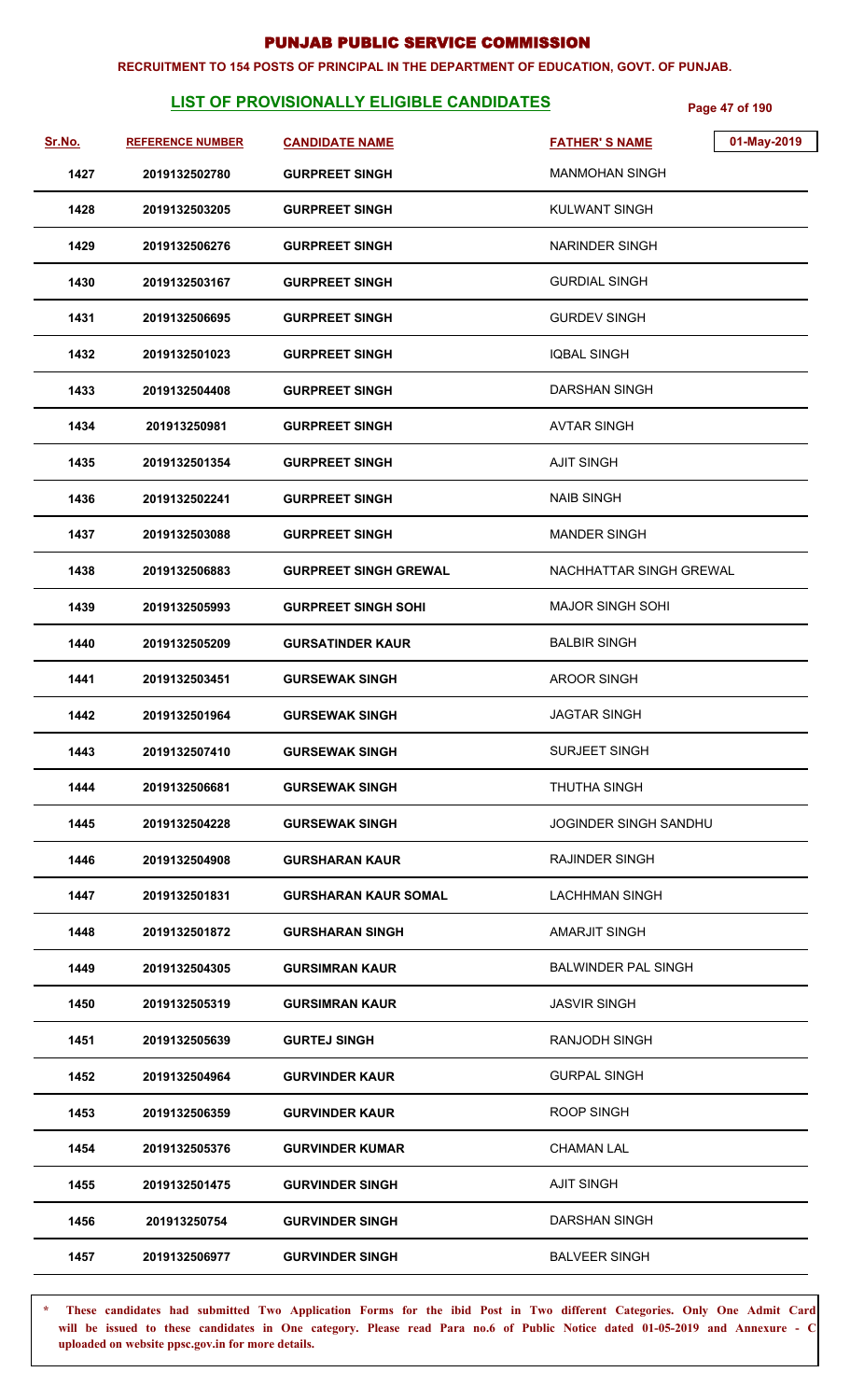#### **RECRUITMENT TO 154 POSTS OF PRINCIPAL IN THE DEPARTMENT OF EDUCATION, GOVT. OF PUNJAB.**

# **LIST OF PROVISIONALLY ELIGIBLE CANDIDATES** Page 48 of 190

| Sr.No. | <b>REFERENCE NUMBER</b> | <b>CANDIDATE NAME</b>           | <b>FATHER'S NAME</b>    | 01-May-2019 |
|--------|-------------------------|---------------------------------|-------------------------|-------------|
| 1458   | 2019132503901           | <b>GURVINDER SINGH</b>          | <b>GURMEJ SINGH</b>     |             |
| 1459   | 201913250705            | <b>GURVINDER SINGH</b>          | <b>HARBANS SINGH</b>    |             |
| 1460   | 2019132501465           | <b>GURVINDER SINGH</b>          | <b>JAGDEV SINGH</b>     |             |
| 1461   | 2019132502603           | <b>GURVRINDER SINGH</b>         | <b>HARCHAND SINGH</b>   |             |
| 1462   | 2019132504906           | <b>GURWINDER KAUR</b>           | AMARJIT SINGH           |             |
| 1463   | 2019132505866           | <b>GURWINDER KAUR</b>           | TARSEM SINGH            |             |
| 1464   | 2019132507071           | <b>GURWINDER KAUR</b>           | <b>GURDEEP SINGH</b>    |             |
| 1465   | 2019132505876           | <b>GURWINDER KAUR</b>           | KULDEEP SINGH           |             |
| 1466   | 2019132504192           | <b>GURWINDER PREET KAUR</b>     | <b>BALDEV SINGH</b>     |             |
| 1467   | 2019132501425           | <b>GURWINDER SINGH</b>          | <b>GURMEET SINGH</b>    |             |
| 1468   | 2019132504540           | <b>GURWINDER SINGH</b>          | <b>SURJIT SINGH</b>     |             |
| 1469   | 2019132504758           | <b>GURWINDER SINGH</b>          | SUKHWINDER SINGH        |             |
| 1470   | 2019132501753           | <b>GURWINDER SINGH</b>          | SUKHDEV SINGH           |             |
| 1471   | 201913250171            | <b>GURWINDER SINGH</b>          | <b>SUKHDEV SINGH</b>    |             |
| 1472   | 2019132507567           | <b>GURWINDER SINGH</b>          | <b>SHUBEG SINGH</b>     |             |
| 1473   | 2019132503249           | <b>GURWINDER SINGH</b>          | <b>HARBANS SINGH</b>    |             |
| 1474   | 2019132506949           | <b>GURWINDER SINGH</b>          | <b>NISHAN SINGH</b>     |             |
| 1475   | 2019132503085           | <b>GURWINDER SINGH</b>          | <b>CHAND SINGH</b>      |             |
| 1476   | 2019132501483           | <b>GURWINDER SINGH RANDHAWA</b> | KASHMIR SINGH RANDHAWA  |             |
| 1477   | 2019132501131           | <b>GURWINDERPAL KAUR</b>        | <b>AMRIK SINGH</b>      |             |
| 1478   | 2019132503158           | <b>GYATRI JOYTI</b>             | <b>TARSEM LAL JYOTI</b> |             |
| 1479   | 2019132503525           | <b>HAKAM SINGH</b>              | <b>JOGINDER SINGH</b>   |             |
| 1480   | 2019132504983           | <b>HANSA SINGH</b>              | <b>KALA SINGH</b>       |             |
| 1481   | 2019132506321           | <b>HANSDEEP KAUR</b>            | AMARJIT SINGH           |             |
| 1482   | 2019132504383           | <b>HAPPY NAVNEET SINGH</b>      | <b>LAL SINGH</b>        |             |
| 1483   | 2019132503217           | <b>HAPPY RANI</b>               | <b>HEM RAJ</b>          |             |
| 1484   | 2019132504645           | <b>HAR RAI KUMAR</b>            | <b>MOHINDER CHAND</b>   |             |
| 1485   | 201913250766            | <b>HARBAKHASH SINGH</b>         | NACHHATTAR SINGH        |             |
| 1486   | 201913250290            | <b>HARBANS SHARMA</b>           | DARSHAN KUMAR           |             |
| 1487   | 2019132504287           | <b>HARBANS SINGH</b>            | AMOLAK SINGH            |             |
| 1488   | 2019132502281           | <b>HARBANS SINGH</b>            | <b>BAWA SINGH</b>       |             |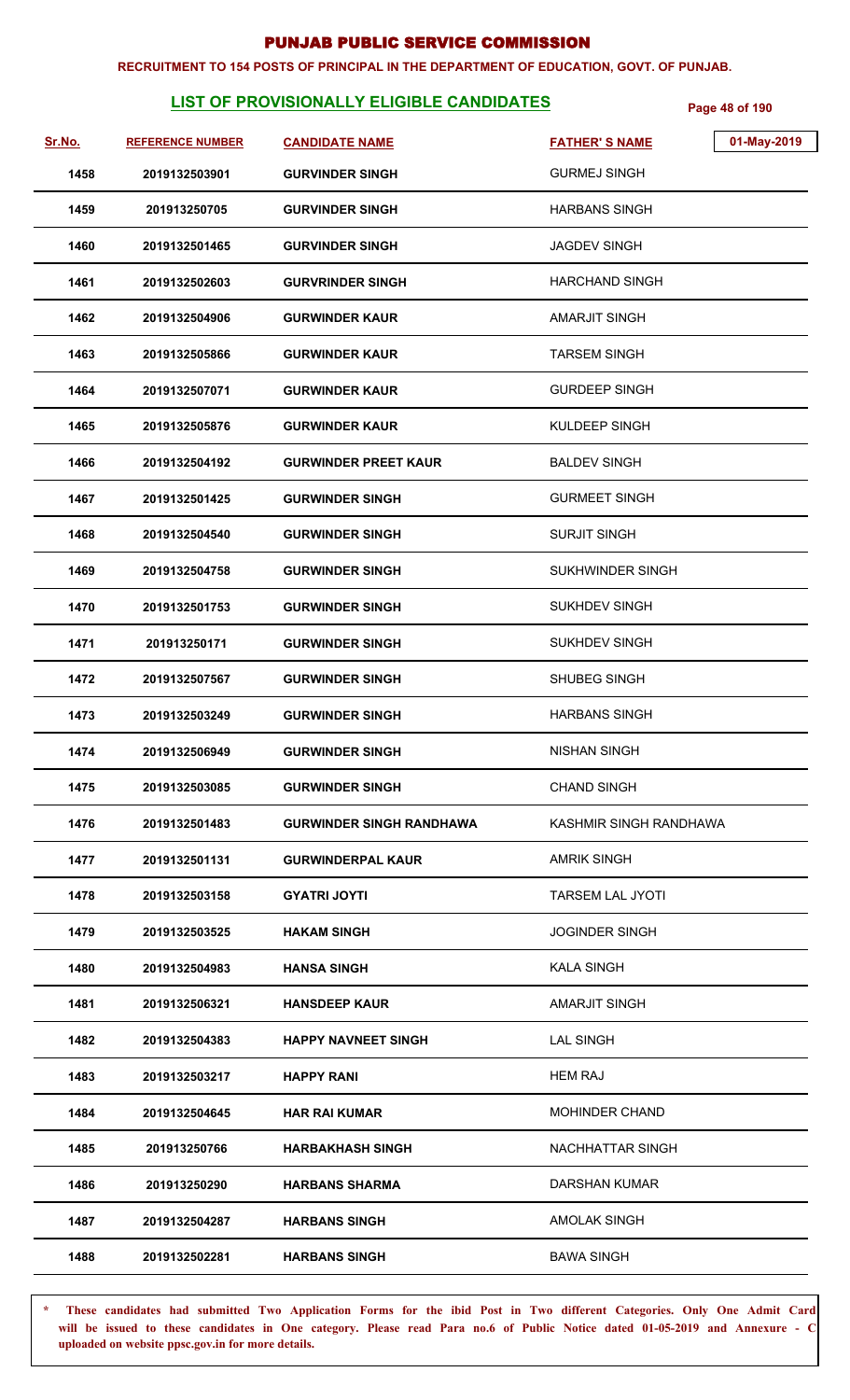#### **RECRUITMENT TO 154 POSTS OF PRINCIPAL IN THE DEPARTMENT OF EDUCATION, GOVT. OF PUNJAB.**

# **LIST OF PROVISIONALLY ELIGIBLE CANDIDATES Page 49 of 190**

| Sr.No. | <b>REFERENCE NUMBER</b> | <b>CANDIDATE NAME</b>  | 01-May-2019<br><b>FATHER'S NAME</b> |
|--------|-------------------------|------------------------|-------------------------------------|
| 1489   | 2019132501129           | <b>HARBANS SINGH</b>   | <b>JAGROOP SINGH</b>                |
| 1490   | 2019132501041           | <b>HARBANS SINGH</b>   | <b>KALA SINGH</b>                   |
| 1491   | 2019132504498           | <b>HARBANS SINGH</b>   | <b>TEJA SINGH</b>                   |
| 1492   | 20191325017             | <b>HARBANS SINGH</b>   | <b>BOOR SINGH</b>                   |
| 1493   | 2019132504967           | <b>HARBHAGAT SINGH</b> | DALBARA SINGH                       |
| 1494   | 2019132506690           | <b>HARBHAJAN LAL</b>   | <b>HARI CHAND</b>                   |
| 1495   | 2019132503686           | <b>HARBHAJAN SINGH</b> | <b>MAKHAN SINGH</b>                 |
| 1496   | 2019132507143           | <b>HARBHAJAN SINGH</b> | <b>SUKHDEV SINGH</b>                |
| 1497   | 2019132503532           | <b>HARBHAL SINGH</b>   | <b>AJAIB SINGH</b>                  |
| 1498   | 2019132506712           | <b>HARBHINDER KAUR</b> | <b>GURCHARAN SINGH</b>              |
| 1499   | 2019132504940           | <b>HARBIR SINGH</b>    | <b>JOGINDER SINGH</b>               |
| 1500   | 2019132504062           | <b>HARBIR SINGH</b>    | <b>AVTAR SINGH</b>                  |
| 1501   | 2019132502529           | <b>HARBIR SINGH</b>    | <b>BALWINDER SINGH</b>              |
| 1502   | 201913250844            | <b>HARCHARAN SINGH</b> | <b>BANT SINGH</b>                   |
| 1503   | 2019132506              | <b>HARCHARAN SINGH</b> | <b>HARBANS SINGH</b>                |
| 1504   | 2019132502428           | <b>HARDEEP KAUR</b>    | <b>DEV SINGH</b>                    |
| 1505   | 2019132503914           | <b>HARDEEP KAUR</b>    | <b>BRISHBHAN SINGH</b>              |
| 1506   | 2019132507066           | <b>HARDEEP KAUR</b>    | <b>GURDIAL SINGH</b>                |
| 1507   | 2019132505413           | <b>HARDEEP KAUR</b>    | KULDEEP SINGH                       |
| 1508   | 2019132501579           | <b>HARDEEP KAUR</b>    | <b>MOHINDER SINGH</b>               |
| 1509   | 2019132507203           | <b>HARDEEP KAUR</b>    | <b>MUKHTIAR SINGH</b>               |
| 1510   | 2019132506494           | <b>HARDEEP KAUR</b>    | SUKHWINDER SINGH                    |
| 1511   | 2019132505216           | <b>HARDEEP KAUR</b>    | <b>MAKHAN SINGH</b>                 |
| 1512   | 2019132501210           | <b>HARDEEP KAUR</b>    | SATPAL SINGH                        |
| 1513   | 2019132503132           | <b>HARDEEP KUMAR</b>   | <b>MOHAN LAL</b>                    |
| 1514   | 2019132502560           | <b>HARDEEP KUMAR</b>   | <b>SUBHASH CHANDER</b>              |
| 1515   | 2019132502254           | <b>HARDEEP SINGH</b>   | <b>KARTAR CHAND</b>                 |
| 1516   | 2019132501522           | <b>HARDEEP SINGH</b>   | SUKHDEV SINGH                       |
| 1517   | 2019132501972           | <b>HARDEEP SINGH</b>   | <b>JAGDISH SINGH</b>                |
| 1518   | 201913250158            | <b>HARDEEP SINGH</b>   | <b>SUCHA SINGH</b>                  |
| 1519   | 2019132505649           | <b>HARDEEP SINGH</b>   | <b>MAJOR SINGH</b>                  |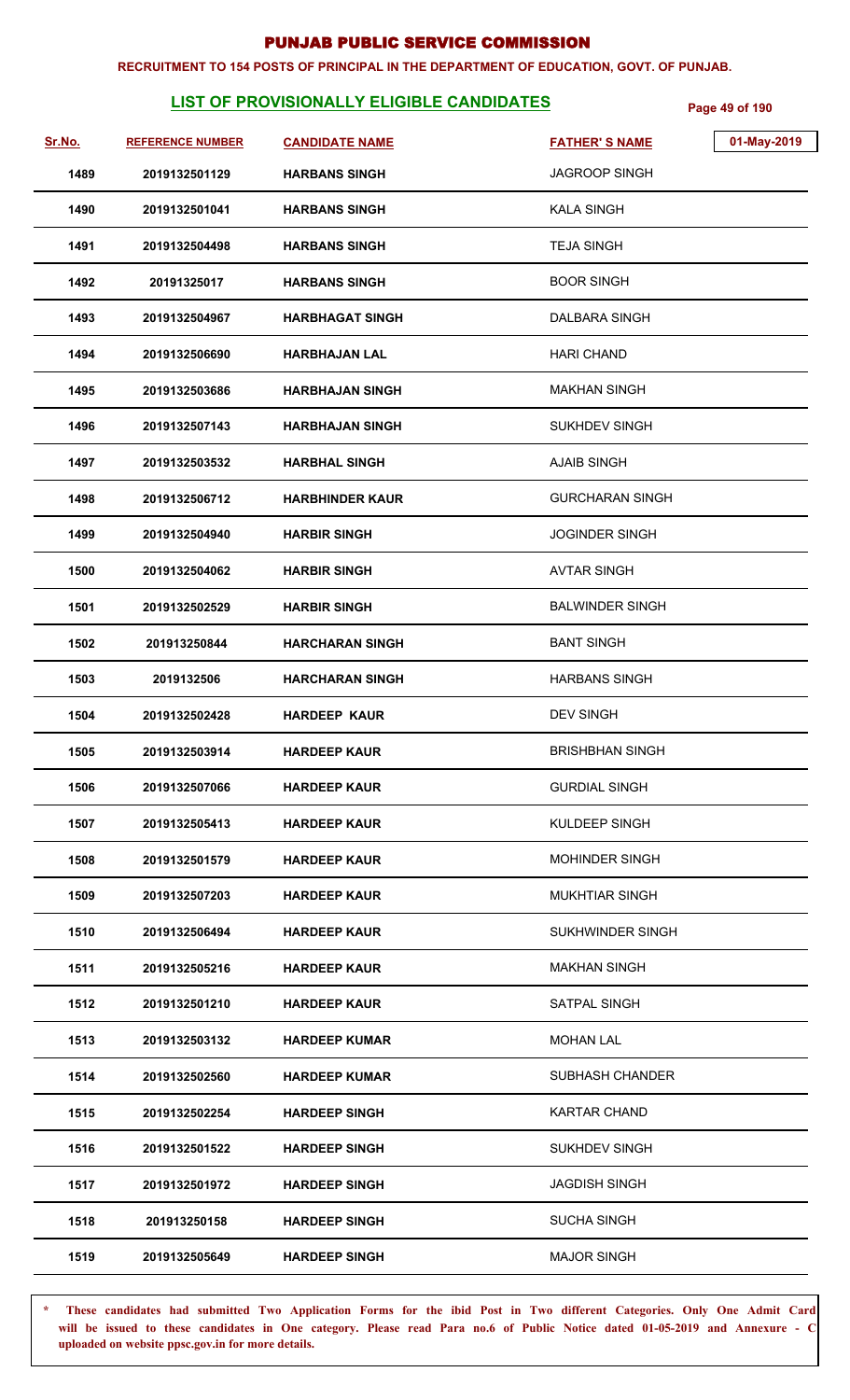#### **RECRUITMENT TO 154 POSTS OF PRINCIPAL IN THE DEPARTMENT OF EDUCATION, GOVT. OF PUNJAB.**

# **LIST OF PROVISIONALLY ELIGIBLE CANDIDATES** Page 50 of 190

| Sr.No. | <b>REFERENCE NUMBER</b> | <b>CANDIDATE NAME</b>         | <b>FATHER'S NAME</b>     | 01-May-2019 |
|--------|-------------------------|-------------------------------|--------------------------|-------------|
| 1520   | 2019132501582           | <b>HARDEEP SINGH</b>          | <b>SHYAM SINGH</b>       |             |
| 1521   | 2019132504828           | <b>HARDEEP SINGH</b>          | SUKHDEV SINGH            |             |
| 1522   | 2019132502477           | <b>HARDEEP SINGH</b>          | <b>BAKHSISH SINGH</b>    |             |
| 1523   | 2019132501261           | <b>HARDEEP SINGH</b>          | <b>DARSHAN SINGH</b>     |             |
| 1524   | 201913250463            | <b>HARDEEP SINGH</b>          | KAKA SINGH               |             |
| 1525   | 2019132505308           | <b>HARDEEP SINGH</b>          | <b>MANJIT SINGH</b>      |             |
| 1526   | 2019132504411           | <b>HARDEEP SINGH</b>          | NACHHATTAR SINGH         |             |
| 1527   | 2019132503087           | <b>HARDEEP SINGH MANHAS</b>   | <b>SURJIT SINGH</b>      |             |
| 1528   | 2019132505178           | <b>HARDEEP SINGH MANN</b>     | <b>SUKHDEV SINGH</b>     |             |
| 1529   | 2019132501953           | <b>HARDEEP SINGH SARAN</b>    | <b>BANTA SINGH SARAN</b> |             |
| 1530   | 2019132503416           | <b>HARDEV SINGH</b>           | <b>AVTAR SINGH</b>       |             |
| 1531   | 201913250904            | <b>HARDEV SINGH</b>           | <b>HARI SINGH</b>        |             |
| 1532   | 2019132506727           | <b>HARDEV SINGH</b>           | <b>MUKHTIAR SINGH</b>    |             |
| 1533   | 201913250176            | <b>HARDIAL SINGH</b>          | NARINJAN SINGH           |             |
| 1534   | 2019132504252           | <b>HARDIAL SINGH</b>          | JAGMOHAN SINGH           |             |
| 1535   | 2019132502085           | <b>HARDIAL SINGH</b>          | <b>JOGINDER PAL</b>      |             |
| 1536   | 2019132506930           | <b>HARDIP SING GILL</b>       | PARAMJIT SINGH GILL      |             |
| 1537   | 2019132505077           | <b>HARGOPAL SINGH</b>         | <b>JOGINDER SINGH</b>    |             |
| 1538   | 2019132505031           | <b>HARGURBIR SINGH</b>        | <b>MANOHAR SINGH</b>     |             |
| 1539   | 2019132501938           | <b>HARGURDAS SINGH SIDHU</b>  | RASHPAL SINGH SIDHU      |             |
| 1540   | 201913250892            | <b>HARI CHAND</b>             | <b>BHAGATI PARSAD</b>    |             |
| 1541   | 2019132505191           | <b>HARI KRISHAN</b>           | <b>RAI SAHIB</b>         |             |
| 1542   | 2019132501761           | <b>HARIBHAJAN PRIYADARSHI</b> | SIYA RAM                 |             |
| 1543   | 2019132504420           | <b>HARINDER KAUR</b>          | KULDEEP SINGH            |             |
| 1544   | 2019132502903           | <b>HARINDER KUMAR</b>         | HARBANS LAL              |             |
| 1545   | 2019132502484           | <b>HARINDER PAL</b>           | <b>RAJINDER KUMAR</b>    |             |
| 1546   | 201913250238            | <b>HARINDER PAL SINGH</b>     | <b>VIRSA SINGH</b>       |             |
| 1547   | 201913250566            | <b>HARINDER PAL SINGH</b>     | <b>HARDIP SINGH</b>      |             |
| 1548   | 2019132504615           | <b>HARINDER SAINI</b>         | <b>MOHINDER SINGH</b>    |             |
| 1549   | 2019132506372           | <b>HARINDER SINGH</b>         | <b>SOM NATH</b>          |             |
| 1550   | 2019132504413           | <b>HARINDER SINGH</b>         | <b>UJJAGAR SINGH</b>     |             |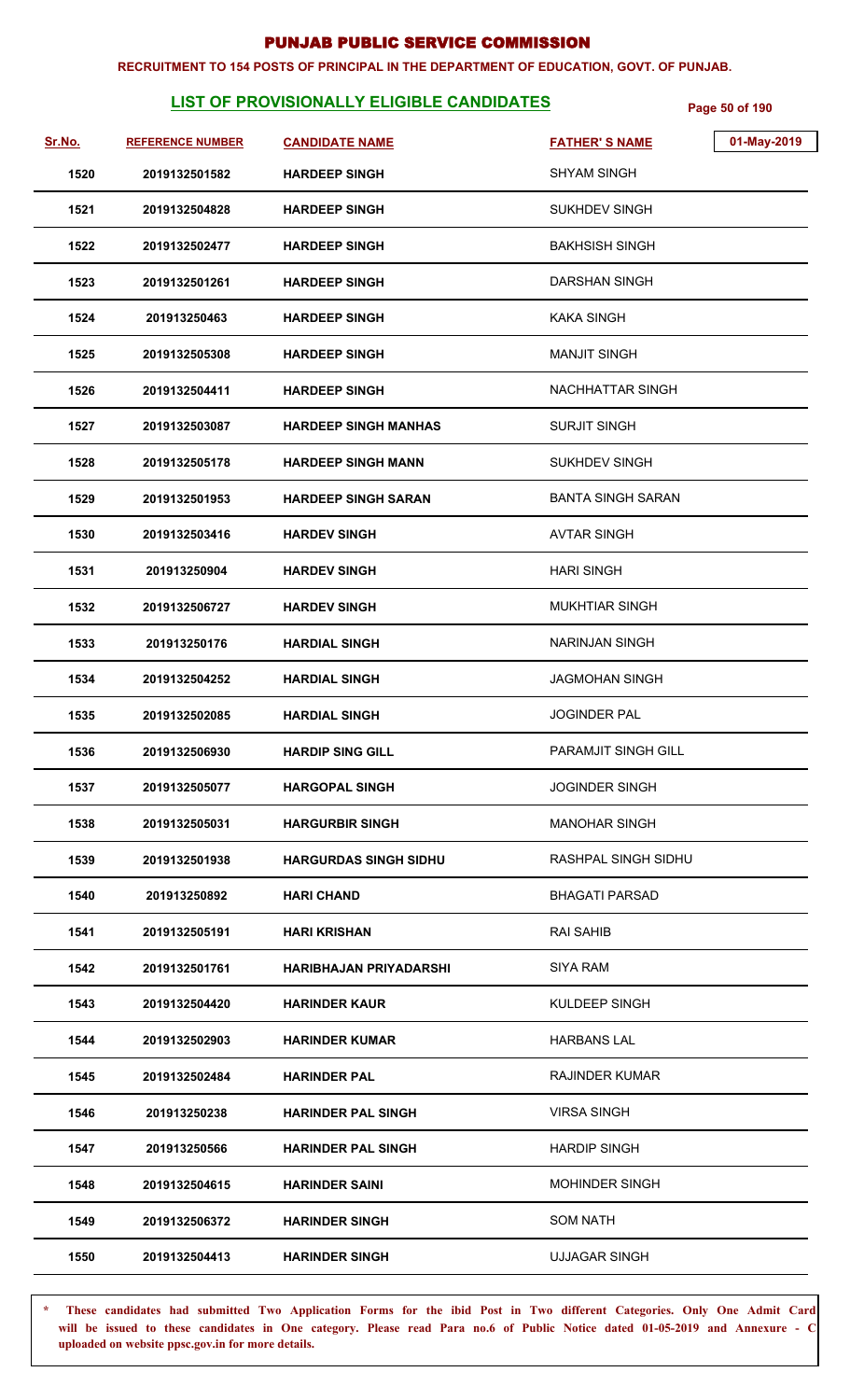#### **RECRUITMENT TO 154 POSTS OF PRINCIPAL IN THE DEPARTMENT OF EDUCATION, GOVT. OF PUNJAB.**

# **LIST OF PROVISIONALLY ELIGIBLE CANDIDATES** Page 51 of 190

|   | Sr.No. | <b>REFERENCE NUMBER</b> | <b>CANDIDATE NAME</b>      | <b>FATHER'S NAME</b>   | 01-May-2019 |
|---|--------|-------------------------|----------------------------|------------------------|-------------|
|   | 1551   | 2019132502679           | <b>HARINDER SINGH</b>      | PRITPAL SINGH          |             |
|   | 1552   | 2019132507026           | <b>HARINDER SINGH</b>      | <b>ML UDDASSI</b>      |             |
|   | 1553   | 2019132503051           | <b>HARINDER SINGH</b>      | <b>RAI SINGH</b>       |             |
|   | 1554   | 2019132504741           | <b>HARINDERPAL KAUR</b>    | <b>HARDEV SINGH</b>    |             |
|   | 1555   | 2019132506743           | <b>HARIOM GOYAL</b>        | <b>SHAM LAL GOYAL</b>  |             |
|   | 1556   | 2019132504551           | <b>HARISH BALA</b>         | HUKAM CHAND BANSAL     |             |
|   | 1557   | 2019132504621           | <b>HARISH DHAWAN</b>       | <b>HAKUMAT RAI</b>     |             |
|   | 1558   | 2019132504734           | <b>HARISH KUMAR</b>        | <b>KRISHAN LAL</b>     |             |
|   | 1559   | 201913250893            | <b>HARISH KUMAR</b>        | <b>MURARI LAL</b>      |             |
|   | 1560   | 20191325015             | <b>HARISH KUMAR</b>        | TARSEM DASS            |             |
|   | 1561   | 2019132505270           | <b>HARISH KUMAR</b>        | <b>BABU RAM</b>        |             |
|   | 1562   | 2019132503906           | <b>HARJATINDER SINGH</b>   | <b>MOHAN SINGH</b>     |             |
|   | 1563   | 2019132506136           | <b>HARJEET KAUR</b>        | <b>MOHINDER SINGH</b>  |             |
|   | 1564   | 2019132505758           | <b>HARJEET KAUR</b>        | <b>RANJIT SINGH</b>    |             |
|   | 1565   | 20191325048             | <b>HARJEET KAUR</b>        | <b>KULWANT SINGH</b>   |             |
| * | 1566   | 2019132507337           | <b>HARJEET SINGH</b>       | <b>BATTAN SINGH</b>    |             |
| * | 1567   | 2019132507527           | <b>HARJEET SINGH</b>       | <b>BATTAN SINGH</b>    |             |
|   | 1568   | 2019132504166           | <b>HARJEET SINGH</b>       | <b>KAUR SINGH</b>      |             |
|   | 1569   | 201913250772            | <b>HARJEET SINGH</b>       | <b>KULWANT SINGH</b>   |             |
|   | 1570   | 2019132503873           | <b>HARJEET SINGH</b>       | <b>BALBIR SINGH</b>    |             |
|   | 1571   | 201913250654            | <b>HARJEET SINGH</b>       | <b>DHAN SINGH</b>      |             |
|   | 1572   | 201913250492            | <b>HARJEEVAN SINGH</b>     | <b>KASHMIR SINGH</b>   |             |
|   | 1573   | 2019132507441           | <b>HARJINDER KAUR</b>      | <b>BAKHSHISH SINGH</b> |             |
|   | 1574   | 2019132502464           | <b>HARJINDER KAUR</b>      | <b>DALJIT SINGH</b>    |             |
|   | 1575   | 2019132505941           | <b>HARJINDER KAUR</b>      | <b>JAGDEV SINGH</b>    |             |
|   | 1576   | 2019132502401           | <b>HARJINDER KAUR</b>      | <b>RAMLOK SINGH</b>    |             |
|   | 1577   | 2019132501408           | <b>HARJINDER KAUR</b>      | <b>BABU RAM</b>        |             |
|   | 1578   | 2019132507462           | <b>HARJINDER PAL</b>       | <b>BACHAN LAL</b>      |             |
|   | 1579   | 2019132507048           | <b>HARJINDER PAL KAUR</b>  | <b>FAQIR SINGH</b>     |             |
|   | 1580   | 2019132506435           | <b>HARJINDER PAL SINGH</b> | <b>BALBIR SINGH</b>    |             |
|   | 1581   | 2019132504603           | <b>HARJINDER SINGH</b>     | <b>KASHMIR SINGH</b>   |             |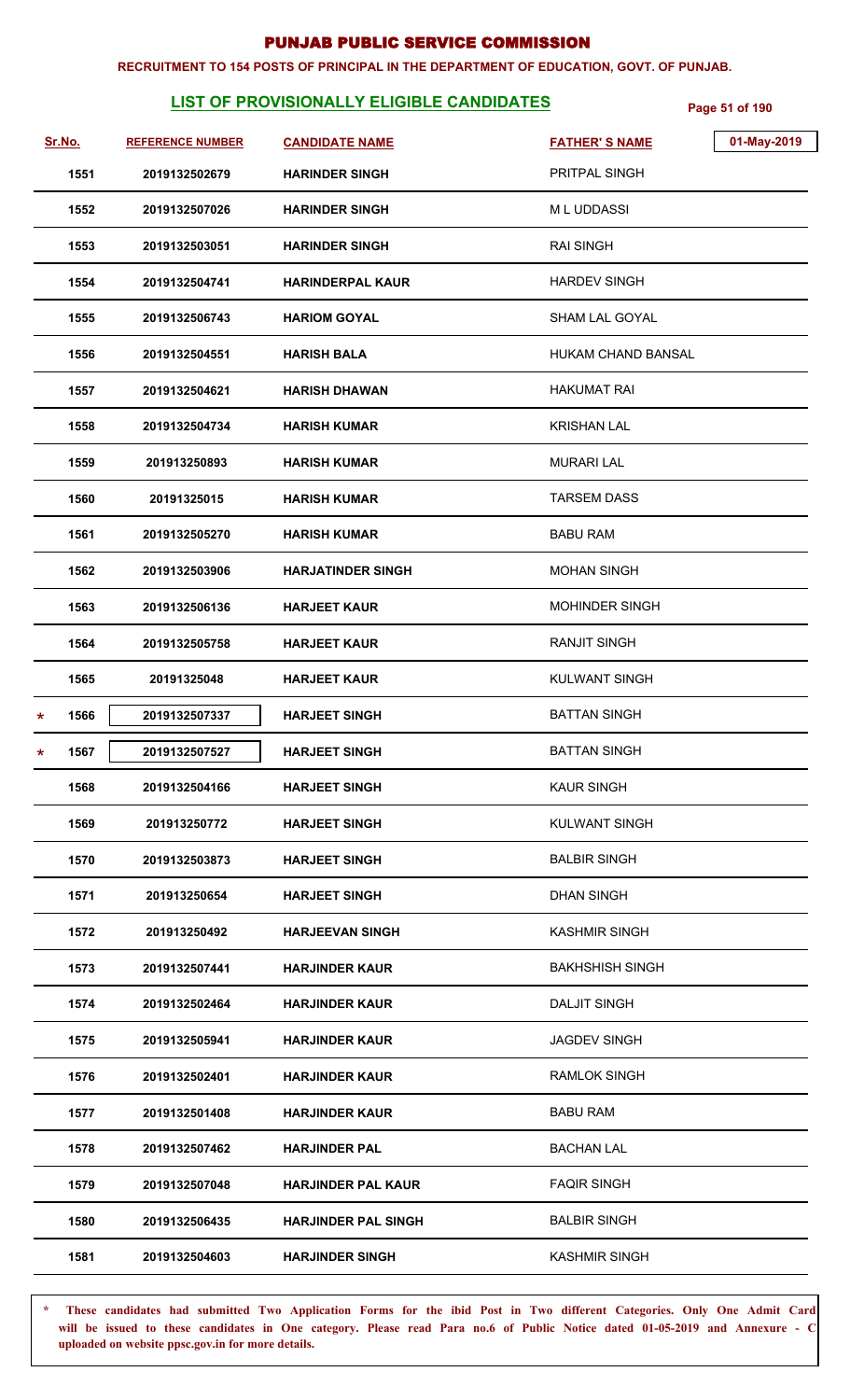#### **RECRUITMENT TO 154 POSTS OF PRINCIPAL IN THE DEPARTMENT OF EDUCATION, GOVT. OF PUNJAB.**

# **LIST OF PROVISIONALLY ELIGIBLE CANDIDATES** Page 52 of 190

| Sr.No. | <b>REFERENCE NUMBER</b> | <b>CANDIDATE NAME</b>     | 01-May-2019<br><b>FATHER'S NAME</b> |
|--------|-------------------------|---------------------------|-------------------------------------|
| 1582   | 2019132503332           | <b>HARJINDER SINGH</b>    | <b>MUKHTIAR SINGH</b>               |
| 1583   | 20191325069             | <b>HARJINDER SINGH</b>    | <b>JOGINDER SINGH</b>               |
| 1584   | 2019132505242           | <b>HARJINDER SINGH</b>    | <b>MOHAN SINGH</b>                  |
| 1585   | 2019132506158           | <b>HARJINDER SINGH</b>    | <b>GURMAIL SINGH</b>                |
| 1586   | 2019132506932           | <b>HARJINDER SINGH</b>    | <b>GURDEEP SINGH</b>                |
| 1587   | 2019132504514           | <b>HARJINDER SINGH</b>    | <b>BUTA SINGH</b>                   |
| 1588   | 2019132505907           | <b>HARJINDER SINGH</b>    | <b>JOGINDER SINGH</b>               |
| 1589   | 2019132501551           | <b>HARJINDER SINGH</b>    | <b>BALWANT SINGH</b>                |
| 1590   | 2019132502351           | <b>HARJINDER SINGH</b>    | SHER SINGH                          |
| 1591   | 2019132501391           | <b>HARJINDER SINGH</b>    | <b>TEK SINGH</b>                    |
| 1592   | 2019132501399           | <b>HARJINDER SINGH</b>    | <b>HANS RAJ</b>                     |
| 1593   | 2019132501881           | <b>HARJINDERPAL SINGH</b> | <b>SOHAN LAL</b>                    |
| 1594   | 2019132505765           | <b>HARJIT KAUR</b>        | <b>BACHAN SINGH</b>                 |
| 1595   | 201913250277            | <b>HARJIT KAUR</b>        | <b>IQBAL SINGH</b>                  |
| 1596   | 2019132507579           | <b>HARJIT KAUR</b>        | <b>BAWA SINGH</b>                   |
| 1597   | 201913250676            | <b>HARJIT KAUR GILL</b>   | <b>BALDEV SINGH GILL</b>            |
| 1598   | 2019132501756           | <b>HARJIT SINGH</b>       | <b>UJJAGAR SINGH</b>                |
| 1599   | 2019132504444           | <b>HARJIT SINGH</b>       | <b>BALWINDER SINGH</b>              |
| 1600   | 2019132501808           | <b>HARJIT SINGH</b>       | <b>KASHMIR SINGH</b>                |
| 1601   | 2019132507117           | <b>HARJIT SINGH</b>       | SAWINDER SINGH                      |
| 1602   | 2019132506962           | <b>HARJIT SINGH</b>       | <b>AJAIB SINGH</b>                  |
| 1603   | 2019132507135           | <b>HARJIT SINGH WALIA</b> | SURINDER KUMAR WALIA                |
| 1604   | 2019132505154           | <b>HARJOT SINGH GILL</b>  | <b>BALWINDER SINGH</b>              |
| 1605   | 2019132503654           | <b>HARKAMAL KAUR</b>      | <b>HARPAL SINGH</b>                 |
| 1606   | 2019132506963           | <b>HARKIRAT KAUR</b>      | <b>SURJIT SINGH</b>                 |
| 1607   | 2019132501109           | <b>HARKIRAT SINGH</b>     | <b>BALDEV SINGH</b>                 |
| 1608   | 2019132507292           | <b>HARLEEN KAUR</b>       | <b>KIRPAL SINGH</b>                 |
| 1609   | 2019132502438           | <b>HARLEEN KAUR</b>       | PREM SINGH                          |
| 1610   | 2019132502592           | <b>HARMANDEEP KAUR</b>    | <b>BAKHTOUR SINGH</b>               |
| 1611   | 2019132506545           | <b>HARMANDEEP KAUR</b>    | <b>AJMER SINGH</b>                  |
| 1612   | 201913250995            | <b>HARMANDEEP SINGH</b>   | <b>JASWANT SINGH</b>                |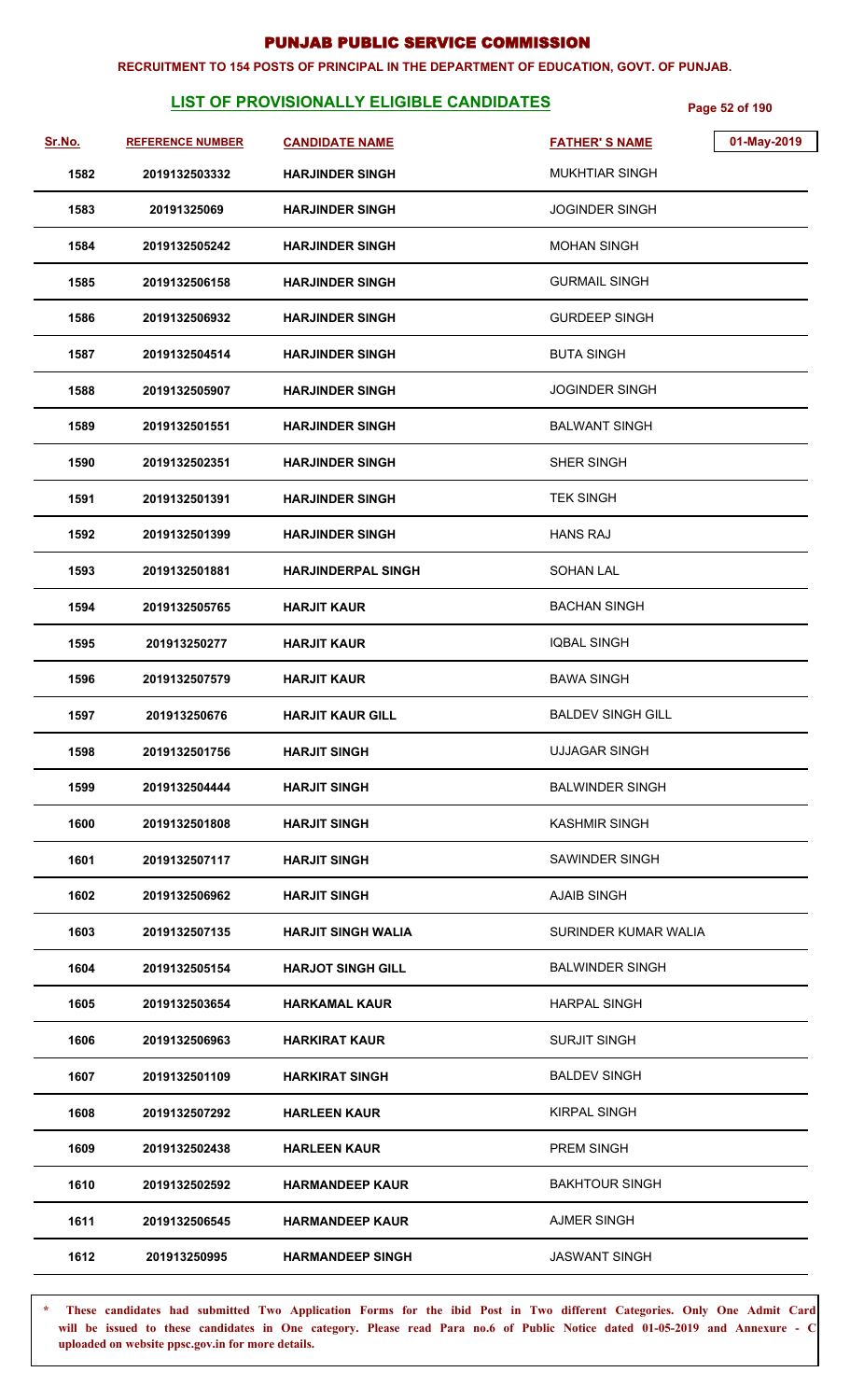#### **RECRUITMENT TO 154 POSTS OF PRINCIPAL IN THE DEPARTMENT OF EDUCATION, GOVT. OF PUNJAB.**

# **LIST OF PROVISIONALLY ELIGIBLE CANDIDATES** Page 53 of 190

| Sr.No. | <b>REFERENCE NUMBER</b> | <b>CANDIDATE NAME</b>          | 01-May-2019<br><b>FATHER'S NAME</b> |
|--------|-------------------------|--------------------------------|-------------------------------------|
| 1613   | 2019132505023           | <b>HARMANDEEP SINGH</b>        | <b>MAAN SINGH</b>                   |
| 1614   | 2019132507258           | <b>HARMANDEEP SINGH</b>        | <b>SURMUKH SINGH</b>                |
| 1615   | 2019132506659           | <b>HARMANDEEPKAUR DALIO</b>    | <b>GIAN SINGH</b>                   |
| 1616   | 2019132504509           | <b>HARMANDER SINGH</b>         | <b>HARNEK SINGH</b>                 |
| 1617   | 2019132506219           | <b>HARMANJIT KAUR</b>          | AMARJIT SINGH                       |
| 1618   | 2019132503894           | <b>HARMANJOT KAUR</b>          | SUKHDEV SINGH                       |
| 1619   | 2019132505293           | <b>HARMANPREET KAUR</b>        | <b>BALWINDER SINGH</b>              |
| 1620   | 2019132503995           | <b>HARMANPREET KAUR</b>        | DIDAR SINGH                         |
| 1621   | 2019132503749           | <b>HARMANPREET SINGH</b>       | KULDEEP SINGH                       |
| 1622   | 20191325093             | <b>HARMANPREET SINGH BAWA</b>  | <b>GURDIAL SINGH</b>                |
| 1623   | 2019132504696           | <b>HARMANPREET SINGH SIDHU</b> | SAKATTAR SINGH                      |
| 1624   | 2019132505389           | <b>HARMANPREET WALIA</b>       | <b>MANMOHAN SINGH WALIA</b>         |
| 1625   | 201913250624            | <b>HARMEET KAUR</b>            | <b>SUKHDARSHAN SINGH</b>            |
| 1626   | 2019132505961           | <b>HARMEET KUMAR</b>           | <b>HANS RAJ</b>                     |
| 1627   | 2019132503691           | <b>HARMEET SINGH</b>           | <b>AJIT SINGH</b>                   |
| 1628   | 2019132502781           | <b>HARMEET SINGH</b>           | <b>BALBIR SINGH</b>                 |
| 1629   | 2019132506565           | <b>HARMEET SINGH</b>           | <b>RAM SINGH</b>                    |
| 1630   | 201913250698            | <b>HARMEET SINGH</b>           | <b>BOOR SINGH</b>                   |
| 1631   | 2019132503143           | <b>HARMEET SINGH</b>           | HARJATINDER SINGH                   |
| 1632   | 2019132502294           | <b>HARMEET SINGH</b>           | <b>LACHMAN SINGH</b>                |
| 1633   | 2019132502609           | <b>HARMESH KATARIA</b>         | <b>ISHAR DASS KATARIA</b>           |
| 1634   | 2019132503230           | <b>HARMESH SINGH</b>           | <b>MOHAN SINGH</b>                  |
| 1635   | 2019132503435           | <b>HARMESH SINGH</b>           | DALEEP SINGH                        |
| 1636   | 2019132501898           | <b>HARMINDER BAJWA</b>         | <b>KULWANT SINGH</b>                |
| 1637   | 201913250757            | <b>HARMINDER KAUR</b>          | <b>SIMRANJIT SINGH</b>              |
| 1638   | 2019132503798           | <b>HARMINDER SINGH</b>         | <b>TARSEM SINGH</b>                 |
| 1639   | 2019132507004           | <b>HARMINDER SINGH</b>         | <b>IQBAL SINGH</b>                  |
| 1640   | 2019132505230           | <b>HARMIT KAUR</b>             | <b>NIHAL SINGH</b>                  |
| 1641   | 2019132503071           | <b>HARNEET KAUR</b>            | <b>KIRPAL SINGH</b>                 |
| 1642   | 2019132501933           | <b>HARNEET MOHAN</b>           | RAVI MOHAN                          |
| 1643   | 2019132502980           | <b>HARNEET SINGH BHATIA</b>    | KULJEET SINGH BHATIA                |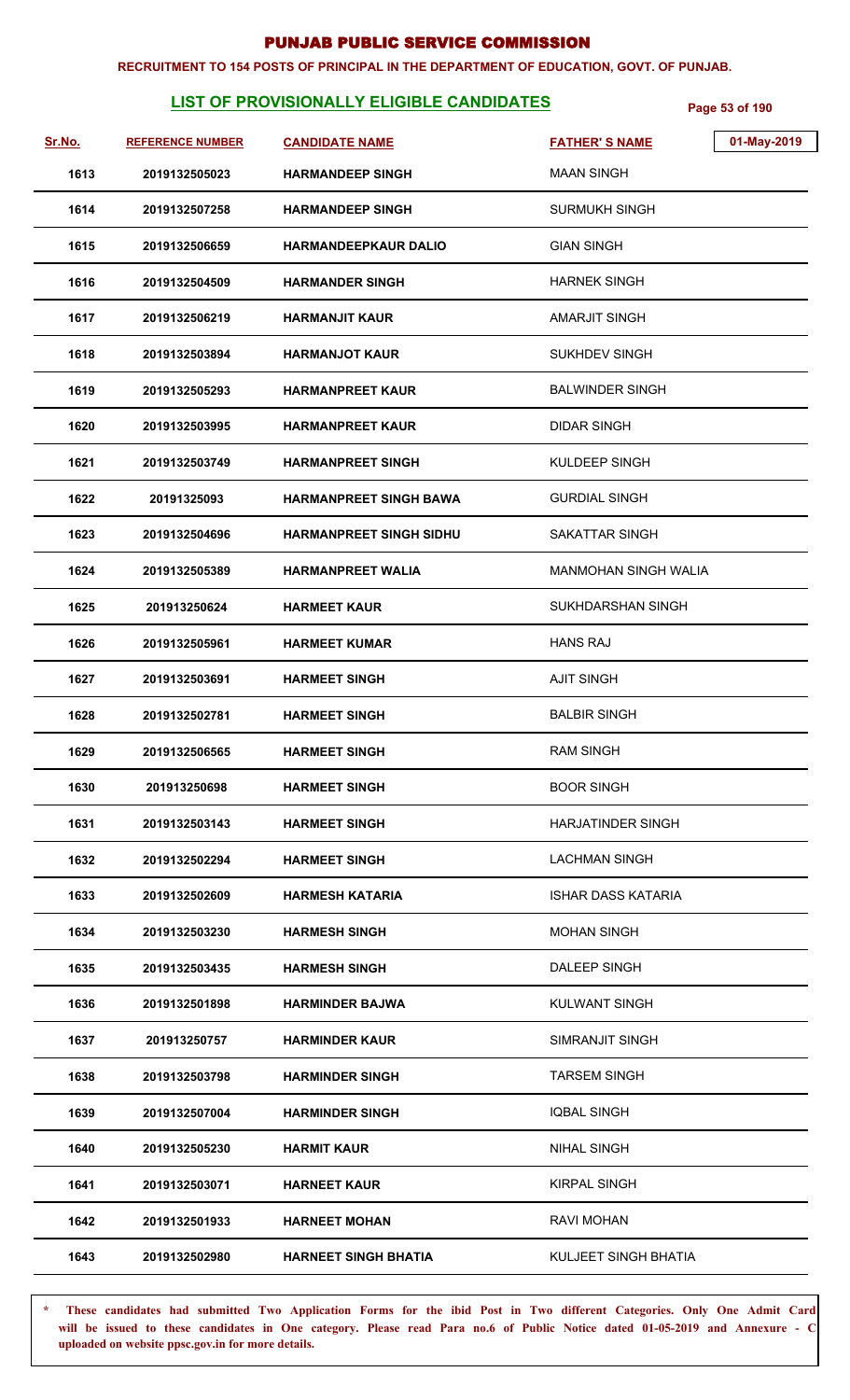#### **RECRUITMENT TO 154 POSTS OF PRINCIPAL IN THE DEPARTMENT OF EDUCATION, GOVT. OF PUNJAB.**

# **LIST OF PROVISIONALLY ELIGIBLE CANDIDATES** Page 54 of 190

| Sr.No. | <b>REFERENCE NUMBER</b> | <b>CANDIDATE NAME</b>   | <b>FATHER'S NAME</b>   | 01-May-2019 |
|--------|-------------------------|-------------------------|------------------------|-------------|
| 1644   | 2019132507476           | <b>HARPAL SINGH</b>     | PRITAM SINGH           |             |
| 1645   | 2019132503172           | <b>HARPAL SINGH</b>     | PRITAM SINGH           |             |
| 1646   | 2019132501526           | <b>HARPAL SINGH</b>     | <b>CHARANJIT SINGH</b> |             |
| 1647   | 2019132502232           | <b>HARPAL SINGH</b>     | <b>HARBANS SINGH</b>   |             |
| 1648   | 2019132505827           | <b>HARPAL SINGH</b>     | <b>HARJINDER SINGH</b> |             |
| 1649   | 2019132503571           | <b>HARPAL SINGH</b>     | <b>MOHINDER SINGH</b>  |             |
| 1650   | 2019132506783           | <b>HARPAL SINGH</b>     | <b>PALWINDER SINGH</b> |             |
| 1651   | 2019132504664           | <b>HARPARKASH SINGH</b> | <b>HARBANS SINGH</b>   |             |
| 1652   | 2019132503583           | <b>HARPHOOL SINGH</b>   | <b>BALDEV SINGH</b>    |             |
| 1653   | 2019132506352           | <b>HARPINDER KAUR</b>   | <b>NAHAR SINGH</b>     |             |
| 1654   | 2019132504996           | <b>HARPINDER KAUR</b>   | SUKHDEV SINGH          |             |
| 1655   | 2019132501633           | <b>HARPINDER KAUR</b>   | <b>GURCHARN SINGH</b>  |             |
| 1656   | 201913250188            | <b>HARPREET</b>         | <b>SHIV RAM</b>        |             |
| 1657   | 2019132502548           | <b>HARPREET KASUR</b>   | <b>GURCHARAN SINGH</b> |             |
| 1658   | 201913250864            | <b>HARPREET KAUR</b>    | <b>SUKHDEV SINGH</b>   |             |
| 1659   | 2019132501038           | <b>HARPREET KAUR</b>    | <b>KARTAR SINGH</b>    |             |
| 1660   | 2019132501557           | <b>HARPREET KAUR</b>    | MOHINDER SINGH         |             |
| 1661   | 2019132502089           | <b>HARPREET KAUR</b>    | <b>NIRMAL SINGH</b>    |             |
| 1662   | 2019132505638           | <b>HARPREET KAUR</b>    | PRITHIPAL SINGH        |             |
| 1663   | 2019132505982           | <b>HARPREET KAUR</b>    | <b>SADHU SINGH</b>     |             |
| 1664   | 2019132501448           | <b>HARPREET KAUR</b>    | SATNAM SINGH           |             |
| 1665   | 2019132503977           | <b>HARPREET KAUR</b>    | <b>SURJIT SINGH</b>    |             |
| 1666   | 2019132507439           | <b>HARPREET KAUR</b>    | <b>BALDEV SINGH</b>    |             |
| 1667   | 2019132502565           | <b>HARPREET KAUR</b>    | <b>SURINDER SINGH</b>  |             |
| 1668   | 2019132502145           | <b>HARPREET KAUR</b>    | <b>SURJEET SINGH</b>   |             |
| 1669   | 2019132503754           | <b>HARPREET KAUR</b>    | <b>IQBAL SINGH</b>     |             |
| 1670   | 2019132507160           | <b>HARPREET KAUR</b>    | <b>SOHAN SINGH</b>     |             |
| 1671   | 2019132505995           | <b>HARPREET KAUR</b>    | <b>GURNAM SINGH</b>    |             |
| 1672   | 201913250356            | <b>HARPREET KAUR</b>    | <b>GURMEET SINGH</b>   |             |
| 1673   | 2019132506582           | <b>HARPREET KAUR</b>    | DAVINDER SINGH         |             |
| 1674   | 2019132506797           | <b>HARPREET KAUR</b>    | DARA SINGH             |             |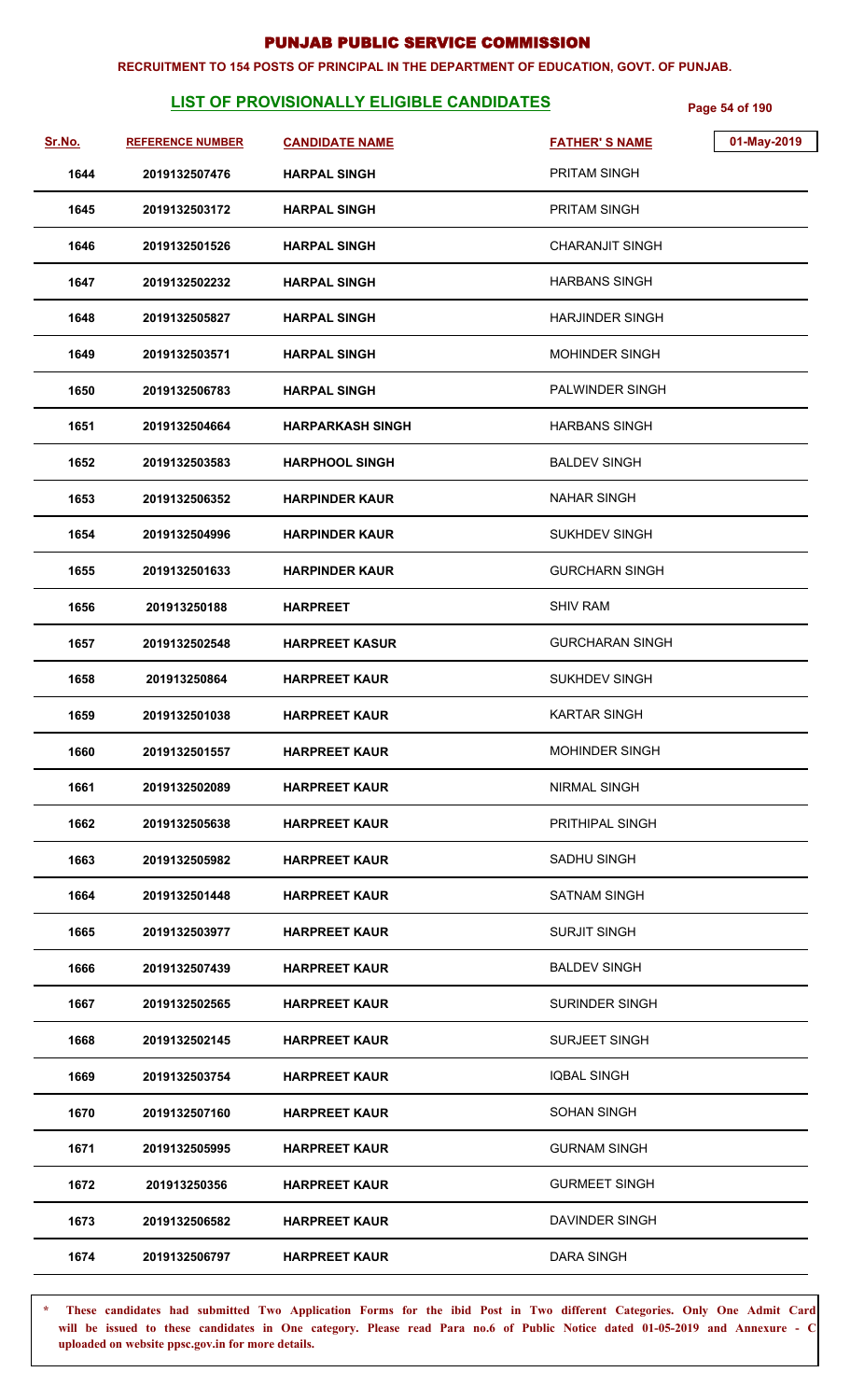#### **RECRUITMENT TO 154 POSTS OF PRINCIPAL IN THE DEPARTMENT OF EDUCATION, GOVT. OF PUNJAB.**

# **LIST OF PROVISIONALLY ELIGIBLE CANDIDATES** Page 55 of 190

| Sr.No. | <b>REFERENCE NUMBER</b> | <b>CANDIDATE NAME</b>      | <b>FATHER'S NAME</b>        | 01-May-2019 |
|--------|-------------------------|----------------------------|-----------------------------|-------------|
| 1675   | 2019132505775           | <b>HARPREET KAUR</b>       | <b>CHAMAN LAL</b>           |             |
| 1676   | 2019132502041           | <b>HARPREET KAUR</b>       | <b>BUTA SINGH</b>           |             |
| 1677   | 2019132505637           | <b>HARPREET KAUR</b>       | <b>BHUPINDER SINGH</b>      |             |
| 1678   | 2019132505560           | <b>HARPREET KAUR</b>       | <b>BALWINDER SINGH</b>      |             |
| 1679   | 2019132503551           | <b>HARPREET KAUR</b>       | <b>BALJIT SINGH</b>         |             |
| 1680   | 2019132504093           | <b>HARPREET KAUR</b>       | <b>BALDEV SINGH</b>         |             |
| 1681   | 2019132503902           | <b>HARPREET KAUR</b>       | <b>BAKHSHISH SINGH</b>      |             |
| 1682   | 2019132504626           | <b>HARPREET KAUR</b>       | <b>BALVIR SINGH</b>         |             |
| 1683   | 2019132504324           | <b>HARPREET KAUR</b>       | <b>GOBIND SINGH</b>         |             |
| 1684   | 2019132503705           | <b>HARPREET KAUR</b>       | <b>SUKHDEV SINGH</b>        |             |
| 1685   | 2019132504815           | <b>HARPREET KAUR</b>       | <b>SANTOKH SINGH</b>        |             |
| 1686   | 201913250605            | <b>HARPREET KAUR</b>       | <b>MANMOHAN SINGH</b>       |             |
| 1687   | 2019132501856           | <b>HARPREET KAUR</b>       | <b>MALKIAT SINGH GREWAL</b> |             |
| 1688   | 2019132501173           | <b>HARPREET KAUR</b>       | <b>JAGJIT SINGH</b>         |             |
| 1689   | 2019132503343           | <b>HARPREET KAUR</b>       | <b>GURCHARAN SINGH</b>      |             |
| 1690   | 2019132505562           | <b>HARPREET KAUR</b>       | <b>DARSHAN SINGH</b>        |             |
| 1691   | 2019132501337           | <b>HARPREET KAUR</b>       | <b>BALRAJ SINGH</b>         |             |
| 1692   | 2019132503060           | <b>HARPREET KAUR</b>       | <b>AJIT SINGH</b>           |             |
| 1693   | 2019132501052           | <b>HARPREET KAUR</b>       | <b>BABU RAM</b>             |             |
| 1694   | 2019132504628           | <b>HARPREET KAUR</b>       | <b>GURDIP SINGH</b>         |             |
| 1695   | 2019132501993           | <b>HARPREET KAUR GADEO</b> | <b>SWARN SINGH</b>          |             |
| 1696   | 2019132506562           | <b>HARPREET KUMAR</b>      | DEV RAJ                     |             |
| 1697   | 2019132503727           | <b>HARPREET PAL KAUR</b>   | <b>TEJINDER SINGH</b>       |             |
| 1698   | 2019132505736           | <b>HARPREET PAL SINGH</b>  | <b>CHANAN SINGH</b>         |             |
| 1699   | 201913250970            | <b>HARPREET SINGH</b>      | <b>GURMAIL SINGH</b>        |             |
| 1700   | 2019132505185           | <b>HARPREET SINGH</b>      | SWINDER SINGH               |             |
| 1701   | 2019132506898           | <b>HARPREET SINGH</b>      | SUKHCHARAN SINGH            |             |
| 1702   | 2019132505821           | <b>HARPREET SINGH</b>      | <b>SUBA SINGH</b>           |             |
| 1703   | 2019132505222           | <b>HARPREET SINGH</b>      | <b>SHIVRAJ SINGH</b>        |             |
| 1704   | 2019132503520           | <b>HARPREET SINGH</b>      | PALWINDER SINGH             |             |
| 1705   | 2019132504196           | <b>HARPREET SINGH</b>      | <b>MOHAN SINGH</b>          |             |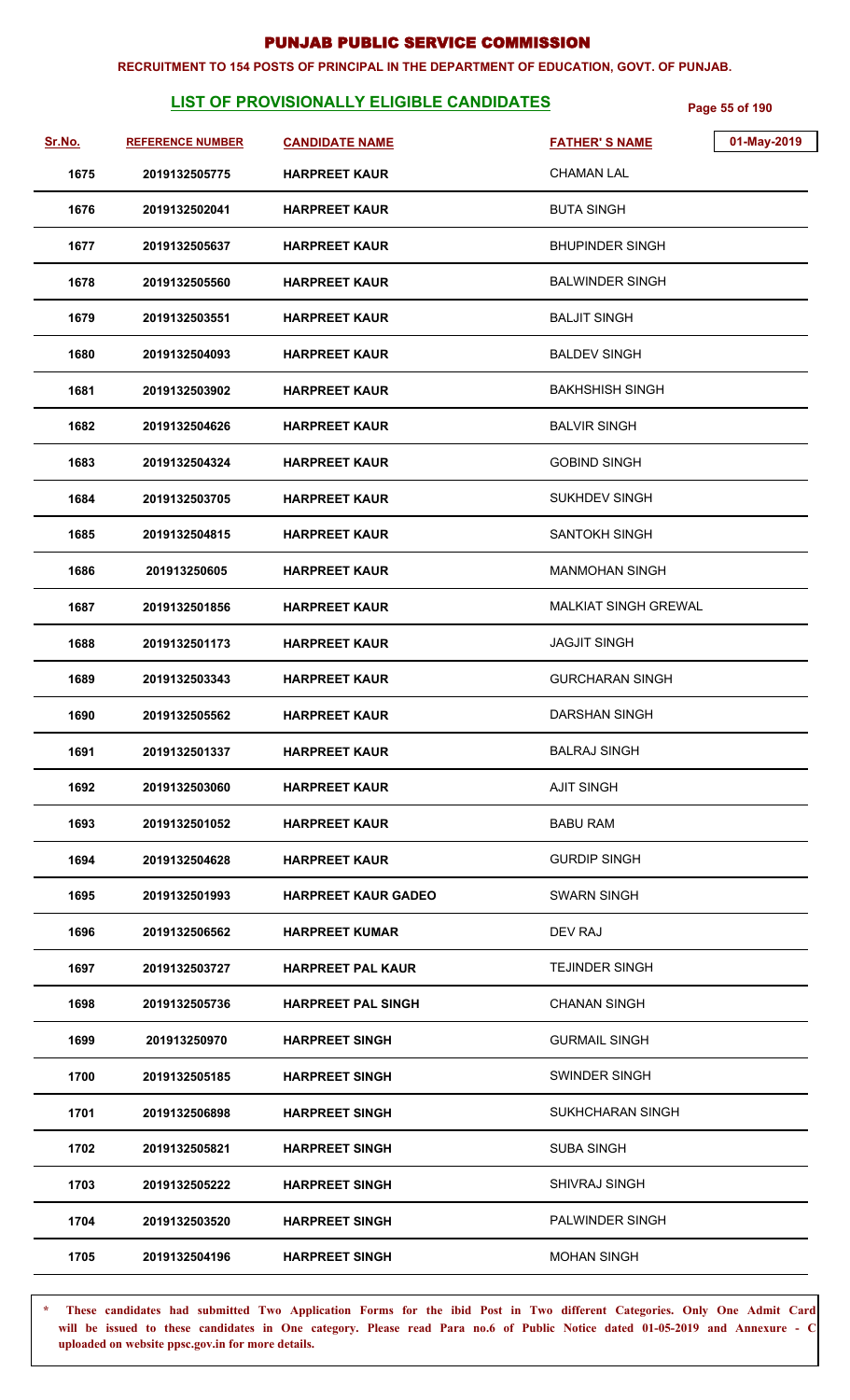#### **RECRUITMENT TO 154 POSTS OF PRINCIPAL IN THE DEPARTMENT OF EDUCATION, GOVT. OF PUNJAB.**

# **LIST OF PROVISIONALLY ELIGIBLE CANDIDATES** Page 56 of 190

| Sr.No. | <b>REFERENCE NUMBER</b> | <b>CANDIDATE NAME</b>        | <b>FATHER'S NAME</b>  | 01-May-2019 |
|--------|-------------------------|------------------------------|-----------------------|-------------|
| 1706   | 2019132503500           | <b>HARPREET SINGH</b>        | KARAM SINGH           |             |
| 1707   | 2019132504447           | <b>HARPREET SINGH</b>        | <b>JOGINDER SINGH</b> |             |
| 1708   | 2019132505577           | <b>HARPREET SINGH</b>        | <b>GURNAM SINGH</b>   |             |
| 1709   | 2019132506765           | <b>HARPREET SINGH</b>        | <b>TEK SINGH</b>      |             |
| 1710   | 2019132506933           | <b>HARPREET SINGH</b>        | DAVINDER SINGH        |             |
| 1711   | 2019132506118           | <b>HARPREET SINGH</b>        | <b>CHANCHAL SINGH</b> |             |
| 1712   | 20191325041             | <b>HARPREET SINGH</b>        | <b>BANJIT SINGH</b>   |             |
| 1713   | 2019132502031           | <b>HARPREET SINGH</b>        | <b>BALDEV SINGH</b>   |             |
| 1714   | 2019132505072           | <b>HARPREET SINGH</b>        | <b>AMRIK SINGH</b>    |             |
| 1715   | 2019132504341           | <b>HARPREET SINGH</b>        | <b>AMARJIT SINGH</b>  |             |
| 1716   | 2019132502891           | <b>HARPREET SINGH</b>        | HARSHINDERPAL SINGH   |             |
| 1717   | 201913250483            | <b>HARPREET SINGH</b>        | <b>JASWANT SINGH</b>  |             |
| 1718   | 2019132506737           | <b>HARPREET SINGH</b>        | <b>RAM KISHAN</b>     |             |
| 1719   | 2019132502527           | <b>HARPREET SINGH</b>        | <b>RANJIT SINGH</b>   |             |
| 1720   | 2019132502779           | <b>HARPREET SINGH</b>        | <b>SURMUKH SINGH</b>  |             |
| 1721   | 2019132505345           | <b>HARPREET SINGH</b>        | RAJINDER SINGH        |             |
| 1722   | 20191325091             | <b>HARPREET SINGH</b>        | PREM SINGH            |             |
| 1723   | 2019132501850           | <b>HARPREET SINGH</b>        | <b>PARMJIT SINGH</b>  |             |
| 1724   | 2019132501421           | <b>HARPREET SINGH</b>        | <b>KIRPAL SINGH</b>   |             |
| 1725   | 2019132506440           | <b>HARPREET SINGH</b>        | <b>BIKKER SINGH</b>   |             |
| 1726   | 2019132503237           | <b>HARPREET SINGH</b>        | <b>ATAMA SINGH</b>    |             |
| 1727   | 2019132502953           | <b>HARPREET SINGH</b>        | <b>AJMER SINGH</b>    |             |
| 1728   | 2019132504865           | <b>HARPREET SINGH</b>        | <b>JEET SINGH</b>     |             |
| 1729   | 2019132504057           | <b>HARPREET SINGH BHANGU</b> | DALBAR SINGH BHANGU   |             |
| 1730   | 2019132506280           | <b>HARPRIT KAUR</b>          | <b>MAHINDER SINGH</b> |             |
| 1731   | 2019132506480           | <b>HARPRIT KAUR</b>          | <b>SHAMSHER SINGH</b> |             |
| 1732   | 2019132505499           | <b>HARPRIT SINGH</b>         | <b>BALTEJ SINGH</b>   |             |
| 1733   | 20191325056             | <b>HARSEWAK SINGH</b>        | <b>MAGHAR SINGH</b>   |             |
| 1734   | 2019132505035           | <b>HARSHARAN KAUR</b>        | S SHADI SINGH         |             |
| 1735   | 2019132504294           | <b>HARSHARAN SINGH</b>       | <b>BALDEV SINGH</b>   |             |
| 1736   | 2019132505333           | <b>HARSHPREET SINGH</b>      | <b>BALVIR SINGH</b>   |             |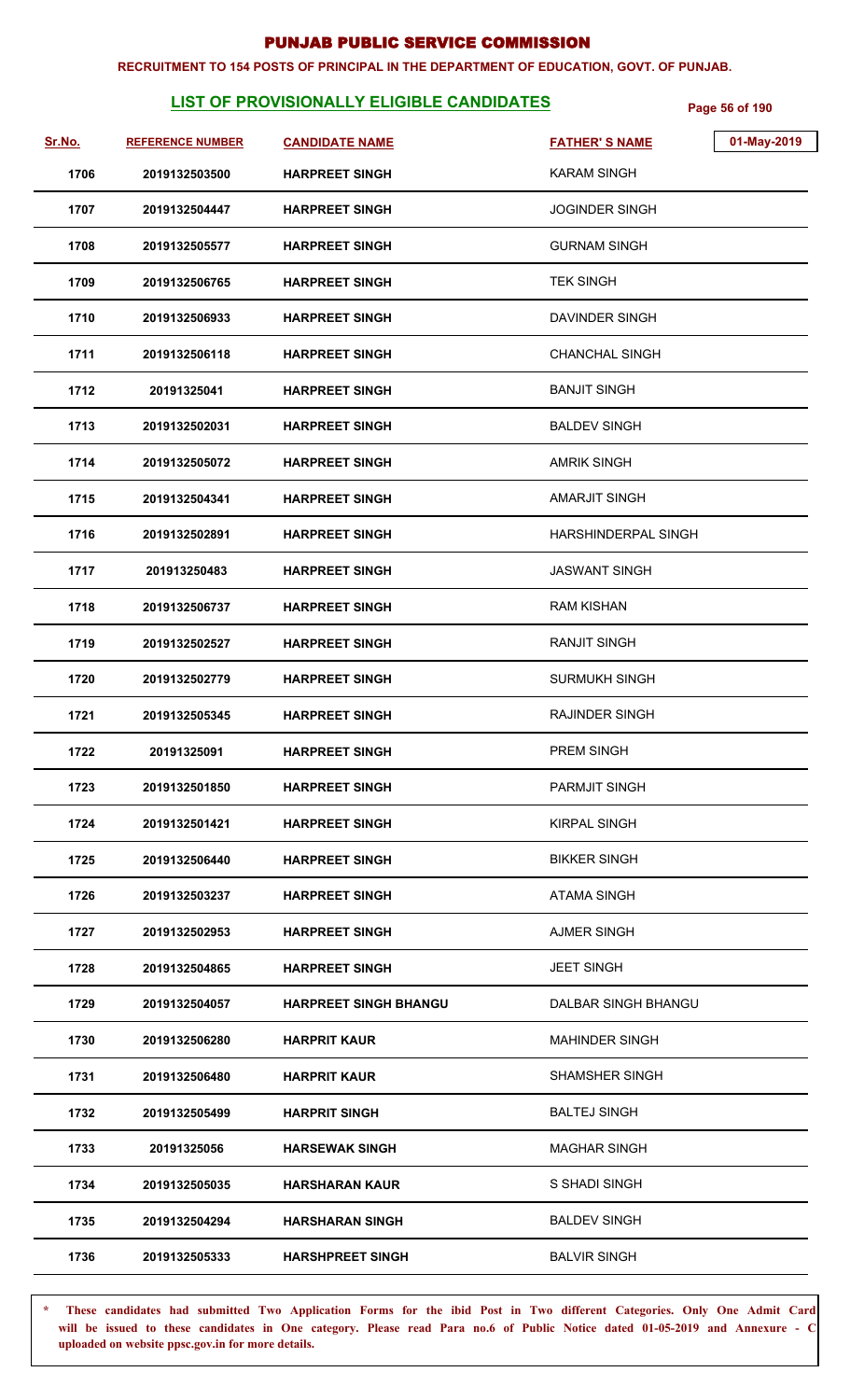#### **RECRUITMENT TO 154 POSTS OF PRINCIPAL IN THE DEPARTMENT OF EDUCATION, GOVT. OF PUNJAB.**

# **LIST OF PROVISIONALLY ELIGIBLE CANDIDATES** Page 57 of 190

| Sr.No. | <b>REFERENCE NUMBER</b> | <b>CANDIDATE NAME</b>      | <b>FATHER'S NAME</b>   | 01-May-2019 |
|--------|-------------------------|----------------------------|------------------------|-------------|
| 1737   | 2019132501256           | <b>HARSIMRAN SINGH</b>     | <b>HARPHOOL SINGH</b>  |             |
| 1738   | 2019132502312           | <b>HARSIMRAN SINGH</b>     | <b>PARAMJIT SINGH</b>  |             |
| 1739   | 2019132501766           | <b>HARSIMRANJEET KAUR</b>  | <b>ARJAN SINGH</b>     |             |
| 1740   | 2019132501545           | <b>HARSIMRANJIT SINGH</b>  | <b>GURDEEP SINGH</b>   |             |
| 1741   | 2019132506030           | <b>HARSIMRANJIT SINGH</b>  | <b>NIRMAL SINGH</b>    |             |
| 1742   | 2019132506209           | <b>HARSIMRANJOT KAUR</b>   | <b>KARAMJIT KAUR</b>   |             |
| 1743   | 2019132505487           | <b>HARSUKHJINDER SINGH</b> | <b>TEJ SINGH</b>       |             |
| 1744   | 2019132502050           | <b>HARTEJ SINGH</b>        | <b>HARDIAL SINGH</b>   |             |
| 1745   | 201913250476            | <b>HARTEJ SINGH</b>        | <b>RAJINDER SINGH</b>  |             |
| 1746   | 2019132506723           | <b>HARVAIL SINGH</b>       | <b>SURINDER SINGH</b>  |             |
| 1747   | 2019132502928           | <b>HARVEER SINGH</b>       | <b>HARMINDER SINGH</b> |             |
| 1748   | 2019132502176           | <b>HARVINDER KAUR</b>      | <b>BALDEV SINGH</b>    |             |
| 1749   | 2019132503414           | <b>HARVINDER KAUR</b>      | <b>CHARANJIT SINGH</b> |             |
| 1750   | 2019132503283           | <b>HARVINDER MAAN</b>      | <b>K S MANN</b>        |             |
| 1751   | 2019132506427           | <b>HARVINDER SINGH</b>     | <b>BABU SINGH</b>      |             |
| 1752   | 2019132504867           | <b>HARVINDER SINGH</b>     | <b>BALWANT RAM</b>     |             |
| 1753   | 2019132503855           | <b>HARVINDER SINGH</b>     | <b>HARBHAJAN SINGH</b> |             |
| 1754   | 2019132505994           | <b>HARVINDER SINGH</b>     | <b>PIARA SINGH</b>     |             |
| 1755   | 2019132504490           | <b>HARVINDER SINGH</b>     | PARAM JIT SINGH        |             |
| 1756   | 2019132502517           | <b>HARWANT SINGH</b>       | <b>TARSEM SINGH</b>    |             |
| 1757   | 2019132503589           | <b>HARWINDER KAUR</b>      | <b>GURMEET SINGH</b>   |             |
| 1758   | 2019132507061           | <b>HARWINDER KAUR</b>      | <b>CHARANJIT SINGH</b> |             |
| 1759   | 2019132505853           | <b>HARWINDER KAUR</b>      | <b>BOGH SINGH</b>      |             |
| 1760   | 2019132506721           | <b>HARWINDER KAUR</b>      | <b>BACHAN SINGH</b>    |             |
| 1761   | 2019132506775           | <b>HARWINDER SINGH</b>     | <b>BALWINDER SINGH</b> |             |
| 1762   | 2019132502164           | <b>HARWINDER SINGH</b>     | <b>BHAJAN SINGH</b>    |             |
| 1763   | 2019132502694           | <b>HARWINDER SINGH</b>     | <b>GURDAS SINGH</b>    |             |
| 1764   | 2019132506268           | <b>HARWINDER SINGH</b>     | <b>GURMAIL SINGH</b>   |             |
| 1765   | 2019132503407           | <b>HARWINDER SINGH</b>     | <b>HARNEK SINGH</b>    |             |
| 1766   | 2019132501086           | <b>HARWINDER SINGH</b>     | <b>JOGINDER SINGH</b>  |             |
| 1767   | 2019132501904           | <b>HARWINDER SINGH</b>     | <b>BALBIR SINGH</b>    |             |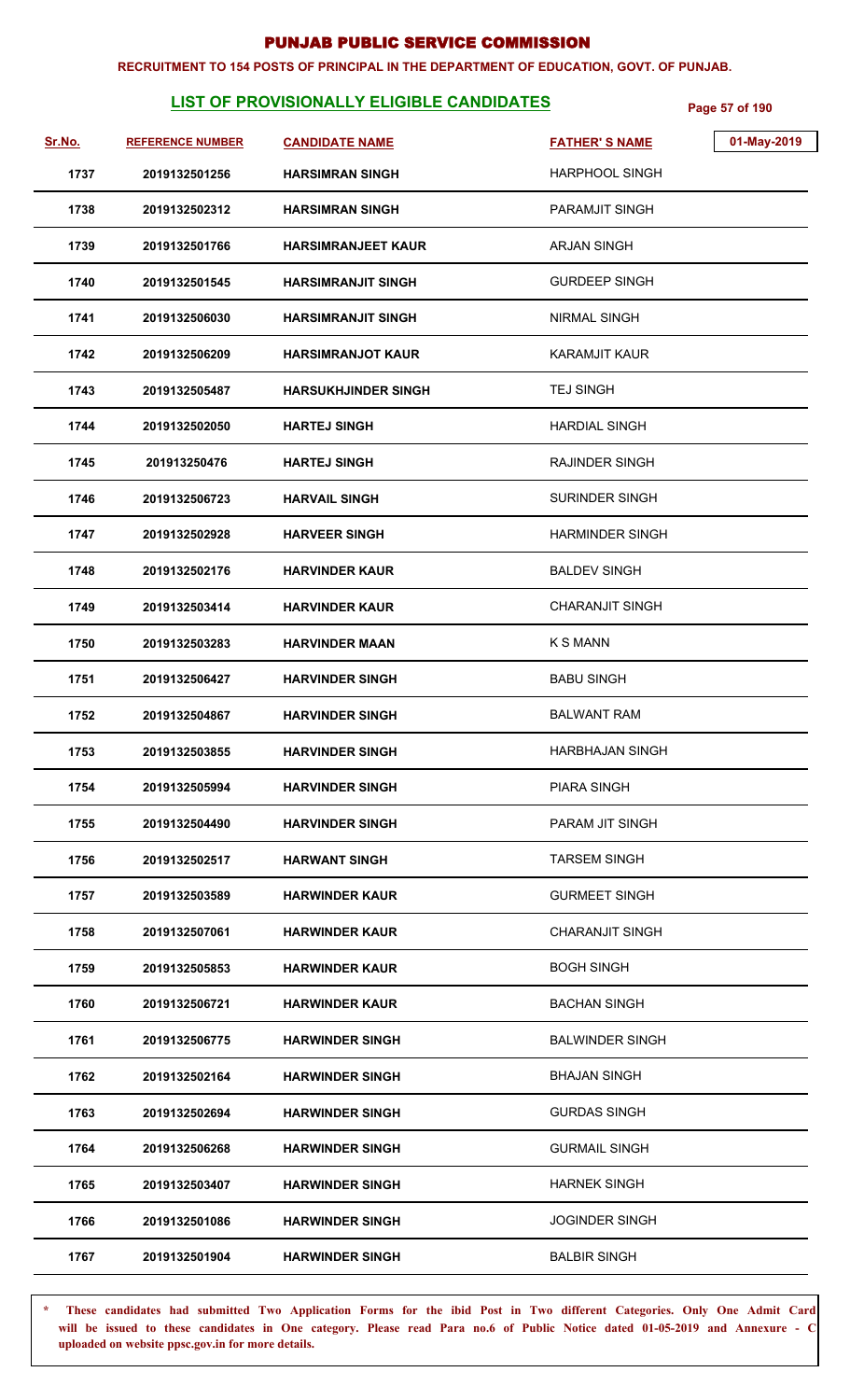#### **RECRUITMENT TO 154 POSTS OF PRINCIPAL IN THE DEPARTMENT OF EDUCATION, GOVT. OF PUNJAB.**

# **LIST OF PROVISIONALLY ELIGIBLE CANDIDATES** Page 58 of 190

| Sr.No. | <b>REFERENCE NUMBER</b> | <b>CANDIDATE NAME</b>       | 01-May-2019<br><b>FATHER'S NAME</b> |
|--------|-------------------------|-----------------------------|-------------------------------------|
| 1768   | 2019132505530           | <b>HARWINDERJIT SINGH</b>   | <b>BALJIT SINGH</b>                 |
| 1769   | 2019132503129           | <b>HAVINDER SINGH</b>       | <b>BANT SINGH</b>                   |
| 1770   | 2019132503957           | <b>HEENA KAUSHIK</b>        | <b>PYARE LAL</b>                    |
| 1771   | 201913250591            | <b>HEENU BANSAL</b>         | RAKESH KUMAR BANSAL                 |
| 1772   | 201913250397            | <b>HEM LATA</b>             | SUBASH CHANDER SHARMA               |
| 1773   | 2019132502645           | <b>HEM PRIYA</b>            | RAJESH KUMAR BASSI                  |
| 1774   | 2019132502414           | <b>HEM RAJ</b>              | <b>RAM SARUP</b>                    |
| 1775   | 2019132502826           | <b>HEMA MIGLANI</b>         | OM PARKASH MIGLANI                  |
| 1776   | 2019132507533           | <b>HEMAN BALA</b>           | PREM NATH                           |
| 1777   | 2019132506999           | <b>HEMLATA SHARMAL</b>      | PARAS RAM SHARMAL                   |
| 1778   | 2019132504235           | <b>HEMRAJ UPPADHAYAYA</b>   | TRILOCHAN DUTT UPPADHAYAYA          |
| 1779   | 2019132506485           | <b>HERMANJEET SINGH</b>     | MOHINDER SINGH                      |
| 1780   | 2019132501780           | <b>HIMAKSHI</b>             | <b>JAGDISH CHANDER</b>              |
| 1781   | 2019132502051           | <b>HIMANI GUPTA</b>         | <b>MANOHAR LAL GUPTA</b>            |
| 1782   | 2019132503487           | <b>HIMMAT KUMAR</b>         | <b>PIARE LAL</b>                    |
| 1783   | 2019132501527           | <b>HIMMAT SINGH</b>         | NIRMAL SINGH                        |
| 1784   | 2019132503907           | <b>HINA GOYAL</b>           | VINOD KUMAR SOOD                    |
| 1785   | 2019132506952           | HIRA LAL                    | <b>TARSEM LAL</b>                   |
| 1786   | 2019132506214           | <b>HIRA LAL</b>             | PREM CHAND                          |
| 1787   | 201913250622            | <b>HIRA LAL</b>             | <b>AMRIT LAL</b>                    |
| 1788   | 2019132506293           | <b>HIRA SINGH</b>           | <b>INDER SINGH</b>                  |
| 1789   | 2019132505630           | <b>HIRA SINGH DHINDSA</b>   | <b>GULZAR SINGH DHINDSA</b>         |
| 1790   | 2019132502482           | <b>HITESH KHULLAR</b>       | ANIL KUMAR KHULLAR                  |
| 1791   | 2019132504653           | <b>HITESH KUMAR</b>         | PARSHOTAM LAL                       |
| 1792   | 20191325010             | <b>HITESH KUMAR</b>         | <b>RAVINDER KUMAR</b>               |
| 1793   | 2019132504274           | <b>HITESH KUMAR SHARMA</b>  | <b>PREM KUMAR</b>                   |
| 1794   | 2019132503592           | <b>HITESHWER PAL SHARMA</b> | RAMESH CHANDER SHARMA               |
| 1795   | 2019132507091           | <b>HITPAL SINGH SIDHU</b>   | <b>GURDEV SINGH SIDHU</b>           |
| 1796   | 2019132504046           | <b>HONEY</b>                | <b>RAMESH KUMAR</b>                 |
| 1797   | 2019132506666           | <b>HONEY GARG</b>           | <b>BEHARI LAL</b>                   |
| 1798   | 2019132506455           | <b>HONEY KUMAR</b>          | <b>DIWAN SINGH</b>                  |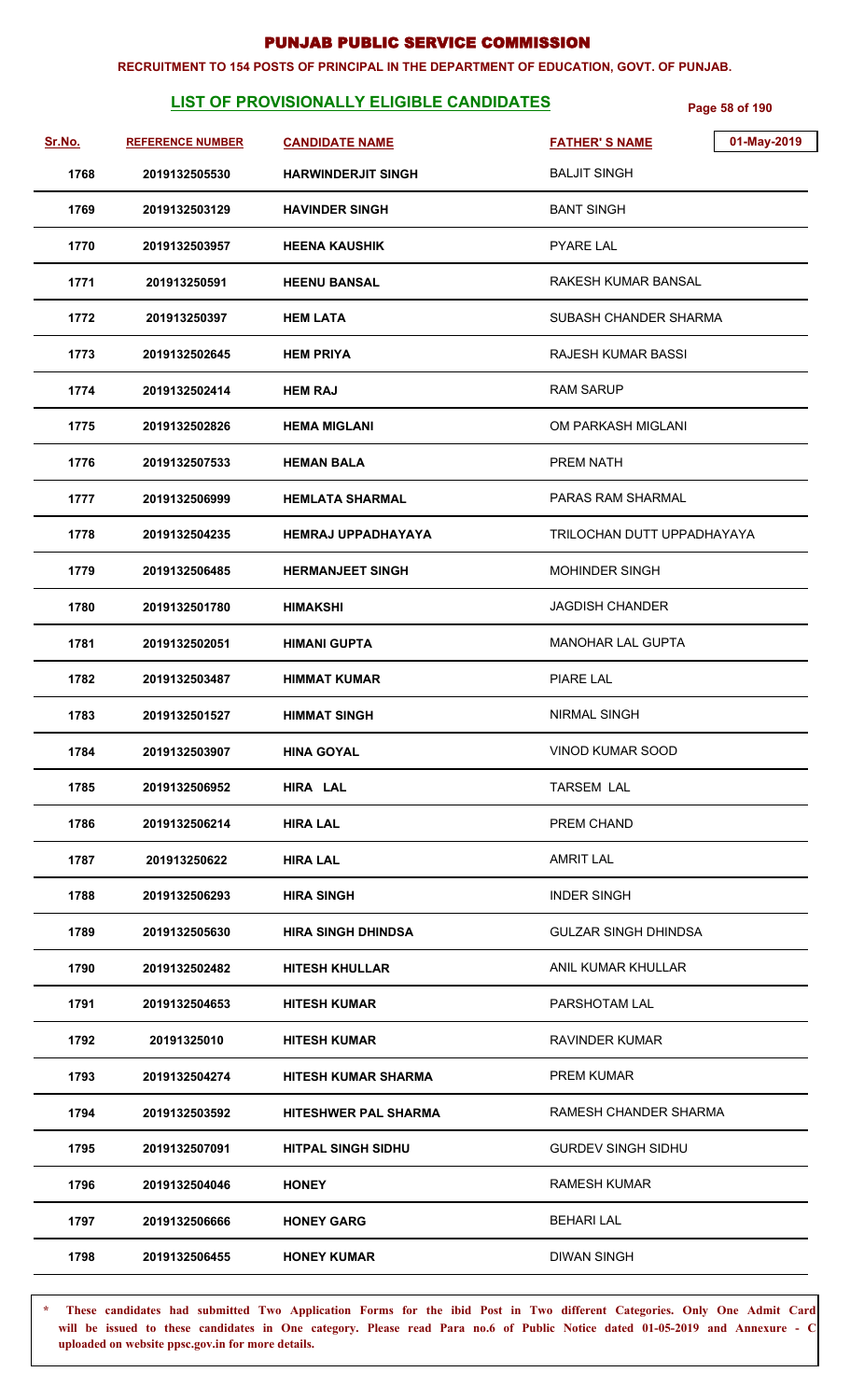#### **RECRUITMENT TO 154 POSTS OF PRINCIPAL IN THE DEPARTMENT OF EDUCATION, GOVT. OF PUNJAB.**

# **LIST OF PROVISIONALLY ELIGIBLE CANDIDATES** Page 59 of 190

| Sr.No. | <b>REFERENCE NUMBER</b> | <b>CANDIDATE NAME</b>          | <b>FATHER'S NAME</b>     | 01-May-2019 |
|--------|-------------------------|--------------------------------|--------------------------|-------------|
| 1799   | 2019132502219           | <b>IKBAL SINGH</b>             | PERTHEJ SINGH            |             |
| 1800   | 2019132502669           | <b>INDER JEET</b>              | <b>OM PARKASH</b>        |             |
| 1801   | 2019132501684           | <b>INDER MOHAN</b>             | <b>SATPAL</b>            |             |
| 1802   | 2019132503823           | <b>INDERBIR KAUR</b>           | <b>BHAGATINDER SINGH</b> |             |
| 1803   | 2019132501899           | <b>INDERJEET</b>               | <b>MANOHAR LAL</b>       |             |
| 1804   | 2019132507598           | <b>INDERJEET KAUR</b>          | DARSHAN SINGH            |             |
| 1805   | 2019132504049           | <b>INDERJEET KAUR</b>          | <b>SEWA SINGH</b>        |             |
| 1806   | 201913250965            | <b>INDERJEET SINGH</b>         | <b>GURDEV SINGH</b>      |             |
| 1807   | 2019132502330           | <b>INDERJEET SINGH</b>         | <b>MALOOK SINGH</b>      |             |
| 1808   | 2019132505055           | <b>INDERJEET SINGH</b>         | RAJINDER SINGH           |             |
| 1809   | 2019132507482           | <b>INDERJEET SINGH</b>         | <b>SURJIT SINGH</b>      |             |
| 1810   | 201913250910            | <b>INDERJIT</b>                | <b>GURMAIL SINGH</b>     |             |
| 1811   | 2019132504003           | <b>INDERJIT KAUR</b>           | <b>SARBJIT SINGH</b>     |             |
| 1812   | 201913250999            | <b>INDERJIT KAUR</b>           | <b>MALKIAT SINGH</b>     |             |
| 1813   | 201913250644            | <b>INDERJIT MALHOTRA</b>       | <b>JAGDISH SINGH</b>     |             |
| 1814   | 201913250315            | <b>INDERJIT SHARMA</b>         | <b>OM PARKASH</b>        |             |
| 1815   | 2019132506526           | <b>INDERJIT SINGH</b>          | JOGINDER SINGH           |             |
| 1816   | 2019132503035           | <b>INDERJIT SINGH</b>          | <b>PURAN SINGH</b>       |             |
| 1817   | 2019132505632           | <b>INDERJIT SINGH</b>          | <b>SURINDER SINGH</b>    |             |
| 1818   | 2019132507380           | <b>INDERJIT SINGH</b>          | <b>DARSHAN SINGH</b>     |             |
| 1819   | 2019132501708           | <b>INDERJIT SINGH</b>          | <b>DALJIT SINGH</b>      |             |
| 1820   | 201913250274            | <b>INDERJIT SINGH</b>          | <b>GURNAM SINGH</b>      |             |
| 1821   | 2019132504642           | <b>INDERPAL SINGH</b>          | <b>DARSHAN SINGH</b>     |             |
| 1822   | 2019132506043           | <b>INDERPREET KAUR</b>         | <b>MAKHAN SINGH</b>      |             |
| 1823   | 2019132503463           | <b>INDERPREET KAUR BHASKAR</b> | <b>AVTAR SINGH</b>       |             |
| 1824   | 2019132503155           | <b>INDERPREET SINGH</b>        | <b>MANOHAR SINGH</b>     |             |
| 1825   | 2019132506415           | <b>INDERPREET SINGH</b>        | <b>SURJIT SINGH</b>      |             |
| 1826   | 2019132502026           | <b>INDRA PAL SINGH</b>         | <b>KHAN CHAND</b>        |             |
| 1827   | 2019132502288           | <b>INDRAJ</b>                  | <b>HARI RAM</b>          |             |
| 1828   | 2019132503125           | <b>INDU BALA</b>               | <b>HARDWARI LAL</b>      |             |
| 1829   | 201913250630            | <b>INDU BALA</b>               | YAH PAL                  |             |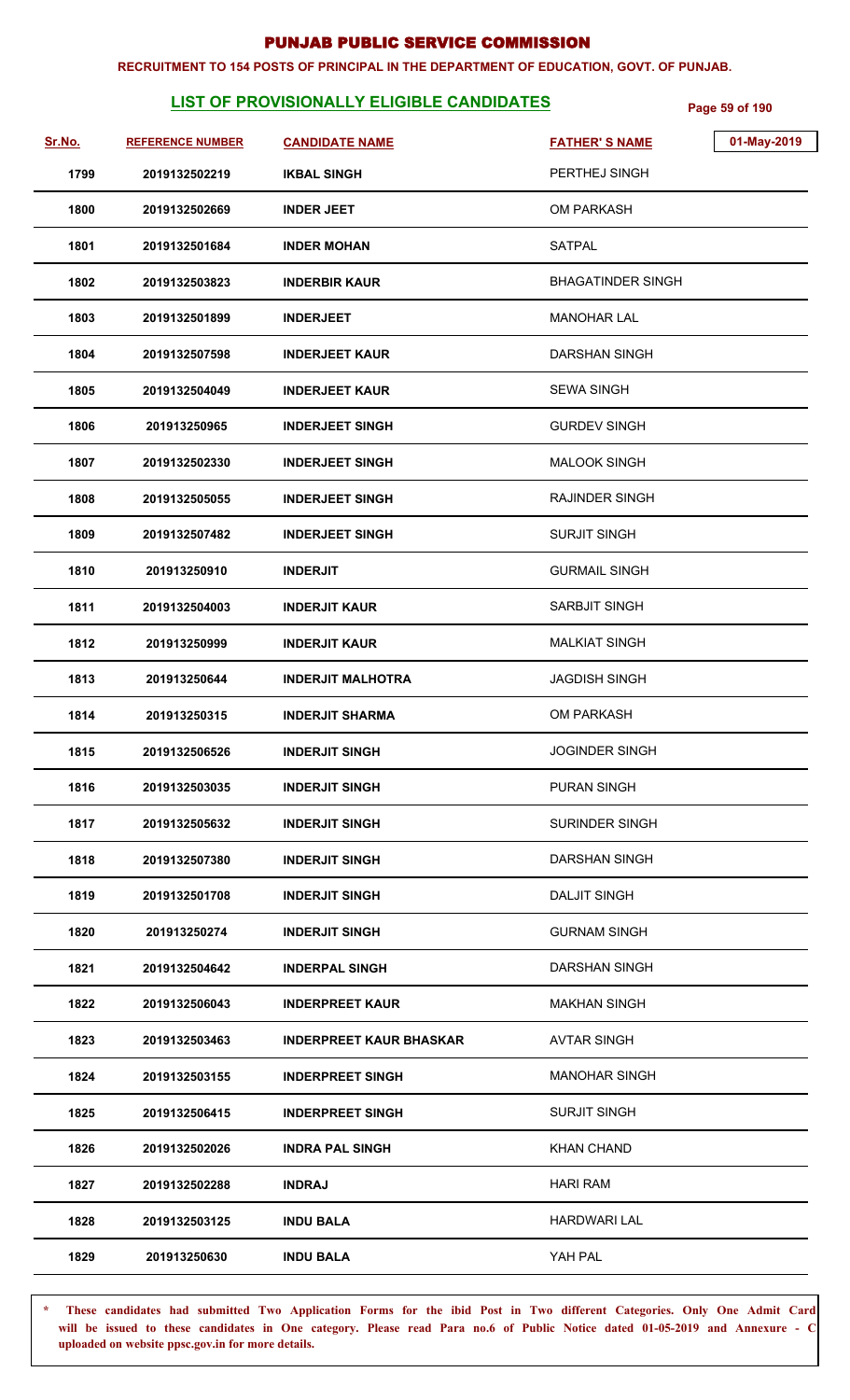#### **RECRUITMENT TO 154 POSTS OF PRINCIPAL IN THE DEPARTMENT OF EDUCATION, GOVT. OF PUNJAB.**

# **LIST OF PROVISIONALLY ELIGIBLE CANDIDATES** Page 60 of 190

| <u>Sr.No.</u> | <b>REFERENCE NUMBER</b> | <b>CANDIDATE NAME</b>    | 01-May-2019<br><b>FATHER'S NAME</b> |
|---------------|-------------------------|--------------------------|-------------------------------------|
| 1830          | 2019132504761           | <b>INDU BALA</b>         | <b>BHAGAT RAM</b>                   |
| 1831          | 201913250229            | <b>INDU BALA</b>         | <b>SATISH CHANDER</b>               |
| 1832          | 2019132505311           | <b>INDU BALA</b>         | DHARAM PAL TANGRY                   |
| 1833          | 201913250857            | <b>INDU BALA</b>         | <b>MADAN LAL</b>                    |
| 1834          | 2019132505661           | <b>INDU SHARMA</b>       | <b>ROM NATH SHARMA</b>              |
| 1835          | 201913250827            | <b>IQBAL PREET SINGH</b> | <b>GURDEEP SINGH</b>                |
| 1836          | 2019132504183           | <b>IQBAL SINGH</b>       | <b>BALBIR SINGH</b>                 |
| 1837          | 2019132503900           | <b>IQBAL SINGH</b>       | <b>MOHINDER SNGH</b>                |
| 1838          | 2019132506481           | <b>IQBAL SINGH</b>       | SAWINDER SINGH                      |
| 1839          | 2019132502331           | <b>IQBAL SINGH</b>       | <b>DARSHAN SINGH</b>                |
| 1840          | 2019132502382           | <b>IQBAL SINGH</b>       | <b>HARJEET SINGH</b>                |
| 1841          | 2019132507552           | <b>IQBAL SINGH</b>       | SAMPURAN SINGH                      |
| 1842          | 201913250638            | <b>IRA SINGH</b>         | PREM SINGH ANTTAL                   |
| 1843          | 2019132506000           | <b>IRSHAD AHMED</b>      | <b>ABDUL AZIZ</b>                   |
| 1844          | 2019132501587           | <b>ISHA KAMBOJ</b>       | SATNAM PAL KAMBOJ                   |
| 1845          | 2019132501214           | <b>ISHA KHAJURIA</b>     | <b>TIRATH RAM SHARMA</b>            |
| 1846          | 2019132505461           | <b>ISHA SOOD</b>         | <b>VIJAY KUMAR SOOD</b>             |
| 1847          | 2019132506504           | <b>ISHAN THAKRAL</b>     | <b>CHIMAN LAL</b>                   |
| 1848          | 2019132504268           | <b>ISHATPREET KAUR</b>   | <b>RAJINDER SINGH</b>               |
| 1849          | 2019132503674           | <b>ISHU</b>              | <b>KULDEEP CHAND</b>                |
| 1850          | 2019132501769           | <b>ISHWAR DASS</b>       | <b>RANJIT SINGH</b>                 |
| 1851          | 2019132503516           | <b>ISHWAR DASS</b>       | <b>ASHOK KUMAR</b>                  |
| 1852          | 2019132501209           | <b>ITEE SHREE</b>        | <b>DARSHAN PAL</b>                  |
| 1853          | 2019132504091           | <b>ITI BEHL</b>          | <b>GULSHAN RAI BEHL</b>             |
| 1854          | 2019132501998           | <b>IZHAR AHMED</b>       | MOHAMMED AKHTAR                     |
| 1855          | 2019132502335           | <b>JACKY</b>             | <b>DUNGER KUMAR</b>                 |
| 1856          | 2019132505999           | JAFRUDDIN KHAN BALIYANA  | <b>KALE KHAN</b>                    |
| 1857          | 2019132502016           | <b>JAGAT PREET SINGH</b> | <b>NASIB SINGH</b>                  |
| 1858          | 2019132504877           | <b>JAGATBIR KAUR</b>     | <b>AMAR SINGH</b>                   |
| 1859          | 201913250684            | <b>JAGBIR KAUR</b>       | KARNAIL SINGH KALER                 |
| 1860          | 2019132503340           | <b>JAGBIR SINGH</b>      | <b>BALDEV SINGH</b>                 |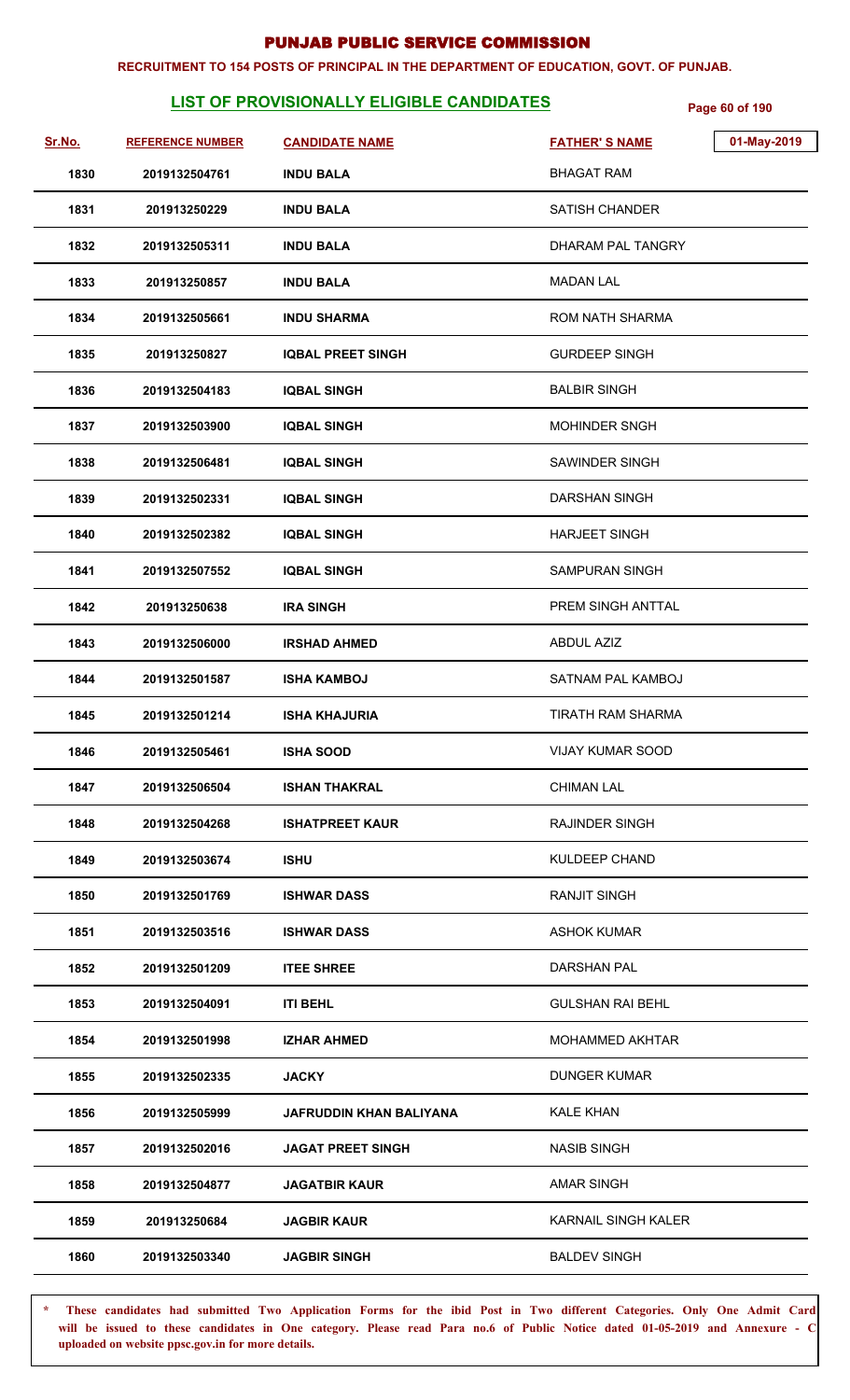#### **RECRUITMENT TO 154 POSTS OF PRINCIPAL IN THE DEPARTMENT OF EDUCATION, GOVT. OF PUNJAB.**

# **LIST OF PROVISIONALLY ELIGIBLE CANDIDATES** Page 61 of 190

| Sr.No. | <b>REFERENCE NUMBER</b> | <b>CANDIDATE NAME</b>       | 01-May-2019<br><b>FATHER'S NAME</b> |
|--------|-------------------------|-----------------------------|-------------------------------------|
| 1861   | 2019132503896           | <b>JAGBIR SINGH</b>         | <b>HARBIR SINGH</b>                 |
| 1862   | 2019132506798           | <b>JAGCHANAN SINGH</b>      | KAKA SINGH                          |
| 1863   | 2019132504232           | <b>JAGDEEP</b>              | SATISH KUMAR                        |
| 1864   | 201913250859            | <b>JAGDEEP KAUR</b>         | <b>CHARANJIT SINGH</b>              |
| 1865   | 2019132505302           | <b>JAGDEEP KAUR</b>         | <b>SAROOP SINGH</b>                 |
| 1866   | 2019132502353           | <b>JAGDEEP KUMAR GAUTAM</b> | <b>MOHAN LAL GAUTAM</b>             |
| 1867   | 2019132503137           | <b>JAGDEEP PAL SINGH</b>    | <b>AVTAR SINGH</b>                  |
| 1868   | 2019132505444           | <b>JAGDEEP SINGH</b>        | <b>BAHADUR SINGH</b>                |
| 1869   | 2019132503028           | <b>JAGDEEP SINGH</b>        | SURAJ PARKASH                       |
| 1870   | 2019132506710           | <b>JAGDEEP SINGH</b>        | RATTAN SINGH                        |
| 1871   | 2019132507528           | <b>JAGDEEP SINGH</b>        | <b>MALKEET SINGH</b>                |
| 1872   | 201913250561            | <b>JAGDEEP SINGH</b>        | <b>KHARAG SINGH</b>                 |
| 1873   | 2019132501234           | <b>JAGDEEP SINGH</b>        | <b>HAKAM SINGH</b>                  |
| 1874   | 2019132505595           | <b>JAGDEEP SINGH</b>        | <b>BALWINDER SINGH</b>              |
| 1875   | 2019132504330           | <b>JAGDEEP SINGH</b>        | <b>DARSHAN SINGH</b>                |
| 1876   | 2019132501429           | <b>JAGDEEP SINGH</b>        | <b>DARSHAN SINGH</b>                |
| 1877   | 201913250141            | <b>JAGDEEP SINGH</b>        | <b>HARCHARAN SINGH</b>              |
| 1878   | 2019132506904           | <b>JAGDEEP SINGH GILL</b>   | <b>HARDEV SINGH GILL</b>            |
| 1879   | 201913250489            | <b>JAGDEV SINGH</b>         | <b>INDERJIT SINGH</b>               |
| 1880   | 2019132502307           | <b>JAGDEV SINGH</b>         | NACHHATTAR SINGH                    |
| 1881   | 2019132505262           | <b>JAGDIP KUMAR</b>         | <b>MANGE RAM</b>                    |
| 1882   | 2019132504786           | <b>JAGDIP SINGH</b>         | <b>AJPAL SINGH</b>                  |
| 1883   | 2019132502786           | <b>JAGDIP SINGH</b>         | <b>HAKAM SINGH</b>                  |
| 1884   | 2019132506361           | <b>JAGDISH</b>              | <b>MOHANI RAM</b>                   |
| 1885   | 2019132502991           | <b>JAGDISH LAL</b>          | POKHAR RAM                          |
| 1886   | 2019132502511           | <b>JAGDISH KAUR</b>         | <b>BALDEV SINGH</b>                 |
| 1887   | 2019132507005           | <b>JAGDISH KUMAR</b>        | <b>BHANI RAM</b>                    |
| 1888   | 201913250326            | <b>JAGDISH KUMAR</b>        | <b>HUKAM CHAND</b>                  |
| 1889   | 2019132504065           | <b>JAGDISH LAL</b>          | PIARA LAL                           |
| 1890   | 2019132505757           | <b>JAGDISH SAHOTA</b>       | <b>HARGOPAL</b>                     |
| 1891   | 2019132501959           | <b>JAGDISH SINGH</b>        | PIARA LAL                           |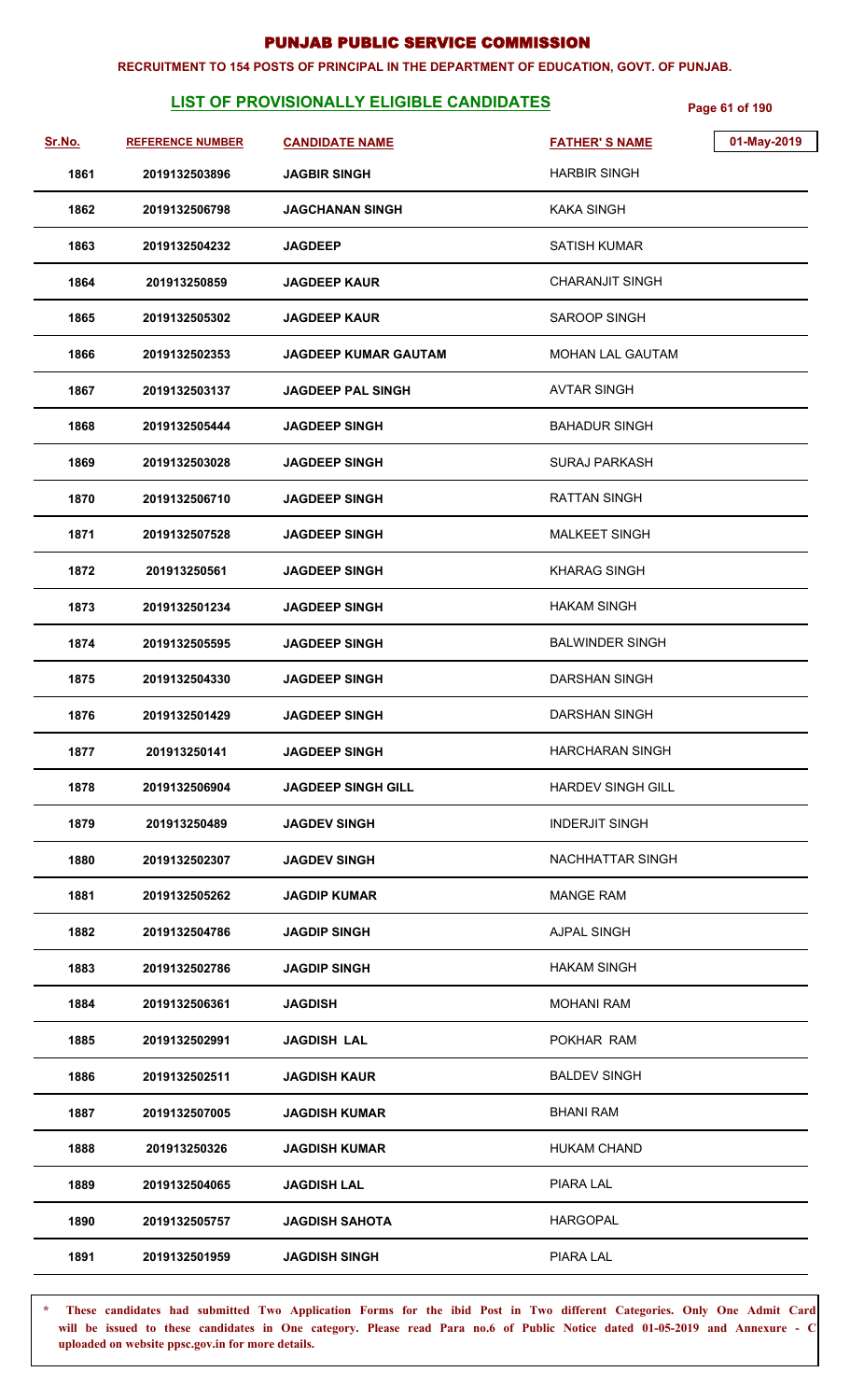#### **RECRUITMENT TO 154 POSTS OF PRINCIPAL IN THE DEPARTMENT OF EDUCATION, GOVT. OF PUNJAB.**

# **LIST OF PROVISIONALLY ELIGIBLE CANDIDATES** Page 62 of 190

| Sr.No.          | <b>REFERENCE NUMBER</b> | <b>CANDIDATE NAME</b>      | 01-May-2019<br><b>FATHER'S NAME</b> |
|-----------------|-------------------------|----------------------------|-------------------------------------|
| 1892            | 2019132501387           | <b>JAGDISH SINGH</b>       | <b>DAULAT SINGH</b>                 |
| 1893            | 2019132501701           | <b>JAGDISH SINGH</b>       | <b>SURJIT SINGH</b>                 |
| 1894            | 201913250167            | <b>JAGDISH SINGH</b>       | <b>JOGINDER SINGH</b>               |
| 1895            | 2019132502770           | <b>JAGDISH SINGH</b>       | <b>SATPAL SINGH</b>                 |
| 1896            | 2019132503392           | <b>JAGGA SINGH</b>         | <b>KRISHAN SINGH</b>                |
| 1897            | 2019132503083           | <b>JAGGA SINGH</b>         | <b>MOHINDER SINGH</b>               |
| 1898            | 201913250241            | <b>JAGIR SINGH</b>         | <b>BALWANT SINGH</b>                |
| 1899            | 201913250426            | <b>JAGJEET KAUR</b>        | SURJEET SINGH                       |
| 1900            | 201913250193            | <b>JAGJEET SINGH</b>       | <b>NATHA SINGH</b>                  |
| 1901<br>$\star$ | 2019132504471           | <b>JAGJIT SINGH</b>        | <b>JAGIR SINGH</b>                  |
| 1902            | 2019132503011           | <b>JAGJIT SINGH</b>        | <b>KUNDAN SINGH</b>                 |
| 1903<br>*       | 2019132504472           | <b>JAGJIT SINGH</b>        | <b>JAGIR SINGH</b>                  |
| 1904            | 201913250285            | <b>JAGJIT SINGH</b>        | <b>GURMIT SINGH</b>                 |
| 1905            | 201913250875            | <b>JAGJIT SINGH</b>        | <b>SWARN SINGH</b>                  |
| 1906            | 2019132506115           | <b>JAGJIT SINGH</b>        | <b>SOHAN SINGH</b>                  |
| 1907            | 2019132505913           | <b>JAGJIT SINGH</b>        | <b>SHANKAR SINGH</b>                |
| 1908            | 2019132505825           | <b>JAGJIT SINGH</b>        | RAUNAK SINGH                        |
| 1909            | 2019132503811           | <b>JAGJIT SINGH</b>        | <b>JASWANT SINGH</b>                |
| 1910            | 201913250879            | <b>JAGJIT SINGH</b>        | <b>BIKKER SINGH</b>                 |
| 1911            | 2019132503476           | <b>JAGJIT SINGH</b>        | <b>MOHAN SINGH</b>                  |
| 1912            | 2019132505645           | <b>JAGJIT SINGH</b>        | <b>SHIAM SINGH</b>                  |
| 1913            | 2019132505219           | <b>JAGJIT SINGH</b>        | <b>GIAN SINGH</b>                   |
| 1914            | 2019132501138           | <b>JAGJIT SINGH</b>        | <b>GURDIAL SINGH</b>                |
| 1915            | 201913250299            | <b>JAGJIT SINGH</b>        | <b>GURMAIL SINGH</b>                |
| 1916            | 2019132503059           | <b>JAGJIT SINGH</b>        | <b>GURNAM SINGH</b>                 |
| 1917            | 2019132501971           | <b>JAGJIT SINGH CHAHAL</b> | <b>JASWANT SINGH CHAHAL</b>         |
| 1918            | 201913250901            | <b>JAGJIT SINGH GILL</b>   | <b>TARA SIGH GILL</b>               |
| 1919            | 2019132502843           | <b>JAGMEET KAUR</b>        | <b>BALWINDER SINGH</b>              |
| 1920            | 2019132502845           | <b>JAGMEET KAUR</b>        | <b>MITHU SINGH</b>                  |
| 1921            | 2019132503892           | <b>JAGMEET KAUR</b>        | <b>MOHINDER SINGH</b>               |
| 1922            | 2019132504958           | <b>JAGMEET KAUR</b>        | <b>VIRSA SINGH</b>                  |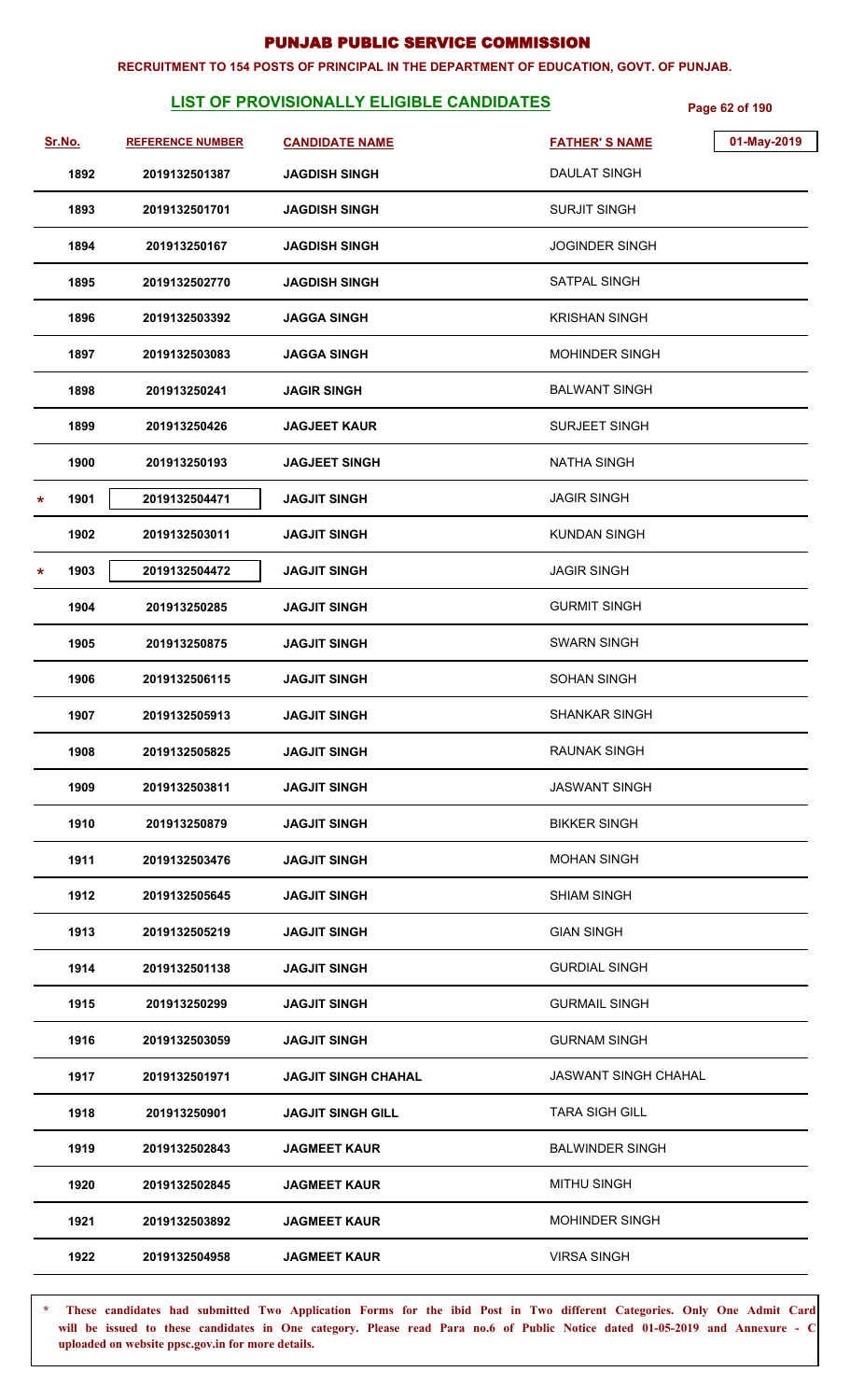#### **RECRUITMENT TO 154 POSTS OF PRINCIPAL IN THE DEPARTMENT OF EDUCATION, GOVT. OF PUNJAB.**

# **LIST OF PROVISIONALLY ELIGIBLE CANDIDATES** Page 63 of 190

| <u>Sr.No.</u> | <b>REFERENCE NUMBER</b> | <b>CANDIDATE NAME</b>        | <b>FATHER'S NAME</b>       | 01-May-2019 |
|---------------|-------------------------|------------------------------|----------------------------|-------------|
|               |                         |                              | <b>JAGJIT SINGH</b>        |             |
| 1923          | 201913250339            | <b>JAGMEET SINGH</b>         |                            |             |
| 1924          | 2019132501447           | <b>JAGMEET SINGH</b>         | <b>RATTAN SINGH</b>        |             |
| 1925          | 2019132506430           | <b>JAGMINDER PAL SINGH</b>   | <b>RUPINDERJIT SINGH</b>   |             |
| 1926          | 2019132503998           | JAGMOHAN SINGH               | <b>CHET SINGH</b>          |             |
| 1927          | 2019132505531           | JAGMOHAN SINGH               | <b>PARTAP SINGH</b>        |             |
| 1928          | 2019132507327           | <b>JAGPAL SINGH</b>          | <b>GURMIT SINGH</b>        |             |
| 1929          | 2019132506460           | <b>JAGPREET KAUR</b>         | <b>BANT SINGH</b>          |             |
| 1930          | 2019132504537           | <b>JAGPREET SINGH</b>        | <b>BALBIR SINGH</b>        |             |
| 1931          | 2019132503696           | <b>JAGPREET SINGH SANDHU</b> | NAROTAM SINGH              |             |
| 1932          | 2019132503260           | JAGPREET SINGH SIDHU         | <b>JAGROOP SINGH SIDHU</b> |             |
| 1933          | 2019132506207           | <b>JAGRAJ SINGH</b>          | <b>BALWANT SINGH</b>       |             |
| 1934          | 2019132503821           | <b>JAGREET KAUR</b>          | <b>GURSEWAK SINGH</b>      |             |
| 1935          | 2019132501140           | <b>JAGROOP KAUR</b>          | <b>TARLOK SINGH</b>        |             |
| 1936          | 2019132507009           | <b>JAGROOP SINGH</b>         | SUKHWANT SINGH             |             |
| 1937          | 2019132504069           | <b>JAGSEER SINGH</b>         | <b>BALWINDER SINGH</b>     |             |
| 1938          | 2019132504180           | <b>JAGSIR SINGH</b>          | <b>DARSHAN SINGH</b>       |             |
| 1939          | 2019132504048           | <b>JAGSIR SINGH</b>          | <b>DHARAM SINGH</b>        |             |
| 1940          | 2019132502896           | <b>JAGSIR SINGH</b>          | <b>GURNAM SINGH</b>        |             |
| 1941          | 201913250804            | <b>JAGSIR SINGH</b>          | <b>MOHAN SINGH</b>         |             |
| 1942          | 2019132507280           | <b>JAGSIR SINGH BRAR</b>     | <b>BALTEJ SINGH BRAR</b>   |             |
| 1943          | 201913250102            | <b>JAGTAR SINGH</b>          | <b>DIWAN CHAND</b>         |             |
| 1944          | 201913250801            | <b>JAGTAR SINGH</b>          | <b>JASMAIL SINGH</b>       |             |
| 1945          | 2019132502305           | <b>JAGTAR SINGH</b>          | <b>LADDA SINGH</b>         |             |
| 1946          | 2019132506257           | <b>JAGTAR SINGH</b>          | <b>NAZAR SINGH</b>         |             |
| 1947          | 201913250585            | <b>JAGTAR SINGH</b>          | <b>DHARAM SINGH</b>        |             |
| 1948          | 2019132506648           | <b>JAGTAR SINGH</b>          | <b>HARCHARAN SINGH</b>     |             |
| 1949          | 2019132505143           | <b>JAGTINDER PREET</b>       | DEV RAJ                    |             |
| 1950          | 2019132505950           | <b>JAGVINDER SINGH</b>       | <b>SURINDER SINGH</b>      |             |
| 1951          | 2019132506942           | <b>JAGWANT SINGH</b>         | <b>NAIB SINGH</b>          |             |
| 1952          | 2019132501278           | <b>JAGWINDER KAUR</b>        | <b>RAGHVIR SINGH</b>       |             |
| 1953          | 2019132502298           | <b>JAGWINDER SINGH</b>       | <b>MEHAR SINGH</b>         |             |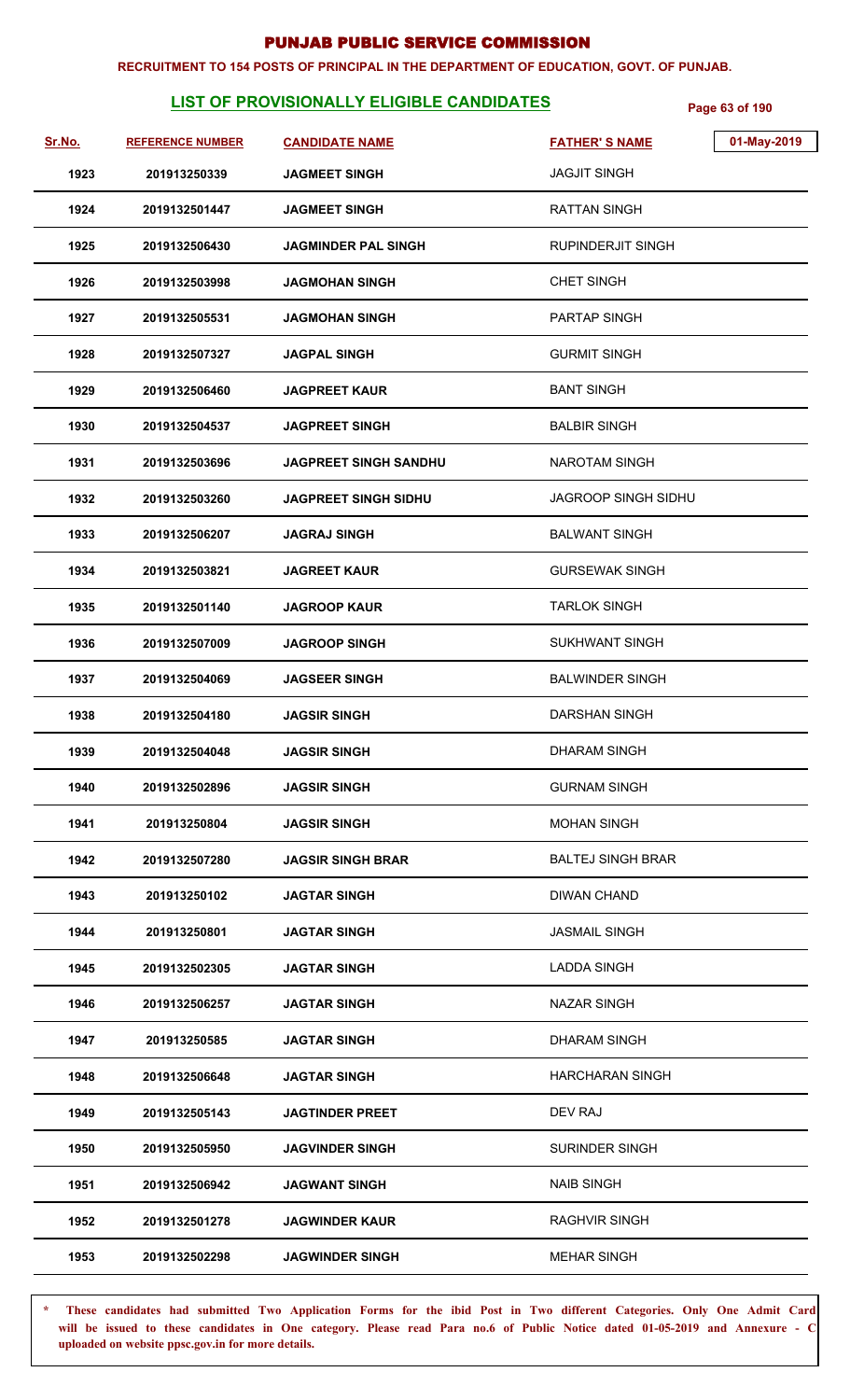#### **RECRUITMENT TO 154 POSTS OF PRINCIPAL IN THE DEPARTMENT OF EDUCATION, GOVT. OF PUNJAB.**

# **LIST OF PROVISIONALLY ELIGIBLE CANDIDATES Page 64 of 190**

| Sr.No. | <b>REFERENCE NUMBER</b> | <b>CANDIDATE NAME</b>    | <b>FATHER'S NAME</b>       | 01-May-2019 |
|--------|-------------------------|--------------------------|----------------------------|-------------|
| 1954   | 201913250461            | <b>JAGWINDER SINGH</b>   | <b>MOHINDER SINGH</b>      |             |
| 1955   | 2019132505603           | <b>JAI BALDEEP SINGH</b> | <b>HARDIP SINGH</b>        |             |
| 1956   | 2019132504971           | <b>JAI CHAND</b>         | <b>LEKH RAM</b>            |             |
| 1957   | 201913250983            | <b>JAI SINGH</b>         | <b>SHAM SUNDER</b>         |             |
| 1958   | 2019132505294           | <b>JAI SINGH JAGGI</b>   | CHHAJJU RAM JAGGI          |             |
| 1959   | 2019132503290           | <b>JAI VISHAL</b>        | PARTAP SARANGAL            |             |
| 1960   | 2019132507571           | <b>JAIDEEP KAUR</b>      | <b>JAGATJIT SINGH</b>      |             |
| 1961   | 2019132501888           | <b>JAIDEEP SINGH</b>     | <b>KULWANT SINGH</b>       |             |
| 1962   | 2019132501754           | <b>JAIMAL RAM</b>        | <b>DIYAL CHAND</b>         |             |
| 1963   | 2019132501211           | <b>JAISMINE</b>          | <b>HARPAL SINGH BUTTAR</b> |             |
| 1964   | 2019132507402           | <b>JAPNEET KAUR</b>      | RAVINDER PAL SINGH         |             |
| 1965   | 2019132503440           | <b>JARNAIL BHATTI</b>    | KARTAR CHAND BHATTI        |             |
| 1966   | 2019132507463           | <b>JARNAIL SINGH</b>     | <b>BALBIR SINGH</b>        |             |
| 1967   | 201913250509            | <b>JARNAIL SINGH</b>     | <b>JAGAR SINGH</b>         |             |
| 1968   | 2019132501612           | <b>JARNAIL SINGH</b>     | <b>BALDEV SINGH</b>        |             |
| 1969   | 2019132505014           | <b>JARNAIL SINGH</b>     | <b>MEHAR SINGH</b>         |             |
| 1970   | 2019132501368           | <b>JARNAIL SINGH</b>     | <b>PRITM SINGH</b>         |             |
| 1971   | 2019132504271           | <b>JAS PAL</b>           | <b>RAJINDER PAL</b>        |             |
| 1972   | 2019132504033           | <b>JASBIR KAUR</b>       | S RANJIT PAL SINGH         |             |
| 1973   | 2019132507144           | <b>JASBIR KAUR</b>       | <b>SAHIB SINGH</b>         |             |
| 1974   | 201913250407            | <b>JASBIR KAUR</b>       | <b>GURNAM SINGH</b>        |             |
| 1975   | 2019132503322           | <b>JASBIR KAUR</b>       | <b>AJAIB SINGH</b>         |             |
| 1976   | 2019132504292           | <b>JASBIR KAUR</b>       | <b>HARBHAJAN SINGH</b>     |             |
| 1977   | 20191325013             | <b>JASBIR KAUR</b>       | <b>ROOP SINGH</b>          |             |
| 1978   | 2019132504909           | <b>JASBIR SINGH</b>      | <b>MANMOHAN SINGH</b>      |             |
| 1979   | 2019132503130           | <b>JASBIR SINGH</b>      | PALWINDER SINGH            |             |
| 1980   | 2019132506390           | <b>JASBIR SINGH</b>      | <b>SUKHDEV SINGH</b>       |             |
| 1981   | 2019132505641           | <b>JASBIR SINGH</b>      | DEV RAJ                    |             |
| 1982   | 2019132506388           | <b>JASBIR SINGH</b>      | <b>SALWANT SINGH</b>       |             |
| 1983   | 2019132504745           | <b>JASBIR SINGH</b>      | <b>GURCHARAN SINGH</b>     |             |
| 1984   | 2019132505190           | <b>JASDEEP KAUR</b>      | <b>RANJIT SINGH</b>        |             |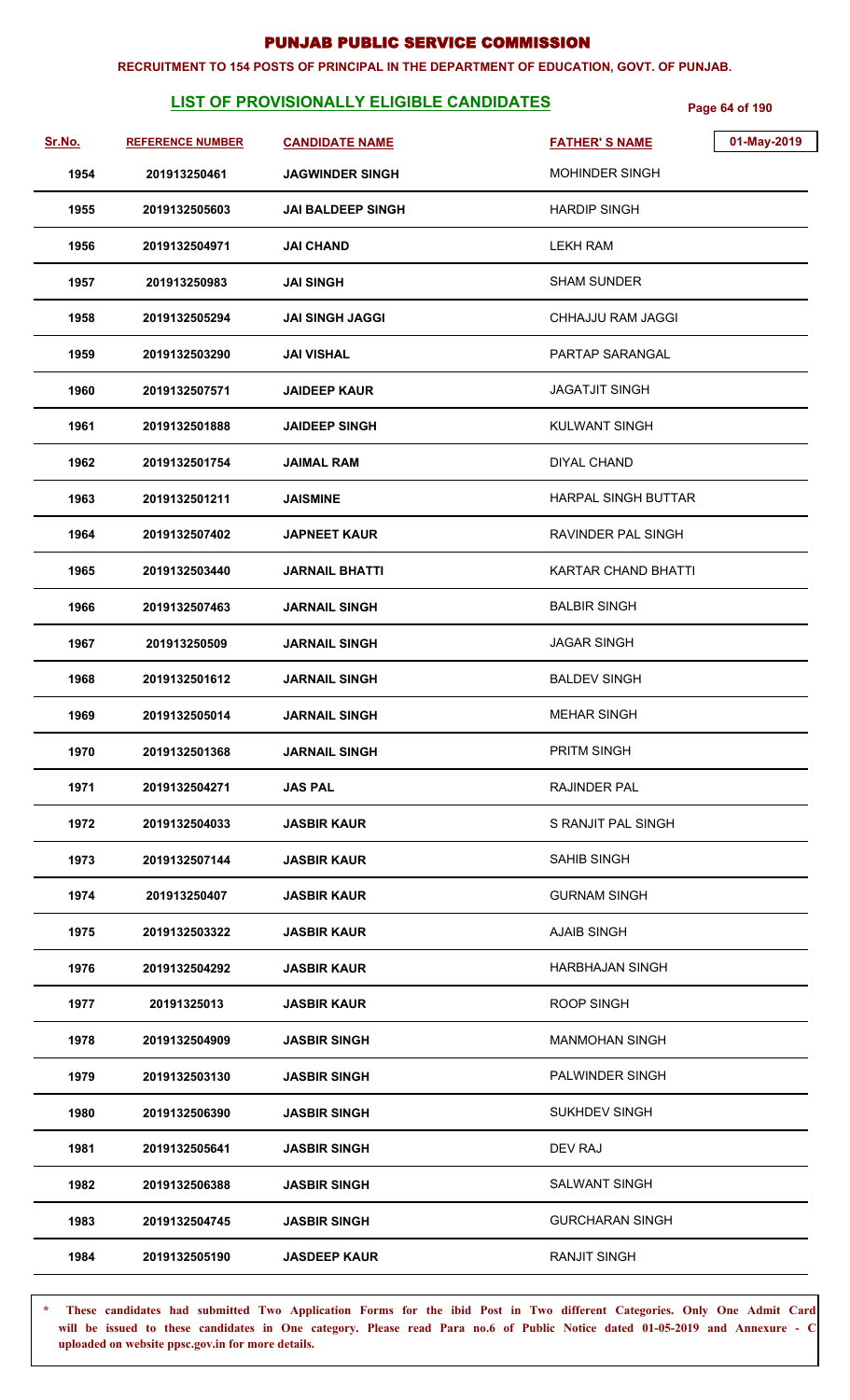#### **RECRUITMENT TO 154 POSTS OF PRINCIPAL IN THE DEPARTMENT OF EDUCATION, GOVT. OF PUNJAB.**

# **LIST OF PROVISIONALLY ELIGIBLE CANDIDATES** Page 65 of 190

| Sr.No. | <b>REFERENCE NUMBER</b> | <b>CANDIDATE NAME</b>     | <b>FATHER'S NAME</b>      | 01-May-2019 |
|--------|-------------------------|---------------------------|---------------------------|-------------|
| 1985   | 2019132505989           | <b>JASDEEP KAUR</b>       | SAWINDER SINGH            |             |
| 1986   | 2019132507372           | <b>JASHANPREET SINGH</b>  | <b>MANJIT SINGH</b>       |             |
| 1987   | 2019132504138           | <b>JASJEET KAUR</b>       | <b>GURSEWAK SINGH</b>     |             |
| 1988   | 2019132504317           | <b>JASJEET KAUR</b>       | <b>HARJIT SINGH</b>       |             |
| 1989   | 2019132502028           | <b>JASJIT SINGH</b>       | <b>CHARAN DASS</b>        |             |
| 1990   | 2019132506645           | <b>JASKARAN SINGH</b>     | SATNAM SINGH              |             |
| 1991   | 2019132502544           | <b>JASKARAN SINGH</b>     | <b>BALJINDER SINGH</b>    |             |
| 1992   | 2019132504948           | <b>JASKARAN SINGH</b>     | HARCHARAN SINGH           |             |
| 1993   | 2019132501186           | <b>JASKARANJEET SINGH</b> | PARAMJIT SINGH            |             |
| 1994   | 2019132504941           | <b>JASLEEN KAUR</b>       | <b>KULWANT SINGH</b>      |             |
| 1995   | 2019132505929           | <b>JASMAT SINGH MANN</b>  | <b>GURJANT SINGH MANN</b> |             |
| 1996   | 2019132502759           | <b>JASMEEN KAUR</b>       | <b>GURPARKASH SINGH</b>   |             |
| 1997   | 2019132501650           | <b>JASMEET KAUR</b>       | <b>GURNAM SINGH</b>       |             |
| 1998   | 2019132503725           | <b>JASMINDER KAUR</b>     | <b>JOGINDER SINGH</b>     |             |
| 1999   | 2019132504826           | <b>JASPAL</b>             | <b>MANGAT RAM</b>         |             |
| 2000   | 2019132501617           | <b>JASPAL KAUR</b>        | AJIT SINGH GREWAL         |             |
| 2001   | 2019132507187           | <b>JASPAL KAUR</b>        | <b>BALDEV SINGH</b>       |             |
| 2002   | 2019132507375           | <b>JASPAL KAUR</b>        | <b>BALJIT SINGH</b>       |             |
| 2003   | 2019132502719           | <b>JASPAL KAUR</b>        | <b>BHAJAN SINGH</b>       |             |
| 2004   | 2019132502871           | <b>JASPAL KAUR</b>        | <b>NARANJAN SINGH</b>     |             |
| 2005   | 2019132502123           | <b>JASPAL KAUR</b>        | <b>PURAN SINGH</b>        |             |
| 2006   | 201913250416            | <b>JASPAL KAUR</b>        | <b>HARBANS SINGH</b>      |             |
| 2007   | 2019132506875           | <b>JASPAL SINGH</b>       | <b>BAWA SINGH</b>         |             |
| 2008   | 2019132502747           | <b>JASPAL SINGH</b>       | <b>MAJOR SINGH</b>        |             |
| 2009   | 2019132504559           | <b>JASPAL SINGH</b>       | <b>MAGHAR SINGH</b>       |             |
| 2010   | 2019132506656           | <b>JASPAL SINGH</b>       | <b>KEWAL SINGH</b>        |             |
| 2011   | 2019132506491           | <b>JASPAL SINGH</b>       | <b>KABAL SINGH</b>        |             |
| 2012   | 2019132506338           | <b>JASPAL SINGH</b>       | <b>DALBIR SINGH</b>       |             |
| 2013   | 2019132505753           | <b>JASPAL SINGH</b>       | <b>DESA SINGH</b>         |             |
| 2014   | 201913250173            | <b>JASPAL SINGH</b>       | <b>LAL CHAND</b>          |             |
| 2015   | 2019132503145           | <b>JASPAL SINGH</b>       | <b>CHAND SINGH</b>        |             |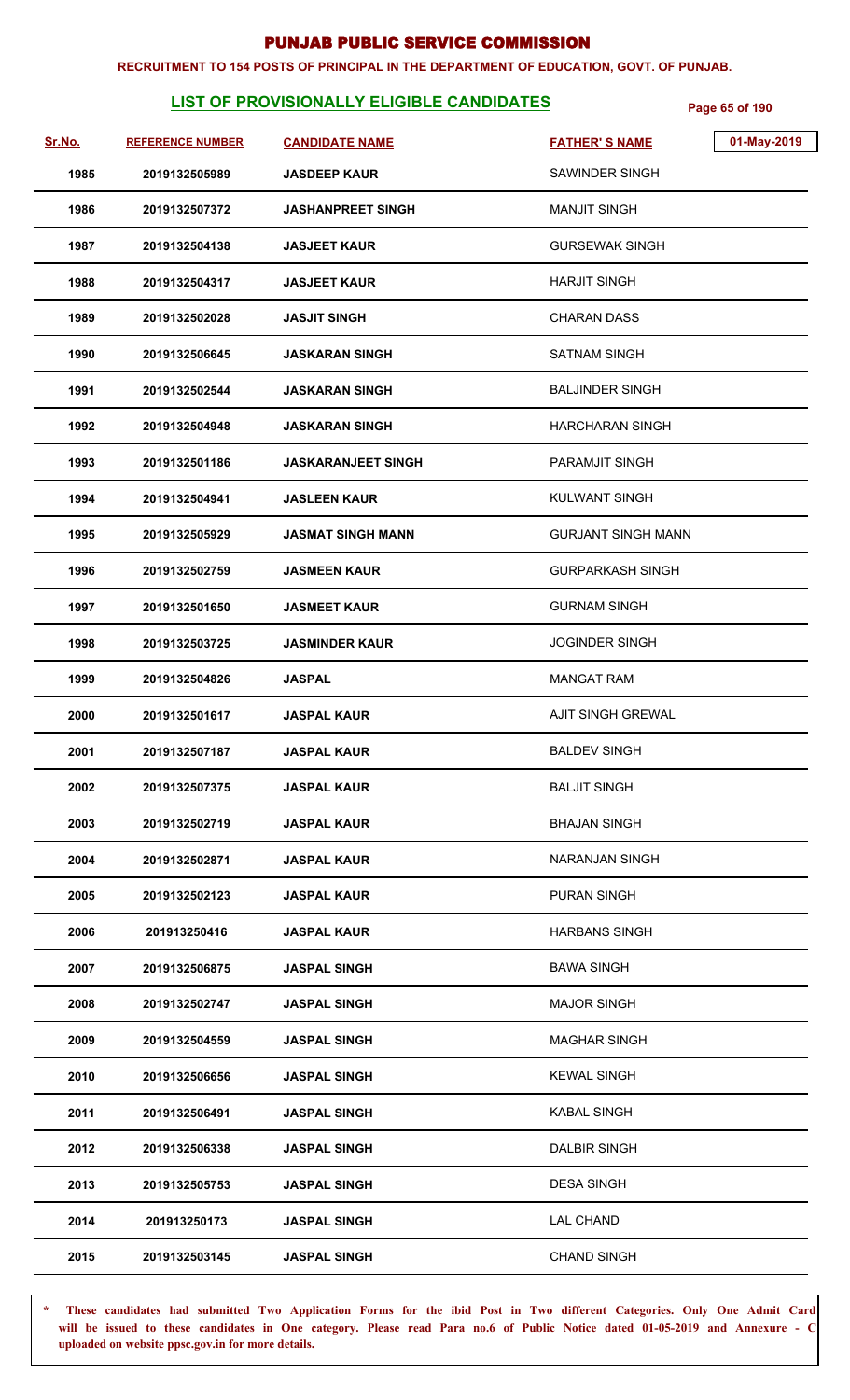#### **RECRUITMENT TO 154 POSTS OF PRINCIPAL IN THE DEPARTMENT OF EDUCATION, GOVT. OF PUNJAB.**

# **LIST OF PROVISIONALLY ELIGIBLE CANDIDATES** Page 66 of 190

| <u>Sr.No.</u> | <b>REFERENCE NUMBER</b> | <b>CANDIDATE NAME</b>       | 01-May-2019<br><b>FATHER'S NAME</b> |
|---------------|-------------------------|-----------------------------|-------------------------------------|
| 2016          | 2019132504143           | <b>JASPAL SINGH</b>         | <b>DALBIR SINGH</b>                 |
| 2017          | 2019132502114           | <b>JASPAUL KAUR</b>         | <b>BALVIR SINGH</b>                 |
| 2018          | 2019132504705           | <b>JASPINDER SINGH</b>      | <b>KESAR SINGH</b>                  |
| 2019          | 2019132504337           | <b>JASPREET BHULLAR</b>     | <b>BALWINDER SINGH BHULLAR</b>      |
| 2020          | 2019132504217           | <b>JASPREET KAUR</b>        | JATINDERPAL SINGH                   |
| 2021          | 2019132506806           | <b>JASPREET KAUR</b>        | KULTAR SINGH                        |
| 2022          | 2019132506833           | <b>JASPREET KAUR</b>        | <b>RAGHBIR SINGH</b>                |
| 2023          | 2019132505648           | <b>JASPREET KAUR</b>        | <b>SAGAR SINGH</b>                  |
| 2024          | 2019132503496           | <b>JASPREET KAUR</b>        | <b>BHUPINDER SINGH</b>              |
| 2025          | 2019132503104           | <b>JASPREET KAUR</b>        | <b>ATMA SINGH</b>                   |
| 2026          | 2019132503738           | <b>JASPREET KAUR</b>        | <b>JASBIR SINGH</b>                 |
| 2027          | 2019132503128           | <b>JASPREET KAUR</b>        | SURINDER SINGH                      |
| 2028          | 2019132503417           | <b>JASPREET KAUR</b>        | <b>SUKHDEV SINGH</b>                |
| 2029          | 2019132506067           | <b>JASPREET KAUR</b>        | PARAS RAM                           |
| 2030          | 2019132506028           | <b>JASPREET KAUR</b>        | <b>MOHINDER SINGH</b>               |
| 2031          | 201913250331            | <b>JASPREET KAUR</b>        | <b>GOBIND SINGH</b>                 |
| 2032          | 2019132501012           | <b>JASPREET KAUR</b>        | <b>AVTAR SINGH</b>                  |
| 2033          | 2019132501240           | <b>JASPREET KAUR</b>        | <b>BALVIR SINGH</b>                 |
| 2034          | 2019132504396           | <b>JASPREET KAUR SANDHU</b> | <b>SURJIT SINGH</b>                 |
| 2035          | 2019132502621           | <b>JASPREET SINGH</b>       | <b>DALIP SINGH</b>                  |
| 2036          | 2019132503586           | <b>JASPREET SINGH</b>       | <b>GURDIAL SINGH</b>                |
| 2037          | 2019132507550           | <b>JASPREET SINGH</b>       | <b>HARNAM SINGH</b>                 |
| 2038          | 2019132505233           | <b>JASPREET SINGH</b>       | <b>JASWANT SINGH</b>                |
| 2039          | 2019132502605           | <b>JASPREET SINGH</b>       | DALBARA SINGH                       |
| 2040          | 201913250135            | <b>JASPREET SINGH</b>       | <b>GURDIP SINGH</b>                 |
| 2041          | 2019132502538           | <b>JASPREET SINGH</b>       | <b>SUNDER SINGH</b>                 |
| 2042          | 2019132501716           | <b>JASPRIT SINGH</b>        | <b>GURBACHAN SINGH</b>              |
| 2043          | 201913250131            | <b>JASRIT KAUR</b>          | <b>BHAG SINGH</b>                   |
| 2044          | 2019132505970           | <b>JASVEER KAUR</b>         | <b>MANJIT SINGH</b>                 |
| 2045          | 2019132501225           | <b>JASVEER SINGH</b>        | <b>SUBA SINGH</b>                   |
| 2046          | 2019132502424           | <b>JASVINDER KAUR</b>       | SAHIB SINGH                         |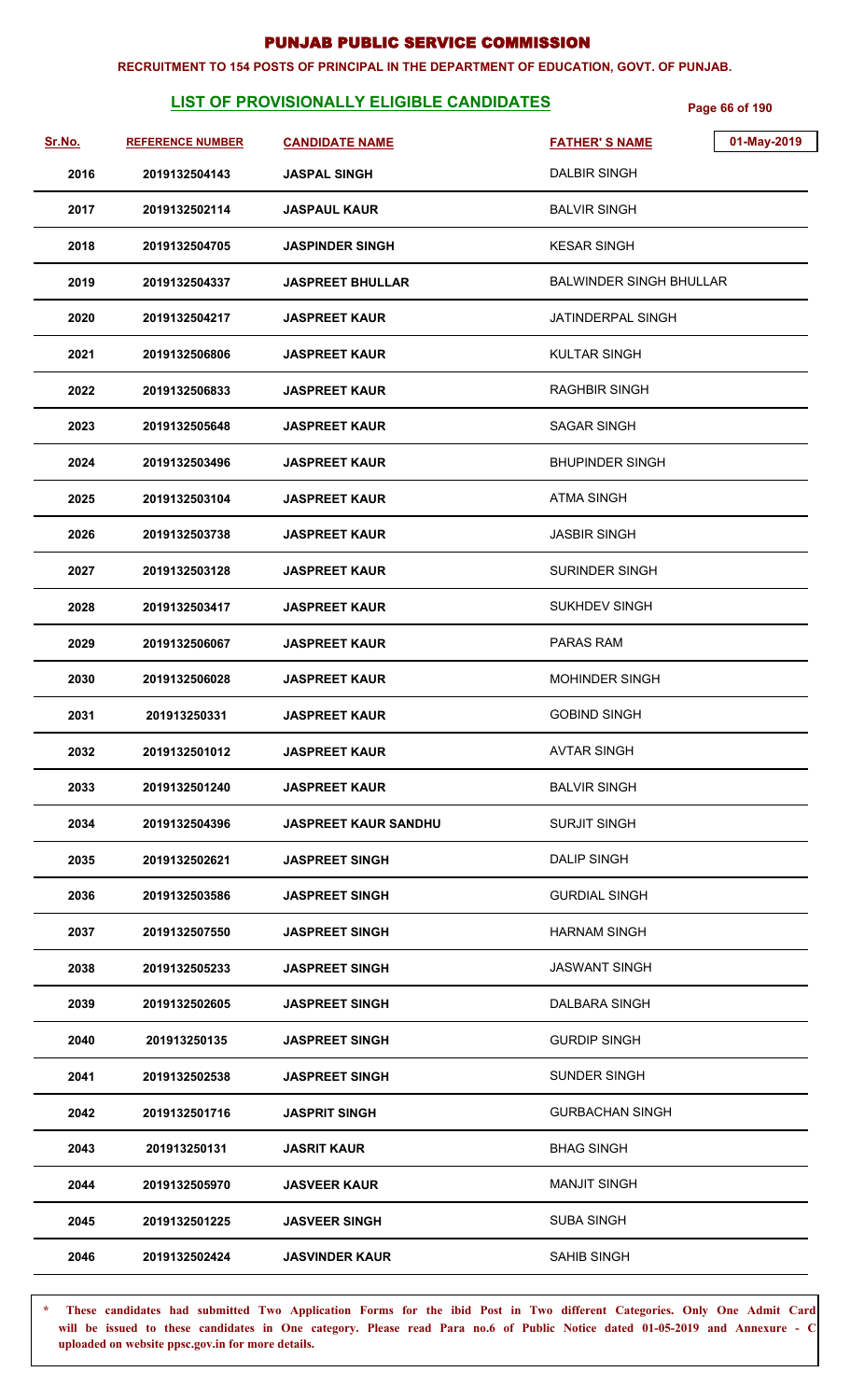#### **RECRUITMENT TO 154 POSTS OF PRINCIPAL IN THE DEPARTMENT OF EDUCATION, GOVT. OF PUNJAB.**

# **LIST OF PROVISIONALLY ELIGIBLE CANDIDATES** Page 67 of 190

| Sr.No. | <b>REFERENCE NUMBER</b> | <b>CANDIDATE NAME</b>         | <b>FATHER'S NAME</b>          | 01-May-2019 |
|--------|-------------------------|-------------------------------|-------------------------------|-------------|
| 2047   | 2019132503684           | <b>JASVINDER KAUR</b>         | <b>MUKHTIAR SINGH</b>         |             |
| 2048   | 2019132503590           | <b>JASVINDER SINGH</b>        | <b>BALVINDER SINGH</b>        |             |
| 2049   | 2019132501847           | <b>JASVINDER SINGH</b>        | <b>GURMEET SINGH</b>          |             |
| 2050   | 2019132503701           | <b>JASVINDER SINGH</b>        | <b>CHAND SINGH</b>            |             |
| 2051   | 2019132501485           | <b>JASVINDER SINGH JARYAL</b> | HAZARA SINGH                  |             |
| 2052   | 2019132502876           | <b>JASVIR KAUR</b>            | <b>MUKAND SINGH</b>           |             |
| 2053   | 2019132505682           | <b>JASVIR KAUR</b>            | SANTOKH SINGH                 |             |
| 2054   | 2019132504627           | <b>JASVIR KAUR</b>            | <b>SARWAN SINGH</b>           |             |
| 2055   | 2019132506741           | <b>JASVIR KAUR</b>            | <b>SWARAN SINGH</b>           |             |
| 2056   | 2019132505816           | <b>JASVIR SINGH</b>           | <b>SHAMSHER SINGH</b>         |             |
| 2057   | 2019132504145           | <b>JASVIR SINGH</b>           | <b>SURJIT SINGH</b>           |             |
| 2058   | 2019132504110           | <b>JASVIR SINGH</b>           | <b>KULWANT SINGH</b>          |             |
| 2059   | 201913250934            | <b>JASVIR SINGH</b>           | <b>KALA SINGH</b>             |             |
| 2060   | 201913250930            | <b>JASVIR SINGH</b>           | <b>RAGHVIR SINGH</b>          |             |
| 2061   | 2019132502720           | <b>JASVIR SINGH</b>           | <b>BHAG SINGH</b>             |             |
| 2062   | 201913250937            | <b>JASVIR SINGH</b>           | <b>MAJOR SINGH</b>            |             |
| 2063   | 2019132501290           | <b>JASVIR SINGH</b>           | <b>SATWINDER SINGH</b>        |             |
| 2064   | 2019132502637           | <b>JASWANT RAI</b>            | <b>MOHAN LAL</b>              |             |
| 2065   | 2019132506325           | <b>JASWANT SINGH</b>          | <b>KAUR SINGH</b>             |             |
| 2066   | 2019132502000           | <b>JASWANT SINGH</b>          | <b>RAN SINGH</b>              |             |
| 2067   | 2019132505470           | <b>JASWANT SINGH</b>          | <b>RANJIT SINGH</b>           |             |
| 2068   | 2019132505189           | <b>JASWANT SINGH</b>          | <b>SHRI RAM</b>               |             |
| 2069   | 2019132506529           | <b>JASWANT SINGH</b>          | <b>JAGMAIL SINGH</b>          |             |
| 2070   | 2019132506250           | <b>JASWANT SINGH KAHLON</b>   | <b>GURCHARAN SINGH KAHLON</b> |             |
| 2071   | 201913250721            | <b>JASWANT SINGH KATARYA</b>  | <b>DARSHAN SINGH</b>          |             |
| 2072   | 2019132504962           | <b>JASWINDER KAUR</b>         | <b>GURMAIL SINGH</b>          |             |
| 2073   | 201913250886            | <b>JASWINDER KAUR</b>         | <b>MEHARBAN SINGH</b>         |             |
| 2074   | 201913250294            | <b>JASWINDER KAUR</b>         | <b>MANN SINGH</b>             |             |
| 2075   | 2019132506084           | <b>JASWINDER KAUR</b>         | <b>GURMEET SINGH</b>          |             |
| 2076   | 2019132503095           | <b>JASWINDER KAUR</b>         | <b>DALBIR SINGH</b>           |             |
| 2077   | 2019132503988           | <b>JASWINDER KAUR</b>         | <b>BALWINDER SINGH</b>        |             |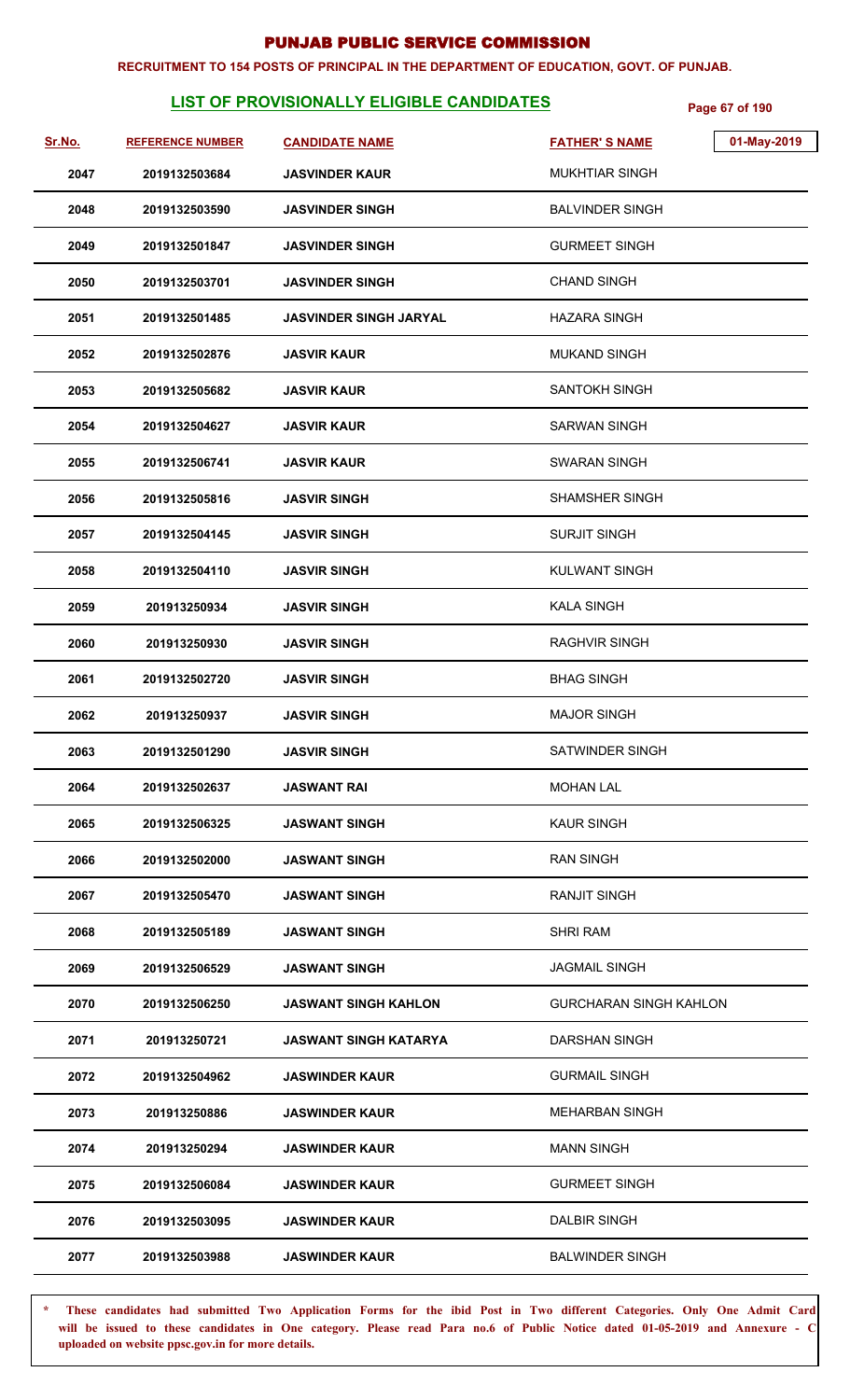#### **RECRUITMENT TO 154 POSTS OF PRINCIPAL IN THE DEPARTMENT OF EDUCATION, GOVT. OF PUNJAB.**

# **LIST OF PROVISIONALLY ELIGIBLE CANDIDATES** Page 68 of 190

| Sr.No. | <b>REFERENCE NUMBER</b> | <b>CANDIDATE NAME</b>         | 01-May-2019<br><b>FATHER'S NAME</b> |
|--------|-------------------------|-------------------------------|-------------------------------------|
| 2078   | 2019132505698           | <b>JASWINDER KAUR</b>         | <b>JOGINDER SINGH</b>               |
| 2079   | 2019132501044           | <b>JASWINDER KAUR</b>         | <b>JAGROOP SINGH</b>                |
| 2080   | 201913250954            | <b>JASWINDER KAUR</b>         | <b>JOGINDER PAUL</b>                |
| 2081   | 201913250849            | <b>JASWINDER KAUR</b>         | <b>KARAM CHAND</b>                  |
| 2082   | 2019132501989           | <b>JASWINDER PAL</b>          | <b>SURAJ PARKASH</b>                |
| 2083   | 2019132502914           | <b>JASWINDER PAL SINGH</b>    | <b>BALKAR SINGH</b>                 |
| 2084   | 2019132503736           | <b>JASWINDER SINGH</b>        | <b>JOGINDER SINGH</b>               |
| 2085   | 2019132506831           | <b>JASWINDER SINGH</b>        | <b>SUKHDEV SINGH</b>                |
| 2086   | 2019132501230           | <b>JASWINDER SINGH</b>        | <b>SANTOKH DASS</b>                 |
| 2087   | 201913250752            | <b>JASWINDER SINGH</b>        | <b>PARAMJIT SINGH</b>               |
| 2088   | 2019132504357           | <b>JASWINDER SINGH</b>        | <b>MOHAN LAL</b>                    |
| 2089   | 2019132501714           | <b>JASWINDER SINGH</b>        | <b>UJAGAR SINGH</b>                 |
| 2090   | 2019132504737           | <b>JASWINDER SINGH</b>        | <b>MALKIT SINGH</b>                 |
| 2091   | 2019132501781           | <b>JASWINDER SINGH</b>        | <b>GOPI SINGH</b>                   |
| 2092   | 2019132506912           | <b>JASWINDER SINGH</b>        | <b>DARSHAN SINGH</b>                |
| 2093   | 2019132501416           | <b>JASWINDER SINGH</b>        | <b>CHAMKAUR SINGH</b>               |
| 2094   | 2019132506023           | <b>JASWINDER SINGH</b>        | <b>BHAJAN SINGH</b>                 |
| 2095   | 2019132501548           | <b>JASWINDER SINGH</b>        | <b>BALWANT SINGH</b>                |
| 2096   | 2019132501491           | <b>JASWINDER SINGH</b>        | <b>BALDEV SINGH</b>                 |
| 2097   | 2019132506357           | <b>JASWINDER SINGH</b>        | <b>MITHU SINGH</b>                  |
| 2098   | 2019132506720           | <b>JASWINDER SINGH</b>        | <b>HARJINDER SINGH</b>              |
| 2099   | 2019132506374           | <b>JASWINDER SINGH</b>        | <b>JOGA RAM</b>                     |
| 2100   | 2019132505032           | <b>JASWINDER SINGH</b>        | <b>SUKHDEV SINGH</b>                |
| 2101   | 2019132502806           | <b>JASWINDER SINGH</b>        | <b>KULWANT SINGH</b>                |
| 2102   | 201913250616            | <b>JASWINDER SINGH</b>        | <b>JAGAR SINGH</b>                  |
| 2103   | 2019132504109           | <b>JASWINDER SINGH</b>        | MOHAN LAL                           |
| 2104   | 2019132502655           | <b>JASWINDER SINGH</b>        | <b>BALDEV SINGH</b>                 |
| 2105   | 2019132501019           | JASWINDER SINGH DHIMAN        | <b>AVTAR SINGH DHIMAN</b>           |
| 2106   | 201913250183            | <b>JASWINDER SINGH MANN</b>   | <b>SURJIT SINGH</b>                 |
| 2107   | 2019132506347           | <b>JASWINDER SINGH SANDHU</b> | DARSHAN SINGH SANDHU                |
| 2108   | 2019132502128           | <b>JATINDER KAUR</b>          | <b>HARBHAJAN SINGH</b>              |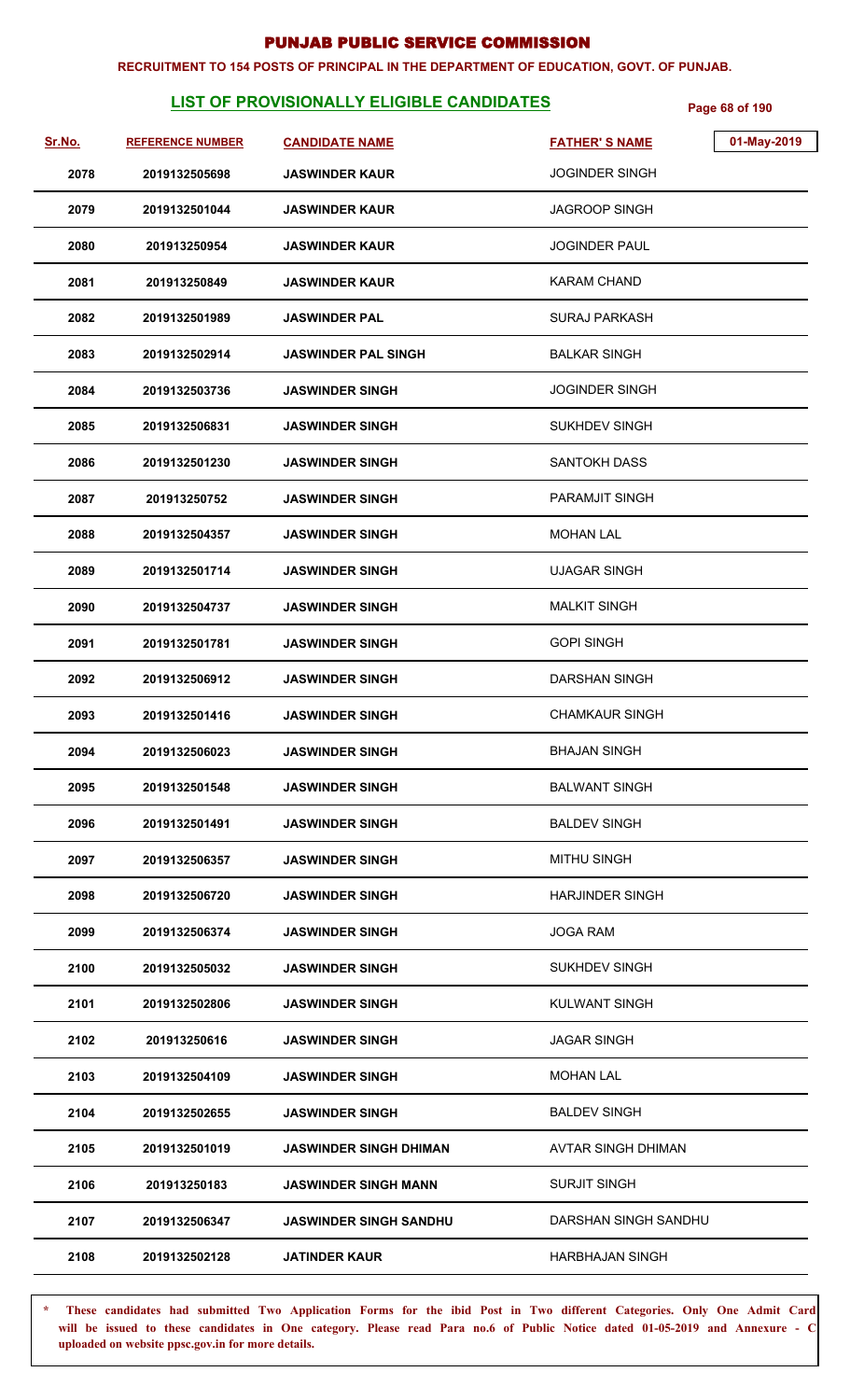#### **RECRUITMENT TO 154 POSTS OF PRINCIPAL IN THE DEPARTMENT OF EDUCATION, GOVT. OF PUNJAB.**

# **LIST OF PROVISIONALLY ELIGIBLE CANDIDATES** Page 69 of 190

| Sr.No. | <b>REFERENCE NUMBER</b> | <b>CANDIDATE NAME</b>        | 01-May-2019<br><b>FATHER'S NAME</b> |
|--------|-------------------------|------------------------------|-------------------------------------|
| 2109   | 2019132506889           | <b>JATINDER KAUR</b>         | SR DARBARA SINGH                    |
| 2110   | 2019132501967           | JATINDER KAUR                | SATPAL SINGH                        |
| 2111   | 2019132503825           | <b>JATINDER KAUR</b>         | <b>MEHAR SINGH</b>                  |
| 2112   | 2019132506108           | JATINDER KAUR                | <b>HARBANS SINGH</b>                |
| 2113   | 2019132503171           | JATINDER KAUR                | <b>AMARJEET SINGH</b>               |
| 2114   | 2019132505097           | JATINDER KAUR                | RACCHPAL SINGH                      |
| 2115   | 2019132506116           | JATINDER KUMAR               | KRISHAN LAL KALSI                   |
| 2116   | 201913250475            | <b>JATINDER KUMAR</b>        | <b>RAJ KUMAR</b>                    |
| 2117   | 2019132503989           | JATINDER KUMAR               | <b>BHANWAR LAL</b>                  |
| 2118   | 2019132501676           | JATINDER KUMAR BANSAL        | <b>MEGH RAJ BANSAL</b>              |
| 2119   | 2019132505007           | <b>JATINDER KUMAR GAKHAR</b> | <b>INDERJEET KUMAR GAKHAR</b>       |
| 2120   | 2019132504722           | <b>JATINDER PAL SINGH</b>    | <b>HARCHARAN SINGH</b>              |
| 2121   | 2019132501478           | JATINDER PAL SINGH           | <b>ANGREZ SINGH</b>                 |
| 2122   | 2019132502320           | <b>JATINDER PAL SINGH</b>    | <b>JASWANT SINGH</b>                |
| 2123   | 2019132501636           | <b>JATINDER SHARMA</b>       | TARSEM CHAND SHARMA                 |
| 2124   | 2019132501973           | <b>JATINDER SINGH</b>        | DARSHAN SINGH                       |
| 2125   | 2019132506894           | <b>JATINDER SINGH</b>        | <b>JAGJIT SINGH</b>                 |
| 2126   | 2019132504328           | JATINDER SINGH               | <b>MAKHAN SINGH</b>                 |
| 2127   | 2019132502932           | JATINDER SINGH               | <b>JAGMAIL SINGH</b>                |
| 2128   | 2019132501093           | <b>JATINDER SINGH</b>        | <b>GURCHARAN SINGH</b>              |
| 2129   | 2019132503947           | JATINDER SINGH               | <b>AMAR SINGH</b>                   |
| 2130   | 2019132505617           | <b>JATINDER SINGH</b>        | <b>DALBIR SINGH</b>                 |
| 2131   | 201913250177            | <b>JATINDER SINGH</b>        | <b>GURDARSHANJIT SINGH</b>          |
| 2132   | 2019132506652           | JATINDER SINGH               | <b>LAL CHAND</b>                    |
| 2133   | 201913250719            | JATINDER SINGH               | <b>SAWARAN SINGH</b>                |
| 2134   | 2019132507008           | <b>JATINDER SINGH</b>        | <b>HAKAM SINGH</b>                  |
| 2135   | 2019132502354           | JATINDER SONI                | <b>INDERJIT SONI</b>                |
| 2136   | 2019132501329           | <b>JATINDERBIR</b>           | <b>BASANT SINGH</b>                 |
| 2137   | 2019132505238           | <b>JATINDERPAL SINGH</b>     | <b>LAL SINGH</b>                    |
| 2138   | 2019132506984           | JAYA AGGARWAL                | <b>VIJAY KUMAR</b>                  |
| 2139   | 2019132505306           | JAYANT KUMAR SHARMA          | KAILASH CHANDER SHARMA              |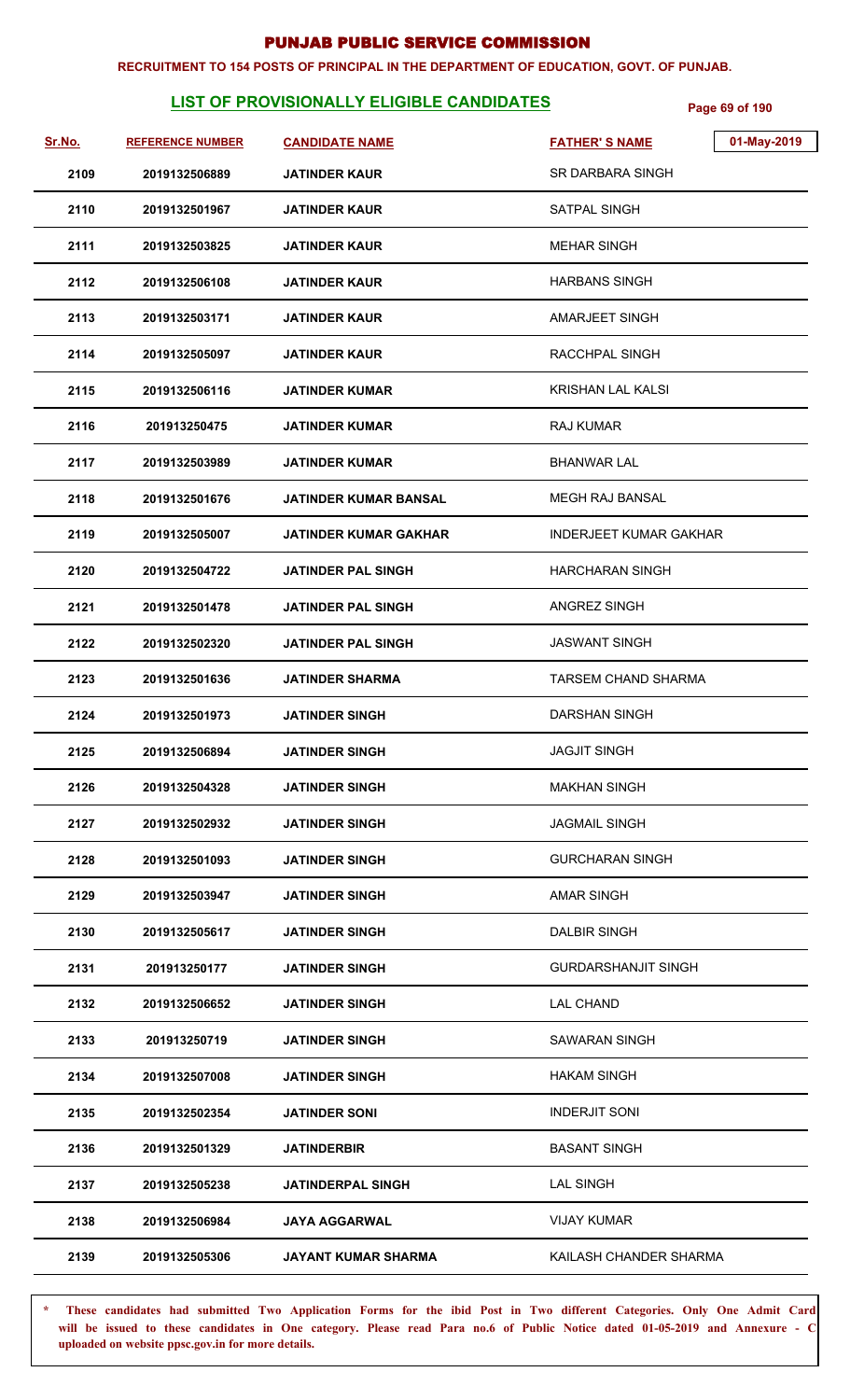#### **RECRUITMENT TO 154 POSTS OF PRINCIPAL IN THE DEPARTMENT OF EDUCATION, GOVT. OF PUNJAB.**

# **LIST OF PROVISIONALLY ELIGIBLE CANDIDATES** Page 70 of 190

| Sr.No. | <b>REFERENCE NUMBER</b> | <b>CANDIDATE NAME</b>       | <b>FATHER'S NAME</b>     | 01-May-2019 |
|--------|-------------------------|-----------------------------|--------------------------|-------------|
| 2140   | 2019132506705           | <b>JEET SINGH</b>           | <b>HARBANS LAL</b>       |             |
| 2141   | 2019132505854           | <b>JEEVAN JYOTI</b>         | <b>HARBANS LAL</b>       |             |
| 2142   | 2019132506918           | <b>JEEVAN SINGH</b>         | <b>MANOHAR SINGH</b>     |             |
| 2143   | 2019132503107           | <b>JEEVANJOT KAUR</b>       | <b>JAGDISH SINGH</b>     |             |
| 2144   | 201913250583            | <b>JEEWAN KUMAR</b>         | <b>HARBANS LAL</b>       |             |
| 2145   | 2019132505034           | <b>JEOTI BATRA</b>          | SATPAL BATRA             |             |
| 2146   | 201913250872            | <b>JIMMY KHAJURIA</b>       | <b>KEWAL KRISHAN</b>     |             |
| 2147   | 2019132507560           | <b>JITANDER VERMA</b>       | ROOP LAL VERMA           |             |
| 2148   | 2019132505525           | <b>JITENDER KUMAR</b>       | <b>MANOHAR LAL</b>       |             |
| 2149   | 2019132502729           | <b>JITVESH KUMAR</b>        | SUBHASH CHAND            |             |
| 2150   | 201913250342            | <b>JIWAN JOT SINGH</b>      | <b>SATPAL</b>            |             |
| 2151   | 2019132503553           | <b>ITOYL NAWIL</b>          | <b>DARSHAN KUMAR</b>     |             |
| 2152   | 2019132503185           | <b>JIWAN JYOTI KUMAR</b>    | <b>TARSEM RAJ</b>        |             |
| 2153   | 2019132505024           | <b>JIWAN KUMAR</b>          | <b>GOBIND RAM</b>        |             |
| 2154   | 2019132502768           | <b>JIWAN KUMAR</b>          | <b>AMAR NATH</b>         |             |
| 2155   | 2019132503027           | <b>JIWAN KUMAR</b>          | <b>SURINDER KUMAR</b>    |             |
| 2156   | 2019132501509           | <b>JIWANJOT SINGH MALHI</b> | <b>WIRSA SINGH MALHI</b> |             |
| 2157   | 2019132505224           | <b>JOBINDER SINGH</b>       | <b>JARNAIL SINGH</b>     |             |
| 2158   | 2019132502716           | <b>JODH PAL</b>             | <b>JIT RAM</b>           |             |
| 2159   | 2019132504438           | <b>JODHA RAM</b>            | <b>JOGI RAM</b>          |             |
| 2160   | 201913250994            | <b>JOGA SINGH</b>           | <b>BALJIT SINGH</b>      |             |
| 2161   | 2019132503467           | <b>JOGINDER LAL</b>         | <b>MUNSHI RAM</b>        |             |
| 2162   | 2019132502200           | <b>JOGINDER PAL</b>         | <b>SAJHI RAM</b>         |             |
| 2163   | 2019132506555           | <b>JOGINDER PAL</b>         | <b>HARBANS LAL</b>       |             |
| 2164   | 2019132507503           | <b>JOGINDER PAL</b>         | <b>JAGDISH LAL</b>       |             |
| 2165   | 2019132502195           | <b>JOGINDER PAL</b>         | <b>HUKAM CHAND</b>       |             |
| 2166   | 2019132504827           | <b>JOGINDER PAUL</b>        | <b>LAL CHAND</b>         |             |
| 2167   | 2019132501309           | <b>JOGINDER SINGH</b>       | <b>DHOLA SINGH</b>       |             |
| 2168   | 2019132507593           | <b>JOGINDER SINGH</b>       | <b>SUKH DAYAL</b>        |             |
| 2169   | 2019132506452           | <b>JOGINDER SINGH</b>       | PREM SINGH               |             |
| 2170   | 2019132501914           | <b>JONY GARG</b>            | <b>TARSEM KUMAR</b>      |             |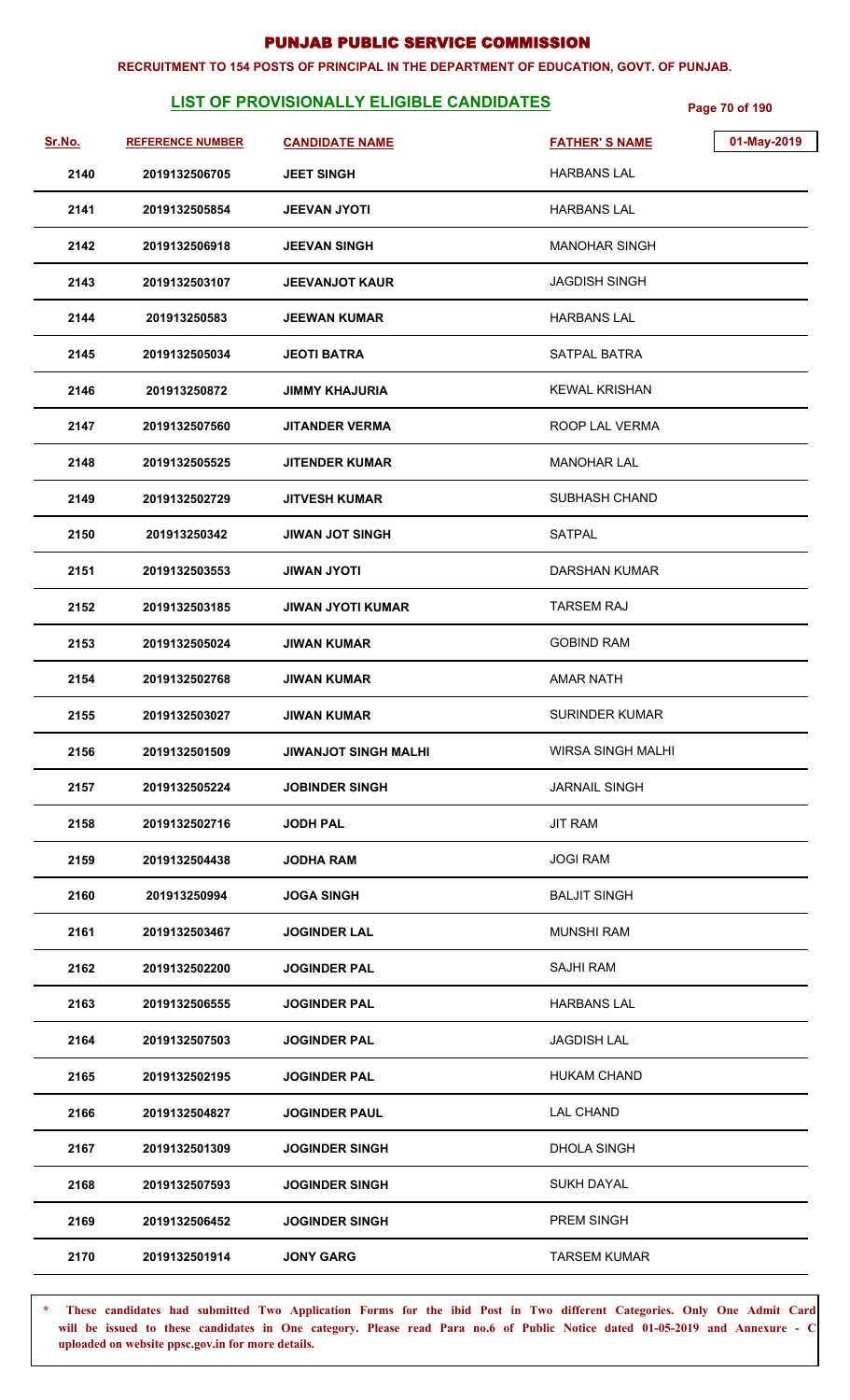#### **RECRUITMENT TO 154 POSTS OF PRINCIPAL IN THE DEPARTMENT OF EDUCATION, GOVT. OF PUNJAB.**

# **LIST OF PROVISIONALLY ELIGIBLE CANDIDATES** Page 71 of 190

| Sr.No. | <b>REFERENCE NUMBER</b> | <b>CANDIDATE NAME</b>   | 01-May-2019<br><b>FATHER'S NAME</b> |
|--------|-------------------------|-------------------------|-------------------------------------|
| 2171   | 2019132502196           | <b>JORAWAR SINGH</b>    | <b>GURMIT SINGH</b>                 |
| 2172   | 2019132504342           | <b>JOT SAROOP SINGH</b> | <b>CHANAN SINGH</b>                 |
| 2173   | 2019132506776           | <b>JUGRAJ SINGH</b>     | <b>JASBIR SINGH</b>                 |
| 2174   | 201913250284            | <b>JUGRAJ SINGH</b>     | <b>JARNAIL SINGH</b>                |
| 2175   | 2019132503480           | <b>JUJHAR SINGH</b>     | <b>SUKHA SINGH</b>                  |
| 2176   | 2019132501116           | <b>JUNISH MAHAJAN</b>   | <b>CHANAN LAL MAHAJAN</b>           |
| 2177   | 2019132503241           | <b>JYOTI</b>            | <b>ASHOK KUMAR</b>                  |
| 2178   | 2019132502633           | <b>JYOTI</b>            | PARVEEN KUMAR                       |
| 2179   | 201913250181            | <b>JYOTI</b>            | PREM CHAND                          |
| 2180   | 2019132503024           | <b>JYOTI</b>            | ASHOK KUMAR                         |
| 2181   | 201913250302            | <b>JYOTI</b>            | SUBHASH CHANDER                     |
| 2182   | 2019132501268           | <b>JYOTI AGGARWAL</b>   | SUBHASH CHANDRA AGARWAL             |
| 2183   | 2019132504735           | <b>JYOTI BALA</b>       | <b>KARTAR SINGH</b>                 |
| 2184   | 2019132505163           | <b>JYOTI BALA</b>       | <b>SAT PARKASH</b>                  |
| 2185   | 2019132506890           | <b>JYOTI BHUKEN</b>     | <b>SATNAM CHAND</b>                 |
| 2186   | 2019132504153           | <b>JYOTI GOYAL</b>      | DEV RAJ                             |
| 2187   | 2019132501793           | <b>JYOTI GULATI</b>     | <b>NARESH KUMAR GULATI</b>          |
| 2188   | 2019132502939           | <b>JYOTI GULATI</b>     | <b>M R GULATI</b>                   |
| 2189   | 2019132505079           | <b>JYOTI GULSARI</b>    | <b>DHARAMPAL</b>                    |
| 2190   | 201913250743            | <b>JYOTI JAIN</b>       | RAJINDER KUMAR JAIN                 |
| 2191   | 2019132504151           | <b>JYOTI KUMARI</b>     | RAM SARAN SAROYA                    |
| 2192   | 2019132506366           | <b>JYOTI NAGPAL</b>     | RAJA RAM NAGPAL                     |
| 2193   | 2019132507457           | <b>JYOTI NAUTIYAL</b>   | <b>KRISHAN BALLABH</b>              |
| 2194   | 2019132507069           | <b>JYOTI RAI</b>        | <b>OM PARKASH</b>                   |
| 2195   | 2019132501413           | <b>JYOTI RANI</b>       | <b>MANOHAR LAL SHARMA</b>           |
| 2196   | 2019132503814           | <b>JYOTI RATTAN</b>     | <b>TARLOK NATH RATTAN</b>           |
| 2197   | 2019132502808           | <b>JYOTI SETIA</b>      | NIRMAL KUMAR SETIA                  |
| 2198   | 2019132506179           | <b>JYOTI SINGLA</b>     | <b>JANKI DASS SINGLA</b>            |
| 2199   | 2019132506653           | <b>JYOTI TAAK</b>       | NARINDER KUMAR TAAK                 |
| 2200   | 2019132504921           | <b>JYOTIKA SHARMA</b>   | RAM SAROOP SHARMA                   |
| 2201   | 2019132503308           | <b>JYOTISHNA</b>        | <b>ROSHAN LAL</b>                   |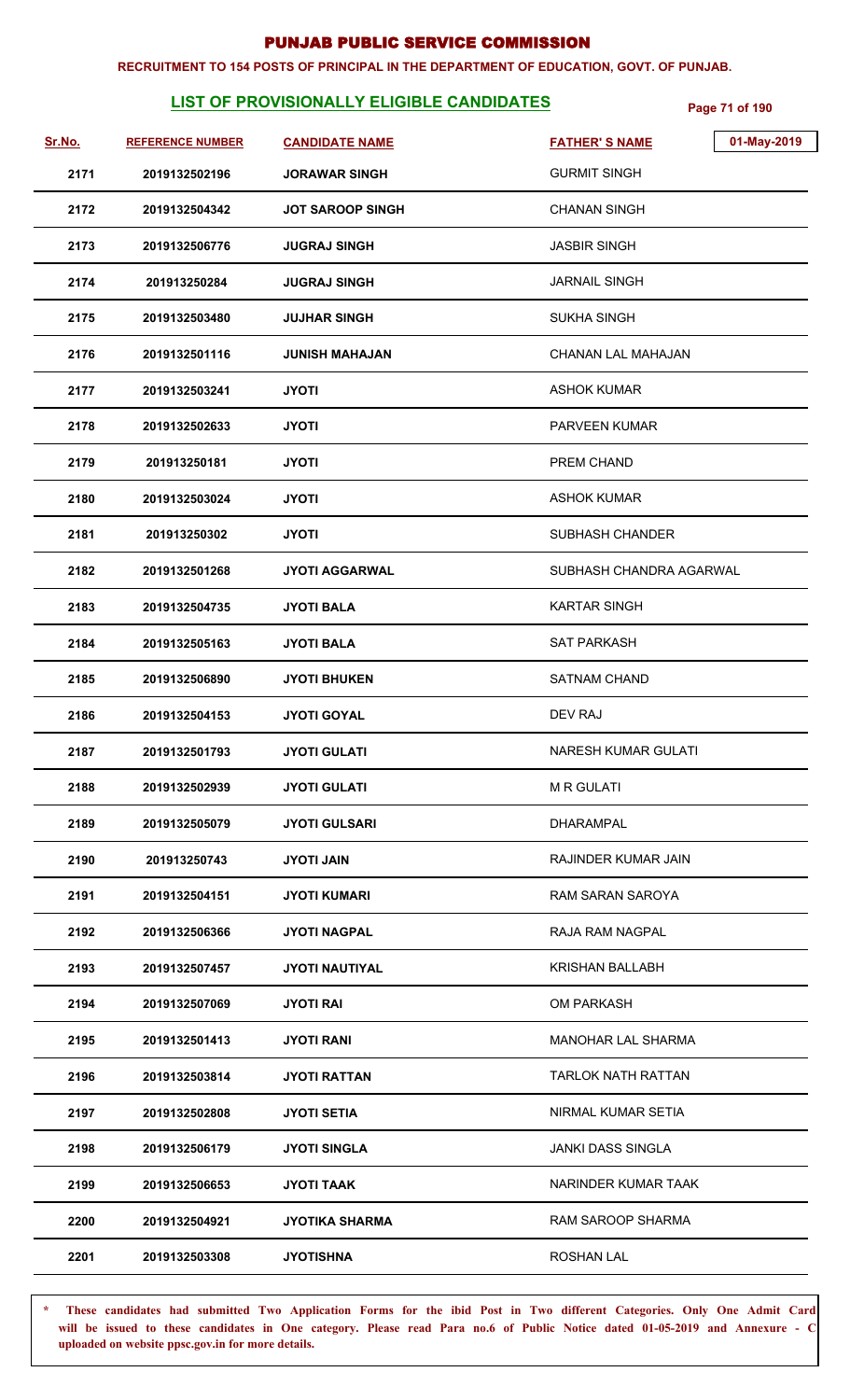#### **RECRUITMENT TO 154 POSTS OF PRINCIPAL IN THE DEPARTMENT OF EDUCATION, GOVT. OF PUNJAB.**

# **LIST OF PROVISIONALLY ELIGIBLE CANDIDATES** Page 72 of 190

| Sr.No. | <b>REFERENCE NUMBER</b> | <b>CANDIDATE NAME</b>      | 01-May-2019<br><b>FATHER'S NAME</b> |  |
|--------|-------------------------|----------------------------|-------------------------------------|--|
| 2202   | 2019132502738           | JYOTSANA MINHAS            | <b>HARDIAL SINGH</b>                |  |
| 2203   | 2019132501886           | <b>KABAL SINGH</b>         | SANTOKH SINGH                       |  |
|        |                         |                            |                                     |  |
| 2204   | 2019132501281           | <b>KALDEEP SINGH</b>       | <b>KARAMJIT SINGH</b>               |  |
| 2205   | 2019132505992           | <b>KALPANA BHARTI</b>      | <b>BABU RAM</b>                     |  |
| 2206   | 2019132505511           | <b>KAMAL BAINS</b>         | RAM PIARA BAINS                     |  |
| 2207   | 201913250984            | <b>KAMAL DEEP</b>          | <b>JAGJIWAN KUMAR</b>               |  |
| 2208   | 2019132501236           | <b>KAMAL DEEP</b>          | <b>MANMOHAN GUPTA</b>               |  |
| 2209   | 2019132502084           | <b>KAMAL GOYAL</b>         | <b>RAJ KUMAR GOYAL</b>              |  |
| 2210   | 2019132501045           | <b>KAMAL KISHORE</b>       | <b>ACHHAR MAL</b>                   |  |
| 2211   | 2019132505002           | <b>KAMAL KISHORE</b>       | SUKHDEV RAJ                         |  |
| 2212   | 2019132502480           | <b>KAMAL THAKUR</b>        | <b>SURAJ PARKASH</b>                |  |
| 2213   | 2019132504581           | <b>KAMALDEEP</b>           | <b>SHAMSHER SINGH</b>               |  |
| 2214   | 2019132506766           | <b>KAMALDEEP KAUR</b>      | <b>GURMEET SINGH</b>                |  |
| 2215   | 2019132505092           | <b>KAMALDEEP KAUR</b>      | SADHU SINGH                         |  |
| 2216   | 2019132503643           | <b>KAMALDEEP KAUR</b>      | <b>GIAN SINGH</b>                   |  |
| 2217   | 2019132503377           | <b>KAMALDEEP SINGH</b>     | <b>SUKHDEV SINGH</b>                |  |
| 2218   | 2019132504662           | <b>KAMALDEEP SINGH</b>     | <b>AVTAR SINGH</b>                  |  |
| 2219   | 2019132505627           | <b>KAMALDEEP SINGH</b>     | <b>BHUPINDER SINGH</b>              |  |
| 2220   | 2019132503999           | <b>KAMALDEEP SINGH</b>     | <b>KARAM SINGH</b>                  |  |
| 2221   | 2019132505793           | <b>KAMALDEEP SINGH</b>     | SOHAN LAL                           |  |
| 2222   | 2019132504839           | <b>KAMALDEEP SINGH</b>     | <b>AMRIT SINGH</b>                  |  |
| 2223   | 2019132501931           | <b>KAMALDEEP SINGH</b>     | <b>HARNEK SINGH</b>                 |  |
| 2224   | 2019132507521           | <b>KAMALEEP KAUR</b>       | <b>GIAN SINGH</b>                   |  |
| 2225   | 201913250748            | <b>KAMALJEET</b>           | SUKHWINDER SINGH                    |  |
| 2226   | 2019132503363           | <b>KAMALJEET KAUR</b>      | <b>BALVIR SINGH</b>                 |  |
| 2227   | 2019132504308           | <b>KAMALJEET KAUR</b>      | <b>GIRDHARI SINGH</b>               |  |
| 2228   | 2019132507551           | <b>KAMALJEET KAUR</b>      | <b>RANJEET SINGH</b>                |  |
| 2229   | 2019132504335           | <b>KAMALJEET KAUR</b>      | <b>AMRIK SINGH</b>                  |  |
| 2230   | 2019132502363           | <b>KAMALJEET KAUR</b>      | <b>CHARAN SINGH</b>                 |  |
| 2231   | 2019132501437           | <b>KAMALJEET KAUR</b>      | <b>HARBHAJAN SINGH</b>              |  |
| 2232   | 2019132503007           | <b>KAMALJEET KAUR MANN</b> | <b>HAQIQ SINGH MANN</b>             |  |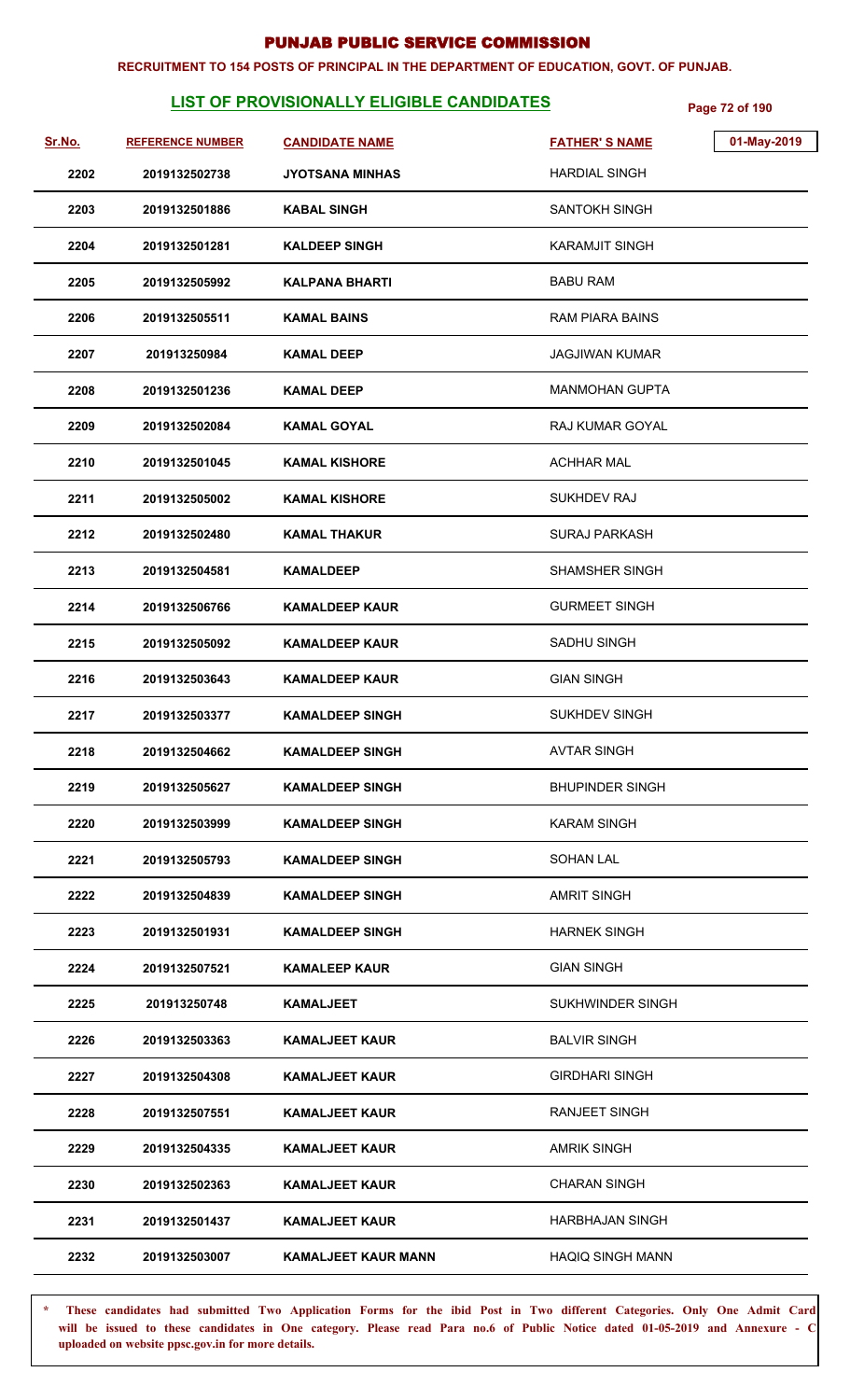#### **RECRUITMENT TO 154 POSTS OF PRINCIPAL IN THE DEPARTMENT OF EDUCATION, GOVT. OF PUNJAB.**

# **LIST OF PROVISIONALLY ELIGIBLE CANDIDATES** Page 73 of 190

| Sr.No. | <b>REFERENCE NUMBER</b> | <b>CANDIDATE NAME</b>          | <b>FATHER'S NAME</b>    | 01-May-2019 |
|--------|-------------------------|--------------------------------|-------------------------|-------------|
| 2233   | 2019132504743           | <b>KAMALJEET SINGH</b>         | <b>GURBACHAN SINGH</b>  |             |
| 2234   | 201913250318            | <b>KAMALJEET SINGH</b>         | SUKHDARSHAN SINGH       |             |
| 2235   | 2019132501333           | <b>KAMALJIT</b>                | KISHAN DAYAL            |             |
| 2236   | 2019132506346           | KAMALJIT                       | <b>LABHU RAM</b>        |             |
| 2237   | 2019132503676           | KAMALJIT                       | <b>SOM LAL</b>          |             |
| 2238   | 2019132507220           | <b>KAMALJIT KAUR</b>           | S TARLOK SINGH          |             |
| 2239   | 2019132503094           | <b>KAMALJIT KAUR</b>           | <b>GURCHARN SINGH</b>   |             |
| 2240   | 2019132502019           | <b>KAMALJIT KAUR</b>           | <b>SUKHDEV SINGH</b>    |             |
| 2241   | 2019132502508           | <b>KAMALJIT KAUR</b>           | <b>BAKSHI RAM</b>       |             |
| 2242   | 2019132502060           | <b>KAMALJIT KAUR</b>           | <b>GIAN SINGH</b>       |             |
| 2243   | 201913250825            | <b>KAMALJIT KAUR SIDHU</b>     | <b>TARLOK SINGH</b>     |             |
| 2244   | 2019132506221           | <b>KAMALJIT SINGH</b>          | <b>BAKHSHISH RAM</b>    |             |
| 2245   | 2019132506232           | <b>KAMALJIT SINGH</b>          | <b>BANT SINGH</b>       |             |
| 2246   | 2019132503646           | <b>KAMALJIT SINGH</b>          | <b>GAMDUR SINGH</b>     |             |
| 2247   | 2019132506921           | <b>KAMALJIT SINGH</b>          | <b>RAM SINGH</b>        |             |
| 2248   | 2019132501692           | <b>KAMALJIT SINGH</b>          | <b>SUKHDEV SINGH</b>    |             |
| 2249   | 2019132501918           | <b>KAMALPREET KAUR</b>         | <b>AJIT SINGH</b>       |             |
| 2250   | 2019132502550           | <b>KAMALPREET KAUR</b>         | <b>BALDEV SINGH</b>     |             |
| 2251   | 2019132504115           | <b>KAMALPREET KAUR</b>         | <b>JARNAIL SINGH</b>    |             |
| 2252   | 2019132501913           | <b>KAMALPREET KAUR</b>         | <b>JOGINDER SINGH</b>   |             |
| 2253   | 2019132501568           | <b>KAMALPREET KAUR</b>         | <b>MANJIT SINGH</b>     |             |
| 2254   | 2019132503350           | <b>KAMALPREET SINGH GREWAL</b> | AMARJEET SINGH GREWAL   |             |
| 2255   | 2019132502659           | <b>KAMALVEER KAUR</b>          | <b>AJMER SINGH</b>      |             |
| 2256   | 2019132506009           | <b>KAMLA BIST</b>              | SITA RAM BIST           |             |
| 2257   | 2019132504754           | KAMLA RANI                     | RAM LAL                 |             |
| 2258   | 2019132506436           | KAMLESH BALA                   | PREM NATH               |             |
| 2259   | 2019132503889           | <b>KAMLESH RANI</b>            | CHARAN DASS             |             |
| 2260   | 2019132501316           | <b>KAMPREET KAUR</b>           | <b>GURDARSHAN SINGH</b> |             |
| 2261   | 2019132507259           | <b>KANCHAN BALA</b>            | <b>AMAR LAL</b>         |             |
| 2262   | 201913250964            | <b>KANCHAN RANI</b>            | DARSHAN KUMAR           |             |
| 2263   | 201913250658            | <b>KANCHAN RANI</b>            | <b>VIJAY KUMAR</b>      |             |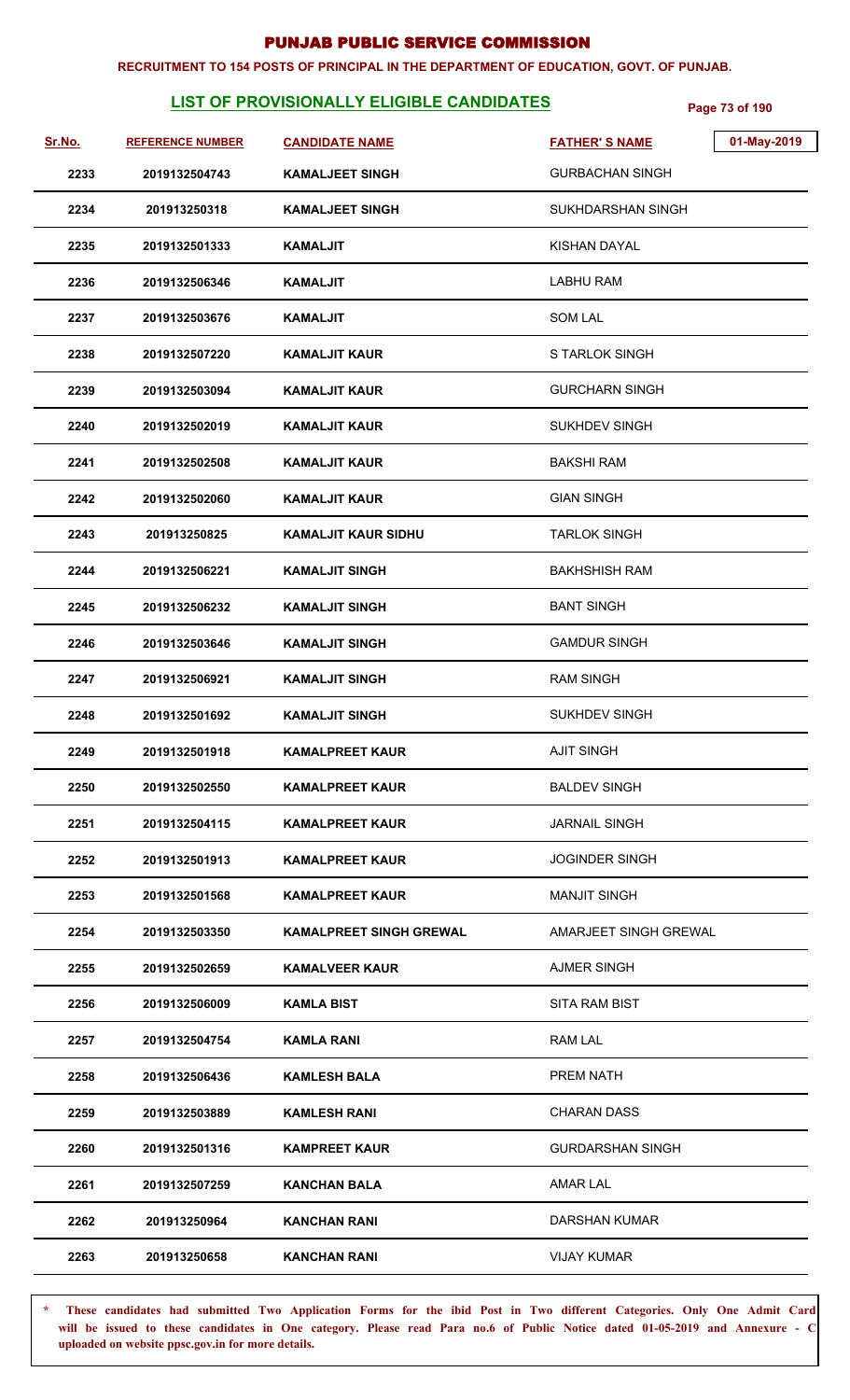#### **RECRUITMENT TO 154 POSTS OF PRINCIPAL IN THE DEPARTMENT OF EDUCATION, GOVT. OF PUNJAB.**

# **LIST OF PROVISIONALLY ELIGIBLE CANDIDATES Page 74 of 190**

| Sr.No. | <b>REFERENCE NUMBER</b> | <b>CANDIDATE NAME</b>         | <b>FATHER'S NAME</b>      | 01-May-2019 |
|--------|-------------------------|-------------------------------|---------------------------|-------------|
| 2264   | 2019132503959           | <b>KANCHAN SHARMA</b>         | ADARASH KUMAR             |             |
| 2265   | 2019132505086           | <b>KANCHANA KUMARI</b>        | PRITAM CHAND              |             |
| 2266   | 2019132507513           | <b>KANIKA BHATTI</b>          | <b>SUSHIL KUMAR</b>       |             |
| 2267   | 2019132507338           | <b>KANIKA DUA</b>             | SUBHASH CHANDER           |             |
| 2268   | 2019132502430           | <b>KANVARDEEP KAUR</b>        | <b>BALKARAN SINGH</b>     |             |
| 2269   | 2019132506141           | <b>KANWAL JEET KAUR</b>       | <b>KULTAR SINGH</b>       |             |
| 2270   | 2019132505022           | <b>KANWALDEEP KAUR</b>        | <b>BALDEV SINGH</b>       |             |
| 2271   | 2019132507389           | <b>KANWALDEEP SINGH</b>       | <b>BALWINDER SINGH</b>    |             |
| 2272   | 2019132502979           | <b>KANWALJEET KAUR</b>        | <b>SURINDER SINGH</b>     |             |
| 2273   | 2019132506247           | <b>KANWALJEET KAUR</b>        | <b>HARDEEP SINGH</b>      |             |
| 2274   | 2019132503358           | <b>KANWALJIT KAUR</b>         | KULDIP SINGH KINGRA       |             |
| 2275   | 2019132506735           | <b>KANWALJIT KAUR</b>         | <b>BALDAV SINGH</b>       |             |
| 2276   | 2019132503648           | <b>KANWALJIT KAUR</b>         | <b>BHUPINDER SINGH</b>    |             |
| 2277   | 2019132504316           | <b>KANWALJIT KAUR</b>         | DALBIR SINGH              |             |
| 2278   | 2019132506983           | <b>KANWALJIT KAUR</b>         | <b>SATWINDER SINGH</b>    |             |
| 2279   | 2019132505471           | <b>KANWALJIT KAUR CHOPRA</b>  | HARNEK SINGH CHOORA       |             |
| 2280   | 2019132504547           | <b>KANWALJIT SINGH</b>        | <b>GAJJAN SINGH</b>       |             |
| 2281   | 2019132504236           | <b>KANWALJIT SINGH</b>        | <b>GURJIT SINGH</b>       |             |
| 2282   | 2019132504422           | <b>KANWALJIT SINGH</b>        | <b>RANJIT SINGH</b>       |             |
| 2283   | 201913250487            | <b>KANWALJIT SINGH</b>        | <b>DHARAM SINGH</b>       |             |
| 2284   | 2019132505856           | <b>KANWALPREET KAUR</b>       | <b>GURDEV SINGH</b>       |             |
| 2285   | 2019132505705           | <b>KANWALPREET KAUR</b>       | <b>BALDEV SINGH</b>       |             |
| 2286   | 2019132501002           | <b>KANWALPREET KAUR SIDHU</b> | PRITPAL SINGH             |             |
| 2287   | 2019132506821           | <b>KANWALPREET SINGH</b>      | <b>JASWANT SINGH</b>      |             |
| 2288   | 201913250562            | KANWAR ASHWANI SINGH          | <b>JASWANT SINGH RANA</b> |             |
| 2289   | 2019132503898           | <b>KANWAR DEEP SINGH</b>      | <b>HARI SINGH</b>         |             |
| 2290   | 201913250266            | <b>KANWAR MEET SINGH</b>      | NARINDER PAL SINGH        |             |
| 2291   | 2019132502963           | <b>KANWAR SARUP SINGH</b>     | SUKHJAP SINGH             |             |
| 2292   | 2019132506872           | <b>KANWARDEEP SINGH</b>       | BHAJAN SINGH KANG         |             |
| 2293   | 2019132506032           | <b>KANWARJEET SINGH</b>       | <b>DILBAG SINGH</b>       |             |
| 2294   | 2019132502715           | <b>KANWARJIT SINGH</b>        | <b>JARNAIL SINGH</b>      |             |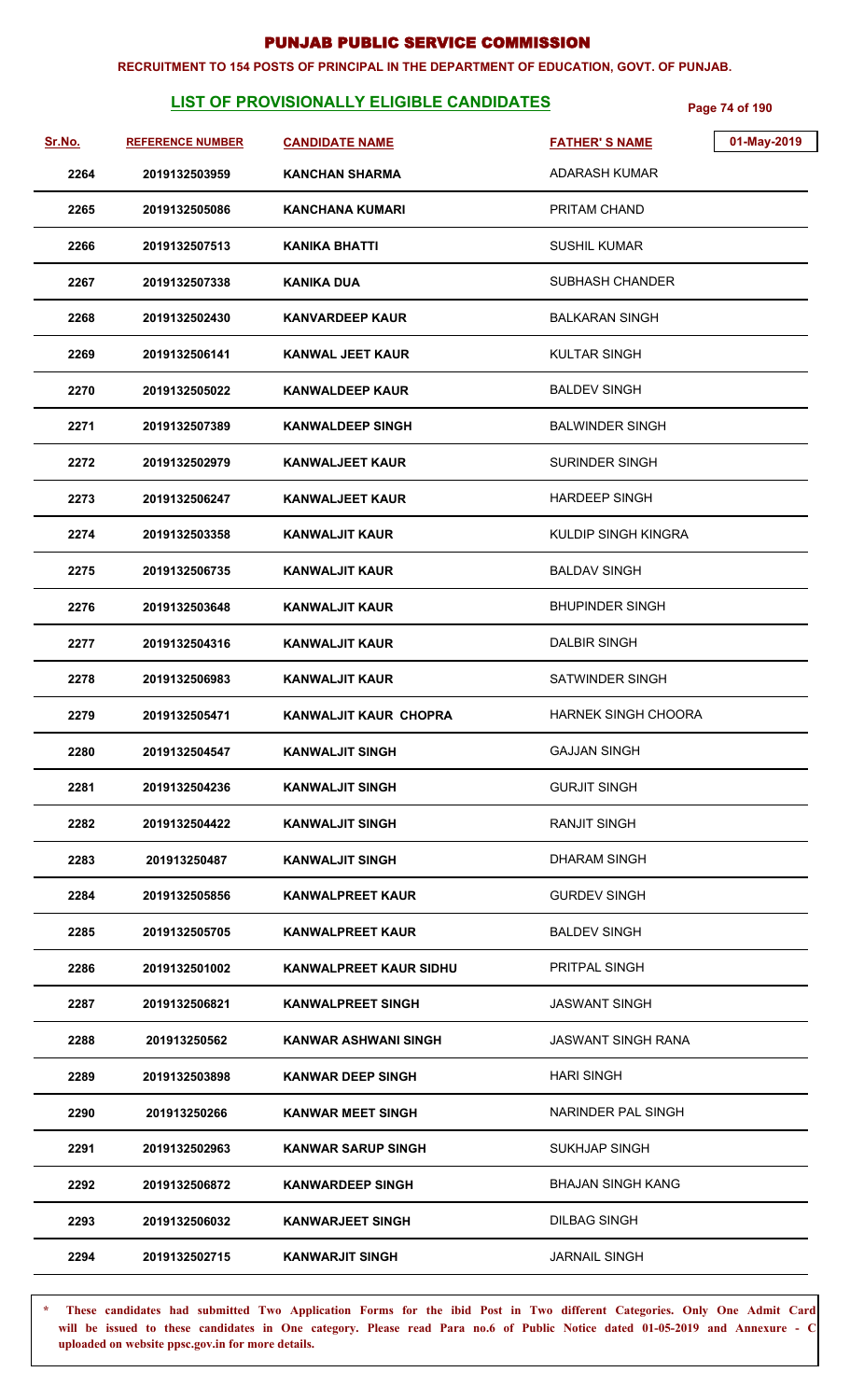#### **RECRUITMENT TO 154 POSTS OF PRINCIPAL IN THE DEPARTMENT OF EDUCATION, GOVT. OF PUNJAB.**

# **LIST OF PROVISIONALLY ELIGIBLE CANDIDATES** Page 75 of 190

| Sr.No. | <b>REFERENCE NUMBER</b> | <b>CANDIDATE NAME</b>    | <b>FATHER'S NAME</b>   | 01-May-2019 |
|--------|-------------------------|--------------------------|------------------------|-------------|
| 2295   | 2019132505010           | <b>KANWARPAL SINGH</b>   | <b>GURDIAL SINGH</b>   |             |
| 2296   | 2019132503628           | <b>KAPIL ABBI</b>        | SUSHIL KUMAR ABBI      |             |
| 2297   | 2019132502388           | <b>KAPIL DEV</b>         | <b>SURINDER NATH</b>   |             |
| 2298   | 2019132506177           | <b>KAPIL DEV TANEJA</b>  | DIWAN CHAND TANEJA     |             |
| 2299   | 2019132502564           | <b>KAPIL GOYAL</b>       | OM PARKASH GOYAL       |             |
| 2300   | 2019132505428           | <b>KAPIL KIRTI MALIK</b> | <b>VARINDER KUMAR</b>  |             |
| 2301   | 2019132507181           | <b>KAPIL KUMAR</b>       | <b>GURDEV SINGH</b>    |             |
| 2302   | 2019132501537           | <b>KAPIL KUMAR</b>       | <b>SURESH KUMAR</b>    |             |
| 2303   | 2019132502408           | <b>KAPIL LOOMBA</b>      | <b>KAMAL PARKASH</b>   |             |
| 2304   | 2019132507225           | <b>KAPIL SANAN</b>       | DALJEET KUMAR SANAN    |             |
| 2305   | 2019132507418           | <b>KAPIL SHARMA</b>      | <b>RAJINDER KUMAR</b>  |             |
| 2306   | 2019132504732           | <b>KARAM SINGH</b>       | <b>LAL SINGH</b>       |             |
| 2307   | 2019132505056           | <b>KARAMBIR SINGH</b>    | <b>HARBANS SINGH</b>   |             |
| 2308   | 2019132503090           | Karamdeep Kaur           | Malkeet Singh          |             |
| 2309   | 2019132504200           | <b>KARAMDEEP KAUR</b>    | NACHHATAR SINGH        |             |
| 2310   | 2019132503468           | <b>KARAMJEET KALRA</b>   | JASPAL SINGH           |             |
| 2311   | 2019132504587           | <b>KARAMJEET KAUR</b>    | <b>RAMDHAN</b>         |             |
| 2312   | 2019132505304           | <b>KARAMJEET KAUR</b>    | SATPAL SINGH           |             |
| 2313   | 2019132503881           | <b>KARAMJEET KAUR</b>    | <b>BALDEV SINGH</b>    |             |
| 2314   | 201913250458            | <b>KARAMJEET SINGH</b>   | <b>DARSHAN SINGH</b>   |             |
| 2315   | 2019132502383           | <b>KARAMJEET SINGH</b>   | <b>GURMAIL SINGH</b>   |             |
| 2316   | 2019132506220           | <b>KARAMJEET SINGH</b>   | <b>HARNAM SINGH</b>    |             |
| 2317   | 201913250863            | <b>KARAMJIT KAUR</b>     | <b>JAI SINGH GILL</b>  |             |
| 2318   | 201913250778            | <b>KARAMJIT KAUR</b>     | <b>SHINGARA SINGH</b>  |             |
| 2319   | 2019132502287           | <b>KARAMJIT KAUR</b>     | <b>GURNAM SINGH</b>    |             |
| 2320   | 2019132501934           | <b>KARAMJIT KAUR</b>     | <b>DHARAM SINGH</b>    |             |
| 2321   | 2019132503514           | <b>KARAMJIT KAUR</b>     | <b>BOGHA SINGH</b>     |             |
| 2322   | 2019132503931           | <b>KARAMJIT KAUR</b>     | <b>BABU SINGH</b>      |             |
| 2323   | 2019132504810           | <b>KARAMJIT KAUR</b>     | <b>GURCHARAN SINGH</b> |             |
| 2324   | 2019132503418           | <b>KARAMJIT KAUR</b>     | <b>GURJANT SINGH</b>   |             |
| 2325   | 201913250809            | <b>KARAMJIT KAUR</b>     | SWARAN SINGH           |             |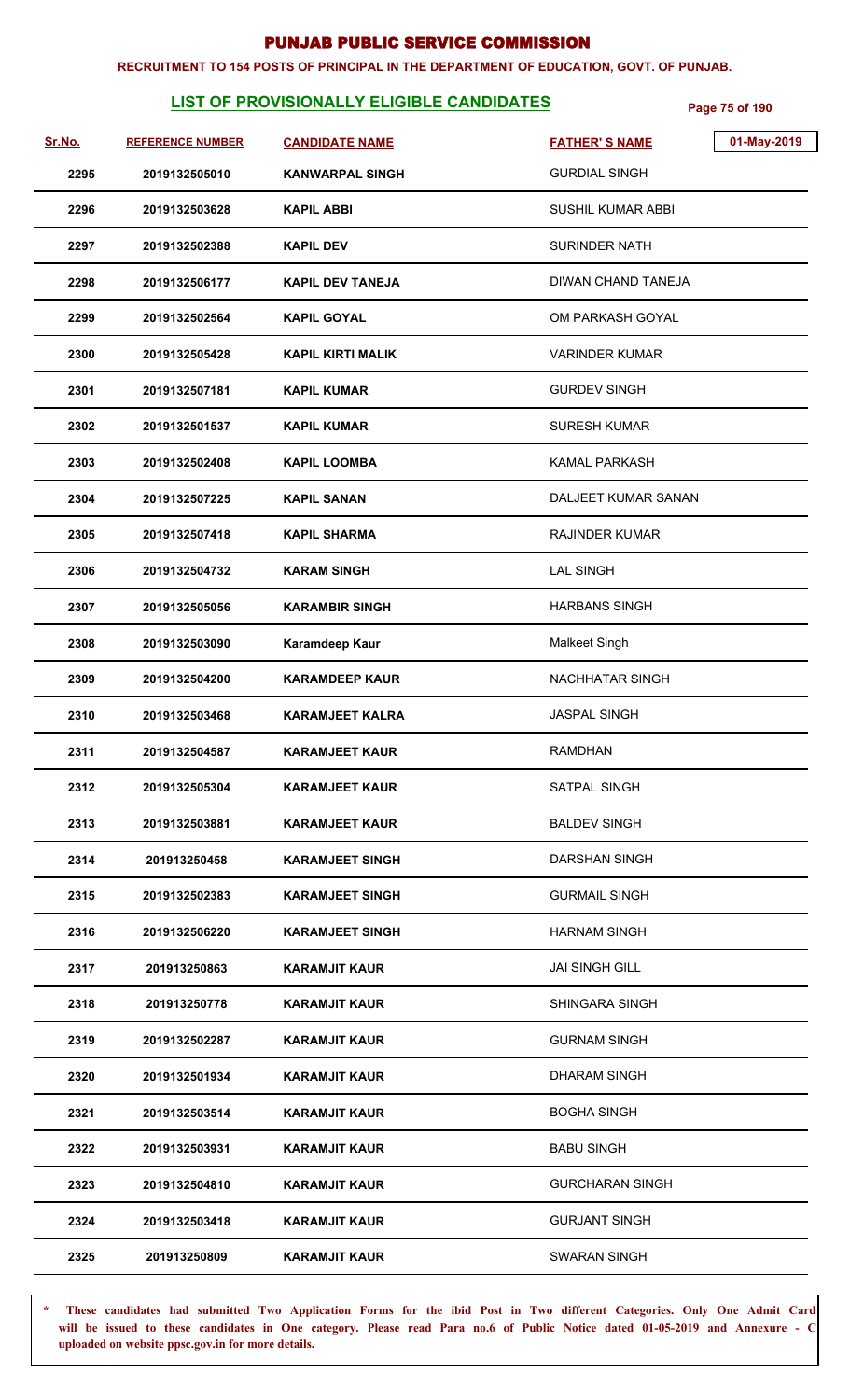#### **RECRUITMENT TO 154 POSTS OF PRINCIPAL IN THE DEPARTMENT OF EDUCATION, GOVT. OF PUNJAB.**

# **LIST OF PROVISIONALLY ELIGIBLE CANDIDATES** Page 76 of 190

| <u>Sr.No.</u> | <b>REFERENCE NUMBER</b> | <b>CANDIDATE NAME</b>       | 01-May-2019<br><b>FATHER'S NAME</b> |
|---------------|-------------------------|-----------------------------|-------------------------------------|
| 2326          | 2019132504434           | <b>KARAMJIT SINGH</b>       | LAKHWINDER SINGH                    |
| 2327          | 2019132503233           | <b>KARAMJIT SINGH</b>       | <b>SUKHMANDER SINGH</b>             |
| 2328          | 2019132503118           | <b>KARAMJIT SINGH</b>       | <b>GURMEET SINGH</b>                |
| 2329          | 2019132504859           | <b>KARAMJIT SINGH</b>       | <b>DALIP SINGH</b>                  |
| 2330          | 2019132505443           | <b>KARAN SETIA</b>          | <b>GULSHAN KUMAR SETIA</b>          |
| 2331          | 2019132504536           | <b>KARAN SINGH DHALIWAL</b> | DEVINDER PAL SINGH                  |
| 2332          | 2019132501771           | <b>KARAN SINGH THAKUR</b>   | <b>KASHMIR SINGH</b>                |
| 2333          | 2019132505537           | <b>KARAN SUKHIJA</b>        | RAJ SUKHIJA                         |
| 2334          | 2019132506049           | <b>KARAN VEER SINGH</b>     | <b>ATMA RAM</b>                     |
| 2335          | 2019132501638           | <b>KARANJEET SINGH</b>      | KULWANT SINGH                       |
| 2336          | 2019132501142           | <b>KARANJIT KAUR</b>        | <b>GURTEJ SINGH</b>                 |
| 2337          | 2019132504136           | <b>KARANJOT</b>             | <b>BALBIR SINGH</b>                 |
| 2338          | 2019132504634           | <b>KARANVEER SIAG</b>       | <b>BHAGIRATH SIAG</b>               |
| 2339          | 2019132503063           | <b>KARMJEET KAUR</b>        | <b>BALAM SINGH</b>                  |
| 2340          | 2019132501205           | <b>KARMJEET KAUR</b>        | <b>BALDEV SINGH</b>                 |
| 2341          | 2019132507366           | <b>KARMJIT KAUR</b>         | <b>AMI SINGH</b>                    |
| 2342          | 2019132502192           | <b>KARNAIL SINGH</b>        | <b>JAWALA SINGH</b>                 |
| 2343          | 2019132505171           | <b>KARNAIL SINGH</b>        | <b>RAM SINGH</b>                    |
| 2344          | 2019132504844           | <b>KARNJEET SINGH</b>       | <b>PIARA SINGH</b>                  |
| 2345          | 2019132507025           | <b>KARUNA</b>               | <b>PARMOD KUMAR</b>                 |
| 2346          | 2019132505410           | KARUNA                      | <b>SHAM LAL NAGPAL</b>              |
| 2347          | 2019132502650           | <b>KASHMIR CHAND</b>        | <b>MUNSHI RAM</b>                   |
| 2348          | 201913250847            | <b>KASHMIR KAUR</b>         | <b>BALVIR SINGH</b>                 |
| 2349          | 201913250650            | <b>KASHMIR SINGH</b>        | <b>BACHITAR SINGH</b>               |
| 2350          | 2019132503376           | <b>KASHMIR SINGH</b>        | <b>GURCHARN SINGH</b>               |
| 2351          | 2019132503161           | <b>KASHMIR SINGH</b>        | <b>HARJINDER SINGH</b>              |
| 2352          | 2019132505688           | <b>KAVITA</b>               | <b>ARJUN SINGH</b>                  |
| 2353          | 2019132506061           | <b>KAVITA</b>               | SH SHAM LAL SETHI                   |
| 2354          | 2019132504129           | <b>KAVITA PATHANIA</b>      | KULDEEP SINGH                       |
| 2355          | 2019132502864           | <b>KAVITA RANI</b>          | DHARAMVEER SINGH                    |
| 2356          | 2019132502380           | KAVITA RANI                 | <b>VIJAY KUMAR</b>                  |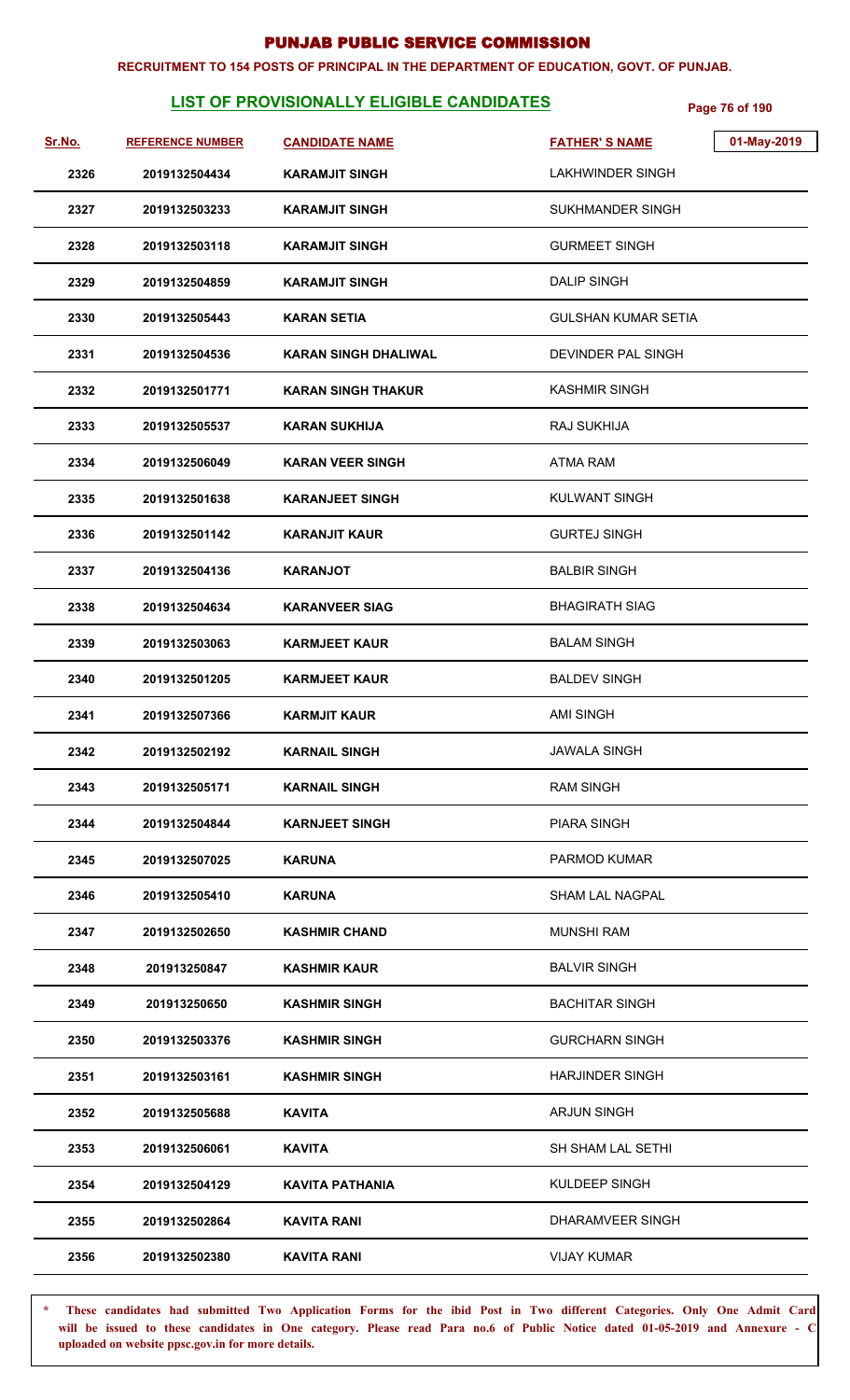#### **RECRUITMENT TO 154 POSTS OF PRINCIPAL IN THE DEPARTMENT OF EDUCATION, GOVT. OF PUNJAB.**

# **LIST OF PROVISIONALLY ELIGIBLE CANDIDATES** Page 77 of 190

| Sr.No. | <b>REFERENCE NUMBER</b> | <b>CANDIDATE NAME</b>   | <b>FATHER'S NAME</b>   | 01-May-2019 |
|--------|-------------------------|-------------------------|------------------------|-------------|
| 2357   | 201913250854            | <b>KAVITA RANI</b>      | <b>MADAN LAL</b>       |             |
| 2358   | 2019132501615           | <b>KAVITA SANDHU</b>    | <b>CHAMAN LAL</b>      |             |
| 2359   | 2019132502754           | <b>KAVITA VERMA</b>     | <b>SUBHASH VERMA</b>   |             |
| 2360   | 20191325034             | <b>KAWALDEEP KAUR</b>   | <b>SATNAM SINGH</b>    |             |
| 2361   | 2019132505346           | <b>KAWALJEET KAUR</b>   | <b>MOHAN SINGH</b>     |             |
| 2362   | 2019132502584           | <b>KAWALJEET KAUR</b>   | <b>PRITHIPAL SINGH</b> |             |
| 2363   | 2019132505870           | <b>KAWALJIT KAUR</b>    | <b>BAHAL SINGH</b>     |             |
| 2364   | 2019132503124           | <b>KAWALJIT KAUR</b>    | <b>DALBIR SINGH</b>    |             |
| 2365   | 2019132503409           | <b>KAWALJIT KAUR</b>    | <b>JARNAIL SINGH</b>   |             |
| 2366   | 2019132503065           | <b>KAWALJIT SINGH</b>   | JASWANT SINGH          |             |
| 2367   | 2019132506640           | <b>KAWALPREET SINGH</b> | <b>JATINDER SINGH</b>  |             |
| 2368   | 2019132505338           | <b>KEERTI RANI</b>      | <b>VIJAY KUMAR</b>     |             |
| 2369   | 2019132507175           | <b>KEWAL KRISHAN</b>    | RAM CHAND              |             |
| 2370   | 2019132503656           | <b>KEWAL KRISHAN</b>    | <b>RAM DITTA</b>       |             |
| 2371   | 201913250180            | <b>KEWAL SINGH</b>      | <b>GURDIAL SINGH</b>   |             |
| 2372   | 2019132504178           | <b>KHEEVAN SINGH</b>    | <b>SWARAN SINGH</b>    |             |
| 2373   | 2019132506780           | <b>KHUSHAL BANSAL</b>   | SATPAL BANSAL          |             |
| 2374   | 2019132501017           | <b>KHUSHDEEP GOYAL</b>  | RAMESH KUMAR GOYAL     |             |
| 2375   | 2019132501466           | <b>KHUSHDEEP KAUR</b>   | <b>JEET SINGH</b>      |             |
| 2376   | 2019132506193           | <b>KHUSHDEEP KAUR</b>   | <b>TEJA SINGH</b>      |             |
| 2377   | 2019132505552           | <b>KHUSHKIRAN VERMA</b> | PREM KUMAR VERMA       |             |
| 2378   | 2019132503761           | <b>KHUSHMINDER KAUR</b> | LAKHVIR SINGH          |             |
| 2379   | 2019132505506           | <b>KHUSHPREET KAUR</b>  | <b>ROOP SINGH</b>      |             |
| 2380   | 2019132506300           | <b>KHUSHPREET SINGH</b> | DARSHAN SINGH          |             |
| 2381   | 2019132505424           | KHUSHWANT KAUR DHANJU   | <b>PIARA SINGH</b>     |             |
| 2382   | 2019132502666           | <b>KHUSHWANT SINGH</b>  | <b>DILBAG SINGH</b>    |             |
| 2383   | 201913250246            | <b>KHUSHWINDER KAUR</b> | <b>MOHAN SINGH</b>     |             |
| 2384   | 2019132501871           | <b>KIKKAR SINGH</b>     | <b>SURINDER SINGH</b>  |             |
| 2385   | 2019132503061           | <b>KIRAN</b>            | <b>JINDER PAL</b>      |             |
| 2386   | 2019132502900           | <b>KIRAN BALA</b>       | <b>BALWINDER KUMAR</b> |             |
| 2387   | 2019132501885           | <b>KIRAN BALA</b>       | <b>JAGDISH KUMAR</b>   |             |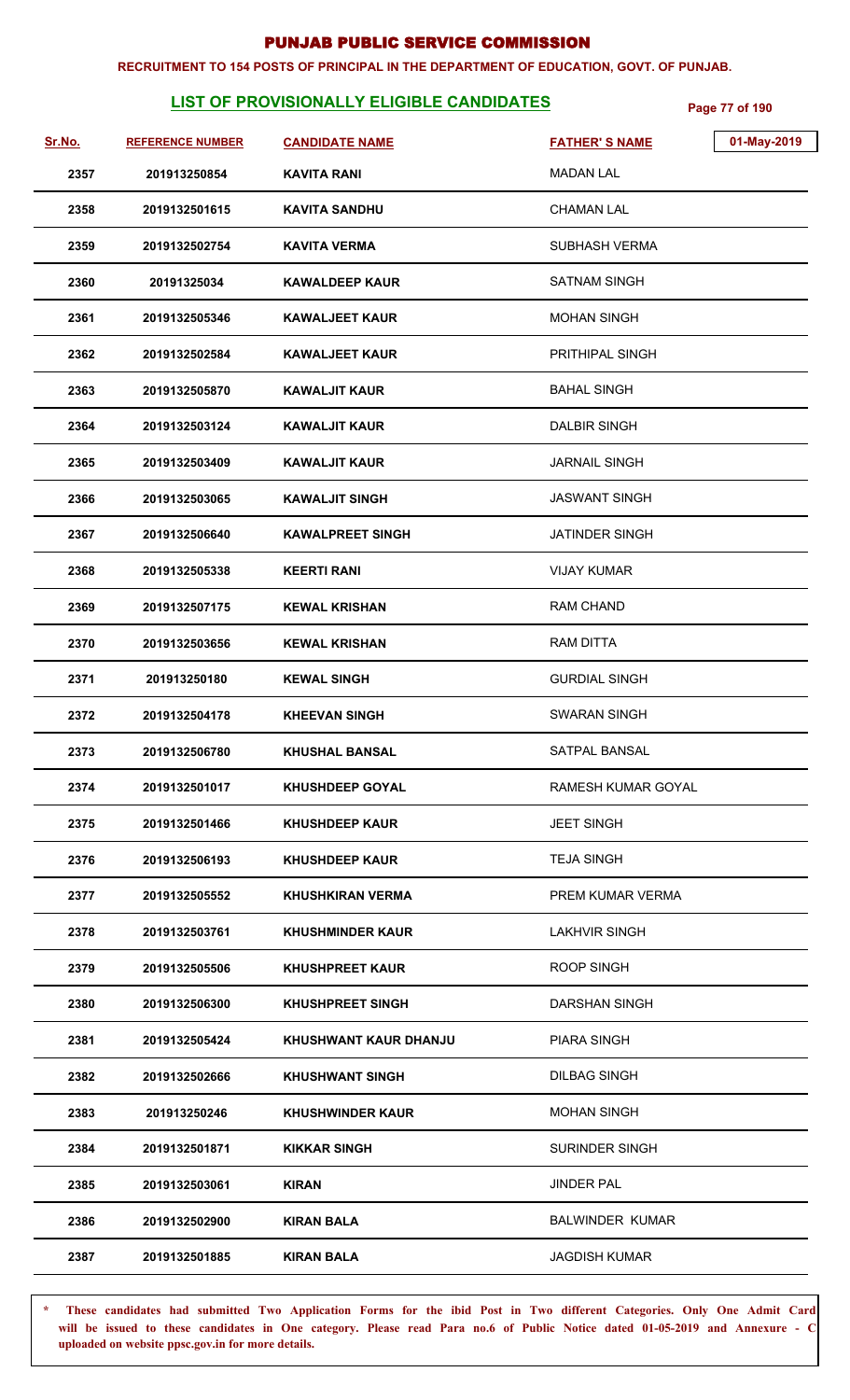#### **RECRUITMENT TO 154 POSTS OF PRINCIPAL IN THE DEPARTMENT OF EDUCATION, GOVT. OF PUNJAB.**

# **LIST OF PROVISIONALLY ELIGIBLE CANDIDATES** Page 78 of 190

| Sr.No. | <b>REFERENCE NUMBER</b> | <b>CANDIDATE NAME</b>  | 01-May-2019<br><b>FATHER'S NAME</b> |  |
|--------|-------------------------|------------------------|-------------------------------------|--|
| 2388   | 2019132505160           | <b>KIRAN BALA</b>      | <b>MANOHAR LAL</b>                  |  |
| 2389   | 2019132503908           | KIRAN BALA             | <b>RAMJILAL</b>                     |  |
| 2390   | 2019132507217           | <b>KIRAN BALA</b>      | SH TELU RAM                         |  |
| 2391   | 2019132506505           | <b>KIRAN BALA</b>      | SUDHARSHAN KUMAR                    |  |
| 2392   | 2019132502374           | <b>KIRAN BALA</b>      | <b>RAM SAROOP</b>                   |  |
| 2393   | 2019132501981           | KIRAN BALA             | <b>RAMESH CHANDER</b>               |  |
| 2394   | 2019132507355           | <b>KIRAN BALA</b>      | SURINDER PAL                        |  |
| 2395   | 2019132507097           | KIRAN BALA             | <b>MALKEET SINGH</b>                |  |
| 2396   | 2019132503295           | <b>KIRAN GUPTA</b>     | <b>JAI GOPAL GUPTA</b>              |  |
| 2397   | 201913250799            | <b>KIRAN KUMARI</b>    | PAT RAM                             |  |
| 2398   | 2019132504282           | <b>KIRAN NARULA</b>    | <b>RAM CHAND</b>                    |  |
| 2399   | 2019132506462           | <b>KIRANDEEP KAUR</b>  | <b>MAGHAR SINGH</b>                 |  |
| 2400   | 2019132505634           | <b>KIRANDEEP KAUR</b>  | <b>HARNEK SINGH</b>                 |  |
| 2401   | 2019132507228           | <b>KIRANDEEP KAUR</b>  | <b>HARKEWAL SINGH</b>               |  |
| 2402   | 2019132506449           | KIRANDEEP KAUR         | <b>BAHADUR SINGH</b>                |  |
| 2403   | 2019132506598           | <b>KIRANDEEP KAUR</b>  | <b>DESA SINGH</b>                   |  |
| 2404   | 2019132501637           | <b>KIRANDEEP KAUR</b>  | <b>BANTA SINGH</b>                  |  |
| 2405   | 2019132506919           | <b>KIRANDEEP SINGH</b> | <b>KARNAIL SINGH</b>                |  |
| 2406   | 2019132502247           | <b>KIRANDEEP SINGH</b> | <b>NISHAN SINGH</b>                 |  |
| 2407   | 2019132506034           | <b>KIRANJEET</b>       | <b>HANS RAJ</b>                     |  |
| 2408   | 201913250242            | <b>KIRANJEET KAUR</b>  | <b>BALBIR SINGH</b>                 |  |
| 2409   | 2019132504596           | <b>KIRANJEET KAUR</b>  | JASWANT SINGH                       |  |
| 2410   | 2019132505307           | <b>KIRANJEET KAUR</b>  | <b>JATINDER SINGH</b>               |  |
| 2411   | 2019132501804           | <b>KIRANJEET KAUR</b>  | NACHHATTAR SINGH                    |  |
| 2412   | 2019132505394           | <b>KIRANJEET KAUR</b>  | <b>JARNAIL SINGH</b>                |  |
| 2413   | 2019132506524           | <b>KIRANJOT KAUR</b>   | <b>TEJINDER PAL SINGH</b>           |  |
| 2414   | 2019132506252           | <b>KIRANPAL KAUR</b>   | NACHHATTAR SINGH                    |  |
| 2415   | 2019132501935           | <b>KIRANPAL KAUR</b>   | <b>NAIB SINGH</b>                   |  |
| 2416   | 2019132504930           | <b>KIRANPAL SINGH</b>  | <b>HARDIAL CHAND</b>                |  |
| 2417   | 201913250235            | <b>KIRANPREET KAUR</b> | <b>LACHHMAN SINGH</b>               |  |
| 2418   | 2019132502802           | <b>KIRPA RANI</b>      | SH DARSHAN KUMAR SHARMA             |  |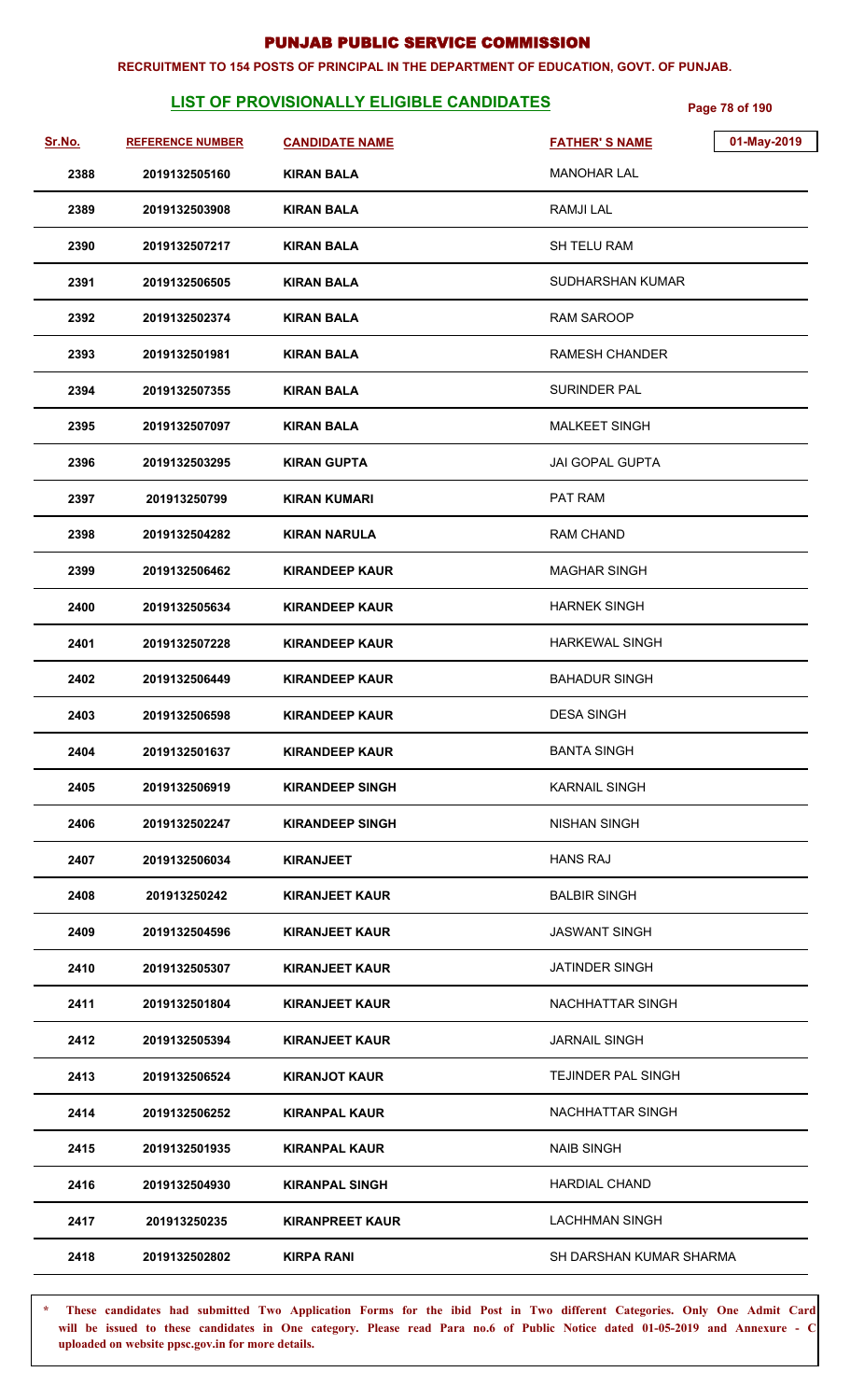#### **RECRUITMENT TO 154 POSTS OF PRINCIPAL IN THE DEPARTMENT OF EDUCATION, GOVT. OF PUNJAB.**

# **LIST OF PROVISIONALLY ELIGIBLE CANDIDATES** Page 79 of 190

| Sr.No. | <b>REFERENCE NUMBER</b> | <b>CANDIDATE NAME</b>      | <b>FATHER'S NAME</b>   | 01-May-2019 |
|--------|-------------------------|----------------------------|------------------------|-------------|
| 2419   | 20191325075             | <b>KIRPAL SINGH</b>        | <b>DALJEET SINGH</b>   |             |
| 2420   | 2019132504527           | <b>KOMAL</b>               | <b>BACHITTAR SINGH</b> |             |
| 2421   | 2019132507313           | <b>KOMAL</b>               | <b>GURDAS MAL</b>      |             |
| 2422   | 2019132504502           | <b>KOMAL</b>               | <b>JANMEJ SINGH</b>    |             |
| 2423   | 201913250911            | <b>KRISHAN GOPAL</b>       | <b>MOHAN LAL</b>       |             |
| 2424   | 201913250448            | <b>KRISHAN GOPAL MEHTA</b> | <b>BENI RAM MEHTA</b>  |             |
| 2425   | 2019132503213           | <b>KRISHAN KUMAR</b>       | <b>GURDEV CHAND</b>    |             |
| 2426   | 2019132506287           | <b>KRISHAN SINGH</b>       | <b>JAGTAR SINGH</b>    |             |
| 2427   | 2019132501427           | <b>KRISHAN SINGH</b>       | DARSHAN SINGH          |             |
| 2428   | 2019132502180           | <b>KRISHNA DEVI</b>        | <b>NATH SINGH</b>      |             |
| 2429   | 2019132506311           | <b>KRISHNA KUMARI</b>      | <b>ISHWAR DASS</b>     |             |
| 2430   | 2019132506550           | <b>KULBIR JOSHI</b>        | <b>HARCHAND KUMAR</b>  |             |
| 2431   | 2019132504293           | <b>KULBIR KAUR</b>         | <b>MUKHTIAR SINGH</b>  |             |
| 2432   | 201913250259            | <b>KULBIR SINGH</b>        | DEV RAJ                |             |
| 2433   | 2019132504620           | <b>KULBIR SINGH</b>        | <b>LAKHBIR SINGH</b>   |             |
| 2434   | 2019132504549           | <b>KULBIR SINGH</b>        | <b>MALKEET SINGH</b>   |             |
| 2435   | 2019132504893           | <b>KULBIR SINGH</b>        | PARGAN SINGH           |             |
| 2436   | 2019132502696           | <b>KULBIR SINGH</b>        | <b>HARDEEP SINGH</b>   |             |
| 2437   | 2019132507232           | <b>KULDEEP INDER SINGH</b> | <b>PRITAM SINGH</b>    |             |
| 2438   | 2019132502017           | <b>KULDEEP KAUR</b>        | <b>JANGIR SINGH</b>    |             |
| 2439   | 2019132504291           | <b>KULDEEP KAUR</b>        | <b>NAIB SINGH</b>      |             |
| 2440   | 2019132506128           | <b>KULDEEP KAUR</b>        | <b>MOHAN SINGH</b>     |             |
| 2441   | 2019132502147           | <b>KULDEEP KAUR</b>        | <b>MINDER SINGH</b>    |             |
| 2442   | 2019132504098           | <b>KULDEEP KAUR</b>        | <b>BANT SINGH</b>      |             |
| 2443   | 2019132506255           | <b>KULDEEP KAUR</b>        | <b>BALWINDER SINGH</b> |             |
| 2444   | 2019132501090           | <b>KULDEEP KAUR</b>        | <b>BALDEV SINGH</b>    |             |
| 2445   | 2019132507267           | <b>KULDEEP KAUR</b>        | <b>AVTAR SINGH</b>     |             |
| 2446   | 2019132504629           | <b>KULDEEP KAUR</b>        | <b>NIRMAL SINGH</b>    |             |
| 2447   | 2019132505267           | <b>KULDEEP KAUR</b>        | <b>DARSHAN SINGH</b>   |             |
| 2448   | 2019132507014           | <b>KULDEEP KAUR</b>        | <b>SHAM SINGH</b>      |             |
| 2449   | 2019132502610           | <b>KULDEEP KAUR</b>        | <b>SATNAM SINGH</b>    |             |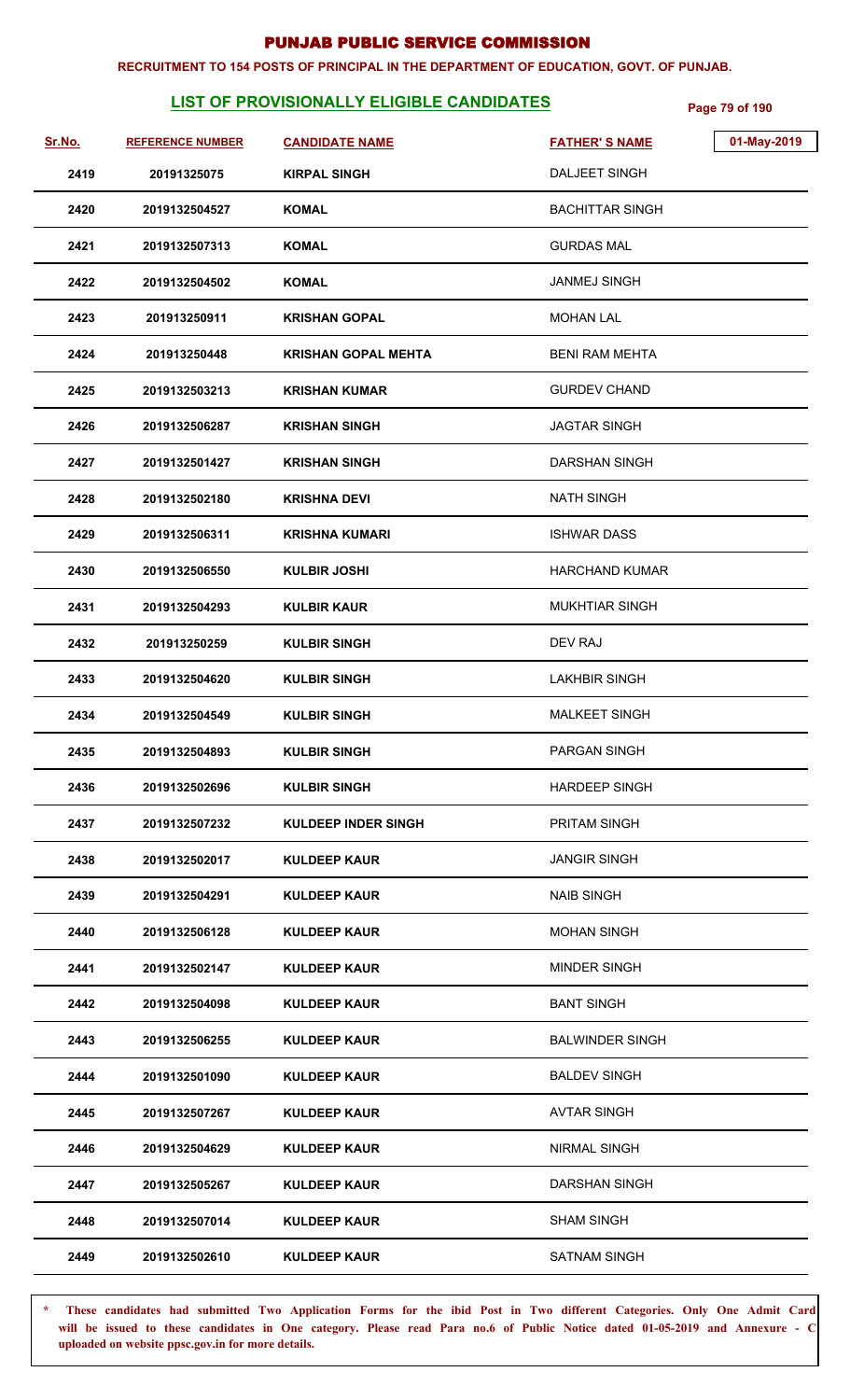#### **RECRUITMENT TO 154 POSTS OF PRINCIPAL IN THE DEPARTMENT OF EDUCATION, GOVT. OF PUNJAB.**

# **LIST OF PROVISIONALLY ELIGIBLE CANDIDATES** Page 80 of 190

| Sr.No. | <b>REFERENCE NUMBER</b> | <b>CANDIDATE NAME</b> | 01-May-2019<br><b>FATHER'S NAME</b> |
|--------|-------------------------|-----------------------|-------------------------------------|
| 2450   | 2019132505323           | <b>KULDEEP KAUR</b>   | <b>DARSHAN SINGH</b>                |
| 2451   | 2019132502090           | <b>KULDEEP KAUR</b>   | <b>MEHAR CHAND</b>                  |
| 2452   | 2019132505689           | <b>KULDEEP KUMAR</b>  | <b>AJIT RAM</b>                     |
| 2453   | 2019132501663           | <b>KULDEEP KUMAR</b>  | <b>VIDYA RAM SHARMA</b>             |
| 2454   | 201913250151            | <b>KULDEEP KUMAR</b>  | <b>BHIM RAJ</b>                     |
| 2455   | 2019132504598           | <b>KULDEEP SHARMA</b> | MANOHAR LAL SHARMA                  |
| 2456   | 2019132503265           | <b>KULDEEP SINGH</b>  | <b>DARSHAN SINGH</b>                |
| 2457   | 2019132505266           | <b>KULDEEP SINGH</b>  | <b>TARA CHAND</b>                   |
| 2458   | 2019132506862           | <b>KULDEEP SINGH</b>  | <b>SITA RAM</b>                     |
| 2459   | 2019132504125           | <b>KULDEEP SINGH</b>  | <b>PARSA SINGH</b>                  |
| 2460   | 201913250488            | <b>KULDEEP SINGH</b>  | <b>JOGINDER LAL</b>                 |
| 2461   | 201913250611            | <b>KULDEEP SINGH</b>  | <b>JARNAIL SINGH</b>                |
| 2462   | 2019132505384           | <b>KULDEEP SINGH</b>  | <b>JAGIR SINGH</b>                  |
| 2463   | 2019132504515           | <b>KULDEEP SINGH</b>  | <b>BALDEV SINGH</b>                 |
| 2464   | 2019132504848           | <b>KULDEEP SINGH</b>  | <b>AJIT SINGH</b>                   |
| 2465   | 2019132504543           | <b>KULDEEP SINGH</b>  | <b>AJAIB SINGH</b>                  |
| 2466   | 201913250175            | <b>KULDEEP SINGH</b>  | <b>JAGRAJ SINGH</b>                 |
| 2467   | 2019132502460           | <b>KULDEEP SINGH</b>  | <b>JAGDEV SINGH</b>                 |
| 2468   | 2019132504439           | <b>KULDEEP SINGH</b>  | <b>RAMESH SINGH</b>                 |
| 2469   | 2019132501963           | <b>KULDEEP SINGH</b>  | <b>MALKEET SINGH</b>                |
| 2470   | 2019132506410           | <b>KULDEEP SINGH</b>  | <b>JUGRAJ SINGH</b>                 |
| 2471   | 2019132504070           | <b>KULDEEP SINGH</b>  | <b>HARBHAJAN SINGH</b>              |
| 2472   | 2019132502390           | <b>KULDEEP SINGH</b>  | ANGREJ SINGH                        |
| 2473   | 2019132501341           | <b>KULDEEP SINGH</b>  | <b>BOGAR SINGH</b>                  |
| 2474   | 2019132501022           | KULDEEP SINGH KALYAN  | <b>GURJEET SINGH KALYAN</b>         |
| 2475   | 2019132501903           | <b>KULDIP CHAND</b>   | <b>DIWAN CHAND</b>                  |
| 2476   | 201913250437            | <b>KULDIP KAUR</b>    | <b>JOGINDER SINGH</b>               |
| 2477   | 2019132503335           | <b>KULDIP KAUR</b>    | SHINGARA SINGH                      |
| 2478   | 2019132506993           | <b>KULDIP SINGH</b>   | <b>SUKHDEV SINGH</b>                |
| 2479   | 2019132504726           | <b>KULDIP SINGH</b>   | <b>MITHA SINGH</b>                  |
| 2480   | 2019132501286           | <b>KULDIP SINGH</b>   | <b>GURCHARAN SINGH</b>              |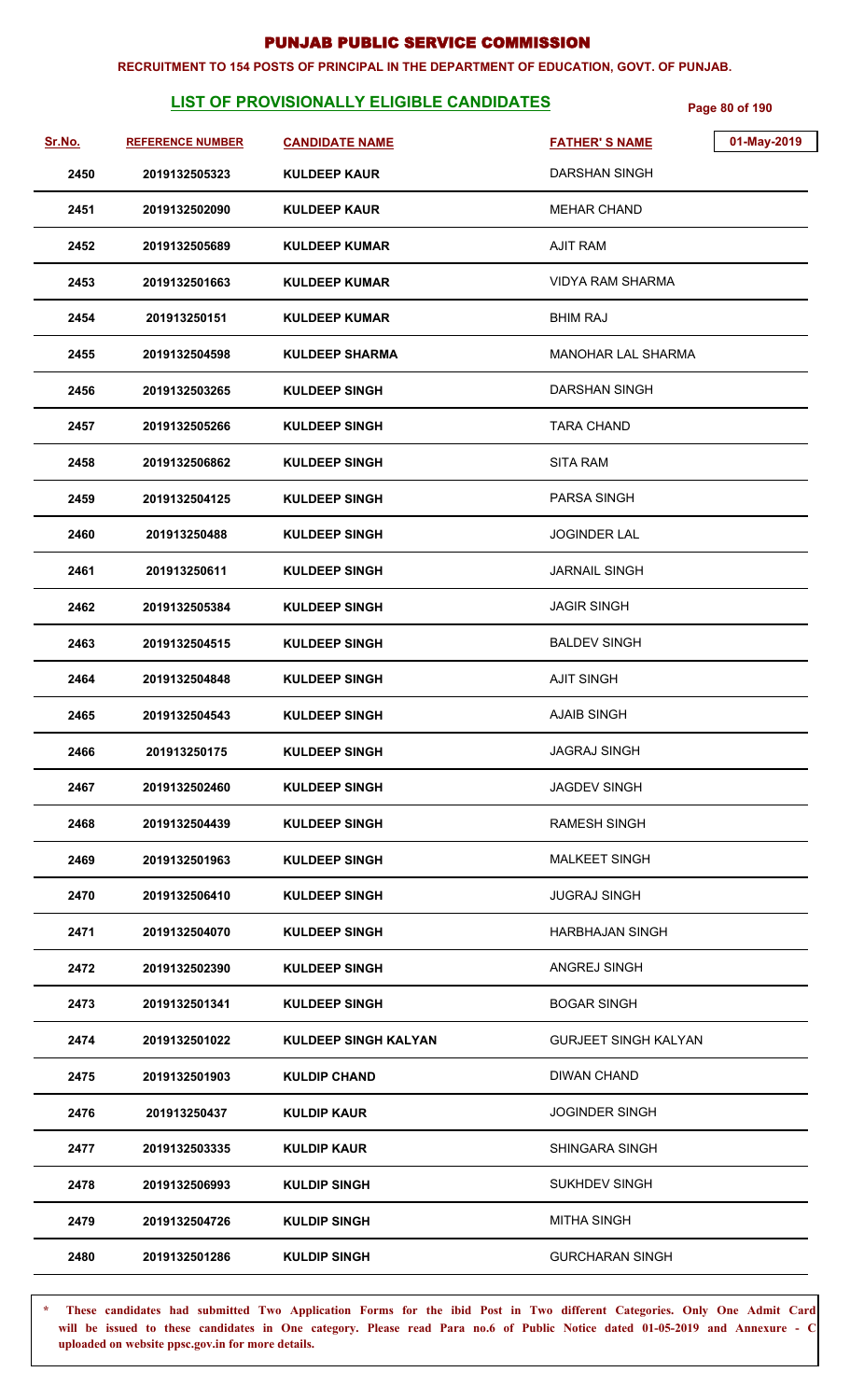#### **RECRUITMENT TO 154 POSTS OF PRINCIPAL IN THE DEPARTMENT OF EDUCATION, GOVT. OF PUNJAB.**

# **LIST OF PROVISIONALLY ELIGIBLE CANDIDATES** Page 81 of 190

| Sr.No.          | <b>REFERENCE NUMBER</b> | <b>CANDIDATE NAME</b>     | <b>FATHER'S NAME</b>    | 01-May-2019 |
|-----------------|-------------------------|---------------------------|-------------------------|-------------|
| 2481            | 2019132503641           | <b>KULDIP SINGH</b>       | <b>HARBANS LAL</b>      |             |
| 2482            | 2019132502874           | <b>KULDIP SINGH</b>       | <b>SHRI NASIB CHAND</b> |             |
| 2483            | 2019132504914           | <b>KULJEET KAUR</b>       | <b>AVTAR SINGH</b>      |             |
| 2484            | 2019132502917           | <b>KULJINDER SINGH</b>    | <b>HARINDER SINGH</b>   |             |
| 2485            | 2019132507487           | <b>KULJIT SINGH</b>       | <b>BALDEV RAJ</b>       |             |
| 2486            | 2019132505027           | <b>KULPREET KAUR</b>      | <b>MOHINDER SINGH</b>   |             |
| 2487            | 2019132504007           | <b>KULVEER KAUR</b>       | <b>BALWINDER SINGH</b>  |             |
| 2488            | 201913250425            | <b>KULVEER KAUR</b>       | <b>MALKEET SINGH</b>    |             |
| 2489            | 20191325020             | <b>KULVEER SINGH</b>      | SURINDER PAL SINGH      |             |
| 2490            | 2019132502332           | <b>KULVEER SINGH</b>      | <b>KULWANT SINGH</b>    |             |
| 2491<br>$\star$ | 2019132501641           | <b>KULVIR KAUR</b>        | <b>LAKHBIR SINGH</b>    |             |
| 2492<br>$\star$ | 2019132501363           | <b>KULVIR KAUR</b>        | <b>LAKHBIR SINGH</b>    |             |
| 2493            | 2019132505812           | <b>KULVIR SINGH</b>       | <b>MOHINDER SINGH</b>   |             |
| 2494            | 2019132502776           | <b>KULVIR SINGH</b>       | DHARAMPAL SINGH         |             |
| 2495            | 2019132502141           | <b>KULVIR SINGH</b>       | <b>RAJ KUMAR</b>        |             |
| 2496            | 2019132504736           | <b>KULVIR SINGH SAINI</b> | KIRPAL SINGH SAINI      |             |
| 2497            | 2019132506319           | <b>KULWANT KAUR</b>       | <b>GIAN CHAND</b>       |             |
| 2498            | 2019132504868           | <b>KULWANT KAUR</b>       | <b>GURDEV SINGH</b>     |             |
| 2499            | 2019132501844           | <b>KULWANT KAUR</b>       | <b>PIARA SINGH</b>      |             |
| 2500            | 2019132506714           | <b>KULWANT KAUR</b>       | <b>PAVITER SINGH</b>    |             |
| 2501            | 2019132501733           | <b>KULWANT SINGH</b>      | <b>BHAGWAN SINGH</b>    |             |
| 2502            | 2019132504672           | <b>KULWANT SINGH</b>      | <b>JANGIR SINGH</b>     |             |
| 2503            | 2019132505762           | <b>KULWANT SINGH</b>      | <b>MAJOR SINGH</b>      |             |
| 2504            | 2019132503541           | <b>KULWANT SINGH</b>      | <b>MOHAN SINGH</b>      |             |
| 2505            | 2019132503408           | <b>KULWANT SINGH</b>      | <b>SUKHDEV SINGH</b>    |             |
| 2506            | 2019132505575           | <b>KULWANT SINGH</b>      | <b>SUKHDEV SINGH</b>    |             |
| 2507            | 2019132504339           | <b>KULWINDER KAUR</b>     | <b>BALWINDER SINGH</b>  |             |
| 2508            | 2019132504821           | <b>KULWINDER KAUR</b>     | <b>SURINDER KUMAR</b>   |             |
| 2509            | 2019132502398           | <b>KULWINDER KAUR</b>     | SHINDER PAL SINGH       |             |
| 2510            | 2019132502601           | <b>KULWINDER KAUR</b>     | SADHU SINGH             |             |
| 2511            | 2019132505691           | <b>KULWINDER KAUR</b>     | <b>PAL SINGH</b>        |             |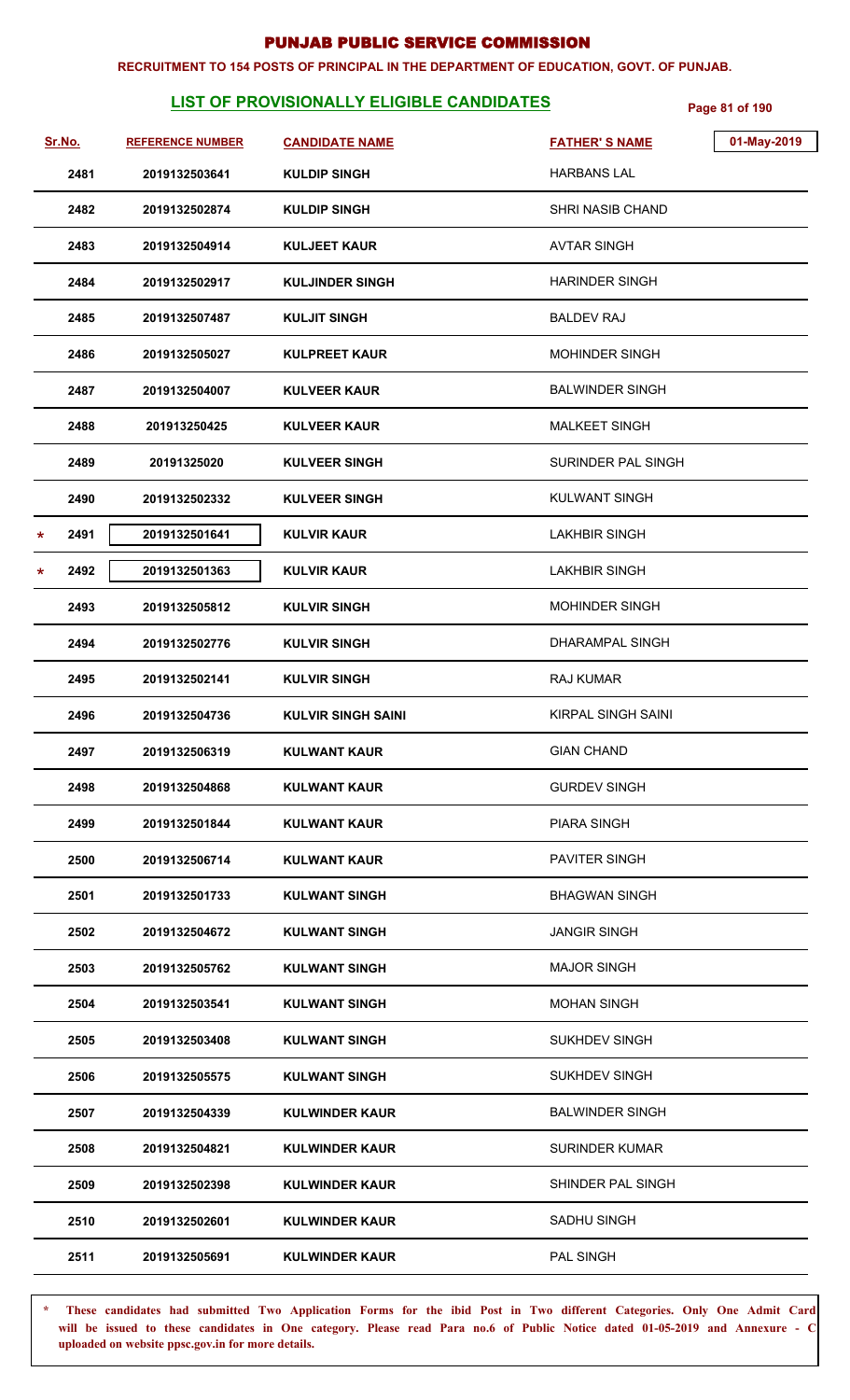#### **RECRUITMENT TO 154 POSTS OF PRINCIPAL IN THE DEPARTMENT OF EDUCATION, GOVT. OF PUNJAB.**

# **LIST OF PROVISIONALLY ELIGIBLE CANDIDATES** Page 82 of 190

| <u>Sr.No.</u> | <b>REFERENCE NUMBER</b> | <b>CANDIDATE NAME</b>        | 01-May-2019<br><b>FATHER'S NAME</b> |
|---------------|-------------------------|------------------------------|-------------------------------------|
| 2512          | 2019132502326           | <b>KULWINDER KAUR</b>        | <b>MANJEET SINGH</b>                |
| 2513          | 2019132504585           | <b>KULWINDER KAUR</b>        | <b>GURMAIL SINGH</b>                |
| 2514          | 2019132503436           | <b>KULWINDER KAUR</b>        | <b>AJIT SINGH</b>                   |
| 2515          | 2019132503319           | <b>KULWINDER KAUR</b>        | <b>GURMUKH SINGH</b>                |
| 2516          | 2019132505654           | <b>KULWINDER KAUR</b>        | <b>GURTEJ SINGH</b>                 |
| 2517          | 2019132501005           | <b>KULWINDER KAUR</b>        | <b>JAGDISH SINGH</b>                |
| 2518          | 2019132502493           | <b>KULWINDER KAUR</b>        | <b>PRITAM SINGH</b>                 |
| 2519          | 201913250517            | <b>KULWINDER KAUR</b>        | PURAN CHAND                         |
| 2520          | 2019132502302           | <b>KULWINDER KAUR</b>        | <b>SHINGARA SINGH</b>               |
| 2521          | 2019132502023           | KULWINDER KAUR SIDHU         | SARDUL SINGH BHULLAR                |
| 2522          | 20191325040             | <b>KULWINDER SINGH</b>       | <b>BALBIR SINGH</b>                 |
| 2523          | 2019132501167           | <b>KULWINDER SINGH</b>       | <b>NAIB SINGH</b>                   |
| 2524          | 2019132502985           | <b>KULWINDER SINGH</b>       | <b>BACHNU RAM</b>                   |
| 2525          | 2019132505635           | <b>KULWINDER SINGH</b>       | <b>SUKHDEV SINGH</b>                |
| 2526          | 2019132505878           | <b>KULWINDER SINGH</b>       | <b>RAJINDER SINGH</b>               |
| 2527          | 2019132505686           | <b>KULWINDER SINGH</b>       | <b>NATHA SINGH</b>                  |
| 2528          | 2019132501392           | <b>KULWINDER SINGH</b>       | <b>KULWANT SINGH</b>                |
| 2529          | 2019132504959           | <b>KULWINDER SINGH</b>       | <b>GURJANT SINGH</b>                |
| 2530          | 2019132506525           | <b>KULWINDER SINGH</b>       | <b>GURCHARAN SINGH</b>              |
| 2531          | 2019132502010           | <b>KULWINDER SINGH</b>       | <b>LABH SINGH</b>                   |
| 2532          | 2019132501624           | <b>KULWINDER SINGH</b>       | <b>PRITAM SINGH</b>                 |
| 2533          | 2019132501774           | <b>KULWINDER SINGH</b>       | <b>SULAKHAN SINGH</b>               |
| 2534          | 201913250852            | <b>KULWINDER SINGH</b>       | <b>JEET SINGH</b>                   |
| 2535          | 2019132502044           | <b>KULWINDER SINGH</b>       | <b>TARSEM SINGH</b>                 |
| 2536          | 2019132503442           | <b>KULWINDER SINGH</b>       | <b>BALDEV SINGH</b>                 |
| 2537          | 2019132504022           | <b>KULWINDER SINGH</b>       | <b>BHAGWAN SINGH</b>                |
| 2538          | 201913250467            | <b>KULWINDER SINGH PUNIA</b> | <b>JOGINDER SINGH PUNIA</b>         |
| 2539          | 2019132503227           | <b>KUMARI BANDANA</b>        | KISHAN CHAND SHARMA                 |
| 2540          | 2019132501608           | <b>KUMUD SAINI</b>           | <b>GURDAS RAM SAINI</b>             |
| 2541          | 2019132504533           | <b>KUNAL KAPOOR</b>          | <b>VIJAY KAPOOR</b>                 |
| 2542          | 2019132503712           | <b>KUNDAN LAL</b>            | <b>HANUMAN DAS</b>                  |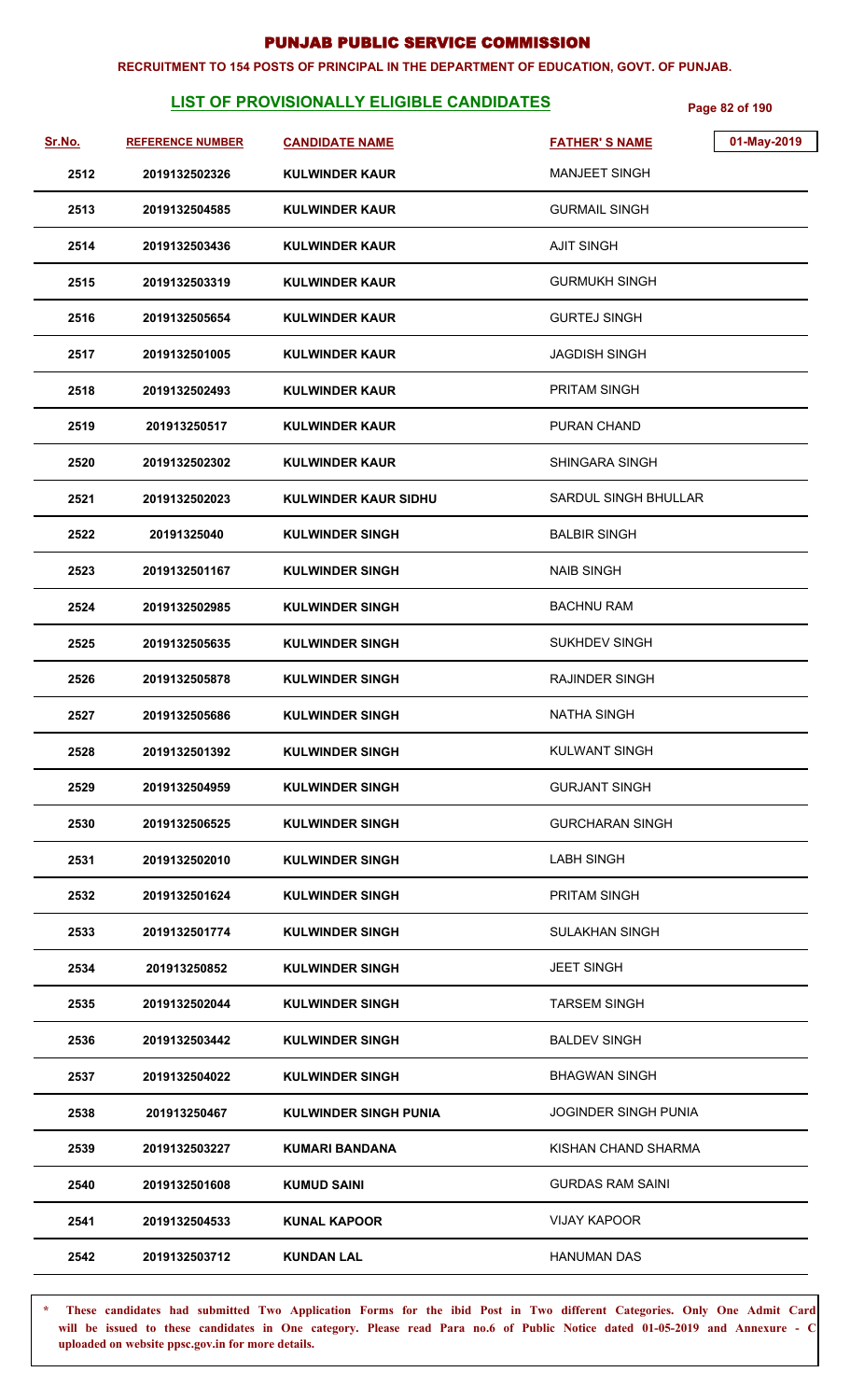#### **RECRUITMENT TO 154 POSTS OF PRINCIPAL IN THE DEPARTMENT OF EDUCATION, GOVT. OF PUNJAB.**

# **LIST OF PROVISIONALLY ELIGIBLE CANDIDATES** Page 83 of 190

| <u>Sr.No.</u> | <b>REFERENCE NUMBER</b> | <b>CANDIDATE NAME</b>   | <b>FATHER'S NAME</b>   | 01-May-2019 |
|---------------|-------------------------|-------------------------|------------------------|-------------|
| 2543          | 2019132501381           | <b>KURHA SINGH</b>      | <b>SUKHDEV SINGH</b>   |             |
| 2544          | 2019132504356           | <b>KUSHLINDER SINGH</b> | <b>JAGDISH SINGH</b>   |             |
| 2545          | 2019132506022           | <b>KUSUM LATA</b>       | AMAR SINGH             |             |
| 2546          | 2019132502018           | <b>LABH SINGH</b>       | <b>KARTAR SINGH</b>    |             |
| 2547          | 201913250257            | <b>LADI</b>             | <b>TARLOCHAN LAL</b>   |             |
| 2548          | 2019132502346           | <b>LAKESH KUMAR</b>     | <b>RAJINDER PAL</b>    |             |
| 2549          | 2019132502029           | <b>LAKHA SINGH</b>      | SHINDER SINGH          |             |
| 2550          | 2019132503304           | <b>LAKHBIR SINGH</b>    | <b>SANTA SINGH</b>     |             |
| 2551          | 2019132506697           | <b>LAKHBIR SINGH</b>    | <b>KULWINDER SINGH</b> |             |
| 2552          | 2019132504916           | <b>LAKHBIR SINGH</b>    | <b>MAGHAR SINGH</b>    |             |
| 2553          | 2019132502004           | <b>LAKHBIR SINGH</b>    | <b>AVTAR SINGH</b>     |             |
| 2554          | 2019132503812           | <b>LAKHJIT SINGH</b>    | <b>JAGJIT SINGH</b>    |             |
| 2555          | 2019132505278           | <b>LAKHVEER SINGH</b>   | <b>BHAGWAN SINGH</b>   |             |
| 2556          | 2019132501803           | <b>LAKHVEER SINGH</b>   | <b>OM PARKASH</b>      |             |
| 2557          | 2019132501523           | <b>LAKHVINDER KAUR</b>  | <b>GORDEEP SINGH</b>   |             |
| 2558          | 2019132506230           | <b>LAKHVIR CHAND</b>    | DEV RAJ                |             |
| 2559          | 2019132502934           | <b>LAKHVIR SINGH</b>    | <b>WARYAM SINGH</b>    |             |
| 2560          | 2019132506382           | <b>LAKHVIR SINGH</b>    | <b>GURMEET SINGH</b>   |             |
| 2561          | 201913250903            | <b>LAKHVIR SINGH</b>    | <b>MITHU SINGH</b>     |             |
| 2562          | 2019132506297           | <b>LAKHVIR SINGH</b>    | SURINDER PAL           |             |
| 2563          | 2019132501107           | <b>LAKHVIR SINGH</b>    | <b>INDER SINGH</b>     |             |
| 2564          | 2019132502533           | <b>LAKHVIR SINGH</b>    | <b>JAGROOP SINGH</b>   |             |
| 2565          | 2019132501311           | <b>LAKHVIR SINGH</b>    | <b>MOTA SINGH</b>      |             |
| 2566          | 2019132502437           | <b>LAKHVIR SINGH</b>    | <b>SOHAN SINGH</b>     |             |
| 2567          | 2019132506414           | <b>LAKHWANT SINGH</b>   | <b>JASWANT SINGH</b>   |             |
| 2568          | 2019132505981           | <b>LAKHWANT SINGH</b>   | <b>GURPREET SINGH</b>  |             |
| 2569          | 2019132503973           | <b>LAKHWINDER KAUR</b>  | <b>BALDEV SINGH</b>    |             |
| 2570          | 2019132503055           | <b>LAKHWINDER KAUR</b>  | <b>FAKIR CHAND</b>     |             |
| 2571          | 2019132506131           | <b>LAKHWINDER KAUR</b>  | <b>MANGAL SINGH</b>    |             |
| 2572          | 2019132502006           | <b>LAKHWINDER KAUR</b>  | <b>BALWINDER SINGH</b> |             |
| 2573          | 201913250891            | <b>LAKHWINDER KAUR</b>  | <b>FATEH SINGH</b>     |             |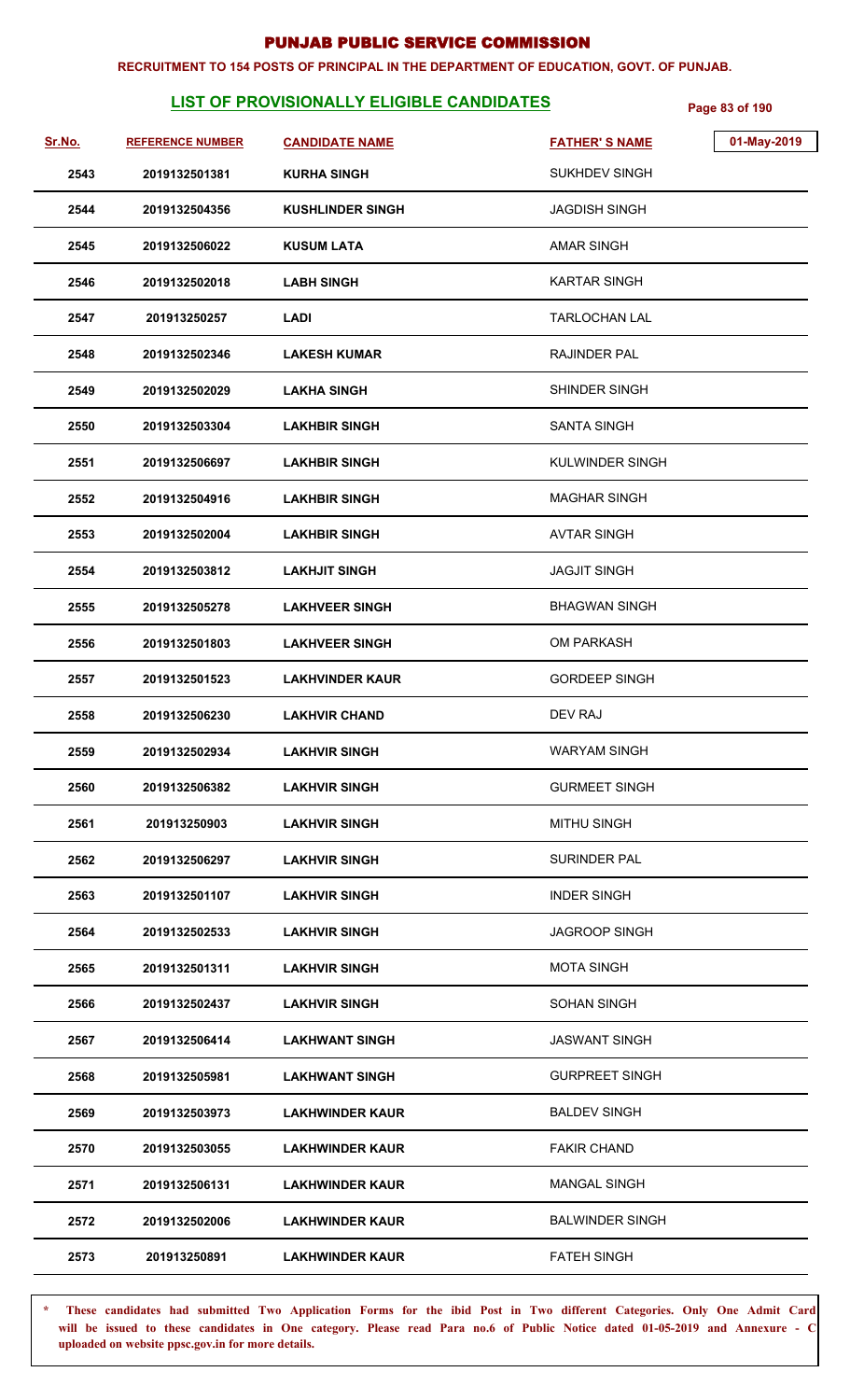#### **RECRUITMENT TO 154 POSTS OF PRINCIPAL IN THE DEPARTMENT OF EDUCATION, GOVT. OF PUNJAB.**

# **LIST OF PROVISIONALLY ELIGIBLE CANDIDATES Page 84 of 190**

| <u>Sr.No.</u> | <b>REFERENCE NUMBER</b> | <b>CANDIDATE NAME</b>       | 01-May-2019<br><b>FATHER'S NAME</b> |
|---------------|-------------------------|-----------------------------|-------------------------------------|
| 2574          | 2019132505563           | <b>LAKHWINDER PAL SINGH</b> | <b>JALWANT SINGH</b>                |
| 2575          | 2019132501150           | <b>LAKHWINDER SINGH</b>     | <b>HARBANS SINGH</b>                |
| 2576          | 2019132505419           | <b>LAKHWINDER SINGH</b>     | <b>SEWA SINGH</b>                   |
| 2577          | 2019132501540           | <b>LAKHWINDER SINGH</b>     | <b>OM PARKASH</b>                   |
| 2578          | 2019132506566           | <b>LAKHWINDER SINGH</b>     | <b>NACHTER SINGH</b>                |
| 2579          | 2019132504240           | <b>LAKHWINDER SINGH</b>     | <b>KARAM SINGH</b>                  |
| 2580          | 2019132501128           | <b>LAKHWINDER SINGH</b>     | <b>HARDIAL SINGH</b>                |
| 2581          | 201913250808            | <b>LAKHWINDER SINGH</b>     | <b>GURBAX SINGH</b>                 |
| 2582          | 2019132505501           | <b>LAKHWINDER SINGH</b>     | <b>BOOR SINGH</b>                   |
| 2583          | 2019132506239           | <b>LAKHWINDER SINGH</b>     | <b>BHUPINDER SINGH</b>              |
| 2584          | 2019132502362           | <b>LAKHWINDER SINGH</b>     | <b>AJIT SINGH</b>                   |
| 2585          | 201913250732            | <b>LAKHWINDER SINGH</b>     | <b>JASWANT SINGH</b>                |
| 2586          | 201913250511            | <b>LAKHWINDER SINGH</b>     | <b>SANT RAM</b>                     |
| 2587          | 2019132502649           | <b>LAKHWINDER SINGH</b>     | <b>KARNAIL SINGH</b>                |
| 2588          | 2019132503048           | <b>LAKSHMI NARAYAN</b>      | <b>BRIJ LAL</b>                     |
| 2589          | 2019132503272           | <b>LALIT GUPTA</b>          | <b>PAWAN GUPTA</b>                  |
| 2590          | 2019132505105           | <b>LALIT KUMAR</b>          | <b>JAGAT RAM</b>                    |
| 2591          | 2019132505566           | <b>LALIT KUMAR</b>          | KAILASH CHANDER                     |
| 2592          | 2019132504895           | <b>LALIT KUMAR</b>          | <b>RAM RATTAN</b>                   |
| 2593          | 2019132503521           | LALIT KUMAR                 | <b>SUBHASH CHANDER</b>              |
| 2594          | 2019132501016           | LALIT KUMAR SHARMA          | SUDARSHAN KUMAR SHARMA              |
| 2595          | 201913250805            | <b>LALIT SINGLA</b>         | SAT BHUSHAN SINGLA                  |
| 2596          | 2019132506130           | <b>LALITA DEVI</b>          | SUBASH SINGH                        |
| 2597          | 2019132505068           | LATA KUMARI                 | SH KARTAR SINGH                     |
| 2598          | 2019132507156           | <b>LAVINDER PAL SINGH</b>   | KAKU SINGH                          |
| 2599          | 2019132505914           | <b>LAVPREET SHARMA</b>      | SANDEEP SHARMA                      |
| 2600          | 2019132506792           | <b>LIVJEET KAUR</b>         | <b>DILBAG SINGH</b>                 |
| 2601          | 2019132501674           | <b>LOVEDEEP SINGH</b>       | <b>JANG SINGH</b>                   |
| 2602          | 2019132503662           | <b>LOVEJEET SINGH</b>       | AMARJEET SINGH                      |
| 2603          | 2019132505780           | <b>LOVEJIT SINGH KAHLON</b> | <b>VIR SINGH KAHALON</b>            |
| 2604          | 2019132506083           | <b>LOVEKARAN SINGH</b>      | <b>KAUR SINGH</b>                   |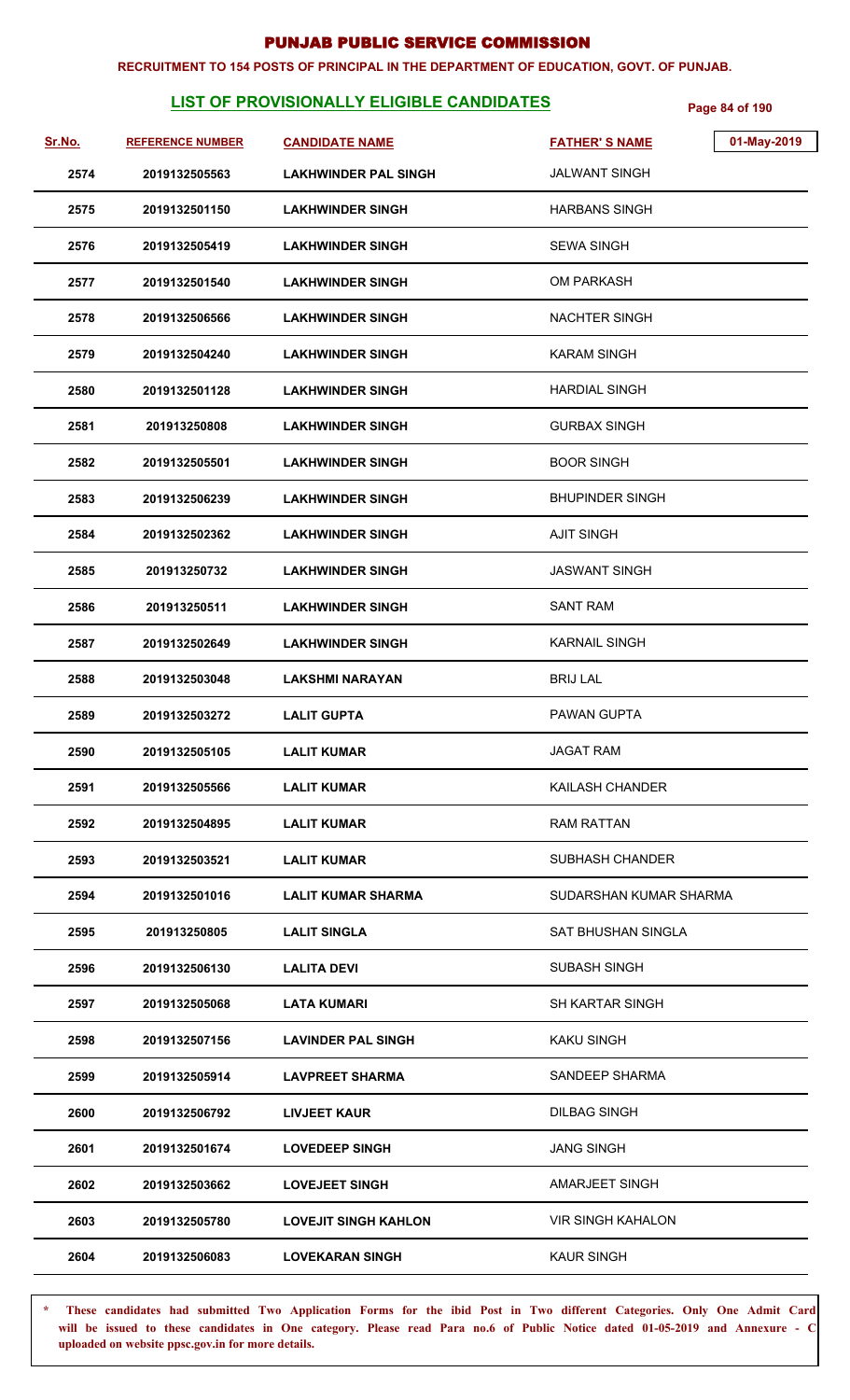#### **RECRUITMENT TO 154 POSTS OF PRINCIPAL IN THE DEPARTMENT OF EDUCATION, GOVT. OF PUNJAB.**

# **LIST OF PROVISIONALLY ELIGIBLE CANDIDATES** Page 85 of 190

| Sr.No. | <b>REFERENCE NUMBER</b> | <b>CANDIDATE NAME</b>    | 01-May-2019<br><b>FATHER'S NAME</b> |
|--------|-------------------------|--------------------------|-------------------------------------|
| 2605   | 2019132507041           | <b>LOVELEEN</b>          | SATISH KUMAR KALRA                  |
| 2606   | 201913250777            | <b>LOVELEEN KAUR</b>     | <b>GURMEET SINGH</b>                |
| 2607   | 2019132507543           | <b>LOVELEEN KAUR</b>     | RAVINDER SINGH                      |
| 2608   | 2019132506356           | <b>LOVELEEN KAUR</b>     | <b>HARJEET SINGH</b>                |
| 2609   | 2019132502316           | <b>LOVELEEN KAUR</b>     | <b>TRILOCHAN SINGH</b>              |
| 2610   | 2019132502465           | <b>LOVELEEN RANI</b>     | <b>PREM KUMAR</b>                   |
| 2611   | 2019132501218           | <b>LOVELEEN SAINI</b>    | <b>TARSEM SINGH SAINI</b>           |
| 2612   | 2019132504210           | <b>LOVEPREET SINGH</b>   | <b>GURCHARAN SINGH</b>              |
| 2613   | 2019132505714           | <b>LOVEPREET SINGH</b>   | <b>AVTAR SINGH</b>                  |
| 2614   | 2019132504978           | <b>LOVINA</b>            | SH HARBHAGWAN GARG                  |
| 2615   | 2019132502269           | <b>LOVISH CHAWLA</b>     | <b>VIDYA SAGAR CHAWLA</b>           |
| 2616   | 2019132501635           | <b>LOVJINDER SINGH</b>   | <b>NASIB CHAND</b>                  |
| 2617   | 2019132503190           | <b>LOVLEEN</b>           | <b>GURNAM SINGH</b>                 |
| 2618   | 2019132502206           | <b>LUCKY GOYAL</b>       | SOHAN LAL GOYAL                     |
| 2619   | 201913250788            | <b>MADAN GOPAL SINGH</b> | KASHMIRI LAL                        |
| 2620   | 2019132505891           | <b>MADAN LAL</b>         | <b>GURBACHAN LAL</b>                |
| 2621   | 2019132502165           | <b>MADAN LAL</b>         | <b>HARI CHAND</b>                   |
| 2622   | 2019132501457           | <b>MADAN LAL</b>         | <b>MOHINDER SINGH</b>               |
| 2623   | 2019132503346           | <b>MADAN PAL</b>         | <b>MALKIAT RAM</b>                  |
| 2624   | 2019132501461           | <b>MADHU</b>             | ASHOK KUMAR                         |
| 2625   | 2019132501798           | <b>MADHU</b>             | <b>JAGDISH PRASAD</b>               |
| 2626   | 2019132506677           | <b>MADHU MALHOTRA</b>    | CHARAN DASS MALHOTRA                |
| 2627   | 2019132504857           | <b>MADHU RANA</b>        | <b>MOHINDER SINGH</b>               |
| 2628   | 2019132505375           | <b>MADHU SUDAN SINGH</b> | <b>AMARJIT SINGH</b>                |
| 2629   | 2019132506661           | <b>MADHUR WALIA</b>      | NARINDER WALIA                      |
| 2630   | 2019132505409           | <b>MADHURI</b>           | <b>SATISH KUMAR</b>                 |
| 2631   | 2019132501792           | <b>MADHURI SUDHIR</b>    | <b>RAKESH SUDHIR</b>                |
| 2632   | 2019132501289           | <b>MAHABIR BANSAL</b>    | <b>SAT PAL BANSAL</b>               |
| 2633   | 20191325088             | <b>MAHAN KAPILA</b>      | DHARMPAL KAPILA                     |
| 2634   | 2019132502556           | <b>MAHAVEER PRASAD</b>   | <b>LEKHRAM</b>                      |
| 2635   | 2019132504687           | <b>MAIN PAL</b>          | <b>SOHAN LAL</b>                    |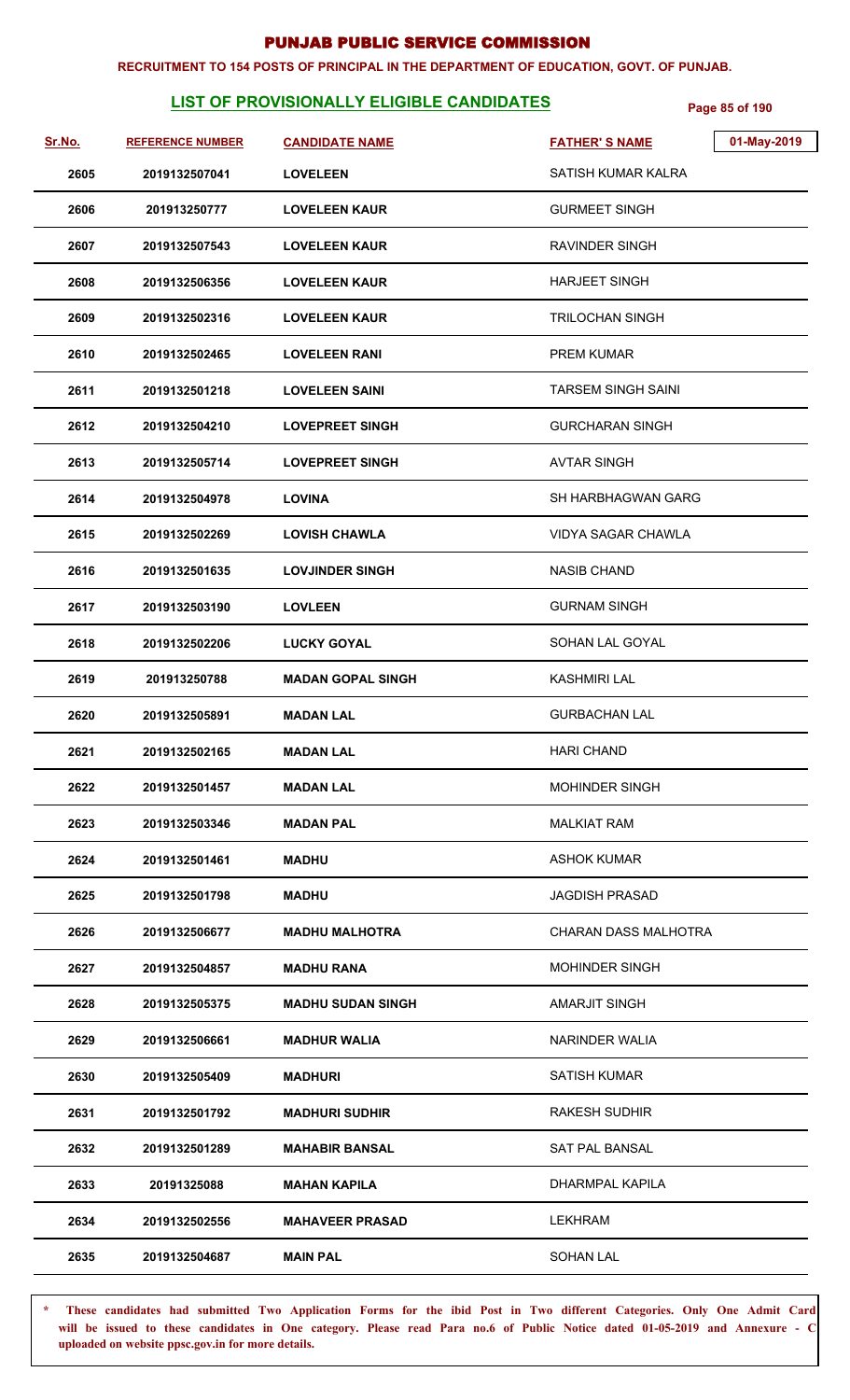#### **RECRUITMENT TO 154 POSTS OF PRINCIPAL IN THE DEPARTMENT OF EDUCATION, GOVT. OF PUNJAB.**

# **LIST OF PROVISIONALLY ELIGIBLE CANDIDATES** Page 86 of 190

| Sr.No. | <b>REFERENCE NUMBER</b> | <b>CANDIDATE NAME</b>       | <b>FATHER'S NAME</b>        | 01-May-2019 |
|--------|-------------------------|-----------------------------|-----------------------------|-------------|
| 2636   | 2019132504123           | <b>MAIN PAL</b>             | <b>JAIMAL RAM</b>           |             |
| 2637   | 2019132502812           | <b>MAJOR SINGH</b>          | PARKASH CHAND               |             |
| 2638   | 2019132501330           | <b>MAJOR SINGH</b>          | <b>UJJAGAR SINGH</b>        |             |
| 2639   | 2019132506248           | <b>MAKHAN LAL</b>           | <b>GIRDHARI LAL</b>         |             |
| 2640   | 2019132504378           | <b>MAKHAN SINGH</b>         | <b>BAWA SINGH</b>           |             |
| 2641   | 20191325037             | <b>MAKHAN SINGH</b>         | <b>RANJIT SINGH</b>         |             |
| 2642   | 2019132502701           | <b>MAKHAN SINGH</b>         | SUBHASH CHAND               |             |
| 2643   | 2019132505710           | <b>MALI SINGH</b>           | <b>JANG SINGH</b>           |             |
| 2644   | 2019132503146           | <b>MALIKA</b>               | <b>SURINDER KUMAR</b>       |             |
| 2645   | 2019132502033           | <b>MALKEET SINGH GHOTRA</b> | <b>GURMEET SINGH GHOTRA</b> |             |
| 2646   | 2019132501592           | <b>MALKIAT KAUR</b>         | <b>JASPAL SINGH</b>         |             |
| 2647   | 2019132507006           | <b>MALKIT CHAND</b>         | <b>OM PARKASH</b>           |             |
| 2648   | 2019132502475           | <b>MALKIT CHAND</b>         | SOBHA RAM                   |             |
| 2649   | 2019132504059           | <b>MALKIT KAUR</b>          | <b>AJAIB SINGH</b>          |             |
| 2650   | 2019132503580           | <b>MALKIT SINGH</b>         | <b>AJAIB SINGH</b>          |             |
| 2651   | 2019132501029           | <b>MALKIT SINGH</b>         | AMAR JIT SINGH              |             |
| 2652   | 2019132506856           | <b>MALKIT SINGH</b>         | <b>HARI CHAND</b>           |             |
| 2653   | 2019132502921           | <b>MALTI</b>                | <b>BHAGWANT RAI</b>         |             |
| 2654   | 2019132504825           | <b>MALVINDER SINGH TOOR</b> | <b>BALDEV SINGH</b>         |             |
| 2655   | 2019132503952           | <b>MALWINDER KAUR</b>       | <b>HARINDER SINGH</b>       |             |
| 2656   | 201913250411            | <b>MALWINDER SINGH</b>      | <b>BALBIR SINGH</b>         |             |
| 2657   | 201913250423            | <b>MALWINDER SINGH</b>      | <b>BUA SINGH</b>            |             |
| 2658   | 2019132501683           | <b>MAMANDEEP KAUR</b>       | <b>JARNAIL SINGH</b>        |             |
| 2659   | 2019132505174           | <b>MAMTA</b>                | <b>BHOJ RAJ MITTAL</b>      |             |
| 2660   | 2019132502140           | MAMTA                       | <b>JANAK RAJ</b>            |             |
| 2661   | 2019132505401           | MAMTA                       | <b>TILAK RAJ</b>            |             |
| 2662   | 2019132505590           | MAMTA                       | <b>BHARAT BHUSHAN</b>       |             |
| 2663   | 2019132507568           | <b>MAMTA ATTRI</b>          | <b>HARBANS LAL</b>          |             |
| 2664   | 2019132503236           | <b>MAMTA DEVI</b>           | <b>RAJ KUMAR</b>            |             |
| 2665   | 2019132502478           | <b>MAMTA RANI</b>           | <b>BALBIR SINGH</b>         |             |
| 2666   | 2019132503909           | <b>MAMTA RANI</b>           | <b>INDERJIT</b>             |             |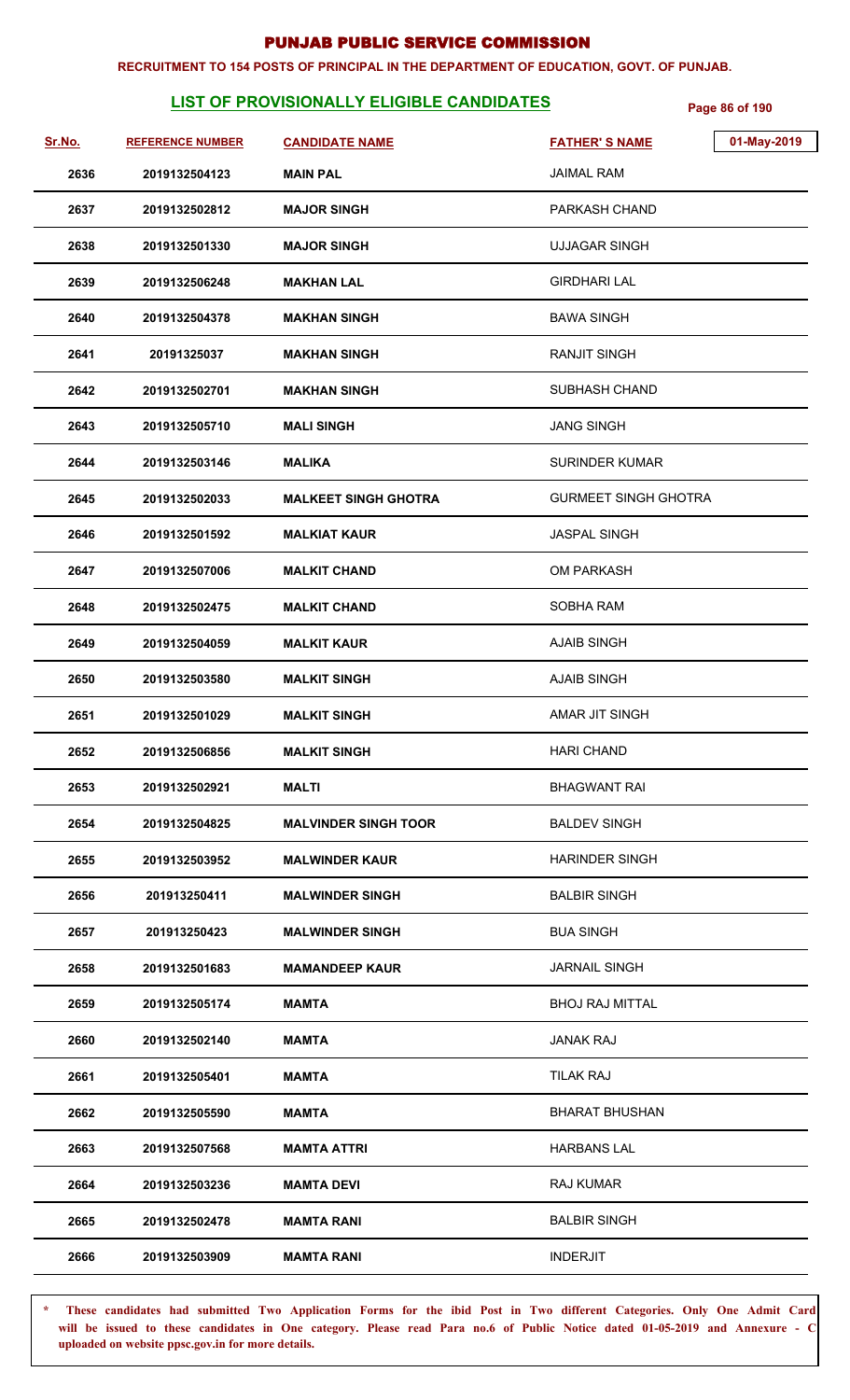#### **RECRUITMENT TO 154 POSTS OF PRINCIPAL IN THE DEPARTMENT OF EDUCATION, GOVT. OF PUNJAB.**

# **LIST OF PROVISIONALLY ELIGIBLE CANDIDATES** Page 87 of 190

| Sr.No. | <b>REFERENCE NUMBER</b> | <b>CANDIDATE NAME</b>  | 01-May-2019<br><b>FATHER'S NAME</b> |
|--------|-------------------------|------------------------|-------------------------------------|
| 2667   | 2019132507119           | <b>MAMTA RANI</b>      | OM PARKASH                          |
| 2668   | 2019132507166           | <b>MAMTA RANI</b>      | <b>SHAM ROOP</b>                    |
| 2669   | 2019132503058           | <b>MAMTA RANI</b>      | SUKHDYAL BHANDARI                   |
| 2670   | 2019132505976           | <b>MAMTA RANI</b>      | <b>SURINDER KUMAR</b>               |
| 2671   | 2019132503810           | <b>MAMTA SHARMA</b>    | <b>OM PARKASH</b>                   |
| 2672   | 2019132503206           | <b>MAMTA SHARMA</b>    | SURINDER KUMAR SHARMA               |
| 2673   | 201913250189            | <b>MAMTA SHARMA</b>    | VARINDER SHARMA                     |
| 2674   | 2019132501829           | <b>MAMTA SHARMA</b>    | <b>PREM SAGAR</b>                   |
| 2675   | 2019132506822           | <b>MAMTA SINGLA</b>    | <b>GORA LAL</b>                     |
| 2676   | 2019132503043           | <b>MAMTA YADAV</b>     | KASHI RAM                           |
| 2677   | 2019132503068           | <b>MAN MOHAN</b>       | <b>MANI RAM</b>                     |
| 2678   | 2019132502144           | <b>MANAVPREET KAUR</b> | <b>MOHAN SINGH</b>                  |
| 2679   | 2019132501428           | <b>MANBIR SINGH</b>    | <b>TARSEM SINGH</b>                 |
| 2680   | 2019132504795           | <b>MANDEEP</b>         | <b>SATISH KUMAR</b>                 |
| 2681   | 2019132501206           | <b>MANDEEP CHOPRA</b>  | <b>HARBHAJAN SINGH</b>              |
| 2682   | 2019132504139           | <b>MANDEEP GROVER</b>  | DEVINDER KUMAR GROVER               |
| 2683   | 2019132506744           | <b>MANDEEP KAUR</b>    | <b>HARMAIL SINGH</b>                |
| 2684   | 201913250370            | <b>MANDEEP KAUR</b>    | <b>UJAGAR SINGH</b>                 |
| 2685   | 2019132505151           | <b>MANDEEP KAUR</b>    | <b>SURJIT SINGH</b>                 |
| 2686   | 2019132502535           | <b>MANDEEP KAUR</b>    | <b>SURJIT SINGH</b>                 |
| 2687   | 2019132506657           | <b>MANDEEP KAUR</b>    | <b>SULAKHAN SINGH</b>               |
| 2688   | 2019132503056           | <b>MANDEEP KAUR</b>    | <b>RAM SINGH</b>                    |
| 2689   | 2019132503189           | <b>MANDEEP KAUR</b>    | RAM LAL BANSAL                      |
| 2690   | 2019132505422           | <b>MANDEEP KAUR</b>    | PRITHIPAL SINGH                     |
| 2691   | 2019132506623           | <b>MANDEEP KAUR</b>    | <b>MALWINDER SINGH</b>              |
| 2692   | 2019132505573           | <b>MANDEEP KAUR</b>    | KULWANT SINGH                       |
| 2693   | 2019132501003           | <b>MANDEEP KAUR</b>    | <b>AMRIK SINGH</b>                  |
| 2694   | 2019132507520           | <b>MANDEEP KAUR</b>    | <b>HARMIT SINGH</b>                 |
| 2695   | 2019132503255           | <b>MANDEEP KAUR</b>    | <b>HARPAL SINGH</b>                 |
| 2696   | 2019132505188           | <b>MANDEEP KAUR</b>    | <b>GURWAIL SINGH</b>                |
| 2697   | 2019132505244           | <b>MANDEEP KAUR</b>    | <b>GURNAM SINGH</b>                 |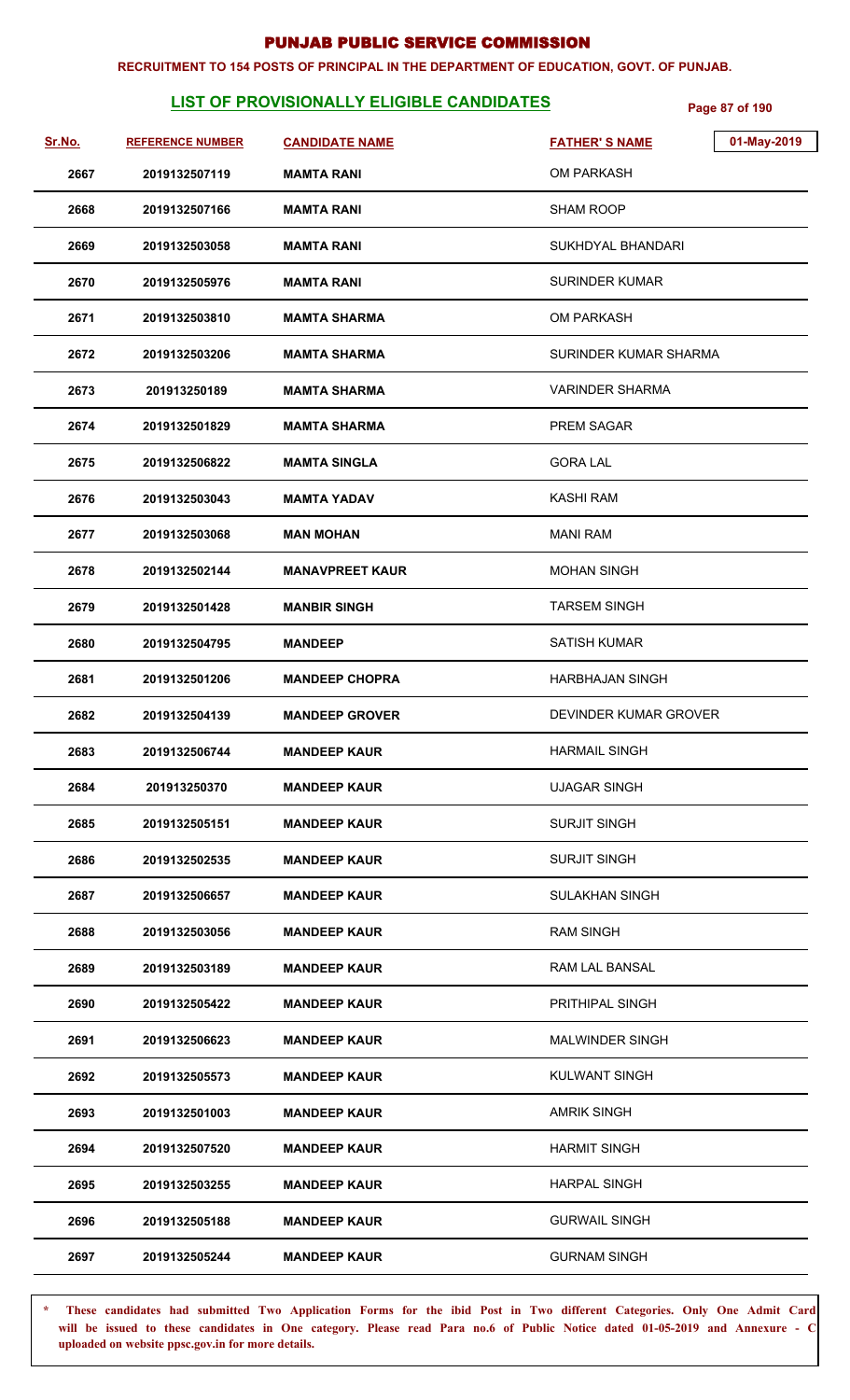#### **RECRUITMENT TO 154 POSTS OF PRINCIPAL IN THE DEPARTMENT OF EDUCATION, GOVT. OF PUNJAB.**

# **LIST OF PROVISIONALLY ELIGIBLE CANDIDATES** Page 88 of 190

| <u>Sr.No.</u> | <b>REFERENCE NUMBER</b> | <b>CANDIDATE NAME</b>       | <b>FATHER'S NAME</b>   | 01-May-2019 |
|---------------|-------------------------|-----------------------------|------------------------|-------------|
| 2698          | 2019132507087           | <b>MANDEEP KAUR</b>         | <b>GURCHARAN SINGH</b> |             |
| 2699          | 2019132506591           | <b>MANDEEP KAUR</b>         | DARBARA SINGH          |             |
| 2700          | 2019132501805           | <b>MANDEEP KAUR</b>         | <b>CHANCHAL SINGH</b>  |             |
| 2701          | 2019132506996           | <b>MANDEEP KAUR</b>         | <b>BALWANT SINGH</b>   |             |
| 2702          | 2019132507010           | <b>MANDEEP KAUR</b>         | <b>JALWANT SINGH</b>   |             |
| 2703          | 2019132502815           | <b>MANDEEP KAUR</b>         | RAJINDER SINGH         |             |
| 2704          | 2019132502734           | <b>MANDEEP KAUR</b>         | SURINDER PAL SINGH     |             |
| 2705          | 2019132504363           | <b>MANDEEP KAUR</b>         | <b>AMARJIT SINGH</b>   |             |
| 2706          | 2019132502402           | <b>MANDEEP KAUR</b>         | <b>SUCHA SINGH</b>     |             |
| 2707          | 2019132503996           | <b>MANDEEP KAUR</b>         | PIRTHI SINGH           |             |
| 2708          | 2019132505094           | <b>MANDEEP KAUR</b>         | <b>MOHAN SINGH</b>     |             |
| 2709          | 2019132501759           | <b>MANDEEP KAUR</b>         | <b>MEHAR CHAND</b>     |             |
| 2710          | 2019132503306           | <b>MANDEEP KAUR</b>         | <b>MALKIT SINGH</b>    |             |
| 2711          | 2019132504988           | <b>MANDEEP KAUR</b>         | <b>JASBIR SINGH</b>    |             |
| 2712          | 2019132505369           | <b>MANDEEP KAUR</b>         | <b>HARJINDER SINGH</b> |             |
| 2713          | 201913250179            | <b>MANDEEP KAUR</b>         | <b>HARBANS SINGH</b>   |             |
| 2714          | 2019132504849           | <b>MANDEEP KAUR</b>         | <b>GURMUKH SINGH</b>   |             |
| 2715          | 2019132502656           | <b>MANDEEP KAUR</b>         | <b>GURBAX RAI</b>      |             |
| 2716          | 2019132501188           | <b>MANDEEP KAUR</b>         | <b>SUKHDEV SINGH</b>   |             |
| 2717          | 2019132504461           | <b>MANDEEP KAUR</b>         | <b>GIAN SINGH</b>      |             |
| 2718          | 2019132504377           | <b>MANDEEP KAUR</b>         | <b>BALKAR SINGH</b>    |             |
| 2719          | 201913250714            | <b>MANDEEP KAUR</b>         | <b>JAGJIT SINGH</b>    |             |
| 2720          | 2019132504219           | <b>MANDEEP KAUR BAL</b>     | <b>LAKHBIR SINGH</b>   |             |
| 2721          | 2019132505802           | <b>MANDEEP KAUR WALIA</b>   | AMARJEET SINGH WALIA   |             |
| 2722          | 2019132501828           | <b>MANDEEP KAUSHAL</b>      | <b>RAJ KUMAR</b>       |             |
| 2723          | 201913250203            | <b>MANDEEP KHOKHAR</b>      | SOHAN SINGH KHOKHAR    |             |
| 2724          | 2019132505533           | <b>MANDEEP KUMAR</b>        | <b>OM PARKASH</b>      |             |
| 2725          | 2019132504285           | <b>MANDEEP KUMAR</b>        | <b>RAJ KUMAR</b>       |             |
| 2726          | 2019132501897           | <b>MANDEEP KUMAR BAGHLA</b> | KRISHAN LAL BAGHLA     |             |
| 2727          | 201913250720            | <b>MANDEEP RANI</b>         | <b>KAUR CHAND</b>      |             |
| 2728          | 2019132505060           | <b>MANDEEP SHARMA</b>       | RAM PAUL RISHI         |             |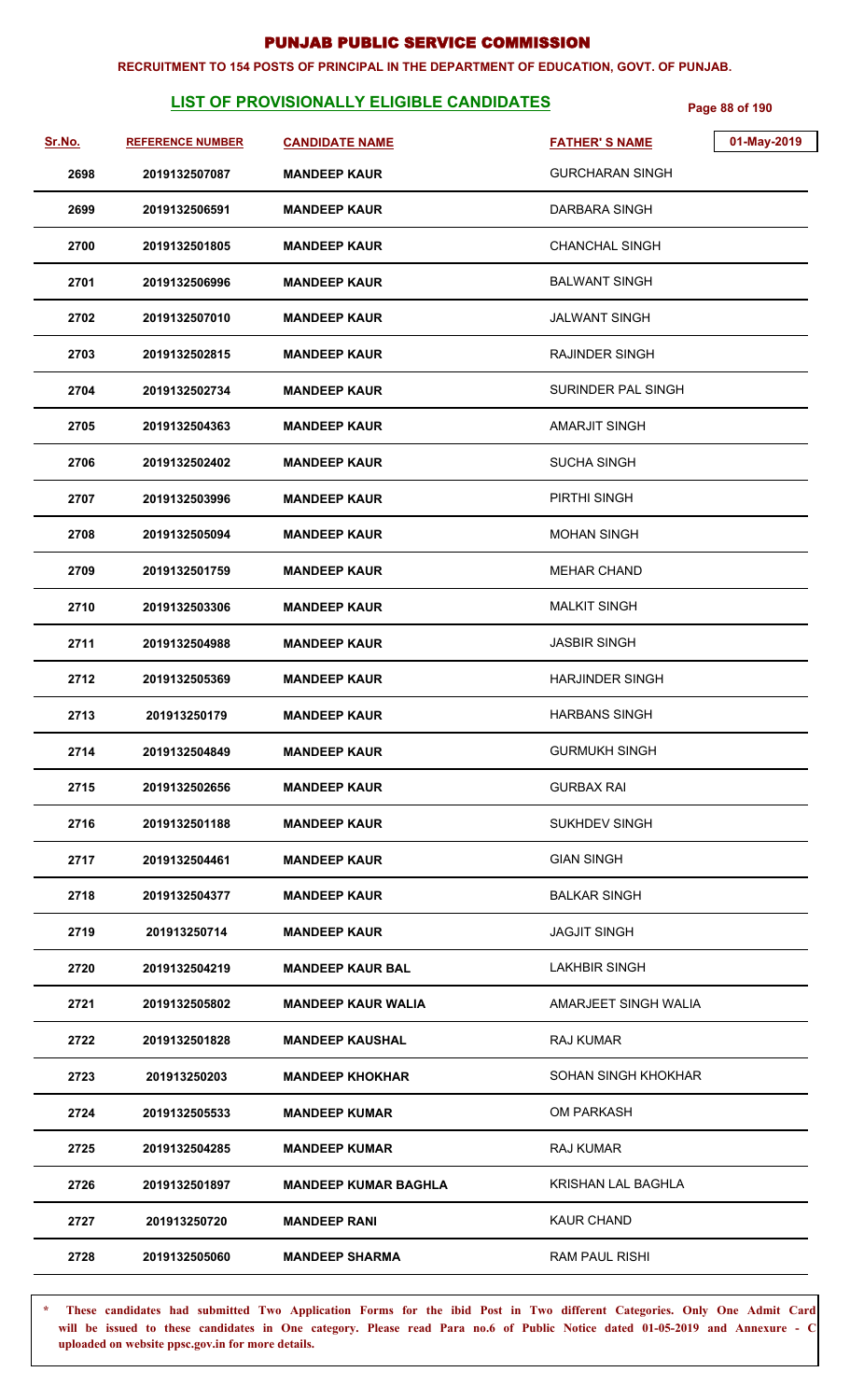#### **RECRUITMENT TO 154 POSTS OF PRINCIPAL IN THE DEPARTMENT OF EDUCATION, GOVT. OF PUNJAB.**

# **LIST OF PROVISIONALLY ELIGIBLE CANDIDATES** Page 89 of 190

| <u>Sr.No.</u> | <b>REFERENCE NUMBER</b> | <b>CANDIDATE NAME</b>       | <b>FATHER'S NAME</b>         | 01-May-2019 |
|---------------|-------------------------|-----------------------------|------------------------------|-------------|
| 2729          | 2019132501619           | <b>MANDEEP SINGH</b>        | <b>MOHINDER SINGH</b>        |             |
| 2730          | 2019132501208           | <b>MANDEEP SINGH</b>        | PIRTHI SINGH                 |             |
| 2731          | 2019132503847           | <b>MANDEEP SINGH</b>        | <b>NISHAN SINGH</b>          |             |
| 2732          | 2019132505618           | <b>MANDEEP SINGH</b>        | <b>RAGHVEER SINGH</b>        |             |
| 2733          | 2019132501653           | <b>MANDEEP SINGH</b>        | <b>NIRBHAI SINGH</b>         |             |
| 2734          | 2019132506884           | <b>MANDEEP SINGH</b>        | <b>KASHMIR SINGH</b>         |             |
| 2735          | 2019132505666           | <b>MANDEEP SINGH</b>        | <b>JARNAIL SINGH</b>         |             |
| 2736          | 2019132504796           | <b>MANDEEP SINGH</b>        | <b>HAR SINGH</b>             |             |
| 2737          | 2019132504347           | <b>MANDEEP SINGH</b>        | <b>GURMUKH SINGH</b>         |             |
| 2738          | 2019132504343           | <b>MANDEEP SINGH</b>        | <b>NIRMAL SINGH</b>          |             |
| 2739          | 2019132506959           | <b>MANDEEP SINGH</b>        | <b>KULDIP SINGH</b>          |             |
| 2740          | 2019132504011           | <b>MANDEEP SINGH</b>        | <b>DALIP SINGH</b>           |             |
| 2741          | 2019132506012           | <b>MANDEEP SINGH</b>        | <b>HANS RAJ</b>              |             |
| 2742          | 2019132501712           | <b>MANDEEP SINGH</b>        | <b>JAGROOP SINGH</b>         |             |
| 2743          | 2019132503667           | <b>MANDEEP SINGH</b>        | <b>JARNAIL SINGH</b>         |             |
| 2744          | 2019132503721           | <b>MANDEEP SINGH</b>        | <b>KUNDAN SINGH</b>          |             |
| 2745          | 201913250126            | <b>MANDEEP SINGH</b>        | <b>NAZAR SINGH</b>           |             |
| 2746          | 2019132503052           | <b>MANDEEP SINGH</b>        | RAJPAL SINGH                 |             |
| 2747          | 2019132506450           | <b>MANDEEP SINGH</b>        | <b>SHAMSHER SINGH</b>        |             |
| 2748          | 201913250205            | <b>MANDEEP SINGH KAHLON</b> | <b>JOGINDER SINGH KAHLON</b> |             |
| 2749          | 2019132503284           | <b>MANDIP KAUR</b>          | <b>BALWINDER SINGH</b>       |             |
| 2750          | 2019132505730           | <b>MANDIP KAUR</b>          | <b>RAM SINGH</b>             |             |
| 2751          | 201913250367            | <b>MANDIP SHARMA</b>        | <b>RAJ KUMAR SHARMA</b>      |             |
| 2752          | 2019132503979           | <b>MANDIP SINGH</b>         | <b>HARBHAJAN SINGH</b>       |             |
| 2753          | 2019132503763           | <b>MANDIP SINGH</b>         | <b>JAGIR SINGH</b>           |             |
| 2754          | 2019132503057           | <b>MANDIP SINGH</b>         | <b>AVTAR SINGH</b>           |             |
| 2755          | 2019132502983           | <b>MANGAL SINGH</b>         | DHARAM SINGH                 |             |
| 2756          | 2019132502157           | <b>MANGAT RAM</b>           | <b>SOHAN LAL</b>             |             |
| 2757          | 2019132503524           | <b>MANGAT SINGH</b>         | <b>DHARAM SINGH</b>          |             |
| 2758          | 2019132502183           | <b>MANI RAM</b>             | <b>BHAG CHAND</b>            |             |
| 2759          | 2019132506549           | <b>MANINDER JEET KAUR</b>   | <b>GURDIAL SINGH</b>         |             |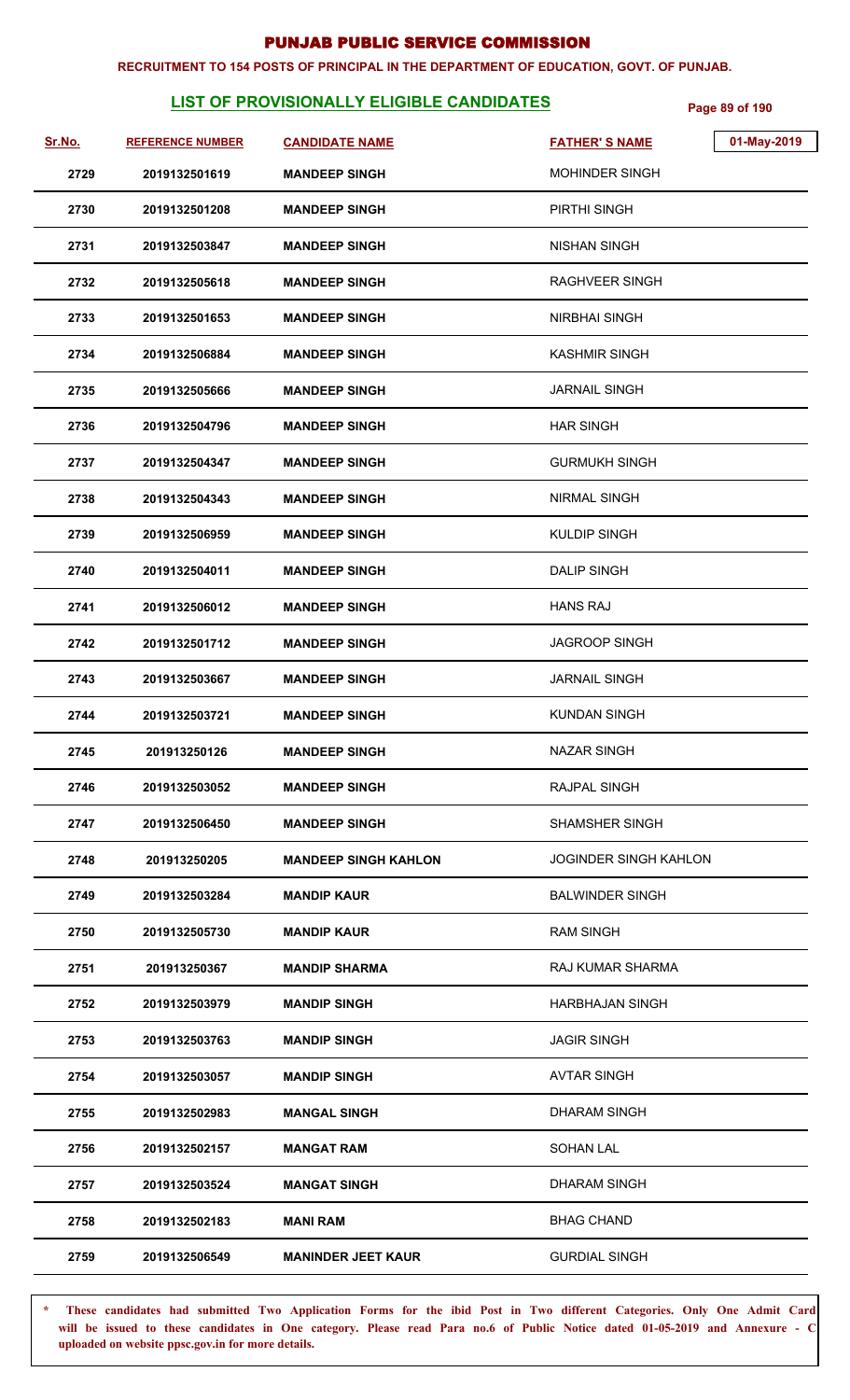#### **RECRUITMENT TO 154 POSTS OF PRINCIPAL IN THE DEPARTMENT OF EDUCATION, GOVT. OF PUNJAB.**

# **LIST OF PROVISIONALLY ELIGIBLE CANDIDATES** Page 90 of 190

| <u>Sr.No.</u> | <b>REFERENCE NUMBER</b> | <b>CANDIDATE NAME</b>     | <b>FATHER'S NAME</b>      | 01-May-2019 |
|---------------|-------------------------|---------------------------|---------------------------|-------------|
| 2760          | 2019132504682           | <b>MANINDER KAUR</b>      | <b>NARINDER SINGH</b>     |             |
| 2761          | 2019132507590           | <b>MANINDER KAUR</b>      | <b>SURINDER SINGH</b>     |             |
| 2762          | 2019132501840           | <b>MANINDER KAUR</b>      | SUKHVINDER SINGH          |             |
| 2763          | 201913250877            | <b>MANINDER KAUR</b>      | <b>SUKHRAJ SINGH</b>      |             |
| 2764          | 2019132504648           | <b>MANINDER KAUR</b>      | <b>JOGINDER SINGH</b>     |             |
| 2765          | 2019132504911           | <b>MANINDER KAUR</b>      | DARSHAN SINGH             |             |
| 2766          | 2019132507376           | <b>MANINDER KAUR</b>      | <b>BEYANT SINGH</b>       |             |
| 2767          | 2019132506568           | <b>MANINDER KAUR</b>      | <b>AMARJIT SINGH</b>      |             |
| 2768          | 2019132505432           | <b>MANINDER KAUR</b>      | <b>KEWAL SINGH</b>        |             |
| 2769          | 2019132502491           | <b>MANINDER KAUR</b>      | <b>NASIB SINGH</b>        |             |
| 2770          | 2019132506790           | <b>MANINDER KUAR</b>      | <b>AMARJEET SINGH</b>     |             |
| 2771          | 2019132507538           | <b>MANINDER KUMAR</b>     | DES RAJ                   |             |
| 2772          | 2019132504708           | <b>MANINDER PAL KAUR</b>  | <b>MANJIT SINGH</b>       |             |
| 2773          | 2019132507426           | <b>MANINDER PAL SINGH</b> | <b>BHUPINDER SINGH</b>    |             |
| 2774          | 201913250652            | <b>MANINDER PAL SINGH</b> | <b>NACHHATAR SINGH</b>    |             |
| 2775          | 20191325060             | <b>MANINDER SINGH</b>     | <b>MEWA SINGH</b>         |             |
| 2776          | 2019132502798           | <b>MANINDER SINGH</b>     | <b>PREM SINGH</b>         |             |
| 2777          | 2019132505480           | <b>MANINDER SINGH</b>     | <b>JEET SINGH</b>         |             |
| 2778          | 201913250455            | <b>MANINDER SINGH</b>     | <b>BALDEV SINGH</b>       |             |
| 2779          | 2019132504928           | <b>MANINDER SINGH</b>     | <b>SUKHBIR SINGH</b>      |             |
| 2780          | 2019132507302           | <b>MANINDERBIR SINGH</b>  | <b>MANGAL SINGH</b>       |             |
| 2781          | 2019132506318           | <b>MANINDERJIT KAUR</b>   | <b>CHAMEL SINGH</b>       |             |
| 2782          | 2019132504030           | <b>MANINDERKAUR</b>       | <b>HARBANSSINGH</b>       |             |
| 2783          | 2019132501646           | <b>MANINDERPAL SINGH</b>  | <b>BHAG SINGH</b>         |             |
| 2784          | 2019132506590           | <b>MANISH CHHABRA</b>     | <b>MITHAN LAL CHHABRA</b> |             |
| 2785          | 2019132503385           | <b>MANISH CHHABRA</b>     | <b>MOHINDER PAL</b>       |             |
| 2786          | 2019132501687           | <b>MANISH GUPTA</b>       | <b>SHIV GUPTA</b>         |             |
| 2787          | 2019132501790           | <b>MANISH KHURANA</b>     | <b>VAS DEV KHURANA</b>    |             |
| 2788          | 2019132506103           | <b>MANISH KUMAR</b>       | <b>ASHOK KUMAR</b>        |             |
| 2789          | 2019132507016           | <b>MANISH KUMAR</b>       | <b>SUBHASH CHANDER</b>    |             |
| 2790          | 2019132504142           | <b>MANISH KUMAR</b>       | <b>ASHOK KUMAR</b>        |             |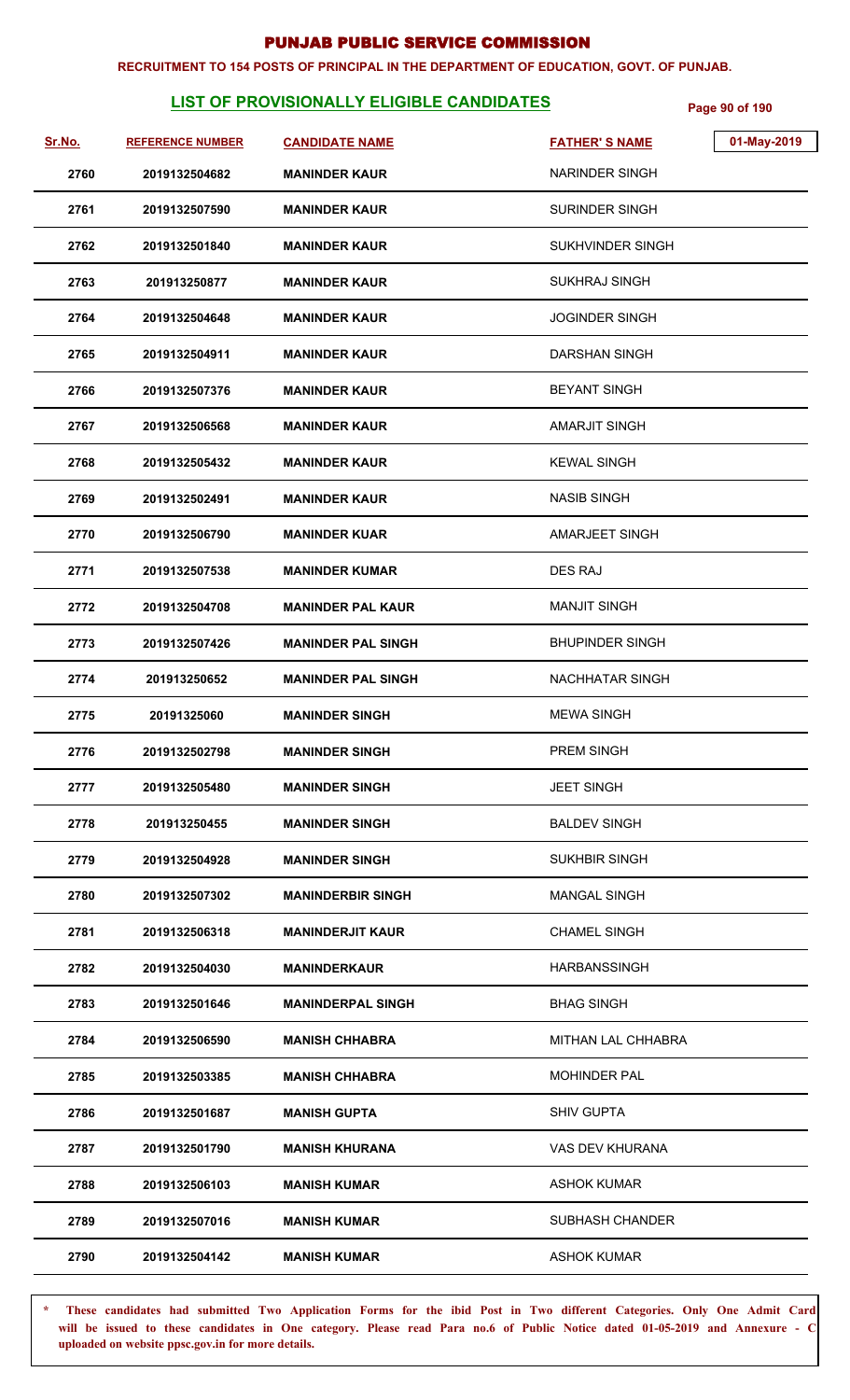#### **RECRUITMENT TO 154 POSTS OF PRINCIPAL IN THE DEPARTMENT OF EDUCATION, GOVT. OF PUNJAB.**

# **LIST OF PROVISIONALLY ELIGIBLE CANDIDATES** Page 91 of 190

| <u>Sr.No.</u> | <b>REFERENCE NUMBER</b> | <b>CANDIDATE NAME</b>      | 01-May-2019<br><b>FATHER'S NAME</b> |
|---------------|-------------------------|----------------------------|-------------------------------------|
| 2791          | 2019132501446           | <b>MANISH MITTAL</b>       | <b>PAWAN MITTAL</b>                 |
| 2792          | 2019132503953           | <b>MANISH MONGA</b>        | <b>RAJNISH KUMAR MONGA</b>          |
| 2793          | 2019132503638           | <b>MANISH SHARMA</b>       | SH BHAGWAT DUTT SHARMA              |
| 2794          | 2019132505789           | <b>MANISHA</b>             | <b>SURINDER PAL</b>                 |
| 2795          | 2019132507102           | <b>MANISHA GARG</b>        | <b>SOM NATH GARG</b>                |
| 2796          | 2019132501194           | <b>MANISHA GUPTA</b>       | <b>BUDH RAM</b>                     |
| 2797          | 2019132506185           | <b>MANISHA RANI</b>        | <b>SURINDER PAL</b>                 |
| 2798          | 2019132501622           | <b>MANITA RANI</b>         | <b>MANN SINGH</b>                   |
| 2799          | 2019132507468           | <b>MANJEET KAUR</b>        | <b>SURINDER KUMAR</b>               |
| 2800          | 2019132503783           | <b>MANJEET KAUR</b>        | <b>KARNAIL SINGH</b>                |
| 2801          | 2019132505121           | <b>MANJEET KAUR</b>        | <b>JAGTAR SINGH</b>                 |
| 2802          | 2019132503452           | <b>MANJEET KAUR</b>        | <b>GURDEV SINGH</b>                 |
| 2803          | 2019132504464           | <b>MANJEET KAUR</b>        | <b>NIRMAL SINGH</b>                 |
| 2804          | 2019132507574           | <b>MANJEET KAUR</b>        | <b>SUCHA SINGH</b>                  |
| 2805          | 2019132502235           | <b>MANJEET KAUR</b>        | <b>SHABEG SINGH</b>                 |
| 2806          | 2019132506090           | <b>MANJEET KAUR</b>        | <b>SOHAN SINGH</b>                  |
| 2807          | 2019132505725           | <b>MANJEET KAUR</b>        | <b>MAM RAJ</b>                      |
| 2808          | 2019132504199           | <b>MANJEET SINGH</b>       | <b>JANG SINGH</b>                   |
| 2809          | 2019132505260           | <b>MANJEET SINGH</b>       | <b>AMRIK SINGH</b>                  |
| 2810          | 2019132501519           | <b>MANJEET SINGH</b>       | <b>NAZAR SINGH</b>                  |
| 2811          | 2019132501960           | <b>MANJEET SINGH</b>       | <b>AMOLAK SINGH</b>                 |
| 2812          | 201913250272            | <b>MANJEET SINGH</b>       | LAHORA SINGH                        |
| 2813          | 201913250247            | <b>MANJINDER KAUR</b>      | DHARMNDER SINGH                     |
| 2814          | 2019132506074           | <b>MANJINDER KAUR</b>      | <b>GURDIAL SIGNH</b>                |
| 2815          | 201913250870            | <b>MANJINDER KAUR</b>      | <b>PRITAM SINGH</b>                 |
| 2816          | 2019132506216           | <b>MANJINDER KAUR</b>      | <b>SHUBEG SINGH</b>                 |
| 2817          | 2019132505574           | <b>MANJINDER PAL SINGH</b> | <b>TARSEM SINGH</b>                 |
| 2818          | 2019132502469           | <b>MANJINDER SINGH</b>     | <b>HARBANS SINGH</b>                |
| 2819          | 2019132506711           | <b>MANJINDER SINGH</b>     | <b>S GIAN SINGH</b>                 |
| 2820          | 2019132506908           | <b>MANJINDER SINGH</b>     | <b>NASIB RAM</b>                    |
| 2821          | 2019132503503           | <b>MANJINDER SINGH</b>     | <b>MUKHTAR SINGH</b>                |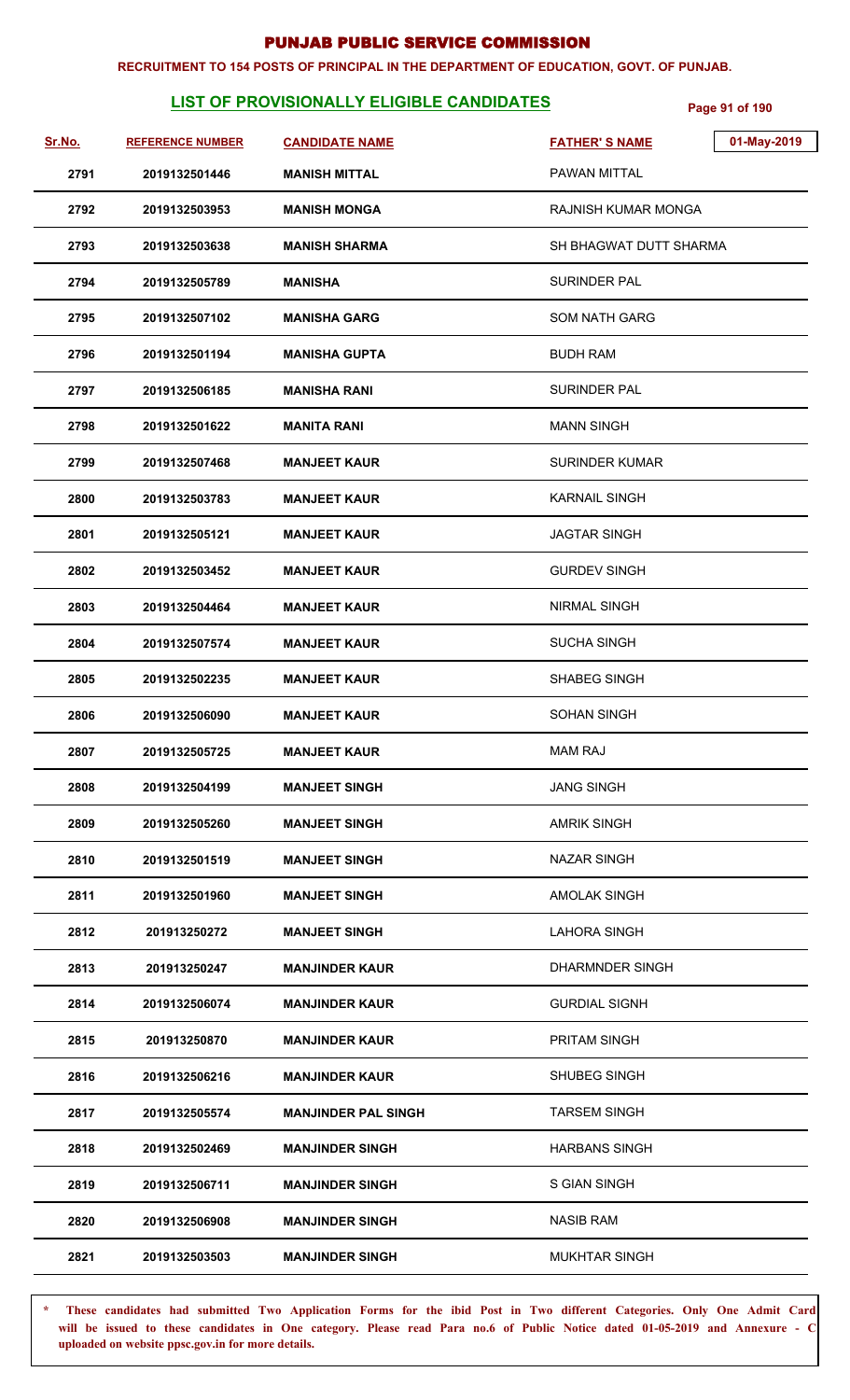#### **RECRUITMENT TO 154 POSTS OF PRINCIPAL IN THE DEPARTMENT OF EDUCATION, GOVT. OF PUNJAB.**

# **LIST OF PROVISIONALLY ELIGIBLE CANDIDATES Page 92 of 190**

| Sr.No. | <b>REFERENCE NUMBER</b> | <b>CANDIDATE NAME</b>       | 01-May-2019<br><b>FATHER'S NAME</b> |
|--------|-------------------------|-----------------------------|-------------------------------------|
| 2822   | 2019132506192           | <b>MANJINDER SINGH</b>      | <b>MANJIT SINGH</b>                 |
| 2823   | 2019132502280           | <b>MANJINDER SINGH</b>      | <b>JIWAN SINGH</b>                  |
| 2824   | 2019132505439           | <b>MANJINDER SINGH</b>      | <b>GURNAM SINGH</b>                 |
| 2825   | 2019132507137           | <b>MANJINDER SINGH</b>      | <b>KIRPAL SINGH</b>                 |
| 2826   | 2019132503796           | <b>MANJINDER SINGH</b>      | PRITAM SINGH                        |
| 2827   | 2019132504599           | <b>MANJINDER SINGH</b>      | SURINDER SINGH                      |
| 2828   | 2019132503219           | <b>MANJINDER SINGH</b>      | <b>KULWANT SINGH</b>                |
| 2829   | 201913250737            | <b>MANJINDER SINGH</b>      | <b>BALWANT SINGH</b>                |
| 2830   | 2019132505089           | <b>MANJIT KAUR</b>          | <b>KASHMIR SINGH</b>                |
| 2831   | 2019132501154           | <b>MANJIT KAUR</b>          | <b>GURPAL SINGH</b>                 |
| 2832   | 2019132506617           | <b>MANJIT KAUR</b>          | SUKHBIR SINGH SANDHU                |
| 2833   | 2019132504507           | <b>MANJIT KAUR</b>          | <b>SH INDER SINGH</b>               |
| 2834   | 2019132505969           | <b>MANJIT KAUR</b>          | PARAMJIT SINGH MAAN                 |
| 2835   | 2019132502453           | <b>MANJIT KAUR</b>          | <b>HARCHAND SINGH</b>               |
| 2836   | 2019132506858           | <b>MANJIT KAUR</b>          | <b>AJIT SINGH</b>                   |
| 2837   | 2019132505578           | <b>MANJIT KAUR</b>          | DAYAL SINGH                         |
| 2838   | 2019132507045           | <b>MANJIT KAUR</b>          | <b>AJMER SINGH</b>                  |
| 2839   | 2019132505877           | <b>MANJIT KAUR</b>          | <b>JOGINDER PAL</b>                 |
| 2840   | 2019132503354           | <b>MANJIT KAUR</b>          | <b>GURMEET SINGH</b>                |
| 2841   | 2019132502667           | <b>MANJIT KAUR</b>          | <b>BALWANT SINGH</b>                |
| 2842   | 2019132501823           | <b>MANJIT KAUR SHERGILL</b> | <b>SANTOKH SINGH</b>                |
| 2843   | 2019132501869           | <b>MANJIT KUMAR BAWA</b>    | <b>VED PARKASH BAWA</b>             |
| 2844   | 2019132501095           | <b>MANJIT SINGH</b>         | <b>RAM RATTAN</b>                   |
| 2845   | 2019132504974           | <b>MANJIT SINGH</b>         | <b>SUKHDEV SINGH</b>                |
| 2846   | 201913250590            | <b>MANJIT SINGH</b>         | <b>PRITAM SINGH</b>                 |
| 2847   | 2019132501909           | <b>MANJIT SINGH</b>         | <b>MEHAR SINGH</b>                  |
| 2848   | 2019132501136           | <b>MANJIT SINGH</b>         | <b>JANG SINGH</b>                   |
| 2849   | 2019132502073           | <b>MANJIT SINGH</b>         | <b>TARA SINGH</b>                   |
| 2850   | 2019132507413           | MANJLI                      | <b>SADHU SINGH</b>                  |
| 2851   | 2019132503081           | <b>MANJU</b>                | <b>RAMESH CHAND</b>                 |
| 2852   | 2019132502585           | <b>MANJU</b>                | <b>SUKHDEV SINGH</b>                |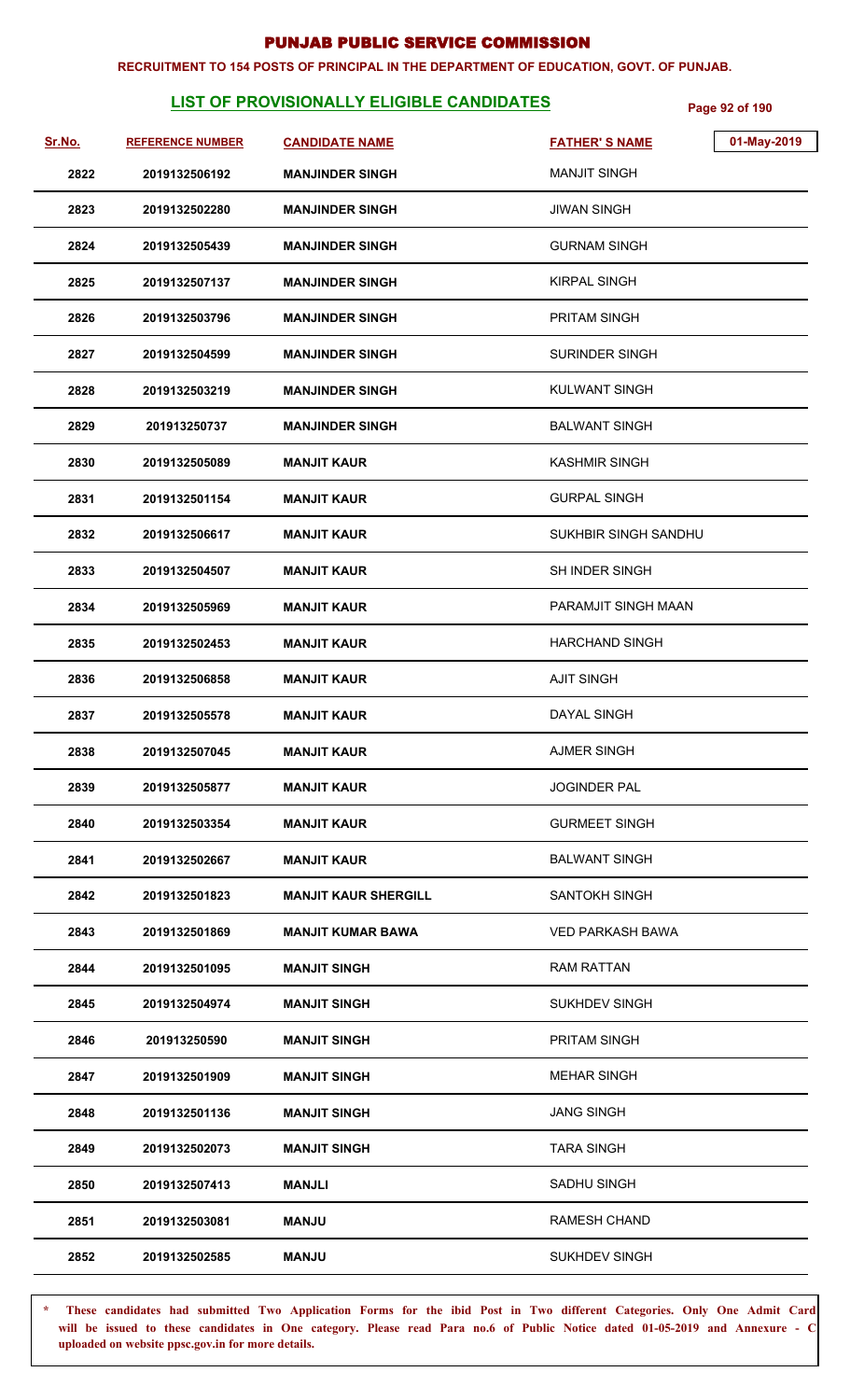#### **RECRUITMENT TO 154 POSTS OF PRINCIPAL IN THE DEPARTMENT OF EDUCATION, GOVT. OF PUNJAB.**

# **LIST OF PROVISIONALLY ELIGIBLE CANDIDATES** Page 93 of 190

| Sr.No. | <b>REFERENCE NUMBER</b> | <b>CANDIDATE NAME</b> | 01-May-2019<br><b>FATHER'S NAME</b> |
|--------|-------------------------|-----------------------|-------------------------------------|
| 2853   | 2019132505099           | <b>MANJU BALA</b>     | <b>KALPNATH PAL</b>                 |
| 2854   | 201913250218            | <b>MANJU BALA</b>     | <b>LACHHMAN DASS</b>                |
| 2855   | 2019132505348           | <b>MANJU BALA</b>     | <b>MOHINDER SINGH SAROYA</b>        |
| 2856   | 2019132502827           | <b>MANJU BALA</b>     | <b>BEG CHAND</b>                    |
| 2857   | 2019132502500           | <b>MANJU BALA</b>     | <b>BHAJAN LAL</b>                   |
| 2858   | 2019132505298           | <b>MANJU BATRA</b>    | <b>VED PARKASH</b>                  |
| 2859   | 201913250793            | <b>MANJU KUMARI</b>   | <b>JAGDISH SINGH</b>                |
| 2860   | 2019132505168           | <b>MANJU RANI</b>     | <b>SHAM LAL</b>                     |
| 2861   | 2019132505128           | <b>MANJUL GUPTA</b>   | <b>SHAM LAL GUPTA</b>               |
| 2862   | 2019132506846           | <b>MANMEET SINGH</b>  | MILKHA SINGH                        |
| 2863   | 201913250499            | <b>MANMOHAN SINGH</b> | <b>MOTA SINGH</b>                   |
| 2864   | 2019132503402           | <b>MANMOHAN SINGH</b> | <b>MALKIAT SINGH</b>                |
| 2865   | 2019132504862           | <b>MANMOHAN SINGH</b> | <b>KARNAIL SINGH</b>                |
| 2866   | 2019132507190           | <b>MANMOHAN SINGH</b> | <b>HARJINDER SINGH</b>              |
| 2867   | 201913250338            | <b>MANMOHAN SINGH</b> | <b>RAM KISHAN</b>                   |
| 2868   | 2019132501694           | <b>MANOHAR LAL</b>    | <b>DHIAN SINGH</b>                  |
| 2869   | 2019132503819           | <b>MANOHAR SINGH</b>  | <b>JANGIR SINGH</b>                 |
| 2870   | 201913250471            | <b>MANOJ BABU</b>     | <b>RAM KUMAR</b>                    |
| 2871   | 2019132504134           | <b>MANOJ DOGRA</b>    | <b>ISH PAL DOGRA</b>                |
| 2872   | 2019132505938           | <b>MANOJ GUPTA</b>    | <b>BENI PARSHAD GUPTA</b>           |
| 2873   | 2019132503680           | <b>MANOJ KUMAR</b>    | DEV RAJ                             |
| 2874   | 2019132503991           | <b>MANOJ KUMAR</b>    | <b>TARSEM CHAND</b>                 |
| 2875   | 201913250371            | <b>MANOJ KUMAR</b>    | AJAY KUMAR                          |
| 2876   | 201913250700            | <b>MANOJ KUMAR</b>    | <b>AMAR NATH</b>                    |
| 2877   | 2019132504505           | <b>MANOJ KUMAR</b>    | <b>BRIJ MOHAN</b>                   |
| 2878   | 2019132503585           | <b>MANOJ KUMAR</b>    | DEV RAJ                             |
| 2879   | 2019132504448           | <b>MANOJ KUMAR</b>    | <b>DEVI DAYAL</b>                   |
| 2880   | 2019132507051           | <b>MANOJ KUMAR</b>    | <b>GURDIAL CHAND</b>                |
| 2881   | 2019132502553           | <b>MANOJ KUMAR</b>    | <b>HARNAM SINGH</b>                 |
| 2882   | 201913250280            | <b>MANOJ KUMAR</b>    | <b>JOGINDER DASS</b>                |
| 2883   | 2019132505624           | <b>MANOJ KUMAR</b>    | <b>SANT RAM</b>                     |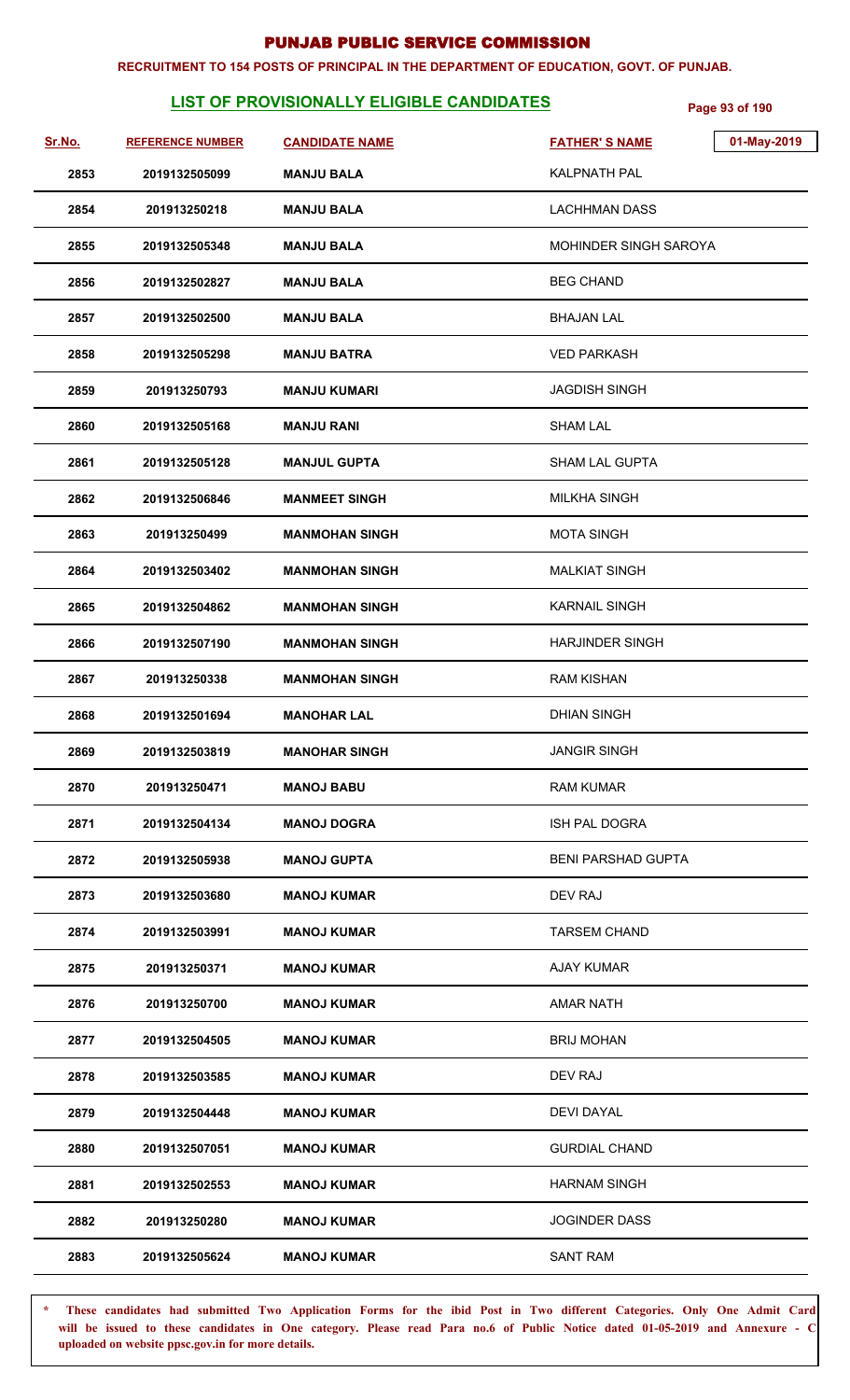#### **RECRUITMENT TO 154 POSTS OF PRINCIPAL IN THE DEPARTMENT OF EDUCATION, GOVT. OF PUNJAB.**

# **LIST OF PROVISIONALLY ELIGIBLE CANDIDATES Page 94 of 190**

| Sr.No. | <b>REFERENCE NUMBER</b> | <b>CANDIDATE NAME</b> | 01-May-2019<br><b>FATHER'S NAME</b> |
|--------|-------------------------|-----------------------|-------------------------------------|
| 2884   | 2019132501813           | <b>MANOJ KUMAR</b>    | <b>GURDIP SANGRAL</b>               |
| 2885   | 2019132502095           | <b>MANOJ KUMAR</b>    | <b>JANAK RAJ</b>                    |
| 2886   | 201913250230            | <b>MANOJKUMAR</b>     | DARBARI LAL                         |
| 2887   | 2019132504397           | <b>MANPAL SINGH</b>   | <b>LAKHBINDER SINGH</b>             |
| 2888   | 2019132502403           | <b>MANPREET</b>       | PRITPAL SINGH                       |
| 2889   | 2019132501066           | <b>MANPREET KAUR</b>  | KULWANT RAI                         |
| 2890   | 2019132507299           | <b>MANPREET KAUR</b>  | SUKHDEV SINGH                       |
| 2891   | 2019132501036           | <b>MANPREET KAUR</b>  | SHAMSHER SINGH                      |
| 2892   | 201913250985            | <b>MANPREET KAUR</b>  | S KULWANT SINGH                     |
| 2893   | 20191325096             | <b>MANPREET KAUR</b>  | RATTAN SINGH                        |
| 2894   | 2019132504402           | <b>MANPREET KAUR</b>  | RAJINDER SINGH                      |
| 2895   | 2019132507227           | <b>MANPREET KAUR</b>  | RAGHUVINDER SINGH                   |
| 2896   | 201913250353            | <b>MANPREET KAUR</b>  | <b>DALBIR SINGH</b>                 |
| 2897   | 2019132503621           | <b>MANPREET KAUR</b>  | PRITAM SINGH                        |
| 2898   | 2019132505605           | <b>MANPREET KAUR</b>  | <b>NIRMAL SINGH</b>                 |
| 2899   | 2019132504501           | <b>MANPREET KAUR</b>  | <b>NACHHATER SINGH</b>              |
| 2900   | 2019132505520           | <b>MANPREET KAUR</b>  | <b>MUKHTIAR SINGH</b>               |
| 2901   | 2019132504055           | <b>MANPREET KAUR</b>  | <b>MOHINDER SINGH</b>               |
| 2902   | 201913250756            | <b>MANPREET KAUR</b>  | <b>JOGINDER SINGH</b>               |
| 2903   | 2019132501544           | <b>MANPREET KAUR</b>  | <b>JOGINDER SINGH</b>               |
| 2904   | 2019132504449           | <b>MANPREET KAUR</b>  | <b>HARPAL SINGH</b>                 |
| 2905   | 201913250867            | <b>MANPREET KAUR</b>  | <b>GURMAIL SINGH</b>                |
| 2906   | 201913250264            | <b>MANPREET KAUR</b>  | <b>GURJINDER SINGH</b>              |
| 2907   | 2019132505352           | <b>MANPREET KAUR</b>  | <b>GURJEET SINGH</b>                |
| 2908   | 2019132501940           | <b>MANPREET KAUR</b>  | <b>GURDEEP SINGH</b>                |
| 2909   | 2019132507240           | <b>MANPREET KAUR</b>  | DARSHAN SINGH                       |
| 2910   | 2019132504781           | <b>MANPREET KAUR</b>  | <b>BANT SINGH</b>                   |
| 2911   | 2019132506203           | <b>MANPREET KAUR</b>  | <b>BALWINDER SINGH</b>              |
| 2912   | 2019132505135           | <b>MANPREET KAUR</b>  | <b>BALWANT SINGH</b>                |
| 2913   | 2019132504080           | <b>MANPREET KAUR</b>  | <b>AJMER SINGH</b>                  |
| 2914   | 201913250536            | <b>MANPREET KAUR</b>  | <b>DES RAJ</b>                      |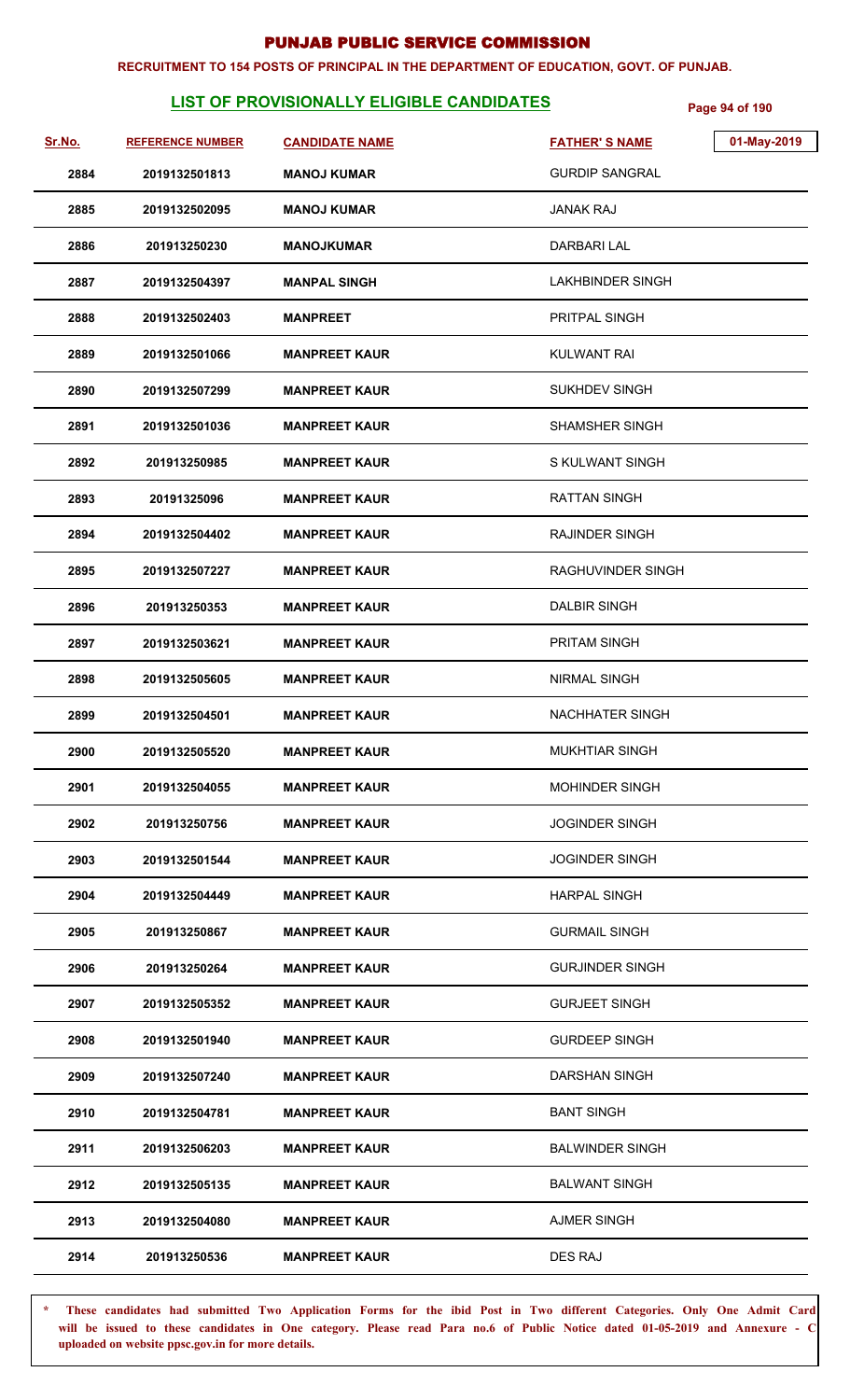#### **RECRUITMENT TO 154 POSTS OF PRINCIPAL IN THE DEPARTMENT OF EDUCATION, GOVT. OF PUNJAB.**

# **LIST OF PROVISIONALLY ELIGIBLE CANDIDATES** Page 95 of 190

| Sr.No. | <b>REFERENCE NUMBER</b> | <b>CANDIDATE NAME</b>        | <b>FATHER'S NAME</b>     | 01-May-2019 |
|--------|-------------------------|------------------------------|--------------------------|-------------|
| 2915   | 2019132502895           | <b>MANPREET KAUR</b>         | KASHMIRA SINGH           |             |
| 2916   | 201913250528            | <b>MANPREET KAUR</b>         | <b>GURSEV SINGH</b>      |             |
| 2917   | 2019132502268           | <b>MANPREET KAUR</b>         | <b>BALBIR SINGH</b>      |             |
| 2918   | 2019132502328           | <b>MANPREET KAUR</b>         | <b>BALTEJ SINGH</b>      |             |
| 2919   | 201913250199            | <b>MANPREET KAUR</b>         | DHARAMPAL SINGH          |             |
| 2920   | 2019132501729           | <b>MANPREET KAUR</b>         | <b>GURNAM SINGH</b>      |             |
| 2921   | 2019132504763           | <b>MANPREET KAUR</b>         | <b>J S GULATI</b>        |             |
| 2922   | 2019132501089           | <b>MANPREET KAUR</b>         | <b>HARBANS SINGH</b>     |             |
| 2923   | 2019132503002           | <b>MANPREET KAUR</b>         | <b>KEWAL SINGH</b>       |             |
| 2924   | 2019132501245           | <b>MANPREET KAUR</b>         | <b>MANJIT SINGH</b>      |             |
| 2925   | 201913250457            | <b>MANPREET KAUR</b>         | <b>PARAMJIT SINGH</b>    |             |
| 2926   | 2019132503992           | <b>MANPREET KAUR</b>         | SATPAL SINGH             |             |
| 2927   | 2019132502518           | <b>MANPREET KAUR</b>         | <b>SEWA SINGH</b>        |             |
| 2928   | 2019132503600           | <b>MANPREET KAUR</b>         | <b>HARBHAJAN SINGH</b>   |             |
| 2929   | 2019132504617           | <b>MANPREET PAL SINGH</b>    | <b>HARPAL SINGH</b>      |             |
| 2930   | 2019132506166           | <b>MANPREET SINGH</b>        | <b>GURSHARAN SINGH</b>   |             |
| 2931   | 2019132503519           | <b>MANPREET SINGH</b>        | <b>PARAMJIT SINGH</b>    |             |
| 2932   | 2019132506470           | <b>MANPREET SINGH</b>        | <b>AMARJIT SINGH</b>     |             |
| 2933   | 2019132503438           | <b>MANPREET SINGH</b>        | <b>BALDEV SINGH</b>      |             |
| 2934   | 2019132507040           | <b>MANPREET SINGH</b>        | <b>RAGHBIR SINGH</b>     |             |
| 2935   | 2019132504128           | <b>MANPREET SINGH</b>        | <b>BALWANT SINGH</b>     |             |
| 2936   | 2019132501047           | <b>MANPREET SINGH</b>        | <b>BAKSHISH SINGH</b>    |             |
| 2937   | 2019132503930           | <b>MANPREET SINGH</b>        | <b>CHAMAN LAL</b>        |             |
| 2938   | 201913250607            | <b>MANPREET SINGH</b>        | <b>SUKHDEV SINGH</b>     |             |
| 2939   | 2019132502220           | <b>MANPREET SINGH SEKHON</b> | <b>GURPIAR SINGH</b>     |             |
| 2940   | 2019132505852           | <b>MANREET KAUR</b>          | <b>RANJIT SINGH</b>      |             |
| 2941   | 2019132504907           | <b>MANSIMRANJEET KAUR</b>    | <b>IQBAL SINGH PURI</b>  |             |
| 2942   | 2019132502709           | <b>MANU BALA</b>             | <b>HARI KRISHAN</b>      |             |
| 2943   | 2019132503971           | <b>MANU PADAM</b>            | NIRMAL SINGH PADAM       |             |
| 2944   | 2019132503716           | <b>MANU SAGGAR</b>           | <b>MANGAT RAI SAGGAR</b> |             |
| 2945   | 201913250540            | <b>MANVEER SINGH</b>         | <b>SUKHDEV SINGH</b>     |             |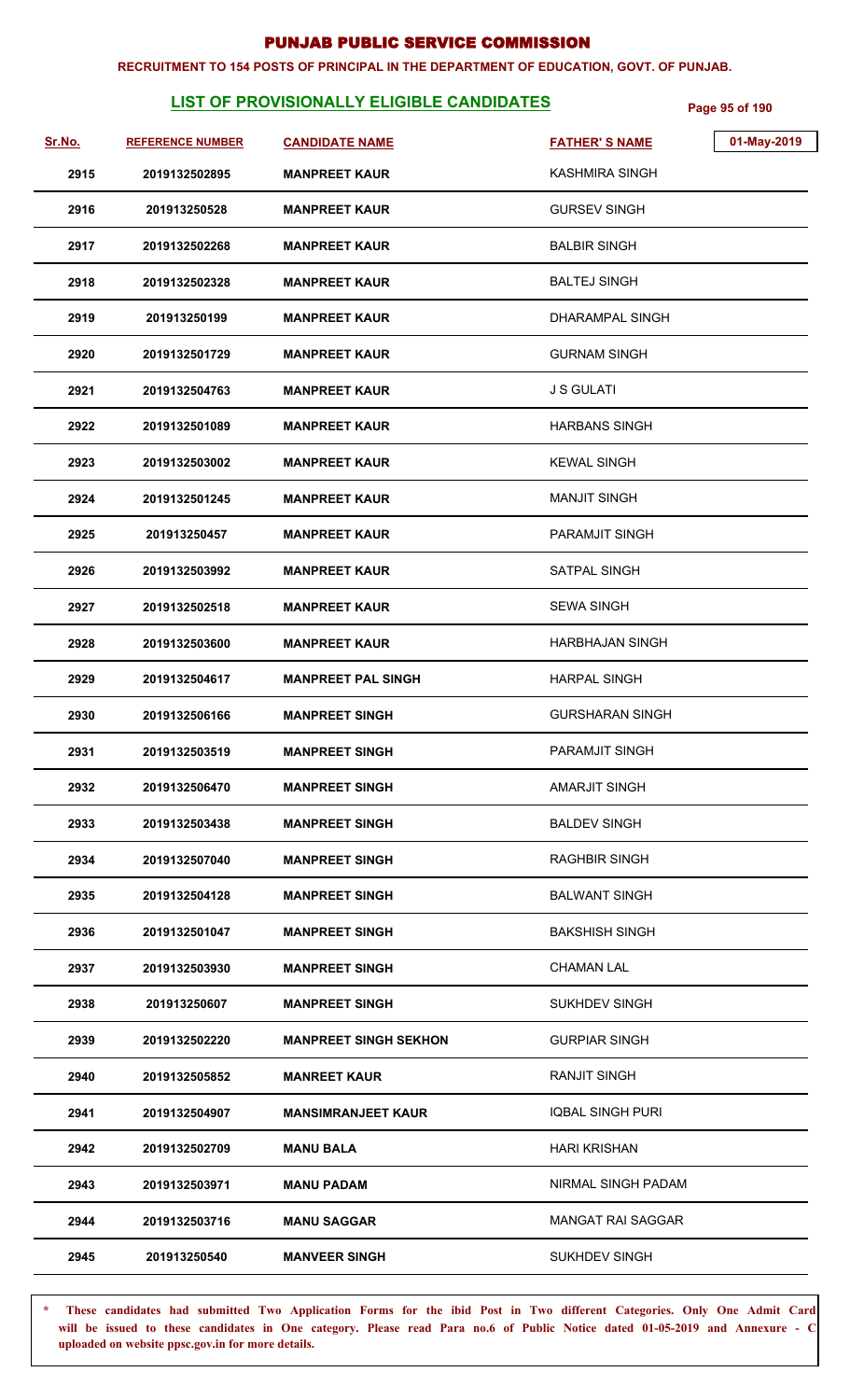#### **RECRUITMENT TO 154 POSTS OF PRINCIPAL IN THE DEPARTMENT OF EDUCATION, GOVT. OF PUNJAB.**

# **LIST OF PROVISIONALLY ELIGIBLE CANDIDATES** Page 96 of 190

| Sr.No. | <b>REFERENCE NUMBER</b> | <b>CANDIDATE NAME</b>      | 01-May-2019<br><b>FATHER'S NAME</b> |
|--------|-------------------------|----------------------------|-------------------------------------|
| 2946   | 2019132504314           | <b>MANVINDER KAUR</b>      | <b>ATMA SINGH</b>                   |
| 2947   | 2019132503004           | <b>MANVINDER KAUR</b>      | <b>KULDIP SINGH</b>                 |
| 2948   | 2019132504327           | <b>MANVINDER KAUR</b>      | <b>SHAMSHER SINGH</b>               |
| 2949   | 2019132505798           | <b>MANVINDER SINGH</b>     | <b>SAKATTAR SINGH</b>               |
| 2950   | 2019132504394           | <b>MANVINDERJIT KAUR</b>   | <b>JOGINDERPAL SINGH</b>            |
| 2951   | 2019132503214           | <b>MANWINDER KAUR</b>      | GURSHYAM SINGH DHIMAN               |
| 2952   | 2019132503397           | <b>MANWINDERJIT KAUR</b>   | <b>BALBIR SINGH</b>                 |
| 2953   | 2019132501609           | <b>MASTINDERJIT KAUR</b>   | <b>SURJIT SINGH</b>                 |
| 2954   | 2019132507483           | <b>MEENA</b>               | MANI                                |
| 2955   | 2019132503492           | MEENA BHARTI               | <b>VIJAY KUMAR</b>                  |
| 2956   | 2019132503795           | <b>MEENA KUMARI</b>        | <b>JANAK SINGH</b>                  |
| 2957   | 20191325063             | <b>MEENA KUMARI</b>        | <b>RESHAM DASS</b>                  |
| 2958   | 2019132507188           | <b>MEENA KUMARI</b>        | <b>SEWA RAM</b>                     |
| 2959   | 2019132501344           | <b>MEENA KUMARI</b>        | <b>SH PARMANAND</b>                 |
| 2960   | 2019132504864           | <b>MEENAKSHI</b>           | <b>RAMESH KUMAR</b>                 |
| 2961   | 2019132506924           | <b>MEENAKSHI</b>           | <b>MANOHAR LAL</b>                  |
| 2962   | 2019132505277           | <b>MEENAKSHI</b>           | <b>BHAGWAN DASS</b>                 |
| 2963   | 2019132503950           | <b>MEENAKSHI</b>           | <b>BHAGAT RAM</b>                   |
| 2964   | 201913250796            | <b>MEENAKSHI</b>           | VEER CHAND                          |
| 2965   | 201913250761            | <b>MEENAKSHI</b>           | <b>MOHINDER PAL</b>                 |
| 2966   | 2019132501183           | <b>MEENAKSHI BINDRA</b>    | <b>HARBANS LAL BINDRA</b>           |
| 2967   | 2019132501042           | <b>MEENAKSHI CHAUDHARY</b> | <b>BAL KRISHAN</b>                  |
| 2968   | 2019132502941           | <b>MEENAKSHI CHOPRA</b>    | RAM NATH CHOPRA                     |
| 2969   | 2019132505407           | <b>MEENAKSHI DHARWAL</b>   | <b>KANTI CHANDER</b>                |
| 2970   | 2019132506693           | <b>MEENAKSHI KUMARI</b>    | <b>MR OM PARKASH</b>                |
| 2971   | 2019132502981           | <b>MEENAKSHI MEHTA</b>     | <b>BALWINDER SINGH</b>              |
| 2972   | 201913250840            | <b>MEENAKSHI SHARMA</b>    | <b>ONKAR CHAND</b>                  |
| 2973   | 2019132504064           | <b>MEENAKSHI VERMA</b>     | PAWAN KUMAR VERMA                   |
| 2974   | 2019132505155           | <b>MEENU</b>               | <b>RAM KUMAR</b>                    |
| 2975   | 2019132505357           | <b>MEENU</b>               | <b>SOM PARKASH SETHI</b>            |
| 2976   | 2019132503136           | <b>MEENU BALA</b>          | <b>MADAN LAL</b>                    |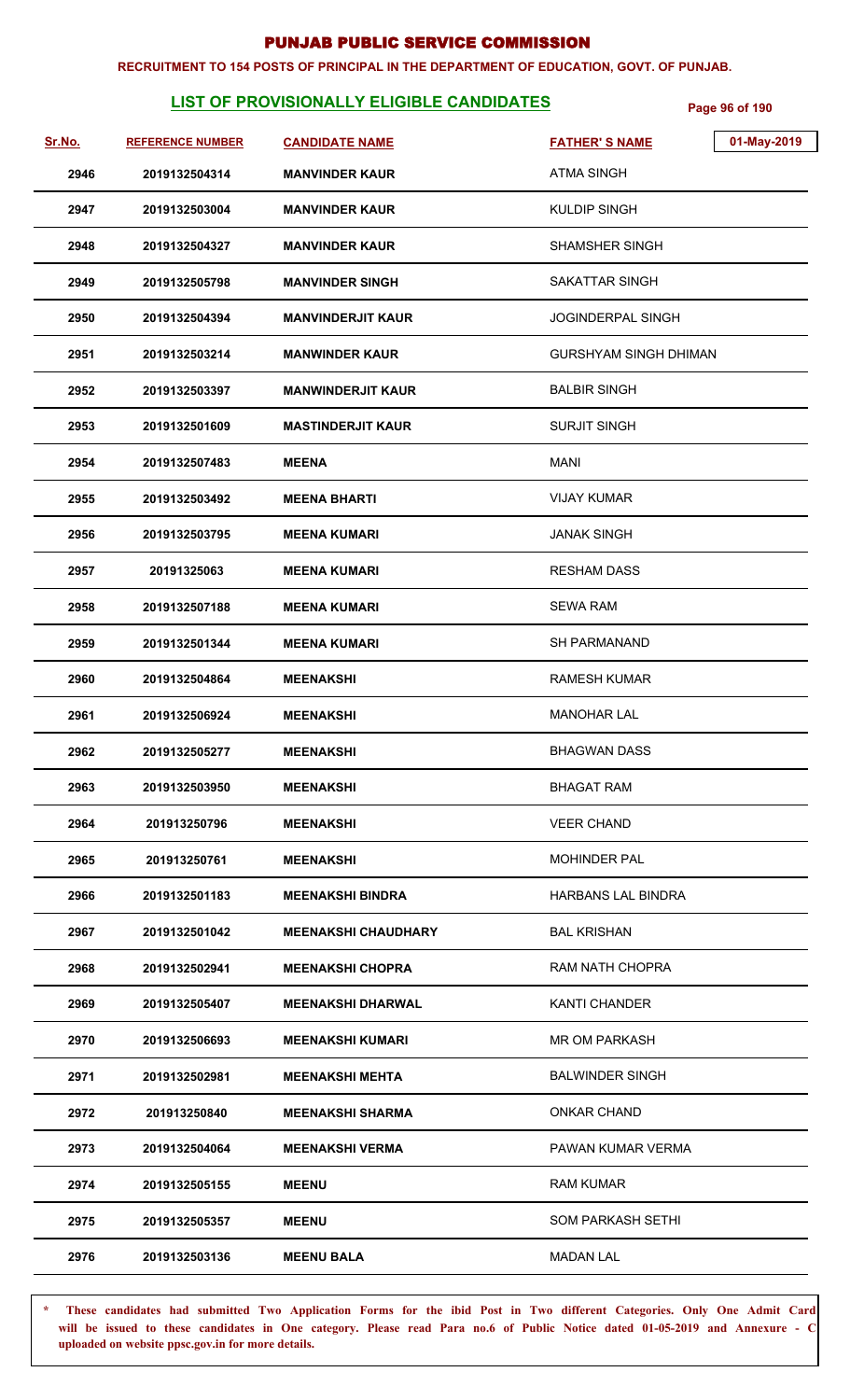#### **RECRUITMENT TO 154 POSTS OF PRINCIPAL IN THE DEPARTMENT OF EDUCATION, GOVT. OF PUNJAB.**

# **LIST OF PROVISIONALLY ELIGIBLE CANDIDATES** Page 97 of 190

|   | <u>Sr.No.</u> | <b>REFERENCE NUMBER</b> | <b>CANDIDATE NAME</b>      | <b>FATHER'S NAME</b>     | 01-May-2019 |
|---|---------------|-------------------------|----------------------------|--------------------------|-------------|
|   | 2977          | 201913250795            | <b>MEENU GUPTA</b>         | DALEEP CHAND             |             |
|   | 2978          | 2019132504822           | <b>MEENU GUPTA</b>         | <b>SH KRISHAN GOPAL</b>  |             |
|   | 2979          | 2019132506879           | <b>MEENU KAPOOR</b>        | <b>KARANJIT MAINI</b>    |             |
|   | 2980          | 2019132505715           | <b>MEENU MALHOTRA</b>      | <b>SUNIL MALHOTRA</b>    |             |
|   | 2981          | 2019132507294           | <b>MEENU RANI</b>          | <b>BINDER SINGH</b>      |             |
|   | 2982          | 201913250449            | <b>MEERA PANDHER</b>       | <b>GURUPDESH SINGH</b>   |             |
|   | 2983          | 2019132507127           | <b>MEETU TANEJA</b>        | PRITAM LAL TANEJA        |             |
|   | 2984          | 2019132501356           | <b>MEHAR CHAND</b>         | <b>FAQIR CHAND</b>       |             |
|   | 2985          | 2019132501134           | <b>MENKA BHATTI</b>        | RAM LUBHAYA BHATTI       |             |
|   | 2986          | 2019132504368           | <b>METSON THAPAR</b>       | <b>MUKHTAR MASIH</b>     |             |
|   | 2987          | 2019132502814           | <b>MILI SHARMA</b>         | <b>PREM SAGAR SHARMA</b> |             |
|   | 2988          | 2019132503860           | <b>MINAKSHI</b>            | <b>RAJINDER KUMAR</b>    |             |
|   | 2989          | 2019132501201           | <b>MINAKSHI BHALLA</b>     | OM PARKASH BHALLA        |             |
|   | 2990          | 2019132503974           | <b>MINAKSHI GUPTA</b>      | <b>SHAM SUNDER</b>       |             |
|   | 2991          | 2019132505347           | <b>MINI KHURANA</b>        | <b>SUBASH KHURANA</b>    |             |
|   | 2992          | 201913250481            | <b>MINNI</b>               | <b>DALBIR SINGH</b>      |             |
|   | 2993          | 2019132505697           | <b>MINTU THOMAS</b>        | <b>DAVID</b>             |             |
|   | 2994          | 2019132507373           | <b>MISHU ARORA</b>         | <b>KASHMIR SINGH</b>     |             |
|   | 2995          | 2019132504894           | <b>MISSAL DHAWAN</b>       | <b>UDIK DHAWAN</b>       |             |
|   | 2996          | 2019132506431           | <b>MITESH JOHAR</b>        | <b>SAT PAL JOHAR</b>     |             |
|   | 2997          | 201913250988            | <b>MITRESHI GUPTA</b>      | <b>SUBHASH GUPTA</b>     |             |
| * | 2998          | 201913250513            | <b>MOHAMMAD ASLAM</b>      | LIAQAT ALI               |             |
| * | 2999          | 201913250613            | <b>MOHAMMAD ASLAM</b>      | LIAQAT ALI               |             |
|   | 3000          | 2019132501203           | <b>MOHAMMAD DAUDE ALAM</b> | ABDUL JALIL AHMED        |             |
|   | 3001          | 20191325079             | <b>MOHAMMAD KHALID</b>     | <b>MOHAMMAD ANWER</b>    |             |
|   | 3002          | 2019132506295           | <b>MOHAN LAL</b>           | <b>GOBIND RAM</b>        |             |
|   | 3003          | 2019132506421           | <b>MOHAN LAL</b>           | <b>GURDIAL SINGH</b>     |             |
|   | 3004          | 2019132507126           | <b>MOHAN LAL</b>           | <b>GURMAIL SINGH</b>     |             |
|   | 3005          | 2019132501968           | <b>MOHD AKBAR</b>          | <b>MOHD RAFIQ</b>        |             |
|   | 3006          | 2019132501762           | <b>MOHD HABIB</b>          | <b>ABDUL WAHID</b>       |             |
|   | 3007          | 201913250704            | <b>MOHD IMRAN</b>          | <b>GHULAM KIBRIYA</b>    |             |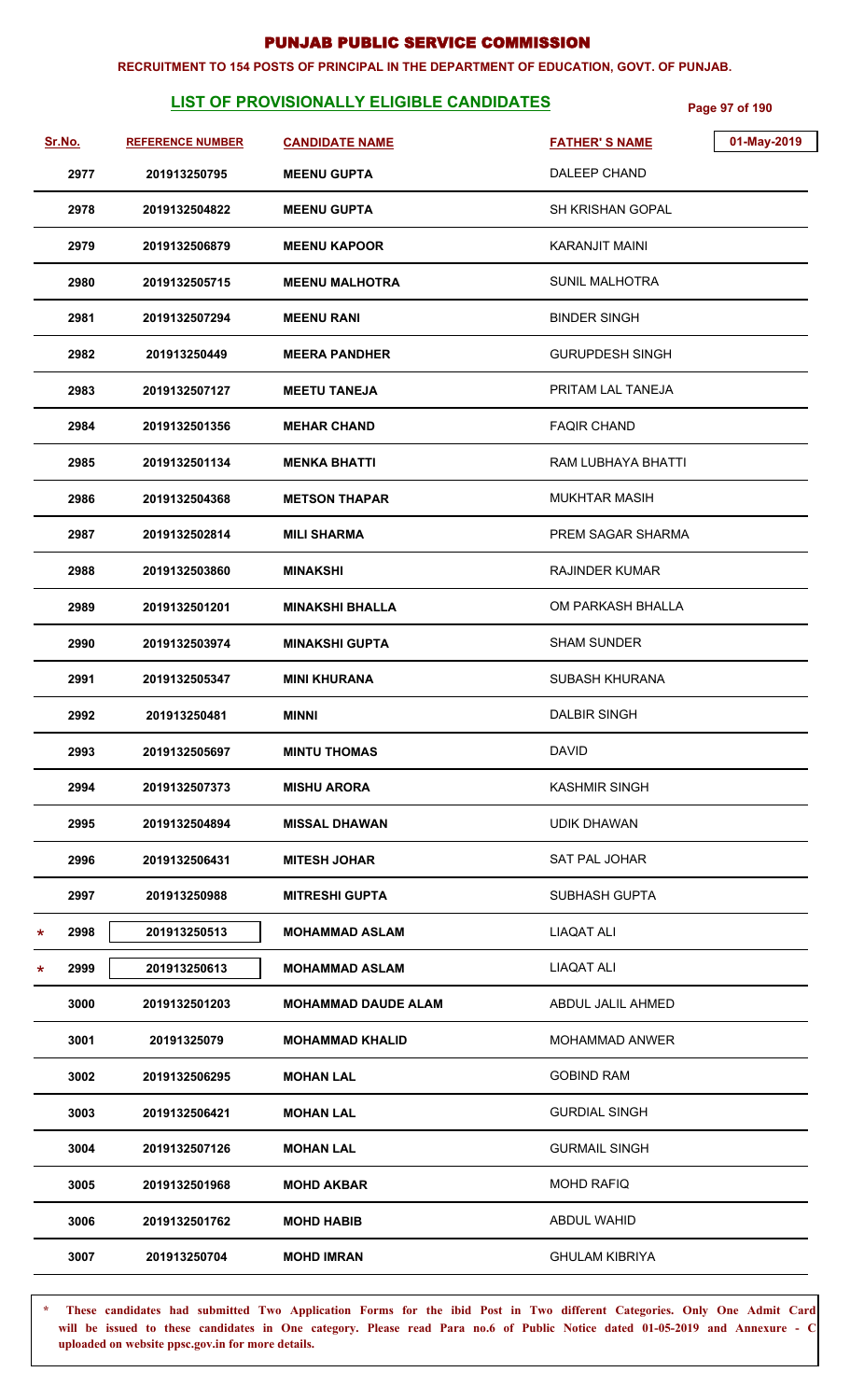#### **RECRUITMENT TO 154 POSTS OF PRINCIPAL IN THE DEPARTMENT OF EDUCATION, GOVT. OF PUNJAB.**

# **LIST OF PROVISIONALLY ELIGIBLE CANDIDATES** Page 98 of 190

| Sr.No. | <b>REFERENCE NUMBER</b> | <b>CANDIDATE NAME</b>     | 01-May-2019<br><b>FATHER'S NAME</b> |
|--------|-------------------------|---------------------------|-------------------------------------|
| 3008   | 2019132505928           | <b>MOHD KAFEEL</b>        | <b>ABDUL MAJID</b>                  |
| 3009   | 2019132502395           | <b>MOHD KHALIL</b>        | <b>MOHD SADDIQ</b>                  |
| 3010   | 2019132501064           | <b>MOHD SAJID</b>         | <b>RASHID AHMED</b>                 |
| 3011   | 2019132504288           | <b>MOHD SALEEM ZUBERI</b> | <b>MOHD IQBAL ZUBERI</b>            |
| 3012   | 2019132503312           | <b>MOHD SHAFI</b>         | <b>MOHD ISMAIL</b>                  |
| 3013   | 2019132506703           | <b>MOHD TARIQ</b>         | <b>MOHD KHALID</b>                  |
| 3014   | 2019132502756           | <b>MOHINDER KUMAR</b>     | <b>BAG CHAND</b>                    |
| 3015   | 2019132503837           | <b>MOHINDER KUMAR</b>     | <b>BAG CHAND</b>                    |
| 3016   | 201913250802            | <b>MOHINDER KUMAR</b>     | <b>AMRIT LAL</b>                    |
| 3017   | 2019132503830           | <b>MOHINDER KUMAR</b>     | <b>KRISHAN LAL</b>                  |
| 3018   | 201913250537            | <b>MOHINDER PAL</b>       | <b>SOHAN LAL</b>                    |
| 3019   | 201913250314            | <b>MOHINDER PAL SINGH</b> | <b>MANJIT SINGH BAKSHI</b>          |
| 3020   | 2019132504524           | <b>MOHINDER RAM</b>       | <b>DHARAM PAL</b>                   |
| 3021   | 2019132502948           | <b>MOHINDER SHARMA</b>    | KAILASH CHAND                       |
| 3022   | 20191325071             | <b>MOHIT CHOPRA</b>       | A K CHOPRA                          |
| 3023   | 2019132506717           | <b>MOHIT GARG</b>         | <b>MOHAN LAL GARG</b>               |
| 3024   | 2019132502387           | <b>MOHIT GARG</b>         | SATPAL GARG                         |
| 3025   | 2019132504576           | <b>MOHIT SHARMA</b>       | <b>RAMESH SHARMA</b>                |
| 3026   | 2019132501697           | <b>MONA</b>               | <b>BANARSILAL</b>                   |
| 3027   | 2019132507435           | MONA RANI                 | <b>SUKHDEV RAJ</b>                  |
| 3028   | 2019132501997           | <b>MONA RANI</b>          | <b>BUTA SINGH</b>                   |
| 3029   | 2019132507599           | <b>MONEY</b>              | <b>KASTURI LAL</b>                  |
| 3030   | 2019132505082           | <b>MONEY KATH</b>         | DARSHAN KUMAR KATH                  |
| 3031   | 2019132506992           | <b>MONEY VAID</b>         | <b>SHYAM SUNDER VAID</b>            |
| 3032   | 2019132505475           | <b>MONEYWINNER KUMAR</b>  | DEV RAJ                             |
| 3033   | 2019132506558           | <b>MONICA MAHAJAN</b>     | PAWAN MAHAJAN                       |
| 3034   | 2019132506539           | <b>MONICA SHARMA</b>      | <b>HARSUKHDEV PAL</b>               |
| 3035   | 2019132504652           | <b>MONIKA</b>             | <b>CHAMAN LAL SHARMA</b>            |
| 3036   | 2019132505213           | MONIKA                    | <b>MEHNGA RAM</b>                   |
| 3037   | 2019132506151           | MONIKA                    | <b>ROSHAN LAL</b>                   |
| 3038   | 2019132505149           | <b>MONIKA</b>             | <b>SEWA RAM</b>                     |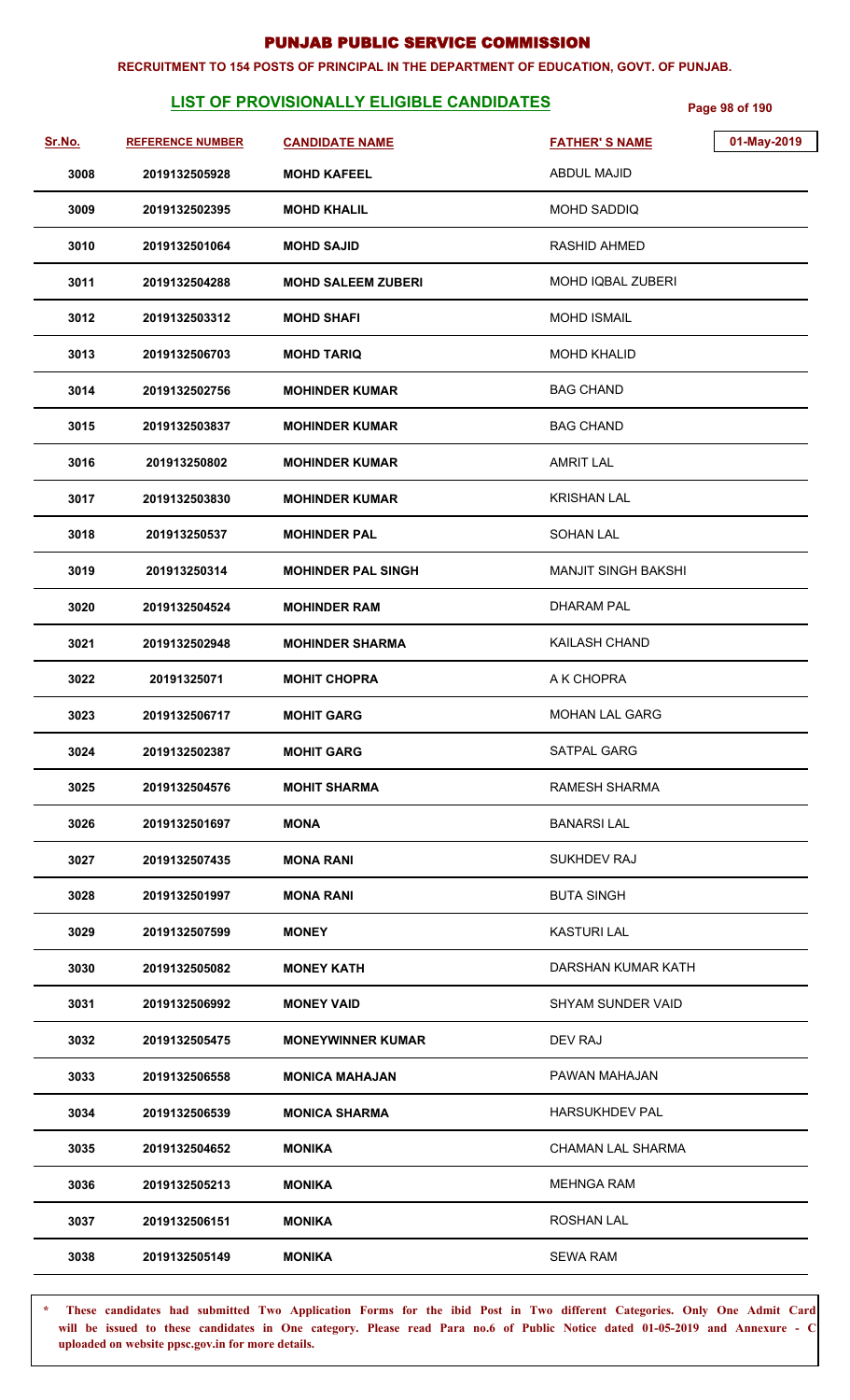#### **RECRUITMENT TO 154 POSTS OF PRINCIPAL IN THE DEPARTMENT OF EDUCATION, GOVT. OF PUNJAB.**

# **LIST OF PROVISIONALLY ELIGIBLE CANDIDATES** Page 99 of 190

| Sr.No. | <b>REFERENCE NUMBER</b> | <b>CANDIDATE NAME</b>  | 01-May-2019<br><b>FATHER'S NAME</b> |
|--------|-------------------------|------------------------|-------------------------------------|
| 3039   | 201913250341            | MONIKA                 | <b>SURAT CHANDER</b>                |
| 3040   | 2019132504760           | <b>MONIKA</b>          | <b>MUKHTIAR SINGH</b>               |
| 3041   | 2019132501726           | <b>MONIKA ANAND</b>    | <b>ANAND SAGAR</b>                  |
| 3042   | 2019132501629           | <b>MONIKA BALI</b>     | <b>BHUPINDER BALI</b>               |
| 3043   | 2019132502242           | <b>MONIKA BANSAL</b>   | <b>UGGAR SAIN</b>                   |
| 3044   | 2019132505920           | <b>MONIKA BHAMBRI</b>  | <b>BALDEV KRISHEN BHAMBRI</b>       |
| 3045   | 2019132504896           | <b>MONIKA BINDAL</b>   | SUKHDARSHAN LAL BINDAL              |
| 3046   | 2019132506534           | <b>MONIKA DHIMAN</b>   | BISHAN DASS DHIMAN                  |
| 3047   | 2019132505468           | <b>MONIKA DHIMAN</b>   | VIJAY DHIMAN                        |
| 3048   | 2019132505258           | <b>MONIKA DHINGRA</b>  | <b>MADAN MOHAN DHINGRA</b>          |
| 3049   | 2019132502322           | MONIKA GARG            | <b>JAGDISH KUMAR GARG</b>           |
| 3050   | 2019132507238           | <b>MONIKA GOYAL</b>    | <b>JANAK RAJ GOYAL</b>              |
| 3051   | 2019132501812           | <b>MONIKA GUJRAL</b>   | LATE SH GURDEV RAJ GUJRAL           |
| 3052   | 2019132502880           | <b>MONIKA JINDIA</b>   | <b>SHIV SHARAN JINDIA</b>           |
| 3053   | 2019132501698           | <b>MONIKA KASHYAP</b>  | YASH PAL                            |
| 3054   | 2019132506882           | <b>MONIKA LAMBA</b>    | <b>VIJAY KUMAR</b>                  |
| 3055   | 2019132503390           | <b>MONIKA MALHOTRA</b> | <b>SK MALHOTRA</b>                  |
| 3056   | 2019132507344           | <b>MONIKA RANI</b>     | <b>HARDYAL CHAND</b>                |
| 3057   | 2019132506972           | <b>MONIKA RANI</b>     | SURINDER KUMAR                      |
| 3058   | 2019132503533           | <b>MONIKA RANI</b>     | HIRA LAL                            |
| 3059   | 2019132505169           | <b>MONIKA RANI</b>     | <b>GULSHAN KUMAR</b>                |
| 3060   | 2019132507511           | <b>MONIKA RANI</b>     | <b>GUJRAJ SINGH</b>                 |
| 3061   | 2019132504480           | <b>MONIKA RANI</b>     | <b>SUDHIR KUMAR</b>                 |
| 3062   | 2019132505328           | <b>MONIKA RANI</b>     | <b>SHAM LAL</b>                     |
| 3063   | 2019132504630           | <b>MONIKA RANI</b>     | PREM CHAND                          |
| 3064   | 2019132502421           | <b>MONIKA RANI</b>     | <b>ASHOK KUMAR</b>                  |
| 3065   | 2019132502056           | <b>MONIKA RATHORE</b>  | RAM KUMAR RATHORE                   |
| 3066   | 201913250332            | <b>MONIKA SALDI</b>    | SURINDER NATH SALDI                 |
| 3067   | 2019132505960           | <b>MONIKA SHARMA</b>   | NAND KISHORE SHARMA                 |
| 3068   | 2019132503252           | <b>MONIKA SHARMA</b>   | OM KUMAR SHARMA                     |
| 3069   | 2019132504111           | <b>MONIKA SHARMA</b>   | <b>JITENDER SHARMA</b>              |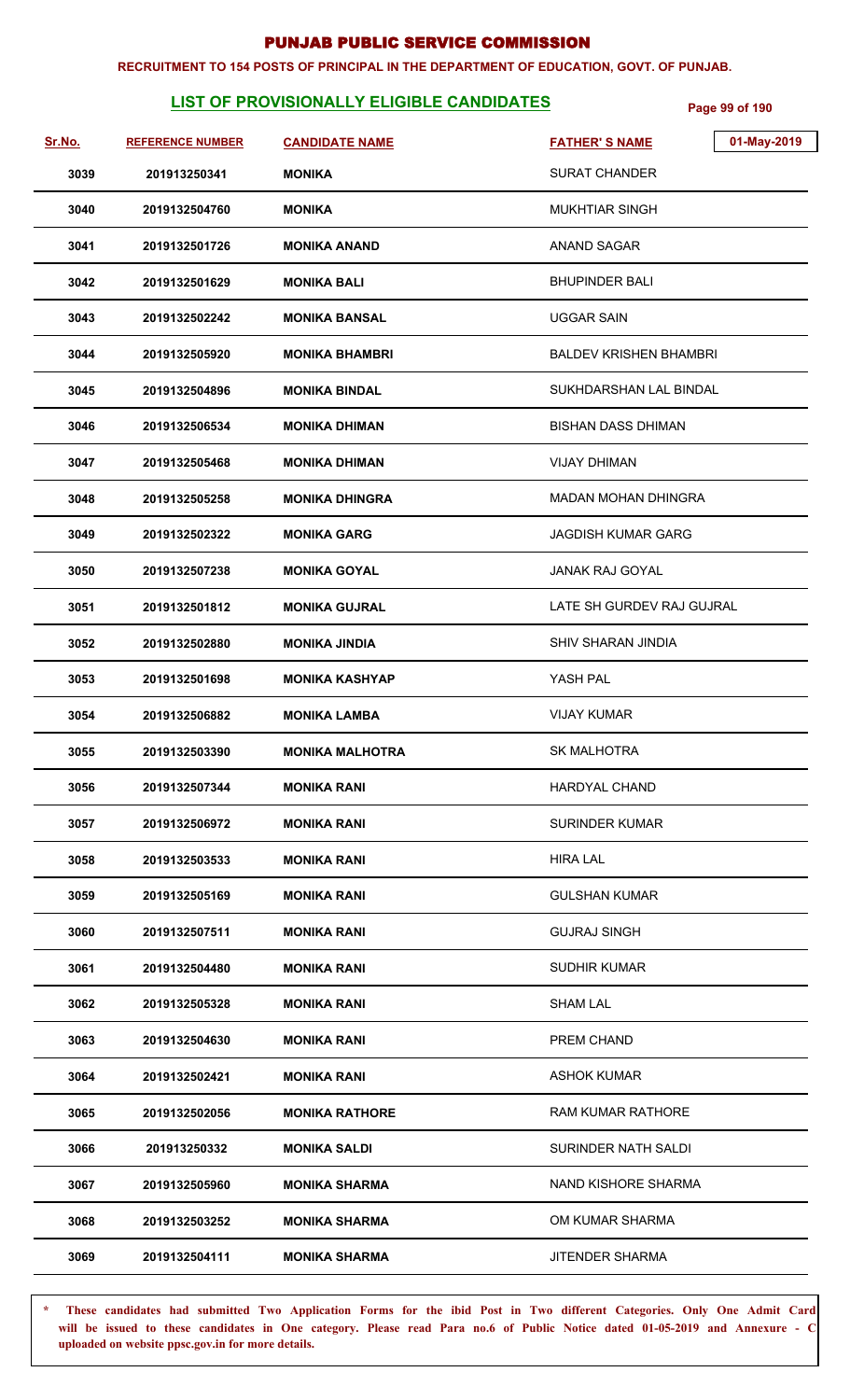#### **RECRUITMENT TO 154 POSTS OF PRINCIPAL IN THE DEPARTMENT OF EDUCATION, GOVT. OF PUNJAB.**

# **LIST OF PROVISIONALLY ELIGIBLE CANDIDATES** Page 100 of 190

| Sr.No. | <b>REFERENCE NUMBER</b> | <b>CANDIDATE NAME</b>        | <b>FATHER'S NAME</b>        | 01-May-2019 |
|--------|-------------------------|------------------------------|-----------------------------|-------------|
| 3070   | 2019132501559           | <b>MONIKA WATTS</b>          | <b>MR ASHOK KUMAR WATTS</b> |             |
| 3071   | 2019132506953           | <b>MR KRISHAN KUMAR GARG</b> | <b>SH BRIJ MOHAN</b>        |             |
| 3072   | 2019132506956           | <b>MR MALKEET SINGH</b>      | <b>SH JAGIR SINGH</b>       |             |
| 3073   | 2019132507333           | <b>MR VARINDER KUMAR</b>     | <b>JAGAN NATH</b>           |             |
| 3074   | 2019132506954           | <b>MRS SUKHBIR KAUR</b>      | <b>SH MALKIAT SINGH</b>     |             |
| 3075   | 2019132507401           | <b>MUGDHA SHARMA</b>         | PRADUMAN BHARGAVA           |             |
| 3076   | 2019132503501           | <b>MUKESH KUMAR</b>          | PARTAP SINGH                |             |
| 3077   | 2019132502420           | <b>MUKESH KUMAR</b>          | <b>SANTOSH KUMAR</b>        |             |
| 3078   | 20191325021             | <b>MUKESH KUMAR</b>          | <b>MANGE RAM</b>            |             |
| 3079   | 2019132504990           | <b>MUKESH KUMAR</b>          | <b>JYOTI RAM</b>            |             |
| 3080   | 2019132503596           | <b>MUKESH KUMAR</b>          | <b>JAGDISH LAL</b>          |             |
| 3081   | 2019132501415           | <b>MUKESH KUMAR</b>          | <b>DIWAN CHAND</b>          |             |
| 3082   | 2019132502439           | <b>MUKESH KUMAR</b>          | <b>RAM NATH</b>             |             |
| 3083   | 20191325028             | <b>MUKESH KUMAR</b>          | <b>SANJHI RAM</b>           |             |
| 3084   | 2019132506051           | <b>MUKESH RAJORIA</b>        | <b>JASPAL RAJORIA</b>       |             |
| 3085   | 2019132504050           | <b>MUKESH SETHI</b>          | <b>MURARI LAL</b>           |             |
| 3086   | 2019132504954           | <b>MUKESH SINGH</b>          | <b>JASWANT SINGH</b>        |             |
| 3087   | 2019132506332           | <b>MUKESH VERMA</b>          | <b>DHARAM PAL</b>           |             |
| 3088   | 2019132504190           | <b>MUKHTIAR SINGH</b>        | <b>JARNAIL SINGH</b>        |             |
| 3089   | 2019132503221           | <b>MUKHTIAR SINGH</b>        | <b>RESHAM SINGH</b>         |             |
| 3090   | 2019132506097           | <b>MUKHTIAR SINGH</b>        | <b>ISHAR SINGH</b>          |             |
| 3091   | 2019132502596           | <b>MUNEESH KASHYAP</b>       | <b>GIRDHARI LAL</b>         |             |
| 3092   | 2019132503515           | <b>MUNESH KUMAR</b>          | <b>JASMER KUMAR</b>         |             |
| 3093   | 201913250311            | <b>MUNISH</b>                | <b>MOHAN SINGH</b>          |             |
| 3094   | 2019132501730           | <b>MUNISH</b>                | <b>ASHOK KUMAR</b>          |             |
| 3095   | 201913250211            | <b>MUNISH BHALLA</b>         | <b>BALDEV RAJ BHALLA</b>    |             |
| 3096   | 2019132503198           | <b>MUNISH GARG</b>           | HARI KRISHAN GARG           |             |
| 3097   | 2019132505497           | <b>MUNISH KUMAR</b>          | <b>AMARJIT SINGH</b>        |             |
| 3098   | 2019132505318           | <b>MUNISH KUMAR</b>          | <b>MOHAN LAL</b>            |             |
| 3099   | 2019132505139           | <b>MUNISH KUMAR</b>          | <b>RAM HARAKH</b>           |             |
| 3100   | 2019132506176           | <b>MUNISH KUMAR</b>          | <b>TARAS RAM PARSHAD</b>    |             |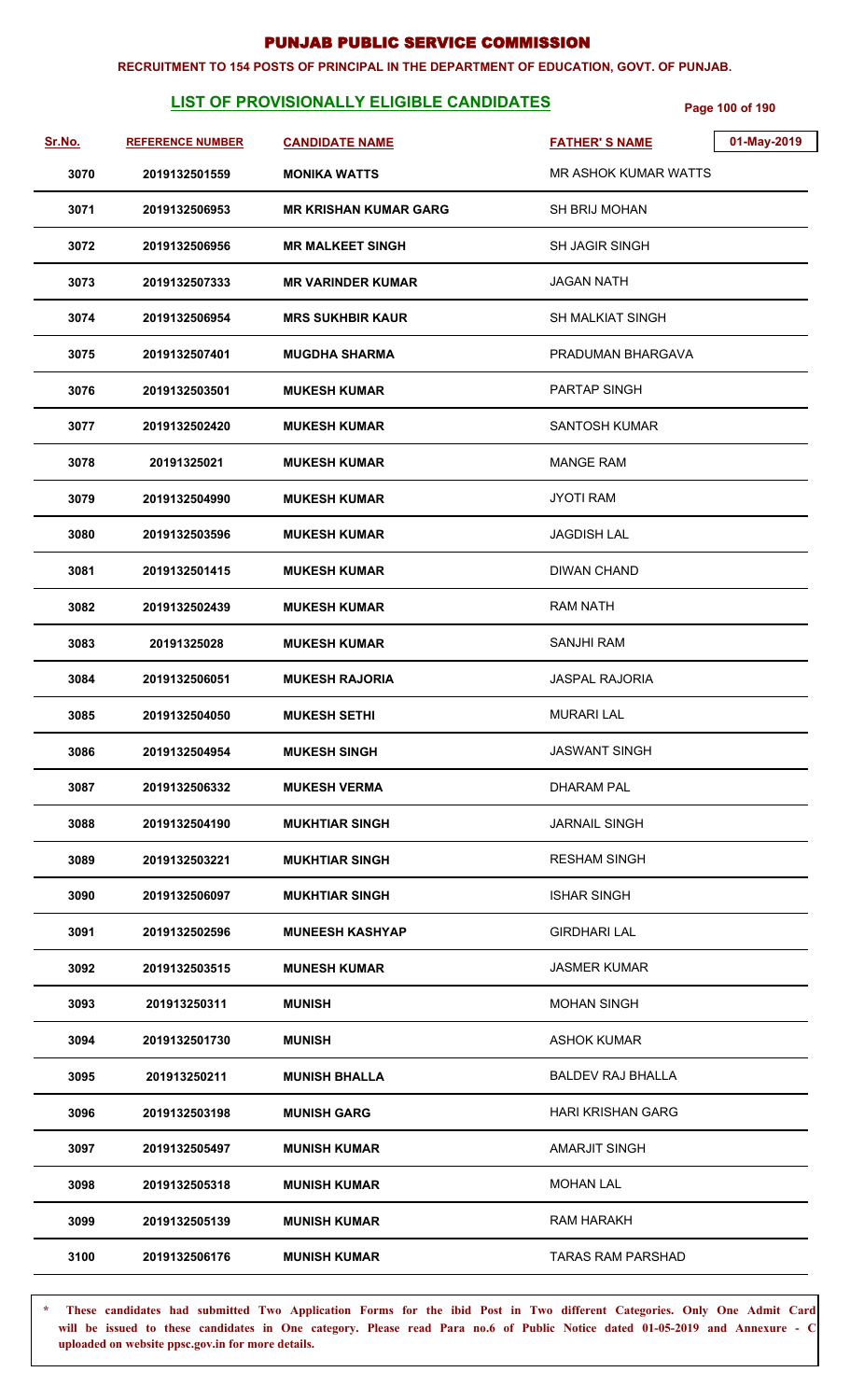#### **RECRUITMENT TO 154 POSTS OF PRINCIPAL IN THE DEPARTMENT OF EDUCATION, GOVT. OF PUNJAB.**

# **LIST OF PROVISIONALLY ELIGIBLE CANDIDATES** Page 101 of 190

| Sr.No. | <b>REFERENCE NUMBER</b> | <b>CANDIDATE NAME</b>    | 01-May-2019<br><b>FATHER'S NAME</b> |
|--------|-------------------------|--------------------------|-------------------------------------|
| 3101   | 2019132506686           | <b>MUNISH KUMAR</b>      | <b>PAWAN KUMAR</b>                  |
| 3102   | 2019132501550           | <b>MUNISH KUMAR GARG</b> | RAVINDER KUMAR GARG                 |
| 3103   | 2019132502413           | <b>MUNISH MAHAJAN</b>    | SAMPURAN CHAND MAHAJAN              |
| 3104   | 201913250363            | <b>MUNISH OBERAI</b>     | DEVINDER KUMAR OBERAI               |
| 3105   | 2019132504208           | <b>MUNISH RAJ</b>        | <b>HEM RAJ</b>                      |
| 3106   | 2019132505978           | <b>MUNISH SHARMA</b>     | <b>GOVERDHAN SHARMA</b>             |
| 3107   | 2019132502676           | <b>MUNISH SHARMA</b>     | <b>HAZARI LAL SHARMA</b>            |
| 3108   | 2019132506249           | <b>MUNISH SHOOR</b>      | <b>SOM NATH SHOOR</b>               |
| 3109   | 2019132503036           | <b>MUNISH SONI</b>       | <b>JUGAL KISHORE SONI</b>           |
| 3110   | 2019132502020           | <b>MUNISH TUTEJA</b>     | <b>RAJ KISHAN TUTEJA</b>            |
| 3111   | 2019132501084           | <b>MUSHTAK MOHD</b>      | <b>JAMIL KHAN</b>                   |
| 3112   | 2019132502507           | <b>NAIB SINGH</b>        | <b>GURDIAL SINGH</b>                |
| 3113   | 2019132502447           | <b>NAIB SINGH</b>        | <b>RALA SINGH</b>                   |
| 3114   | 2019132502488           | <b>NAIB SINGH</b>        | <b>MALKIT SINGH</b>                 |
| 3115   | 2019132502047           | <b>NAIB SINGH</b>        | <b>ZORA SINGH</b>                   |
| 3116   | 201913250466            | <b>NAJAR SINGH</b>       | <b>NIRANJAN SINGH</b>               |
| 3117   | 2019132506751           | <b>NAKHINDER CHAUHAN</b> | <b>HARGOBIND SINGH</b>              |
| 3118   | 2019132505423           | <b>NAMARTA</b>           | <b>SURINDER KUMAR</b>               |
| 3119   | 2019132503805           | NAMITA                   | <b>RAMESH KUMAR</b>                 |
| 3120   | 2019132507136           | NAMITA RANI              | <b>JAGDISH RAI</b>                  |
| 3121   | 2019132502077           | NAMITA SHARMA            | <b>VIJAY SHARMA</b>                 |
| 3122   | 2019132501393           | <b>NAMITA SHUKLA</b>     | V K SHUKLA                          |
| 3123   | 2019132502293           | <b>NAMNIT KAUR</b>       | <b>BALWINDER SINGH</b>              |
| 3124   | 2019132501660           | <b>NAMRATA YADAV</b>     | KARAN SHANKAR YADAV                 |
| 3125   | 2019132501656           | <b>NANAK SINGH</b>       | <b>AJIT SINGH</b>                   |
| 3126   | 2019132501439           | NANCY                    | DAWINDER SINGH                      |
| 3127   | 2019132502710           | <b>NANCY GARG</b>        | KRISHAN PAL GARG                    |
| 3128   | 2019132506708           | <b>NANCY KOCHHAR</b>     | <b>SURINDER KUMAR</b>               |
| 3129   | 2019132507444           | <b>NAND GOPAL</b>        | <b>AVINASH CHANDER</b>              |
| 3130   | 2019132501414           | <b>NAND SINGH</b>        | <b>NARDEV SINGH</b>                 |
| 3131   | 2019132501820           | <b>NARESH KUMAR</b>      | <b>SH AMAR LAL</b>                  |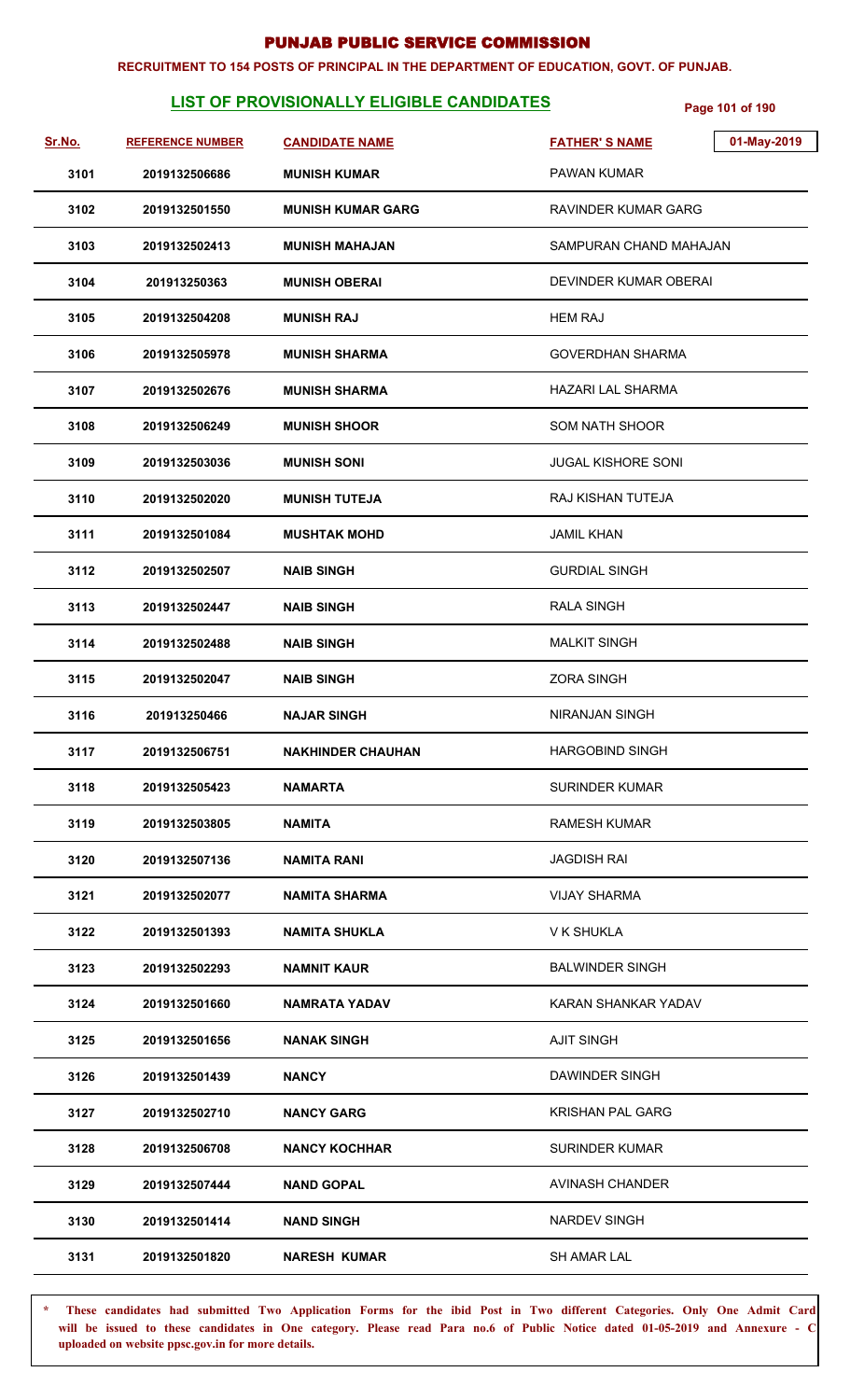#### **RECRUITMENT TO 154 POSTS OF PRINCIPAL IN THE DEPARTMENT OF EDUCATION, GOVT. OF PUNJAB.**

# **LIST OF PROVISIONALLY ELIGIBLE CANDIDATES** Page 102 of 190

| Sr.No. | <b>REFERENCE NUMBER</b> | <b>CANDIDATE NAME</b>       | <b>FATHER'S NAME</b>         | 01-May-2019 |
|--------|-------------------------|-----------------------------|------------------------------|-------------|
| 3132   | 201913250442            | <b>NARESH GUPTA</b>         | JAGRUP LAL GUPTA             |             |
| 3133   | 2019132504203           | <b>NARESH KUMAR</b>         | <b>PREM KUMAR</b>            |             |
| 3134   | 2019132503412           | <b>NARESH KUMAR</b>         | <b>VED PARKASH</b>           |             |
| 3135   | 20191325027             | <b>NARESH KUMAR</b>         | <b>RAJ KUMAR</b>             |             |
| 3136   | 2019132507140           | <b>NARESH KUMAR</b>         | SUBHASH CHANDER              |             |
| 3137   | 2019132504803           | <b>NARESH KUMAR</b>         | <b>MADAN MOHAN</b>           |             |
| 3138   | 2019132504937           | <b>NARESH KUMAR</b>         | <b>THAKUR DASS</b>           |             |
| 3139   | 2019132504470           | <b>NARESH KUMAR</b>         | <b>HEM RAJ</b>               |             |
| 3140   | 2019132505517           | <b>NARESH KUMAR</b>         | <b>HANS RAJ</b>              |             |
| 3141   | 2019132502849           | <b>NARESH KUMAR</b>         | <b>CHIRANJI LAL</b>          |             |
| 3142   | 2019132507409           | NARESH KUMAR                | <b>MAHAVIR PRASAD</b>        |             |
| 3143   | 2019132502236           | <b>NARESH KUMAR</b>         | <b>JANAK SINGH</b>           |             |
| 3144   | 2019132502227           | <b>NARESH KUMAR BHUSHAN</b> | <b>BHAGWAN SINGH BHUSHAN</b> |             |
| 3145   | 201913250733            | NARESH KUMAR SAROAY         | <b>JOGINDER PAUL</b>         |             |
| 3146   | 2019132503706           | <b>NARESH MONGA</b>         | LAL CHAND MONGA              |             |
| 3147   | 201913250972            | <b>NARESH SINGH</b>         | <b>HOSHIAR SINGH</b>         |             |
| 3148   | 2019132501199           | <b>NARESH SINGLA</b>        | SURINDER PAL                 |             |
| 3149   | 2019132506893           | <b>NARINDER SINGH</b>       | <b>SU CHANGE SINGH</b>       |             |
| 3150   | 2019132502013           | <b>NARINDER KAUR</b>        | <b>AJAIB SINGH</b>           |             |
| 3151   | 2019132501334           | <b>NARINDER KAUR</b>        | <b>SATNAM SINGH</b>          |             |
| 3152   | 2019132506495           | <b>NARINDER KAUR</b>        | <b>DALIP SINGH</b>           |             |
| 3153   | 2019132501083           | <b>NARINDER KAUR</b>        | <b>HARDEV SINGH</b>          |             |
| 3154   | 2019132505303           | <b>NARINDER KUMAR</b>       | <b>KRISHAN KUMAR</b>         |             |
| 3155   | 2019132501737           | <b>NARINDER KUMAR</b>       | <b>MADAN LAL</b>             |             |
| 3156   | 2019132503987           | <b>NARINDER KUMAR</b>       | <b>ISHAR DASS</b>            |             |
| 3157   | 2019132506194           | <b>NARINDER KUMAR</b>       | <b>RATTAN CHAND</b>          |             |
| 3158   | 2019132504899           | <b>NARINDER KUMAR</b>       | <b>KARNAIL SINGH</b>         |             |
| 3159   | 2019132506387           | <b>NARINDER KUMAR</b>       | <b>KRISHAN LAL</b>           |             |
| 3160   | 2019132503395           | <b>NARINDER KUMAR</b>       | <b>SH KISHAN CHAND</b>       |             |
| 3161   | 2019132501390           | <b>NARINDER KUMAR</b>       | <b>AMRIT LAL</b>             |             |
| 3162   | 201913250417            | <b>NARINDER KUMAR</b>       | <b>DEVI SHARAN</b>           |             |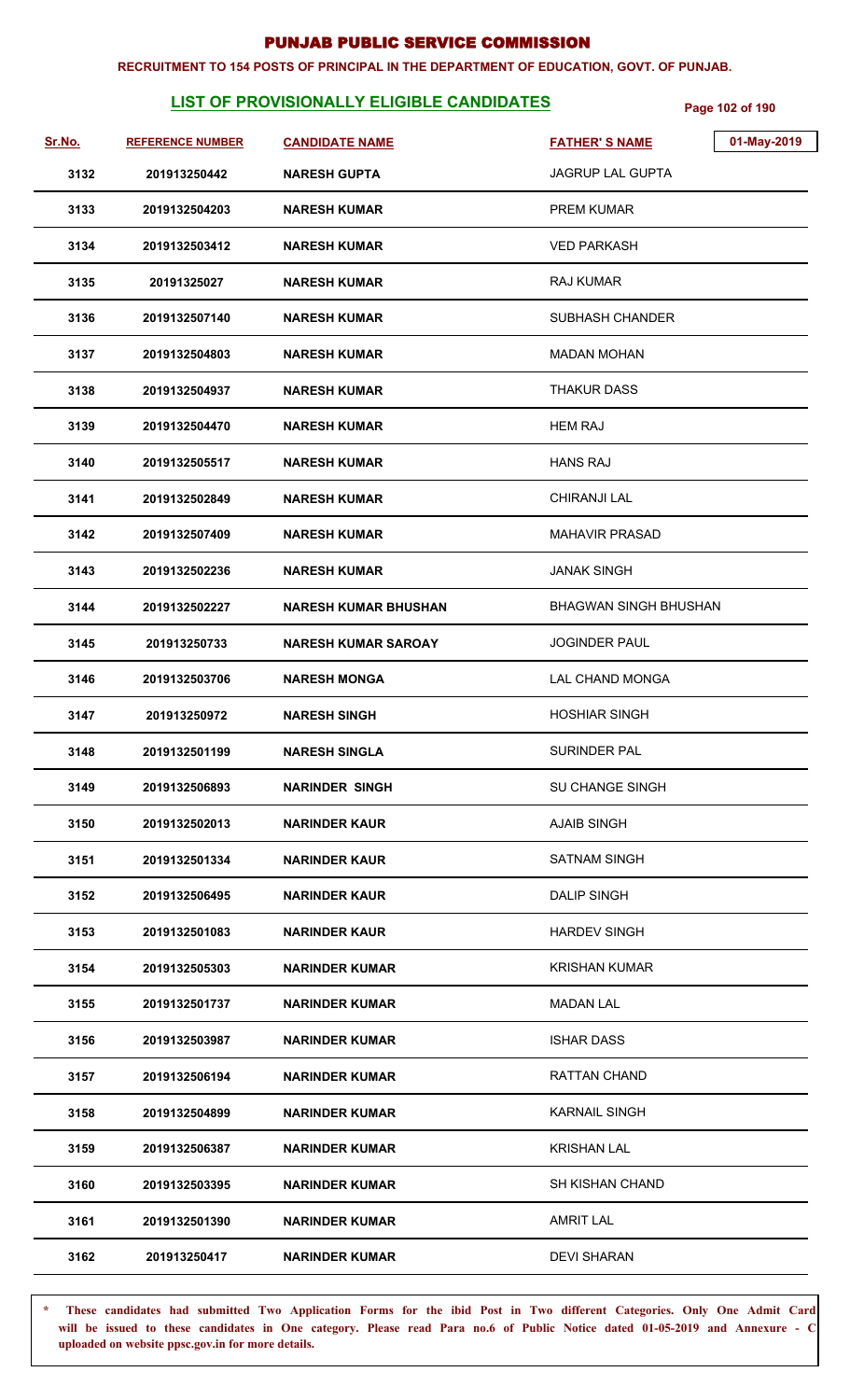#### **RECRUITMENT TO 154 POSTS OF PRINCIPAL IN THE DEPARTMENT OF EDUCATION, GOVT. OF PUNJAB.**

# **LIST OF PROVISIONALLY ELIGIBLE CANDIDATES** Page 103 of 190

| <u>Sr.No.</u> | <b>REFERENCE NUMBER</b> | <b>CANDIDATE NAME</b>       | <b>FATHER'S NAME</b>   | 01-May-2019 |
|---------------|-------------------------|-----------------------------|------------------------|-------------|
| 3163          | 2019132503200           | <b>NARINDER KUMAR DHIR</b>  | <b>JANAK RAJ</b>       |             |
| 3164          | 2019132501511           | <b>NARINDER KUMAR MEHTA</b> | <b>RAM MURTHI</b>      |             |
| 3165          | 2019132505776           | NARINDER KUMAR SHARMA       | <b>SHAM SUNDER</b>     |             |
| 3166          | 201913250595            | <b>NARINDER MANGAL</b>      | YASH PAL               |             |
| 3167          | 2019132504273           | <b>NARINDER PAL</b>         | <b>CHAMAN LAL</b>      |             |
| 3168          | 2019132506107           | <b>NARINDER PAL</b>         | <b>KAMAL KUMAR</b>     |             |
| 3169          | 2019132501562           | <b>NARINDER PAL</b>         | <b>KAMALJIT</b>        |             |
| 3170          | 2019132505864           | <b>NARINDER PAL KAUR</b>    | DARBARA SINGH          |             |
| 3171          | 2019132501179           | <b>NARINDER PAL SINGH</b>   | <b>GURDEV SINGH</b>    |             |
| 3172          | 201913250675            | <b>NARINDER SAINI</b>       | DHARAM SINGH SAINI     |             |
| 3173          | 2019132506528           | <b>NARINDER SINGH</b>       | <b>DARSHAN SINGH</b>   |             |
| 3174          | 2019132505931           | <b>NARINDER SINGH</b>       | <b>SATNAM SINGH</b>    |             |
| 3175          | 2019132507274           | <b>NARINDER SINGH</b>       | <b>SURINDER SINGH</b>  |             |
| 3176          | 201913250598            | <b>NARINDER SINGH</b>       | <b>TARA SINGH</b>      |             |
| 3177          | 2019132504313           | <b>NARINDER SINGH</b>       | <b>SHAMSHER SINGH</b>  |             |
| 3178          | 2019132502262           | <b>NARINDER SINGH</b>       | KHUSHAL SINGH          |             |
| 3179          | 2019132504679           | <b>NARINDER SINGH</b>       | <b>KARNAIL SINGH</b>   |             |
| 3180          | 2019132502005           | <b>NARINDER SINGH</b>       | <b>GURMEJ SINGH</b>    |             |
| 3181          | 2019132505265           | <b>NARINDER SINGH</b>       | <b>HARBHAJAN SINGH</b> |             |
| 3182          | 2019132507086           | <b>NARINDER SINGH</b>       | <b>NASIB SINGH</b>     |             |
| 3183          | 2019132502513           | <b>NARINDER SINGH</b>       | <b>KULWANT SINGH</b>   |             |
| 3184          | 2019132504902           | <b>NARINDER SINGH</b>       | <b>GURCHARAN SINGH</b> |             |
| 3185          | 2019132503380           | <b>NARINDER SINGH</b>       | <b>NIRANJAN DASS</b>   |             |
| 3186          | 2019132506995           | <b>NARINDERJEET KAUR</b>    | <b>AMAR SINGH</b>      |             |
| 3187          | 2019132505142           | <b>NARINDERJIT SINGH</b>    | <b>KEWAL SINGH</b>     |             |
| 3188          | 2019132506536           | NARINDERPAL KAUR            | <b>CHARAN SINGH</b>    |             |
| 3189          | 201913250343            | <b>NARSI SINGH</b>          | <b>BALVIR SINGH</b>    |             |
| 3190          | 2019132502889           | <b>NARVINDER SINGH</b>      | <b>MAJOR SINGH</b>     |             |
| 3191          | 2019132501020           | <b>NASIB SINGH</b>          | PREM SINGH             |             |
| 3192          | 201913250405            | <b>NASIB SINGH</b>          | <b>RAM KISHAN</b>      |             |
| 3193          | 2019132502873           | <b>NASRA BEGUM</b>          | <b>MOHAMMAD SABER</b>  |             |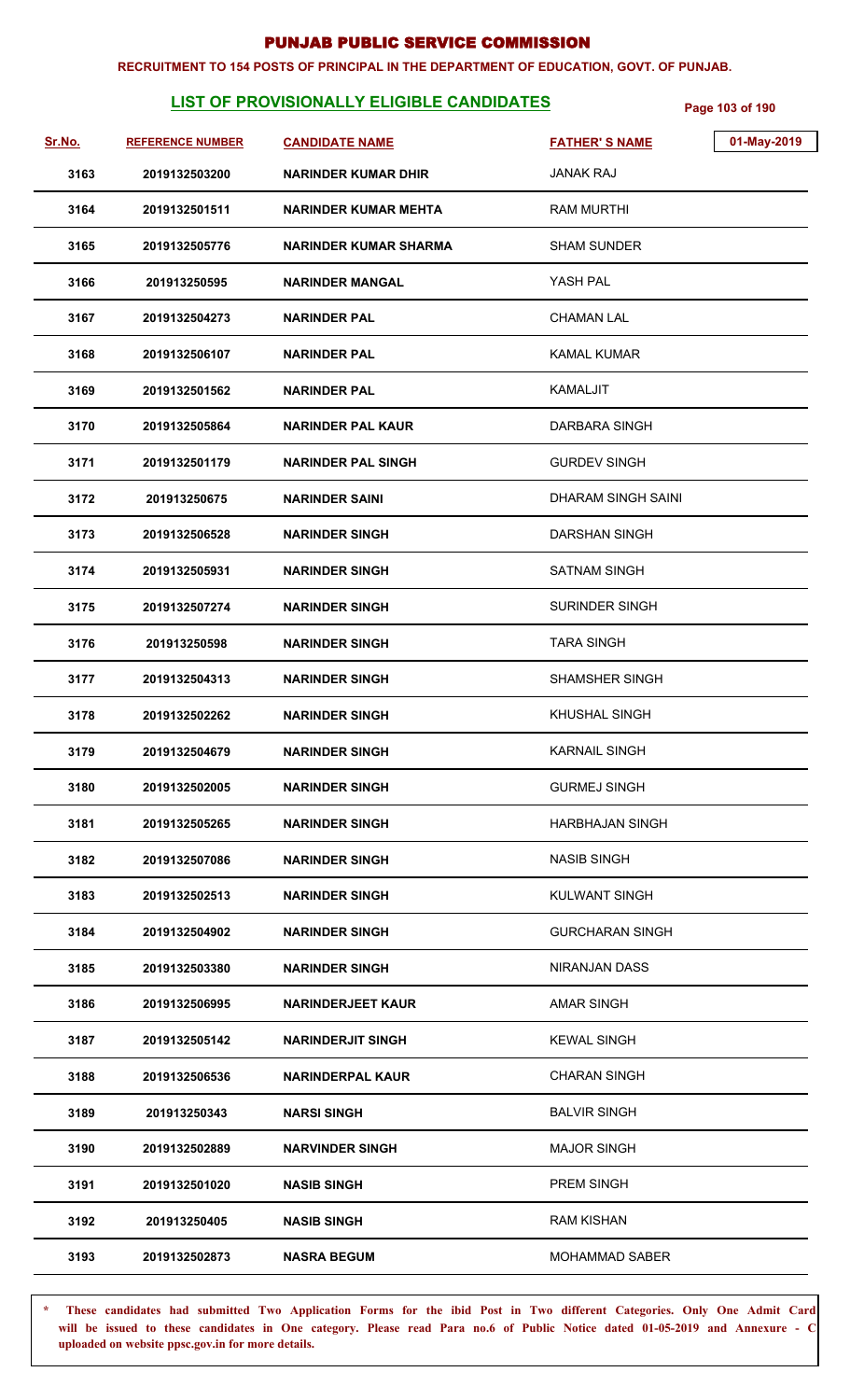#### **RECRUITMENT TO 154 POSTS OF PRINCIPAL IN THE DEPARTMENT OF EDUCATION, GOVT. OF PUNJAB.**

# **LIST OF PROVISIONALLY ELIGIBLE CANDIDATES** Page 104 of 190

| <u>Sr.No.</u> | <b>REFERENCE NUMBER</b> | <b>CANDIDATE NAME</b>        | <b>FATHER'S NAME</b>     | 01-May-2019 |
|---------------|-------------------------|------------------------------|--------------------------|-------------|
| 3194          | 2019132503127           | <b>NAVAL KISHORE</b>         | <b>DHARAM PAUL</b>       |             |
| 3195          | 2019132503371           | <b>NAVDEEP</b>               | <b>KEWAL KRISHAN</b>     |             |
| 3196          | 2019132505657           | <b>NAVDEEP GILL</b>          | <b>JIT MASIH GILL</b>    |             |
| 3197          | 2019132507147           | <b>NAVDEEP JOSHI</b>         | <b>VED PRAKASH JOSHI</b> |             |
| 3198          | 2019132505572           | <b>NAVDEEP KAKKAR</b>        | <b>DARSHAN PAL</b>       |             |
| 3199          | 2019132501594           | <b>NAVDEEP KAUR</b>          | <b>BALDEV SINGH</b>      |             |
| 3200          | 2019132504863           | <b>NAVDEEP KAUR</b>          | <b>GURDEV SINGH</b>      |             |
| 3201          | 2019132505336           | <b>NAVDEEP KAUR</b>          | <b>KARAMJIT SINGH</b>    |             |
| 3202          | 2019132505746           | <b>NAVDEEP KAUR</b>          | <b>LAKHBIR SINGH</b>     |             |
| 3203          | 2019132502689           | <b>NAVDEEP KAUR</b>          | <b>NIRVAIL SINGH</b>     |             |
| 3204          | 2019132505138           | <b>NAVDEEP KAUR</b>          | SUKHWINDER SINGH         |             |
| 3205          | 2019132503668           | <b>NAVDEEP KAUR</b>          | SWARAN SINGH             |             |
| 3206          | 2019132506871           | <b>NAVDEEP KAUR</b>          | MOHINDER SINGH           |             |
| 3207          | 2019132501655           | <b>NAVDEEP KAUR</b>          | <b>MANJIT SINGH</b>      |             |
| 3208          | 201913250431            | <b>NAVDEEP KAUR</b>          | <b>JIT PAL</b>           |             |
| 3209          | 2019132503584           | <b>NAVDEEP KAUR</b>          | <b>BALDEV SINGH</b>      |             |
| 3210          | 2019132501876           | <b>NAVDEEP KAUR KANG</b>     | RACHHPAL SINGH KANG      |             |
| 3211          | 2019132505579           | <b>NAVDEEP KUMAR VASUDEV</b> | ONKAR CHAND VASUDEV      |             |
| 3212          | 2019132502091           | <b>NAVDEEP PAL SINGH</b>     | <b>NATHA SINGH</b>       |             |
| 3213          | 2019132503800           | <b>NAVDEEP SAINI</b>         | <b>JAGDISH SAINI</b>     |             |
| 3214          | 2019132504162           | <b>NAVDEEP SHARMA</b>        | <b>TARSEM CHAND</b>      |             |
| 3215          | 2019132503872           | <b>NAVDEEP SINGH</b>         | <b>AJIT SINGH</b>        |             |
| 3216          | 2019132505895           | <b>NAVDEEP SINGH</b>         | <b>GURPAL SINGH</b>      |             |
| 3217          | 2019132505818           | <b>NAVDEEP SINGH</b>         | <b>HARMEET SINGH</b>     |             |
| 3218          | 2019132501487           | <b>NAVDEEP SINGH</b>         | <b>VEER SINGH</b>        |             |
| 3219          | 2019132503723           | <b>NAVDEEP SINGH</b>         | <b>JAGDISH SINGH</b>     |             |
| 3220          | 2019132506306           | <b>NAVDEEP VERMA</b>         | DAVINDERPAL SINGH        |             |
| 3221          | 2019132502727           | <b>NAVDEEPAK SINGH</b>       | <b>TARSEM SINGH</b>      |             |
| 3222          | 2019132506124           | <b>NAVEEN</b>                | <b>VISHWA PAL</b>        |             |
| 3223          | 2019132505840           | <b>NAVEEN ANTHONY</b>        | <b>RAMESH ANTHONY</b>    |             |
| 3224          | 2019132501283           | <b>NAVEEN GOYAL</b>          | <b>KEWAL KRISHAN</b>     |             |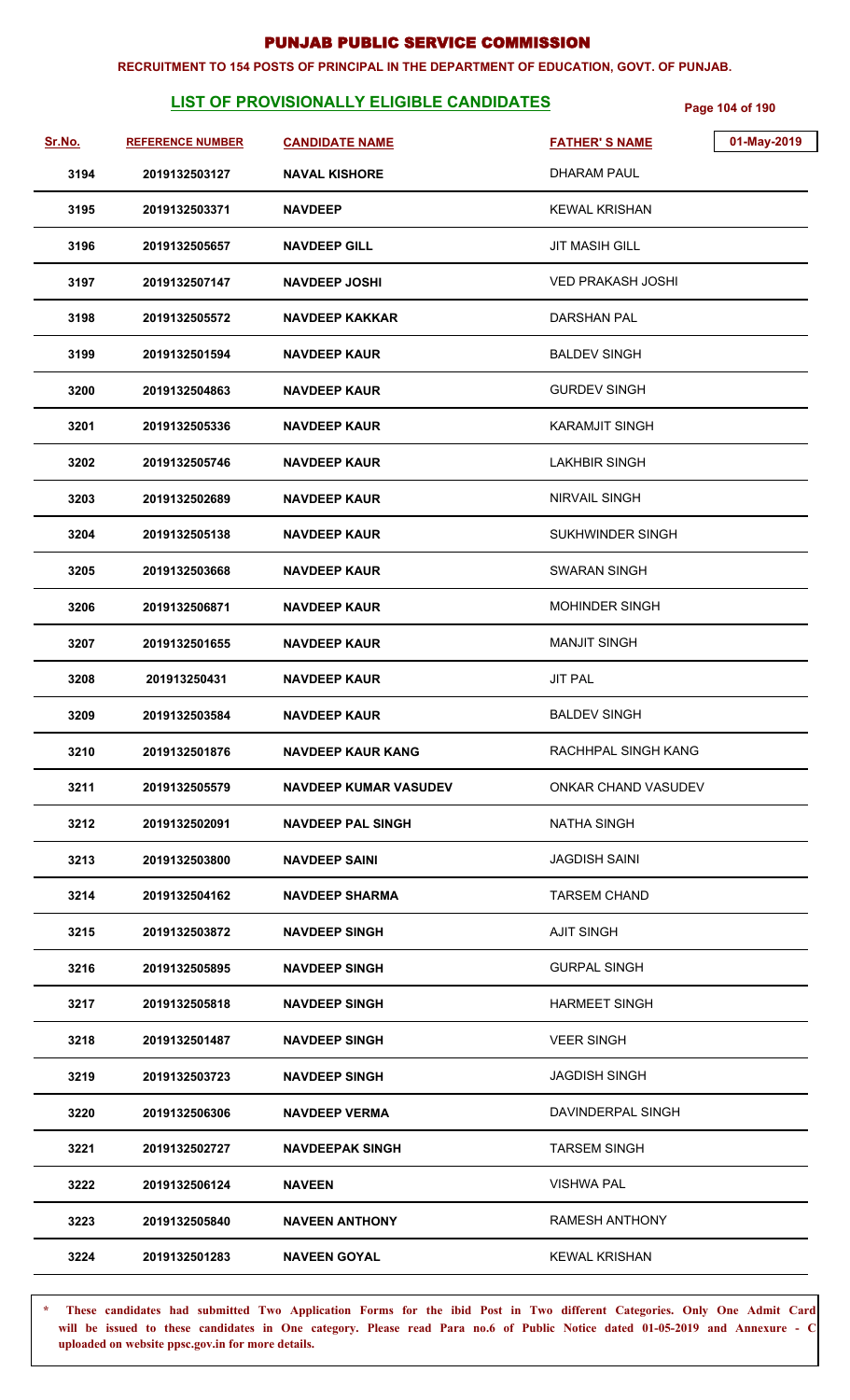#### **RECRUITMENT TO 154 POSTS OF PRINCIPAL IN THE DEPARTMENT OF EDUCATION, GOVT. OF PUNJAB.**

# **LIST OF PROVISIONALLY ELIGIBLE CANDIDATES** Page 105 of 190

| Sr.No. | <b>REFERENCE NUMBER</b> | <b>CANDIDATE NAME</b>      | 01-May-2019<br><b>FATHER'S NAME</b> |
|--------|-------------------------|----------------------------|-------------------------------------|
| 3225   | 2019132503084           | <b>NAVEEN KANT</b>         | <b>KAMAL KANT</b>                   |
| 3226   | 2019132501011           | <b>NAVEEN KUMAR</b>        | <b>HUKAM CHAND</b>                  |
| 3227   | 2019132503315           | <b>NAVEEN KUMAR SHARMA</b> | <b>MADAN GOPAL</b>                  |
| 3228   | 2019132505527           | <b>NAVEEN LATA</b>         | <b>PREM KUMAR</b>                   |
| 3229   | 2019132501846           | <b>NAVEEN PAL GULATI</b>   | SURINDER PAL GULATI                 |
| 3230   | 2019132502841           | <b>NAVGEET KAUR</b>        | <b>DALBIR SINGH</b>                 |
| 3231   | 2019132503182           | <b>NAVINDERJIT KAUR</b>    | <b>AMAR SINGH</b>                   |
| 3232   | 2019132506391           | <b>NAVJEET KAUR</b>        | <b>KULWANT SINGH</b>                |
| 3233   | 2019132502325           | <b>NAVJEET KAUR</b>        | SARABJIT SINGH                      |
| 3234   | 2019132505684           | <b>NAVJIT KAUR HIRA</b>    | <b>KARAMJIT SINGH HIRA</b>          |
| 3235   | 2019132501170           | <b>NAVJIT SINGH</b>        | <b>RANJIT SINGH</b>                 |
| 3236   | 2019132505926           | <b>NAVJOT KAUR</b>         | <b>DIWAN CHAND</b>                  |
| 3237   | 2019132507282           | NAVJOT KAUR                | HARBHAJAN SINGH                     |
| 3238   | 2019132502365           | <b>NAVJOT KAUR</b>         | <b>HARVINDER SINGH</b>              |
| 3239   | 2019132501378           | <b>NAVJOT KAUR</b>         | <b>PRITAM SINGH</b>                 |
| 3240   | 2019132505739           | <b>NAVJOT KAUR</b>         | <b>BHADUR SINGH BHATTI</b>          |
| 3241   | 2019132501851           | <b>NAVJOT KAUR</b>         | PARAMJIT KUMAR                      |
| 3242   | 2019132502778           | <b>NAVJOT KAUR</b>         | <b>BALDEV SINGH</b>                 |
| 3243   | 2019132505080           | <b>NAVJOT KAUR SIDHU</b>   | SURJEET SINGH SIDHU                 |
| 3244   | 2019132503673           | <b>NAVKIRAN</b>            | <b>RAMJI DAS</b>                    |
| 3245   | 201913250206            | <b>NAVKIRAN SHARMA</b>     | SUKHDARSHAN SHARMA                  |
| 3246   | 2019132505813           | <b>NAVKRIT SINGH</b>       | <b>SATINDER KUMAR</b>               |
| 3247   | 2019132501255           | <b>NAVNEET BANSAL</b>      | SUBASH BANSAL                       |
| 3248   | 2019132503751           | <b>NAVNEET GARG</b>        | <b>MAHAVIR PARSHAD</b>              |
| 3249   | 2019132502446           | <b>NAVNEET JALANDHRI</b>   | <b>HARBANS LAL</b>                  |
| 3250   | 2019132503069           | <b>NAVNEET KAHLON</b>      | HARBHAJAN SINGH                     |
| 3251   | 201913250603            | <b>NAVNEET KAUR</b>        | <b>KULDIP SINGH</b>                 |
| 3252   | 2019132504698           | <b>NAVNEET KAUR</b>        | <b>KULDIP SINGH</b>                 |
| 3253   | 2019132504512           | <b>NAVNEET KAUR</b>        | PARAMDEV SINGH                      |
| 3254   | 2019132504550           | <b>NAVNEET KAUR</b>        | <b>SEWA SINGH</b>                   |
| 3255   | 2019132503768           | <b>NAVNEET KAUR</b>        | <b>SIKANDER SINGH</b>               |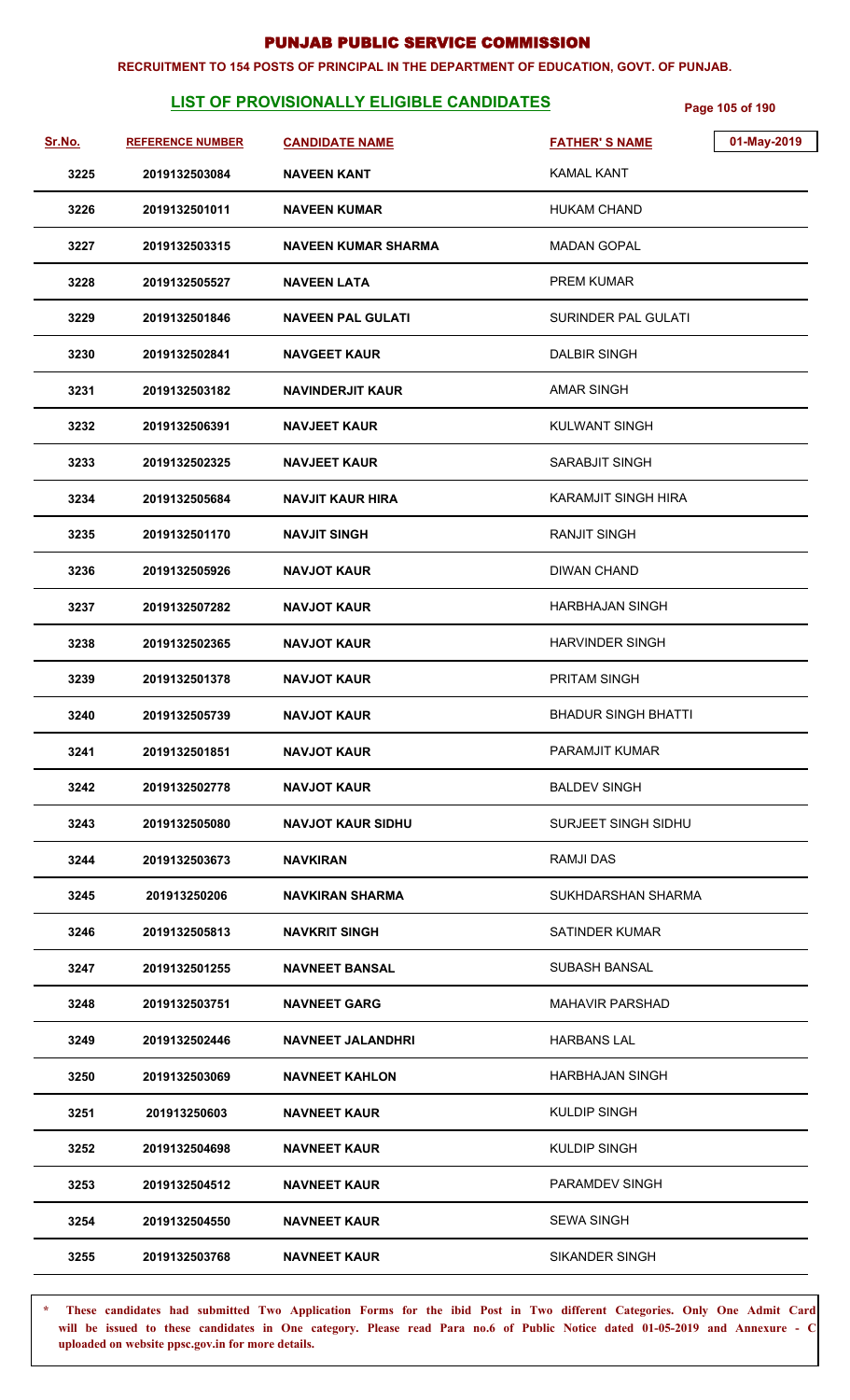#### **RECRUITMENT TO 154 POSTS OF PRINCIPAL IN THE DEPARTMENT OF EDUCATION, GOVT. OF PUNJAB.**

# **LIST OF PROVISIONALLY ELIGIBLE CANDIDATES** Page 106 of 190

| Sr.No. | <b>REFERENCE NUMBER</b> | <b>CANDIDATE NAME</b>   | 01-May-2019<br><b>FATHER'S NAME</b> |
|--------|-------------------------|-------------------------|-------------------------------------|
| 3256   | 2019132504251           | <b>NAVNEET KAUR</b>     | <b>JOGINDER SINGH</b>               |
| 3257   | 2019132502350           | <b>NAVNEET KAUR</b>     | <b>SANTOKH SINGH</b>                |
| 3258   | 2019132505355           | <b>NAVNEET KAUR</b>     | <b>SATNAM SINGH</b>                 |
| 3259   | 201913250545            | <b>NAVNEET KAUR</b>     | <b>SURJIT SINGH</b>                 |
| 3260   | 2019132503389           | <b>NAVNEET KAUR</b>     | <b>GURBACHAN SINGH</b>              |
| 3261   | 2019132501723           | <b>NAVNEET KAUR</b>     | <b>AJAIB SINGH</b>                  |
| 3262   | 2019132503508           | <b>NAVNEET KAUR</b>     | <b>BALVIR SINGH</b>                 |
| 3263   | 2019132501175           | <b>NAVNEET KUMAR</b>    | <b>SAT PAL</b>                      |
| 3264   | 2019132504788           | <b>NAVNEET SHARMA</b>   | RAJINDERPAL SHARMA                  |
| 3265   | 2019132503921           | <b>NAVNEET SINGH</b>    | <b>AJIT SINGH</b>                   |
| 3266   | 2019132502391           | <b>NAVNEET SINGH</b>    | <b>JAGJIT SINGH</b>                 |
| 3267   | 2019132502442           | <b>NAVNIT KAUR</b>      | <b>BALWINDER SINGH</b>              |
| 3268   | 2019132501122           | <b>NAVPREET KAUR</b>    | <b>AVTAR SINGH</b>                  |
| 3269   | 2019132502052           | <b>NAVPREET KAUR</b>    | <b>BALDEV SINGH</b>                 |
| 3270   | 2019132504731           | <b>NAVPREET KAUR</b>    | <b>GURCHARAN SINGH</b>              |
| 3271   | 201913250295            | <b>NAVPREET KAUR</b>    | <b>RANJODHVIR SINGH</b>             |
| 3272   | 2019132503359           | <b>NAVPREET KAUR</b>    | JOGINDER SINGH                      |
| 3273   | 201913250512            | <b>NAVPREET KAUR</b>    | <b>GURMEET SINGH</b>                |
| 3274   | 2019132504854           | <b>NAVPREET SINGH</b>   | <b>BHUPINDER SINGH</b>              |
| 3275   | 2019132504410           | <b>NAVPREET SINGH</b>   | <b>BALVIR SINGH</b>                 |
| 3276   | 2019132505586           | <b>NAVREET KAUR</b>     | <b>HARMIT SINGH</b>                 |
| 3277   | 2019132502954           | <b>NAVROOP KAUR</b>     | <b>AJMER SINGH</b>                  |
| 3278   | 2019132507202           | <b>NAVTEJ PAL SINGH</b> | <b>SWARN SINGH</b>                  |
| 3279   | 2019132502074           | <b>NAWALDEEP SHARMA</b> | <b>MUKAND RAM</b>                   |
| 3280   | 2019132504014           | <b>NEEL KAMAL</b>       | <b>RAMESH CHANDER</b>               |
| 3281   | 2019132506861           | <b>NEELAKSHI KAPOOR</b> | ARVIND KAPOOR                       |
| 3282   | 2019132502897           | <b>NEELAM</b>           | <b>LACCHMAN DASS</b>                |
| 3283   | 2019132503790           | <b>NEELAM</b>           | SH NAND KISHORE                     |
| 3284   | 2019132503663           | <b>NEELAM</b>           | <b>JAGDISH LAL</b>                  |
| 3285   | 2019132503941           | <b>NEELAM</b>           | <b>LACHHMAN SINGH BHATTI</b>        |
| 3286   | 2019132505373           | <b>NEELAM KHURANA</b>   | NIRANJAN SINGH KHURANA              |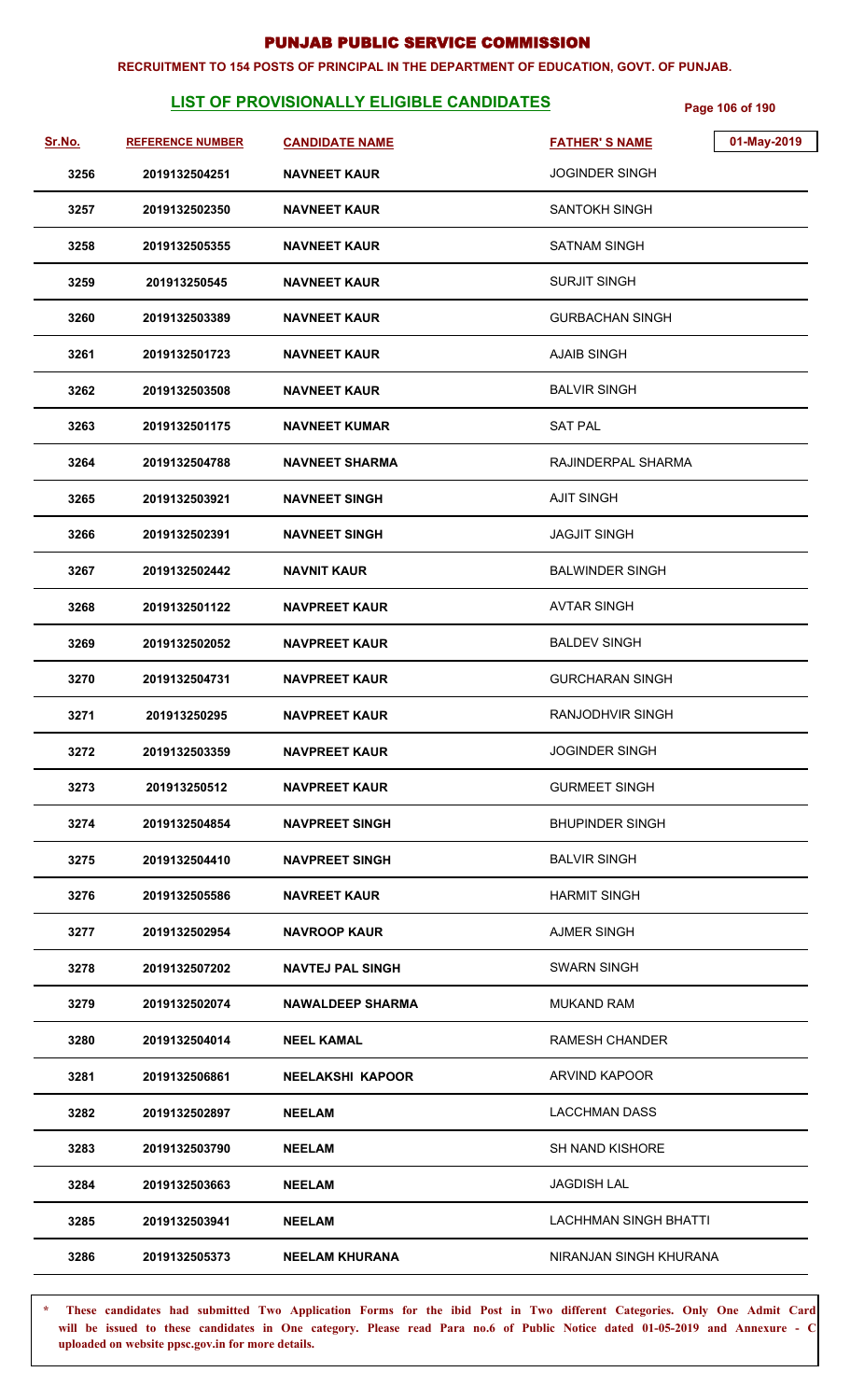#### **RECRUITMENT TO 154 POSTS OF PRINCIPAL IN THE DEPARTMENT OF EDUCATION, GOVT. OF PUNJAB.**

# **LIST OF PROVISIONALLY ELIGIBLE CANDIDATES** Page 107 of 190

| Sr.No. | <b>REFERENCE NUMBER</b> | <b>CANDIDATE NAME</b>      | <b>FATHER'S NAME</b>        | 01-May-2019 |
|--------|-------------------------|----------------------------|-----------------------------|-------------|
| 3287   | 2019132506444           | <b>NEELAM KUMARI</b>       | <b>SH VED PARKASH</b>       |             |
| 3288   | 2019132506838           | <b>NEELAM RANI</b>         | <b>BRIJ LAL</b>             |             |
| 3289   | 2019132501512           | <b>NEELAM RANI</b>         | <b>KRISHAN LAL BANSAL</b>   |             |
| 3290   | 2019132502319           | <b>NEELAM RANI</b>         | ASHOK KUMAR                 |             |
| 3291   | 2019132501747           | <b>NEELAM RANI</b>         | <b>CHURIA</b>               |             |
| 3292   | 2019132501139           | <b>NEELAM RANI</b>         | <b>WAZIR SINGH</b>          |             |
| 3293   | 2019132502856           | <b>NEELAM SHARMA</b>       | <b>KESHO RAM SHARMA</b>     |             |
| 3294   | 2019132504847           | <b>NEELAM SHARMA</b>       | <b>JAGDISH CHANDER</b>      |             |
| 3295   | 2019132503207           | <b>NEELAM VERMA</b>        | <b>RAM SAROOP</b>           |             |
| 3296   | 2019132501908           | <b>NEELAMJEET KAUR</b>     | <b>GURPREET SINGH</b>       |             |
| 3297   | 2019132507196           | <b>NEELIMA JATANA</b>      | <b>GURCHARAN SINGH</b>      |             |
| 3298   | 2019132507037           | <b>NEELKAMAL BAJWA</b>     | <b>INDERBIR SINGH BAJWA</b> |             |
| 3299   | 2019132503456           | <b>NEELU SHARMA</b>        | KARAM CHAND SHARMA          |             |
| 3300   | 2019132504691           | <b>NEENA</b>               | <b>RAJINDER KUMAR</b>       |             |
| 3301   | 2019132504270           | <b>NEENA CHAUDHARY</b>     | <b>GURBAKSH SINGH</b>       |             |
| 3302   | 2019132505911           | <b>NEENA KUMARI</b>        | <b>SOHAN LAL</b>            |             |
| 3303   | 2019132501460           | <b>NEENA RANI</b>          | PREM CHAND                  |             |
| 3304   | 2019132504242           | <b>NEENA THIND</b>         | <b>MAJOR SINGH</b>          |             |
| 3305   | 2019132504023           | <b>NEENA UPPAL</b>         | <b>PAWAN KUMAR</b>          |             |
| 3306   | 2019132503962           | <b>NEENU GROVER</b>        | <b>SHAM LAL</b>             |             |
| 3307   | 2019132502862           | <b>NEERAJ</b>              | <b>WILLIAM</b>              |             |
| 3308   | 2019132502015           | <b>NEERAJ</b>              | <b>ASHOK KUMAR</b>          |             |
| 3309   | 2019132501848           | <b>NEERAJ GUPTA</b>        | SATPAL GUPTA                |             |
| 3310   | 2019132503717           | <b>NEERAJ JINDAL</b>       | <b>SURINDER KUMAR</b>       |             |
| 3311   | 2019132506437           | <b>NEERAJ KUMAR</b>        | <b>MUKAND LAL</b>           |             |
| 3312   | 2019132504819           | <b>NEERAJ KUMAR</b>        | SANTOKH RAJ                 |             |
| 3313   | 201913250352            | <b>NEERAJ KUMAR SHARMA</b> | JAGDISH CHAND SHARMA        |             |
| 3314   | 2019132503226           | <b>NEERAJ MALHOTRA</b>     | <b>MOHINDER PAL</b>         |             |
| 3315   | 2019132506971           | <b>NEERAJ RANI</b>         | <b>HANS RAJ</b>             |             |
| 3316   | 2019132501184           | <b>NEERAJ SHARMA</b>       | <b>SUBHASH CHAND</b>        |             |
| 3317   | 2019132503339           | <b>NEERAJ SHARMA</b>       | <b>NARINDER NATH</b>        |             |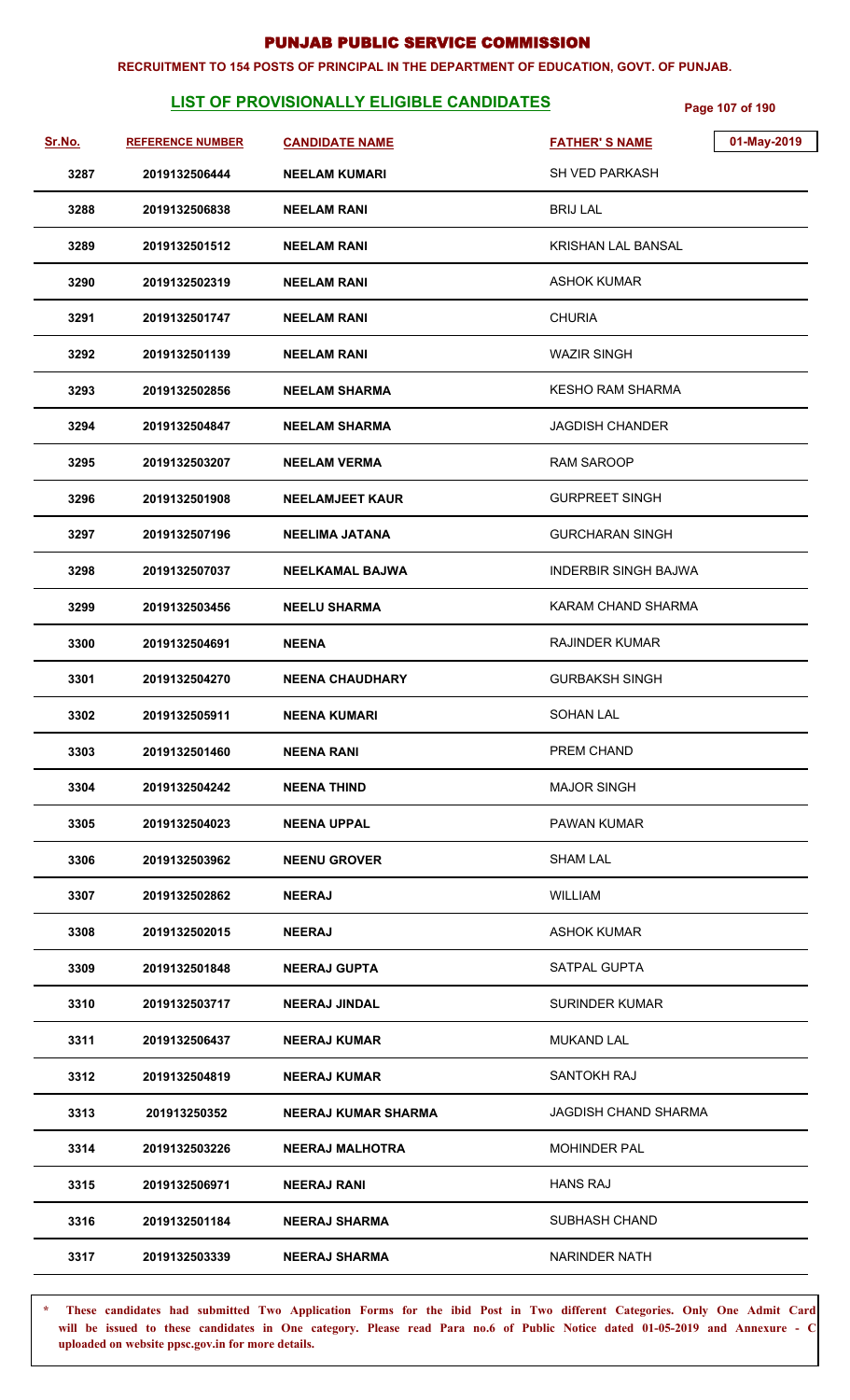#### **RECRUITMENT TO 154 POSTS OF PRINCIPAL IN THE DEPARTMENT OF EDUCATION, GOVT. OF PUNJAB.**

# **LIST OF PROVISIONALLY ELIGIBLE CANDIDATES** Page 108 of 190

| Sr.No. | <b>REFERENCE NUMBER</b> | <b>CANDIDATE NAME</b>  | <b>FATHER'S NAME</b>     | 01-May-2019 |
|--------|-------------------------|------------------------|--------------------------|-------------|
| 3318   | 2019132502435           | <b>NEERAJ SHARMA</b>   | NAND LAL SHARMA          |             |
| 3319   | 201913250664            | <b>NEERAJ SHOREE</b>   | SH SATYA PARKASH SHOREE  |             |
| 3320   | 2019132506843           | <b>NEERAJ SINGH</b>    | <b>DHARMPAL SINGH</b>    |             |
| 3321   | 2019132505483           | <b>NEERAJ THAKUR</b>   | <b>HIMAL CHAND</b>       |             |
| 3322   | 2019132504456           | <b>NEERAZ BALA</b>     | PARSHOTAM DASS           |             |
| 3323   | 2019132505838           | <b>NEERU</b>           | <b>SH SATPAL MITTAL</b>  |             |
| 3324   | 2019132503470           | <b>NEERU</b>           | <b>TARSEM LAL</b>        |             |
| 3325   | 2019132505881           | <b>NEERU ARORA</b>     | <b>SUBHASH KUMAR</b>     |             |
| 3326   | 2019132502572           | <b>NEERU BALA</b>      | <b>JASVIR SINGH</b>      |             |
| 3327   | 2019132501936           | <b>NEERU BALA</b>      | PIARA LAL                |             |
| 3328   | 2019132506171           | <b>NEERU BALA</b>      | <b>SOM RAM</b>           |             |
| 3329   | 2019132505349           | <b>NEERU BALA</b>      | <b>VIJAY KUMAR</b>       |             |
| 3330   | 2019132505020           | <b>NEERU BALA</b>      | <b>INDER SAIN</b>        |             |
| 3331   | 201913250932            | <b>NEERU GOYAL</b>     | PAWAN KUMAR              |             |
| 3332   | 2019132506033           | <b>NEERU NARANG</b>    | <b>ASHOK NARANG</b>      |             |
| 3333   | 2019132502918           | <b>NEERU SHARMA</b>    | <b>JAGDISH SHARMA</b>    |             |
| 3334   | 2019132506965           | <b>NEERU SHARMA</b>    | RAJINDER MOHAN SHARMA    |             |
| 3335   | 2019132505385           | <b>NEERU SIDHU</b>     | <b>SHANKU RAM</b>        |             |
| 3336   | 2019132503579           | <b>NEERU THAKUR</b>    | DHARAM DEV               |             |
| 3337   | 2019132503504           | <b>NEETA</b>           | <b>SUBASH CHANDER</b>    |             |
| 3338   | 2019132506980           | <b>NEETA RANI</b>      | <b>RAM PARTAP</b>        |             |
| 3339   | 2019132506556           | <b>NEETI BHANDARI</b>  | RAVINDER BHANDARI        |             |
| 3340   | 201913250996            | <b>NEETIKA HURIWAL</b> | <b>OM PARKASH</b>        |             |
| 3341   | 2019132505794           | <b>NEETIKA LOONA</b>   | <b>MATHRA DASS LOONA</b> |             |
| 3342   | 2019132502070           | <b>NEETU</b>           | <b>KASHMIR CHAND</b>     |             |
| 3343   | 2019132503698           | <b>NEETU</b>           | <b>PREM KUMAR</b>        |             |
| 3344   | 2019132501088           | <b>NEETU</b>           | <b>JAGDISH</b>           |             |
| 3345   | 2019132501119           | <b>NEETU AGGARWAL</b>  | <b>SUDARSHAN KUMAR</b>   |             |
| 3346   | 2019132507015           | <b>NEETU BALA</b>      | <b>GULSHAN KUMAR</b>     |             |
| 3347   | 2019132502101           | <b>NEETU BALA</b>      | <b>SH SHAM SINGH</b>     |             |
| 3348   | 2019132501259           | <b>NEETU GUPTA</b>     | <b>JAGAN NATH GUPTA</b>  |             |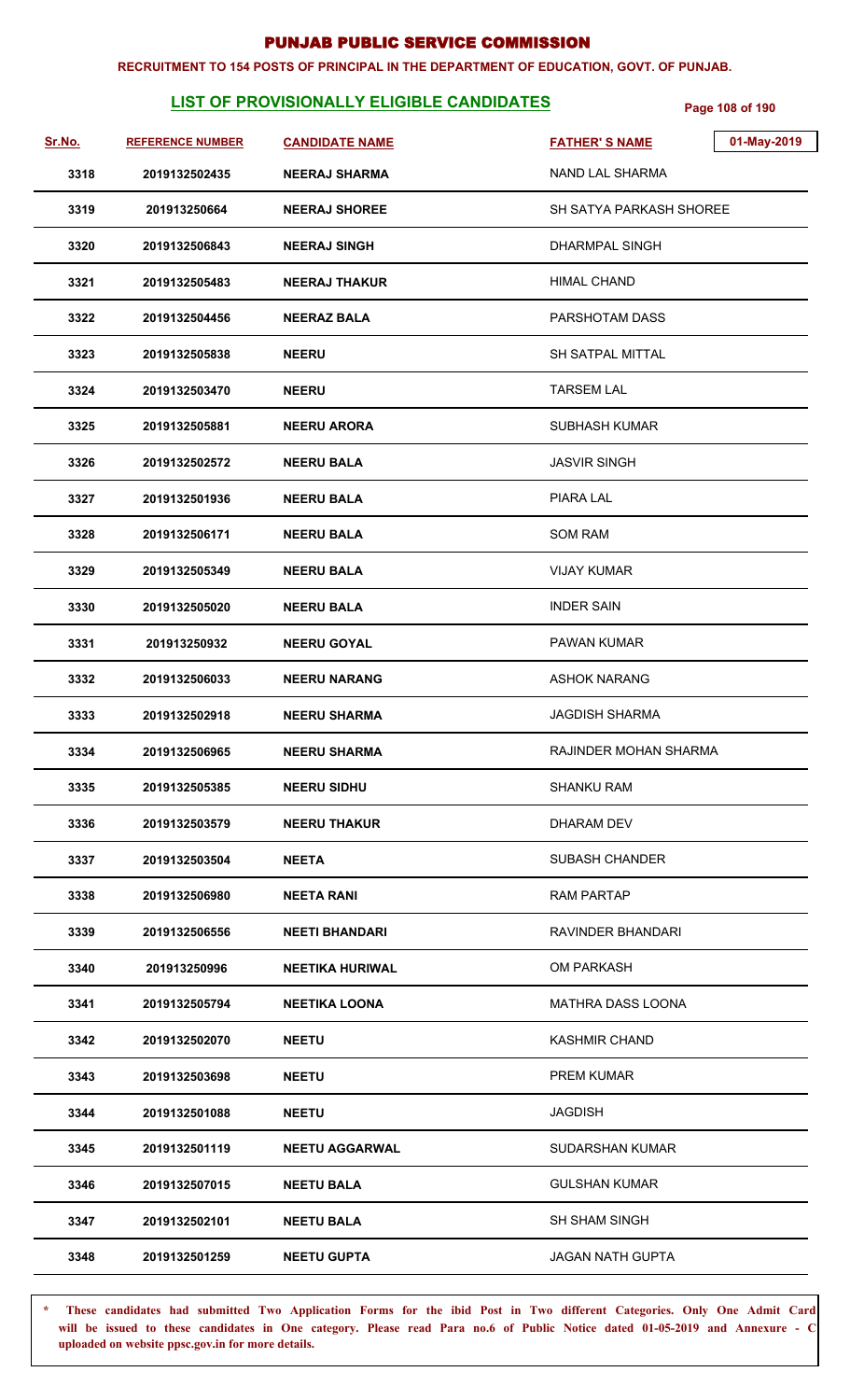#### **RECRUITMENT TO 154 POSTS OF PRINCIPAL IN THE DEPARTMENT OF EDUCATION, GOVT. OF PUNJAB.**

# **LIST OF PROVISIONALLY ELIGIBLE CANDIDATES** Page 109 of 190

| Sr.No. | <b>REFERENCE NUMBER</b> | <b>CANDIDATE NAME</b> | 01-May-2019<br><b>FATHER'S NAME</b> |
|--------|-------------------------|-----------------------|-------------------------------------|
| 3349   | 2019132501977           | <b>NEETU GUPTA</b>    | <b>RAJINDER PRASHAD</b>             |
| 3350   | 201913250646            | <b>NEETU GUPTA</b>    | RAJINDER PAL GUPTA                  |
| 3351   | 2019132502472           | <b>NEETU KAMBOJ</b>   | <b>JHANDA RAM</b>                   |
| 3352   | 2019132501565           | <b>NEETU MAHAJAN</b>  | <b>SUBHASH CHANDER</b>              |
| 3353   | 2019132502221           | <b>NEETU RANI</b>     | <b>RAJ KUMAR</b>                    |
| 3354   | 2019132501372           | <b>NEETU SAINI</b>    | SATPAL KHANNA                       |
| 3355   | 2019132502910           | <b>NEETU SANGAR</b>   | <b>VIJAY KUMAR</b>                  |
| 3356   | 2019132503324           | <b>NEETU SHARMA</b>   | PARVINDER KUMAR                     |
| 3357   | 2019132501867           | <b>NEETU SHARMA</b>   | PARKASH SHARMA                      |
| 3358   | 201913250382            | <b>NEETU SHARMA</b>   | <b>CHARAN DASS</b>                  |
| 3359   | 2019132503472           | <b>NEETU SHARMA</b>   | <b>MUKHTIAR CHAND</b>               |
| 3360   | 2019132504544           | <b>NEETU SHARMA</b>   | <b>SOM DEV SHARMA</b>               |
| 3361   | 2019132501159           | <b>NEHA</b>           | <b>DARSHAN SINGH</b>                |
| 3362   | 2019132503726           | <b>NEHA</b>           | PYARE LAL BANSAL                    |
| 3363   | 2019132501686           | <b>NEHA</b>           | <b>SARJIVAN KUMAR</b>               |
| 3364   | 2019132503498           | <b>NEHA</b>           | <b>SURINDER PAL</b>                 |
| 3365   | 2019132502653           | <b>NEHA BEHAL</b>     | SARVESH BEHAL                       |
| 3366   | 201913250780            | <b>NEHA DWIVEDI</b>   | <b>VINOD KUMAR</b>                  |
| 3367   | 2019132505181           | <b>NEHA GHARU</b>     | <b>ASHOK KUMAR</b>                  |
| 3368   | 2019132507316           | <b>NEHA GUPTA</b>     | <b>SOM DUTT GUPTA</b>               |
| 3369   | 2019132505729           | <b>NEHA HANDA</b>     | ASHOK KUMAR HANDA                   |
| 3370   | 2019132505206           | <b>NEHA JANDWANI</b>  | RAMESH KUMAR JANDWANI               |
| 3371   | 2019132502588           | <b>NEHA KOCHAR</b>    | SATPAL SINGH                        |
| 3372   | 2019132504001           | <b>NEHA MANROY</b>    | SUBHASH MANROY                      |
| 3373   | 2019132507189           | <b>NEHA SHARMA</b>    | <b>VINOD KUMAR</b>                  |
| 3374   | 2019132501593           | <b>NEK CHAND</b>      | <b>JIT RAM</b>                      |
| 3375   | 2019132506583           | NIDHI                 | <b>BANWARI LAL</b>                  |
| 3376   | 2019132505761           | <b>NIDHI</b>          | <b>KEHAR SINGH</b>                  |
| 3377   | 2019132506373           | <b>NIDHI</b>          | <b>MAHESH KUMAR MARHIA</b>          |
| 3378   | 201913250647            | <b>NIDHI</b>          | <b>VIJAY ARORA</b>                  |
| 3379   | 2019132503142           | <b>NIDHI</b>          | ASHWANI KUMAR                       |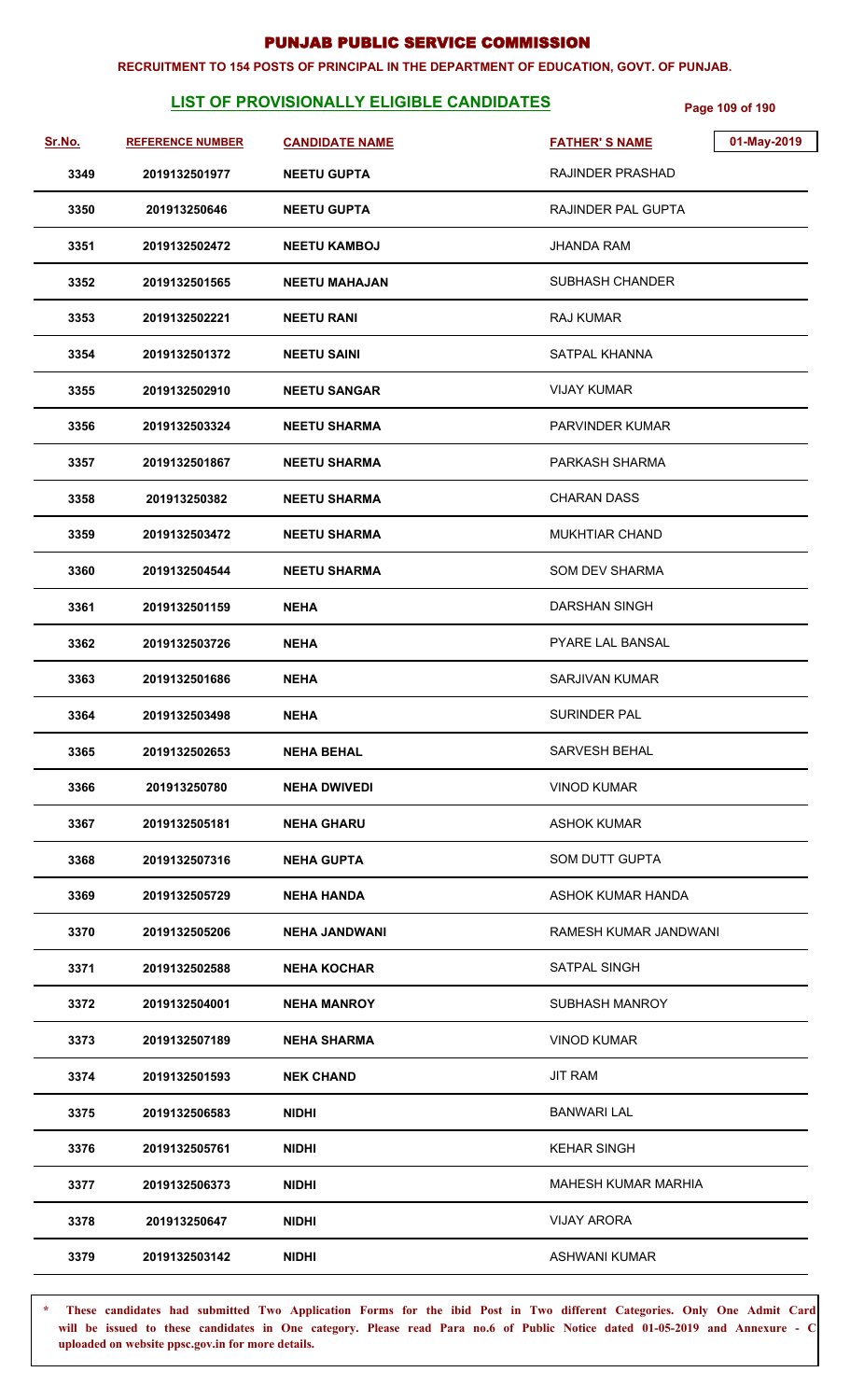#### **RECRUITMENT TO 154 POSTS OF PRINCIPAL IN THE DEPARTMENT OF EDUCATION, GOVT. OF PUNJAB.**

# **LIST OF PROVISIONALLY ELIGIBLE CANDIDATES** Page 110 of 190

| Sr.No. | <b>REFERENCE NUMBER</b> | <b>CANDIDATE NAME</b>      | <b>FATHER'S NAME</b>        | 01-May-2019 |
|--------|-------------------------|----------------------------|-----------------------------|-------------|
| 3380   | 2019132503096           | <b>NIDHI JAIN</b>          | SATISH KUMAR JAIN           |             |
| 3381   | 2019132504198           | <b>NIDHI LOONA</b>         | DES RAJ LOONA               |             |
| 3382   | 2019132506313           | <b>NIDHI LUTHRA</b>        | <b>KEWAL KRISHAN LUTHRA</b> |             |
| 3383   | 2019132502920           | NIDHI MAHAJAN              | SHAKTI MAHAJAN              |             |
| 3384   | 2019132506159           | <b>NIDHI SHARMA</b>        | OM DUTT SHARMA              |             |
| 3385   | 2019132502757           | <b>NIDHI SHARMA</b>        | <b>RAM SWAROOP</b>          |             |
| 3386   | 2019132502125           | <b>NIDHI VERMA</b>         | VIJAY KUMAR VERMA           |             |
| 3387   | 201913250734            | <b>NIKHIL SETH</b>         | <b>ASHOK KUMAR</b>          |             |
| 3388   | 2019132502782           | <b>NIKHILESH JAIN</b>      | DARSHAN KUMAR JAIN          |             |
| 3389   | 201913250861            | <b>NIMRTAPAL KAUR</b>      | <b>AVTAR SINGH</b>          |             |
| 3390   | 2019132502399           | <b>NIRAJ KUMAR</b>         | <b>VIJAY KUMAR</b>          |             |
| 3391   | 2019132506001           | <b>NIRANJAN</b>            | <b>DALU RAM</b>             |             |
| 3392   | 2019132507600           | <b>NIRAPJIT KAUR</b>       | <b>DARSHAN SINGH</b>        |             |
| 3393   | 2019132504554           | <b>NIRBHAI SINGH</b>       | HARBHAJAN SINGH             |             |
| 3394   | 2019132502643           | <b>NIRLUMBH KAUR</b>       | <b>KEWAL SINGH</b>          |             |
| 3395   | 2019132505514           | <b>NIRMAL</b>              | <b>HORILAL</b>              |             |
| 3396   | 2019132504187           | <b>NIRMAL KAUR</b>         | <b>BALVIR SINGH</b>         |             |
| 3397   | 2019132506830           | <b>NIRMAL SINGH</b>        | <b>MUKAND SINGH</b>         |             |
| 3398   | 2019132502359           | <b>NIRMAL SINGH</b>        | <b>DALJIT SINGH</b>         |             |
| 3399   | 2019132507548           | <b>NIRMAL SINGH</b>        | HARBHAJAN SINGH             |             |
| 3400   | 201913250163            | <b>NIRMAL SINGH</b>        | <b>MOHAN SINGH</b>          |             |
| 3401   | 2019132505259           | <b>NIRMAL SINGH</b>        | <b>GURSEWAK SINGH</b>       |             |
| 3402   | 2019132503642           | <b>NIRMAL SINGH</b>        | <b>JASWANT SINGH</b>        |             |
| 3403   | 2019132503927           | <b>NIRMALA JAYANI</b>      | <b>MADAN LAL JAYANI</b>     |             |
| 3404   | 2019132507424           | <b>NIRMALJEET KAUR</b>     | <b>GURCHARAN SINGH</b>      |             |
| 3405   | 2019132501702           | <b>NIRPALJIT SINGH</b>     | <b>SUKHDEV SINGH</b>        |             |
| 3406   | 2019132507428           | <b>NIRPINDERDEEP SINGH</b> | <b>AJAIB SINGH</b>          |             |
| 3407   | 2019132502218           | <b>NIRVAIL SINGH</b>       | <b>GURPAL SINGH</b>         |             |
| 3408   | 2019132502210           | <b>NIRVAIR SINGH</b>       | <b>GULJAR SINGH</b>         |             |
| 3409   | 201913250660            | <b>NIRVAIR SINGH</b>       | <b>GURMAIL SINGH</b>        |             |
| 3410   | 2019132504922           | <b>NISHA</b>               | KULDEEP SINGH               |             |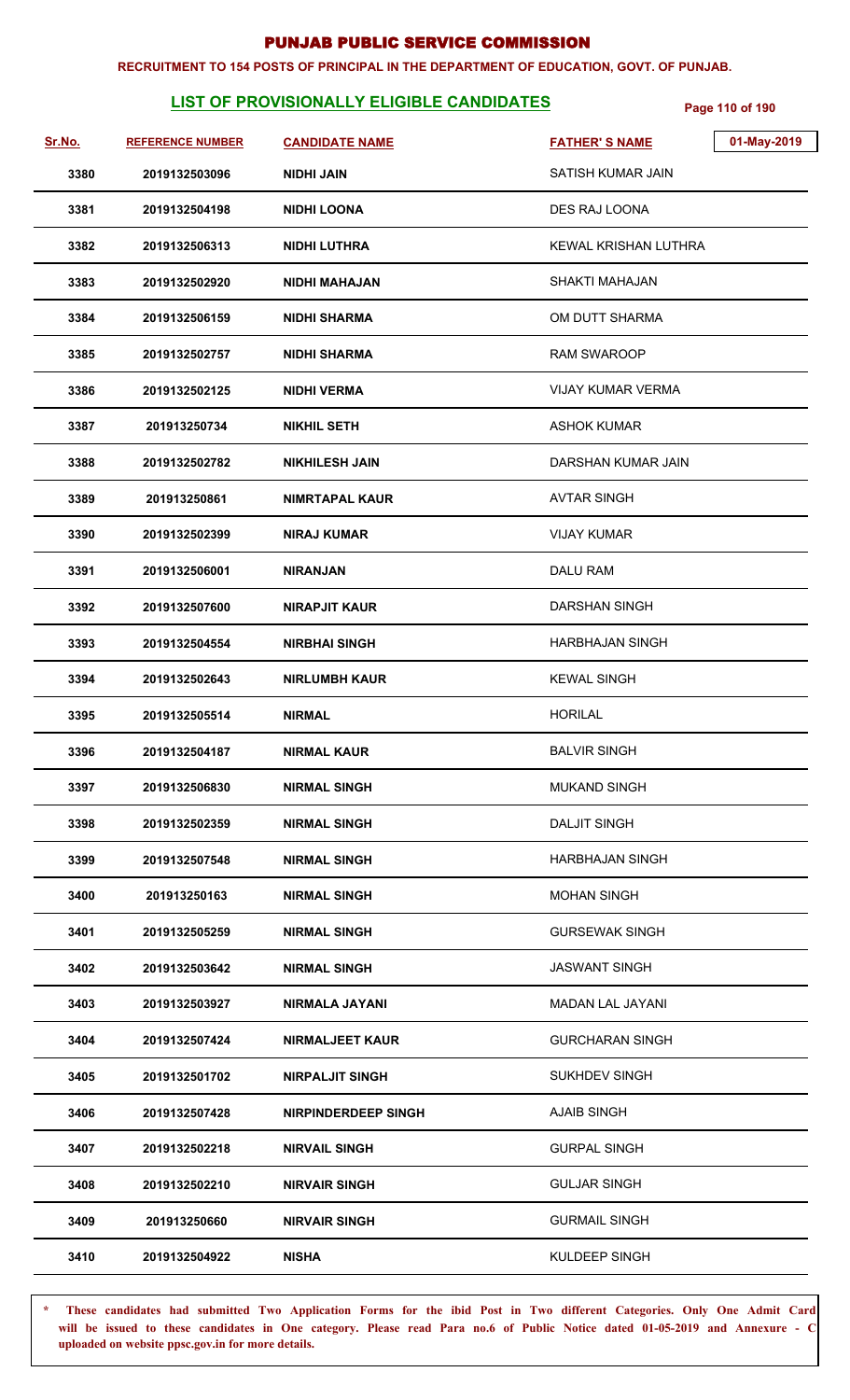#### **RECRUITMENT TO 154 POSTS OF PRINCIPAL IN THE DEPARTMENT OF EDUCATION, GOVT. OF PUNJAB.**

# **LIST OF PROVISIONALLY ELIGIBLE CANDIDATES** Page 111 of 190

| Sr.No. | <b>REFERENCE NUMBER</b> | <b>CANDIDATE NAME</b>   | <b>FATHER'S NAME</b>         | 01-May-2019 |
|--------|-------------------------|-------------------------|------------------------------|-------------|
| 3411   | 201913250574            | <b>NISHA</b>            | NARINDERJIT SINGH            |             |
| 3412   | 2019132505123           | <b>NISHA BANSAL</b>     | <b>LAL CHAND BANSAL</b>      |             |
| 3413   | 2019132504910           | <b>NISHA GOYAL</b>      | SUSHIL JAIN                  |             |
| 3414   | 2019132504019           | <b>NISHA KUMARI</b>     | <b>AMIN CHAND</b>            |             |
| 3415   | 2019132506337           | <b>NISHA RANI</b>       | <b>MOHAN LAL</b>             |             |
| 3416   | 2019132506210           | <b>NISHA REHAN</b>      | <b>ANANT KUMAR</b>           |             |
| 3417   | 201913250477            | <b>NISHA SAINI</b>      | <b>TARSEM LAL SAINI</b>      |             |
| 3418   | 2019132504919           | <b>NISHA SANKHWAR</b>   | <b>BAIJ NATH SANKHWAR</b>    |             |
| 3419   | 2019132501860           | <b>NISHA SHARMA</b>     | <b>VARINDER SHARMA</b>       |             |
| 3420   | 2019132506086           | <b>NISHAN SINGH</b>     | <b>KULWANT SINGH</b>         |             |
| 3421   | 2019132501111           | <b>NISHI BALA</b>       | PREM NATH SINGLA             |             |
| 3422   | 2019132505777           | <b>NISHU GROVER</b>     | <b>ASHOK KUMAR GROVER</b>    |             |
| 3423   | 201913250143            | <b>NISHU RANI</b>       | <b>SHIV KUMAR</b>            |             |
| 3424   | 2019132501137           | <b>NITASHA KAPOOR</b>   | <b>HARJINDER SINGH</b>       |             |
| 3425   | 2019132506100           | <b>NITIKA</b>           | OM PARKASH GUPTA             |             |
| 3426   | 2019132505792           | <b>NITIKA GARG</b>      | <b>KULWANT RAI</b>           |             |
| 3427   | 201913250989            | <b>NITIKA SHARMA</b>    | <b>ASHOK SHARMA</b>          |             |
| 3428   | 2019132507022           | <b>NITIN PURI</b>       | NAVTEJ PURI                  |             |
| 3429   | 2019132502188           | NITTIN BATRA            | <b>CHANDER PRAKASH BATRA</b> |             |
| 3430   | 2019132503400           | NITTU BALA              | <b>PAWAN KUMAR</b>           |             |
| 3431   | 2019132503822           | <b>OM PARKASH</b>       | <b>JAG RAM</b>               |             |
| 3432   | 2019132501758           | <b>OM PARKASH</b>       | <b>BRIJ LAL SHUKLA</b>       |             |
| 3433   | 2019132501411           | <b>OM PARKASH</b>       | RAMESHWAR LAL                |             |
| 3434   | 2019132502370           | <b>OM PARKASH KALRA</b> | DHARAMVEER KALRA             |             |
| 3435   | 2019132501299           | <b>OMKAR</b>            | <b>RAJ KUMAR</b>             |             |
| 3436   | 2019132507417           | <b>ONIA SODHI</b>       | KANWARJIT SINGH SODHI        |             |
| 3437   | 2019132503603           | <b>ONKAR SINGH</b>      | <b>GURDEV SINGH</b>          |             |
| 3438   | 2019132507185           | <b>ONKAR SINGH</b>      | <b>JARNAIL SINGH</b>         |             |
| 3439   | 2019132503151           | <b>ONKAR SINGH</b>      | PIARE LAL                    |             |
| 3440   | 2019132506432           | <b>OPPINDER KAUR</b>    | <b>SUCHA SINGH</b>           |             |
| 3441   | 2019132502043           | <b>ORVEEN KAUR</b>      | DAVINDER SINGH               |             |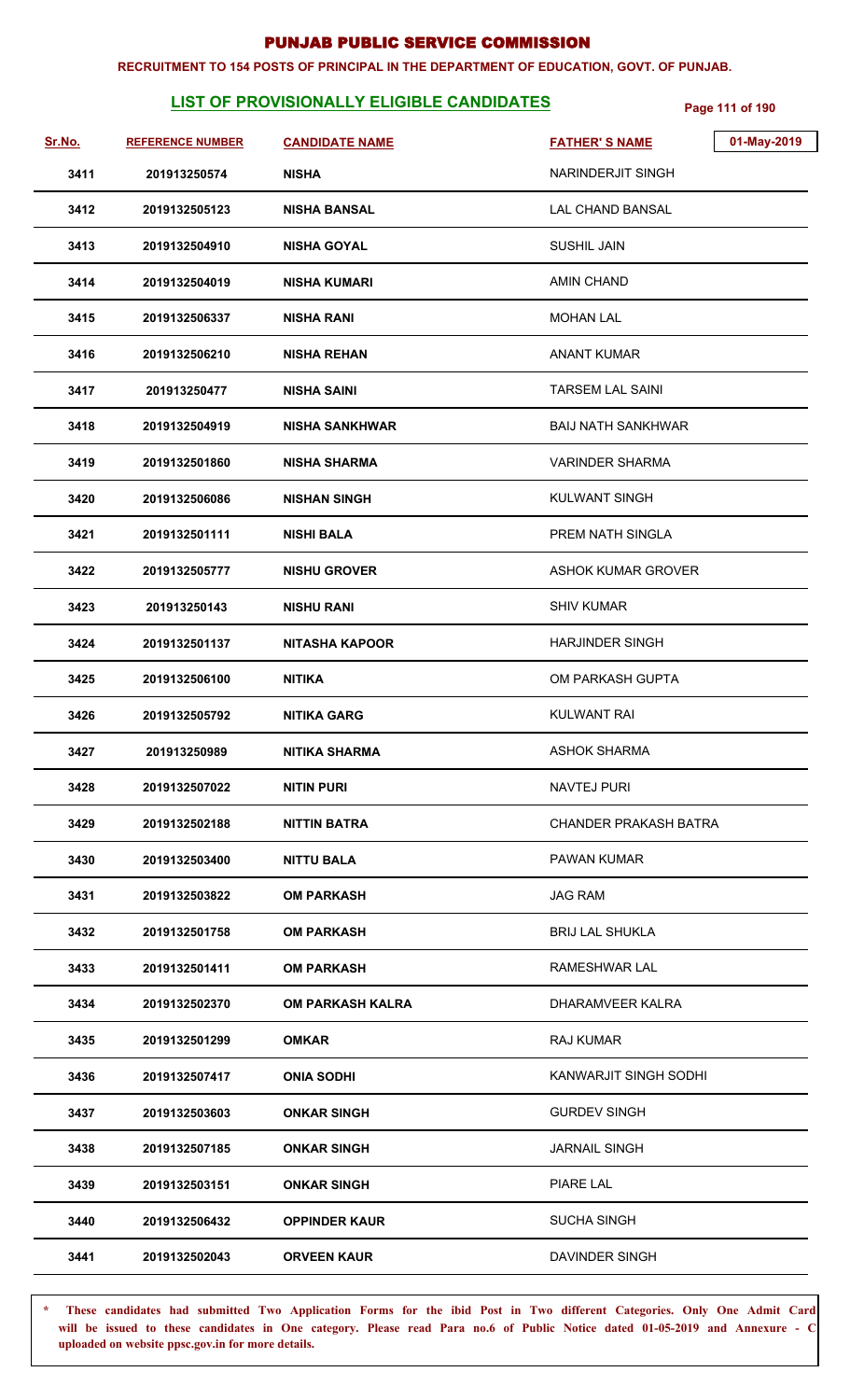#### **RECRUITMENT TO 154 POSTS OF PRINCIPAL IN THE DEPARTMENT OF EDUCATION, GOVT. OF PUNJAB.**

# **LIST OF PROVISIONALLY ELIGIBLE CANDIDATES** Page 112 of 190

| Sr.No. | <b>REFERENCE NUMBER</b> | <b>CANDIDATE NAME</b>     | 01-May-2019<br><b>FATHER'S NAME</b> |
|--------|-------------------------|---------------------------|-------------------------------------|
| 3442   | 2019132506615           | <b>PAL SINGH</b>          | <b>GURMEL SINGH</b>                 |
| 3443   | 2019132503273           | <b>PALA SINGH</b>         | <b>BHAPA SINGH</b>                  |
| 3444   | 2019132501879           | <b>PALVINDER KAUR</b>     | <b>BHUPINDER SINGH</b>              |
| 3445   | 2019132504451           | <b>PALVINDER SINGH</b>    | <b>HARMIT SINGH</b>                 |
| 3446   | 2019132506139           | <b>PALWINDER KAUR</b>     | PARAMJIT SINGH                      |
| 3447   | 2019132505228           | <b>PALWINDER KAUR</b>     | <b>PARKASH SINGH</b>                |
| 3448   | 2019132504018           | <b>PALWINDER KAUR</b>     | <b>SURJIT SINGH</b>                 |
| 3449   | 2019132506403           | <b>PALWINDER SINGH</b>    | <b>JASPAL SINGH</b>                 |
| 3450   | 2019132501267           | <b>PALWINDER SINGH</b>    | <b>KUNDAN SINGH</b>                 |
| 3451   | 2019132503968           | <b>PALWINDER SINGH</b>    | <b>AVTAR SINGH</b>                  |
| 3452   | 2019132506007           | <b>PALWINDER SINGH</b>    | NIRMAL SINGH                        |
| 3453   | 2019132501625           | <b>PAMELPREET KAUR</b>    | <b>PARKASH SINGH</b>                |
| 3454   | 2019132504985           | <b>PANKAJ</b>             | <b>RAM NARAIAN</b>                  |
| 3455   | 2019132501148           | <b>PANKAJ BANSAL</b>      | KRISHAN LAL BANSAL                  |
| 3456   | 2019132501382           | <b>PANKAJ GROVER</b>      | <b>MURARI LAL</b>                   |
| 3457   | 2019132506077           | <b>PANKAJ KAMBOJ</b>      | <b>GANESHA RAM</b>                  |
| 3458   | 2019132501015           | <b>PANKAJ KUMAR</b>       | <b>CHARAN DASS</b>                  |
| 3459   | 2019132504510           | <b>PANKAJ KUMAR</b>       | DARSHAN KUMAR                       |
| 3460   | 2019132506377           | <b>PANKAJ KUMAR</b>       | ROOP LAL                            |
| 3461   | 2019132506055           | <b>PANKAJ KUMAR</b>       | <b>ASHOK KUMAR</b>                  |
| 3462   | 2019132504220           | <b>PANKAJ KUMAR</b>       | RAGHUBIR SINGH                      |
| 3463   | 2019132502697           | <b>PANKAJ KUMAR</b>       | <b>KRISHAN LAL</b>                  |
| 3464   | 2019132505663           | <b>PANKAJ KUMAR GOYAL</b> | RAM LAL                             |
| 3465   | 2019132504331           | <b>PANKAJ LOONA</b>       | ABNASH CHANDER LOONA                |
| 3466   | 2019132504332           | PANKAJ MADAAN             | <b>KRISHAN LAL MADAAN</b>           |
| 3467   | 2019132505515           | PANKAJ MAHAR              | <b>DIWAN CHANDER</b>                |
| 3468   | 2019132501767           | <b>PANKAJ MANKOTIA</b>    | <b>DES RAJ</b>                      |
| 3469   | 2019132504474           | <b>PANKAJ SHARMA</b>      | <b>SHAM LAL SHARMA</b>              |
| 3470   | 2019132507466           | <b>PANKAJ SHARMA</b>      | SARJIWAN KUMAR SHARMA               |
| 3471   | 2019132506815           | <b>PANKAJ SINGH</b>       | PARSHOTAM SINGH                     |
| 3472   | 2019132504446           | PANKAJ SINGH RAWAT        | YOGINDER SINGH RAWAT                |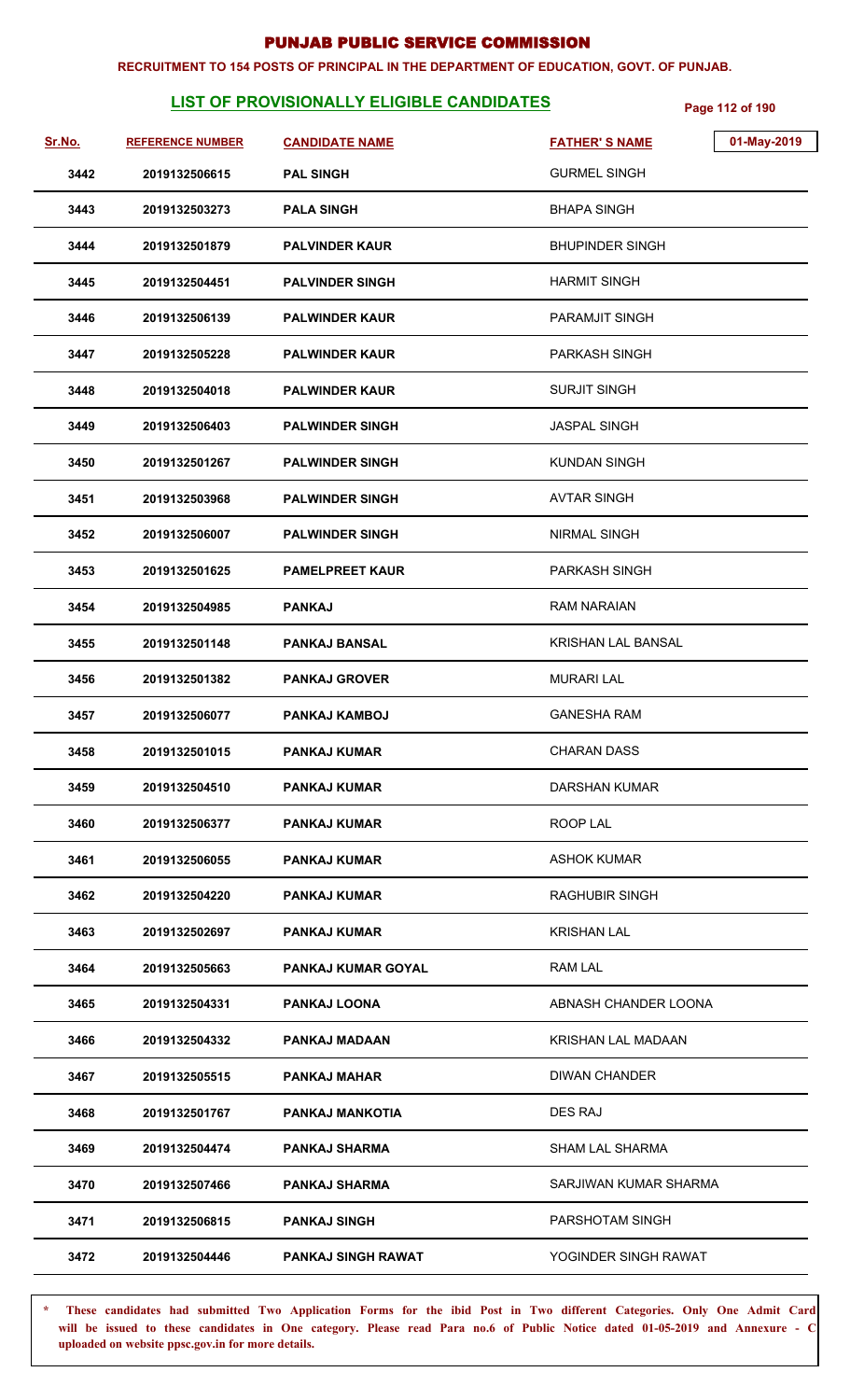#### **RECRUITMENT TO 154 POSTS OF PRINCIPAL IN THE DEPARTMENT OF EDUCATION, GOVT. OF PUNJAB.**

# **LIST OF PROVISIONALLY ELIGIBLE CANDIDATES** Page 113 of 190

| <u>Sr.No.</u> | <b>REFERENCE NUMBER</b> | <b>CANDIDATE NAME</b>       | 01-May-2019<br><b>FATHER'S NAME</b> |  |
|---------------|-------------------------|-----------------------------|-------------------------------------|--|
| 3473          | 2019132504475           | <b>PANKAJ VERMA</b>         | <b>SATPAL VERMA</b>                 |  |
| 3474          | 2019132503141           | <b>PANNA LAL</b>            | MAHLA RAM                           |  |
| 3475          | 2019132505516           | <b>PARAM AFTAB SINGH</b>    | <b>MANMOHAN SINGH</b>               |  |
| 3476          | 2019132505767           | <b>PARAMBIR KAUR</b>        | <b>JASBIR SINGH</b>                 |  |
| 3477          | 2019132504428           | <b>PARAMDEEP SINGH</b>      | <b>TARLOK SINGH</b>                 |  |
| 3478          | 2019132506738           | <b>PARAMJEET KAUR</b>       | <b>SUKHDEV SINGH</b>                |  |
| 3479          | 201913250939            | <b>PARAMJEET KAUR</b>       | <b>BALVIR SINGH</b>                 |  |
| 3480          | 2019132501811           | <b>PARAMJEET KAUR</b>       | <b>CHARANJEET SINGH</b>             |  |
| 3481          | 201913250822            | <b>PARAMJEET KAUR</b>       | <b>KARTAR SINGH</b>                 |  |
| 3482          | 2019132502665           | <b>PARAMJEET KAUR</b>       | <b>MAHINDER SINGH</b>               |  |
| 3483          | 2019132502775           | <b>PARAMJEET KAUR</b>       | <b>GURCHARAN SINGH</b>              |  |
| 3484          | 2019132501235           | <b>PARAMJEET KAUR</b>       | <b>SATPAL</b>                       |  |
| 3485          | 2019132506503           | <b>PARAMJEET KAUR</b>       | <b>GURCHARAN SINGH</b>              |  |
| 3486          | 2019132502902           | <b>PARAMJEET KAUR</b>       | <b>DARSHAN SINGH</b>                |  |
| 3487          | 2019132503111           | <b>PARAMJEET KAUR</b>       | <b>BALJEET SINGH</b>                |  |
| 3488          | 2019132503393           | <b>PARAMJEET KAUR</b>       | PRITAM SINGH                        |  |
| 3489          | 2019132502406           | <b>PARAMJEET SINGH</b>      | KULDEEP SINGH                       |  |
| 3490          | 2019132507155           | PARAMJIT                    | <b>HARBHAJAN LAL</b>                |  |
| 3491          | 201913250604            | <b>PARAMJIT KAUR</b>        | <b>DARSHAN SINGH</b>                |  |
| 3492          | 201913250636            | <b>PARAMJIT KAUR</b>        | <b>DEVA SINGH</b>                   |  |
| 3493          | 201913250292            | <b>PARAMJIT KAUR</b>        | S BALDEV SINGH                      |  |
| 3494          | 2019132507244           | <b>PARAMJIT KAUR</b>        | <b>SUDAGAR SINGH</b>                |  |
| 3495          | 2019132502214           | <b>PARAMJIT KAUR</b>        | PARMINDERJIT SINGH                  |  |
| 3496          | 2019132503871           | <b>PARAMJIT KAUR</b>        | <b>RAGHBIR SINGH</b>                |  |
| 3497          | 2019132501495           | <b>PARAMJIT KAUR</b>        | <b>KULWANT RAI</b>                  |  |
| 3498          | 2019132501632           | <b>PARAMJIT KAUR</b>        | <b>GURMEET SINGH</b>                |  |
| 3499          | 2019132506081           | <b>PARAMJIT KAUR CHAHAL</b> | <b>BHAGWAN SINGH</b>                |  |
| 3500          | 2019132504811           | <b>PARAMJIT RAM</b>         | <b>RAM PAL</b>                      |  |
| 3501          | 201913250267            | <b>PARAMJIT SANDHU</b>      | SITAR SANDHU                        |  |
| 3502          | 2019132502323           | <b>PARAMJIT SINGH</b>       | <b>BALWINDER SINGH</b>              |  |
| 3503          | 2019132501462           | <b>PARAMJIT SINGH</b>       | OM PARKASH                          |  |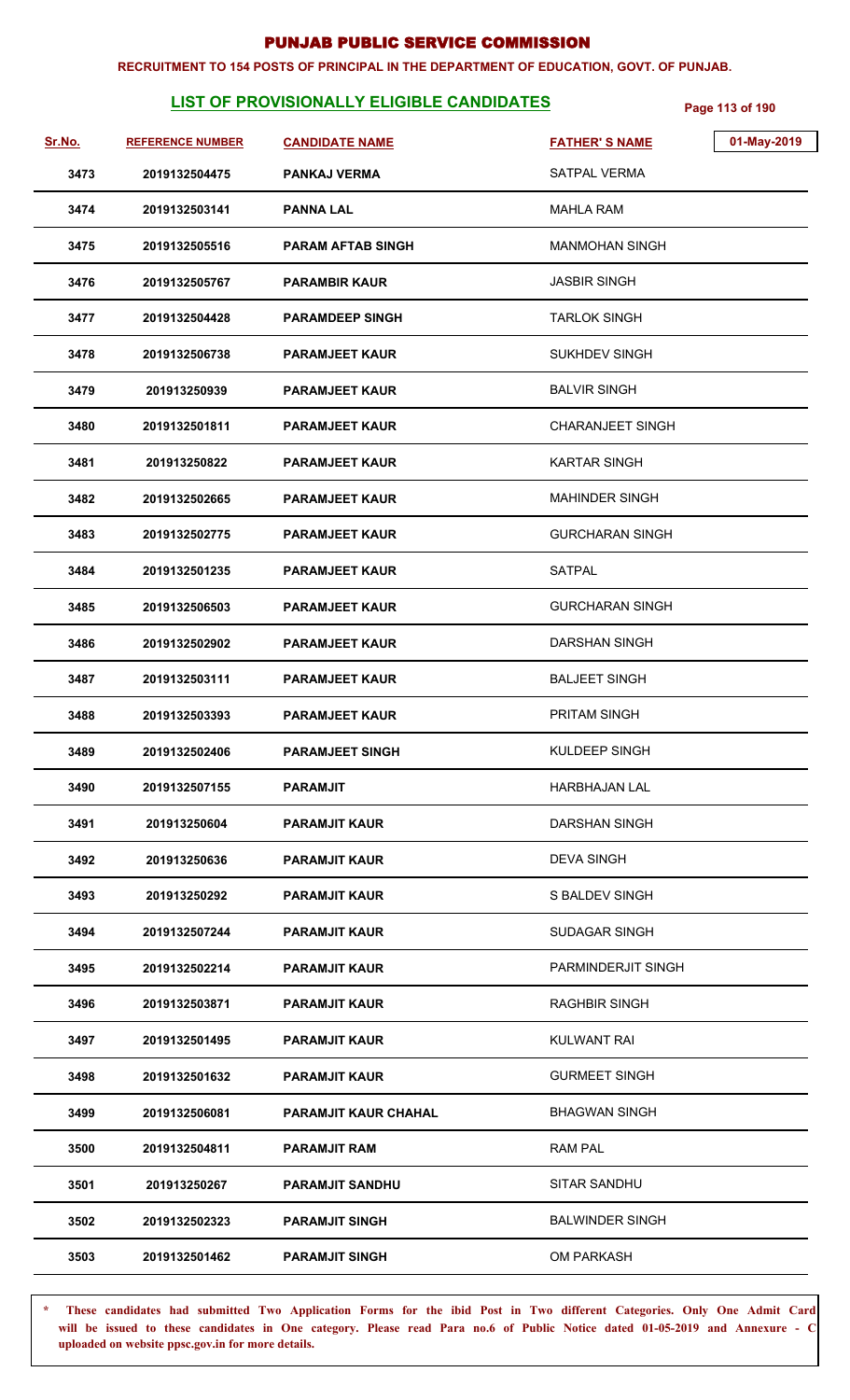#### **RECRUITMENT TO 154 POSTS OF PRINCIPAL IN THE DEPARTMENT OF EDUCATION, GOVT. OF PUNJAB.**

# **LIST OF PROVISIONALLY ELIGIBLE CANDIDATES** Page 114 of 190

| Sr.No. | <b>REFERENCE NUMBER</b> | <b>CANDIDATE NAME</b>        | <b>FATHER'S NAME</b>      | 01-May-2019 |
|--------|-------------------------|------------------------------|---------------------------|-------------|
| 3504   | 2019132504511           | <b>PARAMJIT SINGH</b>        | <b>SURINDER SINGH</b>     |             |
| 3505   | 2019132504616           | <b>PARAMJIT SINGH</b>        | <b>SUCHA SINGH</b>        |             |
| 3506   | 2019132504762           | <b>PARAMJIT SINGH</b>        | <b>SAJJAN SINGH</b>       |             |
| 3507   | 2019132507540           | <b>PARAMJIT SINGH</b>        | <b>GURDEV SINGH</b>       |             |
| 3508   | 2019132501974           | <b>PARAMJIT SINGH</b>        | <b>DHARAM PAL</b>         |             |
| 3509   | 2019132501174           | <b>PARAMJIT SINGH</b>        | <b>CHARAN DASS</b>        |             |
| 3510   | 2019132505145           | <b>PARAMJIT SINGH</b>        | <b>CHHAVEG SINGH</b>      |             |
| 3511   | 201913250132            | <b>PARAMJIT SINGH</b>        | <b>MANGAT RAM</b>         |             |
| 3512   | 201913250194            | <b>PARAMJIT SINGH</b>        | <b>SARWAN SINGH</b>       |             |
| 3513   | 2019132503054           | <b>PARAMJIT SINGH</b>        | <b>MOHAN LAL</b>          |             |
| 3514   | 2019132506362           | <b>PARAMJIT SINGH</b>        | <b>GURTEJ SINGH</b>       |             |
| 3515   | 201913250149            | <b>PARAMJIT SINGH KAINTH</b> | <b>AJAIB SINGH KAINTH</b> |             |
| 3516   | 2019132503785           | <b>PARAMJIT SINGH KALSI</b>  | <b>DYAL SINGH</b>         |             |
| 3517   | 201913250402            | <b>PARAMPAL SINGH</b>        | MOHINDER SINGH            |             |
| 3518   | 2019132503490           | <b>PARAMPREET KAUR</b>       | <b>AJIT SINGH</b>         |             |
| 3519   | 2019132505334           | <b>PARAS DHIR</b>            | YASH PAL DHIR             |             |
| 3520   | 2019132501050           | <b>PARBHAT VERMA</b>         | <b>MANGAT RAI</b>         |             |
| 3521   | 2019132504968           | <b>PARBHJOT KAUR</b>         | <b>JASWINDER SINGH</b>    |             |
| 3522   | 2019132504613           | <b>PARDEEP HIRA</b>          | <b>BACHAN DASS</b>        |             |
| 3523   | 2019132501610           | <b>PARDEEP KAUR</b>          | <b>RAM SARUP SINGH</b>    |             |
| 3524   | 2019132501386           | <b>PARDEEP KAUR</b>          | <b>NAZAR SINGH</b>        |             |
| 3525   | 2019132502410           | <b>PARDEEP KAUR</b>          | <b>JASPAL SINGH</b>       |             |
| 3526   | 2019132505565           | <b>PARDEEP KAUR</b>          | <b>HARBHAJAN SINGH</b>    |             |
| 3527   | 2019132506273           | <b>PARDEEP KAUR</b>          | <b>JAGIR SINGH</b>        |             |
| 3528   | 2019132506482           | <b>PARDEEP KAUR</b>          | <b>BALWINDER SINGH</b>    |             |
| 3529   | 2019132502785           | <b>PARDEEP KUMAR</b>         | <b>RAMESH CHANDER</b>     |             |
| 3530   | 2019132504099           | <b>PARDEEP KUMAR</b>         | <b>NARESH KUMAR</b>       |             |
| 3531   | 20191325046             | <b>PARDEEP KUMAR</b>         | <b>SHAM SINGH</b>         |             |
| 3532   | 2019132501232           | <b>PARDEEP KUMAR</b>         | <b>ROSHAN LAL</b>         |             |
| 3533   | 2019132501410           | <b>PARDEEP KUMAR</b>         | <b>ROSHAN LAL</b>         |             |
| 3534   | 2019132501031           | <b>PARDEEP KUMAR</b>         | <b>ASHOK KUMAR</b>        |             |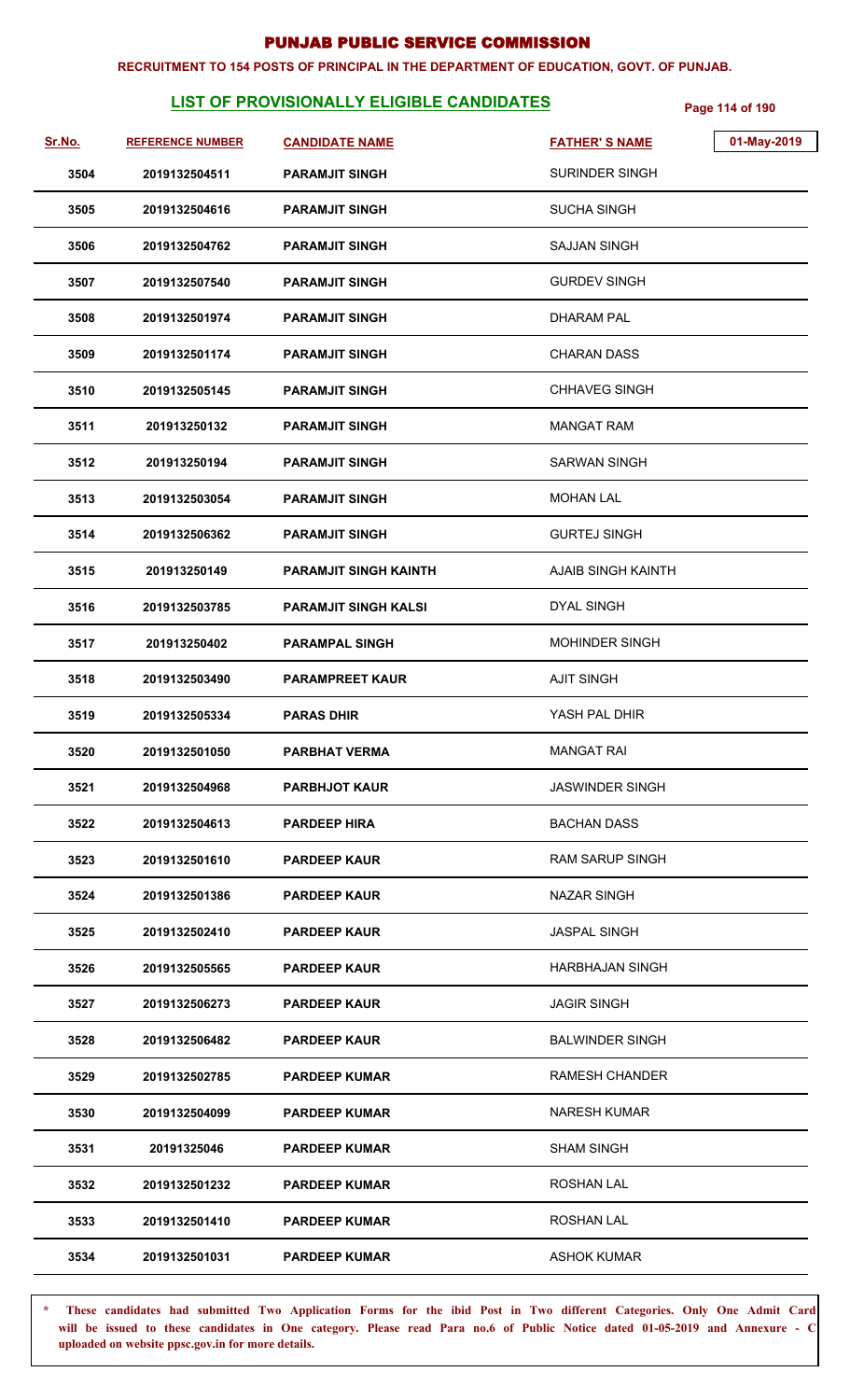#### **RECRUITMENT TO 154 POSTS OF PRINCIPAL IN THE DEPARTMENT OF EDUCATION, GOVT. OF PUNJAB.**

# **LIST OF PROVISIONALLY ELIGIBLE CANDIDATES** Page 115 of 190

| Sr.No. | <b>REFERENCE NUMBER</b> | <b>CANDIDATE NAME</b>       | <b>FATHER'S NAME</b>    | 01-May-2019 |
|--------|-------------------------|-----------------------------|-------------------------|-------------|
| 3535   | 2019132502608           | <b>PARDEEP KUMAR</b>        | RAMESH CHAND            |             |
| 3536   | 2019132507247           | <b>PARDEEP KUMAR</b>        | <b>MOHAN LAL</b>        |             |
| 3537   | 2019132503455           | <b>PARDEEP KUMAR</b>        | <b>MACHHI RAM</b>       |             |
| 3538   | 2019132504730           | <b>PARDEEP KUMAR</b>        | <b>GAZA NAND</b>        |             |
| 3539   | 2019132506572           | <b>PARDEEP KUMAR</b>        | PIRTHI RAJ              |             |
| 3540   | 2019132504888           | <b>PARDEEP KUMAR</b>        | <b>SATPAL SHARMA</b>    |             |
| 3541   | 2019132501219           | <b>PARDEEP KUMAR</b>        | <b>KAUR CHAND</b>       |             |
| 3542   | 2019132502506           | <b>PARDEEP KUMAR</b>        | RAGHUVIR MAKAR          |             |
| 3543   | 2019132502611           | <b>PARDEEP KUMAR</b>        | <b>SURESH KUMAR</b>     |             |
| 3544   | 2019132502561           | <b>PARDEEP KUMAR</b>        | KISHAN LAL              |             |
| 3545   | 2019132503300           | <b>PARDEEP KUMAR GABA</b>   | <b>DIWAN CHAND</b>      |             |
| 3546   | 2019132506777           | <b>PARDEEP KUMAR SHARMA</b> | <b>TILAK RAJ SHARMA</b> |             |
| 3547   | 2019132504061           | <b>PARDEEP SHARMA</b>       | JOGINDER PAL SHARMA     |             |
| 3548   | 201913250884            | <b>PARDEEP SHARMA</b>       | <b>JOG DAYAL SHARMA</b> |             |
| 3549   | 2019132503164           | <b>PARDEEP SINGH</b>        | <b>DARSHAN SINGH</b>    |             |
| 3550   | 2019132505115           | <b>PARDEEP SINGH</b>        | <b>HARBANS SINGH</b>    |             |
| 3551   | 201913250388            | <b>PARDEEP SINGH</b>        | <b>BALWINDER SINGH</b>  |             |
| 3552   | 2019132507518           | <b>PARDEEP SINGH</b>        | SUKHDARSHAN SINGH       |             |
| 3553   | 2019132501875           | <b>PARDEEP SINGH</b>        | <b>SOHAN SINGH</b>      |             |
| 3554   | 2019132504609           | <b>PARGAT MASIH</b>         | <b>BALKAR MASIH</b>     |             |
| 3555   | 2019132506755           | <b>PARIJAT DWIVEDI</b>      | RAJA RAM SHARMA         |             |
| 3556   | 201913250689            | <b>PARJINDER KAUR</b>       | SAWARN SINGH            |             |
| 3557   | 201913250853            | <b>PARKASH KUMAR</b>        | <b>HURSHI KESH</b>      |             |
| 3558   | 2019132501135           | PARKASH RAM                 | <b>MANGAT RAM</b>       |             |
| 3559   | 2019132501451           | <b>PARMAL SINGH</b>         | <b>SARUP SINGH</b>      |             |
| 3560   | 2019132504105           | <b>PARMINDER JEET SINGH</b> | <b>RAWAIL SINGH</b>     |             |
| 3561   | 2019132507205           | <b>PARMINDER KAUR</b>       | <b>KARAM SINGH</b>      |             |
| 3562   | 2019132504388           | <b>PARMINDER KAUR</b>       | SHINGAR CHAND           |             |
| 3563   | 2019132505862           | <b>PARMINDER KAUR</b>       | <b>IQBAL SINGH</b>      |             |
| 3564   | 2019132506157           | <b>PARMINDER KAUR</b>       | DARSHAN SINGH           |             |
| 3565   | 2019132507416           | <b>PARMINDER KAUR</b>       | <b>CHANAN SINGH</b>     |             |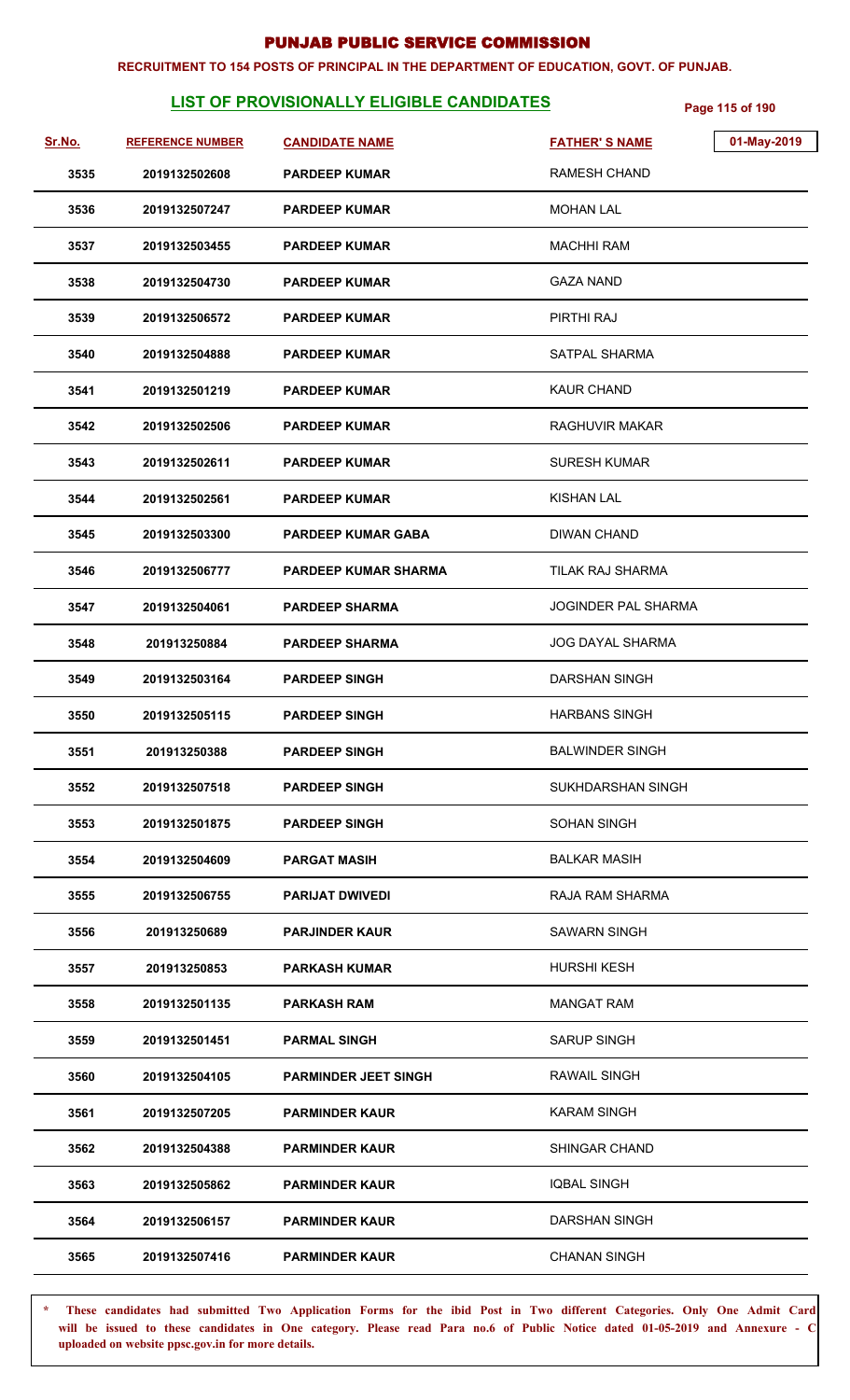#### **RECRUITMENT TO 154 POSTS OF PRINCIPAL IN THE DEPARTMENT OF EDUCATION, GOVT. OF PUNJAB.**

# **LIST OF PROVISIONALLY ELIGIBLE CANDIDATES** Page 116 of 190

| Sr.No. | <b>REFERENCE NUMBER</b> | <b>CANDIDATE NAME</b>        | <b>FATHER'S NAME</b>     | 01-May-2019 |
|--------|-------------------------|------------------------------|--------------------------|-------------|
| 3566   | 2019132503946           | <b>PARMINDER KAUR</b>        | <b>AMARJIT SINGH</b>     |             |
| 3567   | 2019132502937           | <b>PARMINDER KAUR</b>        | <b>GURRNAM SINGH</b>     |             |
| 3568   | 2019132506771           | <b>PARMINDER KAUR</b>        | <b>BALWINDER SINGH</b>   |             |
| 3569   | 2019132501181           | <b>PARMINDER KAUR</b>        | <b>AMARJIT SINGH</b>     |             |
| 3570   | 201913250957            | <b>PARMINDER KAUR</b>        | <b>AVTAR SINGH</b>       |             |
| 3571   | 2019132502965           | <b>PARMINDER KAUR</b>        | <b>MAHIL SINGH</b>       |             |
| 3572   | 2019132504776           | <b>PARMINDER KAUR</b>        | <b>JAGJIT SINGH</b>      |             |
| 3573   | 2019132507589           | <b>PARMINDER KAUR</b>        | <b>SUKHA SINGH</b>       |             |
| 3574   | 2019132503905           | <b>PARMINDER KAUR</b>        | <b>RANJIT SINGH</b>      |             |
| 3575   | 20191325043             | <b>PARMINDER KAUR</b>        | <b>RAJ SINGH</b>         |             |
| 3576   | 2019132502673           | <b>PARMINDER KAUR</b>        | <b>B S SANDHU</b>        |             |
| 3577   | 201913250200            | <b>PARMINDER KUMAR</b>       | <b>SATNAM SINGH</b>      |             |
| 3578   | 2019132502289           | <b>PARMINDER PAL</b>         | <b>JAGDISH RAI</b>       |             |
| 3579   | 2019132505968           | <b>PARMINDER PAL SINGH</b>   | <b>LASHMAN SINGH</b>     |             |
| 3580   | 2019132502966           | <b>PARMINDER RANI</b>        | <b>INDERJIT SHARMA</b>   |             |
| 3581   | 2019132505738           | <b>PARMINDER SINGH</b>       | PRITAM SINGH             |             |
| 3582   | 2019132503253           | <b>PARMINDER SINGH</b>       | <b>SUKHDEV SINGH</b>     |             |
| 3583   | 2019132504336           | <b>PARMINDER SINGH</b>       | <b>RAM PARKASH SINGH</b> |             |
| 3584   | 2019132505003           | <b>PARMINDER SINGH</b>       | <b>PAL SINGH</b>         |             |
| 3585   | 2019132506687           | <b>PARMINDER SINGH</b>       | <b>KARNAIL SINGH</b>     |             |
| 3586   | 2019132503885           | <b>PARMINDER SINGH</b>       | <b>JODH SINGH</b>        |             |
| 3587   | 2019132505490           | <b>PARMINDER SINGH</b>       | <b>BAL KRISHAN</b>       |             |
| 3588   | 2019132502577           | <b>PARMINDER SINGH</b>       | <b>AJMER SINGH</b>       |             |
| 3589   | 2019132505998           | <b>PARMINDER SINGH</b>       | <b>SHAMSHER SINGH</b>    |             |
| 3590   | 2019132502641           | <b>PARMINDER SINGH</b>       | <b>GURDIP SINGH</b>      |             |
| 3591   | 2019132502539           | <b>PARMINDER SINGH</b>       | <b>RAWEL SINGH</b>       |             |
| 3592   | 2019132502419           | <b>PARMINDER SINGH</b>       | <b>DHAN RAM</b>          |             |
| 3593   | 2019132507116           | <b>PARMINDER SINGH</b>       | <b>AMRIK SINGH</b>       |             |
| 3594   | 2019132505486           | <b>PARMINDER SINGH SIDHU</b> | <b>IQBAL SINGH</b>       |             |
| 3595   | 2019132503671           | <b>PARMINDER TANGRI</b>      | <b>RAMESH TANGRI</b>     |             |
| 3596   | 2019132504913           | <b>PARMINDERJIT SINGH</b>    | <b>HARBHAJAN SINGH</b>   |             |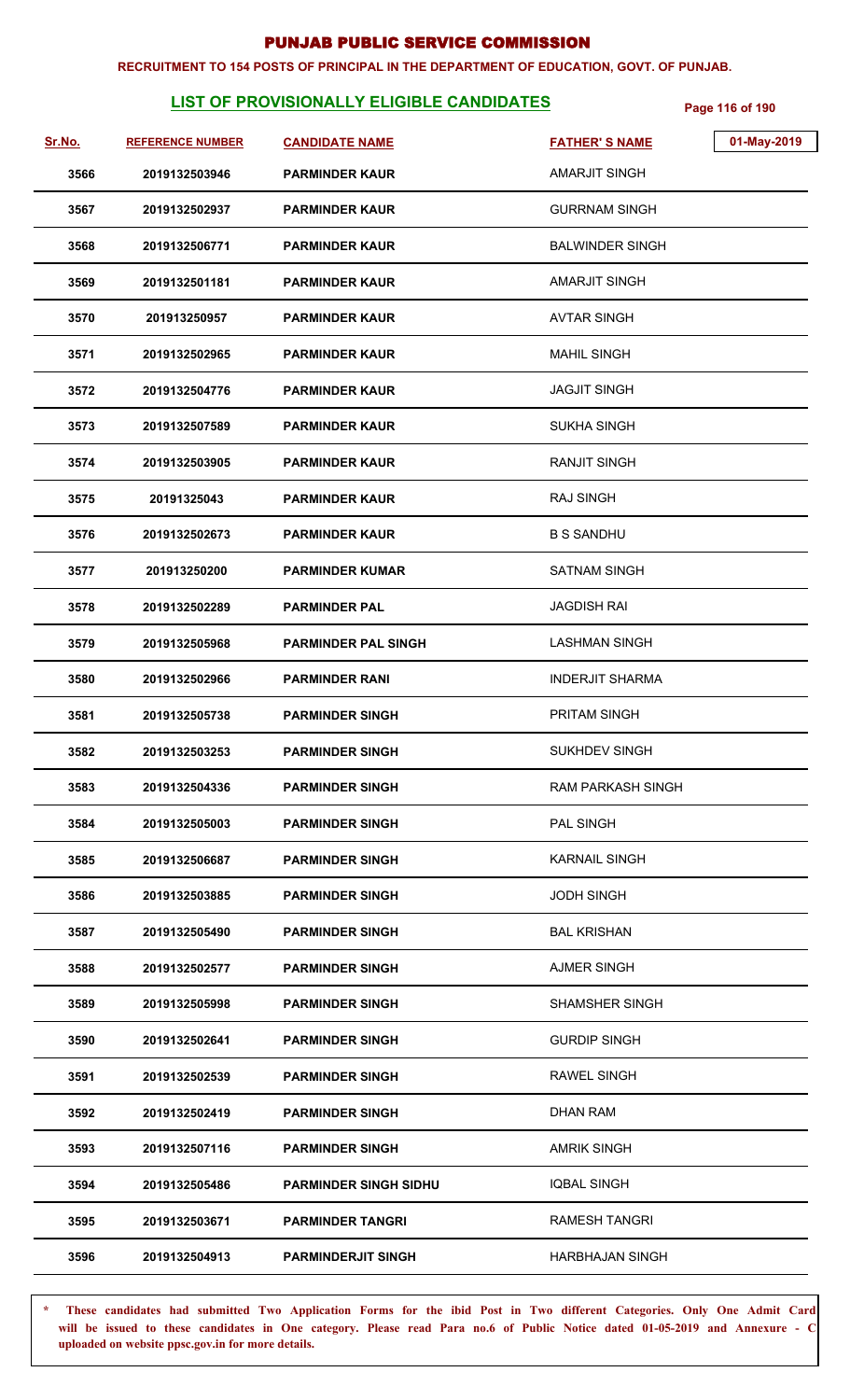#### **RECRUITMENT TO 154 POSTS OF PRINCIPAL IN THE DEPARTMENT OF EDUCATION, GOVT. OF PUNJAB.**

# **LIST OF PROVISIONALLY ELIGIBLE CANDIDATES** Page 117 of 190

| Sr.No. | <b>REFERENCE NUMBER</b> | <b>CANDIDATE NAME</b>  | <b>FATHER'S NAME</b>  | 01-May-2019 |
|--------|-------------------------|------------------------|-----------------------|-------------|
| 3597   | 2019132502968           | <b>PARMJEET KAUR</b>   | <b>GULAB SINGH</b>    |             |
| 3598   | 2019132506673           | <b>PARMJEET KAUR</b>   | <b>HARBANS SINGH</b>  |             |
| 3599   | 2019132504518           | <b>PARMJEET SINGH</b>  | <b>SHABEG SINGH</b>   |             |
| 3600   | 2019132506650           | <b>PARMJIT KAUR</b>    | <b>AVTAR SINGH</b>    |             |
| 3601   | 2019132503780           | <b>PARMJIT KAUR</b>    | <b>SOHAN SINGH</b>    |             |
| 3602   | 201913250682            | <b>PARMJIT KAUR</b>    | <b>MANGAT RAM</b>     |             |
| 3603   | 201913250931            | <b>PARMJIT SINGH</b>   | <b>MANGET RAM</b>     |             |
| 3604   | 2019132503103           | <b>PARMJIT SINGH</b>   | <b>SUKHDEV SINGH</b>  |             |
| 3605   | 201913250196            | <b>PARMOD BALA</b>     | DARSHAN KUMAR GOYAL   |             |
| 3606   | 2019132505449           | <b>PARMOD KUMAR</b>    | <b>ASHOK KUMAR</b>    |             |
| 3607   | 2019132502732           | <b>PARMOD KUMAR</b>    | <b>SURENDER KUMAR</b> |             |
| 3608   | 2019132506301           | <b>PARMOD KUMAR</b>    | SH NATHU RAM          |             |
| 3609   | 2019132507610           | <b>PARMOD KUMAR</b>    | <b>RAM SAJIWAN</b>    |             |
| 3610   | 2019132503008           | <b>PARMOD KUMAR</b>    | <b>RANA SINGH</b>     |             |
| 3611   | 2019132502946           | <b>PARMPAL KAUR</b>    | <b>MALKIT SINGH</b>   |             |
| 3612   | 2019132502569           | <b>PARMVIR SINGH</b>   | <b>DARSHAN SINGH</b>  |             |
| 3613   | 2019132505906           | <b>PARMVIR SINGH</b>   | <b>GURMAIL SINGH</b>  |             |
| 3614   | 2019132501822           | <b>PARNEET KAUR</b>    | <b>AJMER SINGH</b>    |             |
| 3615   | 2019132501553           | <b>PARSHOTAM DASS</b>  | RAM DASS              |             |
| 3616   | 2019132502169           | <b>PARSHOTAM SINGH</b> | <b>LACHHMAN SINGH</b> |             |
| 3617   | 2019132505749           | <b>PARUL GERA</b>      | ANOOP CHAND GERA      |             |
| 3618   | 2019132504625           | <b>PARUL MEHRARA</b>   | <b>CHARAN DAS</b>     |             |
| 3619   | 2019132505614           | <b>PARVEEN</b>         | <b>KULWANT SINGH</b>  |             |
| 3620   | 2019132504866           | <b>PARVEEN ARORA</b>   | <b>OM PARKASH</b>     |             |
| 3621   | 2019132505033           | <b>PARVEEN DEVI</b>    | RAM LAL               |             |
| 3622   | 2019132506607           | <b>PARVEEN KAUR</b>    | <b>BANWARI LAL</b>    |             |
| 3623   | 2019132502619           | <b>PARVEEN KUMAR</b>   | <b>CHAMAN LAL</b>     |             |
| 3624   | 2019132502303           | <b>PARVEEN KUMAR</b>   | <b>HANS RAJ</b>       |             |
| 3625   | 2019132504929           | <b>PARVEEN KUMAR</b>   | <b>MILKH RAJ</b>      |             |
| 3626   | 2019132505915           | <b>PARVEEN KUMAR</b>   | <b>TARSEM CHAND</b>   |             |
| 3627   | 2019132503838           | <b>PARVEEN KUMAR</b>   | ABNASH CHAND          |             |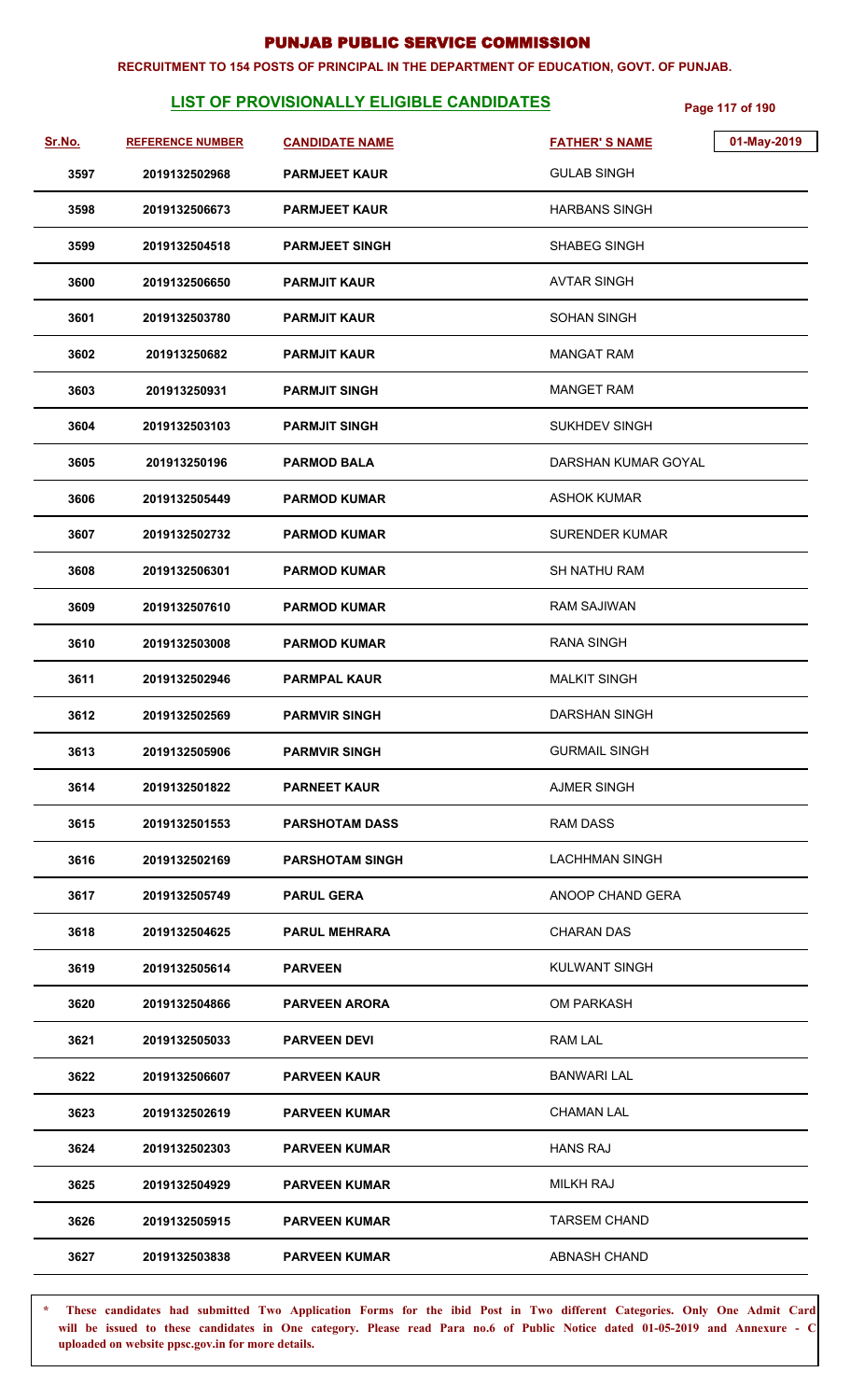#### **RECRUITMENT TO 154 POSTS OF PRINCIPAL IN THE DEPARTMENT OF EDUCATION, GOVT. OF PUNJAB.**

# **LIST OF PROVISIONALLY ELIGIBLE CANDIDATES** Page 118 of 190

| <u>Sr.No.</u> | <b>REFERENCE NUMBER</b> | <b>CANDIDATE NAME</b>       | <b>FATHER'S NAME</b>     | 01-May-2019 |
|---------------|-------------------------|-----------------------------|--------------------------|-------------|
| 3628          | 2019132501837           | <b>PARVEEN KUMAR</b>        | OM PARKASH SHARMA        |             |
| 3629          | 2019132507248           | <b>PARVEEN KUMAR</b>        | <b>JAGAN NATH</b>        |             |
| 3630          | 2019132505893           | <b>PARVEEN KUMAR SHARMA</b> | <b>RAM SAROOP SHARMA</b> |             |
| 3631          | 2019132502837           | <b>PARVEEN KUMAR SHARMA</b> | ROSHAN LAL SHARMA        |             |
| 3632          | 2019132506896           | <b>PARVEEN KUMARI</b>       | <b>SH RAMESH CHANDER</b> |             |
| 3633          | 2019132504693           | <b>PARVEEN KUMARI</b>       | DHARAM PAL               |             |
| 3634          | 2019132506066           | <b>PARVEEN KUMARI</b>       | <b>PREM KUMAR</b>        |             |
| 3635          | 2019132502866           | <b>PARVEEN KUMARI</b>       | <b>TARSEM</b>            |             |
| 3636          | 2019132502867           | <b>PARVEEN LATA</b>         | <b>BODH RAJ</b>          |             |
| 3637          | 2019132505519           | <b>PARVEEN RANI</b>         | RADHA KRISHAN            |             |
| 3638          | 2019132502422           | <b>PARVEEN RANI</b>         | <b>SANTOSH KUMAR</b>     |             |
| 3639          | 2019132505613           | <b>PARVESH KUMAR</b>        | <b>BALKAR CHAND</b>      |             |
| 3640          | 2019132505510           | <b>PARVINDER KAUR</b>       | <b>AJAIB SINGH</b>       |             |
| 3641          | 2019132505026           | <b>PARVINDER KAUR</b>       | <b>PREM SINGH</b>        |             |
| 3642          | 201913250505            | <b>PARVINDER KAUR</b>       | <b>SURINDER SINGH</b>    |             |
| 3643          | 2019132502372           | <b>PARVINDER KAUR</b>       | <b>LABH SINGH</b>        |             |
| 3644          | 2019132501438           | <b>PARVINDER KAUR</b>       | <b>GURMAIL SINGH</b>     |             |
| 3645          | 2019132502888           | <b>PARVINDER KAUR SAINI</b> | <b>HARJINDER SINGH</b>   |             |
| 3646          | 2019132505279           | <b>PARVINDER KUMAR</b>      | <b>NARAIN CHAND</b>      |             |
| 3647          | 2019132505015           | <b>PARVINDER KUMAR</b>      | <b>TIRATH RAM</b>        |             |
| 3648          | 2019132503050           | <b>PARVINDER SINGH</b>      | <b>TEHAL SINGH</b>       |             |
| 3649          | 201913250880            | <b>PARVINDER SINGH</b>      | <b>DALJIT SINGH</b>      |             |
| 3650          | 2019132505280           | <b>PARVINDER SINGH</b>      | <b>JASWANT SINGH</b>     |             |
| 3651          | 2019132504800           | <b>PARVINDER SINGH</b>      | SHRI MAKHAN SINGH        |             |
| 3652          | 2019132503235           | <b>PARWINDER KAUR</b>       | <b>MANJIT SINGH</b>      |             |
| 3653          | 201913250493            | <b>PARWINDER SINGH</b>      | <b>GURNAM SINGH</b>      |             |
| 3654          | 2019132504969           | <b>PARWINDER SINGH</b>      | <b>GURNAM SINGH</b>      |             |
| 3655          | 2019132503844           | <b>PARWINDERJIT SINGH</b>   | <b>RAJINDER SINGH</b>    |             |
| 3656          | 2019132502270           | <b>PAVAN KUMAR</b>          | <b>NATHU RAM</b>         |             |
| 3657          | 2019132505214           | <b>PAVAN KUMAR</b>          | <b>MADAN LAL</b>         |             |
| 3658          | 2019132506161           | <b>PAVITAR SINGH</b>        | <b>DEEP SINGH</b>        |             |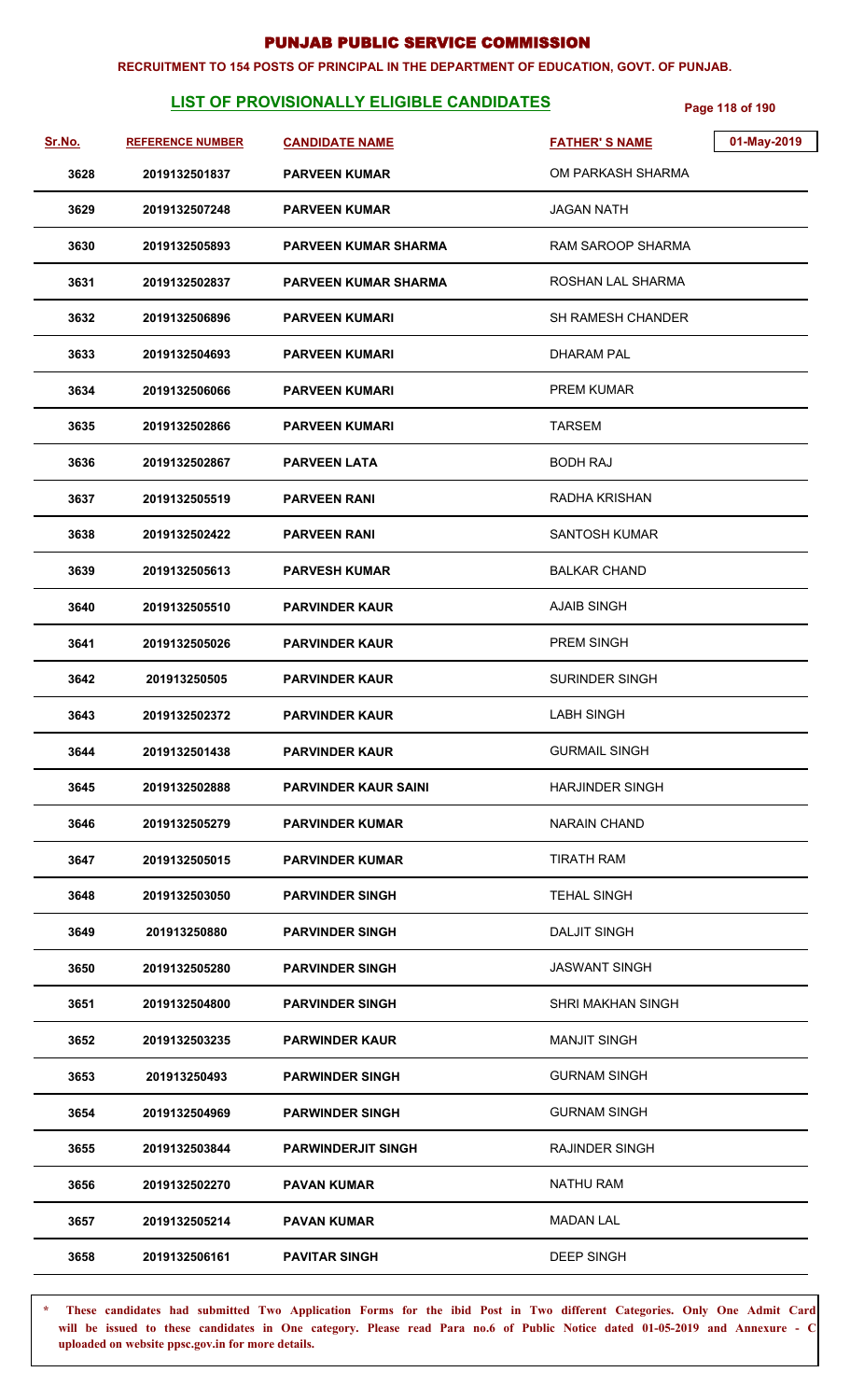#### **RECRUITMENT TO 154 POSTS OF PRINCIPAL IN THE DEPARTMENT OF EDUCATION, GOVT. OF PUNJAB.**

# **LIST OF PROVISIONALLY ELIGIBLE CANDIDATES** Page 119 of 190

| Sr.No. | <b>REFERENCE NUMBER</b> | <b>CANDIDATE NAME</b>     | <b>FATHER'S NAME</b>  | 01-May-2019 |
|--------|-------------------------|---------------------------|-----------------------|-------------|
| 3659   | 2019132501374           | <b>PAVITARPAL SINGH</b>   | SAWINDER SINGH        |             |
| 3660   | 2019132501077           | <b>PAVITTAR KAUR</b>      | <b>AJMEL SINGH</b>    |             |
| 3661   | 2019132503961           | <b>PAVITTAR SINGH</b>     | <b>SUKHDEV SINGH</b>  |             |
| 3662   | 201913250364            | <b>PAVITTERPAL SINGH</b>  | <b>PRITAM SINGH</b>   |             |
| 3663   | 201913250783            | <b>PAVNEET KAUR</b>       | <b>GURMIT SINGH</b>   |             |
| 3664   | 2019132505431           | <b>PAWAN KUMAR</b>        | <b>MAHAVIR</b>        |             |
| 3665   | 201913250631            | <b>PAWAN KUMAR</b>        | <b>SARDARI LAL</b>    |             |
| 3666   | 2019132502590           | <b>PAWAN KUMAR</b>        | RALLA RAM             |             |
| 3667   | 2019132502537           | <b>PAWAN KUMAR</b>        | <b>LAL CHAND</b>      |             |
| 3668   | 2019132505678           | <b>PAWAN KUMAR</b>        | <b>JINDER RAM</b>     |             |
| 3669   | 201913250997            | <b>PAWAN KUMAR</b>        | <b>DALJIT SINGH</b>   |             |
| 3670   | 2019132506102           | <b>PAWAN KUMAR</b>        | <b>CHANDER BHAN</b>   |             |
| 3671   | 2019132504565           | <b>PAWAN KUMAR</b>        | PYAR CHAND            |             |
| 3672   | 201913250662            | <b>PAWAN KUMAR</b>        | <b>RAM KRISHAN</b>    |             |
| 3673   | 2019132507565           | <b>PAWAN KUMAR</b>        | <b>RAMESH CHAND</b>   |             |
| 3674   | 2019132502583           | <b>PAWAN KUMAR</b>        | <b>MADAN LAL</b>      |             |
| 3675   | 2019132501370           | <b>PAWAN KUMAR</b>        | <b>KRISHAN LAL</b>    |             |
| 3676   | 2019132505859           | <b>PAWAN KUMAR</b>        | <b>KRISHAN KUMAR</b>  |             |
| 3677   | 2019132503038           | <b>PAWAN KUMAR</b>        | <b>GURCHARAN DASS</b> |             |
| 3678   | 2019132504673           | <b>PAWAN KUMAR</b>        | <b>GIRDHARI LAL</b>   |             |
| 3679   | 201913250186            | <b>PAWAN KUMAR</b>        | <b>SARDARI LAL</b>    |             |
| 3680   | 2019132502830           | <b>PAWAN KUMAR JAGGI</b>  | <b>BABU RAM</b>       |             |
| 3681   | 2019132502984           | <b>PAWAN KUMAR SHARMA</b> | <b>RAMESH CHANDER</b> |             |
| 3682   | 2019132503309           | <b>PAWAN TANEJA</b>       | MOOL CHAND            |             |
| 3683   | 2019132502524           | <b>PAWANDEEP JOSHI</b>    | V S JOSHI             |             |
| 3684   | 2019132506816           | <b>PAWANDEEP KAUR</b>     | <b>SURJIT SINGH</b>   |             |
| 3685   | 2019132506235           | <b>PAWANDEEP KAUR</b>     | <b>MAGHAR SINGH</b>   |             |
| 3686   | 201913250387            | <b>PAWANDEEP SINGH</b>    | <b>JAGIR SINGH</b>    |             |
| 3687   | 2019132504485           | <b>PAWANJIT SINGH</b>     | <b>SUCHA SINGH</b>    |             |
| 3688   | 2019132502462           | <b>PENCY JUNEJA</b>       | OM PARKASH JUNEJA     |             |
| 3689   | 2019132504094           | <b>PERMOD GUPTA</b>       | YASH PAL GUPTA        |             |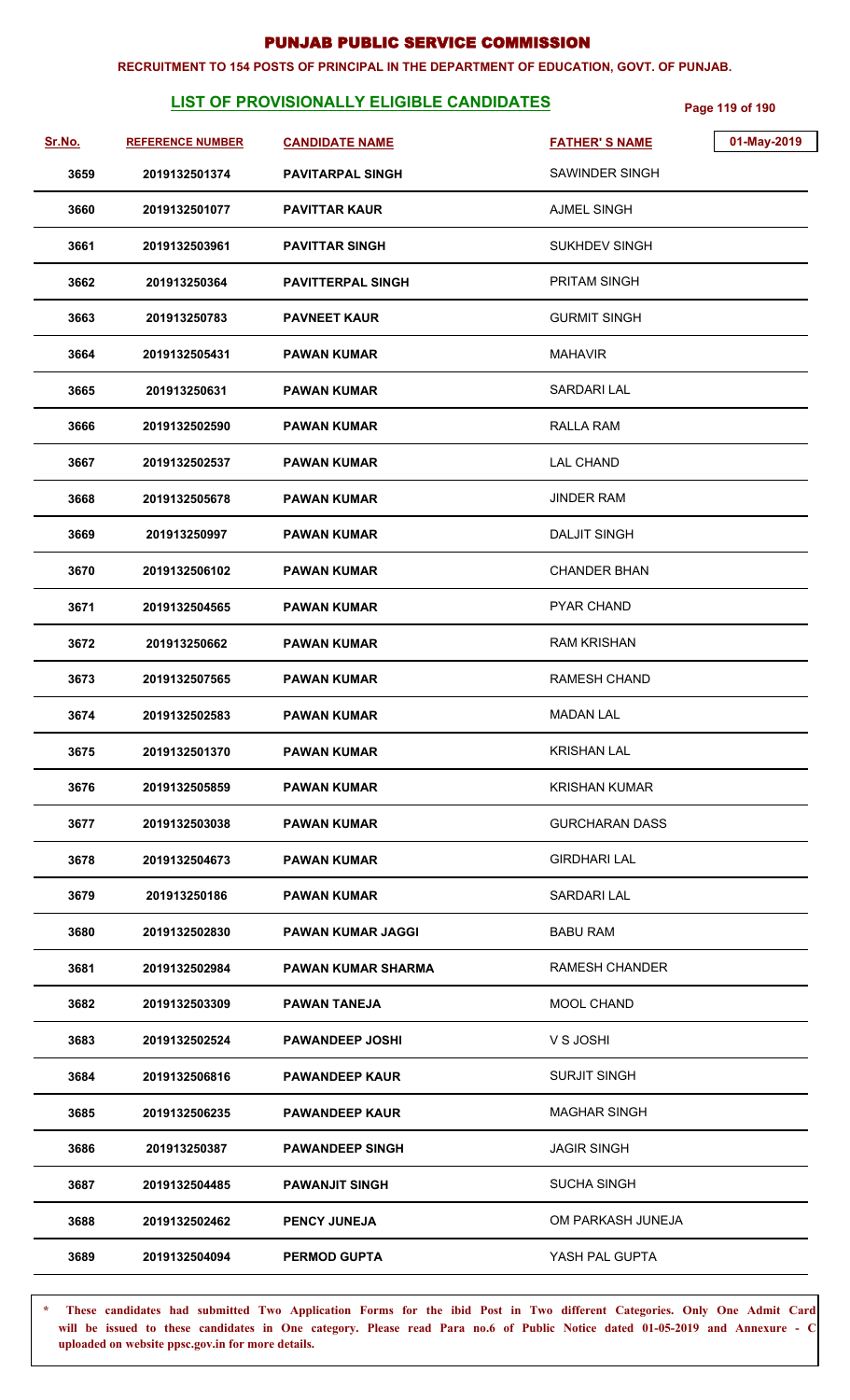#### **RECRUITMENT TO 154 POSTS OF PRINCIPAL IN THE DEPARTMENT OF EDUCATION, GOVT. OF PUNJAB.**

# **LIST OF PROVISIONALLY ELIGIBLE CANDIDATES** Page 120 of 190

| Sr.No. | <b>REFERENCE NUMBER</b> | <b>CANDIDATE NAME</b> | 01-May-2019<br><b>FATHER'S NAME</b> |
|--------|-------------------------|-----------------------|-------------------------------------|
| 3690   | 2019132506604           | <b>PERVINDER KAUR</b> | <b>SOHAN SINGH</b>                  |
| 3691   | 201913250248            | <b>PHOOLWATI</b>      | <b>JAGDISH</b>                      |
| 3692   | 201913250506            | <b>PIARA SINGH</b>    | <b>SUKHDEV SINGH</b>                |
| 3693   | 2019132501187           | <b>PINKI VASHISHT</b> | PARDEEP KUMAR VASHISHT              |
| 3694   | 2019132507109           | <b>POOJA</b>          | <b>KIMTI LAL</b>                    |
| 3695   | 2019132504453           | <b>POOJA</b>          | R C KHURANA                         |
| 3696   | 201913250998            | <b>POOJA</b>          | <b>MOHINDER PAL SINGH</b>           |
| 3697   | 2019132501980           | <b>POOJA</b>          | <b>HARI CHAND</b>                   |
| 3698   | 2019132502726           | <b>POOJA CHAWLA</b>   | <b>DARSHAN LAL</b>                  |
| 3699   | 2019132505247           | <b>POOJA DEVI</b>     | <b>PREM DASS</b>                    |
| 3700   | 2019132502958           | <b>POOJA DEVI</b>     | ROOP LAL                            |
| 3701   | 2019132502396           | <b>POOJA DUA</b>      | <b>INDER KUMAR DUA</b>              |
| 3702   | 2019132505704           | <b>POOJA GARG</b>     | <b>VIJAY KUMAR GARG</b>             |
| 3703   | 2019132503039           | POOJA GOYAL           | RAMESH CHAND GOYAL                  |
| 3704   | 201913250914            | <b>POOJA GUPTA</b>    | <b>BHIM CHAND</b>                   |
| 3705   | 2019132506397           | <b>POOJA JAISWAL</b>  | <b>MOHAN LAL JAISWAL</b>            |
| 3706   | 201913250377            | POOJA KASHYAP         | AMARJIT KASHYAP                     |
| 3707   | 2019132503240           | <b>POOJA MEHMIAN</b>  | <b>MADAN LAL</b>                    |
| 3708   | 201913250327            | <b>POOJA PRUTHI</b>   | KOMAL KRISHAN PRUTHI                |
| 3709   | 2019132505281           | <b>POOJA RANI</b>     | RAJA RAM                            |
| 3710   | 2019132506048           | <b>POOJA RANI</b>     | <b>SH VARINDER KUMAR</b>            |
| 3711   | 2019132505628           | <b>POOJA RANI</b>     | RAM CHAND                           |
| 3712   | 2019132502238           | <b>POOJA RANI</b>     | PRAN NATH JAGOTA                    |
| 3713   | 2019132504517           | <b>POOJA RANI</b>     | <b>RAM CHAND</b>                    |
| 3714   | 201913250601            | <b>POOJA RANI</b>     | SATPAUL BANSAL                      |
| 3715   | 2019132501718           | <b>POOJA RANI</b>     | <b>RAJINDER KUMAR</b>               |
| 3716   | 2019132503157           | <b>POOJA RANI</b>     | PARMOD KUMAR                        |
| 3717   | 2019132501178           | <b>POOJA SHARIA</b>   | <b>VARINDER KUMAR</b>               |
| 3718   | 2019132504353           | <b>POOJA SHARMA</b>   | PRAN NATH SHARMA                    |
| 3719   | 2019132502494           | <b>POOJA SHARMA</b>   | <b>MOHAN LAL SHARMA</b>             |
| 3720   | 2019132501677           | <b>POOJA SINGLA</b>   | <b>SURINDER KUMAR</b>               |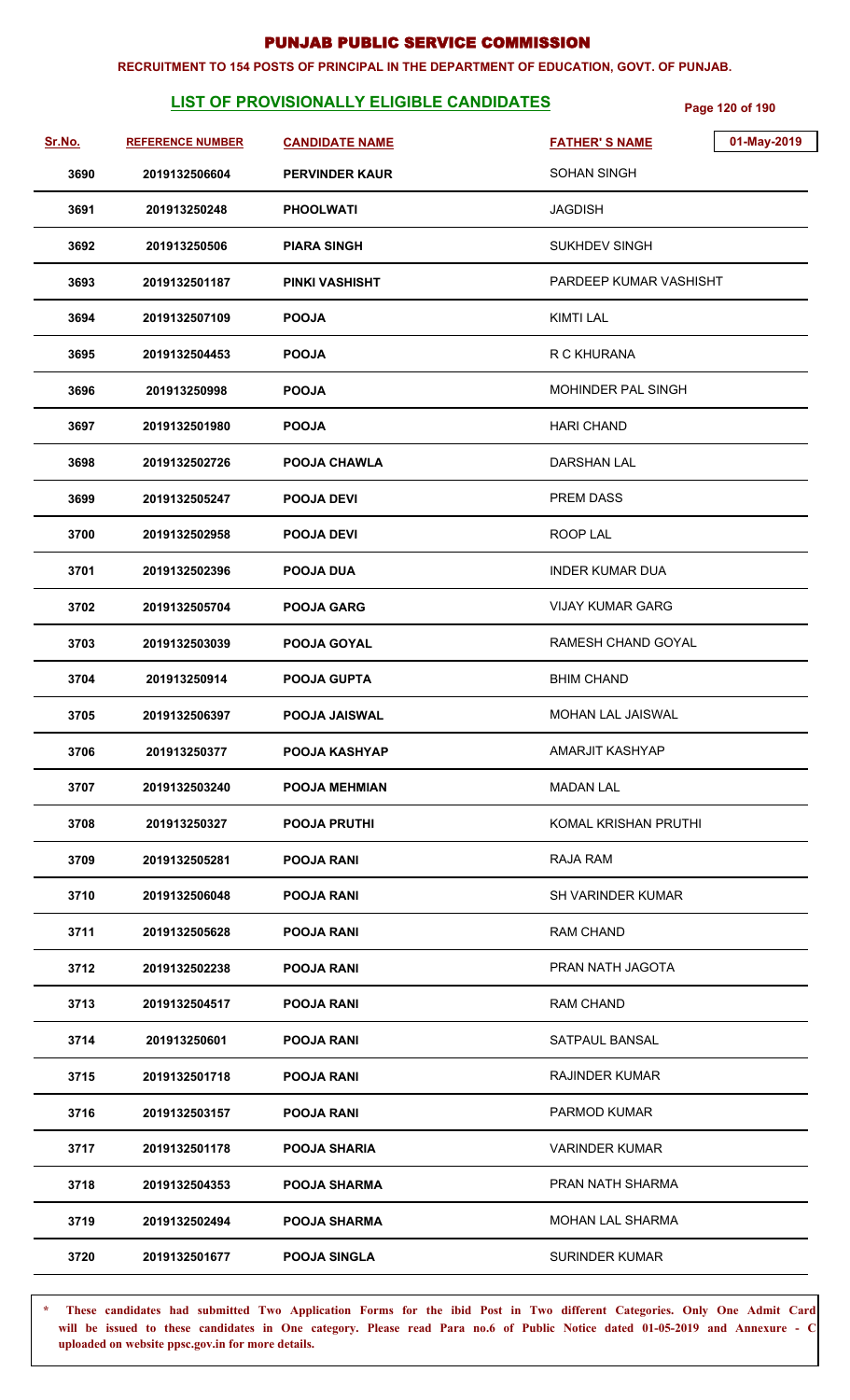#### **RECRUITMENT TO 154 POSTS OF PRINCIPAL IN THE DEPARTMENT OF EDUCATION, GOVT. OF PUNJAB.**

# **LIST OF PROVISIONALLY ELIGIBLE CANDIDATES** Page 121 of 190

| Sr.No. | <b>REFERENCE NUMBER</b> | <b>CANDIDATE NAME</b>         | 01-May-2019<br><b>FATHER'S NAME</b> |
|--------|-------------------------|-------------------------------|-------------------------------------|
| 3721   | 2019132502571           | <b>POOJA YADAV</b>            | <b>LAL CHAND</b>                    |
| 3722   | 2019132506574           | <b>POONAM</b>                 | <b>TARA CHAND</b>                   |
| 3723   | 2019132501689           | <b>POONAM</b>                 | DES RAJ                             |
| 3724   | 2019132505742           | <b>POONAM</b>                 | <b>OM PARKASH</b>                   |
| 3725   | 2019132503554           | <b>POONAM</b>                 | PARMOD SINGH                        |
| 3726   | 2019132503645           | <b>POONAM</b>                 | PREM NATH                           |
| 3727   | 2019132504079           | <b>POONAM</b>                 | RAMESH KUMAR                        |
| 3728   | 201913250436            | <b>POONAM</b>                 | PIARA LAL                           |
| 3729   | 2019132503788           | <b>POONAM</b>                 | <b>LAL CHAND</b>                    |
| 3730   | 2019132502273           | <b>POONAM</b>                 | <b>AJAY KUMAR</b>                   |
| 3731   | 2019132502629           | <b>POONAM</b>                 | <b>SURAJ KUMAR</b>                  |
| 3732   | 2019132501247           | <b>POONAM CHAUDHARY</b>       | <b>SADANAND RAM</b>                 |
| 3733   | 2019132504622           | <b>POONAM DEORA</b>           | YASH PAL DEORA                      |
| 3734   | 2019132504247           | POONAM DHAWAN                 | <b>JASWANT DHAWAN</b>               |
| 3735   | 2019132503122           | <b>POONAM DOGRA</b>           | SH BHARAT BHUSHAN DOGRA             |
| 3736   | 2019132504685           | <b>POONAM KHOSLA</b>          | SH PARDEEP KUMAR KHOSLA             |
| 3737   | 2019132501470           | <b>POONAM KUMARI</b>          | PARKASH CHAND                       |
| 3738   | 2019132503912           | <b>POONAM KUSHWAHA</b>        | MR N P SINGH                        |
| 3739   | 2019132507406           | <b>POONAM PAL SINGH</b>       | <b>SURAT SINGH GURAYA</b>           |
| 3740   | 2019132503360           | <b>POONAM PREET KAUR</b>      | <b>HARBANS SINGH</b>                |
| 3741   | 2019132501575           | <b>POONAM RANI</b>            | <b>KULDIP SINGH</b>                 |
| 3742   | 201913250484            | <b>POONAM SAINI</b>           | DARSHAN KUMAR SAINI                 |
| 3743   | 2019132504757           | <b>POONAM SALUJA</b>          | KULWANT RAI SALUJA                  |
| 3744   | 2019132501063           | <b>POONAM SHARMA</b>          | SURINDER PAL SHARMA                 |
| 3745   | 2019132507474           | <b>POONAM VERMA</b>           | ROOP LAL VERMA                      |
| 3746   | 2019132501736           | <b>POONAMJIT KAUR</b>         | <b>BIKKER SINGH</b>                 |
| 3747   | 2019132507339           | <b>PRABHDEEP KAUR BHULLAR</b> | <b>KULDIP SINGH</b>                 |
| 3748   | 2019132501146           | <b>PRABHDEEP SINGH PADDA</b>  | <b>SUCHA SINGH</b>                  |
| 3749   | 201913250625            | <b>PRABHJEET SINGH</b>        | <b>AMRIK SINGH</b>                  |
| 3750   | 2019132506447           | <b>PRABHJOT</b>               | SITAL CHANDLA                       |
| 3751   | 2019132502149           | <b>PRABHJOT KAUR</b>          | <b>AMAR SINGH</b>                   |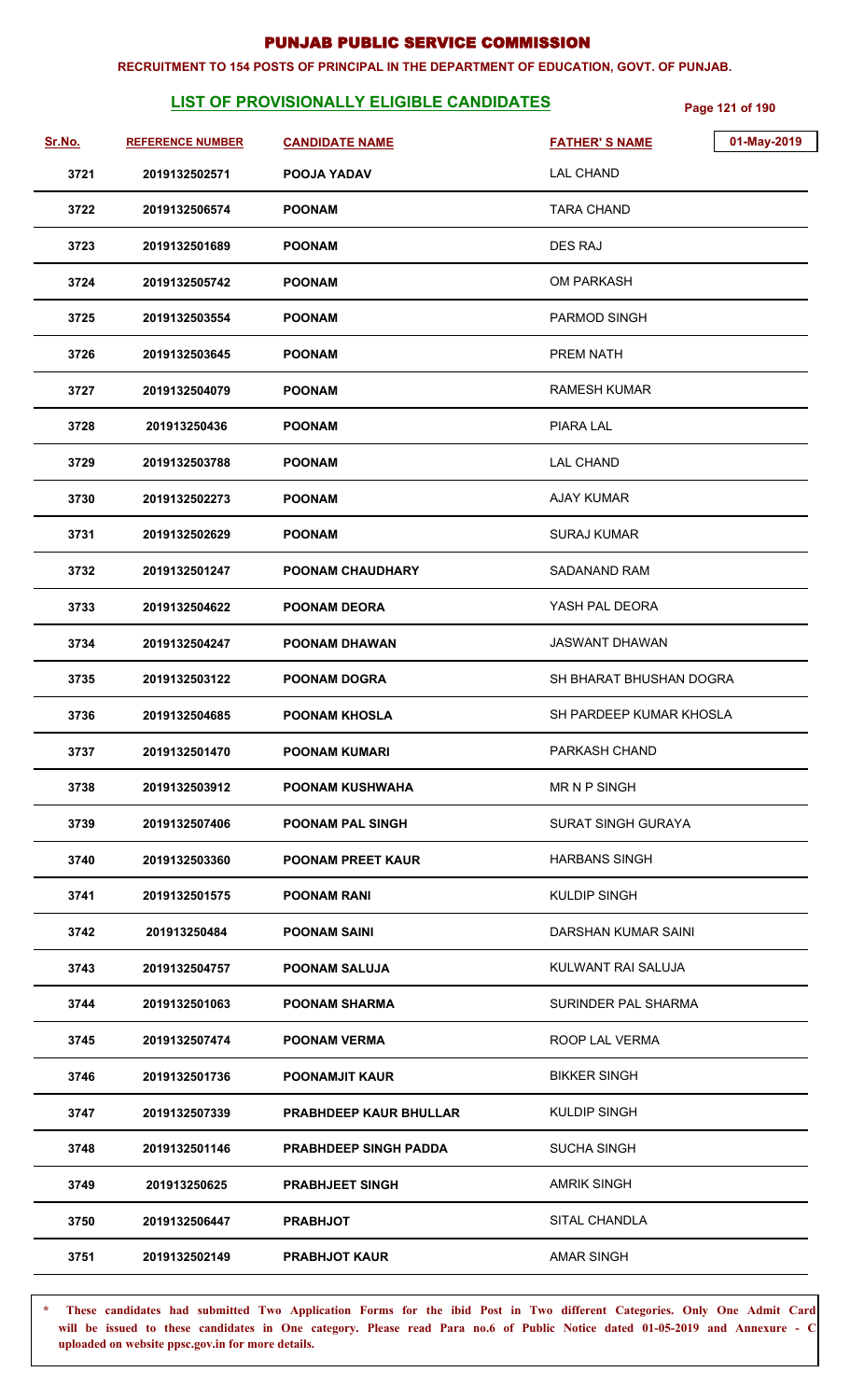#### **RECRUITMENT TO 154 POSTS OF PRINCIPAL IN THE DEPARTMENT OF EDUCATION, GOVT. OF PUNJAB.**

# **LIST OF PROVISIONALLY ELIGIBLE CANDIDATES** Page 122 of 190

| Sr.No. | <b>REFERENCE NUMBER</b> | <b>CANDIDATE NAME</b>        | 01-May-2019<br><b>FATHER'S NAME</b> |
|--------|-------------------------|------------------------------|-------------------------------------|
| 3752   | 2019132504669           | <b>PRABHJOT KAUR</b>         | NARINDER SINGH                      |
| 3753   | 2019132504255           | <b>PRABHJOT KAUR</b>         | KULDEEP SINGH                       |
| 3754   | 2019132502722           | <b>PRABHJOT KAUR</b>         | <b>GURSHARAN SINGH</b>              |
| 3755   | 2019132502760           | <b>PRABHJOT KAUR</b>         | <b>HARCHAND SINGH</b>               |
| 3756   | 2019132501081           | <b>PRABHJOT KAUR</b>         | <b>HARBHAJAN SINGH</b>              |
| 3757   | 2019132504601           | <b>PRABHJOT SINGH</b>        | HARBHAJAN SINGH                     |
| 3758   | 2019132506835           | <b>PRABHLEEN KAUR</b>        | <b>GURPARTAP SINGH</b>              |
| 3759   | 2019132503201           | <b>PRABHLEEN KAUR</b>        | <b>JASWANT SINGH</b>                |
| 3760   | 2019132502461           | <b>PRABHLEEN PAL KAUR</b>    | <b>JASWANT SINGH</b>                |
| 3761   | 2019132504077           | <b>PRABHPREET SINGH</b>      | AMARJEET SINGH                      |
| 3762   | 2019132502842           | <b>PRAHLAD RAI</b>           | <b>JAGDISH PARSAD</b>               |
| 3763   | 2019132506189           | <b>PRAMOD SINGH</b>          | KAMESHWAR SINGH                     |
| 3764   | 2019132501821           | <b>PRATIBHA</b>              | SURINDER PAL GARG                   |
| 3765   | 201913250456            | <b>PRATIBHA MISSER</b>       | <b>DINESH MISSER</b>                |
| 3766   | 2019132504637           | <b>PRATIBHA SINGLA</b>       | <b>FAQIR CHAND SINGLA</b>           |
| 3767   | 2019132502197           | <b>PRAVEEN KUMAR</b>         | PARSHOTAM DASS                      |
| 3768   | 2019132501360           | <b>PREET KAMAL</b>           | <b>BAHAL SINGH</b>                  |
| 3769   | 2019132502003           | <b>PREET RAMAN</b>           | <b>RAJINDER SINGH</b>               |
| 3770   | 2019132505144           | <b>PREETI</b>                | SH ROSHAN LAL SHARMA                |
| 3771   | 2019132504424           | <b>PREETI JINDAL</b>         | <b>ASHOK KUMAR</b>                  |
| 3772   | 2019132502766           | <b>PREETI RATTAN</b>         | PARMINDER RATTAN                    |
| 3773   | 2019132504241           | <b>PREETI SARVARI</b>        | SABRAJ SARVARI                      |
| 3774   | 2019132502417           | <b>PREETINDER GHAI</b>       | SOM PARKASH GHAI                    |
| 3775   | 2019132505172           | <b>PREETINDER KAUR</b>       | YADWINDER SINGH                     |
| 3776   | 2019132507425           | <b>PREETINDER SINGH BEDI</b> | <b>INDERJIT SINGH BEDI</b>          |
| 3777   | 2019132505337           | <b>PREETPAL SINGH</b>        | <b>KARAMJEET SINGH</b>              |
| 3778   | 2019132503491           | <b>PREETY GUPTA</b>          | PREM KUMAR BANSAL                   |
| 3779   | 201913250399            | <b>PREETY GUPTA</b>          | <b>SH RAJ KUMAR</b>                 |
| 3780   | 2019132502647           | <b>PREETY KAPOOR</b>         | DARSHAN LAL KAPOOR                  |
| 3781   | 2019132505819           | <b>PREM KUMAR</b>            | <b>TIRATH RAM</b>                   |
| 3782   | 2019132503191           | <b>PREM KUMAR</b>            | <b>DIWAN CHAND</b>                  |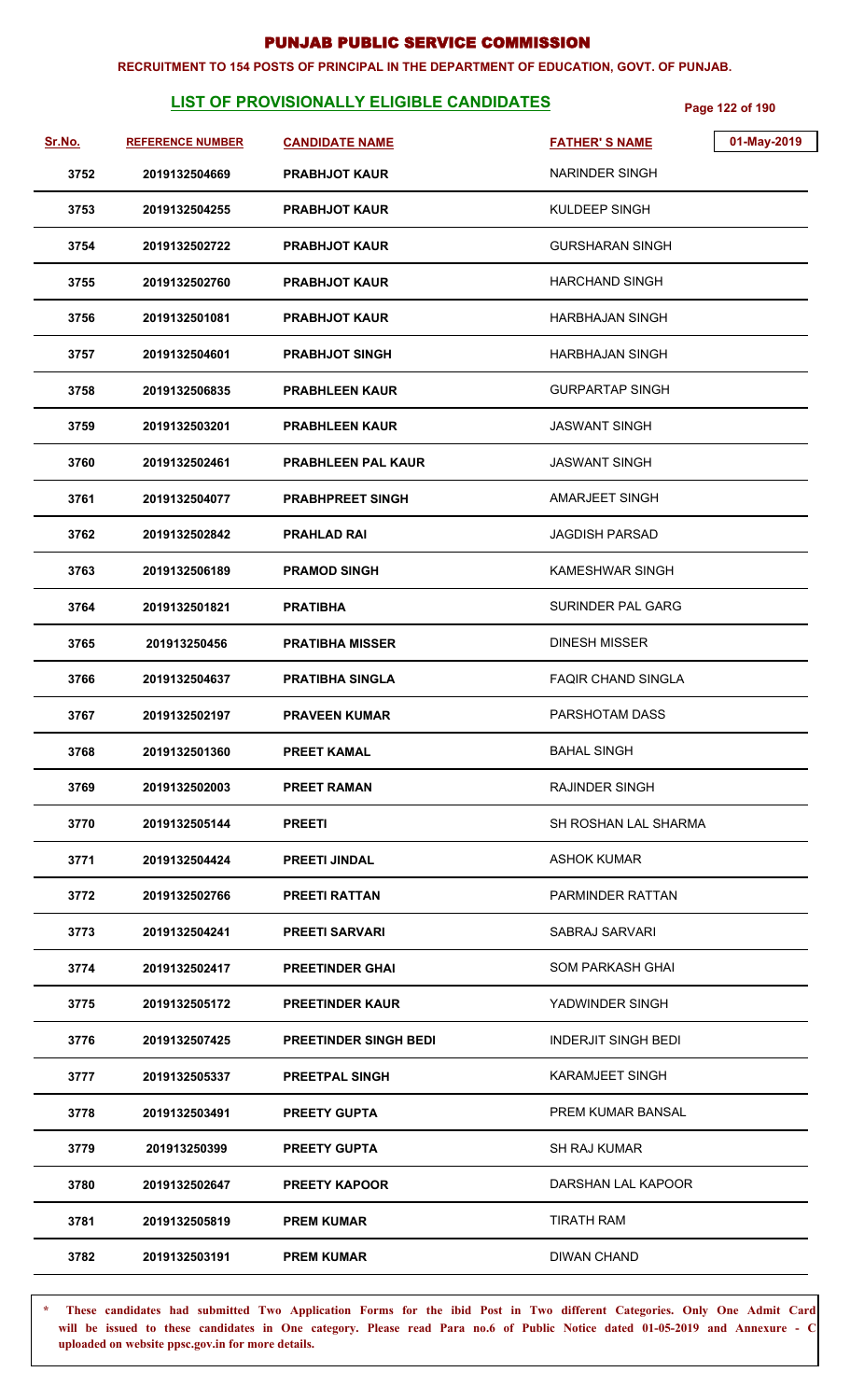#### **RECRUITMENT TO 154 POSTS OF PRINCIPAL IN THE DEPARTMENT OF EDUCATION, GOVT. OF PUNJAB.**

# **LIST OF PROVISIONALLY ELIGIBLE CANDIDATES** Page 123 of 190

| Sr.No. | <b>REFERENCE NUMBER</b> | <b>CANDIDATE NAME</b>   | 01-May-2019<br><b>FATHER'S NAME</b> |
|--------|-------------------------|-------------------------|-------------------------------------|
| 3783   | 201913250516            | <b>PREM KUMAR KAMRA</b> | <b>LEKHU RAM KAMRA</b>              |
| 3784   | 2019132504856           | <b>PREM LAL</b>         | <b>SH PRITAM DASS</b>               |
| 3785   | 201913250763            | <b>PREM LATA</b>        | <b>DHANI RAM</b>                    |
| 3786   | 201913250539            | <b>PREM SINGH</b>       | <b>RAJINDER SINGH</b>               |
| 3787   | 201913250464            | <b>PREM SINGH</b>       | <b>SURINDER SINGH</b>               |
| 3788   | 2019132501719           | <b>PREM SINGH</b>       | <b>JEET SINGH</b>                   |
| 3789   | 2019132501228           | <b>PREM SINGH</b>       | <b>AJIT SINGH</b>                   |
| 3790   | 2019132503505           | <b>PREM SINGH</b>       | MOHINDER SINGH                      |
| 3791   | 2019132501166           | <b>PRERNA CHHABRA</b>   | <b>PRERM NATH</b>                   |
| 3792   | 2019132505700           | <b>PRINCE JOURA</b>     | <b>KRISHAN KUMAR</b>                |
| 3793   | 2019132506886           | <b>PRINCE KAUSHAL</b>   | RAJ KUMAR                           |
| 3794   | 201913250876            | <b>PRINCEPAL SINGH</b>  | <b>HARBHAJAN SINGH</b>              |
| 3795   | 2019132507064           | <b>PRITAM SINGH</b>     | <b>GURCHARAN SINGH</b>              |
| 3796   | 2019132502833           | <b>PRITPAL SINGH</b>    | HARSHINDER PAL SINGH                |
| 3797   | 2019132503410           | <b>PRITPAL SINGH</b>    | <b>JAGTAR SINGH</b>                 |
| 3798   | 2019132501258           | <b>PRITPAL SINGH</b>    | <b>JASPAL SINGH</b>                 |
| 3799   | 2019132506957           | <b>PRITPAL SINGH</b>    | <b>JEET SINGH</b>                   |
| 3800   | 2019132502292           | <b>PRITPAL SINGH</b>    | <b>PRITAM SINGH</b>                 |
| 3801   | 2019132503135           | <b>PRIYA DHIMAN</b>     | <b>JOGINDER PARSHAD</b>             |
| 3802   | 2019132502749           | <b>PRIYA JINDAL</b>     | RAVINDER KUMAR                      |
| 3803   | 2019132502677           | PRIYA RANI              | <b>MANOHAR LAL</b>                  |
| 3804   | 2019132504925           | <b>PRIYA RANI</b>       | DEV RAJ GOYAL                       |
| 3805   | 2019132504522           | <b>PRIYA SAMA</b>       | AMI CHAND                           |
| 3806   | 201913250582            | <b>PRIYA VINAYAK</b>    | <b>TARSEM CHAND</b>                 |
| 3807   | 2019132501157           | <b>PRIYADEEP KAUR</b>   | SUKHMINDER SINGH                    |
| 3808   | 2019132503005           | <b>PRIYANKA</b>         | <b>MOHINDER LAL</b>                 |
| 3809   | 201913250419            | <b>PRIYANKA BANSAL</b>  | HARI CHAND BANSAL                   |
| 3810   | 2019132507326           | <b>PRIYANKA DHINGRA</b> | <b>TARSEM DHINGRA</b>               |
| 3811   | 2019132504887           | PRIYANKA MAHAJAN        | SHASHI MAHAJAN                      |
| 3812   | 2019132506961           | <b>PRIYANKA MIDHA</b>   | PARMOD KUMAR MIDHA                  |
| 3813   | 2019132503404           | <b>PRIYANKA SHARMA</b>  | <b>SURINDER SHARMA</b>              |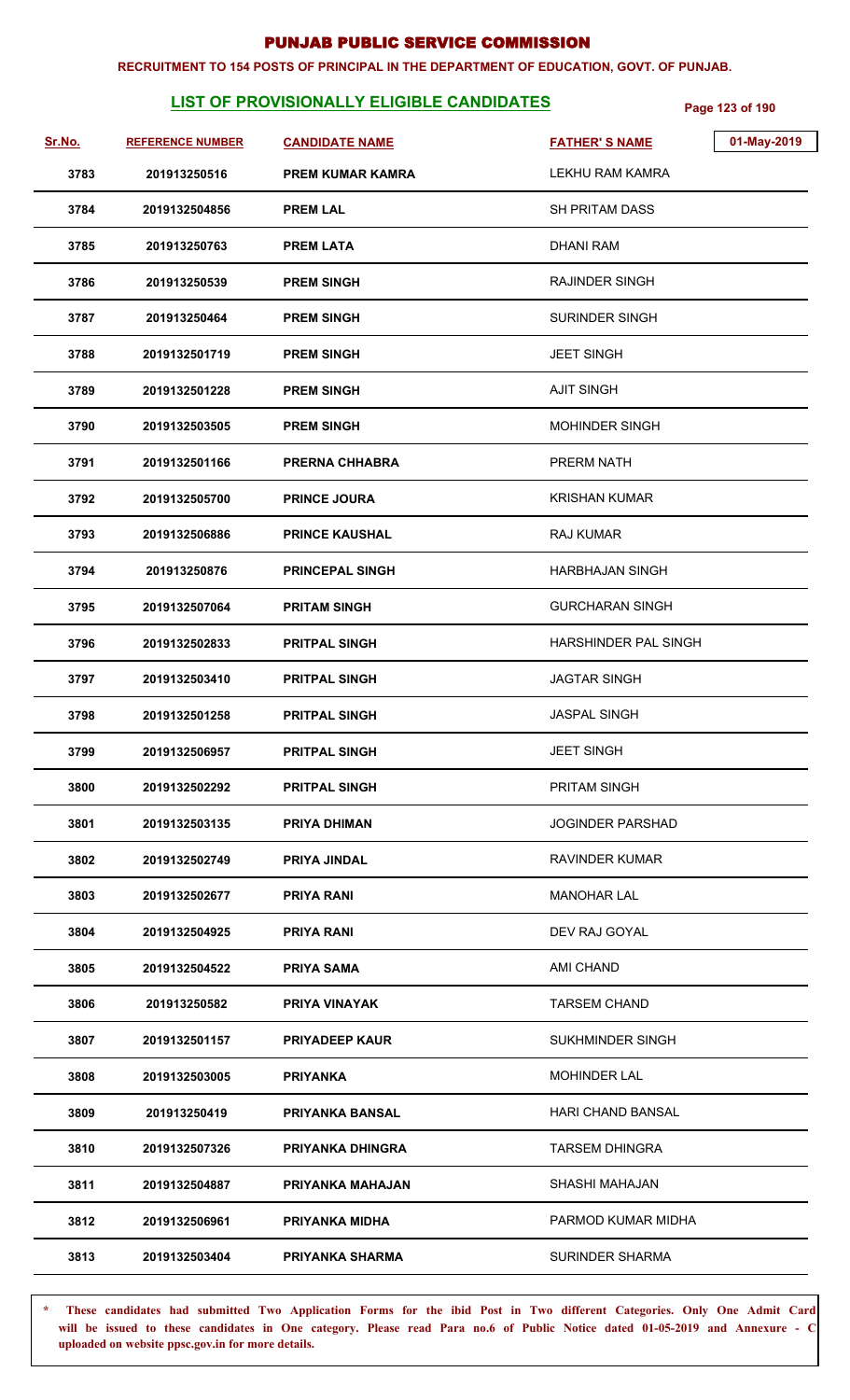#### **RECRUITMENT TO 154 POSTS OF PRINCIPAL IN THE DEPARTMENT OF EDUCATION, GOVT. OF PUNJAB.**

# **LIST OF PROVISIONALLY ELIGIBLE CANDIDATES** Page 124 of 190

| <u>Sr.No.</u> | <b>REFERENCE NUMBER</b> | <b>CANDIDATE NAME</b>       | 01-May-2019<br><b>FATHER'S NAME</b> |
|---------------|-------------------------|-----------------------------|-------------------------------------|
| 3814          | 2019132502427           | <b>PRIYANKA SINGLA</b>      | <b>SHAM LAL SINGLA</b>              |
| 3815          | 2019132501567           | <b>PRIYANKA SINGLA</b>      | <b>JAGDISH KUMAR</b>                |
| 3816          | 2019132501319           | <b>PRIYVRAT SHARMA</b>      | KUBER PARKASH SHARMA                |
| 3817          | 2019132504513           | <b>PUJA</b>                 | <b>MOHAN LAL</b>                    |
| 3818          | 2019132504149           | <b>PUJA GOYAL</b>           | SH PIARA LAL GOYAL                  |
| 3819          | 2019132506851           | <b>PUJA GUPTA</b>           | <b>MANOHAR LAL</b>                  |
| 3820          | 2019132505301           | <b>PUJA RANI</b>            | <b>CHAMAN LAL</b>                   |
| 3821          | 2019132502425           | <b>PUJA SHARMA</b>          | A L SHARMA                          |
| 3822          | 2019132507101           | pulkita joshi               | balram joshi                        |
| 3823          | 2019132506928           | <b>PUNAM RANI</b>           | <b>GANPAT RAM</b>                   |
| 3824          | 201913250830            | <b>PUNEET</b>               | RAJ KAPOOR                          |
| 3825          | 2019132503529           | <b>PUNEET</b>               | <b>GURMAHENDER SINGH</b>            |
| 3826          | 2019132501215           | <b>PUNEET GARG</b>          | <b>KRISHAN LAL</b>                  |
| 3827          | 2019132504591           | <b>PUNEET GOYAL</b>         | <b>MAHESH KUMAR</b>                 |
| 3828          | 2019132504458           | <b>PUNEET JOSHI</b>         | <b>BALWINDER KUMAR JOSHI</b>        |
| 3829          | 2019132505285           | <b>PUNEET KAUR</b>          | PRITAM SINGH                        |
| 3830          | 2019132502369           | <b>PUNEET KAUR RANDHAWA</b> | <b>SURJIT SINGH</b>                 |
| 3831          | 2019132507611           | <b>PUNEET SHARMA</b>        | SURINDER KUMAR SHARMA               |
| 3832          | 2019132503718           | <b>PUNJAB SINGH</b>         | <b>WARYAM SINGH</b>                 |
| 3833          | 2019132505450           | <b>PUNPREET KAUR</b>        | <b>GURMEET SINGH</b>                |
| 3834          | 2019132501336           | <b>PUPINDER SINGH</b>       | AMIR SINGH                          |
| 3835          | 2019132501212           | <b>PURAN NATH</b>           | PREM NATH                           |
| 3836          | 2019132502054           | <b>PURNIMA</b>              | <b>MUKHTAR LAL</b>                  |
| 3837          | 2019132503911           | <b>PUSHAPDEEP KAUR</b>      | <b>HARBANS SINGH CHAHIL</b>         |
| 3838          | 2019132505874           | <b>PUSHPA DEVI</b>          | <b>KARAM CHAND</b>                  |
| 3839          | 2019132502251           | <b>PUSHPA VERMA</b>         | RAJENDER PARSHAD VERMA              |
| 3840          | 201913250337            | <b>PUSHPAL SINGH</b>        | <b>BALJEET SINGH</b>                |
| 3841          | 201913250581            | <b>PUSHPESH KUMAR</b>       | NARINDER NATH SHARMA                |
| 3842          | 2019132505600           | <b>PUSHPINDER KAUR</b>      | <b>RANBIR SINGH</b>                 |
| 3843          | 2019132502521           | <b>PUSHPINDER KAUR</b>      | NACHHATTAR SINGH                    |
| 3844          | 2019132504176           | <b>PUSHPINDER KAUR</b>      | <b>SUKHDEV SINGH</b>                |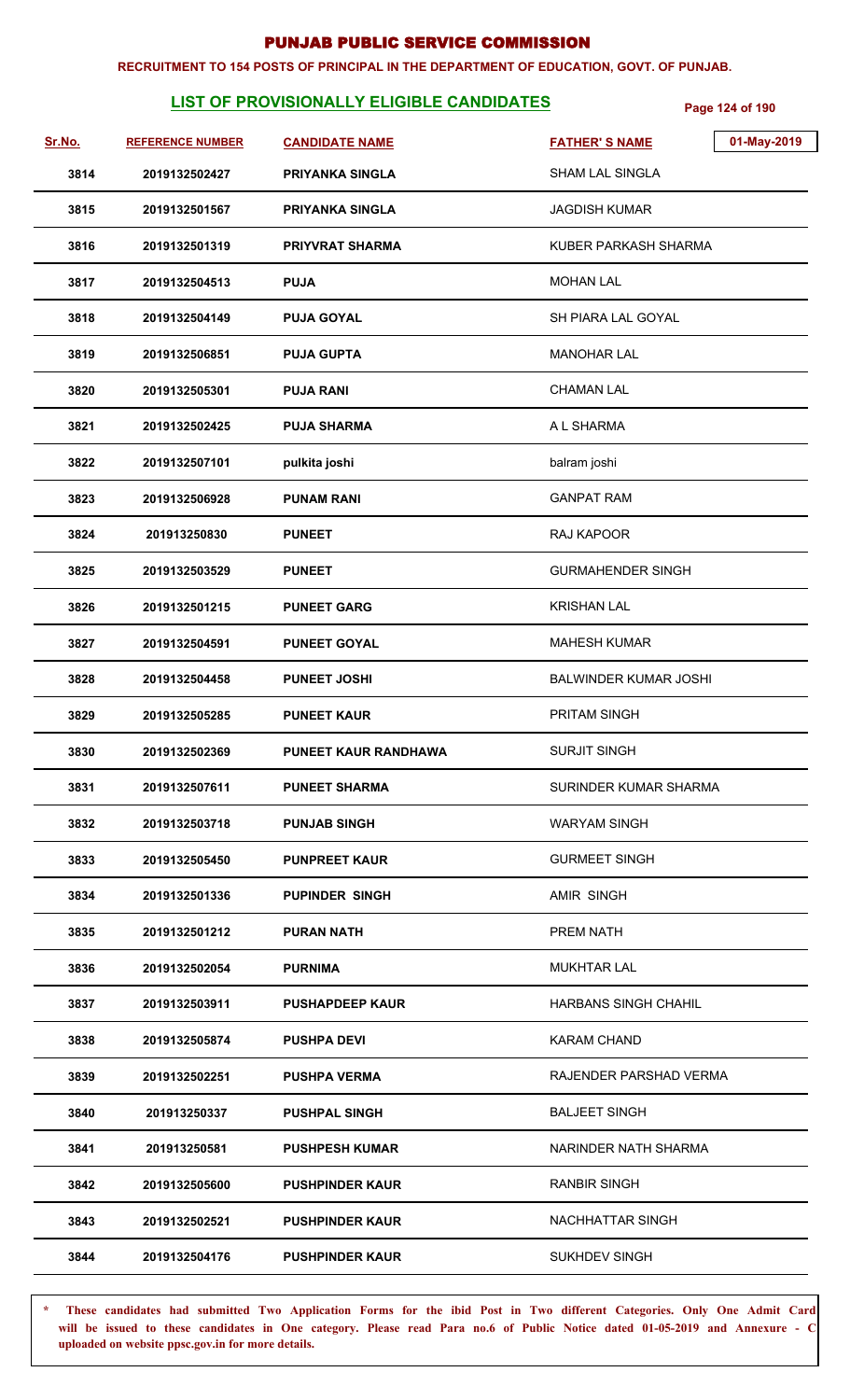#### **RECRUITMENT TO 154 POSTS OF PRINCIPAL IN THE DEPARTMENT OF EDUCATION, GOVT. OF PUNJAB.**

# **LIST OF PROVISIONALLY ELIGIBLE CANDIDATES** Page 125 of 190

| <u>Sr.No.</u> | <b>REFERENCE NUMBER</b> | <b>CANDIDATE NAME</b>    | 01-May-2019<br><b>FATHER'S NAME</b> |
|---------------|-------------------------|--------------------------|-------------------------------------|
| 3845          | 2019132501529           | <b>PUSHPINDER KAUR</b>   | <b>BALDEV SINGH</b>                 |
| 3846          | 2019132503401           | <b>PUSHPINDER KUMARI</b> | <b>BISHMBER DASS</b>                |
| 3847          | 2019132504934           | <b>PUSHPINDER SINGH</b>  | PARBHAT SINGH GULERIA               |
| 3848          | 2019132504477           | <b>PUSHPINDER SINGH</b>  | SWARAN SINGH                        |
| 3849          | 2019132501010           | <b>PUSHPINDER SINGH</b>  | <b>JAGTAR SINGH</b>                 |
| 3850          | 2019132501155           | RACHHPAL KAUR KAILY      | <b>SUKHDEV SINGH</b>                |
| 3851          | 2019132502938           | <b>RACHHPAL SINGH</b>    | UPKAR DARSHAN SINGH                 |
| 3852          | 2019132506152           | <b>RACHHPAL SINGH</b>    | MOHINDER SINGH                      |
| 3853          | 2019132506522           | <b>RACHHPAL SINGH</b>    | <b>BALKAR SINGH</b>                 |
| 3854          | 2019132502490           | <b>RACHNA</b>            | DES RAJ                             |
| 3855          | 2019132501530           | <b>RACHNA</b>            | <b>LALIT KUMAR</b>                  |
| 3856          | 2019132504171           | <b>RACHNA</b>            | PADAM KUMAR                         |
| 3857          | 2019132504370           | <b>RACHNA</b>            | NARINDER KUMAR                      |
| 3858          | 2019132507090           | <b>RACHNA DEVI</b>       | <b>MOHAN LAL</b>                    |
| 3859          | 2019132501764           | <b>RACHNA KAMRA</b>      | <b>INDER MOHAN</b>                  |
| 3860          | 2019132504197           | <b>RACHNA RANI</b>       | <b>PARDEEP KUMAR</b>                |
| 3861          | 2019132505164           | <b>RACHNA RANI</b>       | SHANKER LAL                         |
| 3862          | 2019132502510           | <b>RACHNA SHARMA</b>     | NARINDERPAL SHARMA                  |
| 3863          | 2019132507251           | <b>RADHA</b>             | SHEETAL KUMAR                       |
| 3864          | 2019132502100           | <b>RADHA DEVI KAPOOR</b> | SHANTI PARKASH KAPOOR               |
| 3865          | 2019132501743           | <b>RADHA RANI</b>        | <b>JIWAN KUMAR</b>                  |
| 3866          | 2019132501176           | <b>RADHA RANI</b>        | RAJ KUMAR                           |
| 3867          | 2019132504681           | <b>RADHE SHAM</b>        | <b>SURJIT SINGH</b>                 |
| 3868          | 2019132504359           | <b>RADHEY SHYAM</b>      | NAWAB SINGH                         |
| 3869          | 2019132504216           | <b>RAGHBIR CHAND</b>     | <b>RAI CHAND</b>                    |
| 3870          | 2019132504508           | <b>RAGHBIR SINGH</b>     | <b>JAWALA DASS</b>                  |
| 3871          | 20191325051             | <b>RAGHUBIR SINGH</b>    | <b>SURAM SINGH</b>                  |
| 3872          | 2019132502215           | <b>RAHUL</b>             | HARDAYAL CHAND                      |
| 3873          | 2019132506381           | <b>RAHUL KUMAR</b>       | <b>JAI PAUL</b>                     |
| 3874          | 2019132502703           | <b>RAHUL KUMAR</b>       | <b>RAJINDER SINGH</b>               |
| 3875          | 2019132502615           | <b>RAHUL MAHAJAN</b>     | <b>BRIJ MAHAJAN</b>                 |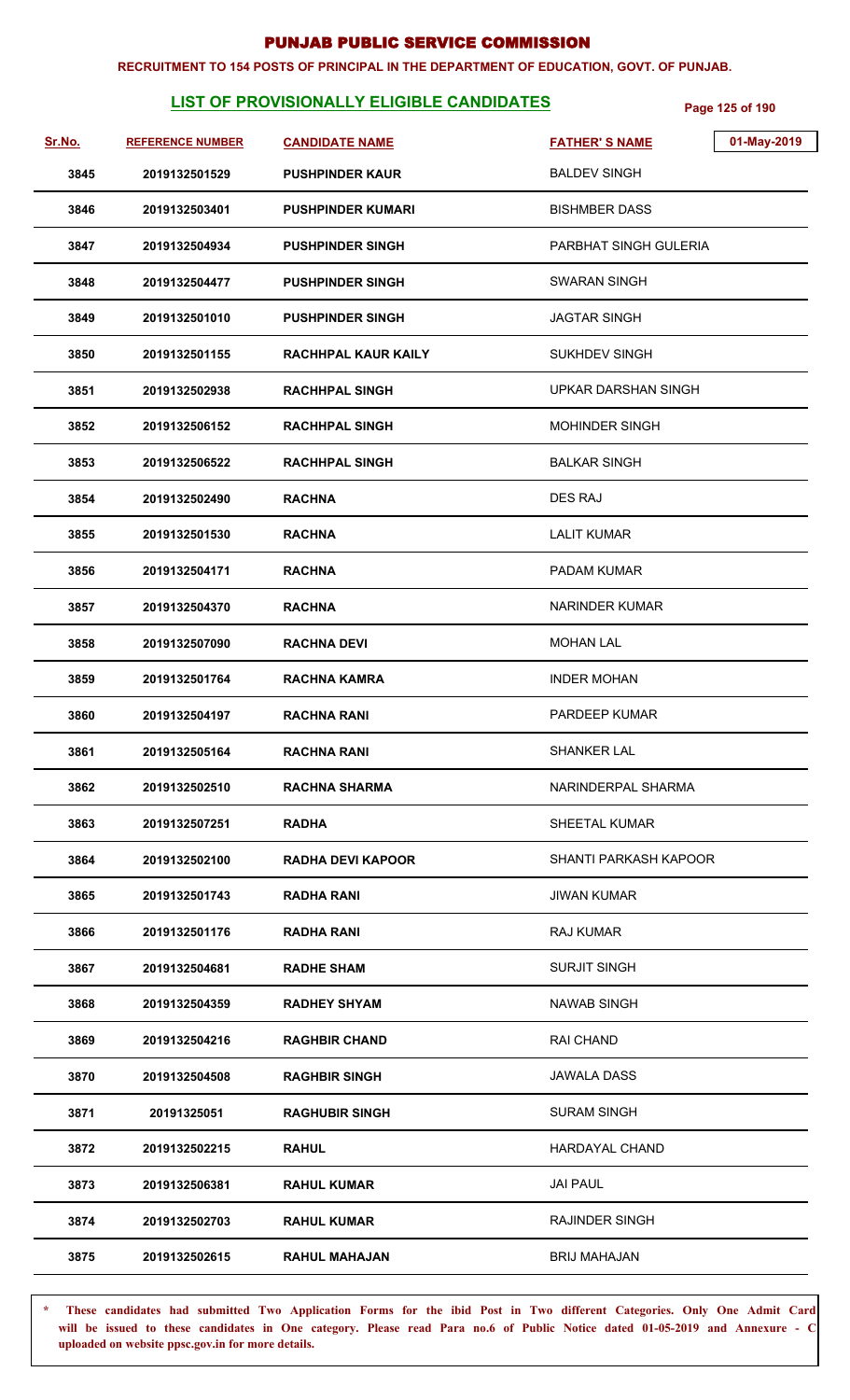#### **RECRUITMENT TO 154 POSTS OF PRINCIPAL IN THE DEPARTMENT OF EDUCATION, GOVT. OF PUNJAB.**

# **LIST OF PROVISIONALLY ELIGIBLE CANDIDATES** Page 126 of 190

| Sr.No. | <b>REFERENCE NUMBER</b> | <b>CANDIDATE NAME</b>     | <b>FATHER'S NAME</b>       | 01-May-2019 |
|--------|-------------------------|---------------------------|----------------------------|-------------|
| 3876   | 2019132502879           | <b>RAHUL MIDHA</b>        | <b>KRISHAN KUMAR</b>       |             |
| 3877   | 2019132502855           | <b>RAHUL SHARMA</b>       | <b>VINOD SHARMA</b>        |             |
| 3878   | 2019132507062           | <b>RAHUL VASDEV</b>       | <b>BALJIT KUMAR</b>        |             |
| 3879   | 2019132504309           | <b>RAJ BALA YADAV</b>     | <b>BUDH RAM</b>            |             |
| 3880   | 2019132501710           | <b>RAJ K UAMR</b>         | <b>RIKHI RAM</b>           |             |
| 3881   | 2019132501845           | <b>RAJ KAMAL</b>          | <b>KRISHAN DASS</b>        |             |
| 3882   | 2019132506238           | <b>RAJ KUMAR</b>          | <b>HUKAM SINGH</b>         |             |
| 3883   | 2019132501678           | <b>RAJ KUMAR</b>          | <b>ONKAR SINGH</b>         |             |
| 3884   | 2019132503728           | <b>RAJ KUMAR</b>          | PREM CHAND                 |             |
| 3885   | 2019132501306           | <b>RAJ KUMAR</b>          | <b>RAJINDER PAL</b>        |             |
| 3886   | 201913250510            | <b>RAJ KUMAR</b>          | <b>RAMA NAND</b>           |             |
| 3887   | 2019132502143           | <b>RAJ KUMAR</b>          | <b>SOHAN LAL</b>           |             |
| 3888   | 20191325053             | <b>RAJ KUMAR</b>          | <b>RAM VARAN</b>           |             |
| 3889   | 2019132502283           | <b>RAJ KUMAR</b>          | <b>TARSEM LAL</b>          |             |
| 3890   | 2019132501072           | <b>RAJ KUMAR</b>          | <b>VINAY KUMAR</b>         |             |
| 3891   | 201913250150            | <b>RAJ KUMAR SACHDEVA</b> | <b>ASHOK KUMAR</b>         |             |
| 3892   | 201913250240            | <b>RAJ KUMAR VERMA</b>    | SH SATYA PAL VERMA         |             |
| 3893   | 2019132503598           | <b>RAJ KUMARI</b>         | <b>KRISHAN LAL</b>         |             |
| 3894   | 2019132505009           | <b>RAJ PAL</b>            | <b>SHIMBHU RAM</b>         |             |
| 3895   | 2019132501384           | <b>RAJ RANI</b>           | <b>JEET SINGH</b>          |             |
| 3896   | 2019132506748           | <b>RAJAN</b>              | <b>SHAM LAL</b>            |             |
| 3897   | 2019132506054           | <b>RAJAN BAGHLA</b>       | <b>MILKH RAJ</b>           |             |
| 3898   | 2019132501994           | <b>RAJAN KADD</b>         | KAILASH KADD               |             |
| 3899   | 2019132504709           | <b>RAJAN KUMAR</b>        | <b>TEK CHAND</b>           |             |
| 3900   | 2019132507067           | <b>RAJAN KUMAR</b>        | <b>MANOHAR LAL MAHAJAN</b> |             |
| 3901   | 2019132502083           | <b>RAJAN KUMAR</b>        | JANAK RAJ                  |             |
| 3902   | 2019132504799           | <b>RAJAN KUMAR</b>        | <b>KEWAL KRISHAN</b>       |             |
| 3903   | 2019132501558           | <b>RAJAN KUMAR</b>        | <b>VIKRAM SINGH</b>        |             |
| 3904   | 201913250651            | <b>RAJAN SHARMA</b>       | RAVINDER KUMAR SHARMA      |             |
| 3905   | 2019132505889           | <b>RAJANDEEP</b>          | <b>RAM LAL</b>             |             |
| 3906   | 2019132502646           | <b>RAJANDEEP KAUR</b>     | <b>GURBACHAN SINGH</b>     |             |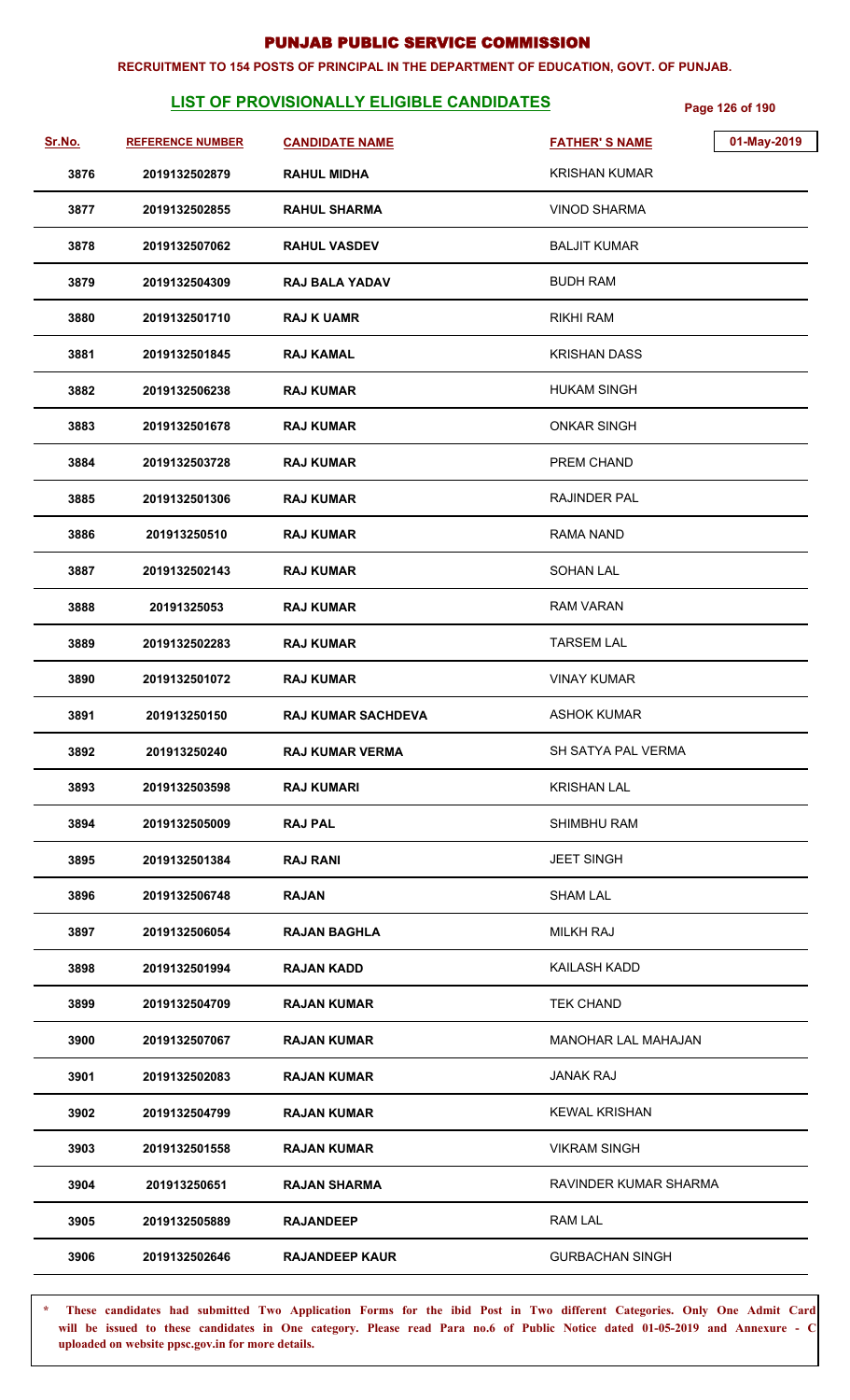#### **RECRUITMENT TO 154 POSTS OF PRINCIPAL IN THE DEPARTMENT OF EDUCATION, GOVT. OF PUNJAB.**

# **LIST OF PROVISIONALLY ELIGIBLE CANDIDATES** Page 127 of 190

| Sr.No. | <b>REFERENCE NUMBER</b> | <b>CANDIDATE NAME</b>     | 01-May-2019<br><b>FATHER'S NAME</b> |  |
|--------|-------------------------|---------------------------|-------------------------------------|--|
| 3907   | 2019132505274           | <b>RAJBEER KAUR</b>       | <b>SURINDER SINGH</b>               |  |
| 3908   | 2019132504126           | <b>RAJBINDER KAUR</b>     | <b>GURMAIL SINGH</b>                |  |
| 3909   | 201913250846            | <b>RAJBIR BAWA</b>        | <b>BALBIR CHAND</b>                 |  |
| 3910   | 2019132505152           | <b>RAJBIR KAUR</b>        | <b>MITTERMAN SINGH</b>              |  |
| 3911   | 2019132505083           | <b>RAJBIR KAUR</b>        | <b>NIRMAL SINGH</b>                 |  |
| 3912   | 2019132505788           | <b>RAJBIR KAUR</b>        | <b>KULWANT SINGH</b>                |  |
| 3913   | 2019132506029           | <b>RAJBIR KAUR</b>        | <b>HARJIT SINGH</b>                 |  |
| 3914   | 2019132506258           | <b>RAJBIR KAUR</b>        | <b>FAQIR SINGH</b>                  |  |
| 3915   | 2019132507549           | <b>RAJBIR KAUR</b>        | <b>CHANAN SINGH</b>                 |  |
| 3916   | 2019132502982           | <b>RAJBIR KAUR</b>        | <b>AVTAR SINGH</b>                  |  |
| 3917   | 2019132505153           | <b>RAJBIR KAUR</b>        | PRITAM SINGH                        |  |
| 3918   | 2019132501715           | <b>RAJBIR KAUR</b>        | NARINDER SINGH                      |  |
| 3919   | 2019132502728           | <b>RAJBIR KAUR</b>        | SARABJIT SINGH                      |  |
| 3920   | 2019132501361           | <b>RAJBIR KAUR</b>        | <b>SURINDER SINGH</b>               |  |
| 3921   | 2019132502174           | <b>RAJBIR SINGH</b>       | <b>AMRIK SINGH</b>                  |  |
| 3922   | 2019132503807           | <b>RAJBIR SINGH</b>       | <b>NIRBHAI SINGH</b>                |  |
| 3923   | 2019132501357           | <b>RAJBIR SINGH</b>       | MOHINDERPAL SINGH                   |  |
| 3924   | 2019132505204           | <b>RAJBIR SINGH PANNU</b> | DALBIR SINGH PANNU                  |  |
| 3925   | 2019132502097           | <b>RAJDAWINDER SINGH</b>  | <b>MOHAR SINGH</b>                  |  |
| 3926   | 2019132504577           | <b>RAJDEEP KAUR</b>       | <b>AMRIK SINGH</b>                  |  |
| 3927   | 2019132501254           | <b>RAJDEEP KAUR</b>       | DARBARA SINGH                       |  |
| 3928   | 2019132506014           | <b>RAJDEEP KAUR</b>       | <b>HARBANS SINGH</b>                |  |
| 3929   | 2019132507453           | <b>RAJDEEP KAUR</b>       | <b>SOHAN SINGH</b>                  |  |
| 3930   | 2019132504367           | <b>RAJDEEP KAUR</b>       | <b>PARAMJIT SINGH</b>               |  |
| 3931   | 2019132505046           | <b>RAJDEEP SINGH</b>      | <b>BALJIT SINGH</b>                 |  |
| 3932   | 2019132505122           | <b>RAJDEEP SINGH</b>      | <b>HAKAM SINGH</b>                  |  |
| 3933   | 2019132507395           | <b>RAJEEV KUMAR</b>       | <b>KEWAL KRISHAN</b>                |  |
| 3934   | 2019132506117           | <b>RAJEEV KUMAR</b>       | <b>RAM CHANDER</b>                  |  |
| 3935   | 201913250359            | <b>RAJEEV KUMAR</b>       | SOM NATH PATHANIA                   |  |
| 3936   | 2019132501497           | <b>RAJEEV KUMAR</b>       | <b>SATPAL</b>                       |  |
| 3937   | 2019132503604           | <b>RAJEEV SAWAL</b>       | <b>RAM MURTI SAWAL</b>              |  |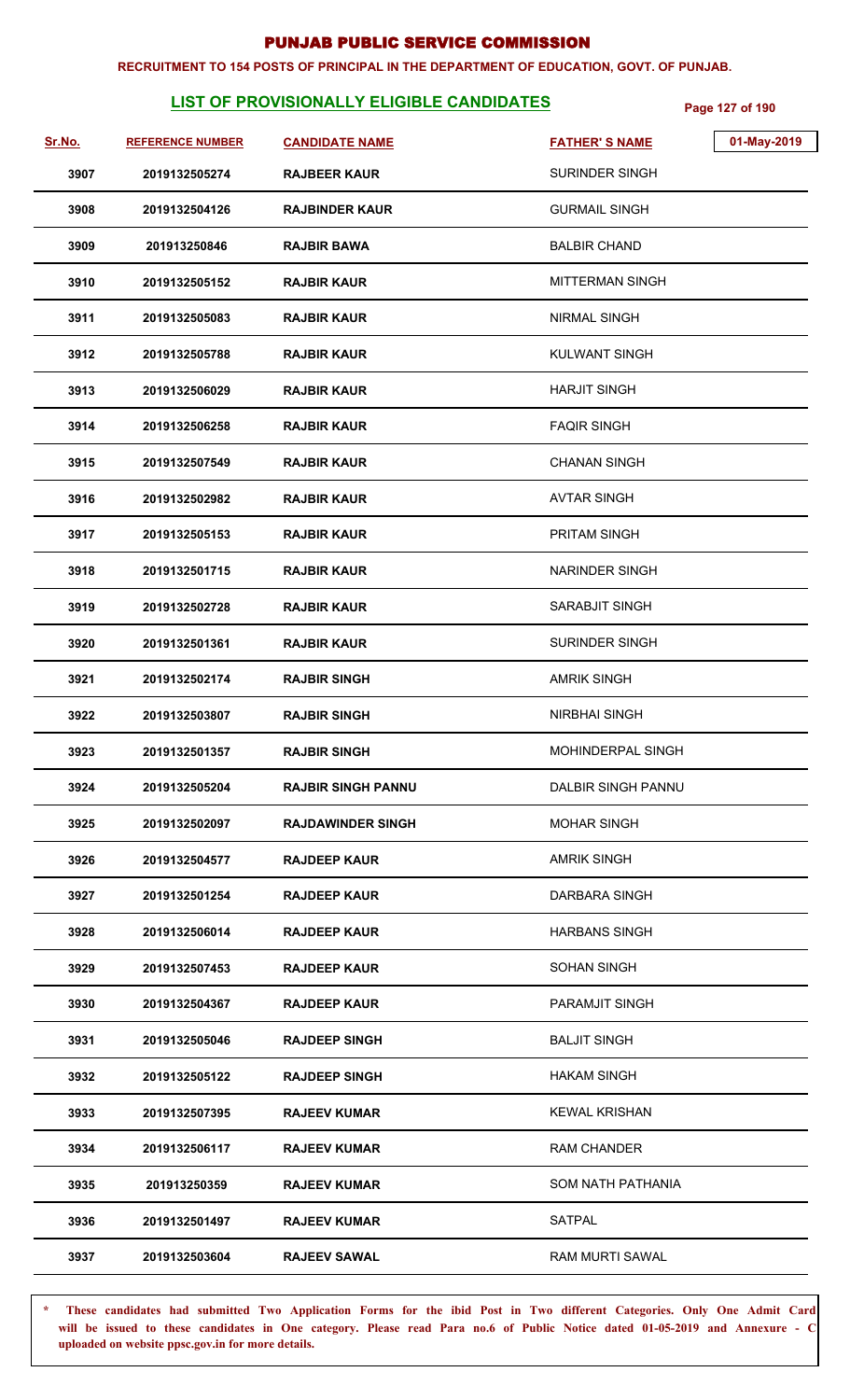#### **RECRUITMENT TO 154 POSTS OF PRINCIPAL IN THE DEPARTMENT OF EDUCATION, GOVT. OF PUNJAB.**

# **LIST OF PROVISIONALLY ELIGIBLE CANDIDATES** Page 128 of 190

| <u>Sr.No.</u> | <b>REFERENCE NUMBER</b> | <b>CANDIDATE NAME</b>      | 01-May-2019<br><b>FATHER'S NAME</b> |
|---------------|-------------------------|----------------------------|-------------------------------------|
| 3938          | 2019132505288           | <b>RAJEEV SHARMA</b>       | SH RAMESH CHANDER                   |
| 3939          | 2019132502628           | <b>RAJEEV SHARMA</b>       | <b>BHAGAT RAM</b>                   |
| 3940          | 2019132502672           | <b>RAJEEV YADAV</b>        | LEKH RAJ YADAV                      |
| 3941          | 2019132504804           | <b>RAJENDER KUMAR</b>      | <b>RAM PARTAP</b>                   |
| 3942          | 2019132502373           | <b>RAJENDER MOHAN</b>      | <b>MANOHAR LAL</b>                  |
| 3943          | 2019132504640           | <b>RAJESH BHATIA</b>       | SARDARI LAL BHATIA                  |
| 3944          | 2019132504881           | <b>RAJESH CHOPRA</b>       | <b>KRISHAN GOPAL</b>                |
| 3945          | 2019132502838           | <b>RAJESH GOYAL</b>        | BHUSHAN KUMAR GOYAL                 |
| 3946          | 2019132503013           | <b>RAJESH GUPTA</b>        | <b>GIRDHARI LAL</b>                 |
| 3947          | 2019132502007           | <b>RAJESH KUMAR</b>        | <b>CHUNI LAL</b>                    |
| 3948          | 20191325012             | <b>RAJESH KUMAR</b>        | <b>SITA RAM</b>                     |
| 3949          | 2019132505078           | <b>RAJESH KUMAR</b>        | <b>SHYAM SINGH PAL</b>              |
| 3950          | 2019132501975           | <b>RAJESH KUMAR</b>        | PRITAM KUMAR                        |
| 3951          | 2019132505609           | <b>RAJESH KUMAR</b>        | <b>OM PARKASH</b>                   |
| 3952          | 2019132503110           | <b>RAJESH KUMAR</b>        | <b>NARINDER SINGH</b>               |
| 3953          | 201913250837            | <b>RAJESH KUMAR</b>        | <b>MATHRA DASS</b>                  |
| 3954          | 2019132502530           | <b>RAJESH KUMAR</b>        | <b>DHARAM PAL</b>                   |
| 3955          | 2019132502844           | <b>RAJESH KUMAR</b>        | <b>AMRIT PAL</b>                    |
| 3956          | 2019132505551           | <b>RAJESH KUMAR</b>        | <b>ACHHAR SINGH</b>                 |
| 3957          | 2019132505037           | <b>RAJESH KUMAR</b>        | <b>GIAN CHAND</b>                   |
| 3958          | 201913250873            | <b>RAJESH KUMAR</b>        | YASH PAL                            |
| 3959          | 2019132501435           | <b>RAJESH KUMAR</b>        | <b>OM PARKASH</b>                   |
| 3960          | 2019132501819           | <b>RAJESH KUMAR</b>        | <b>DES RAJ</b>                      |
| 3961          | 2019132504034           | <b>RAJESH KUMAR ARYA</b>   | SOM PARKASH ARYA                    |
| 3962          | 2019132507060           | <b>RAJESH KUMAR SHARMA</b> | PREM SAGAR SHARMA                   |
| 3963          | 201913250130            | <b>RAJESH KUMAR UPPAL</b>  | ASHOK KUMAR                         |
| 3964          | 2019132505611           | <b>RAJESH KUMAR VERMA</b>  | DEV RAJ VERMA                       |
| 3965          | 2019132503001           | <b>RAJESH PAL</b>          | OM PARKASH SHARMA                   |
| 3966          | 2019132506425           | <b>RAJESH SHARMA</b>       | <b>SUKHDEV RAJ</b>                  |
| 3967          | 2019132501346           | <b>RAJESH SINGH RANA</b>   | <b>RATTAN SINGH</b>                 |
| 3968          | 2019132507497           | <b>RAJESH SINGLA</b>       | <b>KASHMIRI LAL</b>                 |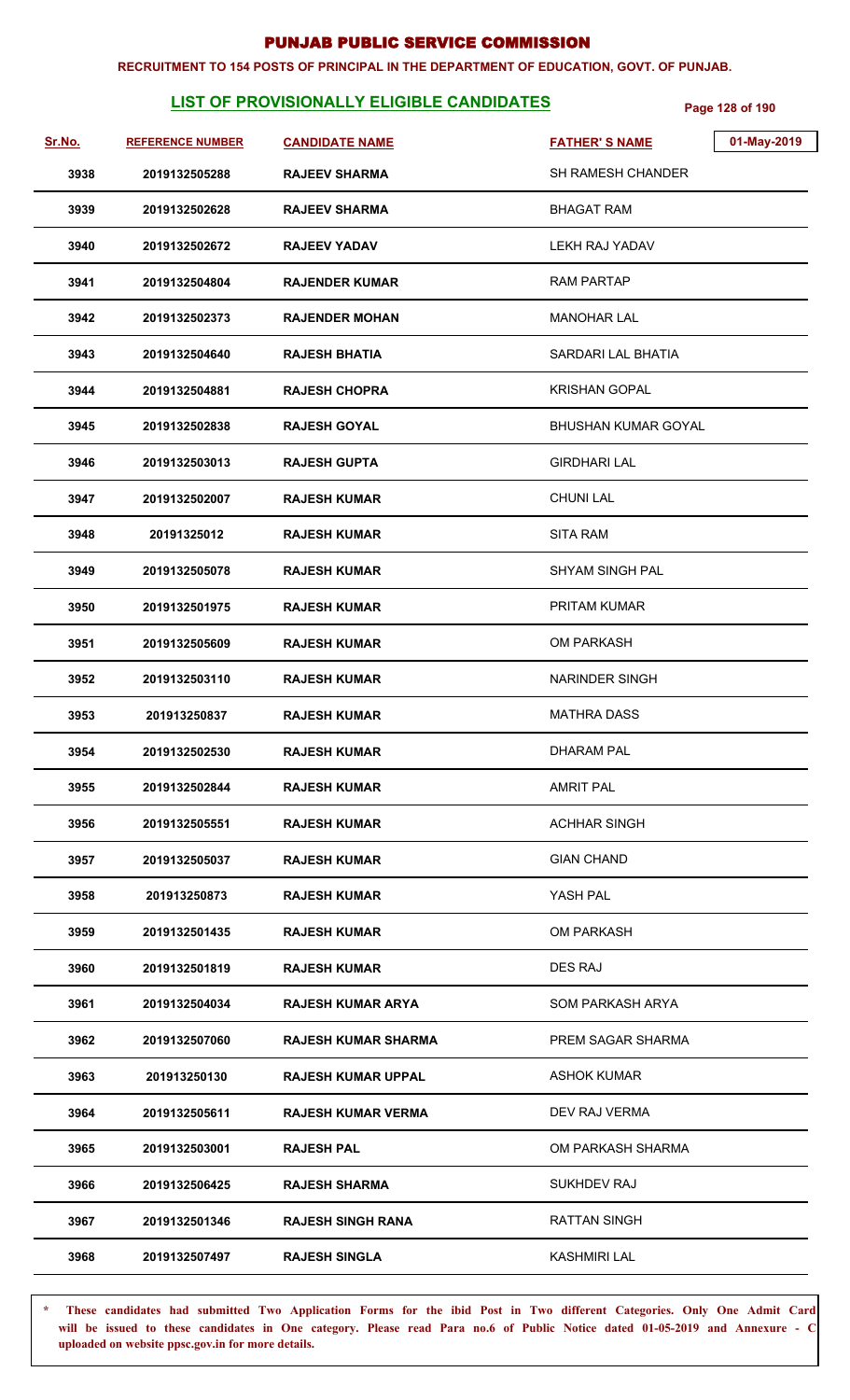#### **RECRUITMENT TO 154 POSTS OF PRINCIPAL IN THE DEPARTMENT OF EDUCATION, GOVT. OF PUNJAB.**

# **LIST OF PROVISIONALLY ELIGIBLE CANDIDATES** Page 129 of 190

| <u>Sr.No.</u> | <b>REFERENCE NUMBER</b> | <b>CANDIDATE NAME</b>      | 01-May-2019<br><b>FATHER'S NAME</b> |
|---------------|-------------------------|----------------------------|-------------------------------------|
| 3969          | 2019132507348           | <b>RAJESH YADAV</b>        | RAM BAHADUR YADAV                   |
| 3970          | 2019132503747           | <b>RAJIA</b>               | <b>SUBHASH CHANDER</b>              |
| 3971          | 2019132503924           | <b>RAJINDER KAUR</b>       | <b>GURBACHAN SINGH</b>              |
| 3972          | 2019132504207           | <b>RAJINDER KAUR</b>       | <b>MANMOHAN SINGH</b>               |
| 3973          | 2019132505815           | <b>RAJINDER KAUR</b>       | <b>SITAL SINGH</b>                  |
| 3974          | 2019132502695           | <b>RAJINDER KAUR</b>       | SURINDER PAL SINGH                  |
| 3975          | 2019132501744           | <b>RAJINDER KAUR</b>       | <b>SURJEET SINGH</b>                |
| 3976          | 2019132501596           | <b>RAJINDER KAUR</b>       | <b>TARSEM SINGH</b>                 |
| 3977          | 201913250239            | <b>RAJINDER KAUR</b>       | <b>JASWINDER SINGH</b>              |
| 3978          | 2019132503615           | <b>RAJINDER KAUR</b>       | HARDAM SINGH SIDHU                  |
| 3979          | 2019132505137           | <b>RAJINDER KAUR</b>       | <b>SARVAN SINGH</b>                 |
| 3980          | 2019132507058           | <b>RAJINDER KAUR BAL</b>   | <b>HARBANS SINGH</b>                |
| 3981          | 2019132501748           | <b>RAJINDER KUMAR</b>      | <b>KRISHAN KUMAR</b>                |
| 3982          | 2019132504479           | <b>RAJINDER KUMAR</b>      | THURU RAM                           |
| 3983          | 2019132501838           | <b>RAJINDER KUMAR</b>      | <b>RAVI PARKASH</b>                 |
| 3984          | 2019132506105           | <b>RAJINDER KUMAR</b>      | <b>RATTAN LAL</b>                   |
| 3985          | 2019132505399           | <b>RAJINDER KUMAR</b>      | <b>RAM KUMAR</b>                    |
| 3986          | 2019132506349           | <b>RAJINDER KUMAR</b>      | <b>GULZAR MASIH</b>                 |
| 3987          | 201913250320            | <b>RAJINDER KUMAR</b>      | <b>DURGA DASS</b>                   |
| 3988          | 2019132507131           | <b>RAJINDER KUMAR</b>      | <b>BRIJ MOHAN</b>                   |
| 3989          | 2019132506987           | <b>RAJINDER KUMAR</b>      | <b>RAM SARAN CHOWDHARY</b>          |
| 3990          | 2019132503424           | <b>RAJINDER KUMAR</b>      | <b>RAM SAVROOP</b>                  |
| 3991          | 2019132505452           | <b>RAJINDER KUMAR</b>      | <b>HANS RAJ</b>                     |
| 3992          | 2019132501618           | <b>RAJINDER PAL</b>        | <b>KRISHAN SINGH</b>                |
| 3993          | 2019132506059           | <b>RAJINDER PAL JINDAL</b> | <b>SEHAJ RAM</b>                    |
| 3994          | 2019132504961           | <b>RAJINDER SINGH</b>      | <b>MAGHAR SINGH</b>                 |
| 3995          | 2019132501164           | <b>RAJINDER SINGH</b>      | <b>TARLOK SINGH</b>                 |
| 3996          | 2019132506423           | <b>RAJINDER SINGH</b>      | <b>SHAM SINGH</b>                   |
| 3997          | 2019132504618           | <b>RAJINDER SINGH</b>      | <b>SATNAM SINGH</b>                 |
| 3998          | 201913250858            | <b>RAJINDER SINGH</b>      | <b>MALKIT SINGH</b>                 |
| 3999          | 2019132507414           | <b>RAJINDER SINGH</b>      | <b>MANJIT SINGH</b>                 |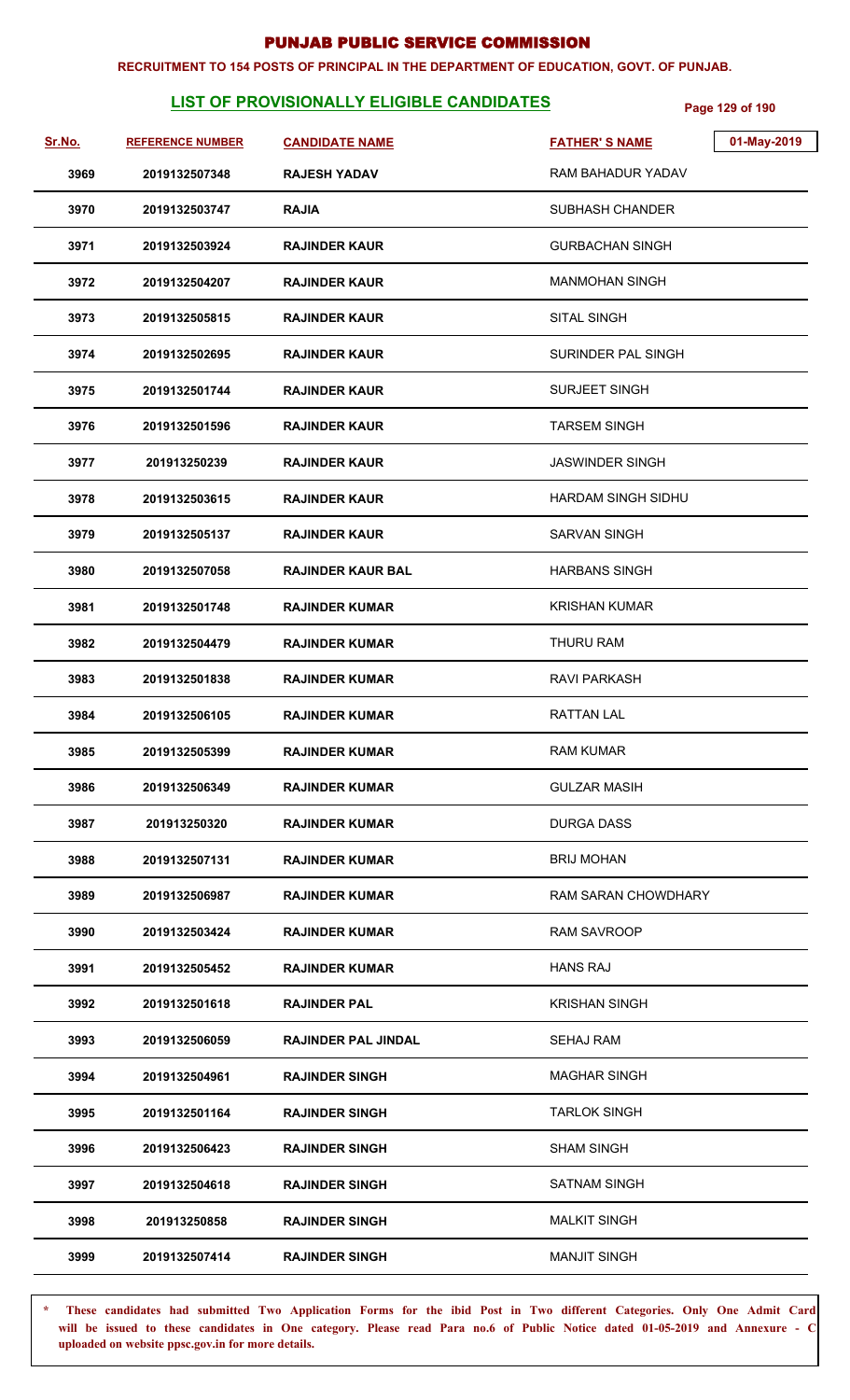#### **RECRUITMENT TO 154 POSTS OF PRINCIPAL IN THE DEPARTMENT OF EDUCATION, GOVT. OF PUNJAB.**

# **LIST OF PROVISIONALLY ELIGIBLE CANDIDATES** Page 130 of 190

| Sr.No. | <b>REFERENCE NUMBER</b> | <b>CANDIDATE NAME</b>    | 01-May-2019<br><b>FATHER'S NAME</b> |
|--------|-------------------------|--------------------------|-------------------------------------|
| 4000   | 2019132502377           | <b>RAJINDER SINGH</b>    | <b>NASIB RAM</b>                    |
| 4001   | 2019132505297           | <b>RAJINDER SINGH</b>    | <b>HARMANDER SINGH</b>              |
| 4002   | 2019132505170           | <b>RAJINDER SINGH</b>    | <b>GURCHARAN SINGH</b>              |
| 4003   | 2019132503737           | <b>RAJINDER SINGH</b>    | <b>DHARAM SINGH</b>                 |
| 4004   | 2019132505392           | <b>RAJINDER SINGH</b>    | <b>BALWANT SINGH</b>                |
| 4005   | 2019132502276           | <b>RAJINDER SINGH</b>    | <b>BACHITTER SINGH</b>              |
| 4006   | 2019132503131           | <b>RAJINDER SINGH</b>    | <b>KRISHAN SINGH</b>                |
| 4007   | 201913250845            | <b>RAJINDER SINGH</b>    | DEV CHAND                           |
| 4008   | 201913250106            | <b>RAJINDER SINGH</b>    | <b>MALKIT SINGH</b>                 |
| 4009   | 2019132502418           | <b>RAJINDER SINGH</b>    | <b>MUKHTIAR SINGH</b>               |
| 4010   | 2019132501950           | <b>RAJINDRA SINGH</b>    | <b>CHETAN RAM</b>                   |
| 4011   | 2019132505075           | <b>RAJIV</b>             | <b>NARINDER KUMAR</b>               |
| 4012   | 201913250201            | <b>RAJIV GARG</b>        | SOHAN LAL GARG                      |
| 4013   | 2019132507489           | <b>RAJIV JINDAL</b>      | <b>SAT PAL GUPTA</b>                |
| 4014   | 2019132505173           | <b>RAJIV KUMAR</b>       | <b>HARBANS LAL</b>                  |
| 4015   | 2019132501065           | <b>RAJIV KUMAR</b>       | <b>VISHWA MITTAR</b>                |
| 4016   | 2019132506698           | <b>RAJIV KUMAR</b>       | <b>BANWARI LAL</b>                  |
| 4017   | 2019132503836           | <b>RAJIV KUMAR</b>       | <b>GURANDITTA RAM</b>               |
| 4018   | 201913250496            | <b>RAJIV KUMAR MONGA</b> | <b>RAVINDER KUMAR MONGA</b>         |
| 4019   | 2019132506512           | RAJIV RAI                | CHAMAN LAL                          |
| 4020   | 201913250635            | <b>RAJIV RATTAN</b>      | NIRMAL KUMAR RATTAN                 |
| 4021   | 2019132502683           | <b>RAJIV SHARMA</b>      | PIARA LAL                           |
| 4022   | 2019132503012           | <b>RAJIV SHARMA</b>      | PARSHOTAM LAL SHARMA                |
| 4023   | 2019132506231           | <b>RAJJO RANI</b>        | DHARAM CHAND                        |
| 4024   | 2019132504025           | <b>RAJNEESH BANSAL</b>   | <b>ISHWER DYAL BANSAL</b>           |
| 4025   | 2019132505101           | <b>RAJNEESH DOGRA</b>    | SUBASH CHANDER DOGRA                |
| 4026   | 2019132502024           | <b>RAJNEESH GOYAL</b>    | NIRANJAN DASS GOYAL                 |
| 4027   | 2019132506600           | <b>RAJNEESH JHINJHA</b>  | RANBIR SINGH JHINJHA                |
| 4028   | 2019132503862           | <b>RAJNEESH SANDHU</b>   | <b>DALIP SINGH</b>                  |
| 4029   | 2019132502222           | <b>RAJNEESH SHARMA</b>   | <b>GURDYAL SHARMA</b>               |
| 4030   | 2019132502467           | <b>RAJNEET KAUR</b>      | <b>JASWANT SINGH</b>                |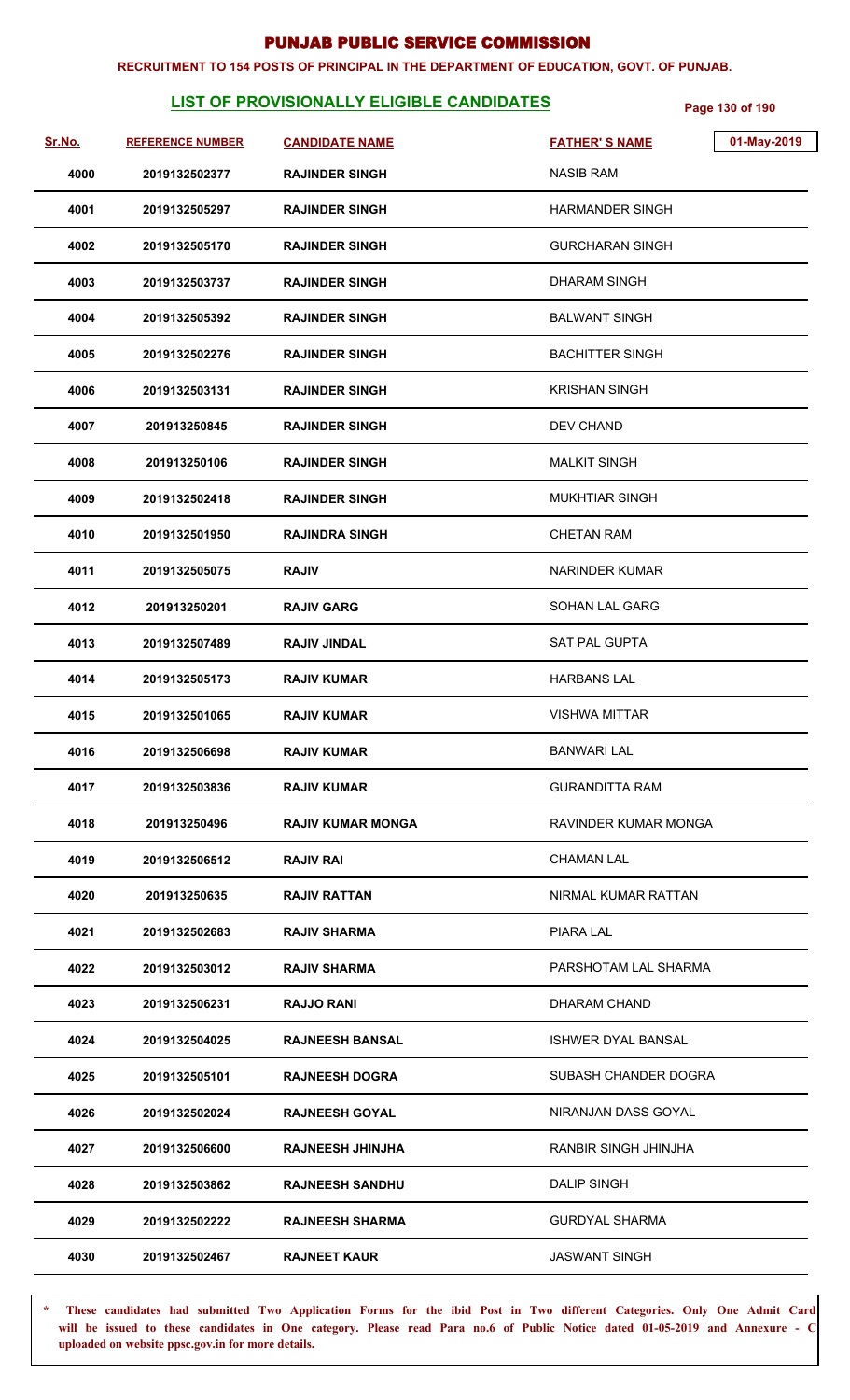#### **RECRUITMENT TO 154 POSTS OF PRINCIPAL IN THE DEPARTMENT OF EDUCATION, GOVT. OF PUNJAB.**

# **LIST OF PROVISIONALLY ELIGIBLE CANDIDATES** Page 131 of 190

| Sr.No. | <b>REFERENCE NUMBER</b> | <b>CANDIDATE NAME</b> | 01-May-2019<br><b>FATHER'S NAME</b> |
|--------|-------------------------|-----------------------|-------------------------------------|
| 4031   | 2019132501707           | <b>RAJNESH SAYAL</b>  | <b>HAZARI LAL SAYAL</b>             |
| 4032   | 2019132501171           | <b>RAJNI</b>          | <b>VARINDER KUMAR</b>               |
| 4033   | 2019132501814           | <b>RAJNI</b>          | <b>VED PRAKASH</b>                  |
| 4034   | 2019132504369           | <b>RAJNI</b>          | <b>CHARAN SINGH</b>                 |
| 4035   | 2019132502468           | <b>RAJNI</b>          | <b>KRISHAN KUMAR</b>                |
| 4036   | 2019132502187           | <b>RAJNI</b>          | <b>RAM SARUP</b>                    |
| 4037   | 2019132503764           | <b>RAJNI</b>          | <b>RAM BHAJAN</b>                   |
| 4038   | 2019132501800           | <b>RAJNI</b>          | <b>RAJINDER PARTAP</b>              |
| 4039   | 2019132506609           | <b>RAJNI BALA</b>     | <b>BALWANT RAI KAKKAR</b>           |
| 4040   | 2019132505365           | <b>RAJNI BALA</b>     | <b>BUTA RAM</b>                     |
| 4041   | 201913250851            | <b>RAJNI BALA</b>     | <b>RAJINDER SINGH</b>               |
| 4042   | 2019132504798           | <b>RAJNI BALA</b>     | <b>SUDESH KUMAR</b>                 |
| 4043   | 2019132504146           | <b>RAJNI BALA</b>     | <b>TARSEM LAL</b>                   |
| 4044   | 2019132506223           | <b>RAJNI BALA</b>     | <b>SUDERSHAN KUMAR</b>              |
| 4045   | 2019132505785           | <b>RAJNI BALA</b>     | <b>NIRMAL SINGH</b>                 |
| 4046   | 2019132505745           | <b>RAJNI BALA</b>     | <b>KANWALJIT SINGH</b>              |
| 4047   | 2019132502411           | <b>RAJNI BALA</b>     | <b>DARSHAN LAL</b>                  |
| 4048   | 2019132502              | <b>RAJNI BALA</b>     | <b>AVTAR SINGH</b>                  |
| 4049   | 2019132506747           | <b>RAJNI BHATTI</b>   | <b>BHAJAN SINGH BHATTI</b>          |
| 4050   | 2019132504436           | <b>RAJNI CHAHAL</b>   | <b>CHAMAN LAL CHAHAL</b>            |
| 4051   | 2019132505694           | <b>RAJNI DEVI</b>     | <b>MOOL RAJ</b>                     |
| 4052   | 2019132503632           | <b>RAJNI GARG</b>     | <b>MEGH RAJ GARG</b>                |
| 4053   | 2019132505695           | <b>RAJNI GARG</b>     | RAGHU NATH RAI GARG                 |
| 4054   | 2019132502724           | <b>RAJNI KAUR</b>     | <b>TARA SINGH</b>                   |
| 4055   | 2019132502663           | <b>RAJNI KHURANA</b>  | <b>DES RAJ KHURANA</b>              |
| 4056   | 2019132501204           | <b>RAJNI RANDHAWA</b> | DHARAMPAL RANDHAWA                  |
| 4057   | 2019132503523           | <b>RAJNI RANI</b>     | <b>LIYAKAT RAI</b>                  |
| 4058   | 2019132502360           | <b>RAJNI SAINI</b>    | <b>SANWAR SINGH</b>                 |
| 4059   | 201913250409            | <b>RAJNI SETH</b>     | SUDERSHAN KUMAR SETH                |
| 4060   | 201913250162            | <b>RAJNI SHARMA</b>   | <b>RAMESH SHARMA</b>                |
| 4061   | 2019132505246           | <b>RAJNI SHARMA</b>   | <b>VIJAY KUMAR SHARMA</b>           |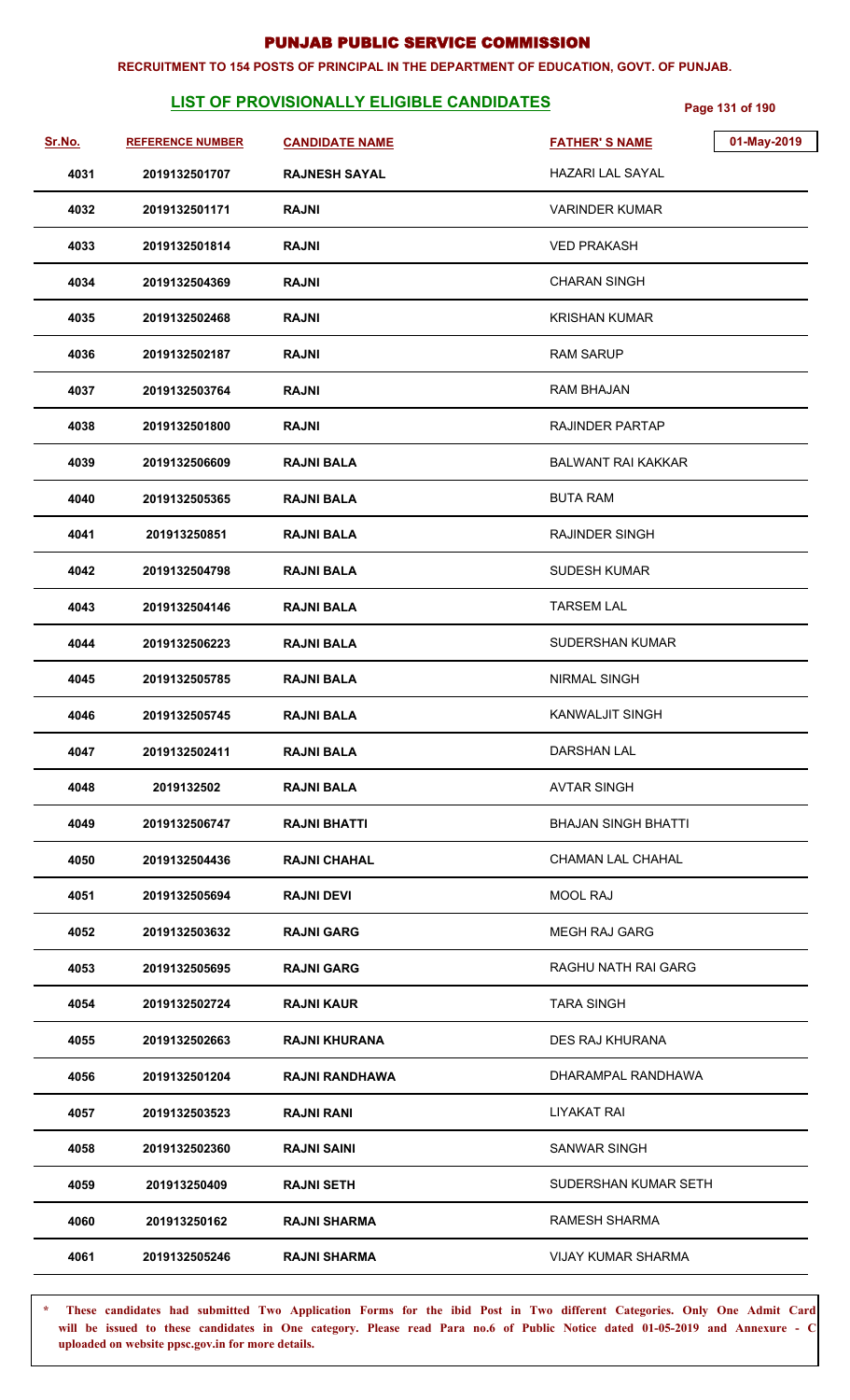#### **RECRUITMENT TO 154 POSTS OF PRINCIPAL IN THE DEPARTMENT OF EDUCATION, GOVT. OF PUNJAB.**

# **LIST OF PROVISIONALLY ELIGIBLE CANDIDATES** Page 132 of 190

| <u>Sr.No.</u> | <b>REFERENCE NUMBER</b> | <b>CANDIDATE NAME</b>         | <b>FATHER'S NAME</b>       | 01-May-2019 |
|---------------|-------------------------|-------------------------------|----------------------------|-------------|
| 4062          | 2019132501098           | <b>RAJNI SINGLA</b>           | <b>RAMESH KUMAR SINGLA</b> |             |
| 4063          | 2019132507531           | <b>RAJNISH BHAGAT</b>         | <b>CHHAJU RAM</b>          |             |
| 4064          | 2019132501665           | <b>RAJNISH KUMAR</b>          | <b>MAHAVIR PARSHAD</b>     |             |
| 4065          | 2019132503535           | <b>RAJNISH KUMAR</b>          | <b>RAM CHAND</b>           |             |
| 4066          | 2019132504492           | RAJNISH KUMAR                 | <b>BHAJAN LAL</b>          |             |
| 4067          | 2019132502127           | <b>RAJNISH KUMARI</b>         | ADARSH KUMAR               |             |
| 4068          | 201913250707            | <b>RAJPAL KAUR</b>            | <b>NATH SINGH</b>          |             |
| 4069          | 2019132501375           | <b>RAJPAL KAUR</b>            | <b>DALOUR SINGH</b>        |             |
| 4070          | 2019132507146           | <b>RAJPAL KAUR</b>            | DARSHAN SINGH              |             |
| 4071          | 201913250303            | <b>RAJPAL SINGH</b>           | <b>BUDH RAM</b>            |             |
| 4072          | 2019132506796           | <b>RAJPAL SINGH</b>           | <b>HARBANS SINGH</b>       |             |
| 4073          | 2019132501853           | <b>RAJPAL SINGH</b>           | <b>KASHMIR SINGH</b>       |             |
| 4074          | 2019132502265           | <b>RAJPAL SINGH</b>           | <b>TEK SINGH</b>           |             |
| 4075          | 2019132506484           | <b>RAJPREET KAUR</b>          | SAWINDER SINGH             |             |
| 4076          | 2019132502942           | <b>RAJPREET SINGH DHILLON</b> | <b>SUKHA SINGH</b>         |             |
| 4077          | 2019132505300           | <b>RAJPRIYA CHOPRA</b>        | <b>RAKESH CHOPRA</b>       |             |
| 4078          | 2019132504483           | <b>RAJU RANI</b>              | <b>SURINDER KUMAR</b>      |             |
| 4079          | 2019132503840           | <b>RAJVEER KAUR</b>           | DESH RAJ                   |             |
| 4080          | 2019132502614           | <b>RAJVEER NAIN</b>           | RAMPAL NAIN                |             |
| 4081          | 2019132502618           | <b>RAJVINDER KAUR</b>         | <b>SITAL SINGH</b>         |             |
| 4082          | 2019132507177           | <b>RAJVINDER KAUR</b>         | HARBHAJAN SINGH            |             |
| 4083          | 201913250563            | <b>RAJVINDER SINGH</b>        | <b>HARNEK SINGH</b>        |             |
| 4084          | 2019132501742           | <b>RAJVINDER SINGH</b>        | <b>BALVIR SINGH</b>        |             |
| 4085          | 2019132503772           | <b>RAJVIR KAUR</b>            | <b>HARPAL SINGH</b>        |             |
| 4086          | 2019132501621           | <b>RAJVIR SINGH</b>           | <b>AMRIK SINGH</b>         |             |
| 4087          | 201913250926            | <b>RAJVIR SINGH GILL</b>      | <b>TARA VSINGH GILL</b>    |             |
| 4088          | 2019132503078           | <b>RAJWANT KAUR</b>           | <b>KAHLA SINGH</b>         |             |
| 4089          | 2019132505532           | <b>RAJWANT KAUR</b>           | KHUSHAL SINGH              |             |
| 4090          | 2019132501302           | <b>RAJWANT KAUR</b>           | <b>MOHAN SINGH</b>         |             |
| 4091          | 2019132504160           | <b>RAJWANT KAUR</b>           | <b>DILAWAR SINGH</b>       |             |
| 4092          | 2019132504213           | <b>RAJWANT KAUR</b>           | <b>BALWANT SINGH</b>       |             |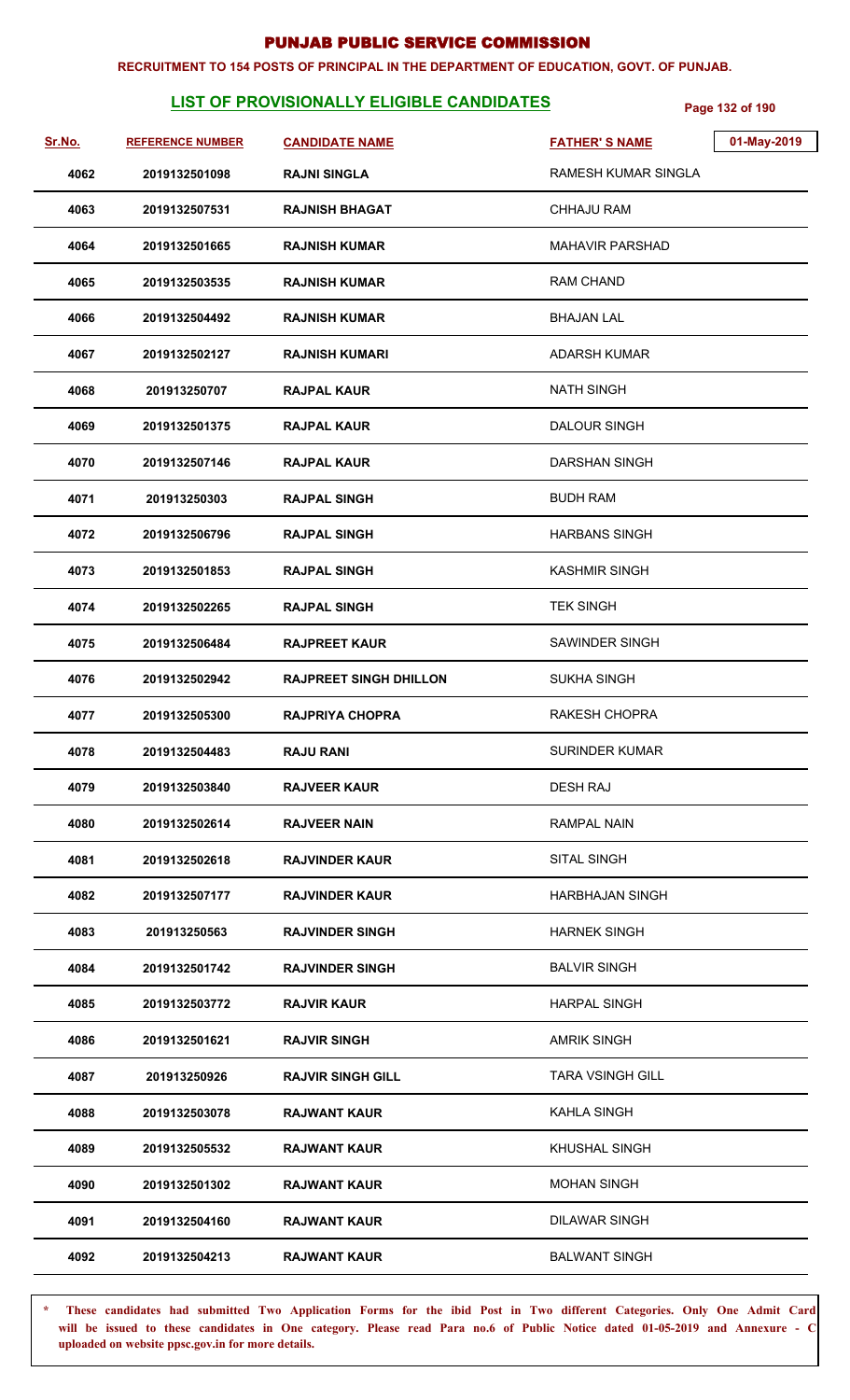#### **RECRUITMENT TO 154 POSTS OF PRINCIPAL IN THE DEPARTMENT OF EDUCATION, GOVT. OF PUNJAB.**

# **LIST OF PROVISIONALLY ELIGIBLE CANDIDATES** Page 133 of 190

| Sr.No. | <b>REFERENCE NUMBER</b> | <b>CANDIDATE NAME</b>  | 01-May-2019<br><b>FATHER'S NAME</b> |
|--------|-------------------------|------------------------|-------------------------------------|
| 4093   | 2019132502737           | <b>RAJWANT KAUR</b>    | <b>RAM SARUP</b>                    |
| 4094   | 201913250390            | <b>RAJWANT MAYA</b>    | <b>BACHAN LAL</b>                   |
| 4095   | 2019132501464           | <b>RAJWANT SINGH</b>   | <b>GULZAR SINGH</b>                 |
| 4096   | 2019132506520           | <b>RAJWINDER KAUR</b>  | <b>BALBIR SINGH</b>                 |
| 4097   | 2019132502384           | <b>RAJWINDER KAUR</b>  | <b>BANT SINGH</b>                   |
| 4098   | 201913250878            | <b>RAJWINDER KAUR</b>  | <b>SUKHDEV SINGH</b>                |
| 4099   | 2019132502153           | <b>RAJWINDER KAUR</b>  | <b>SATNAM SINGH</b>                 |
| 4100   | 2019132506802           | <b>RAJWINDER KAUR</b>  | <b>S AJMER SINGH</b>                |
| 4101   | 2019132504311           | <b>RAJWINDER KAUR</b>  | <b>RAGHBIR SINGH</b>                |
| 4102   | 2019132503670           | <b>RAJWINDER KAUR</b>  | <b>MAN SINGH</b>                    |
| 4103   | 2019132506629           | <b>RAJWINDER KAUR</b>  | <b>JASPAL SINGH</b>                 |
| 4104   | 2019132506027           | <b>RAJWINDER KAUR</b>  | <b>DHARMPAL SINGH</b>               |
| 4105   | 2019132502809           | <b>RAJWINDER KAUR</b>  | <b>BALBIR SINGH</b>                 |
| 4106   | 2019132507325           | <b>RAJWINDER KAUR</b>  | <b>AVTAR SINGH</b>                  |
| 4107   | 2019132505081           | <b>RAJWINDER KAUR</b>  | <b>HARBANS LAL</b>                  |
| 4108   | 2019132502740           | <b>RAJWINDER KAUR</b>  | DARSHAN SINGH                       |
| 4109   | 2019132502032           | <b>RAJWINDER KAUR</b>  | <b>KULWANT SINGH</b>                |
| 4110   | 2019132506569           | <b>RAJWINDER KAUR</b>  | <b>NAGINDER SINGH</b>               |
| 4111   | 2019132504037           | <b>RAJWINDER KAUR</b>  | <b>NIRMAL SINGH</b>                 |
| 4112   | 2019132505229           | <b>RAJWINDER KAUR</b>  | <b>SANTOKH SINGH</b>                |
| 4113   | 2019132503923           | <b>RAJWINDER KAUR</b>  | <b>TARLOK SINGH</b>                 |
| 4114   | 2019132504852           | <b>RAJWINDER KAUR</b>  | <b>GULZAR SINGH</b>                 |
| 4115   | 2019132506991           | <b>RAJWINDER LAKHA</b> | LEHMBAR RAM LAKHA                   |
| 4116   | 2019132502604           | <b>RAJWINDER SINGH</b> | <b>GURDEV SINGH</b>                 |
| 4117   | 2019132502202           | <b>RAJWINDER SINGH</b> | <b>TARSEM SINGH</b>                 |
| 4118   | 2019132504588           | <b>RAJWINDER SINGH</b> | <b>MANJEET SINGH</b>                |
| 4119   | 2019132505687           | <b>RAJWINDER SINGH</b> | <b>BAAG SINGH</b>                   |
| 4120   | 2019132501091           | <b>RAJWINDER SINGH</b> | HARBHAJAN SINGH                     |
| 4121   | 2019132506593           | <b>RAJWINDER SINGH</b> | <b>JAGSIR SINGH</b>                 |
| 4122   | 2019132502801           | <b>RAJWINDER SINGH</b> | <b>KARNAIL SINGH</b>                |
| 4123   | 201913250396            | <b>RAJWINDER SINGH</b> | <b>GURTEJ SINGH</b>                 |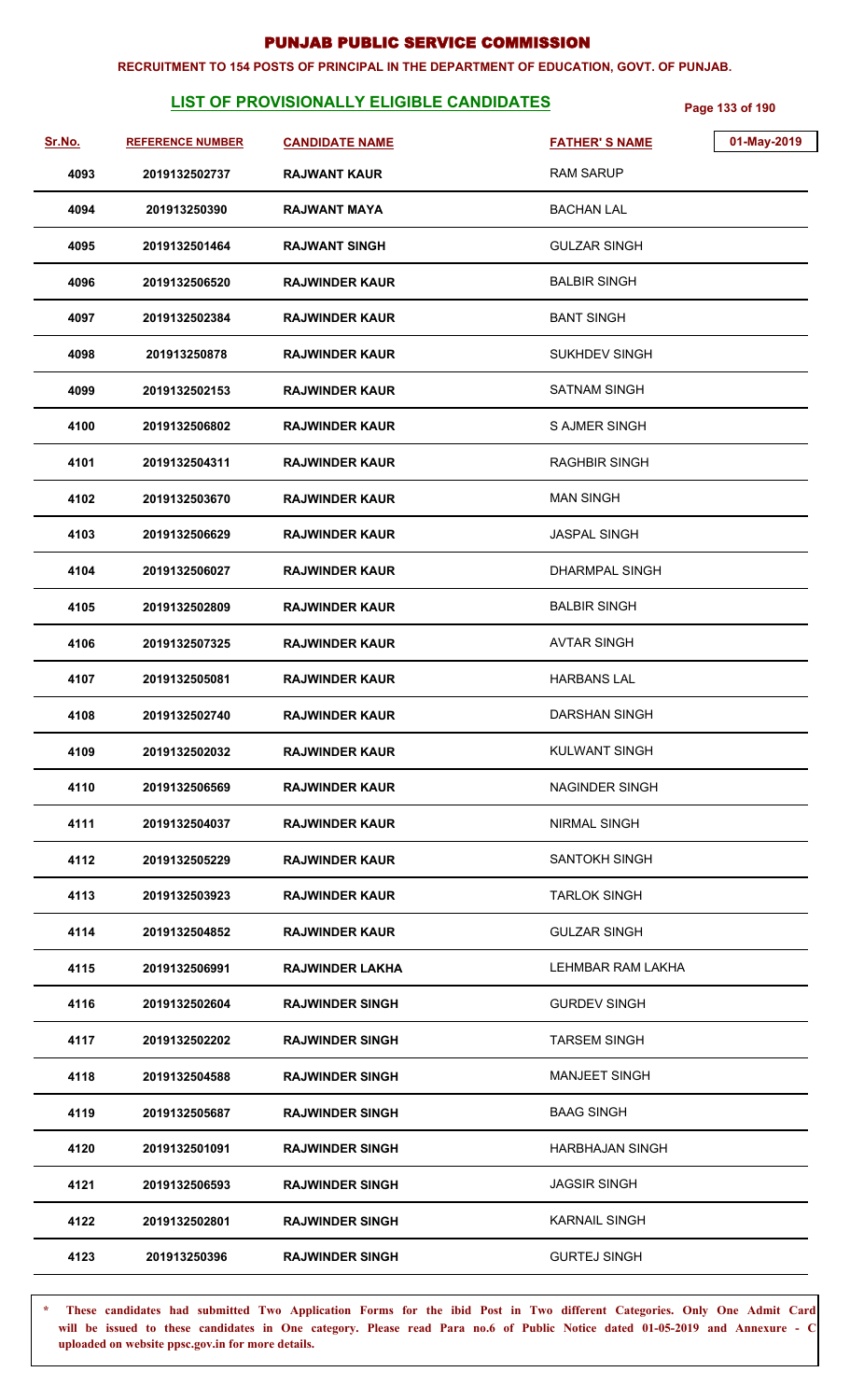#### **RECRUITMENT TO 154 POSTS OF PRINCIPAL IN THE DEPARTMENT OF EDUCATION, GOVT. OF PUNJAB.**

# **LIST OF PROVISIONALLY ELIGIBLE CANDIDATES** Page 134 of 190

| Sr.No. | <b>REFERENCE NUMBER</b> | <b>CANDIDATE NAME</b>      | 01-May-2019<br><b>FATHER'S NAME</b> |  |
|--------|-------------------------|----------------------------|-------------------------------------|--|
| 4124   | 2019132502824           | <b>RAJWINDERJIT KAUR</b>   | <b>GURMEJ SINGH</b>                 |  |
| 4125   | 2019132502884           | <b>RAKESH KUMAR</b>        | <b>MANMOHAN SINGH</b>               |  |
| 4126   | 2019132504855           | <b>RAKESH KUMAR</b>        | <b>VIJAY KUMAR</b>                  |  |
| 4127   | 20191325066             | <b>RAKESH KUMAR</b>        | TARAS RAM                           |  |
| 4128   | 2019132502285           | <b>RAKESH KUMAR</b>        | <b>SH SATDEV</b>                    |  |
| 4129   | 2019132504688           | <b>RAKESH KUMAR</b>        | <b>SH AMAR CHAND</b>                |  |
| 4130   | 2019132505324           | <b>RAKESH KUMAR</b>        | <b>RAM PAL</b>                      |  |
| 4131   | 2019132506852           | <b>RAKESH KUMAR</b>        | <b>RAM CHAND</b>                    |  |
| 4132   | 201913250283            | <b>RAKESH KUMAR</b>        | <b>RAJINDER KUMAR</b>               |  |
| 4133   | 2019132504942           | <b>RAKESH KUMAR</b>        | PURAN CHAND                         |  |
| 4134   | 2019132501580           | <b>RAKESH KUMAR</b>        | PARAS RAM                           |  |
| 4135   | 2019132506420           | <b>RAKESH KUMAR</b>        | <b>KRISHAN DEV</b>                  |  |
| 4136   | 2019132503030           | <b>RAKESH KUMAR</b>        | <b>KASHMIRI LAL</b>                 |  |
| 4137   | 2019132503559           | <b>RAKESH KUMAR</b>        | <b>JANAK RAJ</b>                    |  |
| 4138   | 2019132502454           | <b>RAKESH KUMAR</b>        | <b>HARIOM</b>                       |  |
| 4139   | 2019132502886           | <b>RAKESH KUMAR</b>        | <b>GIRDHARI LAL</b>                 |  |
| 4140   | 2019132505305           | <b>RAKESH KUMAR</b>        | <b>GIAN CHAND</b>                   |  |
| 4141   | 2019132501693           | <b>RAKESH KUMAR</b>        | POKHAR DUTT                         |  |
| 4142   | 2019132503610           | <b>RAKESH KUMAR</b>        | JAWAHARA RAM                        |  |
| 4143   | 2019132504548           | <b>RAKESH KUMAR</b>        | <b>JOGINDER SINGH</b>               |  |
| 4144   | 2019132502168           | <b>RAKESH KUMAR</b>        | <b>NIKKU RAM</b>                    |  |
| 4145   | 2019132501554           | <b>RAKESH KUMAR</b>        | <b>TARA SINGH</b>                   |  |
| 4146   | 20191325022             | <b>RAKESH KUMAR</b>        | <b>BANSILAL</b>                     |  |
| 4147   | 2019132501433           | <b>RAKESH KUMAR BABBAR</b> | <b>JAGDISH CHAND</b>                |  |
| 4148   | 201913250195            | RAKESH KUMAR JASSAL        | SODHI RAM                           |  |
| 4149   | 2019132503362           | <b>RAKESH KUMAR MITTAL</b> | <b>MANGAT RAI</b>                   |  |
| 4150   | 2019132504555           | <b>RAKESH KUMAR NARAD</b>  | <b>SAT PAL</b>                      |  |
| 4151   | 2019132505557           | <b>RAKESH KUMAR SAINI</b>  | <b>BAKSHISH RAM SAINI</b>           |  |
| 4152   | 2019132506787           | <b>RAKESH MAHAR</b>        | <b>MADAN LAL MAHAR</b>              |  |
| 4153   | 201913250637            | <b>RAKESH MEHTA</b>        | <b>MANOHAR LAL MEHTA</b>            |  |
| 4154   | 2019132506564           | <b>RAKESH ROSHAN</b>       | <b>KEHAR SINGH</b>                  |  |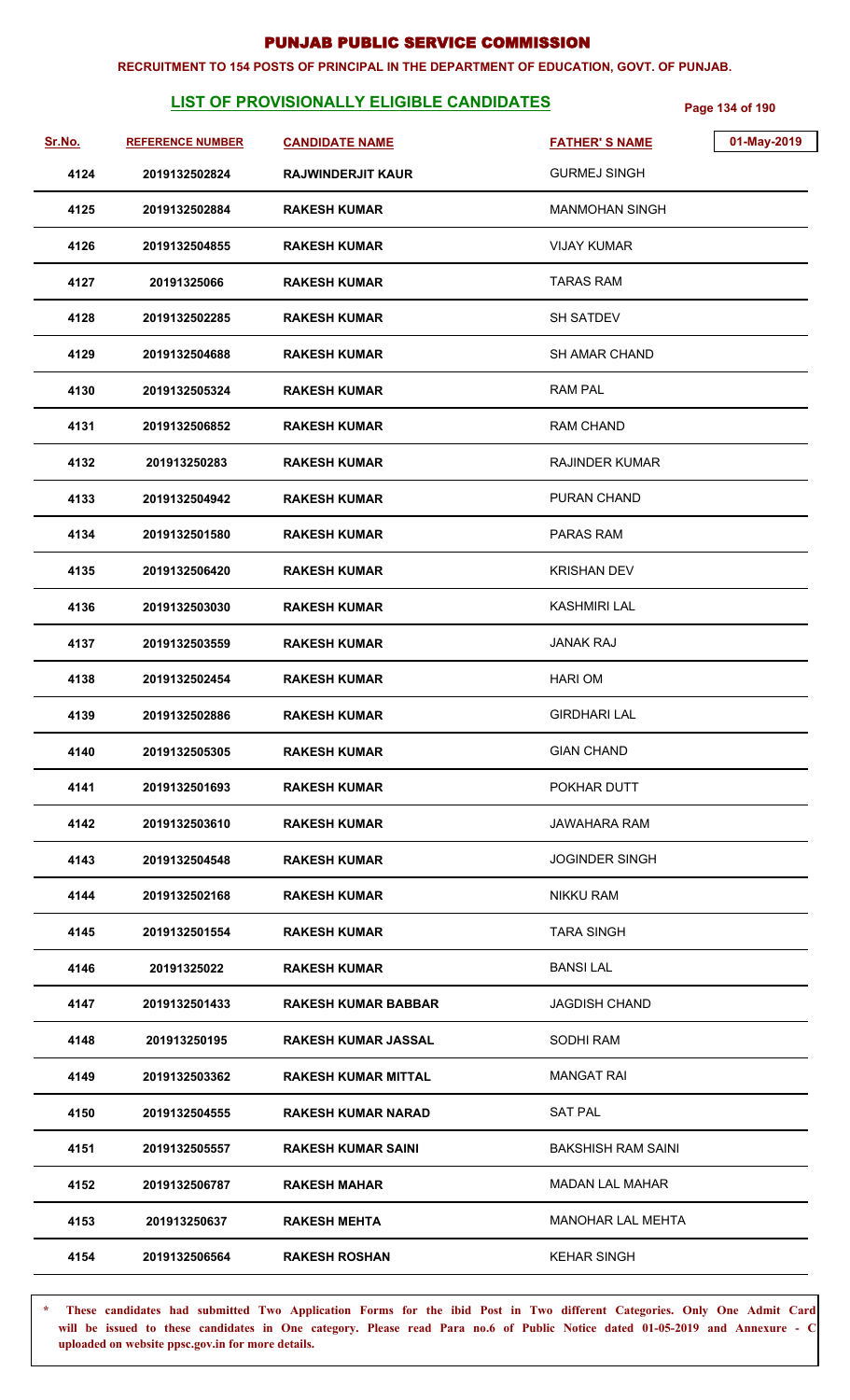#### **RECRUITMENT TO 154 POSTS OF PRINCIPAL IN THE DEPARTMENT OF EDUCATION, GOVT. OF PUNJAB.**

# **LIST OF PROVISIONALLY ELIGIBLE CANDIDATES** Page 135 of 190

| Sr.No. | <b>REFERENCE NUMBER</b> | <b>CANDIDATE NAME</b>        | <b>FATHER'S NAME</b>            | 01-May-2019 |
|--------|-------------------------|------------------------------|---------------------------------|-------------|
| 4155   | 201913250905            | <b>RAKESH SHARMA</b>         | AMARNATH SHARMA                 |             |
| 4156   | 2019132503367           | <b>RAKESH SHARMA</b>         | RAJINDER KUMAR SHARMA           |             |
| 4157   | 201913250724            | <b>RAKESH SINGH</b>          | <b>ANGREZ LAL</b>               |             |
| 4158   | 2019132501507           | <b>RAKHI</b>                 | <b>OM PARKASH</b>               |             |
| 4159   | 201913250328            | <b>RAKHI RANI</b>            | <b>BACHAN LAL</b>               |             |
| 4160   | 201913250227            | <b>RAM BHAJAN</b>            | <b>JAGDISH RAM</b>              |             |
| 4161   | 2019132505847           | <b>RAM KISHAN SINGH</b>      | <b>ARJAN SINGH</b>              |             |
| 4162   | 2019132506651           | <b>RAM KRISHAN</b>           | <b>OM PARKASH</b>               |             |
| 4163   | 2019132505585           | <b>RAM KUMAR GOEL</b>        | <b>GOKAL CHAND</b>              |             |
| 4164   | 2019132506864           | <b>RAM MURTI</b>             | <b>KANSHI RAM</b>               |             |
| 4165   | 2019132505445           | <b>RAM PARKASH</b>           | <b>MANORATH LAL</b>             |             |
| 4166   | 2019132502945           | <b>RAM SAROOP</b>            | <b>TIRATH RAM</b>               |             |
| 4167   | 2019132504870           | <b>RAM SAROOP</b>            | <b>JAILA RAM</b>                |             |
| 4168   | 2019132503040           | <b>RAM SINGH</b>             | SURJEET SINGH                   |             |
| 4169   | 2019132505796           | <b>RAM SINGH</b>             | <b>BAKHSHISH SINGH</b>          |             |
| 4170   | 2019132503113           | <b>RAM SINGH</b>             | <b>MAJOR SINGH</b>              |             |
| 4171   | 2019132506339           | <b>RAMA</b>                  | <b>SH OM PARKASH</b>            |             |
| 4172   | 2019132504437           | <b>RAMA KUMARI</b>           | RAM ASRA SHARMA                 |             |
| 4173   | 2019132506819           | <b>RAMA MEHTA</b>            | <b>VINOD SAGAR MEHTA</b>        |             |
| 4174   | 201913250410            | <b>RAMALJIT SINGH</b>        | <b>PRITAM SINGH</b>             |             |
| 4175   | 2019132504506           | RAMAN                        | <b>OM PARKASH</b>               |             |
| 4176   | 2019132501952           | <b>RAMAN CHAUDHARY</b>       | <b>ROOP CHAND</b>               |             |
| 4177   | 201913250161            | <b>RAMAN DEEP</b>            | <b>RAJINDER KUMAR</b>           |             |
| 4178   | 2019132507422           | <b>RAMAN DEEP</b>            | <b>SHAM LAL</b>                 |             |
| 4179   | 201913250551            | <b>RAMAN KUMAR</b>           | <b>KISHAN CHAND</b>             |             |
| 4180   | 2019132504072           | <b>RAMAN KUMAR</b>           | <b>KISHAN CHAND</b>             |             |
| 4181   | 2019132501506           | <b>RAMAN KUMAR</b>           | <b>GURBACHAN LAL</b>            |             |
| 4182   | 2019132506438           | <b>RAMAN KUMAR</b>           | <b>MANOHAR LAL GIL</b>          |             |
| 4183   | 201913250725            | <b>RAMAN KUMAR</b>           | <b>SANT RAM</b>                 |             |
| 4184   | 201913250667            | <b>RAMAN KUMAR CHAUDHARY</b> | <b>GURBAKSH SINGH CHAUDHARY</b> |             |
| 4185   | 2019132503627           | <b>RAMAN KUMAR NAGPAL</b>    | <b>SATPAL</b>                   |             |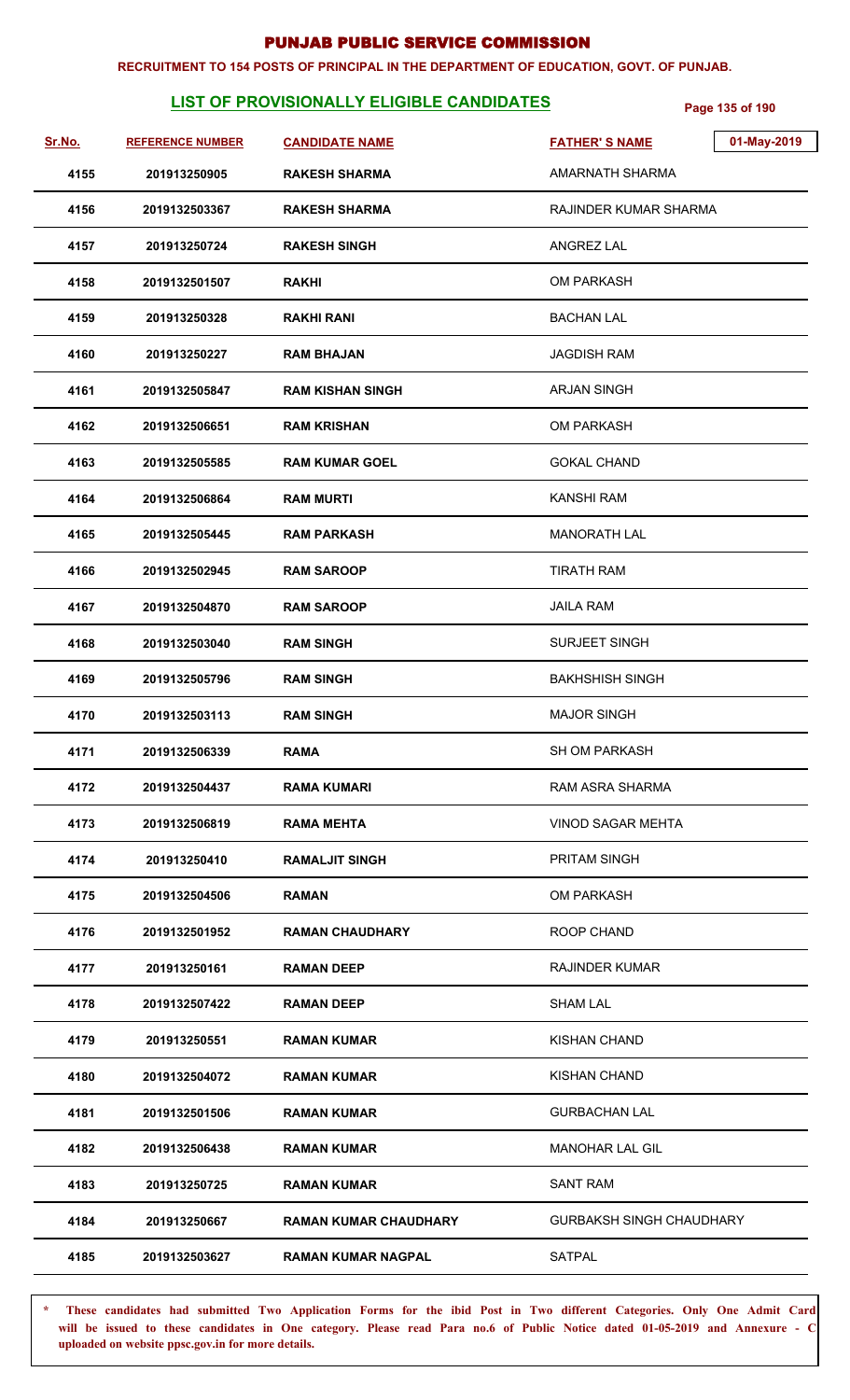#### **RECRUITMENT TO 154 POSTS OF PRINCIPAL IN THE DEPARTMENT OF EDUCATION, GOVT. OF PUNJAB.**

# **LIST OF PROVISIONALLY ELIGIBLE CANDIDATES** Page 136 of 190

| <u>Sr.No.</u> | <b>REFERENCE NUMBER</b> | <b>CANDIDATE NAME</b>         | 01-May-2019<br><b>FATHER'S NAME</b> |
|---------------|-------------------------|-------------------------------|-------------------------------------|
| 4186          | 2019132502470           | <b>RAMAN MEHTA</b>            | ASHOK MEHTA                         |
| 4187          | 2019132504373           | <b>RAMAN SHARMA</b>           | <b>JOGINDER NATH SHARMA</b>         |
| 4188          | 2019132503159           | <b>RAMANDEEP</b>              | <b>MOHINDER PAL</b>                 |
| 4189          | 2019132506015           | <b>RAMANDEEP</b>              | <b>DES RAJ</b>                      |
| 4190          | 201913250950            | <b>RAMANDEEP</b>              | <b>SUDESH LAL</b>                   |
| 4191          | 2019132504442           | <b>RAMANDEEP BAJWA</b>        | HARKARAMJIT SINGH BAJWA             |
| 4192          | 2019132505554           | <b>RAMANDEEP BAL</b>          | <b>BALWINDER SINGH</b>              |
| 4193          | 201913250393            | <b>RAMANDEEP KAPIL</b>        | KULDEEP CHAND                       |
| 4194          | 2019132502528           | <b>RAMANDEEP KAUR</b>         | <b>RAJINDER PAL SINGH</b>           |
| 4195          | 2019132503679           | <b>RAMANDEEP KAUR</b>         | <b>TARLOCHAN SINGH</b>              |
| 4196          | 2019132501355           | <b>RAMANDEEP KAUR</b>         | <b>SUKHDEV SINGH</b>                |
| 4197          | 2019132501630           | <b>RAMANDEEP KAUR</b>         | <b>RAVINDER SINGH</b>               |
| 4198          | 2019132506887           | <b>RAMANDEEP KAUR</b>         | <b>NIRMAL SINGH</b>                 |
| 4199          | 2019132502260           | <b>RAMANDEEP KAUR</b>         | LAKHWINDER SINGH                    |
| 4200          | 2019132504882           | <b>RAMANDEEP KAUR</b>         | <b>JAGSIR SINGH</b>                 |
| 4201          | 2019132505707           | <b>RAMANDEEP KAUR</b>         | <b>HARWINDER SINGH</b>              |
| 4202          | 2019132503382           | <b>RAMANDEEP KAUR</b>         | <b>GURDEV SINGH</b>                 |
| 4203          | 2019132503368           | <b>RAMANDEEP KAUR</b>         | <b>BHUPINDER SINGH</b>              |
| 4204          | 2019132507335           | <b>RAMANDEEP KAUR</b>         | <b>BACHITTAR SINGH</b>              |
| 4205          | 2019132501320           | <b>RAMANDEEP KAUR</b>         | <b>SUKHDEV SINGH</b>                |
| 4206          | 201913250273            | <b>RAMANDEEP KAUR</b>         | RAJVEER SINGH                       |
| 4207          | 2019132506689           | <b>RAMANDEEP KAUR</b>         | <b>HARBANS SINGH</b>                |
| 4208          | 201913250899            | <b>RAMANDEEP KAUR</b>         | <b>GURDIAL SINGH</b>                |
| 4209          | 201913250253            | <b>RAMANDEEP KAUR</b>         | <b>JAGMAIL SINGH</b>                |
| 4210          | 2019132501076           | <b>RAMANDEEP KAUR</b>         | <b>NIHAL SINGH</b>                  |
| 4211          | 201913250217            | <b>RAMANDEEP KAUR</b>         | TARLOCHAN SINGH                     |
| 4212          | 2019132502935           | <b>RAMANDEEP KAUR</b>         | <b>JAGROOP SINGH</b>                |
| 4213          | 2019132506679           | <b>RAMANDEEP KAUR</b>         | <b>KULWANT SINGH</b>                |
| 4214          | 201913250894            | <b>RAMANDEEP KAUR DHILLON</b> | DILBAGH SINGH DHILLON               |
| 4215          | 2019132501874           | <b>RAMANDEEP SHARDA</b>       | PARSHOTAM KUMAR                     |
| 4216          | 2019132503572           | <b>RAMANDEEP SHARMA</b>       | <b>JASPAL SHARMA</b>                |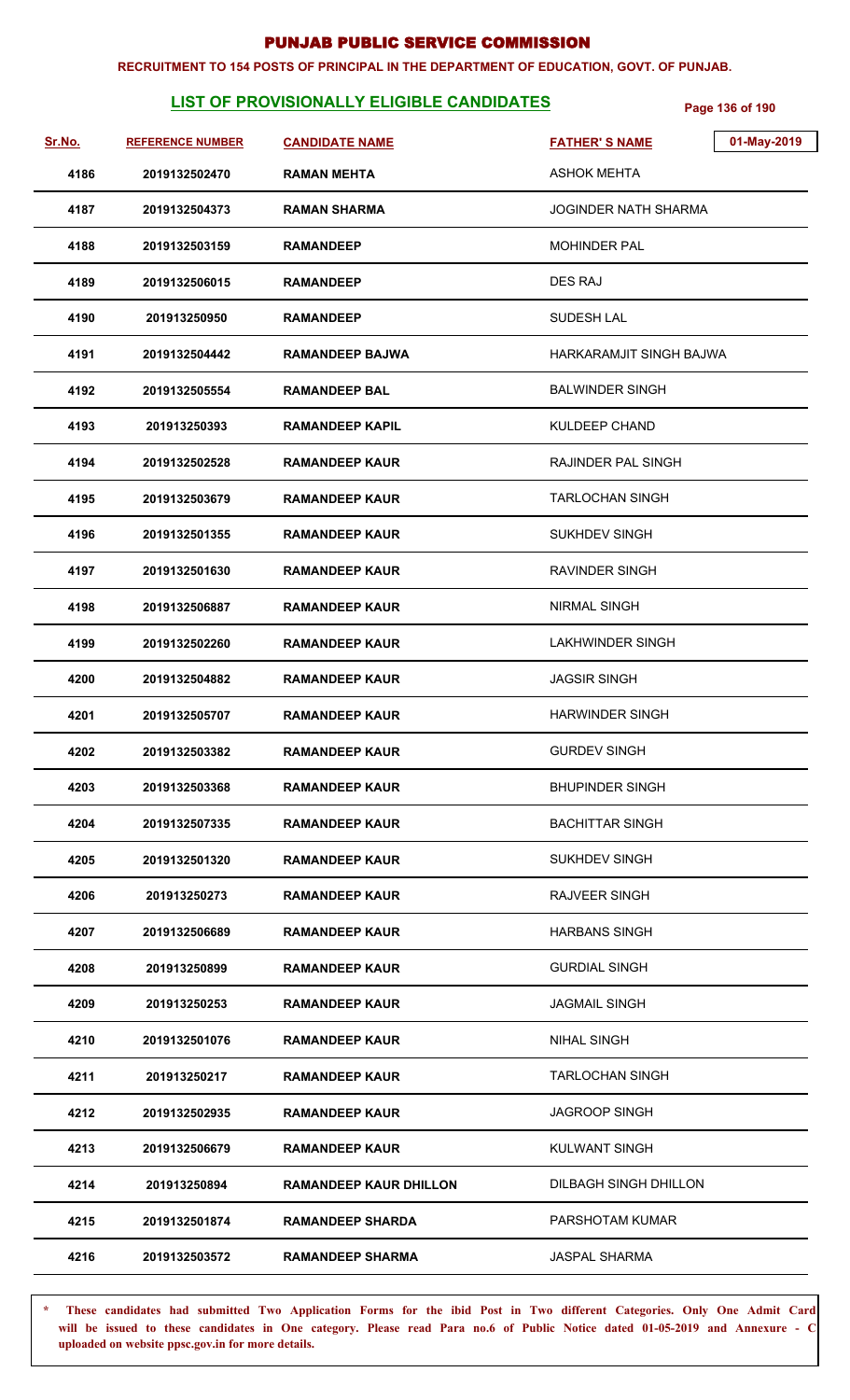#### **RECRUITMENT TO 154 POSTS OF PRINCIPAL IN THE DEPARTMENT OF EDUCATION, GOVT. OF PUNJAB.**

# **LIST OF PROVISIONALLY ELIGIBLE CANDIDATES** Page 137 of 190

| Sr.No.  |      | <b>REFERENCE NUMBER</b> | <b>CANDIDATE NAME</b>         | 01-May-2019<br><b>FATHER'S NAME</b> |  |
|---------|------|-------------------------|-------------------------------|-------------------------------------|--|
|         | 4217 | 2019132505339           | <b>RAMANDEEP SINGH</b>        | <b>ASSA SINGH</b>                   |  |
|         | 4218 | 2019132505979           | <b>RAMANDEEP SINGH</b>        | <b>BALBIR SINGH</b>                 |  |
|         | 4219 | 2019132505601           | <b>RAMANDEEP SINGH</b>        | <b>JAGDEV SINGH</b>                 |  |
|         | 4220 | 2019132505119           | <b>RAMANDEEP SINGH</b>        | JASWANT SINGH                       |  |
|         | 4221 | 2019132505217           | <b>RAMANDEEP SINGH</b>        | <b>SWINDER SINGH</b>                |  |
|         | 4222 | 2019132502012           | <b>RAMANDEEP SINGH</b>        | <b>TARANJIT SINGH</b>               |  |
|         | 4223 | 2019132503960           | <b>RAMANDEEP SINGH</b>        | <b>HARWINDER SINGH</b>              |  |
|         | 4224 | 201913250497            | <b>RAMANDEEP SINGH</b>        | <b>JAGJEET SINGH</b>                |  |
|         | 4225 | 2019132504148           | <b>RAMANDEEP SINGH</b>        | <b>MOHINDER SINGH</b>               |  |
|         | 4226 | 2019132505842           | <b>RAMANDEEP SINGH CHAWLA</b> | SEWA SINGH CHAWLA                   |  |
|         | 4227 | 2019132501450           | <b>RAMANDIP KAUR</b>          | <b>GURNAM SINGH</b>                 |  |
|         | 4228 | 2019132503473           | <b>RAMANJEET KAUR</b>         | <b>ROOP SINGH</b>                   |  |
|         | 4229 | 2019132504041           | <b>RAMANJEET KAUR</b>         | <b>HARDEV SINGH</b>                 |  |
|         | 4230 | 2019132502685           | <b>RAMANJIT KAUR</b>          | DALBARA SINGH                       |  |
|         | 4231 | 2019132507050           | RAMANJIT KAUR AHUJA           | K S AHUJA                           |  |
|         | 4232 | 201913250187            | <b>RAMANJIT KAUR PANGHLIA</b> | <b>BIKRAM SINGH</b>                 |  |
| *       | 4233 | 2019132502752           | <b>RAMANPREET KAUR</b>        | <b>GURDEEP SINGH</b>                |  |
| $\star$ | 4234 | 2019132502745           | <b>RAMANPREET KAUR</b>        | <b>GURDEEP SINGH</b>                |  |
|         | 4235 | 2019132506206           | <b>RAMANPREET KAUR</b>        | HARINDER SINGH CHAWLA               |  |
|         | 4236 | 2019132501906           | <b>RAMANPREET KAUR</b>        | <b>MALKIAT SINGH</b>                |  |
|         | 4237 | 2019132503338           | <b>RAMANPREET KULLAR</b>      | <b>KARAMJEET SINGH KULLAR</b>       |  |
|         | 4238 | 2019132506376           | <b>RAMANPREET SINGH</b>       | JATINDER SINGH                      |  |
|         | 4239 | 2019132507433           | <b>RAMESH KUMAR</b>           | DEV RAJ                             |  |
|         | 4240 | 2019132505636           | <b>RAMESH KUMAR</b>           | <b>KRISHAN LAL</b>                  |  |
|         | 4241 | 2019132503150           | <b>RAMESH KUMAR</b>           | SURAJ BHAN                          |  |
|         | 4242 | 2019132501524           | <b>RAMESH KUMAR</b>           | RULDU RAM                           |  |
|         | 4243 | 2019132507303           | <b>RAMESH KUMAR BAGGA</b>     | SATYA PAL BAGGA                     |  |
|         | 4244 | 201913250727            | <b>RAMESH RAJPUT</b>          | <b>JAI SINGH</b>                    |  |
|         | 4245 | 2019132503801           | <b>RAMESH SINGH</b>           | <b>TARA SINGH</b>                   |  |
|         | 4246 | 2019132504912           | <b>RAMINDER KAUR</b>          | <b>CHANAN SINGH</b>                 |  |
|         | 4247 | 2019132505474           | <b>RAMINDER PAL KAUR</b>      | <b>RANJODH SINGH</b>                |  |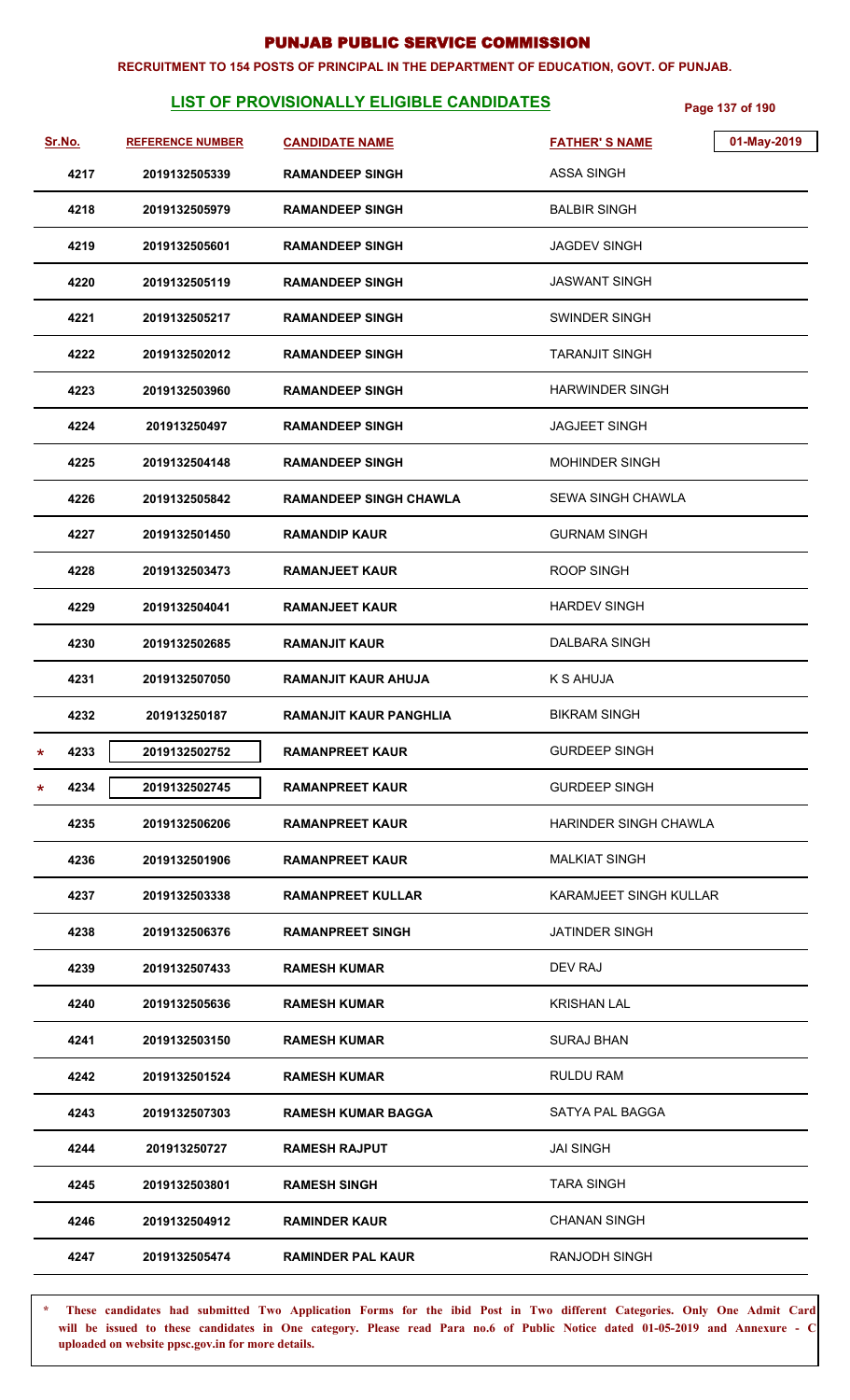#### **RECRUITMENT TO 154 POSTS OF PRINCIPAL IN THE DEPARTMENT OF EDUCATION, GOVT. OF PUNJAB.**

# **LIST OF PROVISIONALLY ELIGIBLE CANDIDATES** Page 138 of 190

| Sr.No.    | <b>REFERENCE NUMBER</b> | <b>CANDIDATE NAME</b>     | <b>FATHER'S NAME</b>    | 01-May-2019 |
|-----------|-------------------------|---------------------------|-------------------------|-------------|
| 4248      | 2019132506979           | <b>RAMINDER PAL SINGH</b> | <b>KARAM SINGH</b>      |             |
| 4249      | 2019132502668           | <b>RAMINDER SINGH</b>     | <b>FANGAN SINGH</b>     |             |
| 4250      | 2019132504951           | <b>RAMINDER SINGH</b>     | <b>HOSHIAR SINGH</b>    |             |
| 4251      | 2019132504017           | <b>RAMINDER SINGH</b>     | <b>LAL SINGH</b>        |             |
| 4252      | 2019132503154           | <b>RAMINDERJEET KAUR</b>  | <b>JOGA SINGH SAINI</b> |             |
| 4253      | 2019132504777           | <b>RAMIT NARANG</b>       | SURESH NARANG           |             |
| 4254      | 2019132507182           | <b>RAMIT VASUDEVA</b>     | CHANDER MOHAN VASUDEVA  |             |
| 4255      | 2019132504567           | <b>RAMJIT SINGH</b>       | <b>HARINDER SINGH</b>   |             |
| 4256      | 2019132504302           | <b>RAMNEET KAUR</b>       | <b>CHAND SINGH</b>      |             |
| 4257      | 2019132503672           | <b>RAMNIK KAUR</b>        | <b>DILBAGH SINGH</b>    |             |
| 4258      | 2019132504716           | <b>RAMPAL</b>             | <b>MAJOR SINGH</b>      |             |
| 4259      | 2019132506877           | <b>RAMPARKASH SINGH</b>   | <b>BHOLA SINGH</b>      |             |
| 4260      | 2019132506041           | <b>RAMPEET KAUR</b>       | <b>BALBIR SINGH</b>     |             |
| 4261      | 2019132502859           | <b>RANA SINGH</b>         | <b>DARSHAN SINGH</b>    |             |
| 4262<br>* | 2019132503513           | <b>RANBIR KAUR</b>        | <b>HARDIP SINGH</b>     |             |
| 4263<br>* | 2019132501284           | <b>RANBIR KAUR</b>        | <b>HARDIP SINGH</b>     |             |
| 4264      | 2019132502971           | <b>RANBIR SINGH</b>       | <b>BIRBAL RAM</b>       |             |
| 4265      | 2019132503391           | <b>RANDEEP KAUR</b>       | <b>JAGTAR SINGH</b>     |             |
| 4266      | 2019132506263           | <b>RANDEEP KAUR</b>       | <b>JASBIR SINGH</b>     |             |
| 4267      | 2019132501110           | <b>RANDEEP KAUR</b>       | <b>SUKHDEV SINGH</b>    |             |
| 4268      | 2019132507488           | <b>RANDEEP KAUR</b>       | <b>BALBIR SINGH</b>     |             |
| 4269      | 2019132501796           | <b>RANDEEP KUMARI</b>     | <b>DHARAM PAL</b>       |             |
| 4270      | 2019132501301           | <b>RANDEEP SINGH</b>      | RATTAN CHAND            |             |
| 4271      | 2019132505828           | <b>RANDEEP SINGH</b>      | <b>AMOLAK SINGH</b>     |             |
| 4272      | 2019132503926           | <b>RANDHIR SINGH</b>      | <b>BALDEV SINGH</b>     |             |
| 4273      | 2019132501270           | <b>RANDHIR SINGH</b>      | <b>JASWANT SINGH</b>    |             |
| 4274      | 2019132504769           | <b>RANDHIR SINGH</b>      | RASHPAL SINGH           |             |
| 4275      | 2019132503601           | <b>RANDHIR SINGH</b>      | <b>BALWANT SINGH</b>    |             |
| 4276      | 2019132503949           | <b>RANI</b>               | <b>AJAIB SINGH</b>      |             |
| 4277      | 2019132503356           | <b>RANJANA</b>            | <b>DEVILAL</b>          |             |
| 4278      | 2019132505271           | <b>RANJANA KUMARI</b>     | <b>RAM RAKESH PAL</b>   |             |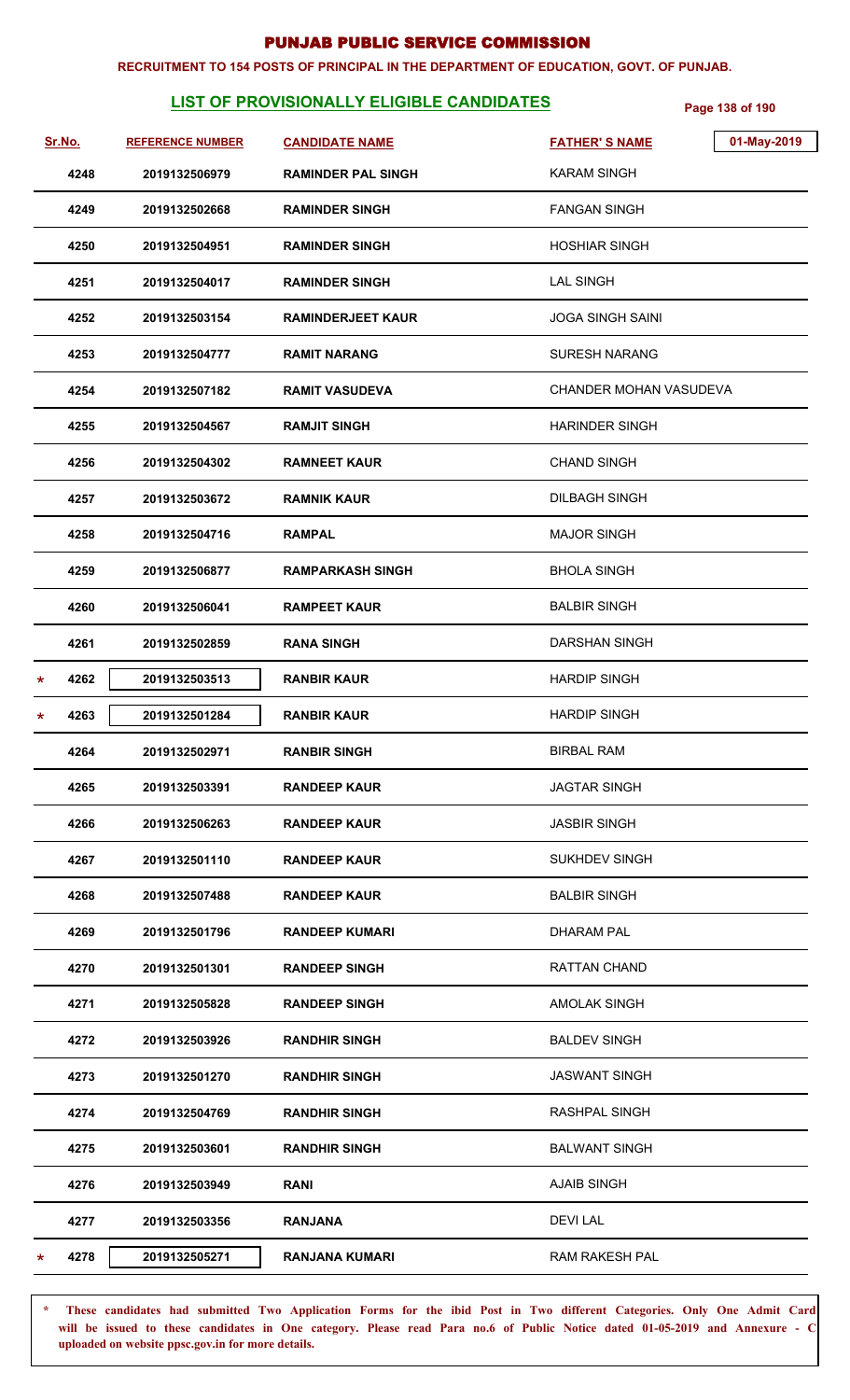#### **RECRUITMENT TO 154 POSTS OF PRINCIPAL IN THE DEPARTMENT OF EDUCATION, GOVT. OF PUNJAB.**

# **LIST OF PROVISIONALLY ELIGIBLE CANDIDATES** Page 139 of 190

|   | Sr.No. | <b>REFERENCE NUMBER</b> | <b>CANDIDATE NAME</b>        | <b>FATHER'S NAME</b>   | 01-May-2019 |
|---|--------|-------------------------|------------------------------|------------------------|-------------|
| * | 4279   | 2019132507229           | <b>RANJANA KUMARI</b>        | <b>RAM RAKESH PAL</b>  |             |
|   | 4280   | 2019132502367           | <b>RANJEET GILL</b>          | <b>GURLAL SINGH</b>    |             |
|   | 4281   | 2019132502375           | <b>RANJEET KAUR</b>          | <b>INDER SINGH</b>     |             |
|   | 4282   | 2019132504938           | <b>RANJEET KAUR</b>          | <b>JOGINDER SINGH</b>  |             |
|   | 4283   | 2019132506153           | <b>RANJEET SINGH</b>         | <b>BALDEV SINGH</b>    |             |
|   | 4284   | 2019132505287           | <b>RANJEET SINGH</b>         | <b>GURNAND SINGH</b>   |             |
|   | 4285   | 2019132504560           | <b>RANJEET SINGH</b>         | <b>JAGRAJ SINGH</b>    |             |
|   | 4286   | 2019132505867           | <b>RANJEET SINGH</b>         | <b>TARSEM SINGH</b>    |             |
|   | 4287   | 2019132502620           | <b>RANJEET SINGH</b>         | <b>HOSHIAR SINGH</b>   |             |
|   | 4288   | 2019132506976           | <b>RANJEET SINGH DHILLON</b> | HARMAIL SINGH DHILLON  |             |
|   | 4289   | 2019132501055           | <b>RANJEETA</b>              | <b>NARINDER SINGH</b>  |             |
|   | 4290   | 2019132504774           | <b>RANJEETA DEVI</b>         | <b>RAJINDER KUMAR</b>  |             |
|   | 4291   | 2019132503430           | <b>RANJEEV KUMAR</b>         | <b>AMARJIT</b>         |             |
|   | 4292   | 2019132504066           | <b>RANJEEV KUMAR</b>         | SATPAL MONGA           |             |
|   | 4293   | 2019132507033           | <b>RANJIT KAUR</b>           | <b>NEK SINGH</b>       |             |
|   | 4294   | 2019132503510           | <b>RANJIT KAUR</b>           | <b>GURNAM SINGH</b>    |             |
|   | 4295   | 2019132504261           | <b>RANJIT KAUR</b>           | <b>SANTOKH SINGH</b>   |             |
|   | 4296   | 2019132506676           | <b>RANJIT KAUR</b>           | <b>BALWANT SINGH</b>   |             |
|   | 4297   | 2019132502179           | <b>RANJIT KAUR</b>           | <b>KARNAIL SINGH</b>   |             |
|   | 4298   | 2019132501364           | <b>RANJIT KAUR</b>           | <b>GURCHARAN SINGH</b> |             |
|   | 4299   | 2019132502772           | <b>RANJIT KAUR</b>           | <b>JOGINDER SINGH</b>  |             |
|   | 4300   | 2019132501026           | <b>RANJIT KAUR</b>           | <b>CHANCHAL SINGH</b>  |             |
|   | 4301   | 2019132501919           | <b>RANJIT KAUR</b>           | <b>KESAR SINGH</b>     |             |
|   | 4302   | 2019132506553           | <b>RANJIT KAUR</b>           | <b>DARSHAN SINGH</b>   |             |
|   | 4303   | 2019132503613           | <b>RANJIT KAUR</b>           | <b>JAGDISH SINGH</b>   |             |
|   | 4304   | 2019132504635           | <b>RANJIT KUMAR</b>          | SATPAL                 |             |
|   | 4305   | 201913250533            | <b>RANJIT SINGH</b>          | <b>HAZARA SINGH</b>    |             |
|   | 4306   | 201913250119            | <b>RANJIT SINGH</b>          | <b>SWARN SINGH</b>     |             |
|   | 4307   | 2019132501195           | <b>RANJIT SINGH</b>          | <b>SURINDER SINGH</b>  |             |
|   | 4308   | 2019132501799           | <b>RANJIT SINGH</b>          | <b>MOHAN SINGH</b>     |             |
|   | 4309   | 2019132506057           | <b>RANJIT SINGH</b>          | KULDEEP SINGH          |             |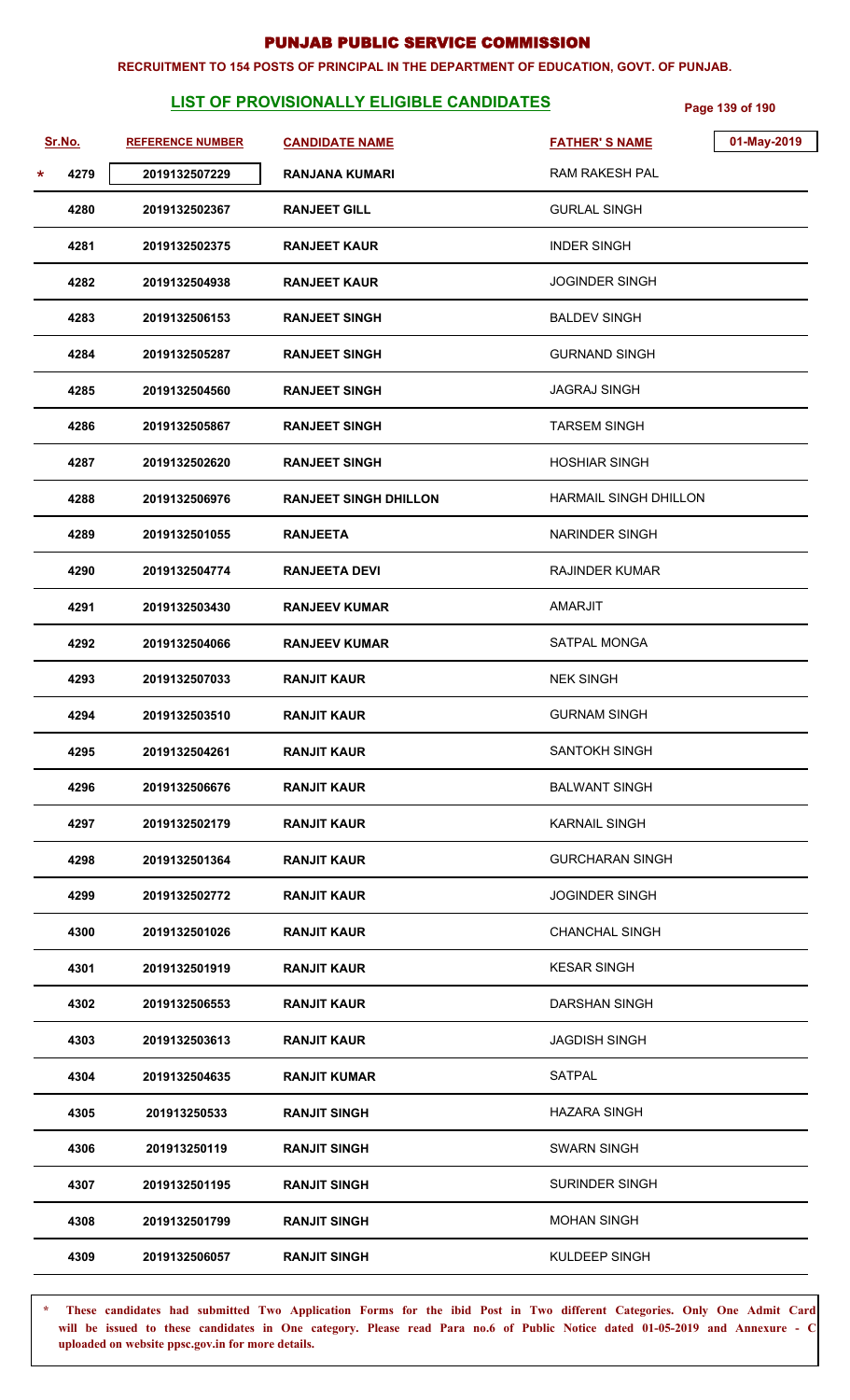#### **RECRUITMENT TO 154 POSTS OF PRINCIPAL IN THE DEPARTMENT OF EDUCATION, GOVT. OF PUNJAB.**

# **LIST OF PROVISIONALLY ELIGIBLE CANDIDATES** Page 140 of 190

| <u>Sr.No.</u> | <b>REFERENCE NUMBER</b> | <b>CANDIDATE NAME</b>      | <b>FATHER'S NAME</b>       | 01-May-2019 |
|---------------|-------------------------|----------------------------|----------------------------|-------------|
| 4310          | 2019132501664           | <b>RANJIT SINGH</b>        | <b>JAIMAL SINGH</b>        |             |
| 4311          | 20191325050             | <b>RANJIT SINGH</b>        | <b>HARBANS SINGH</b>       |             |
| 4312          | 201913250531            | <b>RANJIT SINGH</b>        | <b>GURDEV SINGH</b>        |             |
| 4313          | 2019132504430           | <b>RANJIT SINGH</b>        | <b>CAPT AJIT SINGH</b>     |             |
| 4314          | 2019132506155           | <b>RANJIT SINGH</b>        | <b>BALDEV SINGH</b>        |             |
| 4315          | 2019132504738           | <b>RANJIT SINGH</b>        | <b>AVTAR SINGH</b>         |             |
| 4316          | 2019132502416           | <b>RANJIT SINGH</b>        | <b>KARATR SINGH</b>        |             |
| 4317          | 2019132503916           | <b>RANJIT SINGH</b>        | <b>KARNAIL SINGH</b>       |             |
| 4318          | 2019132503558           | <b>RANJIT SINGH</b>        | KULDIP SINGH BHULLAR       |             |
| 4319          | 201913250293            | <b>RANJIT SINGH</b>        | <b>KULWINDER SINGH</b>     |             |
| 4320          | 2019132502308           | <b>RANJIT SINGH</b>        | <b>SUKHCHAIN SINGH</b>     |             |
| 4321          | 201913250270            | <b>RANJNA MAHAJAN</b>      | <b>KAMAL NABH GUPTA</b>    |             |
| 4322          | 2019132501221           | <b>RANJODH SINGH</b>       | <b>BALDEV SINGH</b>        |             |
| 4323          | 2019132505625           | <b>RANJODH SINGH</b>       | <b>JOGINDER SINGH</b>      |             |
| 4324          | 2019132504973           | <b>RANVIR KAUR</b>         | <b>RANJIT SINGH</b>        |             |
| 4325          | 201913250881            | <b>RANVIR SINGH PARMAR</b> | <b>GURDIP SINGH PARMAR</b> |             |
| 4326          | 2019132505951           | <b>RAPAL</b>               | <b>MEGH RAJ</b>            |             |
| 4327          | 2019132505500           | <b>RASHI</b>               | SUBHASH ANAND              |             |
| 4328          | 2019132502774           | <b>RASHIMA BANSAL</b>      | <b>TARSEM BANSAL</b>       |             |
| 4329          | 2019132501202           | <b>RASHMI</b>              | RATTAN LAL GOYAL           |             |
| 4330          | 2019132506767           | <b>RASHMI</b>              | PURAN CHAND                |             |
| 4331          | 2019132505839           | <b>RASHMI</b>              | <b>HARDWARI LAL</b>        |             |
| 4332          | 2019132507112           | <b>RASHMI</b>              | <b>JAWAHAR LAL</b>         |             |
| 4333          | 2019132506901           | <b>RASHMI CHAWLA</b>       | RAM KISHAN CHAWLA          |             |
| 4334          | 2019132503100           | <b>RASHMI VERONICA</b>     | <b>THOMAS BHATTI</b>       |             |
| 4335          | 201913250907            | <b>RASHPAL KAUR</b>        | <b>HARDEV SINGH</b>        |             |
| 4336          | 20191325094             | <b>RASHPAL SINGH</b>       | NARANJAN SINGH             |             |
| 4337          | 2019132506917           | <b>RASHVINDER RAM</b>      | <b>KARTAR CHAND</b>        |             |
| 4338          | 2019132502159           | <b>RASHWINDER KAUR</b>     | POORAN SINGH               |             |
| 4339          | 2019132506320           | <b>RASJIWAN</b>            | RAM LAL                    |             |
| 4340          | 2019132506062           | <b>RATTANDEEP SINGH</b>    | <b>NAHAR SINGH</b>         |             |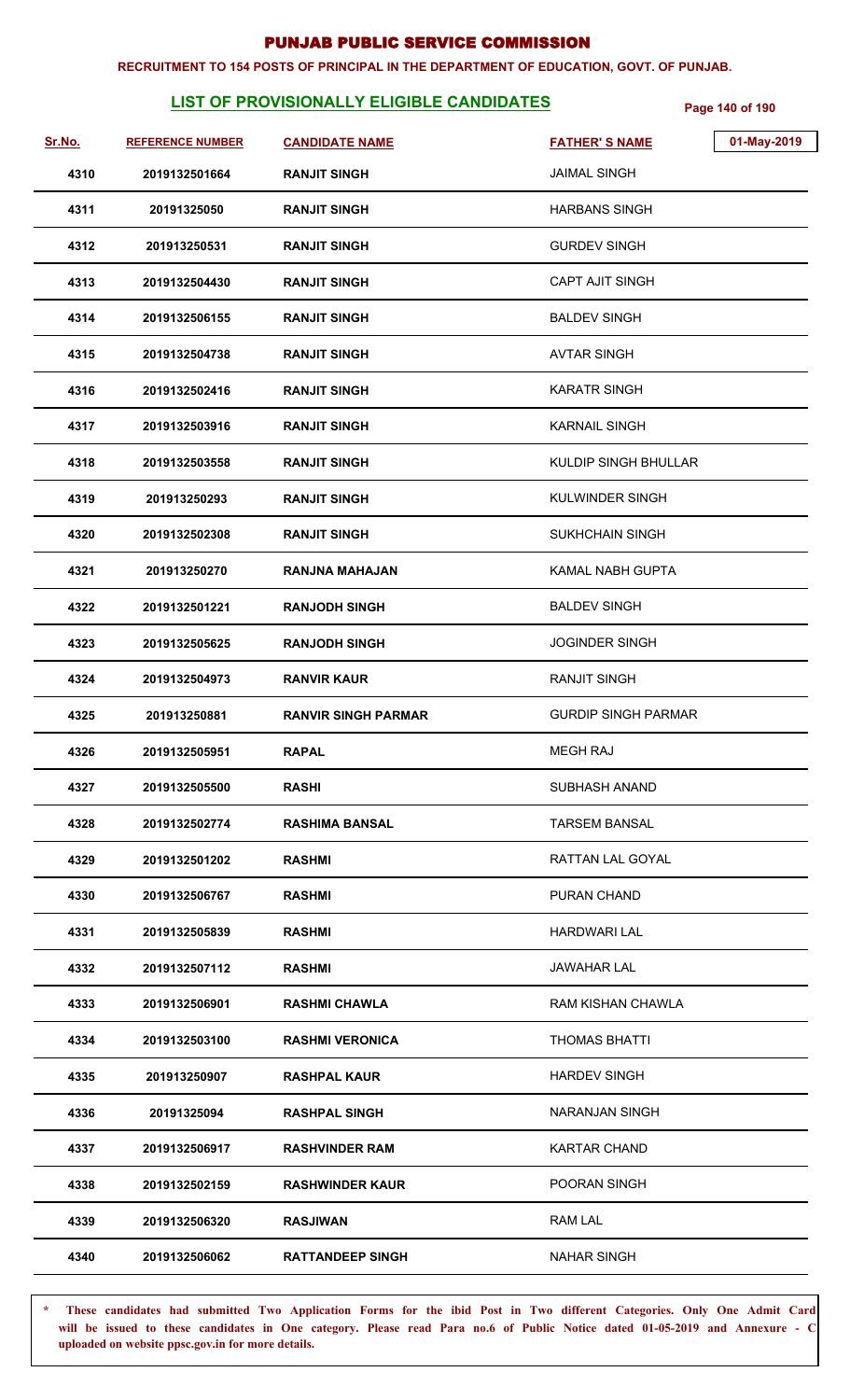#### **RECRUITMENT TO 154 POSTS OF PRINCIPAL IN THE DEPARTMENT OF EDUCATION, GOVT. OF PUNJAB.**

# **LIST OF PROVISIONALLY ELIGIBLE CANDIDATES** Page 141 of 190

| <u>Sr.No.</u> | <b>REFERENCE NUMBER</b> | <b>CANDIDATE NAME</b>      | <b>FATHER'S NAME</b>        | 01-May-2019 |
|---------------|-------------------------|----------------------------|-----------------------------|-------------|
| 4341          | 2019132504431           | <b>RATTANDEEP SINGH</b>    | <b>SUKHDEV SINGH</b>        |             |
| 4342          | 2019132504875           | <b>RAVANDEEP KAUR</b>      | <b>NIRPAL SINGH</b>         |             |
| 4343          | 2019132506113           | <b>RAVI ATTRI</b>          | <b>CHARAN DASS</b>          |             |
| 4344          | 2019132503313           | <b>RAVI BISHNOI</b>        | SATPAL BISHNOI              |             |
| 4345          | 2019132502300           | <b>RAVI INDER SINGH</b>    | <b>BALDEV SINGH</b>         |             |
| 4346          | 2019132504528           | <b>RAVI INDER SINGH</b>    | <b>CHAMKAUR SINGH</b>       |             |
| 4347          | 2019132502463           | <b>RAVI KANT</b>           | <b>KUSHAL CHAND</b>         |             |
| 4348          | 2019132505044           | <b>RAVI KUMAR</b>          | <b>PAWAN KUMAR</b>          |             |
| 4349          | 201913250645            | <b>RAVI KUMAR</b>          | <b>SUKHWINDER KUMAR</b>     |             |
| 4350          | 2019132506849           | <b>RAVI KUMAR</b>          | DHARAM CHAND                |             |
| 4351          | 2019132506020           | <b>RAVI KUMAR KHUNGER</b>  | <b>MOHAN LAL KHUNGER</b>    |             |
| 4352          | 201913250265            | <b>RAVI PARKASH SHARMA</b> | DHARAMVIR SHARMA            |             |
| 4353          | 2019132502431           | <b>RAVI SAYAL</b>          | <b>SH ASHOK KUMAR SAYAL</b> |             |
| 4354          | 2019132501607           | <b>RAVINDER GHAI</b>       | RAJ KUMAR                   |             |
| 4355          | 2019132501722           | <b>RAVINDER KANSAL</b>     | SURESH KANSAL               |             |
| 4356          | 2019132506880           | <b>RAVINDER KAUR</b>       | <b>AJIT SINGH</b>           |             |
| 4357          | 2019132506180           | <b>RAVINDER KAUR</b>       | <b>GURCHARAN MEHMI</b>      |             |
| 4358          | 2019132505326           | <b>RAVINDER KAUR</b>       | <b>GURDARSHAN SINGH</b>     |             |
| 4359          | 2019132502671           | <b>RAVINDER KAUR</b>       | <b>JARNAIL SINGH</b>        |             |
| 4360          | 201913250713            | <b>RAVINDER KAUR</b>       | <b>BAHADUR SINGH</b>        |             |
| 4361          | 2019132506260           | <b>RAVINDER KAUR</b>       | <b>BALJEET SINGH</b>        |             |
| 4362          | 2019132506168           | <b>RAVINDER KAUR</b>       | <b>BALKAR SINGH</b>         |             |
| 4363          | 2019132503940           | <b>RAVINDER KAUR</b>       | PREM CHAND                  |             |
| 4364          | 2019132504742           | <b>RAVINDER KAUR</b>       | SARDARA SINGH               |             |
| 4365          | 2019132501143           | <b>RAVINDER KAUR</b>       | <b>JAGTAR SINGH</b>         |             |
| 4366          | 2019132503981           | <b>RAVINDER KAUR</b>       | <b>BALDEV SINGH</b>         |             |
| 4367          | 2019132501992           | <b>RAVINDER KAUR</b>       | <b>SURJIT SINGH</b>         |             |
| 4368          | 2019132506486           | <b>RAVINDER KAUR</b>       | <b>NAHAR SINGH</b>          |             |
| 4369          | 201913250374            | <b>RAVINDER KUMAR</b>      | <b>CHANAN RAM</b>           |             |
| 4370          | 201913250974            | <b>RAVINDER KUMAR</b>      | <b>KHUSHIA RAM</b>          |             |
| 4371          | 201913250525            | <b>RAVINDER KUMAR</b>      | <b>RAMPAL</b>               |             |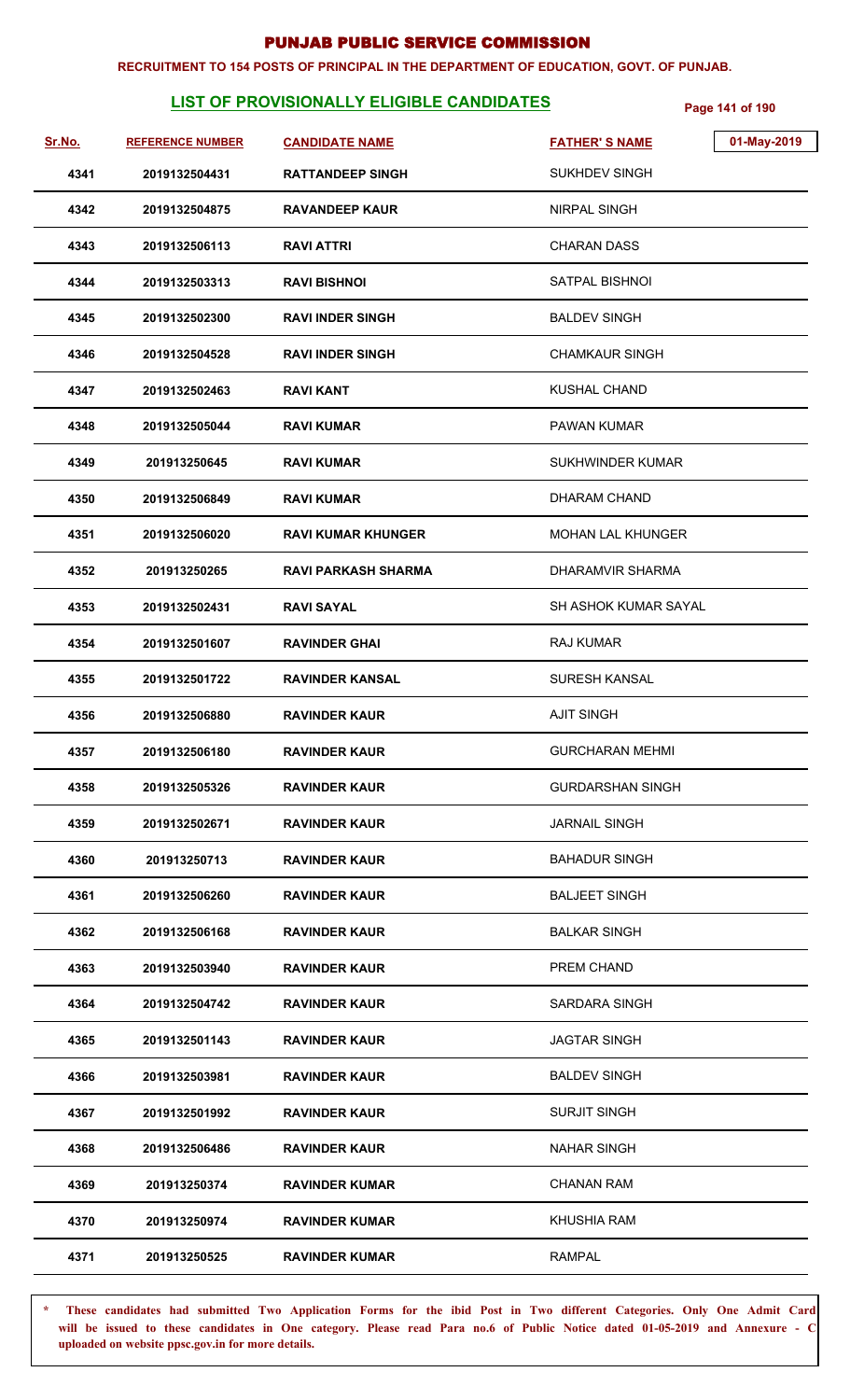#### **RECRUITMENT TO 154 POSTS OF PRINCIPAL IN THE DEPARTMENT OF EDUCATION, GOVT. OF PUNJAB.**

# **LIST OF PROVISIONALLY ELIGIBLE CANDIDATES** Page 142 of 190

| <u>Sr.No.</u> | <b>REFERENCE NUMBER</b> | <b>CANDIDATE NAME</b>        | 01-May-2019<br><b>FATHER'S NAME</b> |
|---------------|-------------------------|------------------------------|-------------------------------------|
| 4372          | 2019132501046           | <b>RAVINDER KUMAR</b>        | <b>SANT RAM</b>                     |
| 4373          | 2019132503913           | <b>RAVINDER KUMAR</b>        | SH RATTI RAM                        |
| 4374          | 2019132503599           | <b>RAVINDER KUMAR</b>        | <b>JAI KRISHAN</b>                  |
| 4375          | 2019132507308           | <b>RAVINDER KUMAR</b>        | <b>KEDAR NATH</b>                   |
| 4376          | 2019132505868           | <b>RAVINDER KUMAR</b>        | <b>KANSHI RAM</b>                   |
| 4377          | 2019132502444           | <b>RAVINDER MOHAN SHARMA</b> | VIJAY KUMAR SHARMA                  |
| 4378          | 2019132504719           | <b>RAVINDER PAL</b>          | <b>JAGAN LAL</b>                    |
| 4379          | 2019132506914           | <b>RAVINDER PAL</b>          | <b>TARA SINGH</b>                   |
| 4380          | 201913250197            | <b>RAVINDER SHARMA</b>       | <b>SHIV KUMAR</b>                   |
| 4381          | 201913250498            | <b>RAVINDER SINGH</b>        | <b>GULZAR SINGH</b>                 |
| 4382          | 2019132505696           | <b>RAVINDER SINGH</b>        | <b>UJJAGAR SINGH</b>                |
| 4383          | 2019132501873           | <b>RAVINDER SINGH</b>        | <b>PREM SINGH</b>                   |
| 4384          | 2019132501051           | <b>RAVINDER SINGH</b>        | <b>NACHHATTAR SINGH</b>             |
| 4385          | 2019132504612           | <b>RAVINDER SINGH</b>        | <b>MADAN SINGH</b>                  |
| 4386          | 2019132506820           | <b>RAVINDER SINGH</b>        | <b>JARNAIL SINGH</b>                |
| 4387          | 2019132501405           | <b>RAVINDER SINGH</b>        | <b>JAGAN NATH</b>                   |
| 4388          | 2019132505136           | <b>RAVINDER SINGH</b>        | <b>GURBACHAN SINGH</b>              |
| 4389          | 2019132507052           | <b>RAVINDER SINGH</b>        | <b>BALBEER SINGH</b>                |
| 4390          | 2019132504837           | <b>RAVINDER SINGH</b>        | <b>GURMAIL SINGH</b>                |
| 4391          | 2019132505570           | <b>RAVINDER SINGH</b>        | <b>MALKIAT SINGH</b>                |
| 4392          | 2019132501824           | <b>RAVINDER SINGH</b>        | <b>HARI SINGH</b>                   |
| 4393          | 2019132505894           | <b>RAVINDER SINGH</b>        | DYAL SINGH                          |
| 4394          | 2019132504355           | <b>RAVINDER SINGH SAINI</b>  | SANTOKH SINGH SAINI                 |
| 4395          | 2019132501944           | <b>RAVINDERDEEP SINGH</b>    | <b>SUKHDEV SINGH</b>                |
| 4396          | 2019132501842           | <b>RAVJOT KAUR</b>           | NARINDERPAL SINGH                   |
| 4397          | 2019132504580           | <b>RAVNEET KAUR</b>          | <b>ANEK SINGH</b>                   |
| 4398          | 2019132505321           | <b>RAVNEET KAUR</b>          | SURINDER JIT SINGH                  |
| 4399          | 2019132507537           | <b>RAVNEET KAUR</b>          | <b>RAVINDER SINGH</b>               |
| 4400          | 2019132504027           | <b>RAVNEET KAUR</b>          | <b>MUKHTIAR SINGH</b>               |
| 4401          | 2019132502783           | <b>RAVNEET KAUR</b>          | <b>GURSHER SINGH</b>                |
| 4402          | 2019132501463           | <b>RAVNEET KAUR</b>          | <b>BAHADUR SINGH</b>                |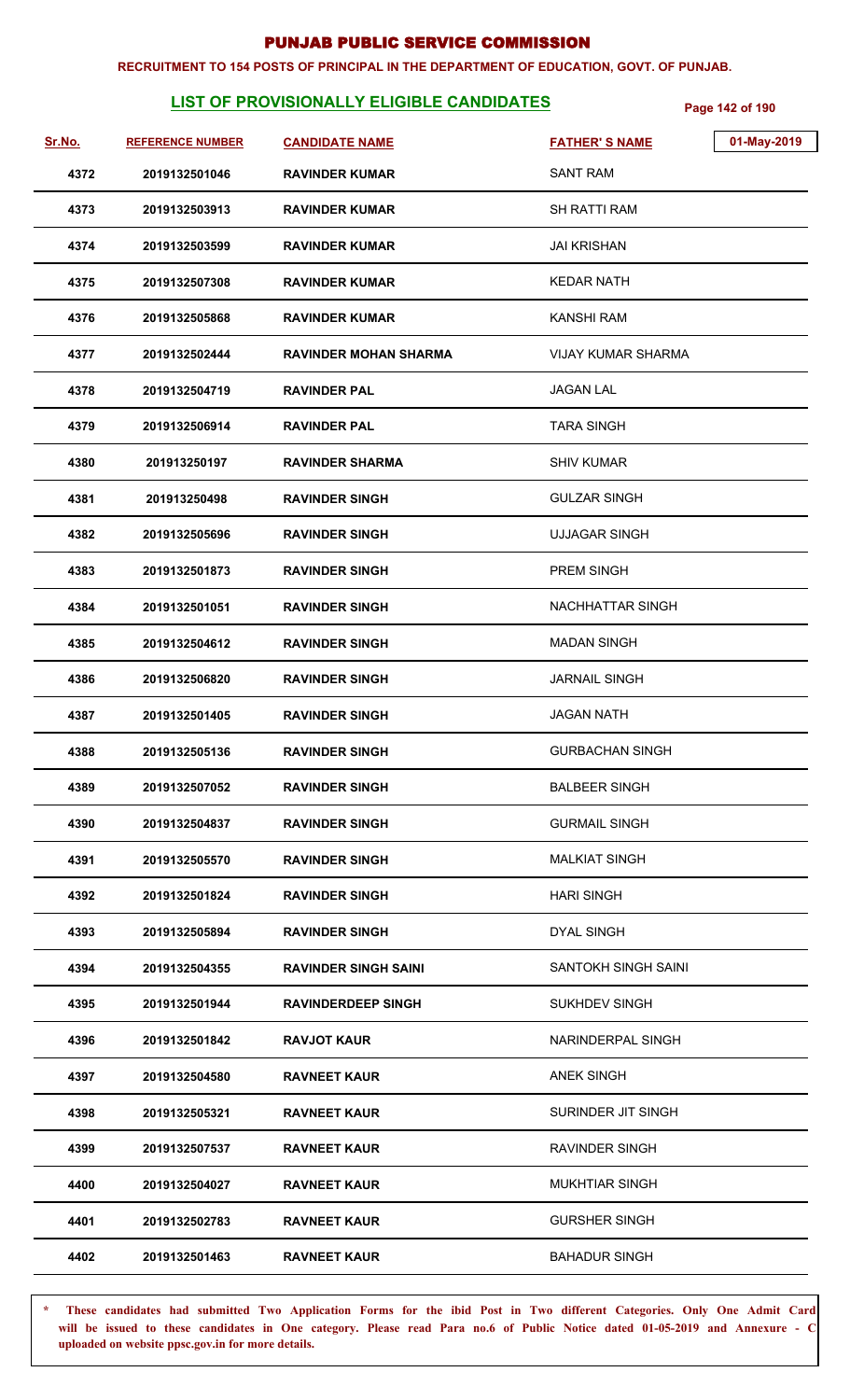#### **RECRUITMENT TO 154 POSTS OF PRINCIPAL IN THE DEPARTMENT OF EDUCATION, GOVT. OF PUNJAB.**

# **LIST OF PROVISIONALLY ELIGIBLE CANDIDATES** Page 143 of 190

| Sr.No. | <b>REFERENCE NUMBER</b> | <b>CANDIDATE NAME</b>     | 01-May-2019<br><b>FATHER'S NAME</b> |
|--------|-------------------------|---------------------------|-------------------------------------|
| 4403   | 2019132501649           | <b>RAVNEET RAJNI</b>      | <b>DILBAG SINGH</b>                 |
| 4404   | 2019132507059           | <b>RAWINDER JIT SINGH</b> | <b>KAWALJIT SINGH</b>               |
| 4405   | 2019132506386           | <b>REECHU SAINI</b>       | OM PARKASH                          |
| 4406   | 2019132501577           | <b>REEMA</b>              | <b>KULDEEP CHAND</b>                |
| 4407   | 201913250695            | <b>REEMA</b>              | <b>SUBHASH CHAND</b>                |
| 4408   | 2019132507553           | <b>REEMA SHARMA</b>       | <b>SHIV KUMAR</b>                   |
| 4409   | 2019132505362           | <b>REENA</b>              | <b>MANOHAR LAL</b>                  |
| 4410   | 2019132503700           | <b>REENA</b>              | <b>JASWANT RAI</b>                  |
| 4411   | 2019132502987           | <b>REENA RANI</b>         | <b>KARNAIL SINGH</b>                |
| 4412   | 2019132501746           | <b>REENA RANI</b>         | <b>LACHHMAN SINGH</b>               |
| 4413   | 2019132501783           | <b>REENA YADAV</b>        | ARJUN YADAV                         |
| 4414   | 2019132503034           | <b>REENU BALA</b>         | <b>RAM PAL</b>                      |
| 4415   | 2019132503639           | <b>REENU YADAV</b>        | PREM NARAIN YADAV                   |
| 4416   | 2019132504450           | <b>REETA</b>              | PREM KUMAR                          |
| 4417   | 20191325036             | <b>REETA RANI</b>         | <b>ASHOK KUMAR</b>                  |
| 4418   | 2019132503223           | <b>REETU</b>              | <b>HARBANS LAL</b>                  |
| 4419   | 2019132502764           | <b>REETU BALA</b>         | <b>VINOD KUMAR</b>                  |
| 4420   | 2019132502170           | <b>REEVA AULAKH</b>       | SANTOKH SINGH AULAKH                |
| 4421   | 2019132505596           | <b>REKHA</b>              | <b>AJIT KUMAR</b>                   |
| 4422   | 2019132505256           | <b>REKHA</b>              | <b>BHOLA RAM</b>                    |
| 4423   | 201913250740            | <b>REKHA</b>              | <b>VED PARKASH</b>                  |
| 4424   | 2019132503614           | <b>REKHA</b>              | <b>VARINDER KUMAR</b>               |
| 4425   | 2019132501443           | <b>REKHA JINDAL</b>       | <b>TARSEM JINDAL</b>                |
| 4426   | 2019132501165           | <b>REKHA RANI</b>         | <b>ASHOK KUMAR</b>                  |
| 4427   | 2019132504044           | <b>REKHA RANI</b>         | <b>SARVAN KUMAR</b>                 |
| 4428   | 2019132504750           | <b>REKHA RANI</b>         | <b>SURTI LAL</b>                    |
| 4429   | 2019132501266           | <b>REKHA SAINI</b>        | SANTOKH RAJ                         |
| 4430   | 2019132506307           | <b>REKHA SALHOTRA</b>     | <b>BACHAN LAL SALHOTRA</b>          |
| 4431   | 2019132502274           | <b>REKHA SHARMA</b>       | SURINDER KUMAR                      |
| 4432   | 2019132506222           | <b>REKHA SHARMA</b>       | PIARE LAL                           |
| 4433   | 20191325031             | <b>RENU</b>               | OM PARKASH UPPAL                    |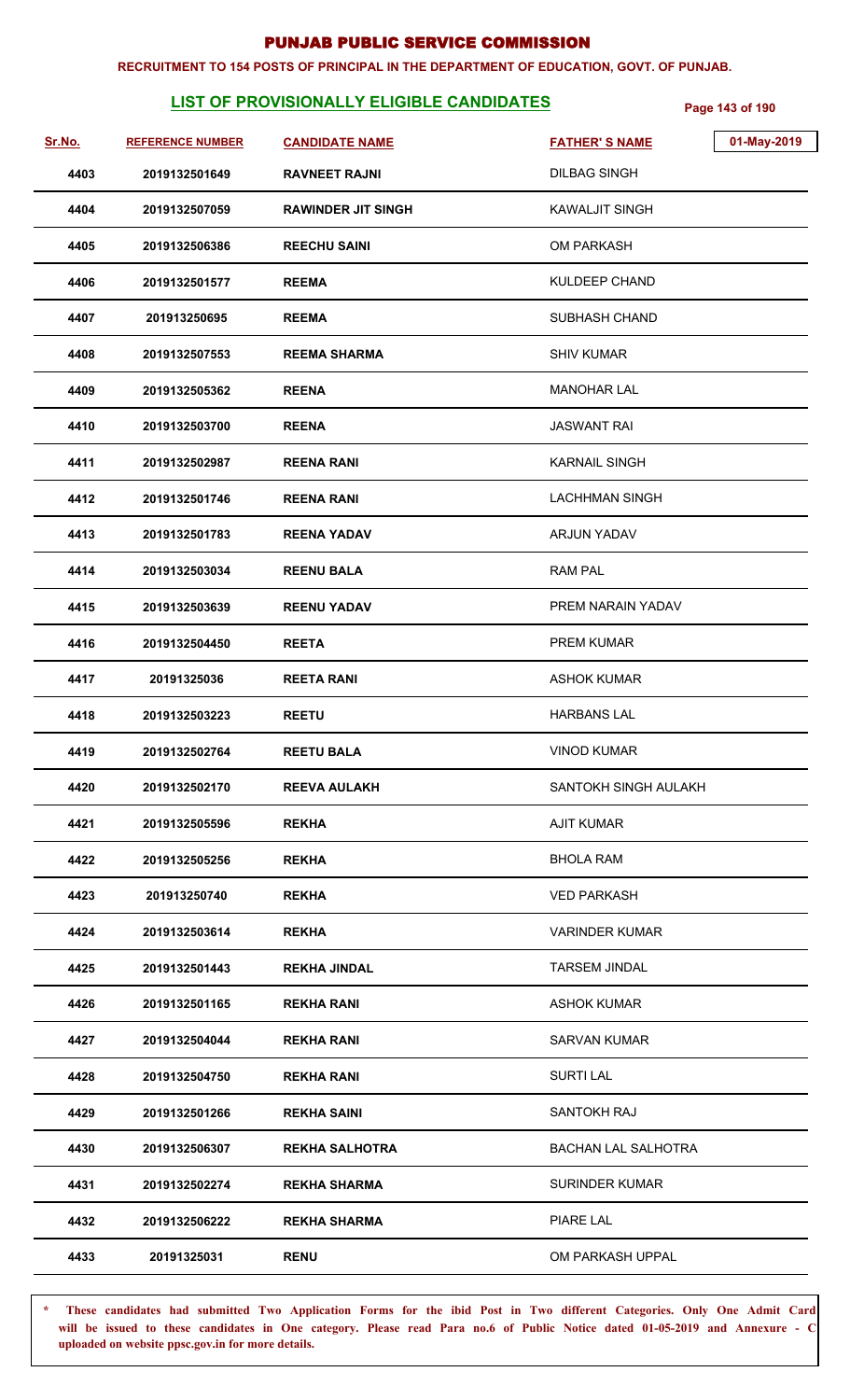#### **RECRUITMENT TO 154 POSTS OF PRINCIPAL IN THE DEPARTMENT OF EDUCATION, GOVT. OF PUNJAB.**

# **LIST OF PROVISIONALLY ELIGIBLE CANDIDATES** Page 144 of 190

| Sr.No. | <b>REFERENCE NUMBER</b> | <b>CANDIDATE NAME</b>    | <b>FATHER'S NAME</b>    | 01-May-2019 |
|--------|-------------------------|--------------------------|-------------------------|-------------|
| 4434   | 2019132507312           | <b>RENU</b>              | PAT RAM                 |             |
| 4435   | 201913250433            | <b>RENU ANAND</b>        | AJIT KUMAR ANAND        |             |
| 4436   | 201913250902            | <b>RENU ARORA</b>        | <b>HARBANS LAL</b>      |             |
| 4437   | 2019132504904           | <b>RENU BALA</b>         | PARSHOTAM DASS          |             |
| 4438   | 2019132505744           | <b>RENU BALA</b>         | <b>SH AVTARI LAL</b>    |             |
| 4439   | 2019132505377           | <b>RENU BALA</b>         | <b>SAJJAN SINGH</b>     |             |
| 4440   | 2019132502139           | <b>RENU BALA</b>         | <b>RAMAL SINGH</b>      |             |
| 4441   | 2019132506120           | <b>RENU BALA</b>         | <b>MADAN LAL</b>        |             |
| 4442   | 2019132507305           | <b>RENU BALA</b>         | LEKH RAJ                |             |
| 4443   | 2019132504926           | <b>RENU BALA</b>         | <b>KANWALJIT SINGH</b>  |             |
| 4444   | 2019132505103           | <b>RENU BALA</b>         | <b>DHARAM PAL</b>       |             |
| 4445   | 2019132503165           | <b>RENU BALA</b>         | <b>DHARAM CHAND</b>     |             |
| 4446   | 2019132505740           | <b>RENU BALA</b>         | <b>DARSHAN LAL</b>      |             |
| 4447   | 2019132503254           | <b>RENU BALA</b>         | <b>AMAR NATH</b>        |             |
| 4448   | 2019132506025           | <b>RENU BALA</b>         | <b>ROSHAN LAL</b>       |             |
| 4449   | 2019132501125           | <b>RENU BALA</b>         | <b>KEWAL KUMAR</b>      |             |
| 4450   | 2019132504807           | <b>RENU BALA</b>         | <b>VINOD KUMAR</b>      |             |
| 4451   | 2019132503336           | <b>RENU BALA</b>         | DHARAM PAUL BATRA       |             |
| 4452   | 2019132506597           | <b>RENU BHARDWAJ</b>     | <b>CHARAN DASS</b>      |             |
| 4453   | 2019132502872           | <b>RENU GROVER</b>       | MANOHAR LAL             |             |
| 4454   | 2019132501852           | <b>RENU KUMARI</b>       | <b>KASTURI LAL</b>      |             |
| 4455   | 2019132507501           | <b>RENU KUMARI</b>       | <b>HARBILAS</b>         |             |
| 4456   | 2019132501394           | <b>RENU KUMARI SETIA</b> | <b>KEWAL KRISHAN</b>    |             |
| 4457   | 2019132503316           | <b>RENU MAHAJAN</b>      | YASH PAL MAHAJAN        |             |
| 4458   | 2019132507219           | <b>RENU SEHGAL</b>       | SAT PAL SEHGAL          |             |
| 4459   | 2019132505708           | <b>RENUKA</b>            | <b>TARSEM RAJ</b>       |             |
| 4460   | 2019132502612           | <b>RENUKA</b>            | DES RAJ                 |             |
| 4461   | 2019132502707           | <b>RENUKA SHARMA</b>     | SUDERSHAN DEV SHARMA    |             |
| 4462   | 2019132501787           | <b>RESHAM SINGH</b>      | <b>NEK SINGH</b>        |             |
| 4463   | 2019132507105           | <b>RESHAM SINGH</b>      | <b>SH KARNAIL SINGH</b> |             |
| 4464   | 2019132505358           | <b>RESHAM SINGH</b>      | <b>BOOTA SINGH</b>      |             |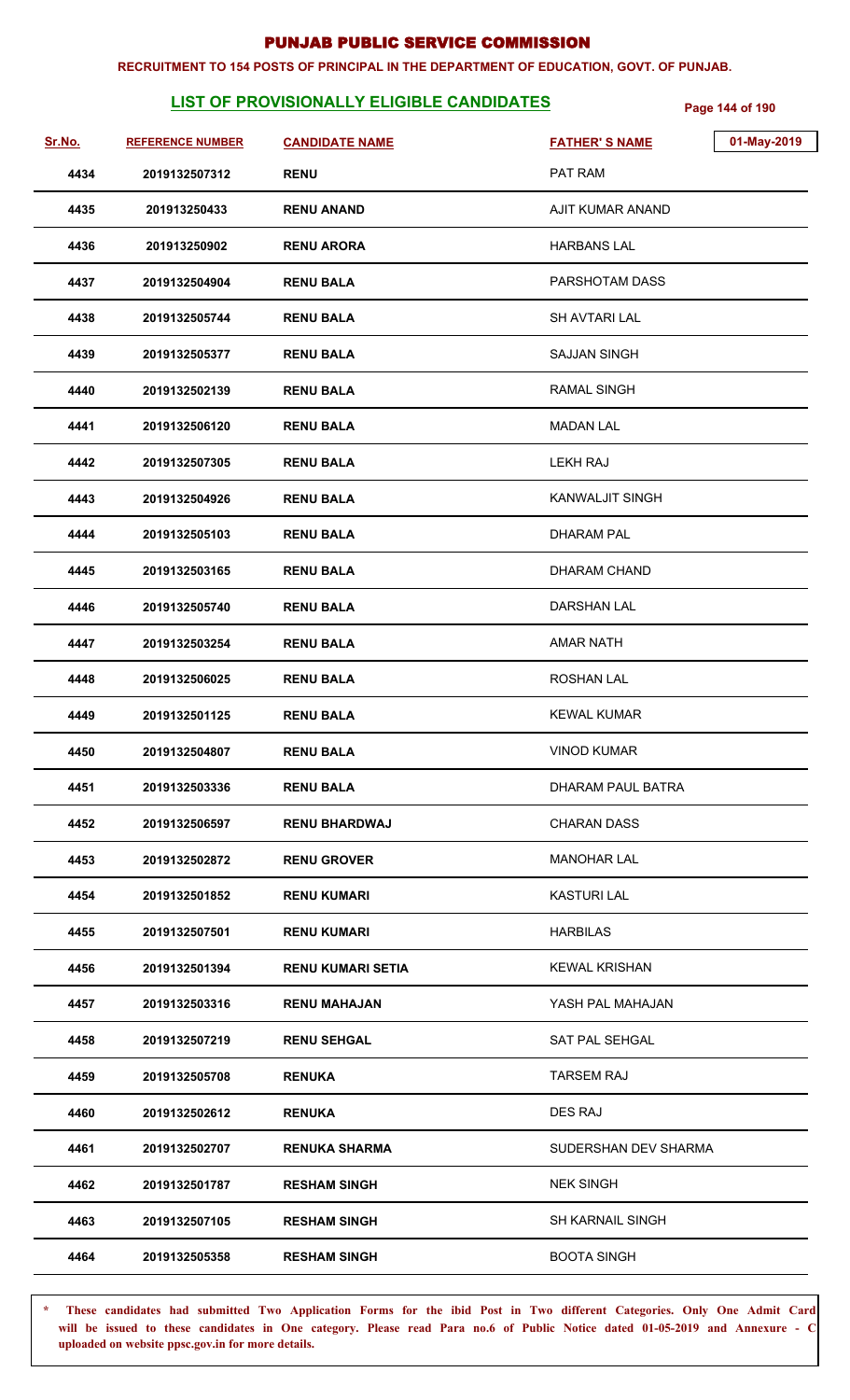#### **RECRUITMENT TO 154 POSTS OF PRINCIPAL IN THE DEPARTMENT OF EDUCATION, GOVT. OF PUNJAB.**

# **LIST OF PROVISIONALLY ELIGIBLE CANDIDATES** Page 145 of 190

| Sr.No. | <b>REFERENCE NUMBER</b> | <b>CANDIDATE NAME</b>           | 01-May-2019<br><b>FATHER'S NAME</b> |
|--------|-------------------------|---------------------------------|-------------------------------------|
| 4465   | 201913250329            | <b>RESHAM SINGH</b>             | <b>KARNAIL SINGH</b>                |
| 4466   | 2019132502434           | <b>RICHA</b>                    | <b>VIJAY KUMAR</b>                  |
| 4467   | 2019132505218           | <b>RICHA GHAI</b>               | SUSHIL GHAI                         |
| 4468   | 2019132507106           | <b>RICKY</b>                    | <b>KRISHAN LAL</b>                  |
| 4469   | 2019132501067           | <b>RIMPI</b>                    | <b>BIHARI LAL JAGOTRA</b>           |
| 4470   | 201913250963            | <b>RIMPLE</b>                   | DAVINDER KUMAR                      |
| 4471   | 2019132506968           | <b>RIMPLE</b>                   | <b>DES RAJ</b>                      |
| 4472   | 2019132504244           | <b>RIMPLE GOYAL</b>             | PAWAN GOYAL                         |
| 4473   | 2019132506154           | <b>RIMPY</b>                    | SH GURANDITTAN MAL                  |
| 4474   | 2019132501260           | <b>RINKAL SINGLA</b>            | <b>SOM NATH</b>                     |
| 4475   | 2019132505886           | <b>RINKU</b>                    | SUBHASH CHANDER                     |
| 4476   | 2019132503557           | <b>RINKU BALA</b>               | <b>DEV PARKASH</b>                  |
| 4477   | 2019132502813           | <b>RINKU SINGH</b>              | PARKASH CHAND                       |
| 4478   | 2019132507194           | <b>RIPANPREET KAUR</b>          | <b>JASBIR SINGH</b>                 |
| 4479   | 201913250355            | <b>RIPDAMAN KUMAR</b>           | <b>NARESH KUMAR</b>                 |
| 4480   | 2019132505810           | <b>RIPTENDER SINGH PANSOTRA</b> | SANTOKH SINGH PANSOTRA              |
| 4481   | 2019132505904           | <b>RIPU DAMAN SHARMA</b>        | SAVTANTAR KUMAR SHARMA              |
| 4482   | 2019132505547           | <b>RIPUJIT SINGH</b>            | <b>BANT SINGH</b>                   |
| 4483   | 2019132504089           | <b>RIPUJOT KAUR</b>             | <b>CHHINDER SINGH</b>               |
| 4484   | 2019132502379           | <b>RISHAV GARGAS</b>            | <b>PAWAN KUMAR</b>                  |
| 4485   | 2019132504429           | <b>RISHI MANCHANDA</b>          | <b>SHAKTI KUMAR</b>                 |
| 4486   | 2019132505087           | <b>RISHI SINGLA</b>             | DES RAJ SINGLA                      |
| 4487   | 2019132504765           | <b>RISHU</b>                    | <b>RAJ KUMAR</b>                    |
| 4488   | 2019132502167           | <b>RITIKA</b>                   | ASHOK KUMAR ARORA                   |
| 4489   | 2019132502053           | <b>RITIKA MAHAJAN</b>           | DHARAMPAL MAHAJAN                   |
| 4490   | 2019132506053           | <b>RITIKA RANI</b>              | <b>RAMESH KUMAR</b>                 |
| 4491   | 201913250671            | <b>RITIKA THAKUR</b>            | <b>KULWANT SINGH</b>                |
| 4492   | 2019132505448           | <b>RITU</b>                     | AMERJEET KUMAR                      |
| 4493   | 2019132507541           | <b>RITU</b>                     | T R BATRA                           |
| 4494   | 2019132501786           | <b>RITU</b>                     | <b>DHARAM PAUL</b>                  |
| 4495   | 2019132502763           | <b>RITU</b>                     | SUBHASH CHANDER                     |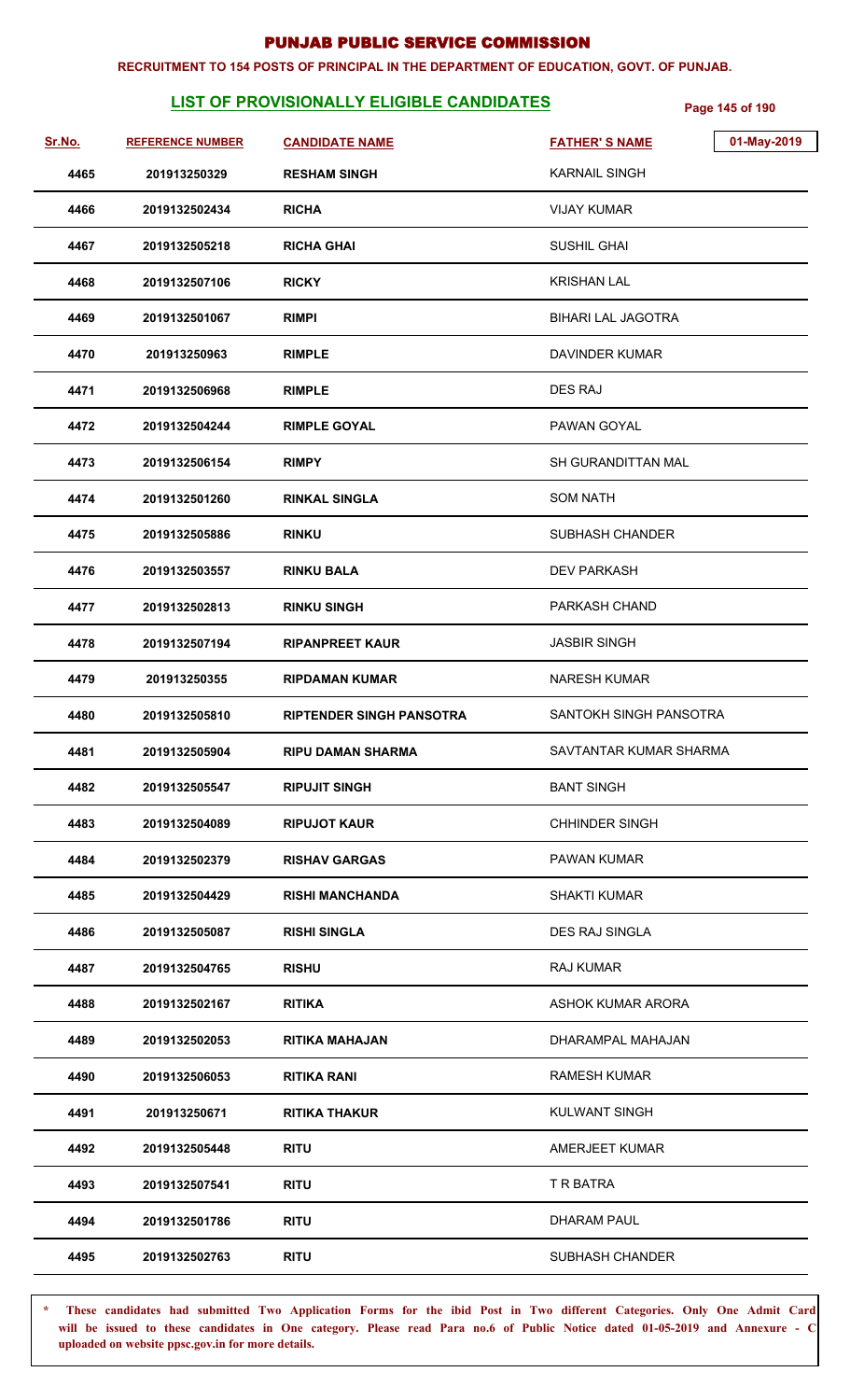#### **RECRUITMENT TO 154 POSTS OF PRINCIPAL IN THE DEPARTMENT OF EDUCATION, GOVT. OF PUNJAB.**

# **LIST OF PROVISIONALLY ELIGIBLE CANDIDATES** Page 146 of 190

| Sr.No. | <b>REFERENCE NUMBER</b> | <b>CANDIDATE NAME</b>     | 01-May-2019<br><b>FATHER'S NAME</b> |
|--------|-------------------------|---------------------------|-------------------------------------|
| 4496   | 2019132505576           | <b>RITU</b>               | <b>SH SATPAL</b>                    |
| 4497   | 2019132501859           | <b>RITU ANGRISH</b>       | RAJINDER BALI                       |
| 4498   | 2019132502445           | <b>RITU BALA</b>          | RAJ KUMAR BHAGAT                    |
| 4499   | 2019132503660           | <b>RITU BALA</b>          | SUKHDEV PAUL VERMA                  |
| 4500   | 2019132504433           | <b>RITU BEDI</b>          | S SARUP SINGH BEDI                  |
| 4501   | 2019132502057           | <b>RITU CHOUDHARY</b>     | <b>OM PARKASH</b>                   |
| 4502   | 2019132504805           | <b>RITU DEVI</b>          | <b>KEWAL KRISHAN</b>                |
| 4503   | 201913250819            | <b>RITU DUGGAL</b>        | DEV RAJ DUGGAL                      |
| 4504   | 2019132502266           | <b>RITU MAHAJAN</b>       | <b>NANAK CHAND</b>                  |
| 4505   | 2019132507149           | <b>RITU PASSEY</b>        | <b>VARINDER PASSEY</b>              |
| 4506   | 2019132501841           | <b>RITU PAUL</b>          | <b>BL PAUL</b>                      |
| 4507   | 2019132504058           | <b>RITU RANI</b>          | <b>BABU RAM</b>                     |
| 4508   | 201913250896            | <b>RITU RANI</b>          | <b>MADAN LAL</b>                    |
| 4509   | 2019132504504           | <b>RITU RANI</b>          | SURINDER PAL SHARMA                 |
| 4510   | 2019132501349           | <b>RITU SALGOTRA</b>      | DARSHAN KUMAR                       |
| 4511   | 20191325098             | <b>RITU SHARMA</b>        | <b>KANS RAJ</b>                     |
| 4512   | 2019132503659           | <b>RITU SHARMA</b>        | <b>NARAIN SHARMA</b>                |
| 4513   | 2019132505096           | <b>RITU SINGLA</b>        | <b>SURENDER KUMAR</b>               |
| 4514   | 2019132505194           | <b>RITU SONI</b>          | NATHU RAM KAUSHAL                   |
| 4515   | 2019132501053           | <b>RMA GARG</b>           | TEJ RAM                             |
| 4516   | 2019132502065           | <b>ROBIN GUPTA</b>        | <b>JASVIR KUMAR</b>                 |
| 4517   | 201913250304            | <b>ROBINA CHOPRA</b>      | <b>CHANDER SHEKHAR CHOPRA</b>       |
| 4518   | 2019132506900           | <b>ROHINI</b>             | <b>RAJ KUMAR</b>                    |
| 4519   | 2019132505583           | <b>ROHIT</b>              | <b>JIT LAL</b>                      |
| 4520   | 2019132504239           | <b>ROHIT AGGARWAL</b>     | <b>SH VINOD KUMAR</b>               |
| 4521   | 2019132502931           | <b>ROHIT GARG</b>         | <b>PARDEEP KUMAR</b>                |
| 4522   | 2019132501810           | <b>ROHIT KUMAR</b>        | <b>SURESH CHANDER</b>               |
| 4523   | 2019132501472           | <b>ROHIT KUMAR</b>        | <b>RAMESH KUMAR</b>                 |
| 4524   | 2019132502440           | <b>ROHIT KUMAR</b>        | HARBANS LAL SHARMA                  |
| 4525   | 201913250633            | <b>ROHIT KUMAR</b>        | <b>SHIV SANT KUMAR</b>              |
| 4526   | 2019132506633           | <b>ROHIT NEEL SAHARAN</b> | <b>MANA RAM</b>                     |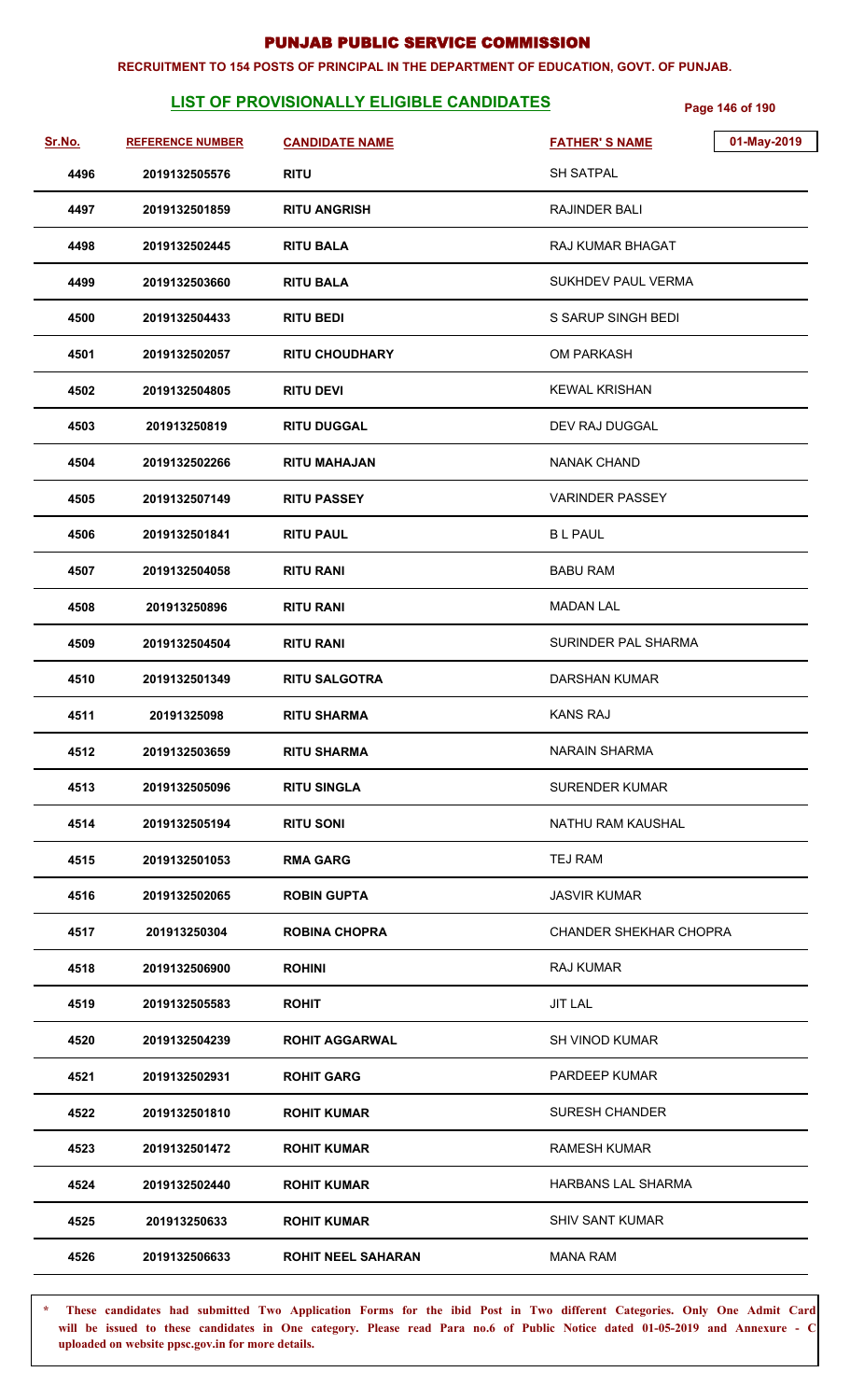#### **RECRUITMENT TO 154 POSTS OF PRINCIPAL IN THE DEPARTMENT OF EDUCATION, GOVT. OF PUNJAB.**

# **LIST OF PROVISIONALLY ELIGIBLE CANDIDATES** Page 147 of 190

| Sr.No. | <b>REFERENCE NUMBER</b> | <b>CANDIDATE NAME</b>     | 01-May-2019<br><b>FATHER'S NAME</b> |
|--------|-------------------------|---------------------------|-------------------------------------|
| 4527   | 2019132501939           | <b>ROHIT SHARMA</b>       | <b>ASHOK SHARMA</b>                 |
| 4528   | 2019132504362           | <b>ROHIT SHARMA</b>       | AVINASH CHANDER SHARMA              |
| 4529   | 2019132503929           | <b>ROHIT SHORI</b>        | <b>JAGDISH KUMAR</b>                |
| 4530   | 2019132505269           | <b>ROHIT SINGH SAINI</b>  | <b>MOHAN SINGH SAINI</b>            |
| 4531   | 2019132502713           | <b>ROHITASH MALETHIA</b>  | <b>GANGAJAL</b>                     |
| 4532   | 2019132506405           | <b>ROHTASH SHARMA</b>     | NARINDER PAL SHARMA                 |
| 4533   | 2019132501690           | <b>ROMA</b>               | <b>JAI CHAND MISHRA</b>             |
| 4534   | 2019132504489           | <b>ROMA JASWAL</b>        | SADHU RAM JASWAL                    |
| 4535   | 2019132506010           | <b>ROMILA</b>             | <b>AMARJIT MATTU</b>                |
| 4536   | 2019132501401           | <b>ROOP KISHOR KHATRI</b> | <b>MANGAT RAM KHATRI</b>            |
| 4537   | 2019132502924           | <b>ROOP RANI</b>          | <b>MOHAN LAL</b>                    |
| 4538   | 2019132502927           | <b>ROOPILA DEVI</b>       | <b>KAMAL RAJ</b>                    |
| 4539   | 2019132503693           | <b>ROSE</b>               | <b>BANARSILAL</b>                   |
| 4540   | 2019132504952           | <b>ROSHAN LAL</b>         | <b>RUPA RAM</b>                     |
| 4541   | 2019132506937           | <b>ROSY</b>               | HARDWARI LAL MITTAL                 |
| 4542   | 2019132506713           | <b>ROSY SAINI</b>         | <b>PD SAINI</b>                     |
| 4543   | 2019132507477           | <b>ROSY SHARMA</b>        | SUBHASH CHAND SHARMA                |
| 4544   | 2019132505620           | <b>ROVIN</b>              | <b>BABU RAM</b>                     |
| 4545   | 2019132504338           | <b>ROXY PHUTELA</b>       | SADA LAL                            |
| 4546   | 2019132501456           | <b>RUBINA</b>             | ROOP LAL ARORA                      |
| 4547   | 2019132506174           | <b>RUBY KAPOOR</b>        | <b>HL KAPOOR</b>                    |
| 4548   | 2019132502899           | <b>RUCHI</b>              | <b>KEWAL KRISHAN</b>                |
| 4549   | 2019132506734           | <b>RUCHI</b>              | OM PARKASH GARG                     |
| 4550   | 2019132505370           | <b>RUCHI</b>              | SUBHASH CHANDER                     |
| 4551   | 2019132501680           | <b>RUCHI ANAND</b>        | CHANDER BHUSHAN ANAND               |
| 4552   | 2019132505041           | <b>RUCHI ARORA</b>        | <b>INDERJIT</b>                     |
| 4553   | 201913250897            | <b>RUCHI GERA</b>         | <b>VED PARKASH</b>                  |
| 4554   | 2019132501584           | <b>RUCHI JAIN</b>         | RAMANVIR JAIN                       |
| 4555   | 201913250955            | <b>RUCHIKA</b>            | <b>BISHAMBER DASS MURADIA</b>       |
| 4556   | 2019132506284           | <b>RUCHIKA GOSWAMI</b>    | <b>MADAN GOPAL</b>                  |
| 4557   | 2019132501927           | <b>RUCHIKA KAPIL</b>      | <b>VIDYA SAGAR KAPIL</b>            |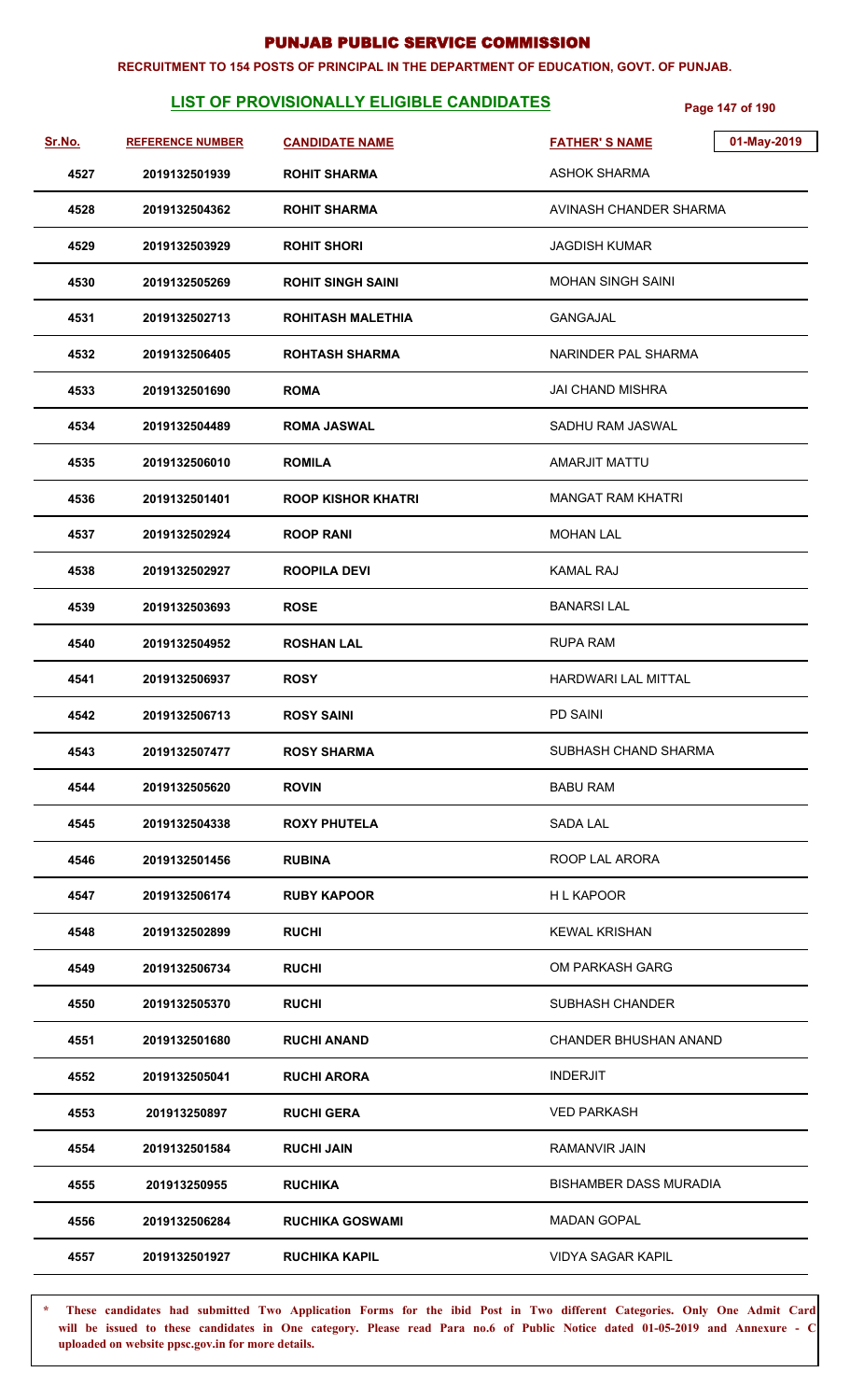#### **RECRUITMENT TO 154 POSTS OF PRINCIPAL IN THE DEPARTMENT OF EDUCATION, GOVT. OF PUNJAB.**

# **LIST OF PROVISIONALLY ELIGIBLE CANDIDATES** Page 148 of 190

| Sr.No. | <b>REFERENCE NUMBER</b> | <b>CANDIDATE NAME</b>    | 01-May-2019<br><b>FATHER'S NAME</b> |
|--------|-------------------------|--------------------------|-------------------------------------|
| 4558   | 2019132503006           | <b>RUHANI</b>            | DHARAM PAUL                         |
| 4559   | 2019132506668           | <b>RUHI</b>              | <b>VINOD KUMAR</b>                  |
| 4560   | 2019132502486           | <b>RUHY</b>              | <b>MADAN LAL</b>                    |
| 4561   | 2019132503677           | <b>RUMA YADAV</b>        | PREM NARAIN YADAV                   |
| 4562   | 2019132503278           | <b>RUMANI AHUJA</b>      | <b>JOGINDER PAL AHUJA</b>           |
| 4563   | 2019132501590           | <b>RUPALI SHARMA</b>     | PURNA NAND                          |
| 4564   | 2019132502404           | <b>RUPALI SHARMA</b>     | <b>BALBIR CHAND SHARMA</b>          |
| 4565   | 201913250107            | <b>RUPALI SOOD</b>       | RAVINDER PAL SOOD                   |
| 4566   | 2019132501825           | <b>RUPESH</b>            | <b>BHAJAN PAL</b>                   |
| 4567   | 2019132506945           | <b>RUPINDER JEET</b>     | <b>GURTEJ SINGH</b>                 |
| 4568   | 201913250785            | <b>RUPINDER JIT KAUR</b> | <b>JAGTAR SINGH</b>                 |
| 4569   | 2019132506663           | <b>RUPINDER KAMBOJ</b>   | <b>RAJ KRISHAN</b>                  |
| 4570   | 2019132503831           | <b>RUPINDER KAPOOR</b>   | <b>JOGINDER SINGH</b>               |
| 4571   | 2019132507174           | <b>RUPINDER KAUR</b>     | <b>SUKHRAM SINGH</b>                |
| 4572   | 2019132501620           | <b>RUPINDER KAUR</b>     | <b>BALKAR SINGH</b>                 |
| 4573   | 2019132502064           | <b>RUPINDER KAUR</b>     | <b>PARDUMAN SINGH</b>               |
| 4574   | 2019132501890           | <b>RUPINDER KAUR</b>     | <b>AMAR SINGH</b>                   |
| 4575   | 2019132501986           | <b>RUPINDER KAUR</b>     | <b>AMRIK SINGH</b>                  |
| 4576   | 2019132502769           | <b>RUPINDER KAUR</b>     | DARSHAN SINGH                       |
| 4577   | 2019132501564           | <b>RUPINDER KAUR</b>     | <b>JASWINDER SINGH</b>              |
| 4578   | 201913250747            | <b>RUPINDER KAUR</b>     | <b>GURMIT SINGH</b>                 |
| 4579   | 2019132503692           | <b>RUPINDER KAUR</b>     | <b>RANJIT SINGH</b>                 |
| 4580   | 2019132503372           | <b>RUPINDER KAUR</b>     | <b>SANTOKH SINGH</b>                |
| 4581   | 2019132503548           | <b>RUPINDER KAUR</b>     | <b>KASHMIR SINGH</b>                |
| 4582   | 2019132503562           | <b>RUPINDER KAUR</b>     | KULWANT SINGH                       |
| 4583   | 2019132504095           | <b>RUPINDER KAUR</b>     | <b>SOM PAL</b>                      |
| 4584   | 2019132502258           | <b>RUPINDER KAUR</b>     | <b>BALWINDER SINGH</b>              |
| 4585   | 2019132502904           | <b>RUPINDER KAUR</b>     | <b>BALBIR SINGH</b>                 |
| 4586   | 2019132504297           | <b>RUPINDER KAUR</b>     | <b>AVTAR SINGH</b>                  |
| 4587   | 2019132506561           | <b>RUPINDER KAUR</b>     | <b>JOGA SINGH</b>                   |
| 4588   | 2019132501239           | <b>RUPINDER KAUR</b>     | <b>CHET RAM</b>                     |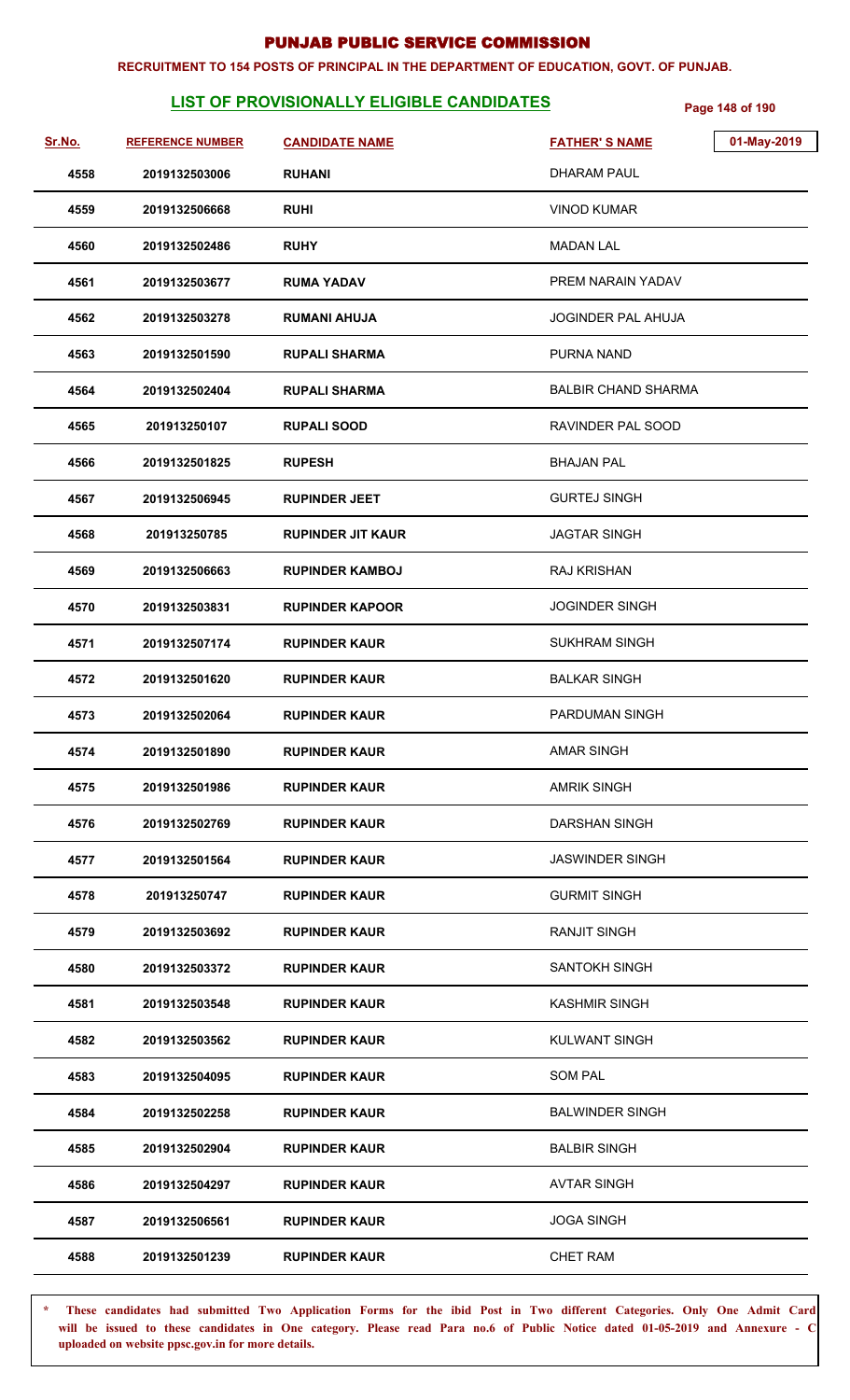#### **RECRUITMENT TO 154 POSTS OF PRINCIPAL IN THE DEPARTMENT OF EDUCATION, GOVT. OF PUNJAB.**

# **LIST OF PROVISIONALLY ELIGIBLE CANDIDATES** Page 149 of 190

| <u>Sr.No.</u> | <b>REFERENCE NUMBER</b> | <b>CANDIDATE NAME</b>         | <b>FATHER'S NAME</b>    | 01-May-2019 |
|---------------|-------------------------|-------------------------------|-------------------------|-------------|
| 4589          | 2019132503266           | <b>RUPINDER KAUR</b>          | DARSHAN SINGH JAURA     |             |
| 4590          | 2019132506017           | <b>RUPINDER KAUR</b>          | <b>DHARAM SINGH</b>     |             |
| 4591          | 2019132507506           | <b>RUPINDER KAUR</b>          | <b>GURDEV SINGH</b>     |             |
| 4592          | 201913250941            | <b>RUPINDER KAUR</b>          | <b>GURDIAL SINGH</b>    |             |
| 4593          | 2019132507388           | <b>RUPINDER KAUR</b>          | <b>JASWINDER SINGH</b>  |             |
| 4594          | 2019132502581           | <b>RUPINDER KAUR</b>          | SANTOKH SINGH           |             |
| 4595          | 2019132504901           | <b>RUPINDER KAUR</b>          | SHINGARA SINGH          |             |
| 4596          | 2019132504655           | <b>RUPINDER KAUR</b>          | <b>SURJIT SINGH</b>     |             |
| 4597          | 2019132503003           | <b>RUPINDER KAUR</b>          | <b>GURDISH SINGH</b>    |             |
| 4598          | 20191325059             | <b>RUPINDER KAUR SIDHU</b>    | <b>RAM SINGH</b>        |             |
| 4599          | 2019132501849           | <b>RUPINDER KUMAR SINGLA</b>  | <b>DINA NATH SINGLA</b> |             |
| 4600          | 201913250826            | <b>RUPINDER PAL SINGH</b>     | <b>SURJIT SINGH</b>     |             |
| 4601          | 2019132506584           | <b>RUPINDER PAL SINGH</b>     | <b>RANJODH SINGH</b>    |             |
| 4602          | 2019132504443           | <b>RUPINDER SINGH</b>         | <b>JARNAIL SINGH</b>    |             |
| 4603          | 2019132507233           | <b>RUPINDER SINGH</b>         | <b>HARJIT SINGH</b>     |             |
| 4604          | 2019132501937           | <b>RUPINDER SINGH</b>         | SUKHPAL SINGH           |             |
| 4605          | 2019132506039           | <b>RUPINDER SINGH</b>         | DARSHAN SINGH           |             |
| 4606          | 2019132506671           | <b>RUPINDER SINGH BHULLAR</b> | <b>AKHTIAR SINGH</b>    |             |
| 4607          | 2019132507603           | <b>RUPINDER VERMA</b>         | <b>RAM GOPAL</b>        |             |
| 4608          | 2019132503441           | <b>RUPINDERJIT</b>            | <b>AVTAR SINGH</b>      |             |
| 4609          | 201913250185            | RUPINDERJIT DHALIWAL          | NIRANJAN SINGH SANDHU   |             |
| 4610          | 201913250482            | <b>RUPINDERJIT KAUR</b>       | <b>NIKKA SINGH</b>      |             |
| 4611          | 2019132501431           | <b>RUPINDERJIT KAUR</b>       | <b>MOHINDER SINGH</b>   |             |
| 4612          | 201913250222            | <b>RUPINDERJIT KAUR</b>       | <b>HARDIAL SINGH</b>    |             |
| 4613          | 201913250546            | <b>RUPINDERJIT SINGH</b>      | <b>BALJIT SINGH</b>     |             |
| 4614          | 2019132505681           | <b>SABIA</b>                  | <b>HANS RAJ</b>         |             |
| 4615          | 2019132503310           | <b>SABINA</b>                 | MADAN LAL               |             |
| 4616          | 201913250418            | <b>SABITA RANI</b>            | <b>SAHIB SINGH</b>      |             |
| 4617          | 2019132505017           | <b>SACHIN KUMAR</b>           | <b>TARSEM LAL</b>       |             |
| 4618          | 2019132505196           | <b>SACHIN MUNJAL</b>          | <b>SATISH KUMAR</b>     |             |
| 4619          | 2019132505447           | <b>SACHIN SINGLA</b>          | PARSHOTAM DASS SINGLA   |             |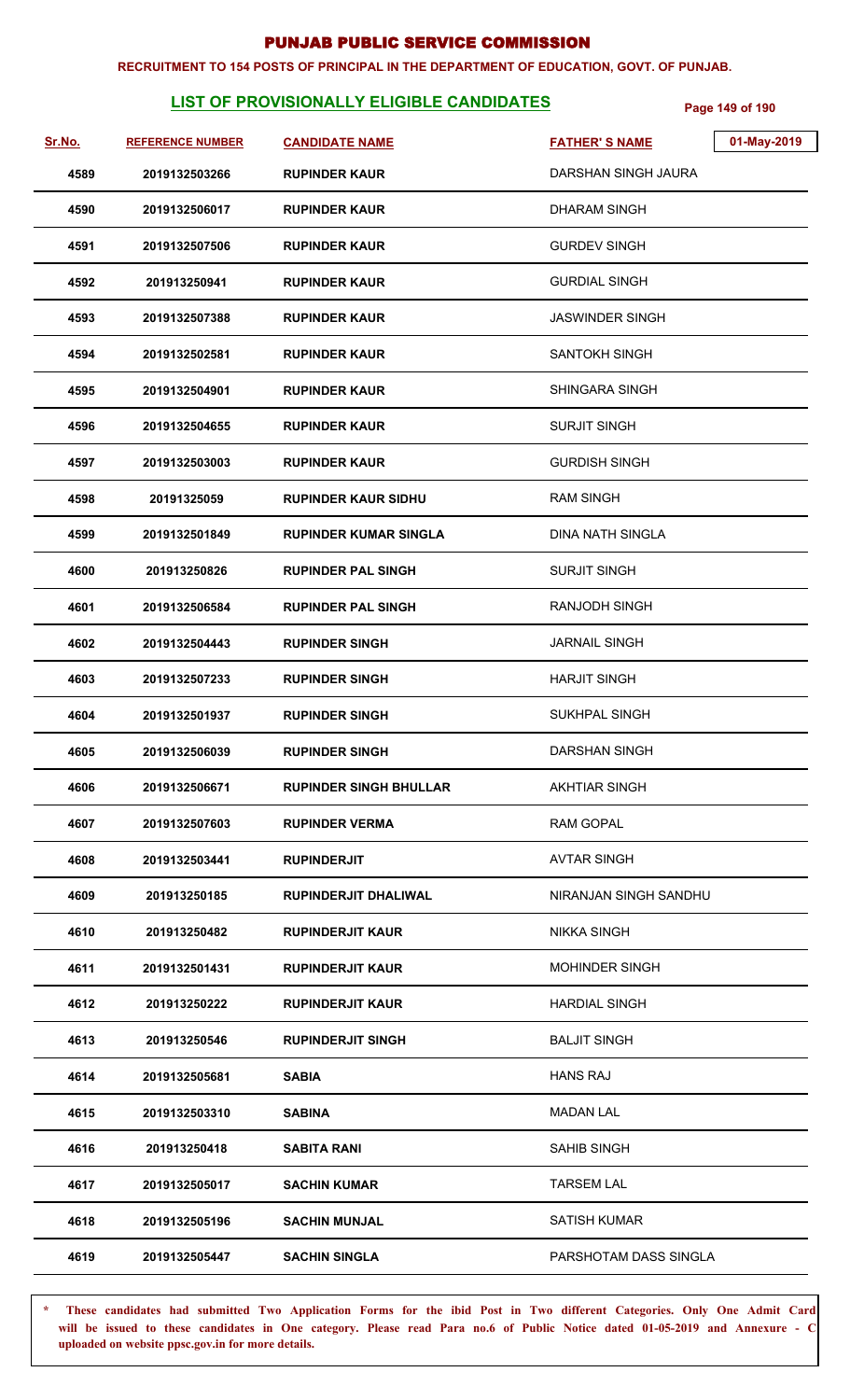#### **RECRUITMENT TO 154 POSTS OF PRINCIPAL IN THE DEPARTMENT OF EDUCATION, GOVT. OF PUNJAB.**

# **LIST OF PROVISIONALLY ELIGIBLE CANDIDATES** Page 150 of 190

| Sr.No. | <b>REFERENCE NUMBER</b> | <b>CANDIDATE NAME</b>             | <b>FATHER'S NAME</b>    | 01-May-2019 |
|--------|-------------------------|-----------------------------------|-------------------------|-------------|
| 4620   | 2019132501207           | <b>SADHNA</b>                     | <b>PREM NATH</b>        |             |
| 4621   | 201913250639            | <b>SAGINA RAI</b>                 | AMARJIT SINGH RAI       |             |
| 4622   | 2019132506667           | <b>SAHIB DIYAL SINGH</b>          | <b>GURDAT SINGH</b>     |             |
| 4623   | 2019132504454           | <b>SAHIB SINGH</b>                | <b>DIAL SINGH</b>       |             |
| 4624   | 2019132506709           | <b>SAHIL ARORA</b>                | <b>RAMESH CHANDER</b>   |             |
| 4625   | 2019132501196           | <b>SAI SHAREN</b>                 | SH VIR BHAN TEJPAL      |             |
| 4626   | 2019132505997           | <b>SAINI RANVIR SINGH AGIARAM</b> | <b>AGIARAM SAINI</b>    |             |
| 4627   | 2019132503186           | <b>SAJAN KUMAR</b>                | PHOOL CHAND             |             |
| 4628   | 2019132506021           | <b>SAJID ALI</b>                  | <b>MOHD ASGHAR</b>      |             |
| 4629   | 2019132502184           | <b>SAJJAD ALI</b>                 | ABDUL MAJEED            |             |
| 4630   | 2019132501486           | <b>SAKINDER SINGH</b>             | <b>HARBANS SINGH</b>    |             |
| 4631   | 2019132502630           | <b>SAKSHI</b>                     | <b>HARSH KUMAR</b>      |             |
| 4632   | 2019132504488           | <b>SAKSHI</b>                     | PREM KUMAR CHAWLA       |             |
| 4633   | 2019132502625           | <b>SAKSHI</b>                     | SUBHASH CHANDER         |             |
| 4634   | 2019132504879           | <b>SAKSHI SAREEN</b>              | <b>BHARAT BHUSHAN</b>   |             |
| 4635   | 2019132503086           | <b>SALEEM RANI</b>                | <b>AMRIK KHAN</b>       |             |
| 4636   | 2019132506619           | <b>SALINDER KAUR</b>              | <b>DALIP SINGH</b>      |             |
| 4637   | 2019132506847           | <b>SALWINDER KUMAR</b>            | THURU RAM               |             |
| 4638   | 2019132503482           | <b>SAMANDEEP</b>                  | LUBHIYA RAM             |             |
| 4639   | 2019132503543           | <b>SAMANDEEP KAUR</b>             | <b>DALBIR SINGH</b>     |             |
| 4640   | 2019132505849           | <b>SAMANJOT KAUR</b>              | <b>GURDIP SINGH</b>     |             |
| 4641   | 20191325058             | <b>SAMERJEET KAUR</b>             | <b>GURUCHARAN SINGH</b> |             |
| 4642   | 2019132504943           | <b>SAMRIDHI</b>                   | <b>JEEVAN PARKASH</b>   |             |
| 4643   | 2019132506184           | <b>SAMRINDER KAUR</b>             | <b>GURJEET SINGH</b>    |             |
| 4644   | 2019132501441           | <b>SAMRITU RANA</b>               | <b>MOHINDER SINGH</b>   |             |
| 4645   | 2019132503102           | <b>SAMTA RANI</b>                 | PARBUDDH KUMAR          |             |
| 4646   | 2019132503985           | <b>SAMUEL</b>                     | <b>CHARLES GILL</b>     |             |
| 4647   | 2019132505672           | <b>SAMUNDA SINGH</b>              | <b>UDHAM SINGH</b>      |             |
| 4648   | 2019132505488           | <b>SANDDEP SHARMA</b>             | YASHPAL SHARMA          |             |
| 4649   | 2019132504263           | <b>SANDEEP</b>                    | <b>RAMESH KUMAR</b>     |             |
| 4650   | 2019132503602           | <b>SANDEEP KUMAR</b>              | JAI CHAND               |             |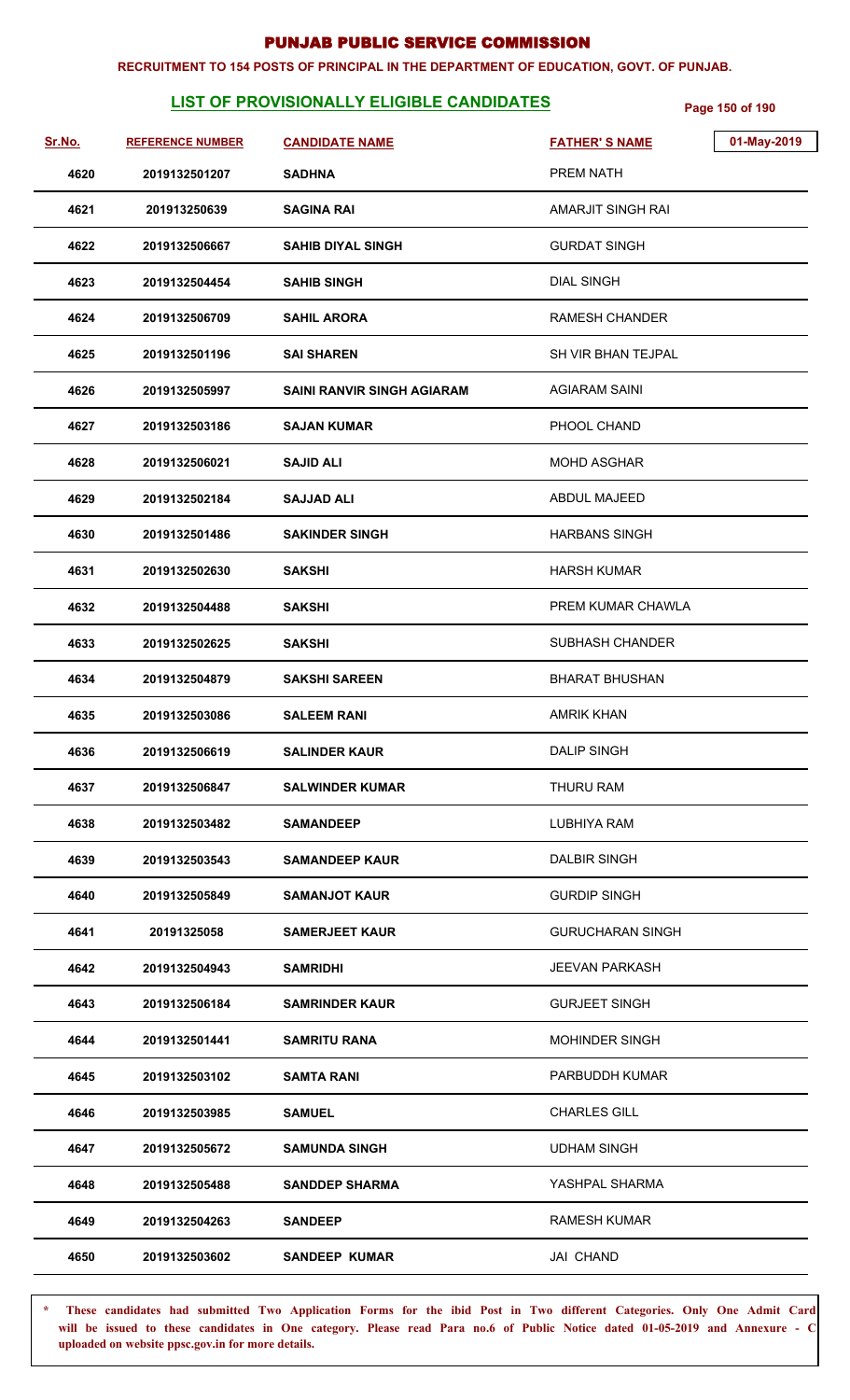#### **RECRUITMENT TO 154 POSTS OF PRINCIPAL IN THE DEPARTMENT OF EDUCATION, GOVT. OF PUNJAB.**

# **LIST OF PROVISIONALLY ELIGIBLE CANDIDATES** Page 151 of 190

| Sr.No. | <b>REFERENCE NUMBER</b> | <b>CANDIDATE NAME</b>    | <b>FATHER'S NAME</b>      | 01-May-2019 |
|--------|-------------------------|--------------------------|---------------------------|-------------|
| 4651   | 201913250278            | <b>SANDEEP JARYAL</b>    | <b>ONKAR SINGH</b>        |             |
| 4652   | 2019132507201           | <b>SANDEEP KAILA</b>     | <b>MANGAT SINGH KAILA</b> |             |
| 4653   | 2019132501073           | <b>SANDEEP KASHYAP</b>   | <b>BALBIR SINGH</b>       |             |
| 4654   | 2019132502898           | <b>SANDEEP KATHPAL</b>   | <b>KEWAL KRISHAN</b>      |             |
| 4655   | 2019132505656           | <b>SANDEEP KAUR</b>      | <b>JAGDISH SINGH</b>      |             |
| 4656   | 2019132507128           | <b>SANDEEP KAUR</b>      | <b>GURMIT SINGH</b>       |             |
| 4657   | 2019132505148           | <b>SANDEEP KAUR</b>      | <b>AJMER SINGH</b>        |             |
| 4658   | 2019132506595           | <b>SANDEEP KAUR</b>      | <b>GURBACHAN SINGH</b>    |             |
| 4659   | 2019132505250           | <b>SANDEEP KAUR</b>      | <b>SATNAM SINGH</b>       |             |
| 4660   | 201913250791            | <b>SANDEEP KAUR</b>      | <b>BALKAR SINGH</b>       |             |
| 4661   | 2019132506334           | <b>SANDEEP KAUR</b>      | <b>JASBIR SINGH</b>       |             |
| 4662   | 2019132502717           | <b>SANDEEP KAUR</b>      | <b>DHARAM SINGH</b>       |             |
| 4663   | 2019132503248           | <b>SANDEEP KAUR</b>      | SUKHWINDER SINGH          |             |
| 4664   | 2019132505058           | <b>SANDEEP KAUR</b>      | <b>JAGROOP SINGH</b>      |             |
| 4665   | 2019132504026           | <b>SANDEEP KAUR</b>      | <b>PREM SINGH</b>         |             |
| 4666   | 2019132503197           | <b>SANDEEP KAUR</b>      | <b>CHANCHAL SINGH</b>     |             |
| 4667   | 2019132507284           | <b>SANDEEP KAUR</b>      | <b>SUKHDEV SINGH</b>      |             |
| 4668   | 2019132503765           | <b>SANDEEP KAUR</b>      | <b>SUKHDEV SINGH</b>      |             |
| 4669   | 2019132504231           | <b>SANDEEP KAUR</b>      | <b>NIRMAL SINGH</b>       |             |
| 4670   | 201913250306            | <b>SANDEEP KAUR BRAR</b> | <b>HARBANS SINGH</b>      |             |
| 4671   | 2019132506323           | <b>SANDEEP KUMAR</b>     | OM PRAKASH                |             |
| 4672   | 2019132501976           | <b>SANDEEP KUMAR</b>     | <b>BALWANT RAI</b>        |             |
| 4673   | 201913250919            | <b>SANDEEP KUMAR</b>     | DES RAJ                   |             |
| 4674   | 2019132503937           | <b>SANDEEP KUMAR</b>     | <b>DHARM PAL</b>          |             |
| 4675   | 2019132503460           | <b>SANDEEP KUMAR</b>     | <b>KESAR RAM</b>          |             |
| 4676   | 201913250172            | <b>SANDEEP KUMAR</b>     | <b>BADRI PARSHAD</b>      |             |
| 4677   | 2019132502907           | <b>SANDEEP KUMAR</b>     | <b>KRISHAN LAL</b>        |             |
| 4678   | 2019132504972           | <b>SANDEEP KUMAR</b>     | PREM CHAND                |             |
| 4679   | 2019132503303           | <b>SANDEEP KUMAR</b>     | <b>AMIN CHAND</b>         |             |
| 4680   | 2019132502638           | <b>SANDEEP KUMAR</b>     | PREM CHAND                |             |
| 4681   | 2019132506121           | <b>SANDEEP KUMAR</b>     | RAJ KUMAR                 |             |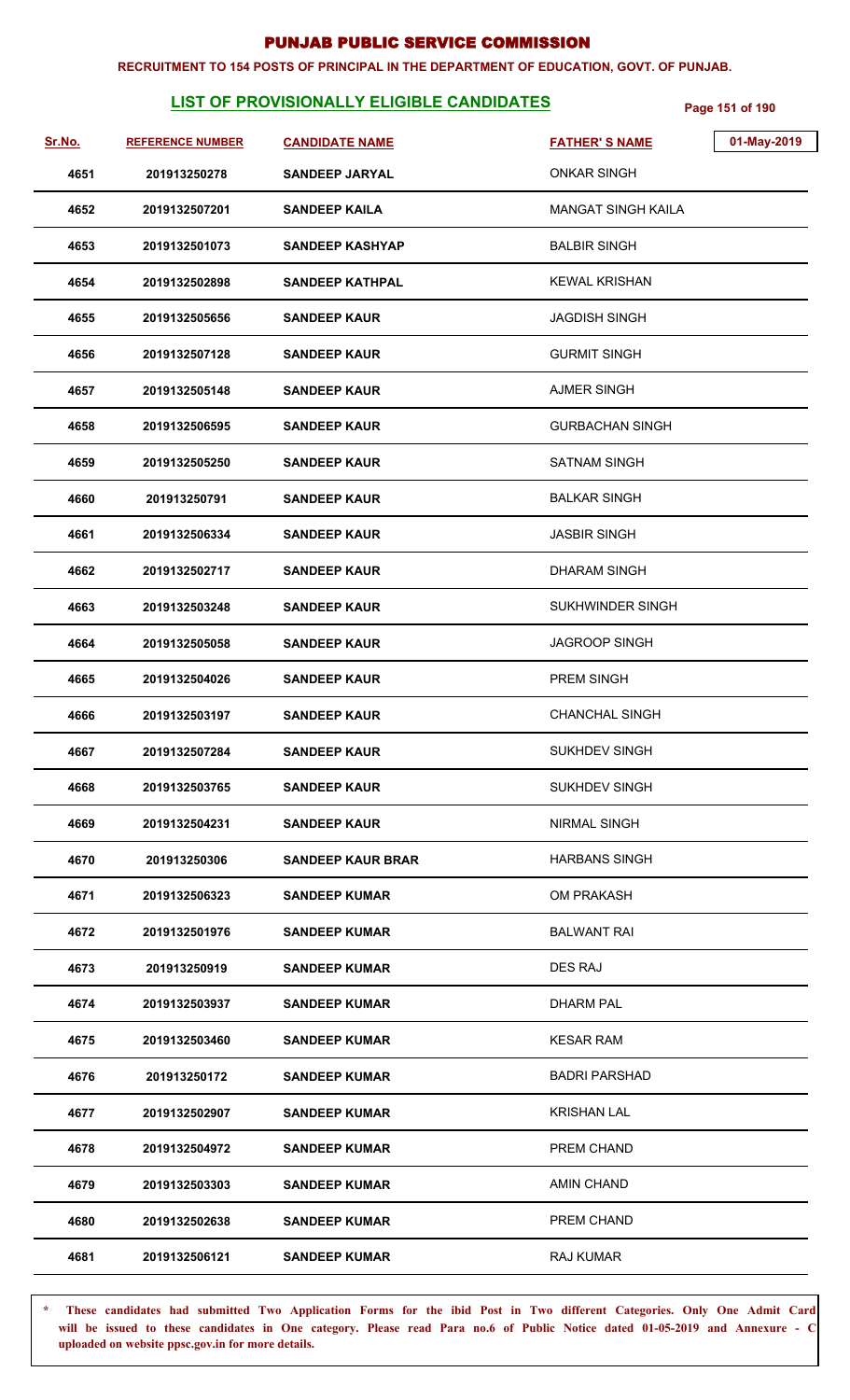#### **RECRUITMENT TO 154 POSTS OF PRINCIPAL IN THE DEPARTMENT OF EDUCATION, GOVT. OF PUNJAB.**

# **LIST OF PROVISIONALLY ELIGIBLE CANDIDATES** Page 152 of 190

| Sr.No. | <b>REFERENCE NUMBER</b> | <b>CANDIDATE NAME</b>       | 01-May-2019<br><b>FATHER'S NAME</b> |
|--------|-------------------------|-----------------------------|-------------------------------------|
| 4682   | 2019132501123           | <b>SANDEEP KUMAR</b>        | <b>SANJIWAN KUMAR</b>               |
| 4683   | 2019132507353           | <b>SANDEEP KUMAR</b>        | <b>SATNAM CHAND</b>                 |
| 4684   | 20191325089             | <b>SANDEEP KUMAR</b>        | SURINDER PAL SHARMA                 |
| 4685   | 2019132506662           | <b>SANDEEP KUMAR</b>        | ONKAR NATH                          |
| 4686   | 2019132505964           | <b>SANDEEP KUMAR</b>        | MANOHAR LAL SHARMA                  |
| 4687   | 2019132506355           | <b>SANDEEP KUMAR</b>        | <b>BHIKHA RAM</b>                   |
| 4688   | 2019132505786           | <b>SANDEEP KUMAR</b>        | <b>SHAM LAL</b>                     |
| 4689   | 2019132504915           | <b>SANDEEP KUMAR</b>        | <b>RAI SINGH</b>                    |
| 4690   | 2019132501616           | <b>SANDEEP KUMAR</b>        | <b>SHAM LAL</b>                     |
| 4691   | 2019132501583           | <b>SANDEEP KUMAR</b>        | <b>KRISHAN LAL</b>                  |
| 4692   | 2019132503578           | <b>SANDEEP KUMAR</b>        | SOHAN LAL                           |
| 4693   | 2019132507034           | <b>SANDEEP KUMAR</b>        | <b>SUKHDEV KUMAR</b>                |
| 4694   | 2019132506944           | <b>SANDEEP KUMAR</b>        | <b>CHUNI LAL</b>                    |
| 4695   | 2019132502557           | <b>SANDEEP KUMAR</b>        | MAHI RAM                            |
| 4696   | 2019132506133           | <b>SANDEEP KUMAR JINDAL</b> | <b>KRISHAN LAL</b>                  |
| 4697   | 2019132504101           | <b>SANDEEP KUMARI</b>       | <b>JAGDISH RAM</b>                  |
| 4698   | 2019132506442           | <b>SANDEEP KUMARI</b>       | <b>RAMESH KUMAR</b>                 |
| 4699   | 2019132502035           | <b>SANDEEP MANAN</b>        | SWINDER PAL                         |
| 4700   | 201913250323            | <b>SANDEEP PATHANIA</b>     | D C PATHANIA                        |
| 4701   | 2019132501734           | <b>SANDEEP PURI</b>         | <b>JASWANT RAI</b>                  |
| 4702   | 2019132505473           | <b>SANDEEP RAJORIA</b>      | <b>RAM DHAN</b>                     |
| 4703   | 2019132506729           | <b>SANDEEP SEHGAL</b>       | JIWAN LAL SEHGAL                    |
| 4704   | 2019132501816           | <b>SANDEEP SHARMA</b>       | <b>SUBHASH SHARMA</b>               |
| 4705   | 201913250982            | <b>SANDEEP SHARMA</b>       | THAKUR DASS SHARMA                  |
| 4706   | 2019132505504           | <b>SANDEEP SINGH</b>        | <b>BALWINDER SINGH</b>              |
| 4707   | 2019132505325           | <b>SANDEEP SINGH</b>        | <b>BALWINDER SINGH</b>              |
| 4708   | 2019132505006           | <b>SANDEEP SINGH</b>        | RAJINDER SINGH                      |
| 4709   | 2019132501657           | <b>SANDEEP SINGH</b>        | <b>SANTOKH SINGH</b>                |
| 4710   | 2019132506071           | <b>SANDEEP SINGH</b>        | <b>SURJIT SINGH</b>                 |
| 4711   | 2019132503378           | <b>SANDEEP SINGH</b>        | <b>AVTAR SINGH</b>                  |
| 4712   | 201913250731            | <b>SANDEEP SINGH</b>        | <b>HARDEEP SINGH</b>                |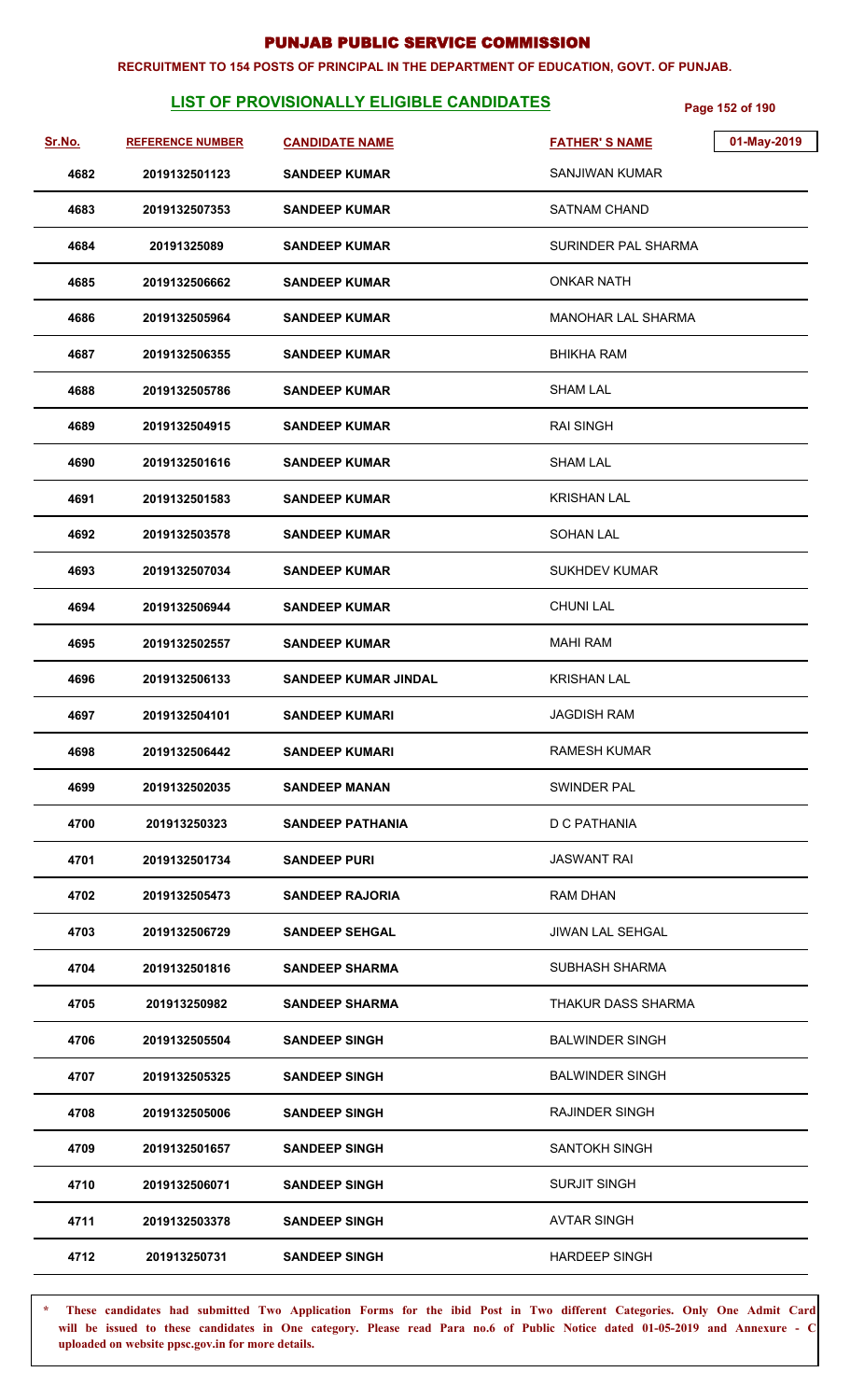#### **RECRUITMENT TO 154 POSTS OF PRINCIPAL IN THE DEPARTMENT OF EDUCATION, GOVT. OF PUNJAB.**

# **LIST OF PROVISIONALLY ELIGIBLE CANDIDATES** Page 153 of 190

| Sr.No. | <b>REFERENCE NUMBER</b> | <b>CANDIDATE NAME</b>     | 01-May-2019<br><b>FATHER'S NAME</b> |
|--------|-------------------------|---------------------------|-------------------------------------|
| 4713   | 2019132503955           | <b>SANDEEP SINGH</b>      | <b>PREM SINGH</b>                   |
| 4714   | 2019132501070           | <b>SANDEEP SINGH</b>      | SWARAN SINGH                        |
| 4715   | 2019132504000           | <b>SANDEEP SINGH</b>      | <b>VIKRAM SINGH</b>                 |
| 4716   | 2019132505561           | <b>SANDEEP SINGH</b>      | SONA SINGH                          |
| 4717   | 2019132505127           | <b>SANDEEP SINGLA</b>     | <b>SHAM LAL</b>                     |
| 4718   | 2019132503869           | <b>SANDEEP SONI</b>       | JANAK RAJ SONI                      |
| 4719   | 2019132501922           | <b>SANDEEP SOOD</b>       | OM PARKASH SOOD                     |
| 4720   | 2019132502131           | <b>SANDHYA</b>            | MOHINDER MOHAN SIDANA               |
| 4721   | 2019132505924           | <b>SANDIP KAUR</b>        | <b>LAKHWINDER SINGH</b>             |
| 4722   | 201913250958            | <b>SANGEET KAUR RAINA</b> | <b>MOHINDER SINGH</b>               |
| 4723   | 2019132506333           | <b>SANGEETA</b>           | <b>PREM PARKASH</b>                 |
| 4724   | 2019132504573           | <b>SANGEETA KAPOOR</b>    | <b>BALDEV RAJ KAPOOR</b>            |
| 4725   | 2019132505054           | <b>SANGEETA SAINI</b>     | OM PRAKASH SAINI                    |
| 4726   | 2019132507300           | <b>SANGEETAWALIA</b>      | KRISHAN KUMAR MEHTA                 |
| 4727   | 201913250946            | <b>SANJAY</b>             | <b>ARADHAN</b>                      |
| 4728   | 2019132505569           | <b>SANJAY KUMAR</b>       | <b>BALRAJ RAM</b>                   |
| 4729   | 2019132505974           | <b>SANJAY KUMAR</b>       | <b>JASPAL RAJORIA</b>               |
| 4730   | 2019132503481           | <b>SANJAY KUMAR</b>       | <b>NAND LAL</b>                     |
| 4731   | 2019132505084           | <b>SANJAY KUMAR</b>       | SHAM LAL                            |
| 4732   | 2019132502589           | <b>SANJEEV</b>            | CHARAN DASS JAGOTA                  |
| 4733   | 2019132502474           | <b>SANJEEV KAMBOJ</b>     | <b>MILKH RAJ</b>                    |
| 4734   | 2019132507606           | <b>SANJEEV KUMAR</b>      | <b>KEWAL KRISHAN</b>                |
| 4735   | 2019132502245           | <b>SANJEEV KUMAR</b>      | DAYA RAM                            |
| 4736   | 2019132504890           | <b>SANJEEV KUMAR</b>      | ASHWANI KUMAR                       |
| 4737   | 2019132505608           | <b>SANJEEV KUMAR</b>      | BACHNA RAM                          |
| 4738   | 2019132507055           | <b>SANJEEV KUMAR</b>      | <b>BAL KRISHAN VERMA</b>            |
| 4739   | 2019132504654           | <b>SANJEEV KUMAR</b>      | <b>BASANT SINGH</b>                 |
| 4740   | 2019132504399           | <b>SANJEEV KUMAR</b>      | <b>BHAGWAN DASS</b>                 |
| 4741   | 2019132502279           | <b>SANJEEV KUMAR</b>      | <b>CHANAN SINGH</b>                 |
| 4742   | 2019132504266           | <b>SANJEEV KUMAR</b>      | <b>DUNI CHAND</b>                   |
| 4743   | 2019132504375           | <b>SANJEEV KUMAR</b>      | <b>GURU DATT</b>                    |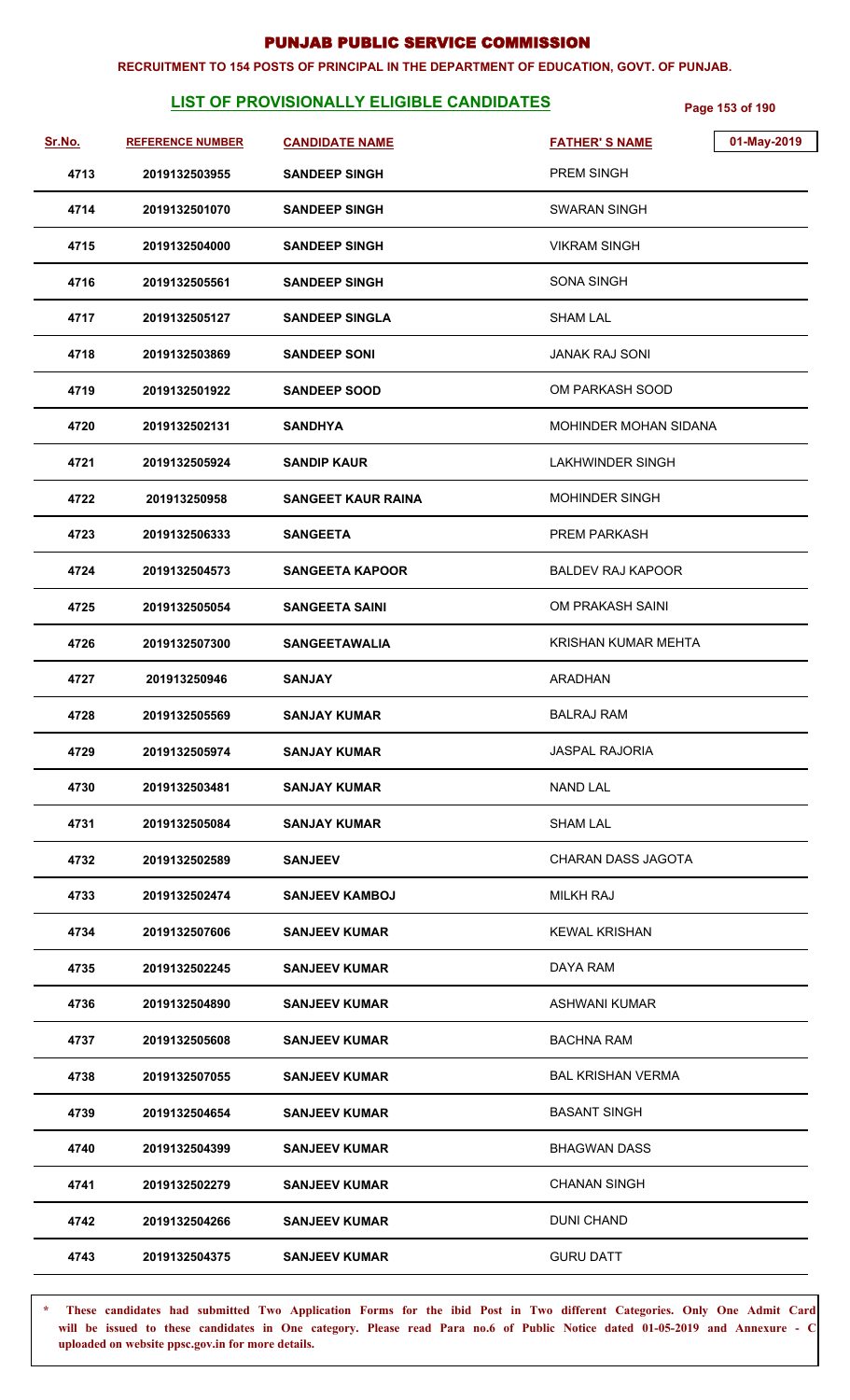#### **RECRUITMENT TO 154 POSTS OF PRINCIPAL IN THE DEPARTMENT OF EDUCATION, GOVT. OF PUNJAB.**

# **LIST OF PROVISIONALLY ELIGIBLE CANDIDATES** Page 154 of 190

| Sr.No. | <b>REFERENCE NUMBER</b> | <b>CANDIDATE NAME</b>       | 01-May-2019<br><b>FATHER'S NAME</b> |
|--------|-------------------------|-----------------------------|-------------------------------------|
| 4744   | 2019132505232           | <b>SANJEEV KUMAR</b>        | <b>HAR KRISHAN LAL</b>              |
| 4745   | 2019132505967           | <b>SANJEEV KUMAR</b>        | <b>JAGDISH RAI</b>                  |
| 4746   | 201913250640            | <b>SANJEEV KUMAR</b>        | PREM NATH                           |
| 4747   | 2019132506302           | <b>SANJEEV KUMAR</b>        | <b>RANJIT SINGH</b>                 |
| 4748   | 2019132501510           | <b>SANJEEV KUMAR</b>        | SATPAL MONGA                        |
| 4749   | 2019132505133           | <b>SANJEEV KUMAR</b>        | <b>GARIB DASS SHARMA</b>            |
| 4750   | 2019132507569           | <b>SANJEEV KUMAR</b>        | <b>SATPAUL</b>                      |
| 4751   | 201913250404            | <b>SANJEEV KUMAR</b>        | <b>SHRI RAM</b>                     |
| 4752   | 201913250435            | <b>SANJEEV KUMAR</b>        | <b>SURINDER PAL</b>                 |
| 4753   | 2019132506466           | <b>SANJEEV KUMAR</b>        | <b>SURINDER PAL</b>                 |
| 4754   | 201913250424            | <b>SANJEEV KUMAR</b>        | <b>TEK CHAND</b>                    |
| 4755   | 2019132503502           | <b>SANJEEV KUMAR</b>        | <b>HUSAN LAL</b>                    |
| 4756   | 201913250811            | <b>SANJEEV KUMAR</b>        | <b>DES RAJ</b>                      |
| 4757   | 2019132501340           | <b>SANJEEV KUMAR</b>        | <b>BALDEV RAJ</b>                   |
| 4758   | 2019132503711           | <b>SANJEEV KUMAR</b>        | <b>HARMEET LAL</b>                  |
| 4759   | 2019132502559           | <b>SANJEEV KUMAR</b>        | <b>BALWINDER KUMAR</b>              |
| 4760   | 2019132503443           | <b>SANJEEV KUMAR</b>        | <b>HARISHPAL MIGLANI</b>            |
| 4761   | 201913250762            | <b>SANJEEV KUMAR</b>        | <b>KASHMIRI LAL</b>                 |
| 4762   | 201913250818            | <b>SANJEEV KUMAR</b>        | <b>RADHE SHAM</b>                   |
| 4763   | 2019132503173           | <b>SANJEEV KUMAR</b>        | RAJ KUMAR                           |
| 4764   | 2019132501488           | <b>SANJEEV KUMAR</b>        | <b>TARSEM CHAND</b>                 |
| 4765   | 201913250718            | <b>SANJEEV KUMAR SINGLA</b> | <b>RAJ KUMAR SINGLA</b>             |
| 4766   | 2019132503841           | <b>SANJEEV SINGH</b>        | <b>DASHRATH SINGH</b>               |
| 4767   | 201913250174            | <b>SANJEEV TANDON</b>       | PREM KUMAR TANDON                   |
| 4768   | 2019132506700           | <b>SANJEEV VERMANI</b>      | SATYA PAUL VERMANI                  |
| 4769   | 2019132502341           | <b>SANJEEV VIKRAM</b>       | SHAM SINGH SAINI                    |
| 4770   | 2019132502800           | <b>SANJIV KUMAR</b>         | PAWAN KUMAR                         |
| 4771   | 2019132503351           | <b>SANJIV KUMAR</b>         | HARBHAJAN SINGH                     |
| 4772   | 2019132503287           | <b>SANJIV KUMAR</b>         | DES RAJ                             |
| 4773   | 2019132504650           | <b>SANJIV KUMAR MIDHA</b>   | KULWANT RAI MIDHA                   |
| 4774   | 2019132502962           | <b>SANJOLY</b>              | <b>DAVINDER KUMAR</b>               |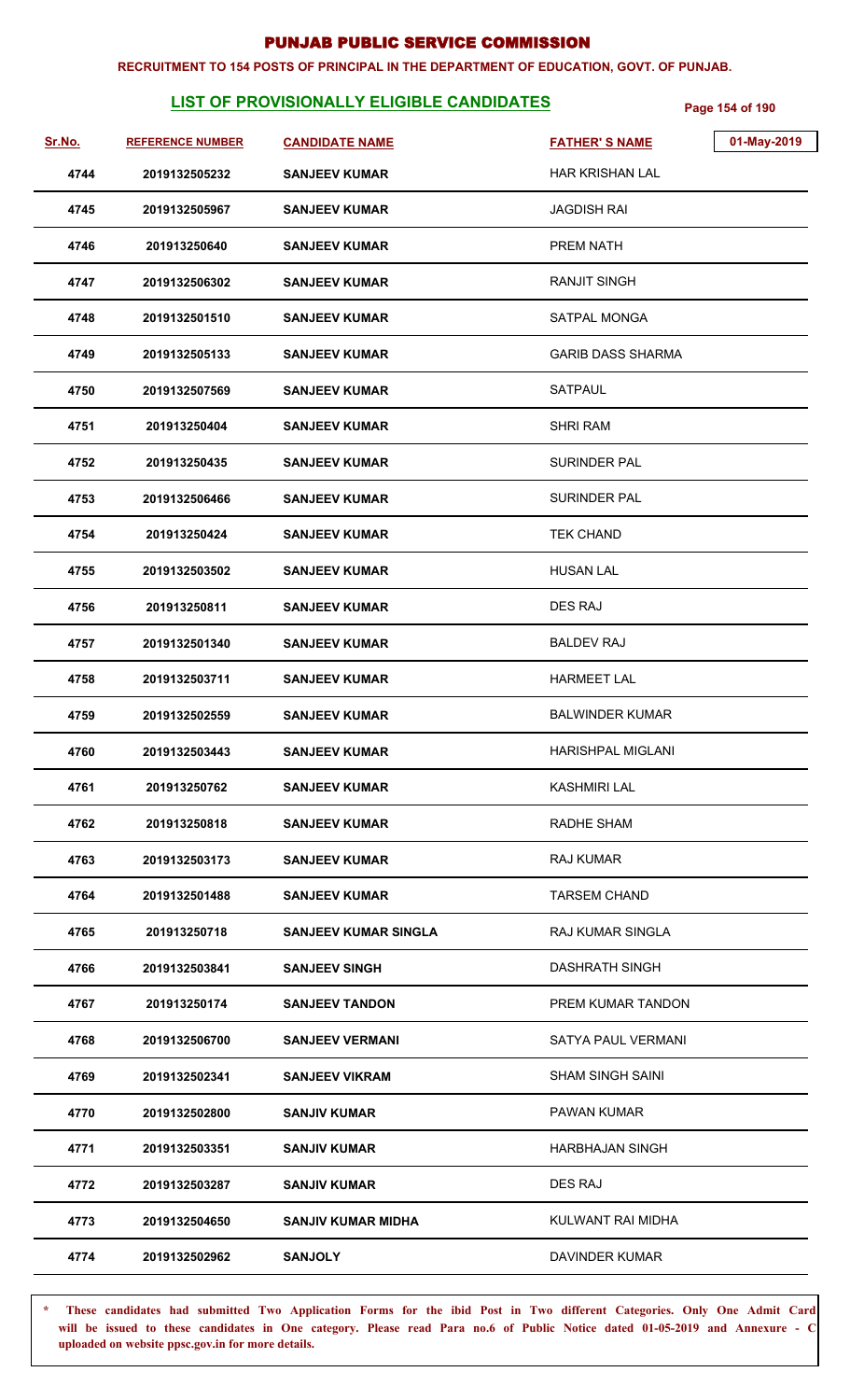#### **RECRUITMENT TO 154 POSTS OF PRINCIPAL IN THE DEPARTMENT OF EDUCATION, GOVT. OF PUNJAB.**

# **LIST OF PROVISIONALLY ELIGIBLE CANDIDATES Page 155 of 190**

| Sr.No. | <b>REFERENCE NUMBER</b> | <b>CANDIDATE NAME</b>      | 01-May-2019<br><b>FATHER'S NAME</b> |
|--------|-------------------------|----------------------------|-------------------------------------|
| 4775   | 2019132502296           | <b>SANT KUMAR</b>          | <b>DULI CHAND</b>                   |
| 4776   | 2019132502622           | <b>SANTOKH SINGH</b>       | <b>FAQIRIA RAM</b>                  |
| 4777   | 2019132504323           | <b>SANTOSH</b>             | <b>PURAN RAM</b>                    |
| 4778   | 201913250269            | <b>SANTOSH KUMAR</b>       | <b>RAJBIR PARSAD</b>                |
| 4779   | 2019132502748           | <b>SANTOSH KUMARI</b>      | <b>MOHINDER PAL</b>                 |
| 4780   | 201913250365            | <b>SANTOSH KUMARI</b>      | <b>BACHAN SINGH</b>                 |
| 4781   | 201913250459            | <b>SANTOSH KUMARI</b>      | <b>MEHAR CHAND</b>                  |
| 4782   | 2019132507407           | <b>SANTOSH RANI</b>        | <b>OM PARKASH</b>                   |
| 4783   | 2019132502213           | <b>SANYOGITA</b>           | PURAN CHAND                         |
| 4784   | 2019132502554           | <b>SAPANDEEP KAUR</b>      | <b>JOGINDER SINGH</b>               |
| 4785   | 2019132501169           | <b>SAPARN KUMAR SINGLA</b> | PREM CHAND SINGLA                   |
| 4786   | 201913250428            | <b>SAPINDER SINGH</b>      | <b>RAGHBIR SINGH</b>                |
| 4787   | 2019132503181           | <b>SAPNA</b>               | <b>SHAM LAL NAGPAL</b>              |
| 4788   | 2019132505091           | <b>SAPNA</b>               | SATPAL                              |
| 4789   | 2019132502239           | <b>SAPNA</b>               | JAGDISH RAI                         |
| 4790   | 2019132506261           | <b>SAPNA ARORA</b>         | <b>PREM KUMAR</b>                   |
| 4791   | 2019132505783           | <b>SAPNA GOYAL</b>         | SH MAN MOHAN JEET GOYAL             |
| 4792   | 2019132507132           | SAPNA RANI                 | <b>KRISHAN LAL DHINGRA</b>          |
| 4793   | 2019132506079           | <b>SAPNA SAINI</b>         | <b>KRISHAN SINGH SAINI</b>          |
| 4794   | 2019132506736           | <b>SAPNA SHARMA</b>        | DWARKA DASS SHARMA                  |
| 4795   | 2019132507001           | <b>SARABDEEP KAUR</b>      | <b>IQBAL SINGH</b>                  |
| 4796   | 2019132503149           | <b>SARABJEET KAUR</b>      | <b>LAKHA SINGH</b>                  |
| 4797   | 2019132504755           | <b>SARABJEET KAUR</b>      | <b>JOGINDER SINGH</b>               |
| 4798   | 2019132505205           | <b>SARABJEET KAUR</b>      | <b>BALBIR SINGH</b>                 |
| 4799   | 2019132502216           | <b>SARABJEET KAUR</b>      | <b>RAJ KUMAR</b>                    |
| 4800   | 201913250685            | <b>SARABJEET KAUR</b>      | <b>SUWINDER SINGH</b>               |
| 4801   | 2019132504127           | <b>SARABJEET SINGH</b>     | <b>MAHAN SINGH</b>                  |
| 4802   | 2019132504269           | <b>SARABJIT</b>            | <b>OM PARKASH</b>                   |
| 4803   | 2019132506724           | <b>SARABJIT KAUR</b>       | <b>JOGINDER SINGH</b>               |
| 4804   | 2019132501826           | <b>SARABJIT KAUR</b>       | <b>AVTAR SINGH</b>                  |
| 4805   | 2019132505066           | <b>SARABJIT KAUR</b>       | <b>BALDEV SINGH</b>                 |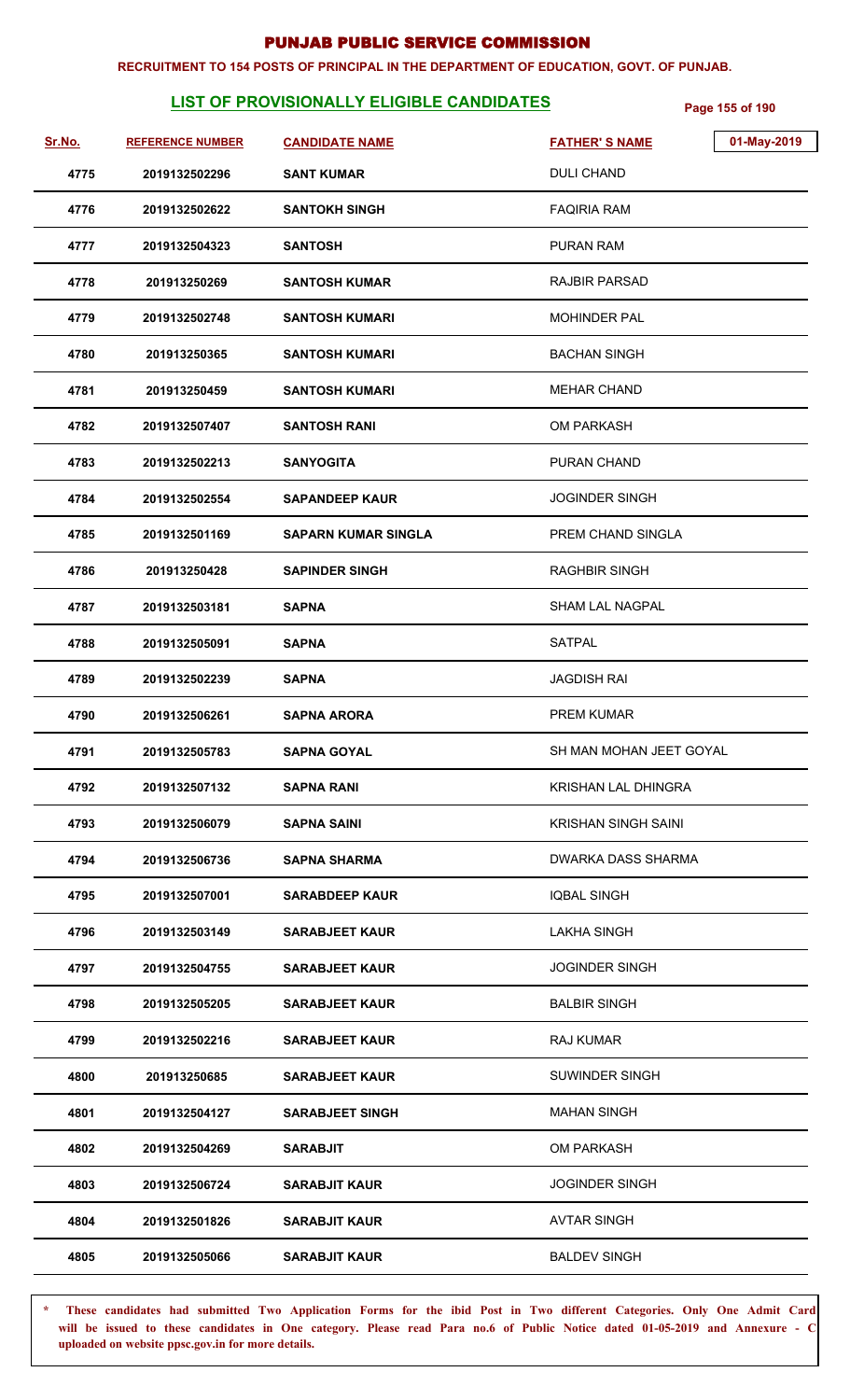#### **RECRUITMENT TO 154 POSTS OF PRINCIPAL IN THE DEPARTMENT OF EDUCATION, GOVT. OF PUNJAB.**

# **LIST OF PROVISIONALLY ELIGIBLE CANDIDATES** Page 156 of 190

| Sr.No. | <b>REFERENCE NUMBER</b> | <b>CANDIDATE NAME</b> | 01-May-2019<br><b>FATHER'S NAME</b> |
|--------|-------------------------|-----------------------|-------------------------------------|
| 4806   | 2019132504280           | <b>SARABJIT KAUR</b>  | <b>HARBHAJAN SINGH</b>              |
| 4807   | 2019132503123           | <b>SARABJIT KAUR</b>  | <b>RAM SINGH</b>                    |
| 4808   | 2019132503945           | <b>SARABJIT KAUR</b>  | <b>MAHESHINDER SINGH</b>            |
| 4809   | 2019132506369           | <b>SARABJIT KAUR</b>  | <b>BALDEV SINGH</b>                 |
| 4810   | 2019132501631           | <b>SARABJIT SINGH</b> | <b>BALKAR SINGH</b>                 |
| 4811   | 2019132502882           | <b>SARABJIT SINGH</b> | <b>SWARAN SINGH</b>                 |
| 4812   | 2019132507012           | <b>SARABJIT SINGH</b> | <b>HARJINDER SINGH</b>              |
| 4813   | 2019132503512           | <b>SARABJIT SINGH</b> | <b>MAHINDER SINGH</b>               |
| 4814   | 2019132501193           | <b>SARBJEET</b>       | <b>BALDEV RAJ</b>                   |
| 4815   | 2019132507084           | <b>SARBJEET KAUR</b>  | <b>HARBANS SINGH</b>                |
| 4816   | 2019132507070           | <b>SARBJEET KAUR</b>  | <b>NAZER SINGH</b>                  |
| 4817   | 2019132505021           | <b>SARBJEET KAUR</b>  | <b>KAUR SINGH</b>                   |
| 4818   | 2019132503622           | <b>SARBJEET KAUR</b>  | <b>KULDIP SINGH</b>                 |
| 4819   | 2019132506478           | <b>SARBJEET KAUR</b>  | <b>GURNAM SINGH</b>                 |
| 4820   | 2019132507023           | <b>SARBJEET KAUR</b>  | <b>BALBARA LAL</b>                  |
| 4821   | 20191325062             | <b>SARBJEET KAUR</b>  | PAL SINGH                           |
| 4822   | 2019132506706           | <b>SARBJEET KAUR</b>  | <b>SUKHDEV SINGH</b>                |
| 4823   | 2019132502109           | <b>SARBJEET SINGH</b> | <b>BABU SINGH</b>                   |
| 4824   | 2019132503793           | <b>SARBJEET SINGH</b> | <b>GURCHARAN SINGH</b>              |
| 4825   | 2019132506445           | <b>SARBJEET SINGH</b> | <b>GURTEJ SINGH</b>                 |
| 4826   | 2019132503550           | <b>SARBJIT KAUR</b>   | <b>HARBANS SINGH</b>                |
| 4827   | 2019132502321           | <b>SARBJIT KAUR</b>   | <b>MOHINDER SINGH</b>               |
| 4828   | 2019132506316           | <b>SARBJIT KAUR</b>   | <b>DALBIR SINGH</b>                 |
| 4829   | 2019132501117           | <b>SARBJIT KAUR</b>   | <b>BALDEV SINGH</b>                 |
| 4830   | 2019132507291           | SARBJIT KAUR          | <b>KARAMJIT SINGH</b>               |
| 4831   | 2019132502495           | <b>SARBJIT KAUR</b>   | BHAGWAN DAS                         |
| 4832   | 2019132504980           | <b>SARBJIT KAUR</b>   | <b>SAGLI RAM</b>                    |
| 4833   | 2019132501834           | <b>SARBJIT KAUR</b>   | <b>GURDIAL SINGH</b>                |
| 4834   | 201913250673            | <b>SARBJIT SINGH</b>  | DARA SINGH                          |
| 4835   | 2019132506532           | <b>SARBJIT SINGH</b>  | <b>KABAL RAM</b>                    |
| 4836   | 2019132504081           | <b>SARBJIT SINGH</b>  | <b>KAHAN SINGH</b>                  |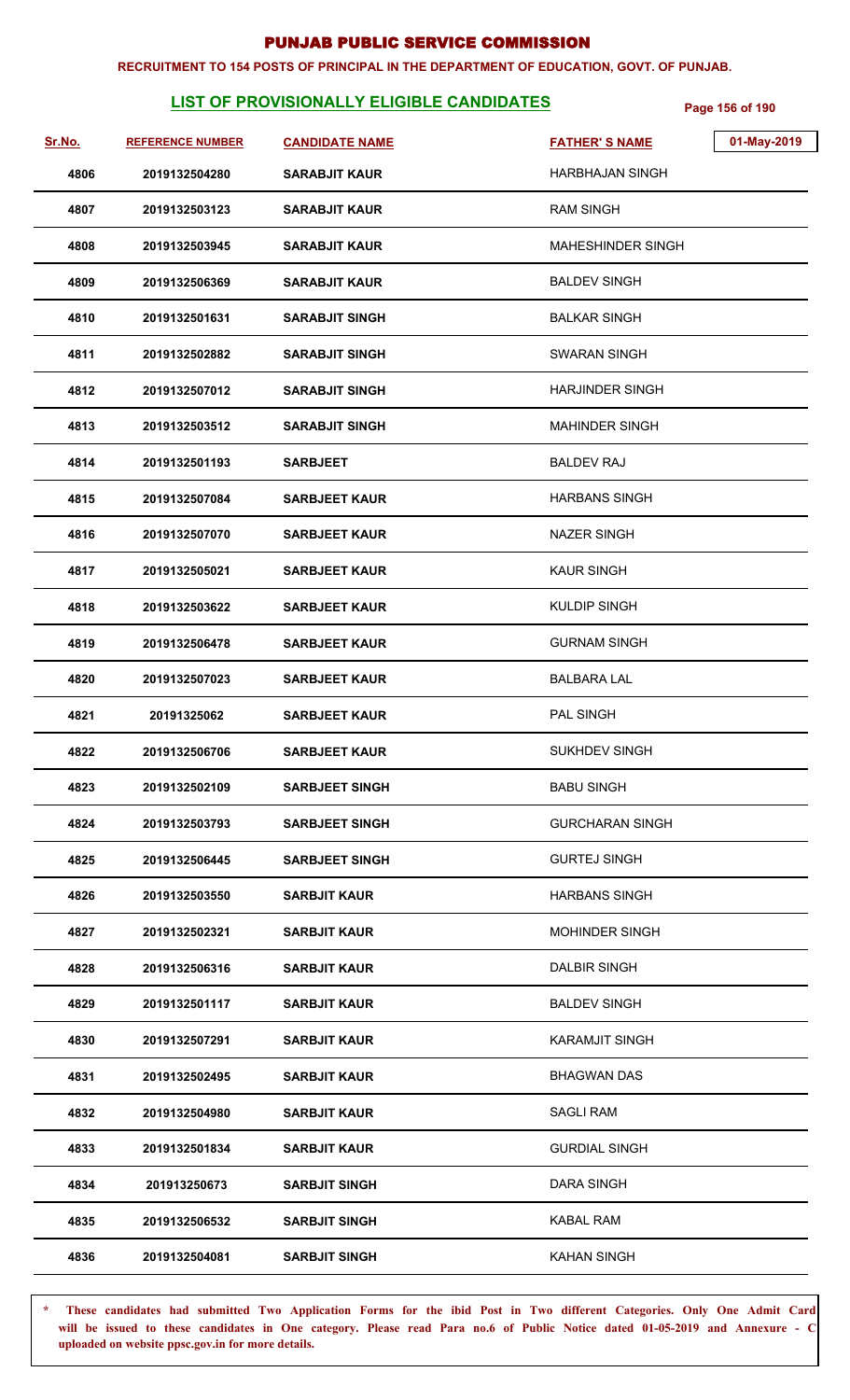#### **RECRUITMENT TO 154 POSTS OF PRINCIPAL IN THE DEPARTMENT OF EDUCATION, GOVT. OF PUNJAB.**

# **LIST OF PROVISIONALLY ELIGIBLE CANDIDATES Page 157 of 190**

| Sr.No. | <b>REFERENCE NUMBER</b> | <b>CANDIDATE NAME</b>       | 01-May-2019<br><b>FATHER'S NAME</b> |
|--------|-------------------------|-----------------------------|-------------------------------------|
| 4837   | 2019132503582           | <b>SARBJIT SINGH</b>        | <b>SUKHWINDER SINGH</b>             |
| 4838   | 2019132502975           | <b>SARBJIT SINGH</b>        | <b>JOGINDER SINGH</b>               |
| 4839   | 2019132503092           | <b>SARBJIT SINGH</b>        | <b>AMARJIT SINGH</b>                |
| 4840   | 2019132504994           | <b>SARBJIT SINGH SANDHU</b> | SHINGAR SINGH SANDHU                |
| 4841   | 2019132502217           | <b>SARBMEET KAUR</b>        | <b>DES RAJ</b>                      |
| 4842   | 2019132505478           | <b>SARESHTH KUMAR JOSHI</b> | SURINDER KUMAR JOSHI                |
| 4843   | 2019132502049           | <b>SARIKA</b>               | <b>RAM LAL</b>                      |
| 4844   | 2019132504319           | <b>SARIKA BANSAL</b>        | <b>DES RAJ GARG</b>                 |
| 4845   | 201913250109            | <b>SARITA</b>               | <b>BABU RAM</b>                     |
| 4846   | 2019132505494           | <b>SARITA DEVI</b>          | ROOP LAL                            |
| 4847   | 201913250655            | <b>SARITA RANI</b>          | <b>DALBIR SINGH</b>                 |
| 4848   | 201913250862            | <b>SARJIVAN SINGH</b>       | <b>HOSHIAR SINGH</b>                |
| 4849   | 2019132501285           | <b>SAROJ</b>                | <b>MOHINDER PAL</b>                 |
| 4850   | 2019132504325           | <b>SAROJ BALA</b>           | <b>SWARN SINGH</b>                  |
| 4851   | 2019132503053           | <b>SAROJ RANI</b>           | SATNAM RAI                          |
| 4852   | 2019132504029           | <b>SAROOP SINGH</b>         | SADHA SINGH                         |
| 4853   | 2019132502639           | <b>SARTAJ SINGH</b>         | <b>JASBIR SINGH</b>                 |
| 4854   | 2019132501323           | <b>SARUCHI</b>              | <b>BALDEV RAJ</b>                   |
| 4855   | 2019132503623           | <b>SARUCHI</b>              | RAMESHWAR DYAL KAUSHAL              |
| 4856   | 2019132505693           | <b>SARUCHI</b>              | MADAN LAL                           |
| 4857   | 201913250258            | <b>SARVAN KUMAR</b>         | <b>JAGDISH LAL</b>                  |
| 4858   | 2019132503429           | <b>SARVJEET KAMBOJ</b>      | <b>HARI CHAND</b>                   |
| 4859   | 2019132505042           | <b>SARVJOT SINGH</b>        | <b>BALJEET SINGH</b>                |
| 4860   | 2019132501961           | <b>SAT DEV</b>              | <b>KRISHAN LAL</b>                  |
| 4861   | 2019132504727           | <b>SAT NARAIN</b>           | <b>KEHAR SINGH</b>                  |
| 4862   | 2019132502551           | <b>SAT PAL</b>              | <b>MUKAND LAL</b>                   |
| 4863   | 2019132505129           | <b>SAT PAL</b>              | <b>BHAGWAN DASS</b>                 |
| 4864   | 2019132504891           | <b>SATBIR KAUR</b>          | <b>SURINDER SINGH</b>               |
| 4865   | 2019132506178           | <b>SATBIR SINGH</b>         | <b>GURDIP SINGH</b>                 |
| 4866   | 2019132507449           | <b>SATBIR SINGH</b>         | AMARJIT SINGH                       |
| 4867   | 2019132503291           | <b>SATBIR SINGH</b>         | PARAMJIT SINGH                      |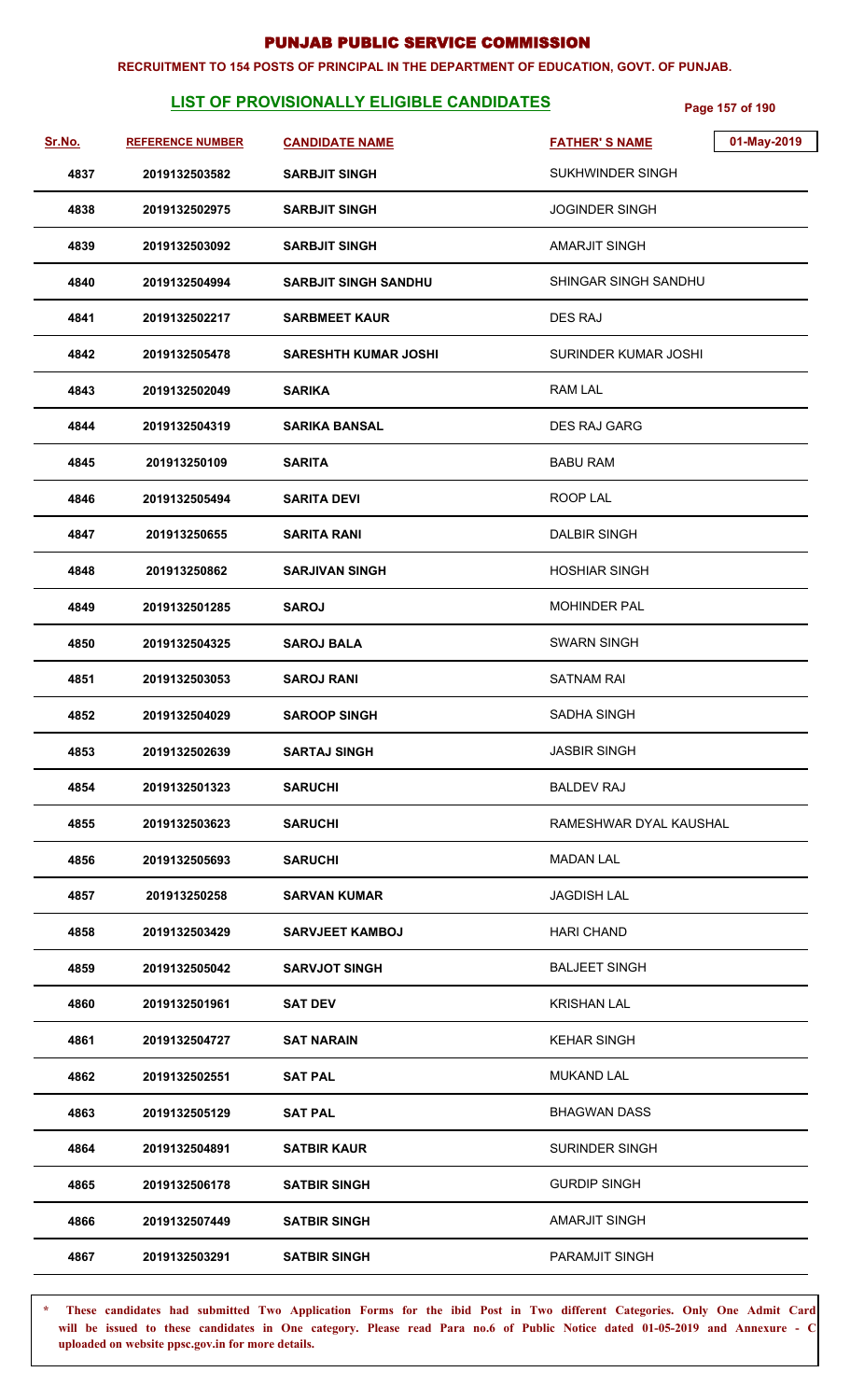#### **RECRUITMENT TO 154 POSTS OF PRINCIPAL IN THE DEPARTMENT OF EDUCATION, GOVT. OF PUNJAB.**

# **LIST OF PROVISIONALLY ELIGIBLE CANDIDATES** Page 158 of 190

| Sr.No.    | <b>REFERENCE NUMBER</b> | <b>CANDIDATE NAME</b>      | 01-May-2019<br><b>FATHER'S NAME</b> |  |
|-----------|-------------------------|----------------------------|-------------------------------------|--|
| 4868      | 20191325049             | SATBIR SINGH RAI           | SADHU SINGH                         |  |
| 4869      | 2019132504979           | <b>SATGUR SINGH</b>        | <b>LAL SINGH</b>                    |  |
| 4870      | 2019132501419           | <b>SATINDER BATRA</b>      | <b>KRISHAN LAL</b>                  |  |
| 4871      | 2019132503545           | <b>SATINDER KAUR</b>       | <b>BALWINDER SINGH</b>              |  |
| 4872      | 2019132504409           | <b>SATINDER KAUR</b>       | <b>BHAGWANT SINGH</b>               |  |
| 4873      | 2019132503936           | <b>SATINDER KAUR</b>       | SALWINDER SINGH                     |  |
| 4874      | 2019132501293           | <b>SATINDER KAUR</b>       | <b>GURNAM SINGH</b>                 |  |
| 4875      | 2019132506811           | <b>SATINDER KAUR</b>       | <b>HARNEK SINGH</b>                 |  |
| 4876      | 2019132502081           | <b>SATINDER KAUR</b>       | <b>SURJIT SINGH</b>                 |  |
| 4877      | 2019132504035           | <b>SATINDER KAUR</b>       | <b>SATWINDER SINGH</b>              |  |
| 4878      | 2019132502120           | <b>SATINDER KUMAR</b>      | KARTAR CHAND                        |  |
| 4879      | 2019132504638           | <b>SATINDER PAL SINGH</b>  | <b>BHAJAN SINGH</b>                 |  |
| 4880      | 2019132504644           | <b>SATINDER PAL SINGH</b>  | <b>BUTA SINGH</b>                   |  |
| 4881      | 20191325029             | <b>SATINDER SINGH</b>      | RAJINDER SINGH                      |  |
| 4882      | 2019132502807           | <b>SATINDER SINGH</b>      | <b>JOGINDER SINGH</b>               |  |
| 4883      | 2019132504633           | <b>SATINDER SODHI</b>      | DEV RAJ                             |  |
| 4884      | 2019132506343           | <b>SATINDERBIR KAUR</b>    | <b>HARJINDER SINGH</b>              |  |
| 4885      | 2019132502698           | <b>SATINDERJEET KAUR</b>   | <b>HARPAL SINGH BEDI</b>            |  |
| 4886      | 201913250952            | SATINDERJIT KAUR           | <b>KULWANT SINGH</b>                |  |
| 4887      | 201913250726            | <b>SATINDERJIT SINGH</b>   | <b>ARJAN SINGH</b>                  |  |
| 4888      | 2019132505223           | <b>SATINDERPAL KAUR</b>    | RULDA SINGH                         |  |
| 4889<br>* | 201913250850            | <b>SATINDERPAL SINGH</b>   | <b>JAGMOHAN SINGH</b>               |  |
| 4890<br>* | 201913250848            | <b>SATINDERPAL SINGH</b>   | <b>JAGMOHAN SINGH</b>               |  |
| 4891      | 2019132504558           | <b>SATISH KUMAR</b>        | <b>JAI CHAND</b>                    |  |
| 4892      | 2019132503611           | SATISH KUMAR               | <b>SURINDER MOHAN</b>               |  |
| 4893      | 2019132506500           | <b>SATISH KUMAR</b>        | DHARAM CHAND                        |  |
| 4894      | 2019132502376           | <b>SATISH KUMAR</b>        | ASHOK KUMAR                         |  |
| 4895      | 201913250784            | <b>SATISH KUMAR BHATTI</b> | <b>LACHHMAN SINGH BHATTI</b>        |  |
| 4896      | 2019132502027           | <b>SATISH KUMAR TITU</b>   | <b>SHIV DYAL</b>                    |  |
| 4897      | 2019132507100           | <b>SATNAM RAM</b>          | <b>JOGINDER RAM</b>                 |  |
| 4898      | 2019132503517           | <b>SATNAM SINGH</b>        | <b>JARNAIL SINGH</b>                |  |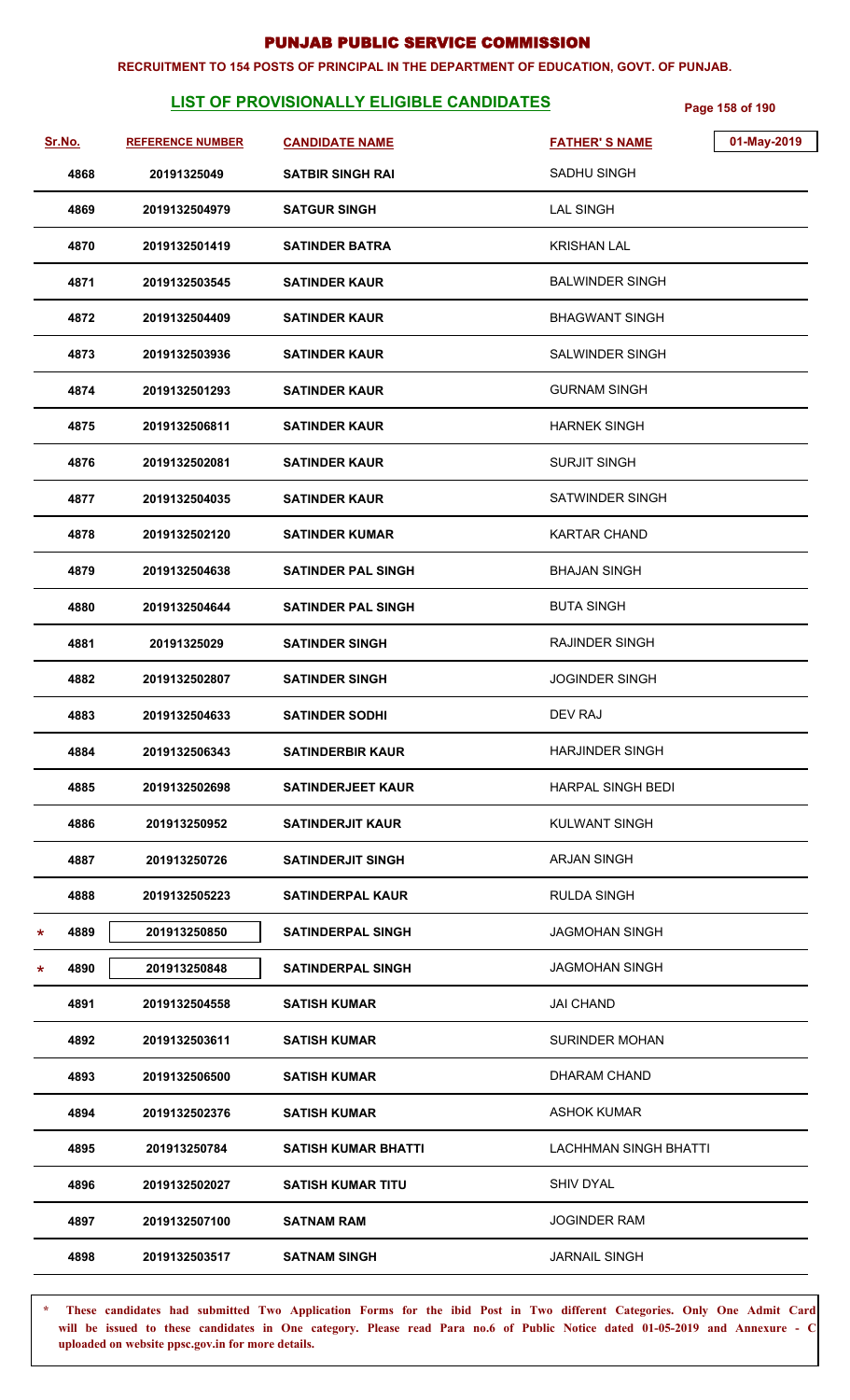#### **RECRUITMENT TO 154 POSTS OF PRINCIPAL IN THE DEPARTMENT OF EDUCATION, GOVT. OF PUNJAB.**

# **LIST OF PROVISIONALLY ELIGIBLE CANDIDATES** Page 159 of 190

| Sr.No. | <b>REFERENCE NUMBER</b> | <b>CANDIDATE NAME</b>       | 01-May-2019<br><b>FATHER'S NAME</b> |
|--------|-------------------------|-----------------------------|-------------------------------------|
| 4899   | 2019132502311           | <b>SATNAM SINGH</b>         | <b>SWARN CHAND</b>                  |
| 4900   | 2019132505503           | <b>SATNAM SINGH</b>         | <b>SURINDER SINGH</b>               |
| 4901   | 2019132502055           | <b>SATNAM SINGH</b>         | SULAKHAN SINGH                      |
| 4902   | 2019132502473           | <b>SATNAM SINGH</b>         | <b>SUKHDEV SINGH</b>                |
| 4903   | 2019132504999           | <b>SATNAM SINGH</b>         | <b>S GURDAS SINGH</b>               |
| 4904   | 2019132502626           | <b>SATNAM SINGH</b>         | <b>BACHITTAR SINGH</b>              |
| 4905   | 2019132501996           | <b>SATNAM SINGH</b>         | <b>JOGINDER SINGH</b>               |
| 4906   | 2019132502327           | <b>SATNAM SINGH</b>         | <b>HARDEV SINGH</b>                 |
| 4907   | 2019132505051           | <b>SATNAM SINGH</b>         | <b>HAKAM SINGH</b>                  |
| 4908   | 2019132504315           | <b>SATNAM SINGH</b>         | <b>KULDEEP SINGH</b>                |
| 4909   | 201913250400            | <b>SATNAM SINGH</b>         | <b>NARINDER SINGH</b>               |
| 4910   | 2019132501277           | <b>SATNAM SINGH</b>         | <b>SANTOKH SINGH</b>                |
| 4911   | 2019132502540           | <b>SATNAM SINGH</b>         | <b>DINESH PAL</b>                   |
| 4912   | 2019132504678           | <b>SATNAM SINGH</b>         | <b>JAGDEV SINGH</b>                 |
| 4913   | 201913250535            | <b>SATNAM SINGH</b>         | <b>GURCHARN SINGH</b>               |
| 4914   | 2019132503394           | <b>SATNAM SINGH</b>         | <b>BHAJNA RAM</b>                   |
| 4915   | 201913250538            | <b>SATNAM SINGH HANJRAA</b> | <b>BHUPINDER SINGH</b>              |
| 4916   | 2019132502819           | <b>SATPAL</b>               | <b>LAL CHAND</b>                    |
| 4917   | 2019132502743           | <b>SATPAL</b>               | <b>GOWARDHAN</b>                    |
| 4918   | 2019132507437           | <b>SATPAL DASS</b>          | <b>BALDEV KRISHAN</b>               |
| 4919   | 2019132503963           | <b>SATPAL SINGH</b>         | <b>HARPAL SINGH</b>                 |
| 4920   | 2019132506943           | <b>SATPAL SINGH</b>         | <b>KAILA SINGH</b>                  |
| 4921   | 2019132504445           | <b>SATVEER KAUR</b>         | <b>BALJINDER SINGH</b>              |
| 4922   | 2019132507349           | <b>SATVEER KAUR</b>         | <b>KULWANT SINGH</b>                |
| 4923   | 2019132506046           | <b>SATVINDER KAUR</b>       | <b>GURDIAL SINGH</b>                |
| 4924   | 2019132501458           | <b>SATVINDER SINGH</b>      | HARBHAJAN SINGH                     |
| 4925   | 2019132503176           | <b>SATVINDER SINGH</b>      | <b>KULBIR SINGH</b>                 |
| 4926   | 2019132504384           | <b>SATVIR KAUR</b>          | <b>KARNAIL SINGH</b>                |
| 4927   | 2019132502186           | <b>SATVIR SINGH</b>         | <b>AJIT SINGH</b>                   |
| 4928   | 2019132506384           | <b>SATVIR SINGH</b>         | <b>JARNAIL SINGH</b>                |
| 4929   | 201913250592            | <b>SATVIR SINGH</b>         | JOGINDER SINGH                      |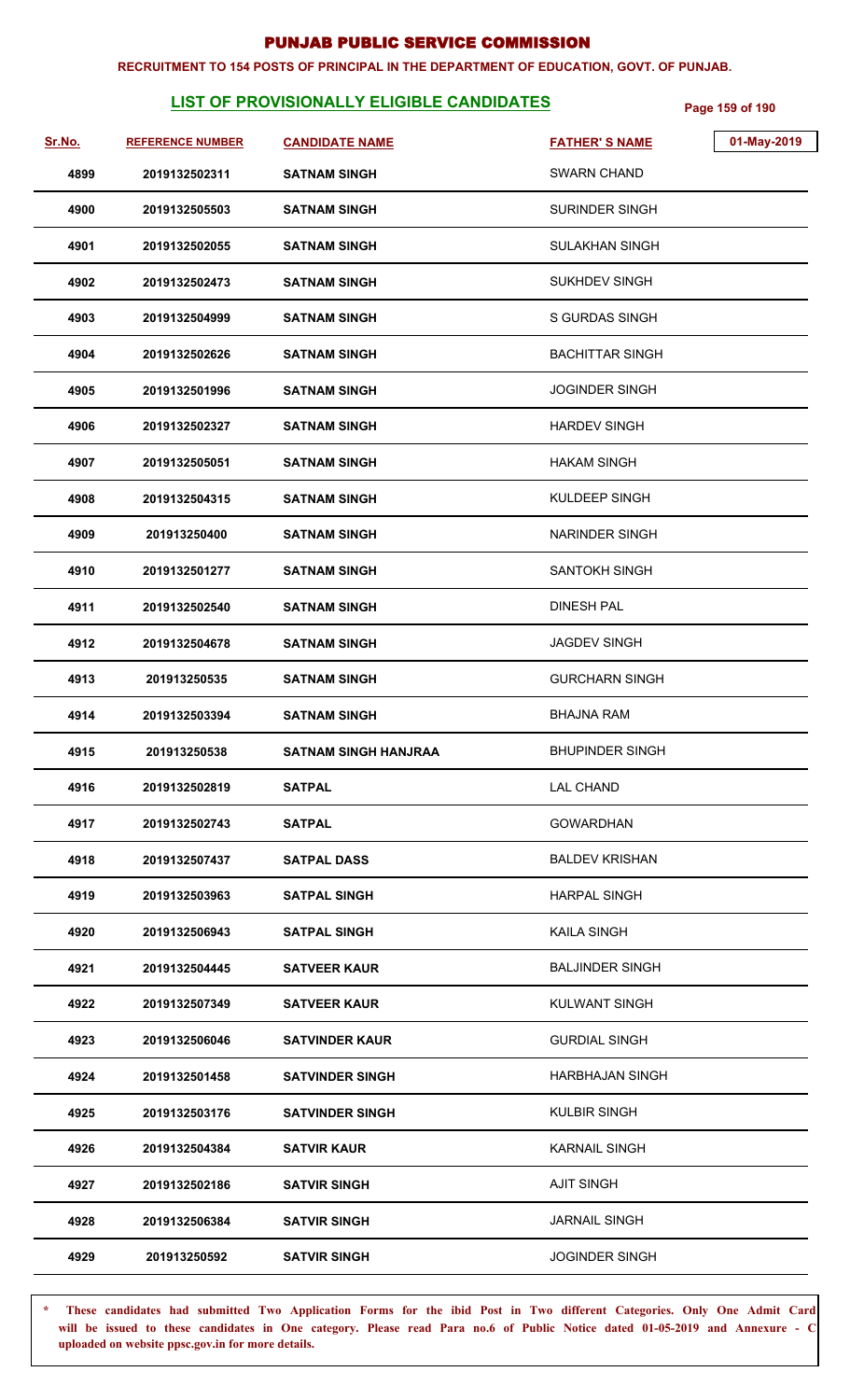#### **RECRUITMENT TO 154 POSTS OF PRINCIPAL IN THE DEPARTMENT OF EDUCATION, GOVT. OF PUNJAB.**

# **LIST OF PROVISIONALLY ELIGIBLE CANDIDATES** Page 160 of 190

| Sr.No. | <b>REFERENCE NUMBER</b> | <b>CANDIDATE NAME</b>      | <b>FATHER'S NAME</b>      | 01-May-2019 |
|--------|-------------------------|----------------------------|---------------------------|-------------|
| 4930   | 2019132501552           | <b>SATWANT KAUR</b>        | <b>RANJIT SINGH</b>       |             |
| 4931   | 2019132502111           | <b>SATWANT SINGH</b>       | <b>BALDEV SINGH</b>       |             |
| 4932   | 201913250434            | <b>SATWINDER KAUR</b>      | SAWINDER SINGH            |             |
| 4933   | 2019132506236           | <b>SATWINDER KAUR</b>      | <b>GOPAL SINGH</b>        |             |
| 4934   | 2019132504783           | <b>SATWINDER PAL SINGH</b> | <b>MOHINDER SINGH</b>     |             |
| 4935   | 2019132504484           | <b>SATWINDER PAL SINGH</b> | <b>GURDEV SINGH</b>       |             |
| 4936   | 2019132502566           | <b>SATWINDER SINGH</b>     | <b>GURMAIL SINGH</b>      |             |
| 4937   | 201913250470            | <b>SATWINDER SINGH</b>     | <b>SUKHDEV SINGH</b>      |             |
| 4938   | 2019132503938           | <b>SATWINDER SINGH</b>     | <b>KARNAIL SINGH</b>      |             |
| 4939   | 2019132503488           | <b>SATWINDER SINGH</b>     | <b>GURDEV SINGH</b>       |             |
| 4940   | 2019132502059           | SAURABH MANRO              | <b>SATPAL MANRO</b>       |             |
| 4941   | 2019132501763           | <b>SAVETA BANSAL</b>       | PARKASH CHAND BANSAL      |             |
| 4942   | 2019132504542           | <b>SAVINA KUMARI</b>       | RACHHPAL SINGH            |             |
| 4943   | 2019132503976           | <b>SAVINA RANI</b>         | PAWAN KUMAR               |             |
| 4944   | 2019132506517           | <b>SAVINDER SINGH</b>      | <b>GURTEJ SINGH</b>       |             |
| 4945   | 2019132505759           | <b>SAVITA SHARMA</b>       | <b>SHAM LAL</b>           |             |
| 4946   | 2019132501611           | <b>SEEMA</b>               | <b>RAJINDER SINGH</b>     |             |
| 4947   | 2019132504243           | <b>SEEMA</b>               | <b>SH PARMA NAND</b>      |             |
| 4948   | 2019132505211           | <b>SEEMA</b>               | <b>RAJ KUMAR BHATTI</b>   |             |
| 4949   | 2019132504004           | SEEMA                      | <b>RAM KRISHAN</b>        |             |
| 4950   | 2019132505040           | <b>SEEMA</b>               | PREM LAL                  |             |
| 4951   | 201913250319            | <b>SEEMA BANSAL</b>        | <b>SH BIRBAL BANSAL</b>   |             |
| 4952   | 201913250276            | <b>SEEMA BHATTI</b>        | <b>CHAMAN LAL BHATTI</b>  |             |
| 4953   | 2019132505887           | Seema Bhau                 | Puran singh               |             |
| 4954   | 2019132505177           | <b>SEEMA GROVER</b>        | <b>HARBANS LAL GROVER</b> |             |
| 4955   | 2019132501237           | <b>SEEMA JINDAL</b>        | AMARKANT JINDAL           |             |
| 4956   | 2019132505036           | <b>SEEMA KUMARI</b>        | <b>RAMESH KUMAR</b>       |             |
| 4957   | 2019132502765           | <b>SEEMA MAHAJAN</b>       | TILAK RAJ MAHAJAN         |             |
| 4958   | 2019132505052           | <b>SEEMA NARULA</b>        | VARINDER KUMAR NARULA     |             |
| 4959   | 2019132504385           | <b>SEEMA RANI</b>          | <b>AVTAR CHAND</b>        |             |
| 4960   | 2019132502850           | <b>SEEMA RANI</b>          | <b>HARCHAND SINGH</b>     |             |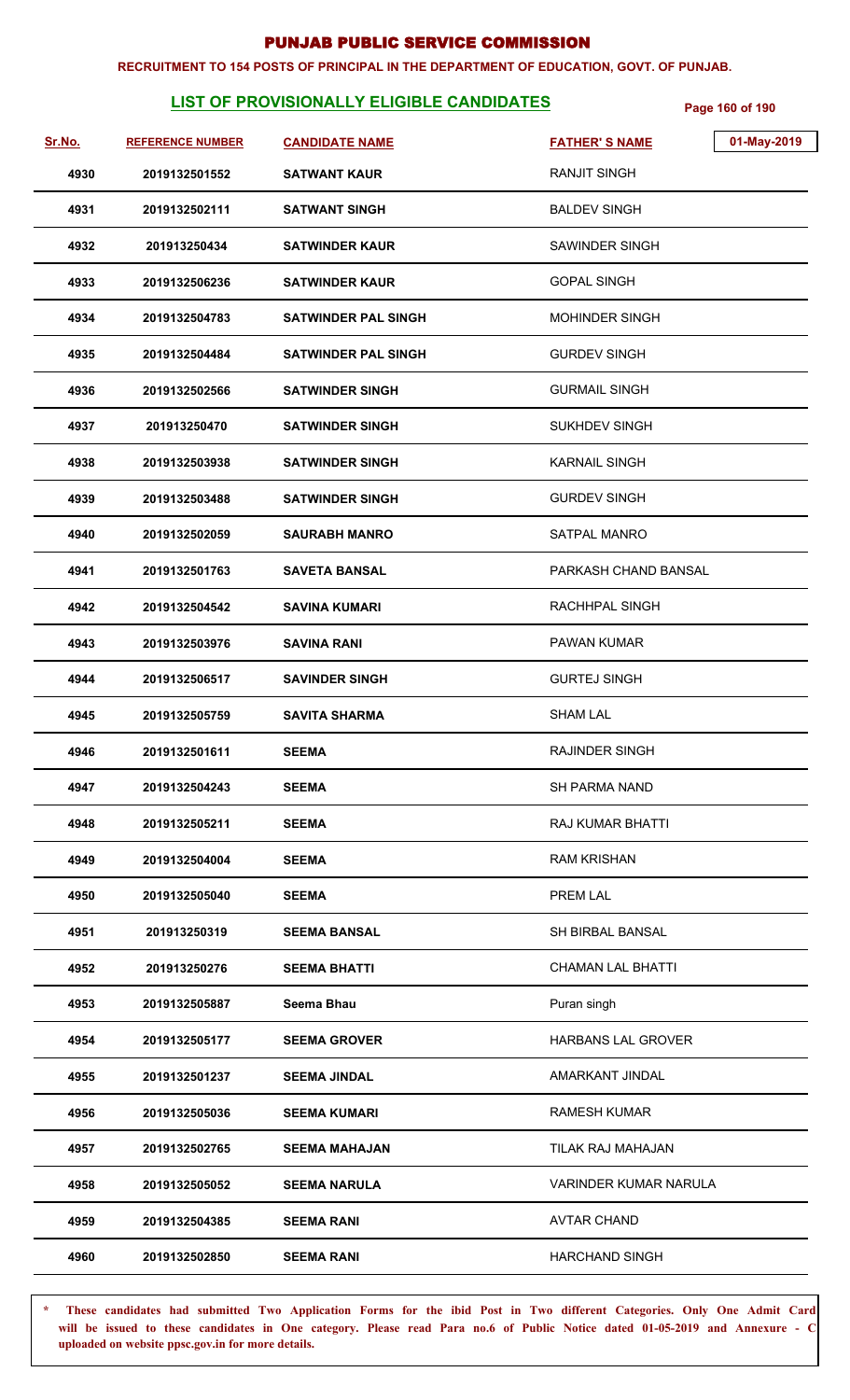#### **RECRUITMENT TO 154 POSTS OF PRINCIPAL IN THE DEPARTMENT OF EDUCATION, GOVT. OF PUNJAB.**

# **LIST OF PROVISIONALLY ELIGIBLE CANDIDATES** Page 161 of 190

| Sr.No. | <b>REFERENCE NUMBER</b> | <b>CANDIDATE NAME</b>        | 01-May-2019<br><b>FATHER'S NAME</b> |
|--------|-------------------------|------------------------------|-------------------------------------|
| 4961   | 2019132504493           | <b>SEEMA RANI</b>            | <b>GOPAL DASS</b>                   |
| 4962   | 2019132504275           | <b>SEEMA RANI</b>            | <b>HARI CHAND CHUGH</b>             |
| 4963   | 2019132502361           | <b>SEEMA RANI</b>            | <b>JAGIR SINGH</b>                  |
| 4964   | 201913250589            | <b>SEEMA SHARMA</b>          | <b>BANARSILAL</b>                   |
| 4965   | 2019132502791           | <b>SEERATDEEP KAUR SIDHU</b> | <b>CHARANJEET SINGH BRAR</b>        |
| 4966   | 2019132505778           | <b>SHABANA</b>               | <b>SH AVINASH CHANDER</b>           |
| 4967   | 2019132501661           | <b>SHACHITA GUPTA</b>        | <b>SATISH GUPTA</b>                 |
| 4968   | 201913250936            | <b>SHADI LAL</b>             | <b>SH ATMA RAM</b>                  |
| 4969   | 2019132505954           | <b>SHAFFY</b>                | <b>SATISH KUMAR</b>                 |
| 4970   | 2019132501004           | <b>SHAGANDEEP KAUR</b>       | RAJINDER PAL SINGH                  |
| 4971   | 2019132501861           | <b>SHAHID PARVEZ</b>         | <b>MOHD SALIM</b>                   |
| 4972   | 2019132504574           | <b>SHAILENDER KUMAR</b>      | <b>VIJAY KUMAR</b>                  |
| 4973   | 2019132505028           | <b>SHAILJA</b>               | <b>ROSHAN LAL</b>                   |
| 4974   | 2019132507584           | <b>SHAILJA SHARMA</b>        | <b>BRAHMA NAND SHARMA</b>           |
| 4975   | 2019132504144           | <b>SHAILZA KAMAL</b>         | <b>CHANDU RAM</b>                   |
| 4976   | 2019132504137           | <b>SHAILZA RAHEJA</b>        | <b>RAKESH KUMAR</b>                 |
| 4977   | 2019132505709           | <b>SHAINA NAGPAL</b>         | <b>ASHOK KUMAR</b>                  |
| 4978   | 2019132501358           | <b>SHAKEEL</b>               | <b>MOHD SHARIF</b>                  |
| 4979   | 2019132502426           | <b>SHAKSHI BALA</b>          | <b>SOHAN LAL</b>                    |
| 4980   | 2019132505268           | <b>SHAKUN SHARMA</b>         | PARSHOTAM LAL                       |
| 4981   | 2019132501713           | <b>SHAKUNTLA DEVI</b>        | <b>HARI RAM</b>                     |
| 4982   | 2019132501412           | <b>SHALINI</b>               | KIMTI LAL                           |
| 4983   | 2019132505892           | <b>SHALINI</b>               | PREM CHAND BAJAJ                    |
| 4984   | 2019132502381           | <b>SHALLEY SHARMA</b>        | AMIR CHAND SHARMA                   |
| 4985   | 2019132507044           | <b>SHALLU</b>                | <b>RAM CHAND</b>                    |
| 4986   | 2019132501586           | <b>SHALLU</b>                | <b>SURINDER KUMAR</b>               |
| 4987   | 2019132503644           | <b>SHALLU CHAWLA</b>         | O P CHAWLA                          |
| 4988   | 2019132506282           | <b>SHALLY</b>                | <b>HARBHAJAN SINGH</b>              |
| 4989   | 2019132503301           | <b>SHALLY BATRA</b>          | <b>INDER SAIN BATRA</b>             |
| 4990   | 2019132506939           | <b>SHALLY SARANGAL</b>       | <b>CHHOTU RAM</b>                   |
| 4991   | 2019132503162           | <b>SHALU</b>                 | PRITPAL THAPER                      |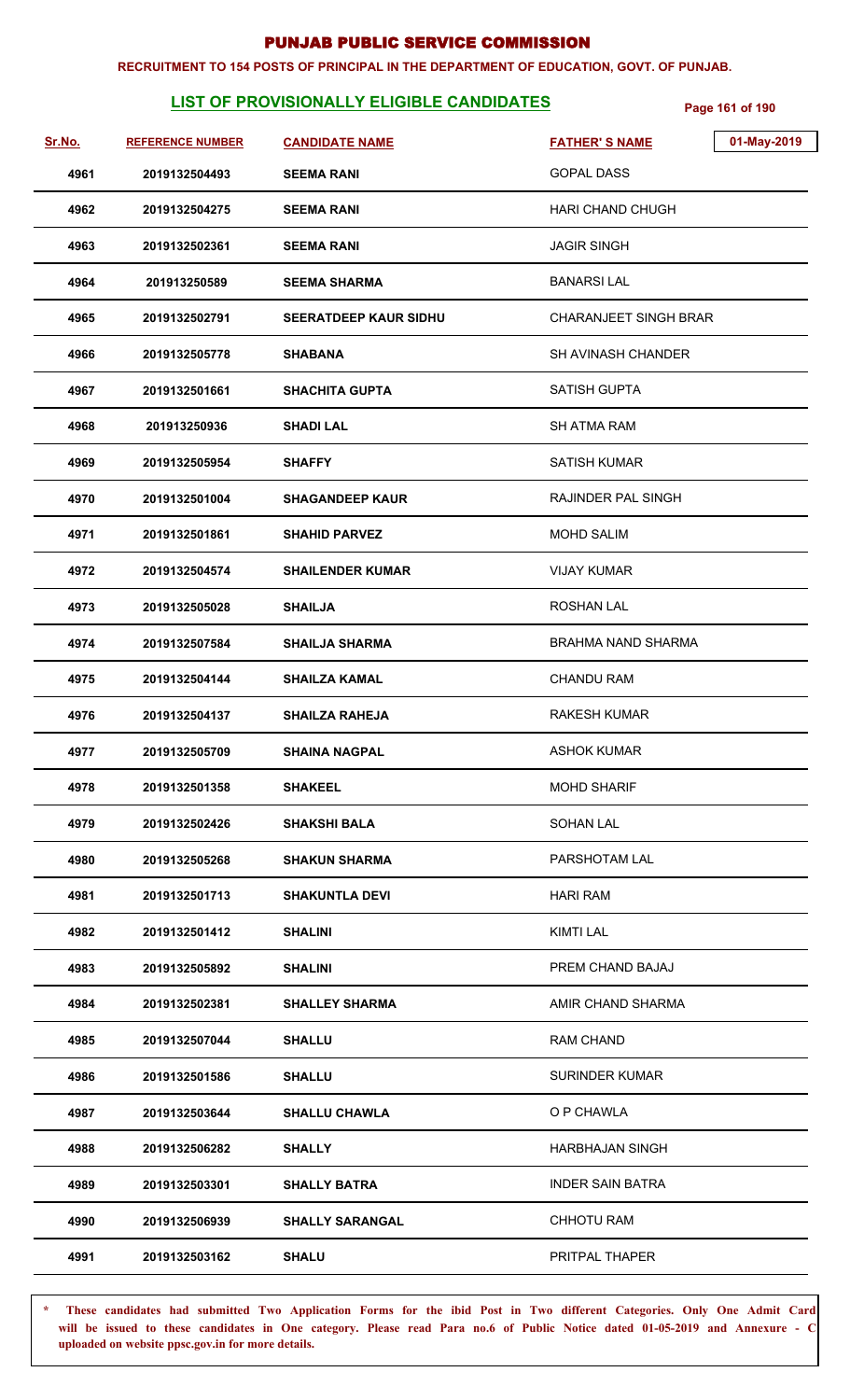#### **RECRUITMENT TO 154 POSTS OF PRINCIPAL IN THE DEPARTMENT OF EDUCATION, GOVT. OF PUNJAB.**

# **LIST OF PROVISIONALLY ELIGIBLE CANDIDATES** Page 162 of 190

| Sr.No. | <b>REFERENCE NUMBER</b> | <b>CANDIDATE NAME</b>       | <b>FATHER'S NAME</b>     | 01-May-2019 |
|--------|-------------------------|-----------------------------|--------------------------|-------------|
| 4992   | 2019132505496           | <b>SHAM LAL</b>             | PUNNU RAM                |             |
| 4993   | 2019132502956           | <b>SHAMA</b>                | AMAR NATH GROVER         |             |
| 4994   | 2019132501185           | <b>SHAMA CHUM</b>           | ADARSH KUMAR CHUM        |             |
| 4995   | 2019132504835           | <b>SHAMA PARVEEN</b>        | <b>MOHD AKBAR</b>        |             |
| 4996   | 2019132503852           | <b>SHAMINDER SINGH</b>      | <b>BHAG SINGH</b>        |             |
| 4997   | 2019132507445           | <b>SHAMINDER SINGH</b>      | <b>MUKHTIAR SINGH</b>    |             |
| 4998   | 2019132504556           | <b>SHAMINDER SINGH</b>      | <b>HARINDER SINGH</b>    |             |
| 4999   | 2019132506016           | <b>SHAMMI SHARMA</b>        | SHRI GHANSHAM DAS        |             |
| 5000   | 2019132504486           | <b>SHAMSHAD</b>             | <b>MOHD JAMIL</b>        |             |
| 5001   | 2019132505597           | <b>SHAMSHER SINGH</b>       | <b>MANOHAR SINGH</b>     |             |
| 5002   | 2019132504995           | <b>SHAMSHER SINGH</b>       | DARSHAN SINGH            |             |
| 5003   | 2019132506817           | <b>SHAMSHER SINGH</b>       | <b>NIRBHAI SINGH</b>     |             |
| 5004   | 2019132503276           | <b>SHAMSHER SINGH</b>       | <b>KARNAIL SINGH</b>     |             |
| 5005   | 2019132502974           | <b>SHANKAR LAL</b>          | <b>RAJA RAM</b>          |             |
| 5006   | 2019132504249           | <b>SHANKER KUMAR</b>        | SARDOOL SINGH            |             |
| 5007   | 201913250333            | <b>SHANKER LAL</b>          | <b>DEEN DAYAL</b>        |             |
| 5008   | 2019132506638           | <b>SHARAN PREET SINGH</b>   | <b>BALWINDER SINGH</b>   |             |
| 5009   | 2019132506378           | <b>SHARANDEEP KAUR</b>      | <b>JOGINDER SINGH</b>    |             |
| 5010   | 201913250928            | <b>SHARANJEET KAUR</b>      | <b>HARIDEV SINGH</b>     |             |
| 5011   | 2019132505943           | <b>SHARANJEET KAUR</b>      | <b>NAZAR SINGH</b>       |             |
| 5012   | 2019132507042           | <b>SHARANJEET KAUR</b>      | <b>JOGINDER SINGH</b>    |             |
| 5013   | 2019132504792           | <b>SHARANJIT KAUR</b>       | SAMPURAN SINGH           |             |
| 5014   | 2019132503112           | <b>SHARANJIT KAUR</b>       | <b>SUKHDEV SINGH</b>     |             |
| 5015   | 2019132505064           | <b>SHARANJIT KAUR</b>       | <b>RAVINDER SINGH</b>    |             |
| 5016   | 2019132507253           | <b>SHARANJIT KUMAR</b>      | <b>GHILLA RAM</b>        |             |
| 5017   | 2019132505592           | <b>SHARANJIT SINGH</b>      | <b>BHAG SINGH</b>        |             |
| 5018   | 2019132506899           | <b>SHARDA RANI</b>          | <b>KRISHAN LAL</b>       |             |
| 5019   | 2019132506322           | <b>SHARNJIT KAUR</b>        | <b>SURINDER SINGH</b>    |             |
| 5020   | 201913250787            | <b>SHASHI BHUSHAN</b>       | <b>RAMESH CHAND</b>      |             |
| 5021   | 2019132506770           | <b>SHASHI BHUSHAN</b>       | <b>VED PARKASH</b>       |             |
| 5022   | 2019132506163           | <b>SHASHI BHUSHAN BATRA</b> | <b>HOT PARKASH BATRA</b> |             |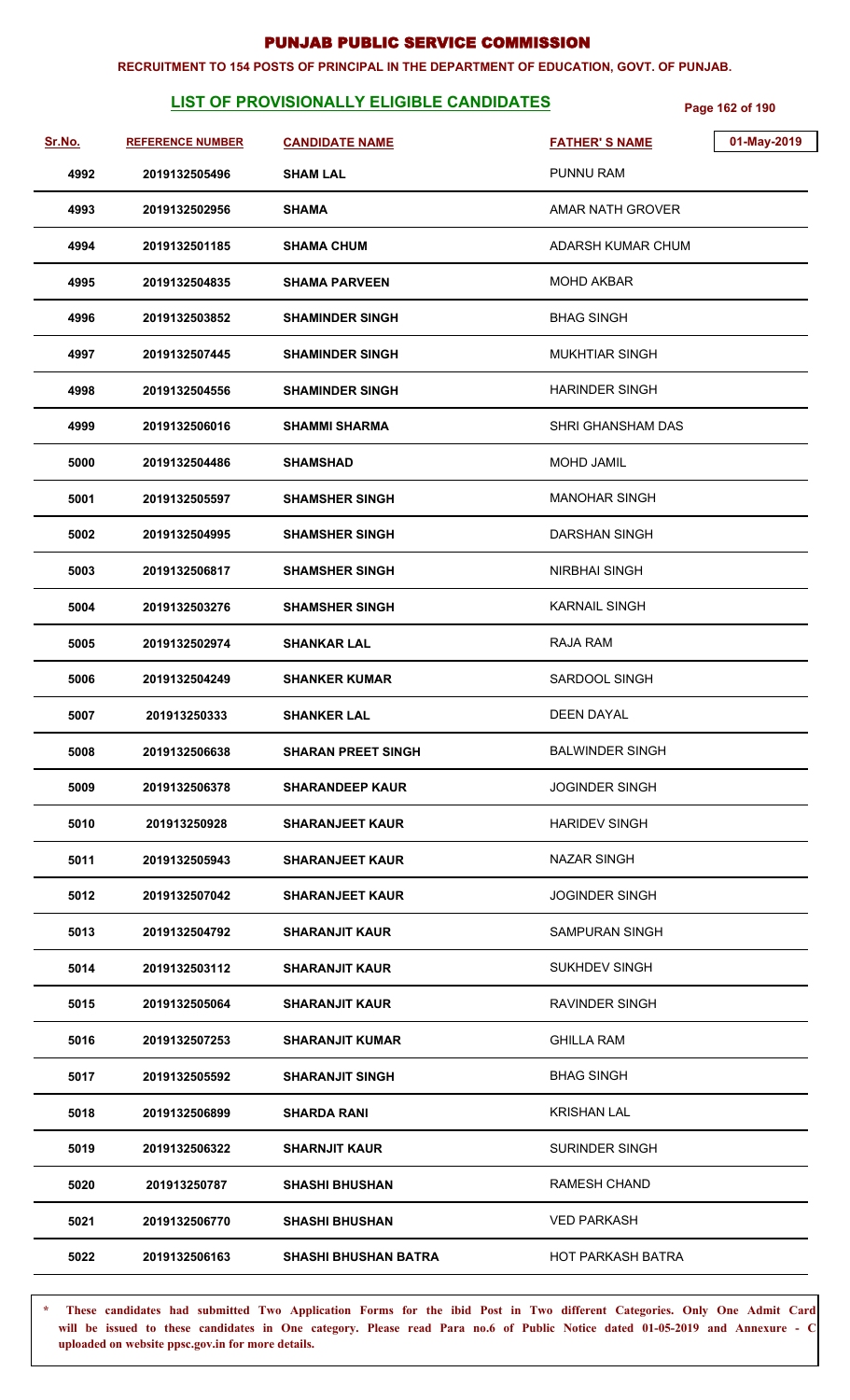#### **RECRUITMENT TO 154 POSTS OF PRINCIPAL IN THE DEPARTMENT OF EDUCATION, GOVT. OF PUNJAB.**

# **LIST OF PROVISIONALLY ELIGIBLE CANDIDATES** Page 163 of 190

| Sr.No. | <b>REFERENCE NUMBER</b> | <b>CANDIDATE NAME</b>      | 01-May-2019<br><b>FATHER'S NAME</b> |
|--------|-------------------------|----------------------------|-------------------------------------|
| 5023   | 2019132502868           | <b>SHASHI KAPOOR</b>       | <b>RAJINDER KAPOOR</b>              |
| 5024   | 201913250123            | <b>SHASHI KUMAR</b>        | <b>ARJUN SINGH</b>                  |
| 5025   | 2019132501724           | <b>SHASHI PAL</b>          | <b>SH MADHO RAM</b>                 |
| 5026   | 2019132502828           | <b>SHASHI PAUL</b>         | RAKHA RAM                           |
| 5027   | 2019132502108           | <b>SHAVETA</b>             | <b>CHUNI LAL</b>                    |
| 5028   | 201913250220            | <b>SHAVETA ATTRI</b>       | <b>DYAL SINGH ATTRI</b>             |
| 5029   | 2019132503969           | <b>SHAVETA CHAWLA</b>      | <b>RAM NATH CHAWLA</b>              |
| 5030   | 2019132505588           | <b>SHAVETA PRUTHI</b>      | RAJ KUMAR PRUTHI                    |
| 5031   | 2019132504312           | <b>SHAVETA RANI</b>        | DARSHAN LAL MAINI                   |
| 5032   | 2019132501418           | <b>SHAVINDER JIT SINGH</b> | <b>HARJINDER SINGH</b>              |
| 5033   | 2019132505176           | <b>SHAVINDER KAUR</b>      | <b>GURCHARAN SINGH</b>              |
| 5034   | 2019132506327           | <b>SHAVINDER SINGH</b>     | <b>SUKHDEV SINGH</b>                |
| 5035   | 2019132507499           | <b>SHAWETA ARORA</b>       | <b>MAHESH KUMAR ARORA</b>           |
| 5036   | 2019132504028           | <b>SHAWINDER SINGH</b>     | <b>JORA SINGH</b>                   |
| 5037   | 2019132501021           | <b>SHEEFALI GUPTA</b>      | <b>KAMAL KUMAR</b>                  |
| 5038   | 201913250699            | <b>SHEENAM</b>             | <b>VIJAY KUMAR</b>                  |
| 5039   | 2019132503661           | <b>SHEENAM GOKLANI</b>     | RAJINDER KUMAR                      |
| 5040   | 2019132504298           | <b>SHEENU</b>              | <b>SURINDER KUMAR</b>               |
| 5041   | 2019132504676           | <b>SHEENU GARG</b>         | SH DHARAM PAL GARG                  |
| 5042   | 2019132503879           | <b>SHEENU RANI</b>         | <b>DEWAN CHAND</b>                  |
| 5043   | 2019132501626           | <b>SHEENU SINGLA</b>       | KEWAL KRISHAN SINGLA                |
| 5044   | 201913250184            | <b>SHEETAL</b>             | <b>PREM KUMAR</b>                   |
| 5045   | 2019132501672           | <b>SHEETAL BAJAJ</b>       | RIPU DAMAN BAJAJ                    |
| 5046   | 2019132503119           | <b>SHEETAL KATARIA</b>     | <b>RAJINDER KUMAR</b>               |
| 5047   | 2019132505803           | <b>SHEETAL MAHAJAN</b>     | <b>KHEM PARKASH</b>                 |
| 5048   | 2019132502063           | <b>SHEFALI</b>             | <b>NARESH KUMAR</b>                 |
| 5049   | 2019132506123           | <b>SHEHBAAZ SINGH BRAR</b> | <b>GURDEEP SINGH BRAR</b>           |
| 5050   | 2019132504376           | <b>SHELLY</b>              | <b>CHAMAN LAL</b>                   |
| 5051   | 20191325097             | <b>SHELLY</b>              | <b>KANS RAJ</b>                     |
| 5052   | 2019132505990           | <b>SHELLY BHANOT</b>       | PARAMJIT BHANOT                     |
| 5053   | 2019132503140           | <b>SHELLY GARG</b>         | <b>SURINDER KUMAR</b>               |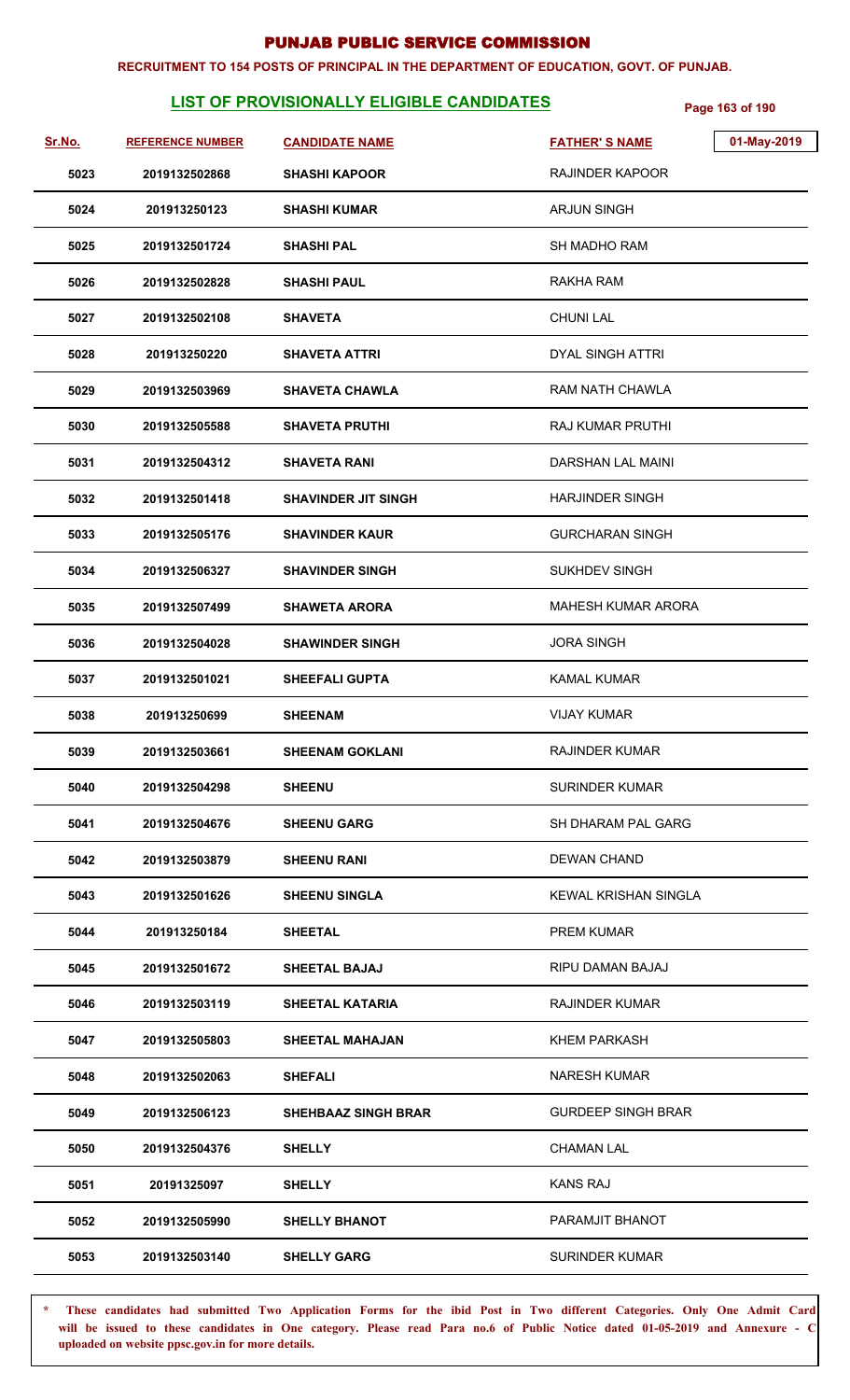#### **RECRUITMENT TO 154 POSTS OF PRINCIPAL IN THE DEPARTMENT OF EDUCATION, GOVT. OF PUNJAB.**

# **LIST OF PROVISIONALLY ELIGIBLE CANDIDATES** Page 164 of 190

| Sr.No. | <b>REFERENCE NUMBER</b> | <b>CANDIDATE NAME</b>       | 01-May-2019<br><b>FATHER'S NAME</b> |
|--------|-------------------------|-----------------------------|-------------------------------------|
| 5054   | 2019132504584           | <b>SHELLY RANI</b>          | <b>RAKESH KUMAR</b>                 |
| 5055   | 2019132505659           | <b>SHERBAJ SINGH</b>        | VARINDER SINGH                      |
| 5056   | 2019132506515           | <b>SHERE AMANDEEP SINGH</b> | SARDARA SINGH                       |
| 5057   | 201913250953            | <b>SHIBANI</b>              | <b>RAMESH KUMAR</b>                 |
| 5058   | 2019132507361           | <b>SHIKHA BHALLA</b>        | <b>JAGDISH CHANDER BHALLA</b>       |
| 5059   | 2019132504421           | <b>SHIKHA RANI</b>          | <b>SATPAL</b>                       |
| 5060   | 2019132501305           | SHIKHA SAINI                | <b>BALRAJ SINGH SAINI</b>           |
| 5061   | 201913250375            | <b>SHIKHA SHARMA</b>        | AVINASH KUMAR SHARMA                |
| 5062   | 201913250224            | <b>SHILPA</b>               | <b>PARVEEN KUMAR</b>                |
| 5063   | 2019132506169           | <b>SHILPA ANAND</b>         | ANTARYAMI ANAND                     |
| 5064   | 201913250297            | <b>SHILPA DHINGRA</b>       | SHAM LAL DHINGRA                    |
| 5065   | 2019132506810           | <b>SHILPA GOGNA</b>         | <b>AVINASH GOGNA</b>                |
| 5066   | 2019132503374           | <b>SHILPI SINGH</b>         | <b>KARAN SINGH</b>                  |
| 5067   | 2019132504545           | <b>SHIMPI RANI</b>          | <b>GANESH KUMAR</b>                 |
| 5068   | 2019132506818           | <b>SHINA CHHABRA</b>        | SUDESH CHHABRA                      |
| 5069   | 2019132502692           | <b>SHINDER PAL</b>          | <b>MAM CHAND</b>                    |
| 5070   | 2019132504181           | <b>SHINDER PAUL</b>         | <b>HARMESH CHAND</b>                |
| 5071   | 201913250210            | <b>SHINGARA SINGH</b>       | <b>BALDEV SINGH</b>                 |
| 5072   | 2019132503337           | <b>SHIV KARAN MONGA</b>     | PREM KUMAR MONGA                    |
| 5073   | 201913250786            | <b>SHIV KUMAR</b>           | <b>RAJ KUMAR</b>                    |
| 5074   | 2019132505492           | <b>SHIV NATH</b>            | <b>BUA DAS</b>                      |
| 5075   | 2019132506571           | <b>SHIV SHANKAR</b>         | <b>HANS RAJ</b>                     |
| 5076   | 201913250709            | <b>SHIVALI SHARMA</b>       | <b>RAKESH SHARMA</b>                |
| 5077   | 2019132504656           | <b>SHIVANI</b>              | <b>JAGDISH CHANDER</b>              |
| 5078   | 2019132503904           | SHIVANI                     | <b>SURESH KUMAR</b>                 |
| 5079   | 2019132503997           | <b>SHIVANI</b>              | RAM PARKASH NARANG                  |
| 5080   | 2019132504159           | <b>SHIVANI</b>              | SATYA PAL NAHAR                     |
| 5081   | 2019132504224           | <b>SHIVANI BANSAL</b>       | SH PREM CHAND BANSAL                |
| 5082   | 2019132506283           | <b>SHIVANI GAIND</b>        | PARVEEN KUMAR GAIND                 |
| 5083   | 2019132502688           | <b>SHIVANI GOYAL</b>        | <b>SATISH KUMAR</b>                 |
| 5084   | 2019132505791           | <b>SHIVANI GUPTA</b>        | <b>MANOHAR LAL GUPTA</b>            |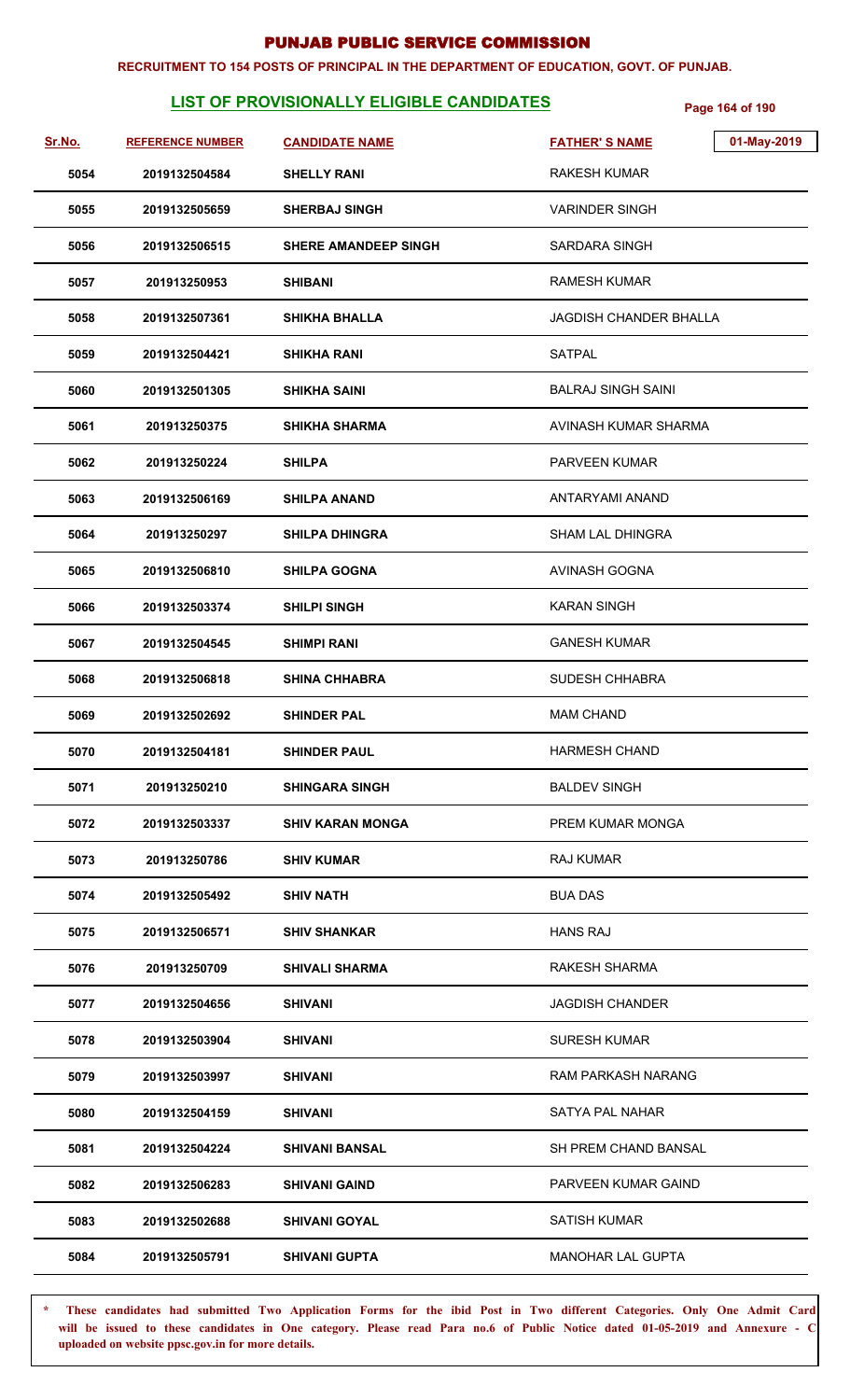#### **RECRUITMENT TO 154 POSTS OF PRINCIPAL IN THE DEPARTMENT OF EDUCATION, GOVT. OF PUNJAB.**

# **LIST OF PROVISIONALLY ELIGIBLE CANDIDATES** Page 165 of 190

| Sr.No. | <b>REFERENCE NUMBER</b> | <b>CANDIDATE NAME</b>        | 01-May-2019<br><b>FATHER'S NAME</b> |
|--------|-------------------------|------------------------------|-------------------------------------|
| 5085   | 2019132506342           | <b>SHIVANI SHARMA</b>        | ASHOK KUMAR SHARMA                  |
| 5086   | 2019132506926           | <b>SHIVANI THAKUR</b>        | <b>BHARAT SINGH</b>                 |
| 5087   | 2019132501969           | <b>SHIVENDER BHARDWAJ</b>    | <b>SURINDER KUMAR</b>               |
| 5088   | 20191325023             | <b>SHIVRAJ SINGH</b>         | <b>PARMINDER SINGH</b>              |
| 5089   | 2019132504717           | <b>SHIVRAJ SINGH</b>         | <b>GEANDA SINGH</b>                 |
| 5090   | 2019132502936           | <b>SHIWANI</b>               | <b>RAJINDER PRASAD</b>              |
| 5091   | 2019132504677           | <b>SHRAVAN KUMAR YADAV</b>   | RAM PARTAP YADAV                    |
| 5092   | 2019132501843           | <b>SHRESHTHA</b>             | <b>JAIDEV MONGA</b>                 |
| 5093   | 2019132504322           | <b>SHRI RAM</b>              | <b>KRISHAN LAL</b>                  |
| 5094   | 2019132504700           | <b>SHUBHA RANI</b>           | KULBHUSHAN NARANG                   |
| 5095   | 2019132504468           | <b>SHUBHAMANPAL SINGH</b>    | <b>HARINDERPAL SINGH</b>            |
| 5096   | 201913250885            | <b>SHUBRI SHARMA</b>         | AMARJEET KUMAR SHARMA               |
| 5097   | 2019132502301           | <b>SHUMAR SINGH</b>          | <b>AMAR SINGH</b>                   |
| 5098   | 2019132505927           | <b>SHVETA SOOD</b>           | VINOD SOOD                          |
| 5099   | 2019132505871           | <b>SHVETA VERMA</b>          | KULBHOOSHAN VERMA                   |
| 5100   | 2019132506870           | <b>SHWETA JASUJA</b>         | SHER BAHADUR JASUJA                 |
| 5101   | 2019132504366           | <b>SHWETA SOOD</b>           | ANIL KUMAR SOOD                     |
| 5102   | 2019132503595           | <b>SHYAM KUMAR</b>           | KALI CHARAN                         |
| 5103   | 2019132506286           | <b>SIDDHARATH KUMAR</b>      | <b>DHARMVEER</b>                    |
| 5104   | 2019132501328           | <b>SIKANDER</b>              | <b>MOHD RAFIQ</b>                   |
| 5105   | 2019132507347           | <b>SIKANDER SINGH</b>        | <b>JAGGA RAM</b>                    |
| 5106   | 2019132505179           | <b>SILKY MAINI</b>           | RAGHUVIR SHARAN MAINI               |
| 5107   | 2019132505438           | <b>SIMARJEET</b>             | ROOP CHAND                          |
| 5108   | 2019132505012           | <b>SIMARJEET KAUR</b>        | <b>DALIP SINGH</b>                  |
| 5109   | 2019132501490           | <b>SIMARJEET SIDHU</b>       | <b>B S SIDHU</b>                    |
| 5110   | 20191325018             | <b>SIMARJIT KAUR</b>         | <b>SARWAN SINGH</b>                 |
| 5111   | 2019132501310           | <b>SIMARJIT SINGH SANDHU</b> | <b>KARNAIL SINGH</b>                |
| 5112   | 2019132506309           | <b>SIMARJOT SINGH</b>        | <b>JASBIR SINGH</b>                 |
| 5113   | 2019132504568           | <b>SIMARPREET KAUR</b>       | <b>AVTAR SINGH</b>                  |
| 5114   | 2019132502037           | <b>SIMERJEET KAUR</b>        | <b>GURDEEP SINGH</b>                |
| 5115   | 2019132503588           | <b>SIMERJEET KAUR</b>        | <b>BALWANT SINGH</b>                |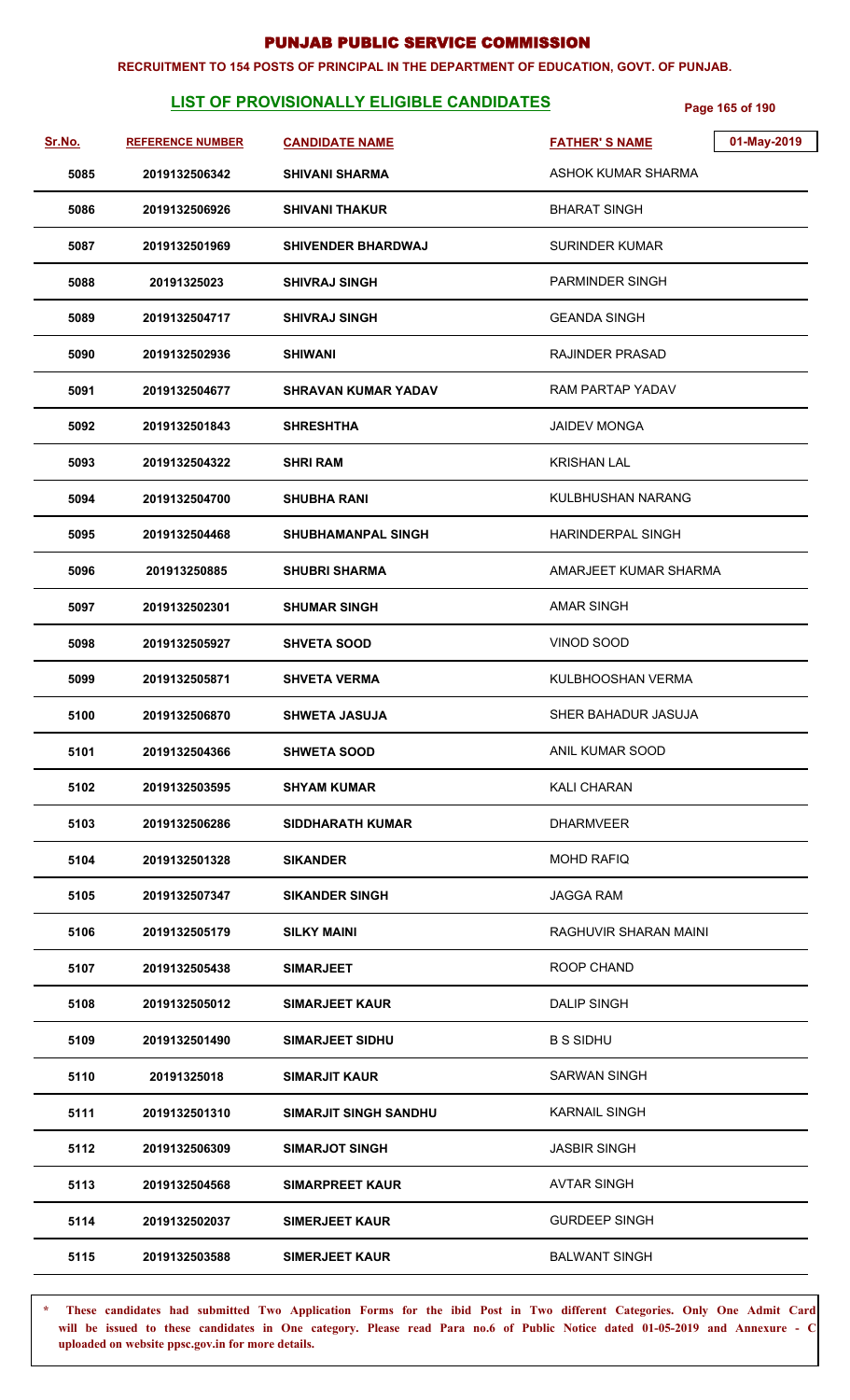#### **RECRUITMENT TO 154 POSTS OF PRINCIPAL IN THE DEPARTMENT OF EDUCATION, GOVT. OF PUNJAB.**

# **LIST OF PROVISIONALLY ELIGIBLE CANDIDATES** Page 166 of 190

| Sr.No. | <b>REFERENCE NUMBER</b> |                          | 01-May-2019               |
|--------|-------------------------|--------------------------|---------------------------|
|        |                         | <b>CANDIDATE NAME</b>    | <b>FATHER'S NAME</b>      |
| 5116   | 2019132505923           | <b>SIMERJIT KAUR</b>     | MOHINDER SINGH            |
| 5117   | 2019132505403           | <b>SIMITA SHARMA</b>     | <b>ASHWANI KUMAR</b>      |
| 5118   | 201913250422            | <b>SIMMERJEET KAUR</b>   | <b>TARA SINGH</b>         |
| 5119   | 2019132503942           | <b>SIMMI BEDI</b>        | <b>SURINDER SINGH</b>     |
| 5120   | 2019132501436           | <b>SIMMI RANI</b>        | RAJ KUMAR                 |
| 5121   | 2019132506801           | <b>SIMRAN SRAN</b>       | SUKHWINDER SINGH SRAN     |
| 5122   | 2019132507099           | <b>SIMRAN WALIA</b>      | <b>HARI DUTT WALIA</b>    |
| 5123   | 201913250313            | <b>SIMRANJEET KAUR</b>   | <b>SIKANDER SINGH</b>     |
| 5124   | 2019132502652           | <b>SIMRANJEET KAUR</b>   | <b>MEJOR SINGH</b>        |
| 5125   | 2019132505335           | <b>SIMRANJIT KAUR</b>    | <b>RAGHVIR SINGH</b>      |
| 5126   | 201913250580            | <b>SIMRANJIT KAUR</b>    | NIRMAL SINGH              |
| 5127   | 2019132506050           | <b>SIMRANJIT KAUR</b>    | <b>PRITAM SINGH</b>       |
| 5128   | 2019132505350           | <b>SIMRAT BHATTI</b>     | K K BHATTI                |
| 5129   | 2019132506340           | <b>SINDERPALKAUR</b>     | <b>DULAR SINGH</b>        |
| 5130   | 2019132504619           | <b>SIRBUTA SINGH</b>     | <b>MUKHTIAR SINGH</b>     |
| 5131   | 2019132506199           | <b>SITA RAM</b>          | <b>BHARTHU RAM</b>        |
| 5132   | 2019132503530           | <b>SITA RAM</b>          | <b>KRISHAN LAL</b>        |
| 5133   | 2019132502949           | <b>SITAL CHAND</b>       | <b>KEWAL CHAND</b>        |
| 5134   | 2019132501406           | <b>SMARTY SACHDEV</b>    | R G SACHDEV               |
| 5135   | 2019132506064           | <b>SMITA HARGUN</b>      | <b>BAL KRISHAN HARGUN</b> |
| 5136   | 2019132501324           | <b>SMT JEEWAN JYOTI</b>  | <b>SH SARDARI LAL</b>     |
| 5137   | 201913250915            | <b>SMT RAJINDER KAUR</b> | SHRI GARIB SINGH          |
| 5138   | 2019132505784           | <b>SMT SANDEEP KAUR</b>  | <b>SH GULZAR CHAND</b>    |
| 5139   | 2019132507028           | <b>SMT SURJIT KAUR</b>   | <b>SH SUCHA RAM</b>       |
| 5140   | 201913250204            | <b>SNEH LATA</b>         | <b>RAVINDER KUMAR</b>     |
| 5141   | 2019132503365           | <b>SNEHDEEP</b>          | SUNDER LAL VASUDEV        |
| 5142   | 201913250412            | <b>SOHAN LAL</b>         | <b>NANNA</b>              |
| 5143   | 2019132503421           | <b>SOHAN LAL</b>         | <b>GURBACHAN SINGH</b>    |
| 5144   | 2019132502243           | <b>SOHAN RAM</b>         | <b>ZILE SINGH</b>         |
| 5145   | 201913250835            | <b>SOHAN SINGH</b>       | <b>BAKHSHISH SINGH</b>    |
| 5146   | 2019132501030           | <b>SOHAN SINGH</b>       | <b>KARAM CHAND</b>        |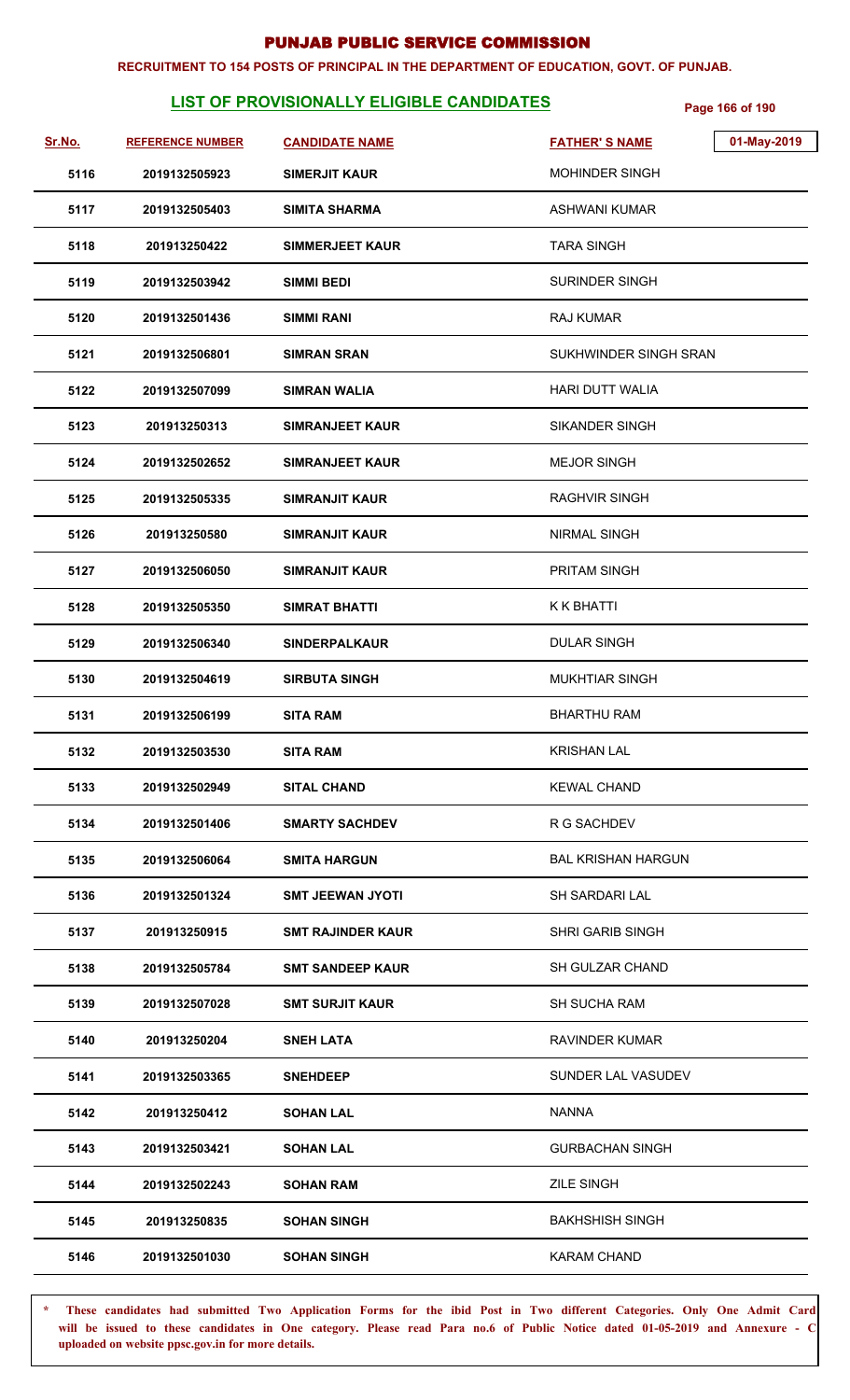#### **RECRUITMENT TO 154 POSTS OF PRINCIPAL IN THE DEPARTMENT OF EDUCATION, GOVT. OF PUNJAB.**

# **LIST OF PROVISIONALLY ELIGIBLE CANDIDATES** Page 167 of 190

| Sr.No. | <b>REFERENCE NUMBER</b> | <b>CANDIDATE NAME</b>     | 01-May-2019<br><b>FATHER'S NAME</b> |
|--------|-------------------------|---------------------------|-------------------------------------|
| 5147   | 201913250351            | <b>SOHAN SINGH CHAHAL</b> | <b>CHHOTU RAM</b>                   |
| 5148   | 2019132502810           | <b>SOM PARKASH</b>        | <b>SURJIT SINGH</b>                 |
| 5149   | 2019132507270           | <b>SOM SINGH</b>          | <b>GIAN SINGH</b>                   |
| 5150   | 2019132505456           | <b>SOMA RANI</b>          | <b>OM PARKASH</b>                   |
| 5151   | 2019132501158           | <b>SOMA SINGH</b>         | <b>DHANNA SINGH</b>                 |
| 5152   | 201913250403            | <b>SOMESH AGNIHOTRI</b>   | <b>JIWAN JYOTI AGNIHOTRI</b>        |
| 5153   | 2019132503647           | <b>SOMESH KUMAR</b>       | <b>VIMAL CHANDER</b>                |
| 5154   | 2019132505890           | <b>SONAL</b>              | <b>MAL CHAND</b>                    |
| 5155   | 2019132506122           | <b>SONAM KHURANA</b>      | SURINDER KHURANA                    |
| 5156   | 2019132504846           | <b>SONIA</b>              | <b>OM PARKASH</b>                   |
| 5157   | 2019132501112           | <b>SONIA</b>              | OM PARKASH NATHANI                  |
| 5158   | 2019132506876           | <b>SONIA</b>              | RAJINDER PAUL                       |
| 5159   | 2019132507151           | <b>SONIA</b>              | RAKESH AVTAR                        |
| 5160   | 2019132506669           | <b>SONIA</b>              | <b>SANTOKH RAM</b>                  |
| 5161   | 2019132501755           | <b>SONIA</b>              | <b>BHARAT BHUSHAN SHARMA</b>        |
| 5162   | 201913250473            | <b>SONIA</b>              | <b>RAJ KUMAR GARG</b>               |
| 5163   | 2019132501863           | <b>SONIA</b>              | <b>RAJWANT SINGH</b>                |
| 5164   | 2019132503608           | <b>SONIA</b>              | <b>ROSHAN LAL</b>                   |
| 5165   | 2019132502658           | <b>SONIA</b>              | SUBHASH CHANDRA                     |
| 5166   | 2019132503347           | <b>SONIA</b>              | <b>SITA RAM</b>                     |
| 5167   | 2019132501102           | <b>SONIA</b>              | L SH NARAIN DASS                    |
| 5168   | 2019132503631           | <b>SONIA</b>              | <b>HARI SINGH</b>                   |
| 5169   | 2019132502534           | <b>SONIA RANI</b>         | <b>BALDEV RAJ</b>                   |
| 5170   | 2019132507038           | <b>SONIA ARORA</b>        | <b>MANOHAR LAL</b>                  |
| 5171   | 2019132505231           | <b>SONIA CHAWLA</b>       | <b>JAGAN NATH SETIA</b>             |
| 5172   | 2019132504861           | <b>SONIA GHOTRA</b>       | <b>INDERJIT SINGH</b>               |
| 5173   | 2019132501836           | <b>SONIA KALRA</b>        | <b>GOPAL KRISHAN KALRA</b>          |
| 5174   | 2019132506036           | <b>SONIA MAHAJAN</b>      | CHAMAN LAL MAHAJAN                  |
| 5175   | 2019132507179           | <b>SONIA RAJ PAUL</b>     | <b>VED PARKASH</b>                  |
| 5176   | 201913250347            | <b>SONIA RANI</b>         | <b>RAVINDER KUMAR</b>               |
| 5177   | 2019132505109           | <b>SONIA RANI</b>         | SATPAL KATTRI                       |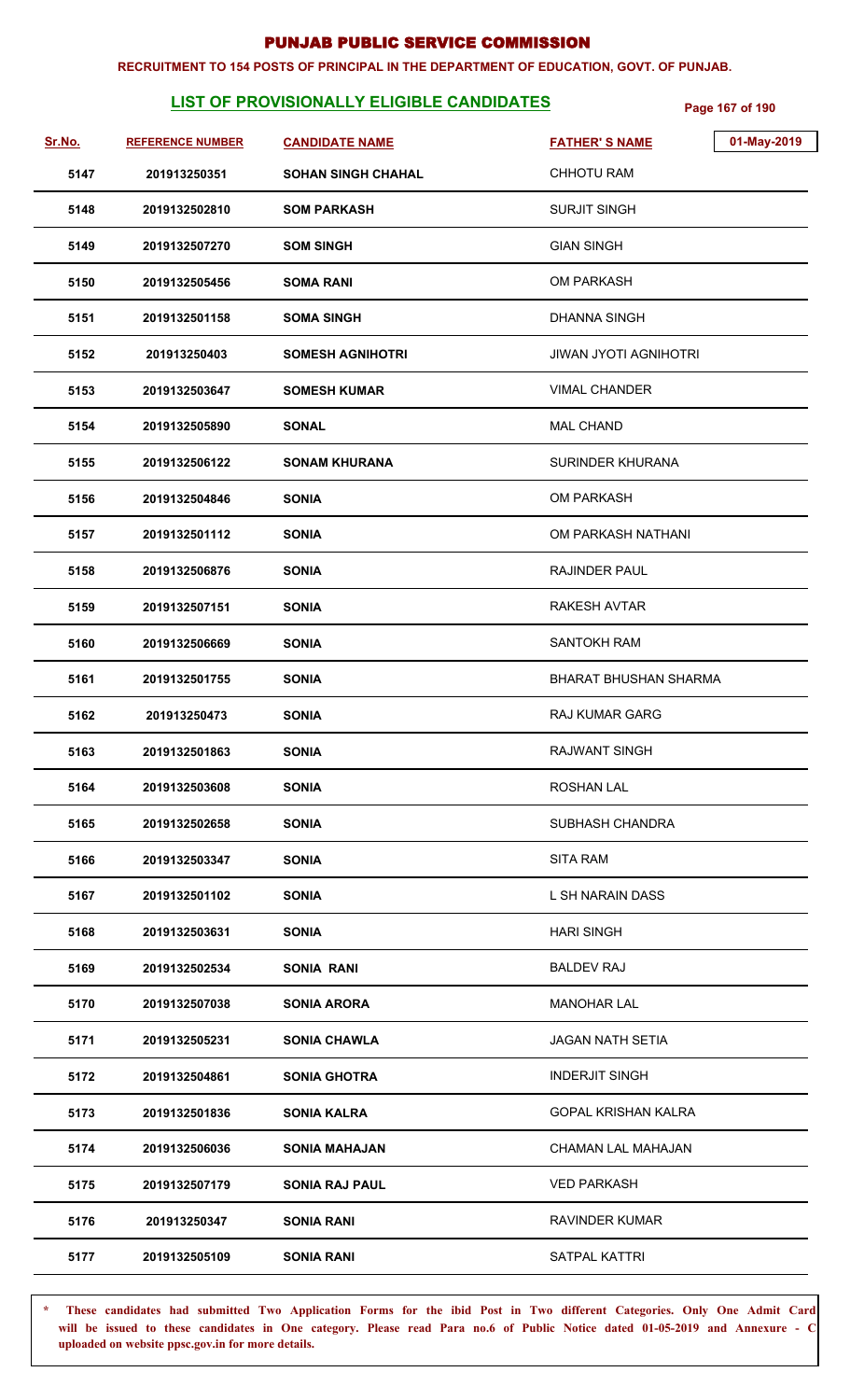#### **RECRUITMENT TO 154 POSTS OF PRINCIPAL IN THE DEPARTMENT OF EDUCATION, GOVT. OF PUNJAB.**

# **LIST OF PROVISIONALLY ELIGIBLE CANDIDATES** Page 168 of 190

| Sr.No. | <b>REFERENCE NUMBER</b> | <b>CANDIDATE NAME</b>   | 01-May-2019<br><b>FATHER'S NAME</b> |
|--------|-------------------------|-------------------------|-------------------------------------|
| 5178   | 2019132505972           | <b>SONIA RANI</b>       | <b>DEVI DAYAL</b>                   |
| 5179   | 2019132507079           | <b>SONIA RANI GOYAL</b> | <b>HARISH KUMAR</b>                 |
| 5180   | 2019132507114           | <b>SONIA SARUP</b>      | <b>SURINDER SARUP</b>               |
| 5181   | 2019132504885           | <b>SONIA SHARMA</b>     | DEV ANAND                           |
| 5182   | 2019132505571           | <b>SONIA SHARMA</b>     | NARINDER PALL SHARMA                |
| 5183   | 2019132507063           | <b>SONIA SOHAL</b>      | <b>CHHOTU RAM</b>                   |
| 5184   | 2019132502913           | <b>SONIKA</b>           | SH FARANGI LAL                      |
| 5185   | 2019132502405           | <b>SONIKA GUPTA</b>     | SUBHASH CHAND                       |
| 5186   | 2019132503569           | <b>SONIKA PAHUJA</b>    | RAJNISH KUMAR PAHUJA                |
| 5187   | 2019132503075           | <b>SONIKA RANI</b>      | <b>BALWINDER SINGH</b>              |
| 5188   | 2019132505198           | <b>SONIKA RANI</b>      | <b>SURINDER KUMAR</b>               |
| 5189   | 2019132504164           | <b>SONIKA SHARMA</b>    | <b>DALJIT SHARMA</b>                |
| 5190   | 2019132507035           | <b>SONIKA SINGH</b>     | <b>KRISHAN SINGH</b>                |
| 5191   | 2019132502191           | <b>SONIKA VASHISHT</b>  | <b>SATISH KUMAR</b>                 |
| 5192   | 2019132506935           | <b>SONIT KAUR</b>       | <b>GURDEV SINGH</b>                 |
| 5193   | 2019132503049           | <b>SONU BANSAL</b>      | <b>VIJAY KUMAR BANSAL</b>           |
| 5194   | 2019132504156           | <b>SONU DEVI</b>        | RAJ KUMAR                           |
| 5195   | 2019132505756           | <b>SONU GUPTA</b>       | <b>DHANPAT RAI</b>                  |
| 5196   | 2019132505536           | <b>SONU RAM</b>         | DES RAJ                             |
| 5197   | 2019132504715           | <b>SONU RANI</b>        | <b>HANS RAJ</b>                     |
| 5198   | 2019132501074           | <b>SORAB THAPPER</b>    | <b>RAGHBIR SINGH THAPPER</b>        |
| 5199   | 2019132505863           | <b>SOURABH</b>          | <b>ARUN KUMAR</b>                   |
| 5200   | 2019132506825           | <b>SOURABH</b>          | <b>BALDEV KRISHAN</b>               |
| 5201   | 2019132505412           | <b>SOURABH DEEP</b>     | DAVINDER KUMAR                      |
| 5202   | 2019132507073           | <b>SOURAV SHARMA</b>    | PARDEEP KUMAR SHARMA                |
| 5203   | 2019132502854           | <b>STUTI SINGLA</b>     | <b>MURARI LAL SINGLA</b>            |
| 5204   | 2019132504060           | <b>SUBA SINGH</b>       | <b>HARDEV SINGH</b>                 |
| 5205   | 2019132505167           | <b>SUBHASH CHANDER</b>  | <b>LACHHMAN DASS</b>                |
| 5206   | 2019132506702           | <b>SUBHASH CHANDER</b>  | <b>OM PARKASH</b>                   |
| 5207   | 2019132503406           | <b>SUBHASH CHANDER</b>  | PIRTHI RAM                          |
| 5208   | 2019132501312           | <b>SUBHASH CHANDER</b>  | <b>KULWANT RAI</b>                  |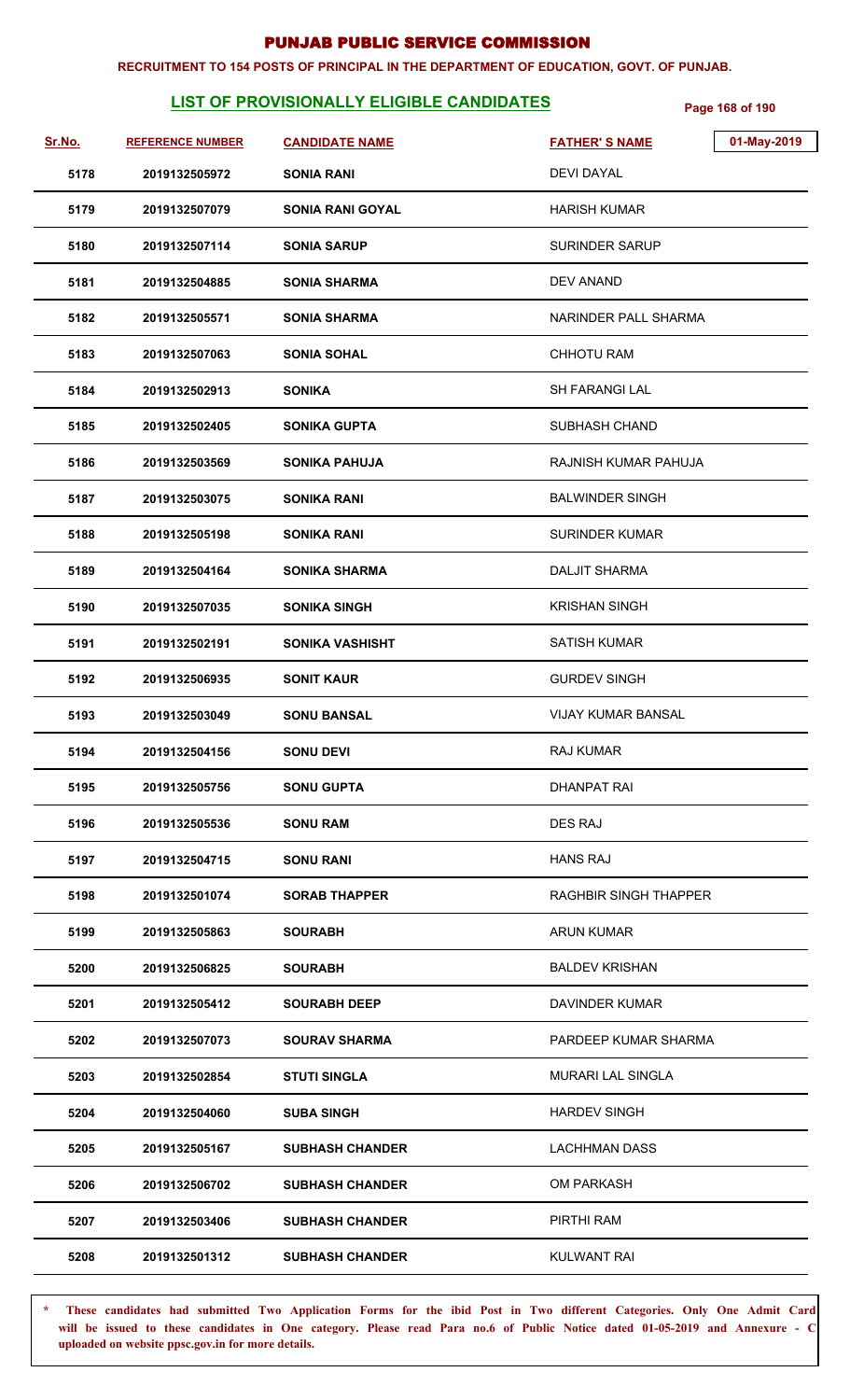#### **RECRUITMENT TO 154 POSTS OF PRINCIPAL IN THE DEPARTMENT OF EDUCATION, GOVT. OF PUNJAB.**

# **LIST OF PROVISIONALLY ELIGIBLE CANDIDATES** Page 169 of 190

| Sr.No. | <b>REFERENCE NUMBER</b> | <b>CANDIDATE NAME</b>        | <b>FATHER'S NAME</b>          | 01-May-2019 |
|--------|-------------------------|------------------------------|-------------------------------|-------------|
| 5209   | 2019132503607           | <b>SUBHASH CHANDER</b>       | <b>BALWANT SINGH</b>          |             |
| 5210   | 2019132502271           | <b>SUBHASH CHANDER</b>       | TARA CHAND                    |             |
| 5211   | 2019132501907           | <b>SUBHASH CHANDER NAIN</b>  | DAYA RAM NAIN                 |             |
| 5212   | 2019132501275           | <b>SUBHASH CHANDER SINGH</b> | <b>BALBIR SINGH</b>           |             |
| 5213   | 2019132503606           | <b>SUBHASH CHANDER VERMA</b> | <b>RAM KRISHAN</b>            |             |
| 5214   | 2019132502277           | <b>SUBHLAKHAN KAUR</b>       | <b>BALWANT SINGH</b>          |             |
| 5215   | 2019132501480           | <b>SUBHU JOHAR</b>           | <b>KRISHAN JOHAR</b>          |             |
| 5216   | 2019132502291           | <b>SUCHA SINGH</b>           | <b>DEV RAJ</b>                |             |
| 5217   | 201913250866            | <b>SUDARSHAN KUMAR</b>       | <b>RAM LAL</b>                |             |
| 5218   | 2019132507609           | <b>SUDEEP KAUR</b>           | <b>CHARANJIT SINGH</b>        |             |
| 5219   | 2019132502030           | <b>SUDESH</b>                | <b>HAZOORI LAL</b>            |             |
| 5220   | 2019132507604           | <b>SUDESH KUMAR</b>          | <b>RAJINDER KUMAR</b>         |             |
| 5221   | 2019132504334           | <b>SUDESH KUMAR</b>          | <b>CHANDLA RAM</b>            |             |
| 5222   | 2019132502642           | <b>SUDESH RANI</b>           | <b>DIWAN CHAND</b>            |             |
| 5223   | 2019132503560           | <b>SUDESH RANI</b>           | <b>GURAN DITTA</b>            |             |
| 5224   | 2019132504706           | <b>SUDESH SAINI</b>          | <b>HARBANS LAL</b>            |             |
| 5225   | 2019132503211           | <b>SUDHA SHARMA</b>          | <b>BISHAMBER DAYAL SHARMA</b> |             |
| 5226   | 2019132505869           | <b>SUDHIR KUMAR</b>          | <b>ASHOK KUAMR</b>            |             |
| 5227   | 2019132505131           | <b>SUDHIR SAINI</b>          | PARSHOTAM LAL SAINI           |             |
| 5228   | 2019132505436           | <b>SUDHIR SOI</b>            | SURESH CHANDER SOI            |             |
| 5229   | 2019132505860           | <b>SUJATA</b>                | <b>BANARSI DAS</b>            |             |
| 5230   | 2019132502919           | <b>SUKEERTI SHARMA</b>       | <b>SATIKSHAN KUMAR</b>        |             |
| 5231   | 2019132505591           | <b>SUKHBIR KAUR</b>          | <b>TARSEM LAL</b>             |             |
| 5232   | 2019132501539           | <b>SUKHBIR KAUR</b>          | SUKHDEV SINGH KALSI           |             |
| 5233   | 2019132503032           | <b>SUKHBIR KAUR</b>          | <b>GURDEEP SINGH</b>          |             |
| 5234   | 2019132506699           | <b>SUKHBIR PAL SINGH</b>     | <b>HARVINDER SINGH</b>        |             |
| 5235   | 2019132505053           | <b>SUKHBIR SINGH</b>         | HARBHAJAN SINGH               |             |
| 5236   | 2019132505836           | <b>SUKHBIR SINGH</b>         | <b>UJINDER SINGH</b>          |             |
| 5237   | 2019132507027           | <b>SUKHCHAIN KAUR</b>        | <b>AVTAR SINGH</b>            |             |
| 5238   | 2019132501669           | <b>SUKHCHAIN SINGH</b>       | <b>SUKHWINDER SINGH</b>       |             |
| 5239   | 2019132506757           | <b>SUKHCHAIN SINGH</b>       | <b>TEJA SINGH</b>             |             |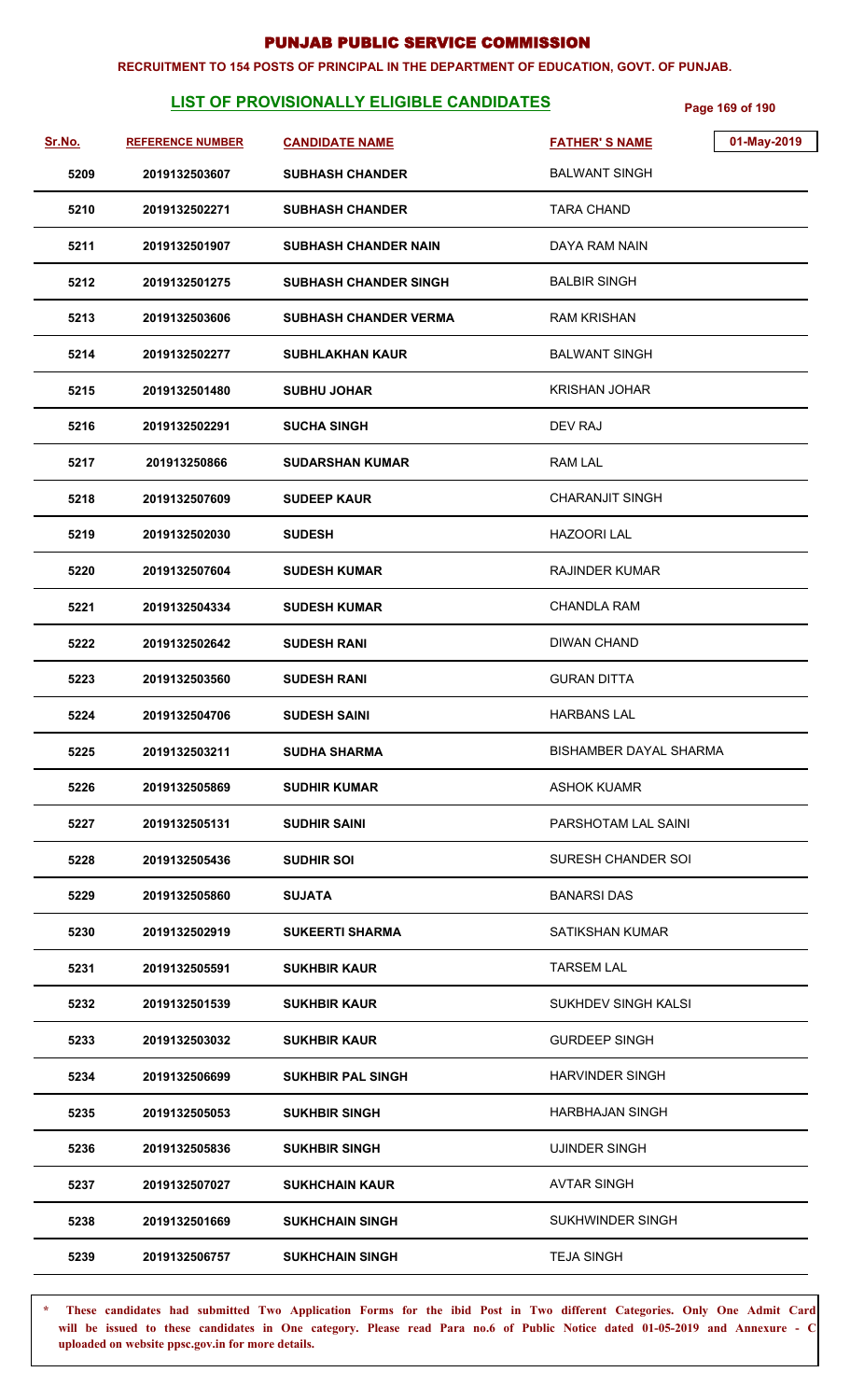#### **RECRUITMENT TO 154 POSTS OF PRINCIPAL IN THE DEPARTMENT OF EDUCATION, GOVT. OF PUNJAB.**

# **LIST OF PROVISIONALLY ELIGIBLE CANDIDATES** Page 170 of 190

| <u>Sr.No.</u> | <b>REFERENCE NUMBER</b> | <b>CANDIDATE NAME</b>        | <b>FATHER'S NAME</b>      | 01-May-2019 |
|---------------|-------------------------|------------------------------|---------------------------|-------------|
| 5240          | 2019132503379           | <b>SUKHCHARAN SINGH</b>      | <b>INDERJEET SINGH</b>    |             |
| 5241          | 2019132506266           | <b>SUKHDARSHAN SINGH</b>     | <b>GURPAL SINGH</b>       |             |
| 5242          | 2019132503826           | <b>SUKHDEEP KAUR</b>         | <b>AVTAR SINGH</b>        |             |
| 5243          | 2019132503152           | <b>SUKHDEEP KAUR</b>         | <b>UTTAM SINGH</b>        |             |
| 5244          | 201913250557            | <b>SUKHDEEP KAUR</b>         | PUSHPINDER SINGH          |             |
| 5245          | 201913250742            | <b>SUKHDEEP KAUR</b>         | <b>HARKEWAL SINGH</b>     |             |
| 5246          | 2019132504532           | <b>SUKHDEEP KAUR</b>         | <b>BIKAR SINGH</b>        |             |
| 5247          | 2019132505850           | <b>SUKHDEEP KAUR</b>         | <b>LAL SINGH</b>          |             |
| 5248          | 2019132501711           | <b>SUKHDEEP KAUR</b>         | <b>GURDEV SINGH KULAR</b> |             |
| 5249          | 2019132506909           | <b>SUKHDEEP KAUR PANNU</b>   | <b>INDERJIT SINGH</b>     |             |
| 5250          | 2019132501894           | <b>SUKHDEEP RANI</b>         | RAJA RAM                  |             |
| 5251          | 201913250584            | <b>SUKHDEEP SINGH</b>        | <b>NARANJAN SINGH</b>     |             |
| 5252          | 2019132506411           | <b>SUKHDEEP SINGH</b>        | <b>JOGINDER SINGH</b>     |             |
| 5253          | 2019132503147           | <b>SUKHDEEP SINGH</b>        | <b>HARBANS SINGH</b>      |             |
| 5254          | 2019132502744           | <b>SUKHDEEP SINGH</b>        | <b>BALVIR SINGH</b>       |             |
| 5255          | 2019132507007           | <b>SUKHDEEP SINGH</b>        | <b>SATNAM SINGH</b>       |             |
| 5256          | 2019132506150           | <b>SUKHDEEP SINGH</b>        | SUKHWINDER SINGH          |             |
| 5257          | 2019132506468           | <b>SUKHDEEP SINGH BHANGU</b> | <b>CHAMKAUR SINGH</b>     |             |
| 5258          | 2019132501765           | <b>SUKHDEV MASIH</b>         | <b>KAKKA MASIH</b>        |             |
| 5259          | 2019132505292           | <b>SUKHDEV RAJ</b>           | <b>CHAND RAJ</b>          |             |
| 5260          | 2019132502189           | <b>SUKHDEV SINGH</b>         | <b>SHISH SINGH</b>        |             |
| 5261          | 2019132505353           | <b>SUKHDEV SINGH</b>         | <b>DARSHAN SINGH</b>      |             |
| 5262          | 2019132501369           | <b>SUKHDEV SINGH</b>         | POKHAR SINGH              |             |
| 5263          | 201913250236            | <b>SUKHDEV SINGH</b>         | <b>JAGAR SINGH</b>        |             |
| 5264          | 2019132501704           | <b>SUKHDEV SINGH</b>         | SUKHDARSHAN SINGH         |             |
| 5265          | 2019132502415           | <b>SUKHDEV SINGH</b>         | <b>JANDA SINGH</b>        |             |
| 5266          | 2019132504905           | <b>SUKHDEV SINGH</b>         | <b>KARTAR SINGH</b>       |             |
| 5267          | 2019132502449           | <b>SUKHDEV SINGH</b>         | <b>RAGHBIR SINGH</b>      |             |
| 5268          | 2019132502318           | <b>SUKHDEV SINGH</b>         | <b>RULDA SINGH</b>        |             |
| 5269          | 2019132507264           | <b>SUKHDEV SINGH KAZAL</b>   | <b>HAZARA SINGH</b>       |             |
| 5270          | 2019132503169           | <b>SUKHDIP SINGH</b>         | <b>RANJIT SINGH</b>       |             |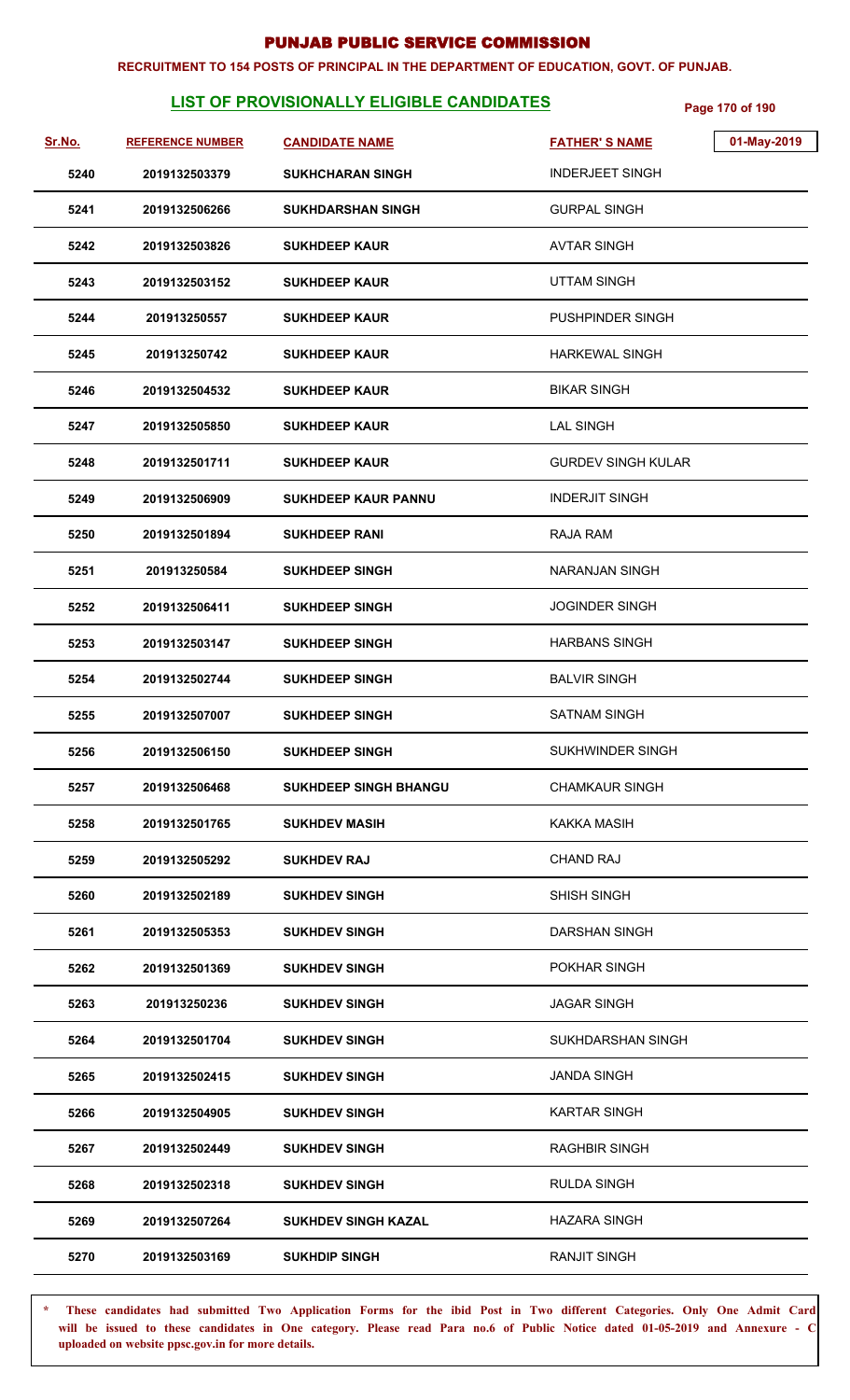#### **RECRUITMENT TO 154 POSTS OF PRINCIPAL IN THE DEPARTMENT OF EDUCATION, GOVT. OF PUNJAB.**

# **LIST OF PROVISIONALLY ELIGIBLE CANDIDATES** Page 171 of 190

| Sr.No. | <b>REFERENCE NUMBER</b> | <b>CANDIDATE NAME</b>    | <b>FATHER'S NAME</b>   | 01-May-2019 |
|--------|-------------------------|--------------------------|------------------------|-------------|
| 5271   | 2019132507213           | <b>SUKHDIP SINGH</b>     | <b>BALKAR SINGH</b>    |             |
| 5272   | 201913250268            | <b>SUKHDYAL SINGH</b>    | <b>PIARA SINGH</b>     |             |
| 5273   | 2019132502286           | <b>SUKHJEET SINGH</b>    | <b>JAGTAR SINGH</b>    |             |
| 5274   | 2019132502314           | <b>SUKHJEET KAUR</b>     | <b>AMRIK SINGH</b>     |             |
| 5275   | 2019132502869           | <b>SUKHJEET KAUR</b>     | <b>SUKHBIR SINGH</b>   |             |
| 5276   | 2019132503794           | <b>SUKHJEET SINGH</b>    | RAMKARAN SINGH         |             |
| 5277   | 2019132502714           | <b>SUKHJEET SINGH</b>    | <b>JANGIR SINGH</b>    |             |
| 5278   | 2019132504759           | <b>SUKHJEET SINGH</b>    | <b>HARNAIL SINGH</b>   |             |
| 5279   | 201913250814            | <b>SUKHJINDER KAUR</b>   | <b>JASMEL SINGH</b>    |             |
| 5280   | 2019132504118           | <b>SUKHJINDER SHARMA</b> | <b>HARDEV SINGH</b>    |             |
| 5281   | 2019132504657           | <b>SUKHJINDER SINGH</b>  | KIRPAL SINGH           |             |
| 5282   | 2019132502870           | <b>SUKHJINDER SINGH</b>  | SURINDER SINGH         |             |
| 5283   | 2019132501246           | <b>SUKHJINDER SINGH</b>  | <b>BALWANT SINGH</b>   |             |
| 5284   | 2019132505741           | <b>SUKHJINDER SINGH</b>  | <b>PURAN SINGH</b>     |             |
| 5285   | 2019132505405           | <b>SUKHJINDER SINGH</b>  | <b>KARTAR SINGH</b>    |             |
| 5286   | 2019132503766           | <b>SUKHJINDER SINGH</b>  | <b>BALWINDER SINGH</b> |             |
| 5287   | 20191325042             | <b>SUKHJINDER SINGH</b>  | <b>MOHINDER SINGH</b>  |             |
| 5288   | 201913250969            | <b>SUKHJINDER SINGH</b>  | <b>AJIT SINGH</b>      |             |
| 5289   | 2019132506624           | <b>SUKHJINEDR SINGH</b>  | <b>PRITAM SINGH</b>    |             |
| 5290   | 2019132506173           | <b>SUKHJIT KAUR</b>      | <b>GURMEET SINGH</b>   |             |
| 5291   | 2019132503630           | <b>SUKHJIT KAUR</b>      | <b>BALDEV SINGH</b>    |             |
| 5292   | 2019132502253           | <b>SUKHJIT SINGH</b>     | SAWINDER SINGH         |             |
| 5293   | 2019132504122           | <b>SUKHJIT SINGH</b>     | <b>MOHINDER SINGH</b>  |             |
| 5294   | 2019132506739           | <b>SUKHJIT SINGH</b>     | <b>MUKHTIAR SINGH</b>  |             |
| 5295   | 2019132504523           | <b>SUKHJIVAN SINGH</b>   | <b>GULZAR SINGH</b>    |             |
| 5296   | 2019132504600           | <b>SUKHJOT KAUR</b>      | <b>AJMER SINGH</b>     |             |
| 5297   | 2019132504279           | <b>SUKHLEEN KAUR</b>     | <b>DARSHAN SINGH</b>   |             |
| 5298   | 2019132506483           | <b>SUKHMANDER KUMAR</b>  | <b>TULSI RAM</b>       |             |
| 5299   | 2019132503797           | <b>SUKHMANDER SINGH</b>  | <b>MAGHAR SINGH</b>    |             |
| 5300   | 2019132502456           | <b>SUKHPAL KAUR</b>      | <b>GURBAX SINGH</b>    |             |
| 5301   | 2019132503813           | <b>SUKHPAL SINGH</b>     | <b>MALKIT SINGH</b>    |             |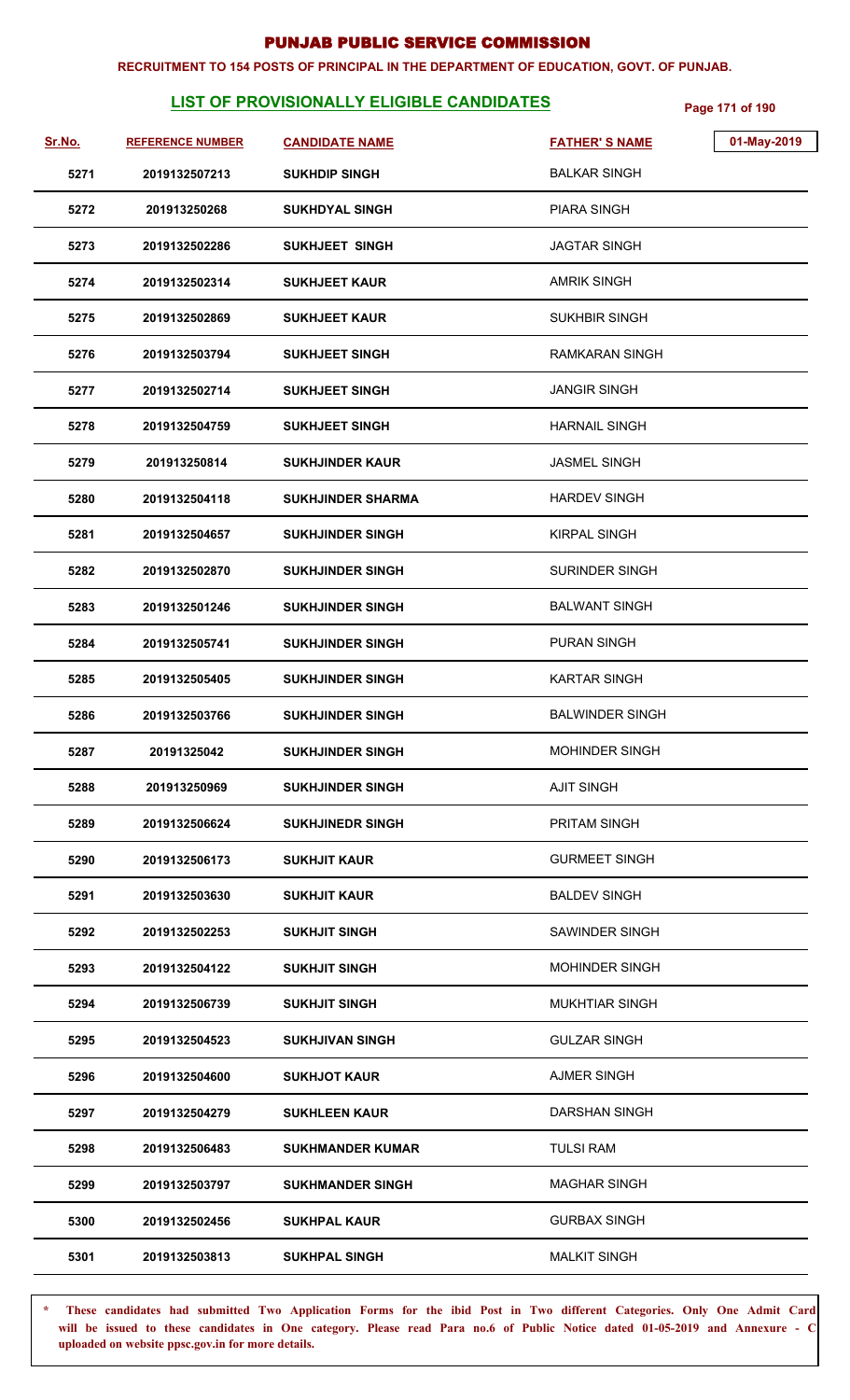#### **RECRUITMENT TO 154 POSTS OF PRINCIPAL IN THE DEPARTMENT OF EDUCATION, GOVT. OF PUNJAB.**

# **LIST OF PROVISIONALLY ELIGIBLE CANDIDATES** Page 172 of 190

| Sr.No. | <b>REFERENCE NUMBER</b> | <b>CANDIDATE NAME</b>   | <b>FATHER'S NAME</b>   | 01-May-2019 |
|--------|-------------------------|-------------------------|------------------------|-------------|
| 5302   | 2019132506828           | <b>SUKHPAL SINGH</b>    | <b>HARJINDER SINGH</b> |             |
| 5303   | 2019132502995           | <b>SUKHPAL SINGH</b>    | <b>GHUKAR SINGH</b>    |             |
| 5304   | 2019132505340           | <b>SUKHPREET KAUR</b>   | <b>AVTAR SINGH</b>     |             |
| 5305   | 2019132501025           | <b>SUKHPREET KAUR</b>   | <b>MEWA SINGH</b>      |             |
| 5306   | 201913250711            | <b>SUKHPREET KAUR</b>   | <b>SUKHDEV SINGH</b>   |             |
| 5307   | 2019132505957           | <b>SUKHPREET KAUR</b>   | RAJINDER SINGH         |             |
| 5308   | 2019132502336           | <b>SUKHPREET KULLAR</b> | <b>JAGPAL SINGH</b>    |             |
| 5309   | 2019132501121           | <b>SUKHPREET SINGH</b>  | MOHINDER SINGH         |             |
| 5310   | 2019132502122           | <b>SUKHRAJ BHULLAR</b>  | PAL SINGH BHULLAR      |             |
| 5311   | 2019132504117           | <b>SUKHRAJ SINGH</b>    | <b>LACHHMAN SINGH</b>  |             |
| 5312   | 2019132504546           | <b>SUKHRAJ SINGH</b>    | <b>JASBIR SINGH</b>    |             |
| 5313   | 2019132502998           | <b>SUKHRAJ SINGH</b>    | <b>KRISHAN SINGH</b>   |             |
| 5314   | 2019132503609           | <b>SUKHRAJ SINGH</b>    | <b>BALJINDER SINGH</b> |             |
| 5315   | 2019132503752           | <b>SUKHTIAR SINGH</b>   | <b>SUCHA SINGH</b>     |             |
| 5316   | 2019132501385           | <b>SUKHVINDER KAUR</b>  | <b>KAPOOR SINGH</b>    |             |
| 5317   | 2019132505451           | <b>SUKHVINDER KAUR</b>  | <b>GURJANT SINGH</b>   |             |
| 5318   | 2019132506674           | <b>SUKHVINDER KAUR</b>  | <b>GURNAM SINGH</b>    |             |
| 5319   | 2019132502142           | <b>SUKHVIR KAUR</b>     | DALWARA SINGH          |             |
| 5320   | 2019132506513           | <b>SUKHVIR KAUR</b>     | <b>HARJIT RAM</b>      |             |
| 5321   | 2019132507020           | <b>SUKHVIR KAUR</b>     | <b>BAKHSISH SINGH</b>  |             |
| 5322   | 2019132506143           | <b>SUKHVIR SINGH</b>    | <b>JALOUR SINGH</b>    |             |
| 5323   | 2019132502356           | <b>SUKHVIR SINGH</b>    | <b>PREM SINGH</b>      |             |
| 5324   | 2019132506756           | <b>SUKHWANT KAUR</b>    | <b>TEHAL SINGH</b>     |             |
| 5325   | 2019132505800           | <b>SUKHWANT SINGH</b>   | <b>GURMAIJ SINGH</b>   |             |
| 5326   | 2019132504817           | <b>SUKHWANT SINGH</b>   | <b>GURDEV SINGH</b>    |             |
| 5327   | 201913250738            | <b>SUKHWANT SINGH</b>   | <b>BHOLA SINGH</b>     |             |
| 5328   | 2019132505726           | <b>SUKHWINDER KAUR</b>  | <b>GAJJAN SINGH</b>    |             |
| 5329   | 2019132505048           | <b>SUKHWINDER KAUR</b>  | ANOOP SINGH            |             |
| 5330   | 201913250432            | <b>SUKHWINDER KAUR</b>  | <b>SURJEET SINGH</b>   |             |
| 5331   | 2019132504024           | <b>SUKHWINDER KAUR</b>  | <b>CHAMAN LAL</b>      |             |
| 5332   | 201913250649            | <b>SUKHWINDER KAUR</b>  | DHIRAJ SINGH           |             |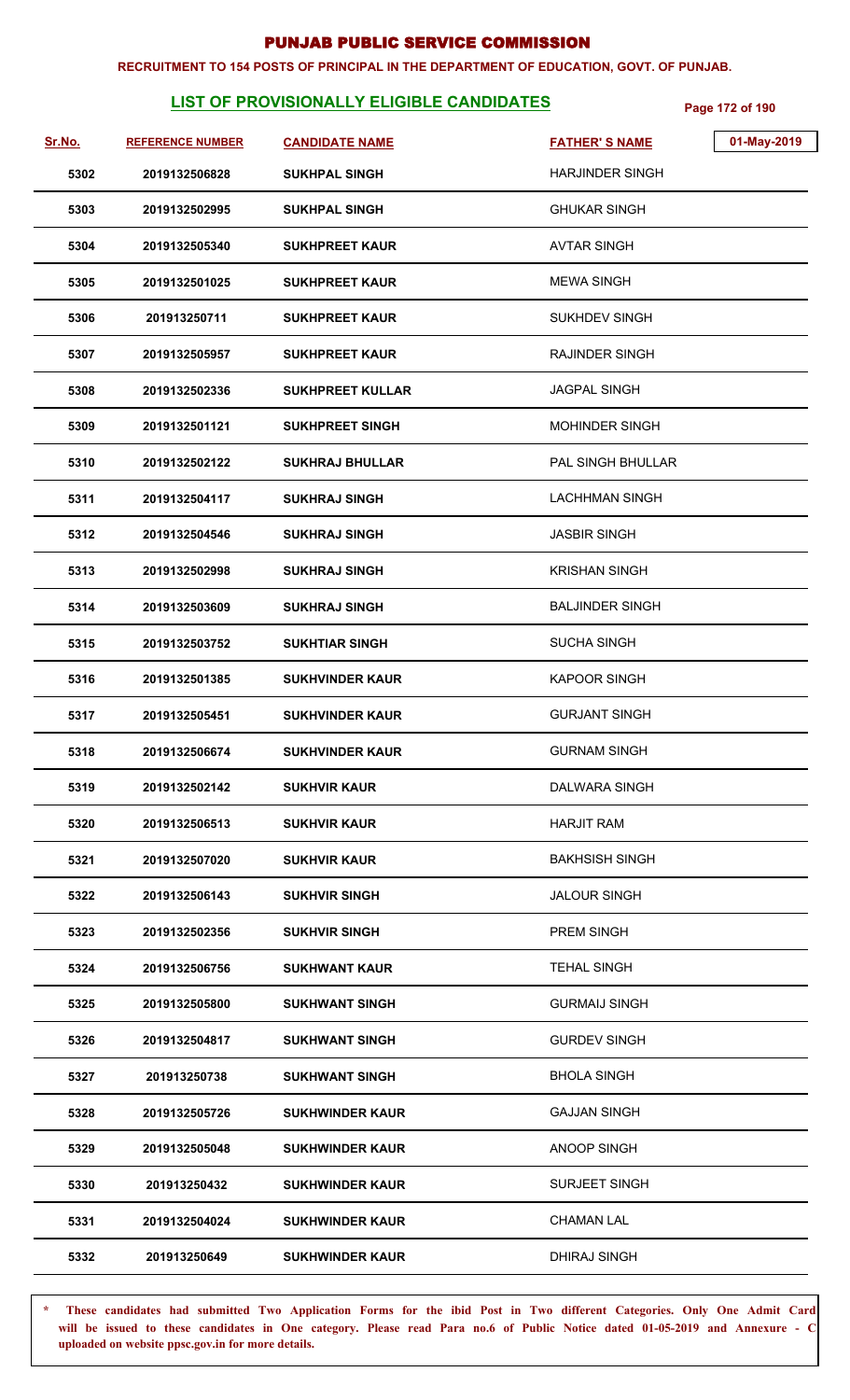#### **RECRUITMENT TO 154 POSTS OF PRINCIPAL IN THE DEPARTMENT OF EDUCATION, GOVT. OF PUNJAB.**

# **LIST OF PROVISIONALLY ELIGIBLE CANDIDATES** Page 173 of 190

| <u>Sr.No.</u> | <b>REFERENCE NUMBER</b> | <b>CANDIDATE NAME</b>     | 01-May-2019<br><b>FATHER'S NAME</b> |
|---------------|-------------------------|---------------------------|-------------------------------------|
| 5333          | 2019132502249           | <b>SUKHWINDER KAUR</b>    | <b>SUKHDEV SINGH</b>                |
| 5334          | 2019132503538           | <b>SUKHWINDER KAUR</b>    | <b>KULBIR SINGH</b>                 |
| 5335          | 2019132505882           | <b>SUKHWINDER KAUR</b>    | <b>MOHINDER SINGH</b>               |
| 5336          | 2019132505612           | <b>SUKHWINDER KUMAR</b>   | <b>JAGGA RAM</b>                    |
| 5337          | 2019132501345           | <b>SUKHWINDER KUMAR</b>   | DES RAJ                             |
| 5338          | 20191325070             | <b>SUKHWINDER KUMAR</b>   | <b>GURMIT RAM</b>                   |
| 5339          | 2019132502750           | <b>SUKHWINDER SINGH</b>   | <b>KARTAR SINGH</b>                 |
| 5340          | 2019132501673           | <b>SUKHWINDER SINGH</b>   | <b>RANJIT SINGH</b>                 |
| 5341          | 201913250781            | <b>SUKHWINDER SINGH</b>   | <b>KESAR SINGH</b>                  |
| 5342          | 2019132505902           | <b>SUKHWINDER SINGH</b>   | <b>JASPAL SINGH</b>                 |
| 5343          | 2019132505921           | <b>SUKHWINDER SINGH</b>   | <b>JANGIR SINGH</b>                 |
| 5344          | 2019132502433           | <b>SUKHWINDER SINGH</b>   | <b>SHIVRAJ SINGH</b>                |
| 5345          | 2019132502973           | <b>SUKHWINDER SINGH</b>   | <b>HAZARA SINGH</b>                 |
| 5346          | 2019132505754           | <b>SUKHWINDER SINGH</b>   | <b>KAMIKAR SINGH</b>                |
| 5347          | 2019132505604           | <b>SUKHWINDER SINGH</b>   | PHAGGA SINGH                        |
| 5348          | 2019132501947           | <b>SUKHWINDER SINGH</b>   | <b>BALVIR SINGH</b>                 |
| 5349          | 201913250460            | <b>SUKHWINDER SINGH</b>   | WASAWA RAM                          |
| 5350          | 2019132505220           | <b>SUKHWINDER SINGH</b>   | <b>GURBACHAN SINGH</b>              |
| 5351          | 2019132506475           | <b>SUKHWINDER SINGH</b>   | <b>HARMIT SINGH</b>                 |
| 5352          | 2019132501371           | <b>SUKHWINDER SINGH</b>   | <b>HARNEK SINGH</b>                 |
| 5353          | 2019132502542           | <b>SUKHWINDER SINGH</b>   | <b>KESAR SINGH</b>                  |
| 5354          | 2019132505465           | <b>SUKHWINDER SINGH</b>   | <b>JAGDEV SINGH</b>                 |
| 5355          | 2019132506011           | <b>SUKHWINDER SINGH</b>   | <b>RAVINDER SINGH</b>               |
| 5356          | 2019132506752           | <b>SUKHWINDER SINGH</b>   | <b>SARWAN DASS</b>                  |
| 5357          | 2019132503259           | <b>SUKHWINDER SINGH</b>   | <b>UJAGAR SINGH</b>                 |
| 5358          | 2019132503777           | <b>SUKHWINDER SINGH</b>   | <b>CHARAN SINGH</b>                 |
| 5359          | 2019132503817           | <b>SULAKHAN BIR SINGH</b> | <b>GURMEJ SINGH</b>                 |
| 5360          | 2019132504936           | <b>SUMAN</b>              | <b>BRIJ MOHAN</b>                   |
| 5361          | 2019132505884           | <b>SUMAN</b>              | PANNA LAL BAJAJ                     |
| 5362          | 2019132502148           | <b>SUMAN</b>              | PALA RAM                            |
| 5363          | 2019132504880           | <b>SUMAN</b>              | <b>BALDEV RAJ</b>                   |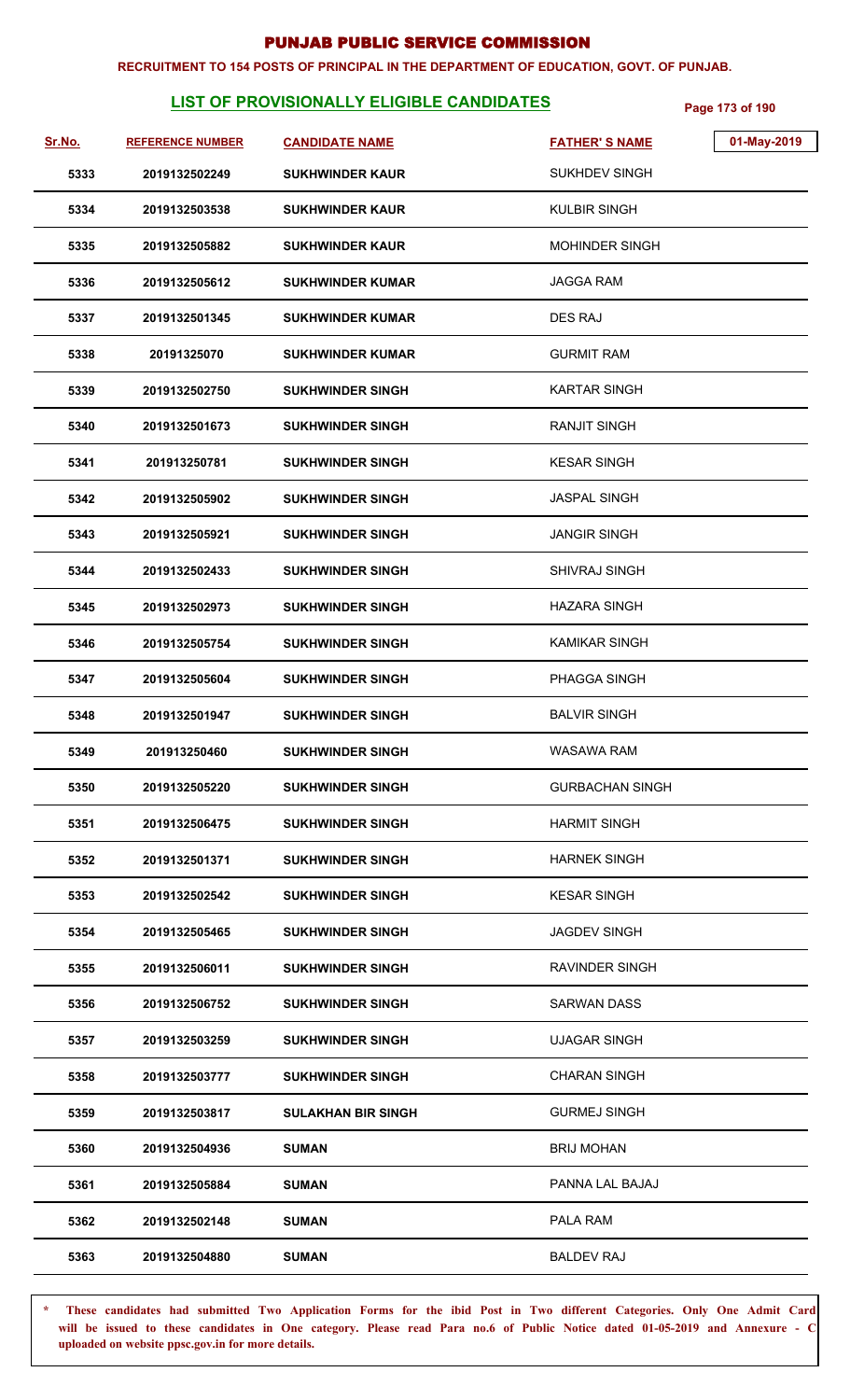#### **RECRUITMENT TO 154 POSTS OF PRINCIPAL IN THE DEPARTMENT OF EDUCATION, GOVT. OF PUNJAB.**

# **LIST OF PROVISIONALLY ELIGIBLE CANDIDATES** Page 174 of 190

| Sr.No. | <b>REFERENCE NUMBER</b> | <b>CANDIDATE NAME</b>  | 01-May-2019<br><b>FATHER'S NAME</b> |
|--------|-------------------------|------------------------|-------------------------------------|
| 5364   | 2019132507334           | <b>SUMAN</b>           | ROSHAN LAL SETHI                    |
| 5365   | 2019132506599           | <b>SUMAN BAJAJ</b>     | SUBHASH BAJAJ                       |
| 5366   | 2019132503342           | <b>SUMAN BALA</b>      | <b>OM PRAKASH</b>                   |
| 5367   | 2019132505076           | <b>SUMAN BALA</b>      | DES RAJ                             |
| 5368   | 2019132502853           | <b>SUMAN BALA</b>      | <b>RAM LAL</b>                      |
| 5369   | 2019132501496           | <b>SUMAN DEVI</b>      | RAI BAHADUR                         |
| 5370   | 2019132502680           | <b>SUMAN GUPTA</b>     | RAM SARAN DASS                      |
| 5371   | 201913250680            | <b>SUMAN LATA</b>      | <b>MULTAN SINGH PALIYAL</b>         |
| 5372   | 2019132506985           | <b>SUMAN LATA</b>      | <b>DHANI RAM</b>                    |
| 5373   | 2019132503495           | <b>SUMAN LATA</b>      | <b>CHIMAN LAL</b>                   |
| 5374   | 2019132501172           | <b>SUMAN RANI</b>      | <b>RAMCHAND</b>                     |
| 5375   | 2019132501516           | <b>SUMAN SEHGAL</b>    | <b>RATTAN KUMAR</b>                 |
| 5376   | 2019132503591           | <b>SUMANDEEP KAUR</b>  | <b>JAGDEV SINGH</b>                 |
| 5377   | 2019132506733           | <b>SUMANDEEP KAUR</b>  | <b>CHAMKAUR SINGH</b>               |
| 5378   | 2019132504641           | <b>SUMANDEEP KAUR</b>  | <b>SUKHDEV SINGH</b>                |
| 5379   | 2019132505261           | <b>SUMANDEEP KAUR</b>  | <b>KARNAIL SINGH</b>                |
| 5380   | 2019132506941           | <b>SUMANDEEP KAUR</b>  | <b>HARMAIL SINGH</b>                |
| 5381   | 2019132504744           | <b>SUMANDEEP KAUR</b>  | <b>SWARN SINGH</b>                  |
| 5382   | 2019132506784           | <b>SUMANDEEP KAUR</b>  | <b>BALDEV SINGH</b>                 |
| 5383   | 2019132503694           | <b>SUMANDEEP SINGH</b> | <b>GURPREET SINGH</b>               |
| 5384   | 2019132507307           | <b>SUMANJEET KAUR</b>  | S SURINDER SINGH                    |
| 5385   | 2019132506587           | <b>SUMANPREET KAUR</b> | <b>JASWANT SINGH</b>                |
| 5386   | 2019132507095           | <b>SUMANPREET KAUR</b> | KULWINDER SINGH                     |
| 5387   | 2019132506350           | <b>SUMANT GUPTA</b>    | <b>ARUN GUPTA</b>                   |
| 5388   | 2019132502166           | <b>SUMANT KUMAR</b>    | KULDIP RAJ                          |
| 5389   | 2019132501130           | <b>SUMEET GUPTA</b>    | SURINDER KUMAR GUPTA                |
| 5390   | 2019132504521           | <b>SUMEET SHARMA</b>   | ASHWANI KUMAR SHARMA                |
| 5391   | 2019132503031           | <b>SUMINDER BANGA</b>  | <b>JAGAT RAM</b>                    |
| 5392   | 2019132503629           | <b>SUMIR SHARMA</b>    | RAJ KUMAR SHARMA                    |
| 5393   | 2019132503506           | <b>SUMIT</b>           | <b>OM PRAKASH</b>                   |
| 5394   | 2019132501251           | <b>SUMIT BANSAL</b>    | SUBASH CHAND BANSAL                 |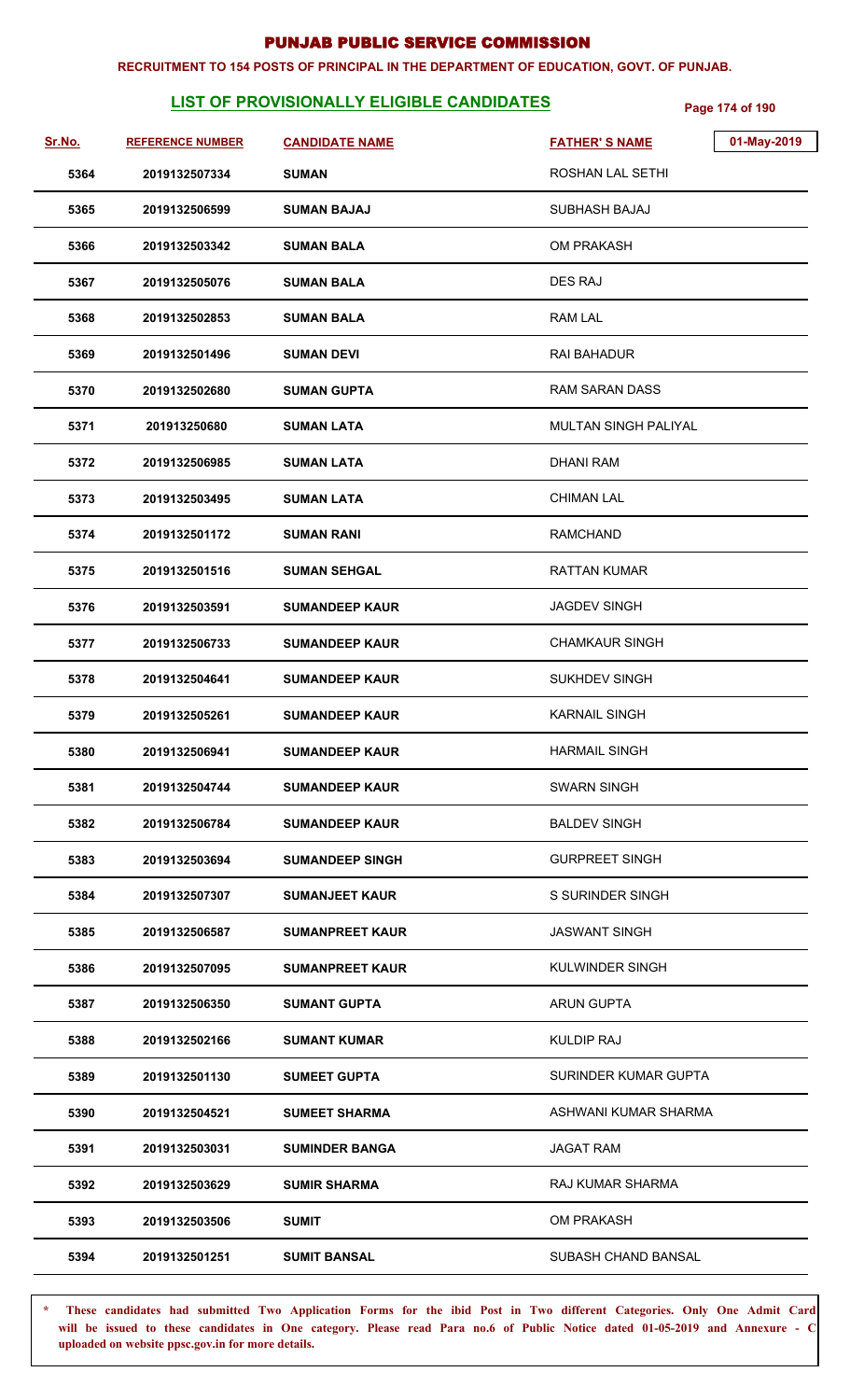#### **RECRUITMENT TO 154 POSTS OF PRINCIPAL IN THE DEPARTMENT OF EDUCATION, GOVT. OF PUNJAB.**

# **LIST OF PROVISIONALLY ELIGIBLE CANDIDATES** Page 175 of 190

| <u>Sr.No.</u> | <b>REFERENCE NUMBER</b> | <b>CANDIDATE NAME</b> | 01-May-2019<br><b>FATHER'S NAME</b> |
|---------------|-------------------------|-----------------------|-------------------------------------|
| 5395          | 2019132504020           | <b>SUMIT GARG</b>     | <b>MADAN LAL</b>                    |
| 5396          | 2019132505737           | <b>SUMIT GOYAL</b>    | <b>BALDEV KRISHAN GOYAL</b>         |
| 5397          | 2019132501573           | <b>SUMIT GROVER</b>   | <b>MOHAN LAL GROVER</b>             |
| 5398          | 2019132501190           | <b>SUMIT JAIN</b>     | <b>SURINDER LAL</b>                 |
| 5399          | 2019132501905           | <b>SUMIT KUMAR</b>    | <b>RAKESH KUMAR</b>                 |
| 5400          | 2019132502275           | <b>SUMITA</b>         | <b>HARMESH KUMAR</b>                |
| 5401          | 2019132506704           | <b>SUNAINA</b>        | ASHOK KUMAR JINDAL                  |
| 5402          | 201913250991            | <b>SUNDEEP KAUR</b>   | <b>DILBAG SINGH</b>                 |
| 5403          | 2019132502586           | <b>SUNEET KAUR</b>    | <b>BALWINDER SINGH</b>              |
| 5404          | 201913250282            | <b>SUNEETA RANI</b>   | <b>JANAK RAJ</b>                    |
| 5405          | 2019132504403           | <b>SUNENA SINGLA</b>  | SURINDER KUMAR SINGLA               |
| 5406          | 2019132507450           | <b>SUNIL DEV</b>      | DES RAJ                             |
| 5407          | 201913250392            | <b>SUNIL DUTT</b>     | DARSHAN LAL SHARMA                  |
| 5408          | 2019132504541           | <b>SUNIL GARG</b>     | <b>SAT NARAIN GARG</b>              |
| 5409          | 201913250588            | <b>SUNIL KATHPAL</b>  | <b>KEWAL KRISHAN</b>                |
| 5410          | 2019132502310           | <b>SUNIL KUMAR</b>    | <b>KHARAIT LAL</b>                  |
| 5411          | 2019132503970           | <b>SUNIL KUMAR</b>    | <b>KHARAITI LAL</b>                 |
| 5412          | 2019132505193           | <b>SUNIL KUMAR</b>    | <b>NARESH KUMAR</b>                 |
| 5413          | 2019132504234           | <b>SUNIL KUMAR</b>    | <b>KASHMIRI LAL</b>                 |
| 5414          | 2019132501709           | <b>SUNIL KUMAR</b>    | <b>MITHU RAM</b>                    |
| 5415          | 2019132506541           | <b>SUNIL KUMAR</b>    | <b>JIT LAL</b>                      |
| 5416          | 2019132503026           | <b>SUNIL KUMAR</b>    | <b>MANGAT RAM</b>                   |
| 5417          | 2019132507524           | <b>SUNIL KUMAR</b>    | <b>SUBHASH CHANDER</b>              |
| 5418          | 2019132503664           | <b>SUNIL KUMAR</b>    | <b>KESHRA RAM</b>                   |
| 5419          | 2019132505932           | <b>SUNIL KUMAR</b>    | <b>KASHMIR LAL</b>                  |
| 5420          | 2019132503509           | <b>SUNIL KUMAR</b>    | DOULAT RAM                          |
| 5421          | 2019132503019           | <b>SUNIL KUMAR</b>    | <b>HARJEET KUMAR</b>                |
| 5422          | 2019132504381           | <b>SUNIL KUMAR</b>    | <b>TIRTH RAM</b>                    |
| 5423          | 2019132505067           | <b>SUNIL KUMAR</b>    | PARSHOTAM LAL                       |
| 5424          | 2019132501572           | <b>SUNIL KUMAR</b>    | <b>PYARA LAL</b>                    |
| 5425          | 201913250683            | <b>SUNIL KUMAR</b>    | <b>RAGHUVIR SINGH</b>               |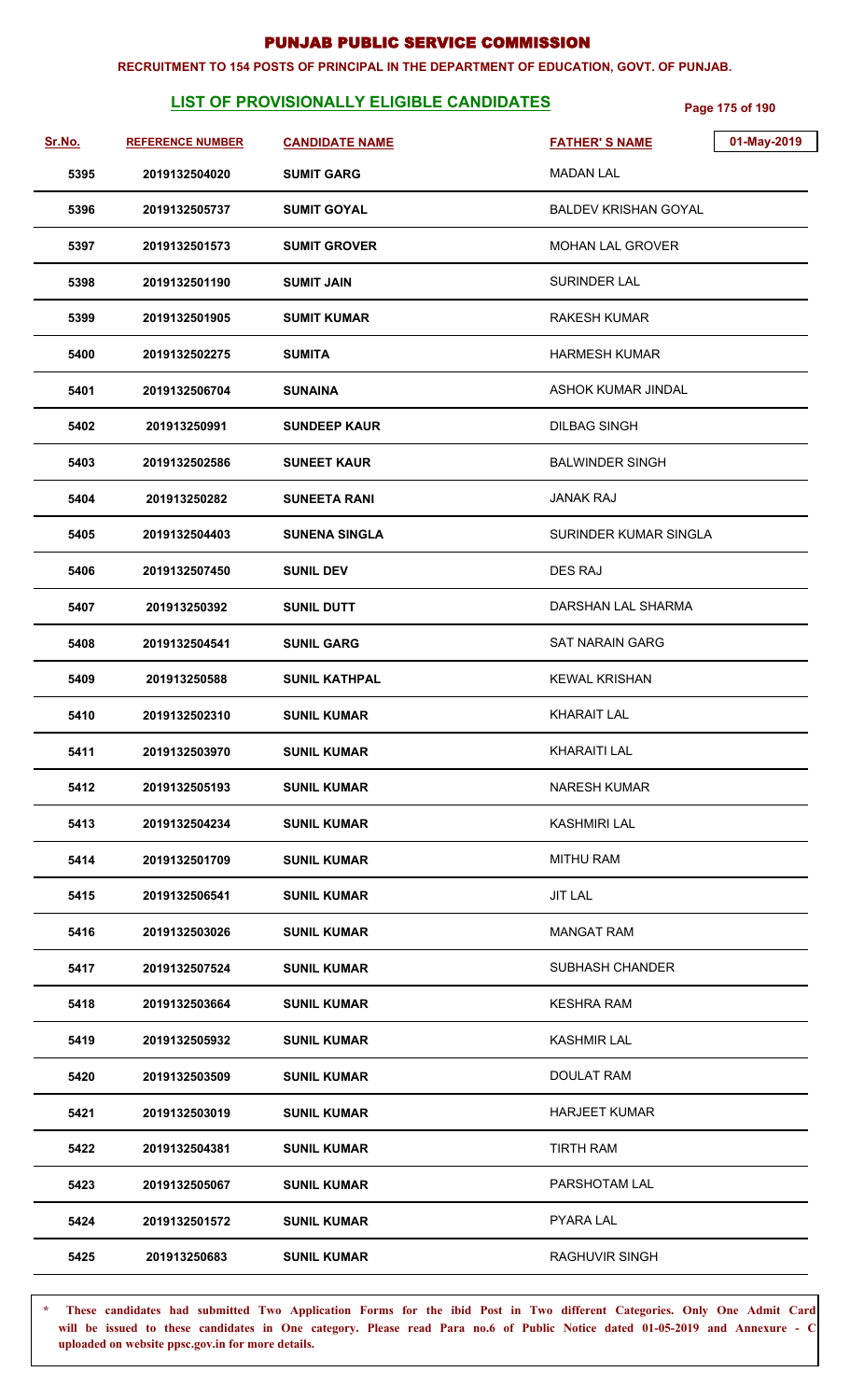#### **RECRUITMENT TO 154 POSTS OF PRINCIPAL IN THE DEPARTMENT OF EDUCATION, GOVT. OF PUNJAB.**

# **LIST OF PROVISIONALLY ELIGIBLE CANDIDATES** Page 176 of 190

| <u>Sr.No.</u> | <b>REFERENCE NUMBER</b> | <b>CANDIDATE NAME</b>            | 01-May-2019<br><b>FATHER'S NAME</b> |
|---------------|-------------------------|----------------------------------|-------------------------------------|
| 5426          | 2019132504264           | <b>SUNIL KUMAR</b>               | SANT RAM                            |
| 5427          | 2019132502173           | <b>SUNIL KUMAR DOGRA</b>         | <b>JANAK RAJ DOGRA</b>              |
| 5428          | 2019132503833           | <b>SUNIL KUMAR TANDON</b>        | PARSHOTAM LAL TANDON                |
| 5429          | 201913250336            | <b>SUNIL MEHRAL</b>              | <b>SUDERSHAN MEHRAL</b>             |
| 5430          | 2019132503809           | <b>SUNIL PATHAK</b>              | <b>VIJAY PATHAK</b>                 |
| 5431          | 2019132506732           | <b>SUNIL SHARMA</b>              | <b>SH ASHOK KUMAR SHARMA</b>        |
| 5432          | 20191325033             | <b>SUNIL SHARMA</b>              | TARSEM LAL SHARMA                   |
| 5433          | 2019132507234           | <b>SUNIL THAPER</b>              | <b>SOM LAL</b>                      |
| 5434          | 2019132507557           | <b>SUNITA</b>                    | <b>RAM SWARUP CHAUDHARY</b>         |
| 5435          | 2019132503148           | SUNITA DEVI                      | <b>DHIRAT RAM</b>                   |
| 5436          | 2019132502102           | <b>SUNITA DEVI</b>               | <b>MUKHTIAR SINGH</b>               |
| 5437          | 2019132504771           | <b>SUNITA DEVI</b>               | <b>BUTA MAL</b>                     |
| 5438          | 2019132501970           | <b>SUNITA GOYAL</b>              | <b>VIJAY KUMAR GOYAL</b>            |
| 5439          | 2019132506119           | <b>SUNITA MONGA</b>              | <b>MADAN LAL</b>                    |
| 5440          | 201913250543            | <b>SUNITA PRABHAKAR</b>          | MOHAN LAL MEHTA                     |
| 5441          | 2019132501570           | <b>SUNITA RANI</b>               | <b>ASHNI KUMAR</b>                  |
| 5442          | 2019132505910           | <b>SUNITA RANI</b>               | <b>SITA RAM</b>                     |
| 5443          | 2019132502545           | <b>SUNITA RANI</b>               | ALA AMAR SETHI                      |
| 5444          | 2019132506518           | <b>SUNITA RANI</b>               | <b>JOGINDER PAL</b>                 |
| 5445          | 2019132507003           | <b>SUNNY KUMAR</b>               | <b>BISHAN SARUP GARG</b>            |
| 5446          | 2019132505896           | <b>SUPINDER KAUR</b>             | <b>JASVIR SINGH</b>                 |
| 5447          | 2019132501833           | <b>SUPINDERDEEP KAUR RATHORE</b> | <b>KARNAIL SINGH</b>                |
| 5448          | 2019132503289           | <b>SUPREET KAUR</b>              | <b>HARNEK SINGH</b>                 |
| 5449          | 2019132507279           | <b>SUPREET KAUR</b>              | <b>RAVINDER SINGH</b>               |
| 5450          | 2019132503526           | <b>SUPRITI LAKHA</b>             | <b>BUTA SINGH LAKHA</b>             |
| 5451          | 201913250142            | <b>SUPRIYA</b>                   | <b>JASWINDER SINGH</b>              |
| 5452          | 2019132501720           | <b>SURAJ GURUNG</b>              | LATE SH DS GURUNG                   |
| 5453          | 2019132504830           | <b>SURAJ PARKASH</b>             | <b>MADAN LAL</b>                    |
| 5454          | 2019132506586           | <b>SURAJ SINGH</b>               | <b>BALWANT SINGH</b>                |
| 5455          | 2019132507176           | <b>SURAJDEEP SINGH DHILLON</b>   | <b>GURJIT SINGH DHILLON</b>         |
| 5456          | 2019132503091           | <b>SUREKHA</b>                   | JANAK RAJ MONGA                     |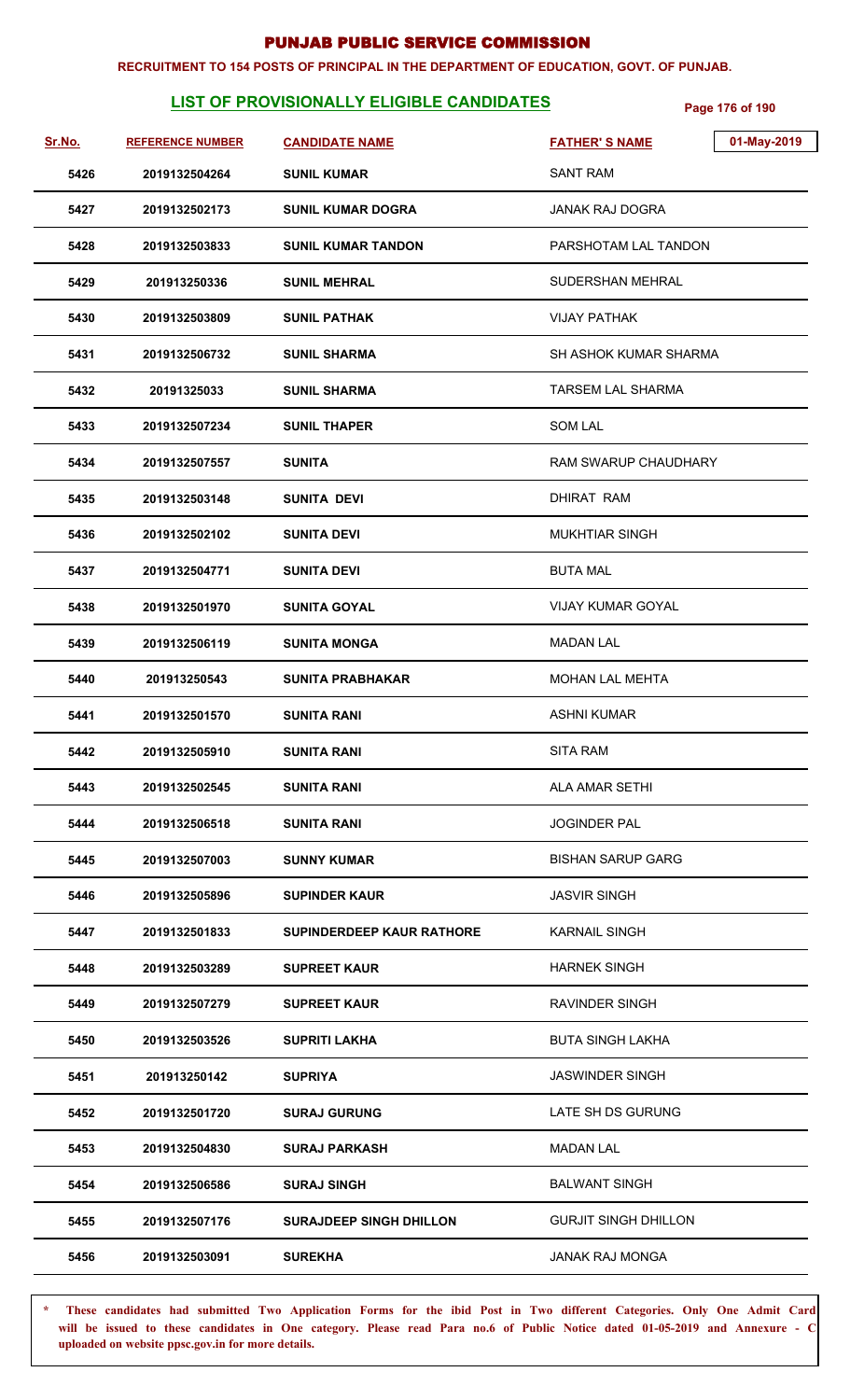#### **RECRUITMENT TO 154 POSTS OF PRINCIPAL IN THE DEPARTMENT OF EDUCATION, GOVT. OF PUNJAB.**

# **LIST OF PROVISIONALLY ELIGIBLE CANDIDATES** Page 177 of 190

| Sr.No. | <b>REFERENCE NUMBER</b> | <b>CANDIDATE NAME</b>     | <b>FATHER'S NAME</b>  | 01-May-2019 |
|--------|-------------------------|---------------------------|-----------------------|-------------|
| 5457   | 201913250824            | <b>SUREKHA DEVI</b>       | <b>MANMOHAN SINGH</b> |             |
| 5458   | 201913250532            | <b>SURESH KUMAR</b>       | <b>NET RAM</b>        |             |
| 5459   | 2019132503655           | <b>SURESH KUMAR</b>       | <b>MOHAN LAL</b>      |             |
| 5460   | 2019132501400           | <b>SURESH KUMAR</b>       | POKAR RAM             |             |
| 5461   | 2019132505459           | <b>SURESH KUMAR</b>       | <b>MADAN LAL</b>      |             |
| 5462   | 2019132501862           | <b>SURESH KUMAR</b>       | <b>HUKAM CHAND</b>    |             |
| 5463   | 2019132502193           | <b>SURESH KUMAR</b>       | <b>DES RAJ</b>        |             |
| 5464   | 2019132502338           | <b>SURESH KUMAR</b>       | <b>ASHOK KUMAR</b>    |             |
| 5465   | 2019132501654           | <b>SURESH KUMAR</b>       | RADHEY SHYAM          |             |
| 5466   | 2019132504393           | <b>SURESH KUMAR VERMA</b> | <b>HARBANS LAL</b>    |             |
| 5467   | 2019132506567           | <b>SURESHTA RANI</b>      | <b>JAGDISH RAI</b>    |             |
| 5468   | 2019132505858           | <b>SURINDER PAL</b>       | <b>BAU RAM</b>        |             |
| 5469   | 201913250829            | <b>SURINDER CHAND</b>     | PRITAM CHAND          |             |
| 5470   | 2019132503890           | <b>SURINDER KAUR</b>      | <b>RAGHBIR SINGH</b>  |             |
| 5471   | 2019132504749           | <b>SURINDER KAUR</b>      | <b>PIARA SINGH</b>    |             |
| 5472   | 2019132505484           | <b>SURINDER KUMAR</b>     | <b>JAI CHAND</b>      |             |
| 5473   | 2019132504360           | <b>SURINDER KUMAR</b>     | <b>FAQIR CHAND</b>    |             |
| 5474   | 2019132501279           | <b>SURINDER KUMAR</b>     | <b>JAGDISH CHAND</b>  |             |
| 5475   | 2019132503555           | <b>SURINDER KUMAR</b>     | PURAN CHAND           |             |
| 5476   | 201913250730            | <b>SURINDER KUMAR</b>     | <b>SHANKER LAL</b>    |             |
| 5477   | 2019132504684           | <b>SURINDER KUMAR</b>     | <b>SITA RAM</b>       |             |
| 5478   | 201913250325            | <b>SURINDER KUMAR</b>     | <b>TARSEM LAL</b>     |             |
| 5479   | 2019132501273           | <b>SURINDER KUMAR</b>     | <b>OM PARKASH</b>     |             |
| 5480   | 2019132503804           | <b>SURINDER KUMAR</b>     | <b>BIHARI LAL</b>     |             |
| 5481   | 2019132505538           | <b>SURINDER KUMAR</b>     | <b>SH PRITHVI RAM</b> |             |
| 5482   | 2019132501806           | SURINDER KUMAR            | <b>JAS RAJ</b>        |             |
| 5483   | 2019132502746           | <b>SURINDER KUMAR</b>     | <b>DIWAN CHAND</b>    |             |
| 5484   | 2019132505343           | <b>SURINDER PAL</b>       | <b>BALWINDER PAL</b>  |             |
| 5485   | 201913250571            | <b>SURINDER PAL</b>       | <b>MOHINDER PAL</b>   |             |
| 5486   | 2019132503271           | <b>SURINDER PAL</b>       | RIKHI RAM             |             |
| 5487   | 2019132502723           | <b>SURINDER PAL</b>       | <b>BANKA SINGH</b>    |             |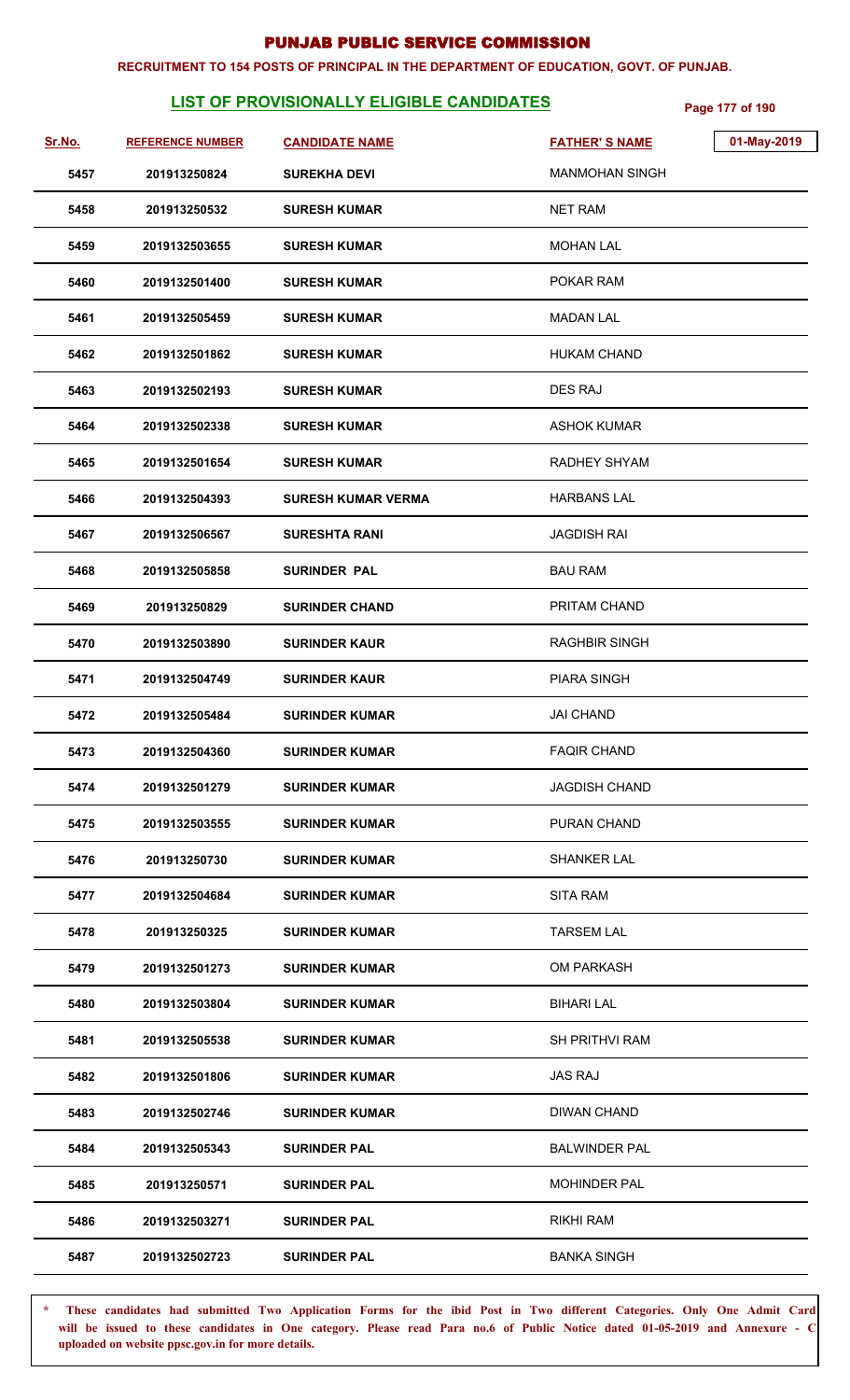#### **RECRUITMENT TO 154 POSTS OF PRINCIPAL IN THE DEPARTMENT OF EDUCATION, GOVT. OF PUNJAB.**

# **LIST OF PROVISIONALLY ELIGIBLE CANDIDATES** Page 178 of 190

| Sr.No. | <b>REFERENCE NUMBER</b> | <b>CANDIDATE NAME</b>        | <b>FATHER'S NAME</b>      | 01-May-2019 |
|--------|-------------------------|------------------------------|---------------------------|-------------|
| 5488   | 201913250118            | <b>SURINDER PAL SINGH</b>    | <b>SARWAN SINGH</b>       |             |
| 5489   | 2019132506114           | <b>SURINDER PAUL</b>         | DES RAJ                   |             |
| 5490   | 2019132505975           | <b>SURINDER SHARMA</b>       | ASHOK KUMAR               |             |
| 5491   | 2019132502613           | <b>SURINDER SINGH</b>        | AMARJIT SINGH             |             |
| 5492   | 2019132503016           | <b>SURINDER SINGH</b>        | <b>RESHAM SINGH</b>       |             |
| 5493   | 2019132506469           | <b>SURINDER SINGH</b>        | <b>SUKHDEV SINGH</b>      |             |
| 5494   | 2019132503522           | <b>SURINDER SINGH</b>        | <b>BALDEV SINGH</b>       |             |
| 5495   | 2019132504469           | <b>SURINDER SINGH</b>        | <b>JAMEET SINGH</b>       |             |
| 5496   | 2019132503649           | <b>SURINDER SINGH</b>        | <b>MOHAN LAL</b>          |             |
| 5497   | 2019132504843           | <b>SURINDER SINGH</b>        | <b>PURAN SINGH</b>        |             |
| 5498   | 2019132501473           | <b>SURINDER SINGH</b>        | SH PURAN CHAND            |             |
| 5499   | 201913250429            | <b>SURINDER SINGH</b>        | <b>GURDIP SINGH</b>       |             |
| 5500   | 201913250918            | <b>SURINDER SINGH MANHAS</b> | <b>SAHIB SINGH MANHAS</b> |             |
| 5501   | 2019132504675           | <b>SURINDERJIT SINGH</b>     | <b>CHANAN SINGH</b>       |             |
| 5502   | 2019132504624           | <b>SURINDERJIT SINGH</b>     | <b>MANI SINGH</b>         |             |
| 5503   | 2019132501048           | <b>SURJEET KAUR</b>          | ANGREJ SINGH              |             |
| 5504   | 2019132507046           | <b>SURJIT</b>                | <b>MEHAR CHAND</b>        |             |
| 5505   | 2019132506351           | <b>SURJIT KAUR</b>           | <b>SANTOKH SINGH</b>      |             |
| 5506   | 2019132502129           | <b>SURJIT KUMAR</b>          | <b>KRISHAN CHAND</b>      |             |
| 5507   | 2019132506354           | <b>SURJIT KUMAR MANJOTRA</b> | <b>DINA NATH</b>          |             |
| 5508   | 2019132507404           | <b>SURJIT SINGH</b>          | <b>HIMMAT SINGH</b>       |             |
| 5509   | 2019132505747           | <b>SURJIT SINGH</b>          | <b>JAGIR SINGH</b>        |             |
| 5510   | 2019132502878           | <b>SURJIT SINGH</b>          | SHER SINGH                |             |
| 5511   | 2019132501395           | <b>SURJIT SINGH</b>          | <b>HARBHAJAN SINGH</b>    |             |
| 5512   | 2019132501308           | <b>SURJIT SINGH</b>          | HARBHAJAN SINGH           |             |
| 5513   | 2019132506271           | <b>SURJIT SINGH</b>          | <b>HARBANS LAL</b>        |             |
| 5514   | 2019132503344           | <b>SUSHEEL KUMAR</b>         | <b>PURAN SINGH</b>        |             |
| 5515   | 2019132501739           | <b>SUSHIL KUMAR</b>          | <b>GURDAS MAL</b>         |             |
| 5516   | 2019132504267           | <b>SUSHIL KUMAR</b>          | <b>KASHMIRI LAL</b>       |             |
| 5517   | 2019132503066           | <b>SUSHIL KUMAR</b>          | RAM JI LAL                |             |
| 5518   | 2019132503842           | <b>SUSHIL KUMAR</b>          | <b>RAMESH KUMAR</b>       |             |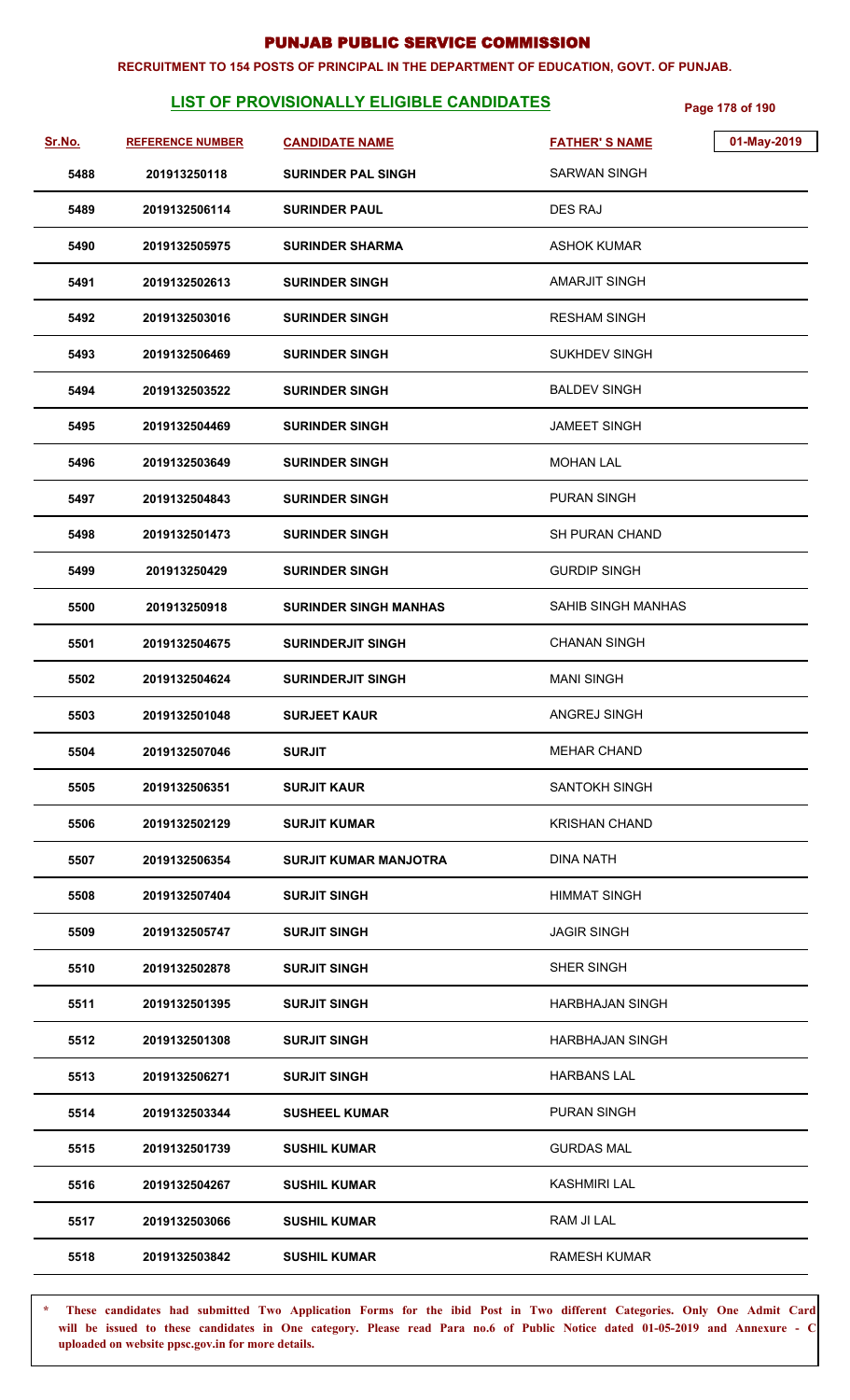#### **RECRUITMENT TO 154 POSTS OF PRINCIPAL IN THE DEPARTMENT OF EDUCATION, GOVT. OF PUNJAB.**

# **LIST OF PROVISIONALLY ELIGIBLE CANDIDATES** Page 179 of 190

| Sr.No. | <b>REFERENCE NUMBER</b> | <b>CANDIDATE NAME</b>        | 01-May-2019<br><b>FATHER'S NAME</b> |
|--------|-------------------------|------------------------------|-------------------------------------|
| 5519   | 2019132505558           | <b>SUSHIL KUMAR</b>          | <b>OM PARKASH</b>                   |
| 5520   | 201913250577            | <b>SUSHIL KUMAR</b>          | <b>MOHAN LAL</b>                    |
| 5521   | 2019132502042           | <b>SUSHIL KUMAR</b>          | <b>MOHINDER RAM</b>                 |
| 5522   | 2019132505621           | <b>SUSHIL KUMAR</b>          | <b>GAZA NAND</b>                    |
| 5523   | 201913250620            | <b>SUSHIL KUMAR GULATI</b>   | KANWAL SWROOP GULATI                |
| 5524   | 2019132502078           | <b>SUSHIL KUMAR PATHANIA</b> | <b>BIR SINGH PATHANIA</b>           |
| 5525   | 2019132505125           | <b>SUSHIL RANI</b>           | <b>VED PARKASH CHUGH</b>            |
| 5526   | 2019132503195           | <b>SUSHMA</b>                | PITAMBER DUTT                       |
| 5527   | 201913250909            | <b>SUSHMA</b>                | <b>MANGU RAM</b>                    |
| 5528   | 2019132501647           | <b>SUSHMA</b>                | DARSHAN LAL                         |
| 5529   | 2019132507288           | <b>SUSHMA DEVI</b>           | <b>HARBHAJAN SINGH</b>              |
| 5530   | 2019132502194           | <b>SUSHMA RANI</b>           | <b>BALBIR DASS</b>                  |
| 5531   | 2019132503279           | <b>SUSHMA RANI</b>           | <b>MUNSHI RAM</b>                   |
| 5532   | 2019132503975           | <b>SUSHMA RANI</b>           | <b>SURAJ BAKSH</b>                  |
| 5533   | 201913250628            | <b>SUTIKSHAN KUMAR</b>       | <b>ASHWANI KUMAR</b>                |
| 5534   | 201913250820            | <b>SWARAN SINGH</b>          | <b>GURNEK SINGH</b>                 |
| 5535   | 2019132505545           | <b>SWARANJIT SINGH</b>       | <b>KARNAIL SINGH</b>                |
| 5536   | 2019132507074           | <b>SWARANJIT SINGH</b>       | <b>MALKIAT SINGH</b>                |
| 5537   | 2019132503348           | <b>SWARN KANTA</b>           | <b>SURINDER MOHAN</b>               |
| 5538   | 2019132506670           | SWATI                        | <b>RAJ KUMAR</b>                    |
| 5539   | 201913250521            | <b>SWATI JINDAL</b>          | DARSHAN KUMAR                       |
| 5540   | 201913250234            | <b>SYMONBIR SINGH</b>        | SARABJIT SINGH                      |
| 5541   | 2019132502906           | <b>TAHEL SINGH</b>           | <b>RANJIT SINGH</b>                 |
| 5542   | 2019132504202           | <b>TAJINDER PAL SINGH</b>    | <b>KULDIP SINGH</b>                 |
| 5543   | 20191325095             | <b>TAJINDER SINGH</b>        | <b>GURMUKH SINGH</b>                |
| 5544   | 2019132506573           | <b>TAJINDER SINGH</b>        | <b>MANJIT SINGH</b>                 |
| 5545   | 2019132503893           | <b>TALWINDER KAUR</b>        | <b>JARNAIL SINGH</b>                |
| 5546   | 2019132501613           | <b>TALWINDER KAUR</b>        | NARINDER SINGH ARORA                |
| 5547   | 2019132504767           | <b>TALWINDER SINGH</b>       | <b>BALBIR SINGH</b>                 |
| 5548   | 2019132506753           | <b>TALWINDER SINGH</b>       | <b>MALKIAT SINGH</b>                |
| 5549   | 2019132504566           | <b>TALWINDERBIR SINGH</b>    | PAL SINGH                           |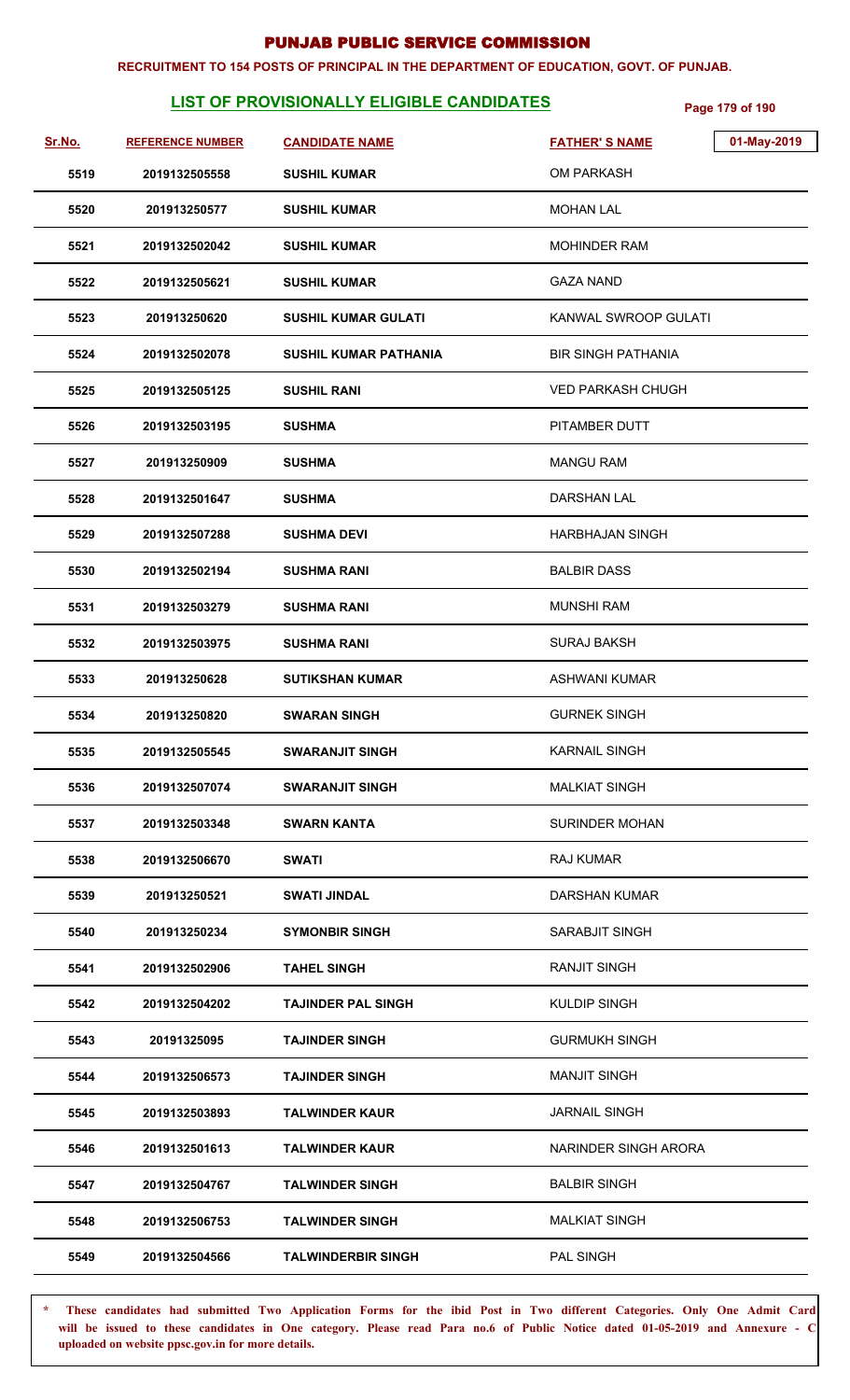#### **RECRUITMENT TO 154 POSTS OF PRINCIPAL IN THE DEPARTMENT OF EDUCATION, GOVT. OF PUNJAB.**

# **LIST OF PROVISIONALLY ELIGIBLE CANDIDATES** Page 180 of 190

| Sr.No. | <b>REFERENCE NUMBER</b> | <b>CANDIDATE NAME</b>     | 01-May-2019<br><b>FATHER'S NAME</b> |
|--------|-------------------------|---------------------------|-------------------------------------|
| 5550   | 2019132503767           | TAMANNA GABA              | <b>LACHHMAN DASS GABA</b>           |
| 5551   | 2019132503246           | <b>TAMINDER KAUR</b>      | <b>TEJA SINGH</b>                   |
| 5552   | 2019132506552           | <b>TANU MONGA</b>         | SHASHI KANT MONGA                   |
| 5553   | 2019132506966           | <b>TANUJA KUMARI</b>      | <b>HARBANS LAL</b>                  |
| 5554   | 2019132502970           | <b>TARA CHAND</b>         | <b>BANWARI LAL</b>                  |
| 5555   | 2019132504417           | <b>TARANJEET KAUR</b>     | <b>AFRIK SINGH</b>                  |
| 5556   | 2019132504398           | <b>TARANJEET SINGH</b>    | <b>NIRBHAI SINGH</b>                |
| 5557   | 2019132505966           | <b>TARANJIT KAUR</b>      | <b>KARNAIL SINGH</b>                |
| 5558   | 2019132503594           | <b>TARANJIT SINGH</b>     | <b>SH OM PARKASH</b>                |
| 5559   | 2019132501459           | <b>TARLOCHAN SINGH</b>    | <b>SANTOKH SINGH</b>                |
| 5560   | 2019132501315           | <b>TARLOK SINGH</b>       | KULDEEP SINGH                       |
| 5561   | 2019132502011           | <b>TARNJEET KAUR</b>      | <b>SATWANT SINGH</b>                |
| 5562   | 2019132507447           | <b>TARSEM KUMAR</b>       | <b>DIYAL CHAND</b>                  |
| 5563   | 201913250479            | <b>TARSEM LAL</b>         | <b>VALATI RAM</b>                   |
| 5564   | 2019132502623           | <b>TARSEM LAL</b>         | SADHU SINGH                         |
| 5565   | 2019132504813           | <b>TARSEM SINGH</b>       | <b>JANGIR SINGH</b>                 |
| 5566   | 2019132507158           | <b>TARSEM SINGH</b>       | <b>RAGHBIR SINGH</b>                |
| 5567   | 2019132503494           | <b>TARSEM SINGH</b>       | SAVINDER SINGH                      |
| 5568   | 2019132504152           | <b>TARSEM SINGH</b>       | <b>NAND LAL</b>                     |
| 5569   | 2019132504503           | <b>TARUN KUMAR</b>        | <b>SUBHASH CHAND</b>                |
| 5570   | 2019132502126           | <b>TARUN SACHDEVA</b>     | CHANDER KANT SACHDEVA               |
| 5571   | 2019132503331           | <b>TARUN SINGH</b>        | <b>DALIP SINGH</b>                  |
| 5572   | 2019132502389           | <b>TARUNJEET KAUR</b>     | <b>GURDIAL SINGH</b>                |
| 5573   | 2019132502452           | <b>TEENA DEVI</b>         | OM LAL                              |
| 5574   | 2019132505539           | <b>TEETU</b>              | <b>SATPAL</b>                       |
| 5575   | 2019132506885           | <b>TEGPAL SINGH</b>       | <b>SUKHDEV SINGH</b>                |
| 5576   | 2019132505320           | TEJ RAM                   | <b>LACHHMAN DASS</b>                |
| 5577   | 2019132506634           | <b>TEJINDER KAUR</b>      | PREM SINGH                          |
| 5578   | 2019132502496           | <b>TEJINDER KAUR</b>      | SHER SINGH                          |
| 5579   | 2019132506881           | <b>TEJINDER PAL SINGH</b> | <b>GIAN SINGH</b>                   |
| 5580   | 2019132503445           | <b>TEJINDER SINGH</b>     | <b>MEWA SINGH</b>                   |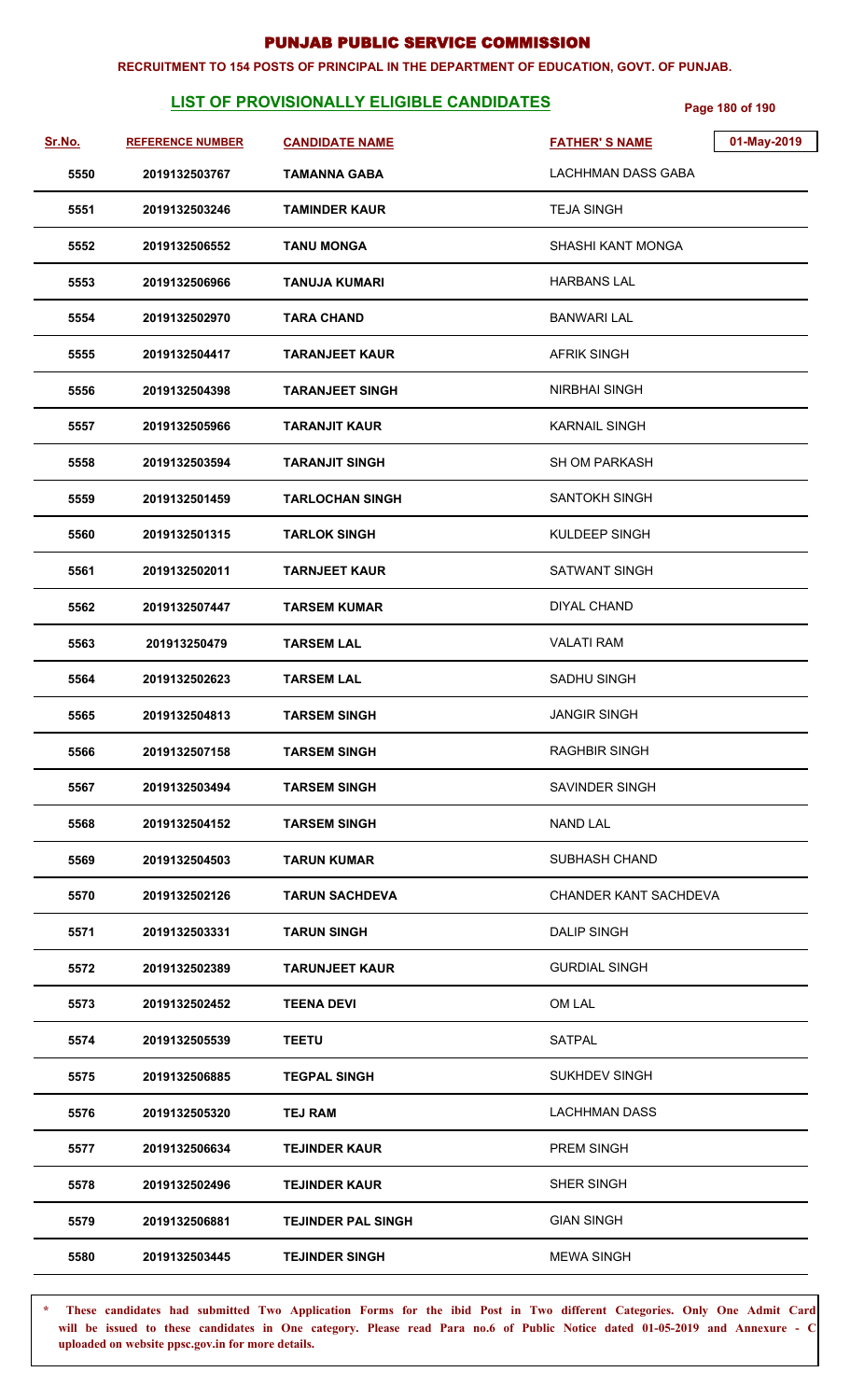#### **RECRUITMENT TO 154 POSTS OF PRINCIPAL IN THE DEPARTMENT OF EDUCATION, GOVT. OF PUNJAB.**

# **LIST OF PROVISIONALLY ELIGIBLE CANDIDATES** Page 181 of 190

| Sr.No. | <b>REFERENCE NUMBER</b> | <b>CANDIDATE NAME</b>    | 01-May-2019<br><b>FATHER'S NAME</b> |
|--------|-------------------------|--------------------------|-------------------------------------|
| 5581   | 20191325044             | <b>TEJINDER SINGH</b>    | <b>AVTAR SINGH</b>                  |
| 5582   | 2019132503934           | <b>TEJINDER SINGH</b>    | HARCHARAN SINGH                     |
| 5583   | 2019132501108           | <b>TEJINDER SINGH</b>    | <b>HARINDER SINGH</b>               |
| 5584   | 2019132502711           | <b>TEJINDER SINGH</b>    | KARAMJIT SINGH                      |
| 5585   | 2019132501314           | <b>TEJINDER SINGH</b>    | RAJINDER SINGH                      |
| 5586   | 2019132506098           | <b>TEJINDER SINGH</b>    | <b>ROOP SINGH</b>                   |
| 5587   | 201913250462            | <b>TEJINDER SINGH</b>    | <b>RANJIT SINGH</b>                 |
| 5588   | 2019132504494           | <b>TEJINDERPAL SINGH</b> | <b>TARLOCHAN SINGH</b>              |
| 5589   | 20191325045             | <b>TEJWINDER SINGH</b>   | <b>HARCHARAN SINGH</b>              |
| 5590   | 2019132504455           | <b>TEJWINDER SINGH</b>   | <b>BHOLA SINGH</b>                  |
| 5591   | 2019132503757           | <b>TEKWINDER SINGH</b>   | <b>JASWANT SINGH</b>                |
| 5592   | 2019132506860           | <b>TILAK RAJ</b>         | LATE SH TULSI RAM                   |
| 5593   | 2019132502922           | <b>TILAK RAJ</b>         | <b>RAMESH CHAND</b>                 |
| 5594   | 2019132504005           | <b>TILAK RAJ</b>         | <b>RATTAN LAL</b>                   |
| 5595   | 2019132506929           | <b>TILOK CHAND</b>       | <b>BANWARI LAL</b>                  |
| 5596   | 2019132504714           | <b>TINKU TEJPAL</b>      | <b>SATPAL SHARMA</b>                |
| 5597   | 2019132502702           | <b>TINKY</b>             | PAWAN KUMAR                         |
| 5598   | 2019132504296           | <b>TRILOCHAN SINGH</b>   | <b>HARNAM SINGH</b>                 |
| 5599   | 2019132503593           | <b>TRIPATPAL KAUR</b>    | <b>DALBIR SINGH</b>                 |
| 5600   | 2019132505721           | TRIPTA RANI              | SH JUGAL KISHORE KALRA              |
| 5601   | 201913250722            | <b>TRIPTI SETHI</b>      | <b>RAJINDER SETHI</b>               |
| 5602   | 201913250120            | <b>TWINKLE</b>           | <b>DEVI DYAL</b>                    |
| 5603   | 2019132505935           | <b>TWINKLE VINAYAK</b>   | T R VINAYAK                         |
| 5604   | 201913250812            | <b>UDHAM SINGH DOGRA</b> | <b>HIMMAT SINGH</b>                 |
| 5605   | 2019132505646           | UKARDEEP SINGH           | <b>BOOTA SINGH</b>                  |
| 5606   | 2019132506958           | <b>UMA SHARMA</b>        | <b>CHAMAN LAL SHARMA</b>            |
| 5607   | 2019132502407           | <b>UMA SHARMA</b>        | DEV RAJ SHARMA                      |
| 5608   | 2019132506839           | <b>UMBEL JAIRAJ KAUR</b> | <b>NARINDER SINGH</b>               |
| 5609   | 2019132503537           | <b>UMESH GUPTA</b>       | MOHAN LAL GUPTA                     |
| 5610   | 2019132501864           | <b>UMESH KUMAR</b>       | <b>SHIV DAYAL</b>                   |
| 5611   | 2019132503274           | <b>UMESH KUMAR</b>       | <b>RAM PAL</b>                      |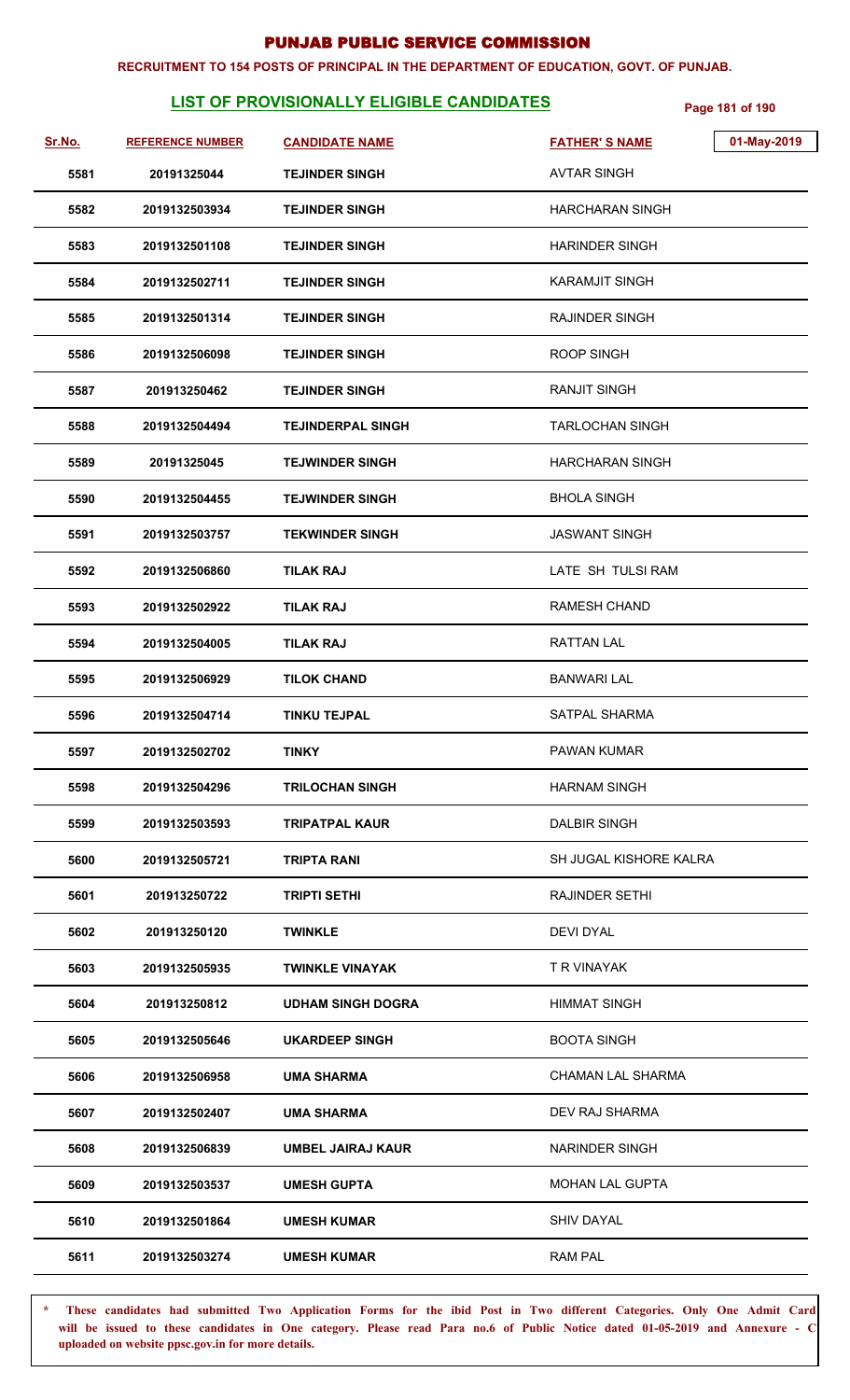#### **RECRUITMENT TO 154 POSTS OF PRINCIPAL IN THE DEPARTMENT OF EDUCATION, GOVT. OF PUNJAB.**

# **LIST OF PROVISIONALLY ELIGIBLE CANDIDATES** Page 182 of 190

| Sr.No. | <b>REFERENCE NUMBER</b> | <b>CANDIDATE NAME</b>     | 01-May-2019<br><b>FATHER'S NAME</b> |
|--------|-------------------------|---------------------------|-------------------------------------|
| 5612   | 2019132505221           | <b>UMESH SHARMA</b>       | <b>JAGDEV SHARMA</b>                |
| 5613   | 2019132501987           | <b>UPDESH KUMAR</b>       | <b>BHAGWAN DASS</b>                 |
| 5614   | 2019132505658           | <b>UPINDER KAUR</b>       | <b>NARINDER SINGH</b>               |
| 5615   | 2019132501006           | <b>UPKAR SINGH</b>        | NIRANJAN SOINGH                     |
| 5616   | 2019132504631           | <b>UPKAR SINGH</b>        | <b>GURDEEP SINGH</b>                |
| 5617   | 201913250441            | <b>URMILA DEVI</b>        | <b>JAGAN NATH</b>                   |
| 5618   | 2019132507572           | <b>USHA</b>               | <b>NAND LAL</b>                     |
| 5619   | 201913250960            | <b>USHA DEVI</b>          | <b>MOHAN LAL</b>                    |
| 5620   | 2019132507224           | <b>USHA RANI</b>          | <b>TARSEM LAL</b>                   |
| 5621   | 2019132503883           | <b>USHA RANI</b>          | <b>DEEWAN CHAND</b>                 |
| 5622   | 2019132504496           | <b>USHA RANI</b>          | <b>KARAM CHAND GUPTA</b>            |
| 5623   | 2019132506967           | <b>USHA SAINI</b>         | <b>TARLOK SINGH</b>                 |
| 5624   | 2019132503713           | <b>USMAAN MOUDGIL</b>     | <b>VIJAY KUMAR SHARMA</b>           |
| 5625   | 2019132504666           | <b>UTTAM KUMAR</b>        | <b>SHEEL PAL</b>                    |
| 5626   | 2019132502267           | <b>UTTAM SINGH</b>        | <b>BALVIR SINGH</b>                 |
| 5627   | 2019132507467           | <b>VAISHALI</b>           | <b>RAJINDER KUMAR</b>               |
| 5628   | 2019132504056           | <b>VAISHALI BHATIA</b>    | <b>VIJAY KUMAR BHATIA</b>           |
| 5629   | 2019132507429           | <b>VAISHALI CHAND</b>     | <b>JASMER CHAND</b>                 |
| 5630   | 2019132503689           | <b>VAISHALI CHOWDHARY</b> | <b>CHINMOY CHOWDHARY</b>            |
| 5631   | 2019132507358           | VANDANA                   | NAND LAL MIDDHA                     |
| 5632   | 2019132504746           | <b>VANDANA</b>            | <b>LAJPAT RAI GUPTA</b>             |
| 5633   | 2019132506240           | <b>VANDANA</b>            | KULDIP RAI ARORA                    |
| 5634   | 2019132501895           | <b>VANDANA GUPTA</b>      | <b>TARSEM KUMAR GUPTA</b>           |
| 5635   | 2019132506298           | <b>VANDANA GUPTA</b>      | SUBHASH CHAND GUPTA                 |
| 5636   | 2019132501832           | VANDANA MALHOTRA          | JAWAHAR LAL MALHOTRA                |
| 5637   | 2019132501601           | <b>VANDANA RANI</b>       | <b>JOG RAJ</b>                      |
| 5638   | 2019132504179           | <b>VANDANA SHARMA</b>     | <b>MADAN LAL SINGH</b>              |
| 5639   | 2019132501104           | <b>VANDANA SHARMA</b>     | <b>BANSI LAL SHARMA</b>             |
| 5640   | 2019132504686           | <b>VANDANA THAKUR</b>     | ASHOK KUMAR THAKUR                  |
| 5641   | 2019132503153           | <b>VANDNA MITTAL</b>      | RAMESH GOYAL                        |
| 5642   | 2019132502576           | VANDNA RANI               | <b>RAJINDER KUMAR</b>               |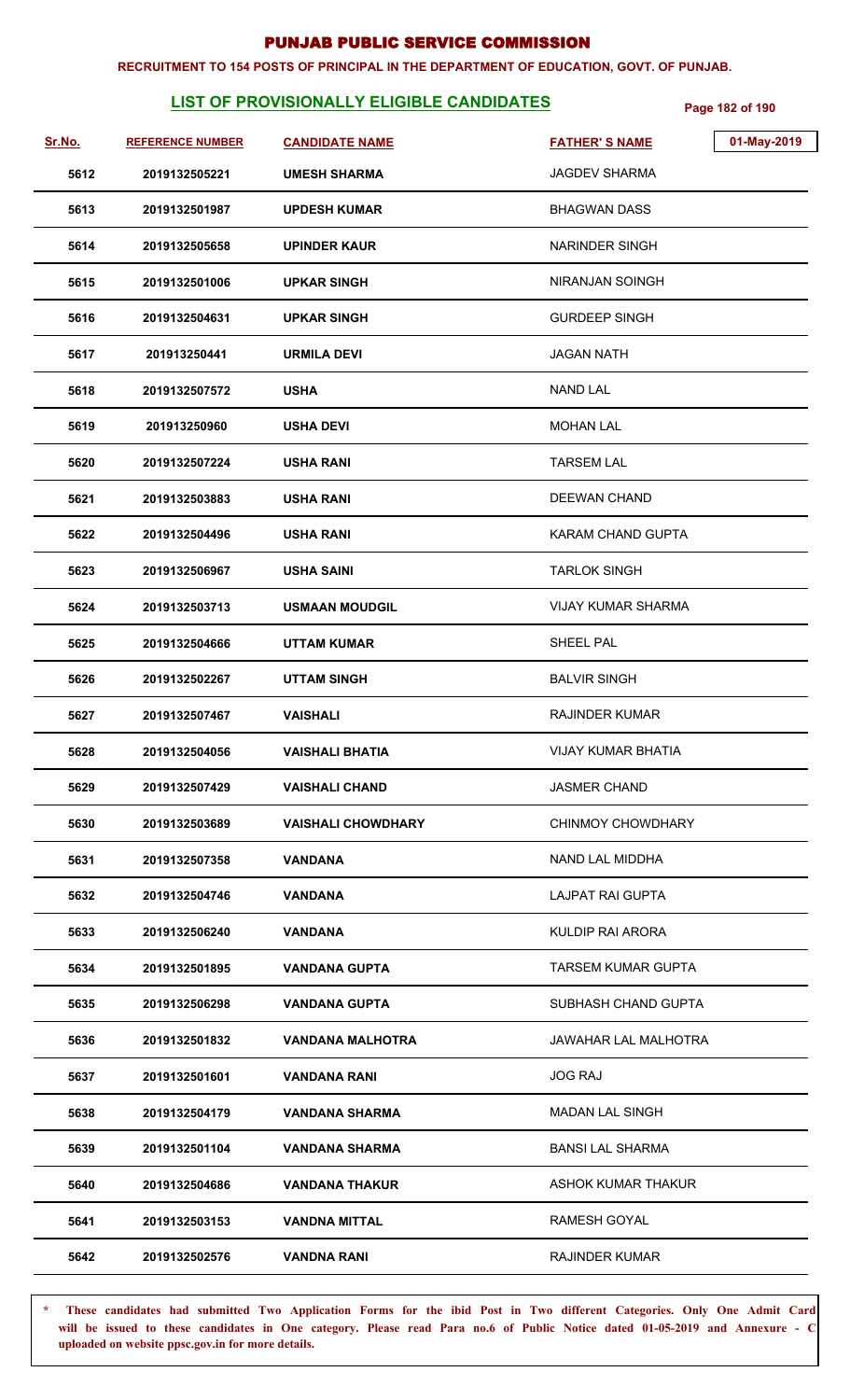#### **RECRUITMENT TO 154 POSTS OF PRINCIPAL IN THE DEPARTMENT OF EDUCATION, GOVT. OF PUNJAB.**

# **LIST OF PROVISIONALLY ELIGIBLE CANDIDATES** Page 183 of 190

| Sr.No. | <b>REFERENCE NUMBER</b> | <b>CANDIDATE NAME</b>           | <b>FATHER'S NAME</b>  | 01-May-2019 |
|--------|-------------------------|---------------------------------|-----------------------|-------------|
| 5643   | 2019132504435           | <b>VANEETA SHARMA</b>           | <b>VIPAN SHARMA</b>   |             |
| 5644   | 201913250245            | <b>VANIT KUMAR</b>              | PREM KUMAR            |             |
| 5645   | 201913250444            | <b>VANITA BANSAL</b>            | SAT PAL BANSAL        |             |
| 5646   | 2019132504704           | <b>VANITA RANI</b>              | <b>SUBASH CHANDER</b> |             |
| 5647   | 2019132503625           | <b>VARINDER</b>                 | <b>RATTAN LAL</b>     |             |
| 5648   | 2019132505602           | <b>VARINDER HANS</b>            | DAYA NAND HANS        |             |
| 5649   | 2019132501168           | <b>VARINDER KAUR</b>            | <b>JAGJEET SINGH</b>  |             |
| 5650   | 2019132504720           | <b>VARINDER KAUR</b>            | <b>HARJEET SINGH</b>  |             |
| 5651   | 2019132506201           | <b>VARINDER KAUR</b>            | <b>BALDEV SINGH</b>   |             |
| 5652   | 2019132502990           | <b>VARINDER KAUR</b>            | <b>TEJA SINGH</b>     |             |
| 5653   | 2019132504193           | <b>VARINDER KAUR</b>            | <b>MADAN SINGH</b>    |             |
| 5654   | 2019132501866           | <b>VARINDER KAUR</b>            | <b>MOHAN SINGH</b>    |             |
| 5655   | 2019132502136           | <b>VARINDER KUMAR</b>           | <b>SH RAM DAYAL</b>   |             |
| 5656   | 201913250608            | <b>VARINDER KUMAR</b>           | <b>LAXMI NARAIN</b>   |             |
| 5657   | 2019132504728           | <b>VARINDER KUMAR</b>           | <b>HARISH CHANDER</b> |             |
| 5658   | 2019132503527           | <b>VARINDER KUMAR</b>           | <b>CHANDER PAL</b>    |             |
| 5659   | 2019132502836           | <b>VARINDER KUMAR</b>           | BRAHM DATT BHARDWAJ   |             |
| 5660   | 2019132506091           | <b>VARINDER KUMAR</b>           | <b>TARSEM LAL</b>     |             |
| 5661   | 2019132501498           | <b>VARINDER KUMAR</b>           | <b>SOM NATH</b>       |             |
| 5662   | 2019132501999           | <b>VARINDER PAL</b>             | <b>HARNAM DASS</b>    |             |
| 5663   | 2019132501930           | <b>VARINDER PAL SINGH</b>       | <b>JASPAL SINGH</b>   |             |
| 5664   | 2019132501493           | <b>VARINDER PAL SINGH</b>       | <b>SURINDER SINGH</b> |             |
| 5665   | 2019132501685           | <b>VARINDER PAL SINGH</b>       | <b>MUKHTIAR SINGH</b> |             |
| 5666   | 2019132502597           | <b>VARINDER PAL SINGH SIDHU</b> | KARNAIL SINGH SIDHU   |             |
| 5667   | 2019132501627           | <b>VARINDER SINGH</b>           | <b>PARKASH SINGH</b>  |             |
| 5668   | 2019132504957           | <b>VARINDER SINGH</b>           | <b>MUKHTIAR SINGH</b> |             |
| 5669   | 2019132506404           | <b>VARINDER SINGH</b>           | <b>AMRIK SINGH</b>    |             |
| 5670   | 201913250600            | <b>VARINDER SINGH</b>           | <b>GULZAR SINGH</b>   |             |
| 5671   | 2019132504590           | <b>VARINDER SINGH</b>           | <b>GURMEL SINGH</b>   |             |
| 5672   | 2019132504604           | <b>VARINDER SINGH</b>           | <b>JUGRAJ SINGH</b>   |             |
| 5673   | 2019132501379           | <b>VARINDER SINGH</b>           | KISHORE SINGH         |             |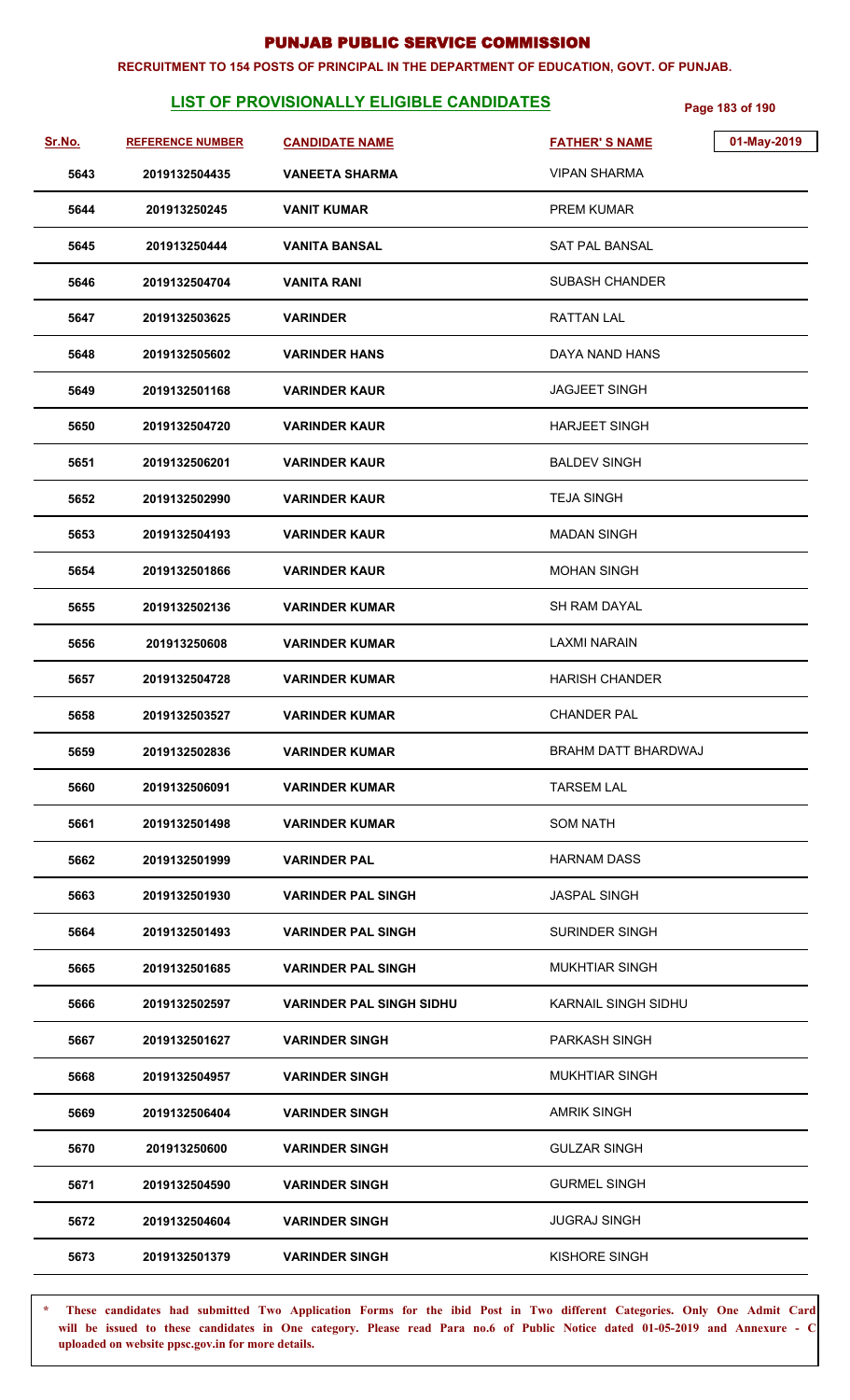#### **RECRUITMENT TO 154 POSTS OF PRINCIPAL IN THE DEPARTMENT OF EDUCATION, GOVT. OF PUNJAB.**

# **LIST OF PROVISIONALLY ELIGIBLE CANDIDATES** Page 184 of 190

| <u>Sr.No.</u> |      | <b>REFERENCE NUMBER</b> | <b>CANDIDATE NAME</b>    | <b>FATHER'S NAME</b>   | 01-May-2019 |
|---------------|------|-------------------------|--------------------------|------------------------|-------------|
|               | 5674 | 2019132505971           | <b>VARINDER SINGH</b>    | <b>PARTAP SINGH</b>    |             |
|               | 5675 | 2019132506215           | <b>VARSHA RANI</b>       | <b>OM PARKASH</b>      |             |
|               | 5676 | 2019132504097           | <b>VARUN DHAWAN</b>      | PAWAN KUMAR DHAWAN     |             |
|               | 5677 | 2019132503688           | <b>VARUN DOOMRA</b>      | <b>PARVEEN KUMAR</b>   |             |
|               | 5678 | 2019132503079           | <b>VARUN KHURANA</b>     | <b>VIJAY KUMAR</b>     |             |
|               | 5679 | 2019132501106           | <b>VARUN KUMAR</b>       | <b>SIKANDER LAL</b>    |             |
|               | 5680 | 2019132503222           | <b>VARUN PHUTELA</b>     | <b>SURESH KUMAR</b>    |             |
|               | 5681 | 2019132503771           | <b>VARUN SHARMA</b>      | VISHAV NATH SHARMA     |             |
|               | 5682 | 201913250301            | <b>VARUN SOOD</b>        | DEEPAK PARKASH SOOD    |             |
|               | 5683 | 201913250669            | <b>VARUNDEEP KAUR</b>    | <b>AJMAIR SINGH</b>    |             |
|               | 5684 | 2019132504946           | <b>VED PARKASH</b>       | <b>MUNSHI RAM</b>      |             |
|               | 5685 | 2019132506688           | <b>VED PARKASH</b>       | <b>KHETA RAM</b>       |             |
|               | 5686 | 2019132505116           | <b>VED PARKASH</b>       | <b>MUNSHI RAM</b>      |             |
|               | 5687 | 2019132501948           | <b>VEENA KUMARI</b>      | <b>PARKASH SINGH</b>   |             |
|               | 5688 | 2019132501027           | <b>VEENA KUMARI</b>      | <b>KEHAR SINGH</b>     |             |
|               | 5689 | 2019132505008           | <b>VEENA KUMARI</b>      | <b>KANWAR SINGH</b>    |             |
|               | 5690 | 2019132504175           | <b>VEENA RANI SINGLA</b> | <b>KEWAL KUMAR</b>     |             |
|               | 5691 | 2019132501777           | <b>VEENU</b>             | OM PARKASH GARG        |             |
|               | 5692 | 2019132503954           | <b>VEER PAL KAUR</b>     | <b>SITAL SINGH</b>     |             |
| *             | 5693 | 2019132502687           | <b>VEERPAL KAUR</b>      | <b>LEELU SINGH</b>     |             |
| *             | 5694 | 2019132502693           | <b>VEERPAL KAUR</b>      | <b>LEELU SINGH</b>     |             |
|               | 5695 | 2019132507013           | <b>VEERPAL KAUR</b>      | <b>NAZAR SINGH</b>     |             |
|               | 5696 | 2019132501735           | <b>VEERPAL KAUR</b>      | <b>LABH SINGH</b>      |             |
|               | 5697 | 2019132506006           | <b>VEERPAL KAUR</b>      | <b>JASBEER SINGH</b>   |             |
|               | 5698 | 2019132504782           | <b>VEERPAL KAUR</b>      | <b>BALJIT SINGH</b>    |             |
|               | 5699 | 2019132502952           | <b>VEERPAL KAUR</b>      | NACHHATTAR SINGH       |             |
|               | 5700 | 2019132504277           | <b>VEERPAL KAUR</b>      | <b>SUKHDEV SINGH</b>   |             |
|               | 5701 | 2019132506936           | <b>VEERPAL KAUR</b>      | <b>DARSHAN SINGH</b>   |             |
|               | 5702 | 2019132502104           | <b>VEERPAL KAUR</b>      | <b>GURDIT SINGH</b>    |             |
|               | 5703 | 2019132503828           | <b>VEERPAUL KAUR</b>     | DARWARA SINGH          |             |
|               | 5704 | 2019132501032           | <b>VIBHA DUBEY</b>       | <b>INDRA DEO DUBEY</b> |             |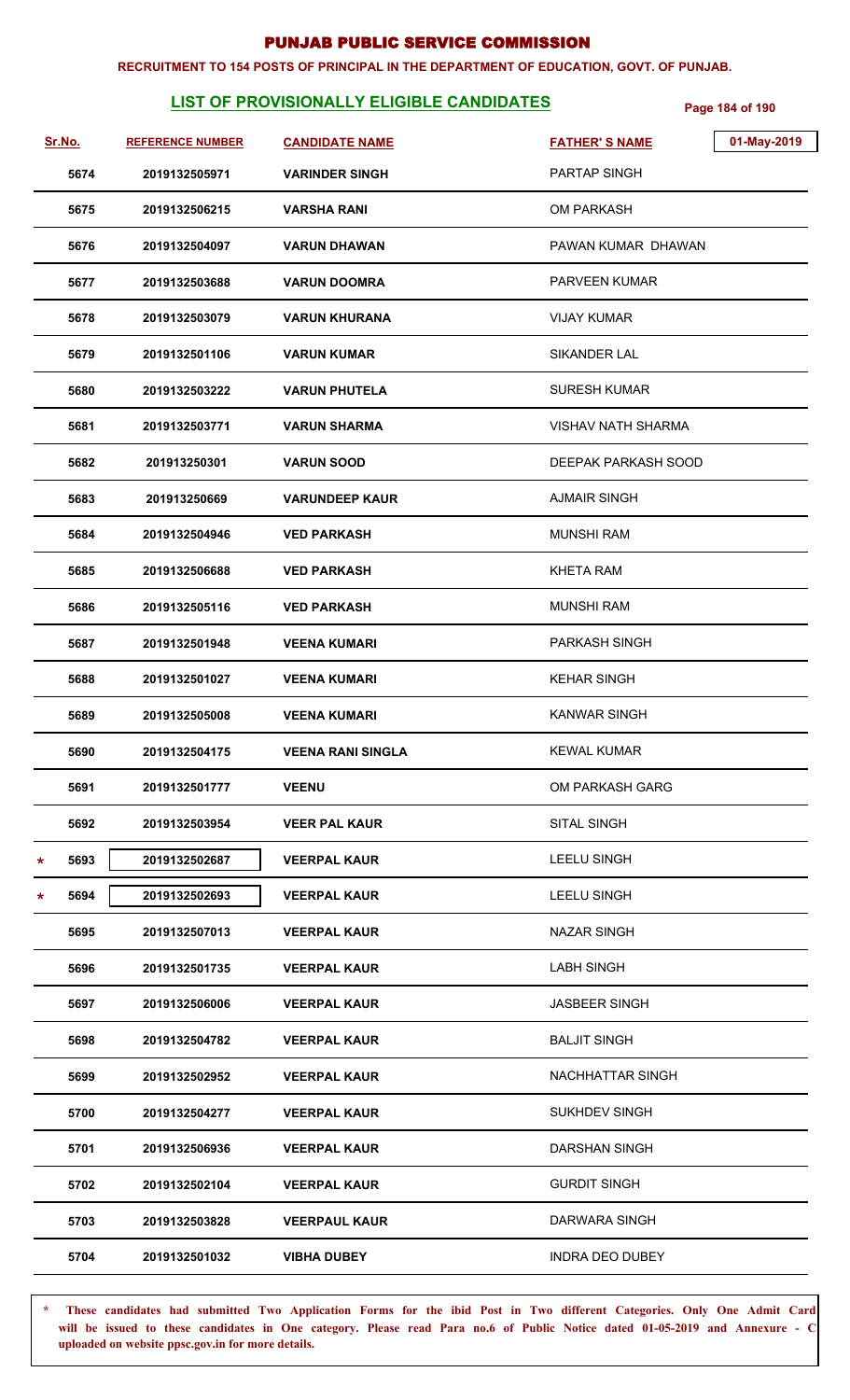#### **RECRUITMENT TO 154 POSTS OF PRINCIPAL IN THE DEPARTMENT OF EDUCATION, GOVT. OF PUNJAB.**

# **LIST OF PROVISIONALLY ELIGIBLE CANDIDATES** Page 185 of 190

| Sr.No. | <b>REFERENCE NUMBER</b> | <b>CANDIDATE NAME</b>    | <b>FATHER'S NAME</b>  | 01-May-2019 |
|--------|-------------------------|--------------------------|-----------------------|-------------|
| 5705   | 2019132502069           | <b>VICKEY GARG</b>       | <b>GOPAL KRISHAN</b>  |             |
| 5706   | 201913250888            | <b>VICKY</b>             | <b>AKSHAY KUMAR</b>   |             |
| 5707   | 2019132501566           | <b>VICKY SINGH</b>       | <b>GURMAIL SINGH</b>  |             |
| 5708   | 2019132503080           | <b>VICKY SINGLA</b>      | <b>JAGDISH SINGLA</b> |             |
| 5709   | 2019132503967           | <b>VIDHI</b>             | <b>SUBHASH ARORA</b>  |             |
| 5710   | 2019132503802           | <b>VIDHI VERMA</b>       | CHANDER BHAN VERMA    |             |
| 5711   | 2019132507306           | <b>VIDIYA</b>            | <b>GAURI SHANKAR</b>  |             |
| 5712   | 201913250391            | <b>VIJAY GAUTAM</b>      | AMIN CHAND GAUTAM     |             |
| 5713   | 2019132503561           | <b>VIJAY KARAN SINGH</b> | <b>JASKARAN SINGH</b> |             |
| 5714   | 2019132502988           | <b>VIJAY KUMAR</b>       | <b>JAMMU RAM</b>      |             |
| 5715   | 201913250696            | <b>VIJAY KUMAR</b>       | <b>SATPAL</b>         |             |
| 5716   | 2019132506461           | <b>VIJAY KUMAR</b>       | <b>TILAK RAJ</b>      |             |
| 5717   | 201913250670            | <b>VIJAY KUMAR</b>       | <b>ISHWAR DASS</b>    |             |
| 5718   | 2019132506408           | <b>VIJAY KUMAR</b>       | <b>JAGDISH KUMAR</b>  |             |
| 5719   | 2019132506218           | <b>VIJAY KUMAR</b>       | <b>RANJITKANWAR</b>   |             |
| 5720   | 2019132501403           | <b>VIJAY KUMAR</b>       | <b>NAND LAL</b>       |             |
| 5721   | 201913250803            | <b>VIJAY KUMAR</b>       | RAM LAL               |             |
| 5722   | 2019132505535           | <b>VIJAY KUMAR</b>       | <b>RAM PARTAP</b>     |             |
| 5723   | 2019132505158           | <b>VIJAY KUMAR</b>       | RATTAN CHAND          |             |
| 5724   | 2019132506927           | <b>VIJAY KUMAR</b>       | SARDARI LAL           |             |
| 5725   | 2019132504195           | <b>VIJAY KUMAR</b>       | <b>SHAM LAL</b>       |             |
| 5726   | 2019132504256           | <b>VIJAY KUMAR</b>       | <b>CHAMAN LAL</b>     |             |
| 5727   | 2019132501696           | <b>VIJAY KUMAR</b>       | <b>DALIP KUMAR</b>    |             |
| 5728   | 2019132503827           | <b>VIJAY KUMAR YADAV</b> | OM PARKASH YADAV      |             |
| 5729   | 2019132505397           | <b>VIJAY KUMARI</b>      | <b>BALKAR CHAND</b>   |             |
| 5730   | 2019132504497           | <b>VIJAY PAL</b>         | <b>KHAJAN CHAND</b>   |             |
| 5731   | 2019132505495           | <b>VIJAYTA</b>           | <b>PARDEEP KUMAR</b>  |             |
| 5732   | 2019132507382           | <b>VIKAS</b>             | ROOP LAL              |             |
| 5733   | 2019132505212           | <b>VIKAS BANSAL</b>      | PARSHOTAM DASS        |             |
| 5734   | 2019132504009           | <b>VIKAS BHAMBI</b>      | RAM PARSHAD BHAMBI    |             |
| 5735   | 2019132501105           | <b>VIKAS GOYAL</b>       | <b>RAM KUMAR</b>      |             |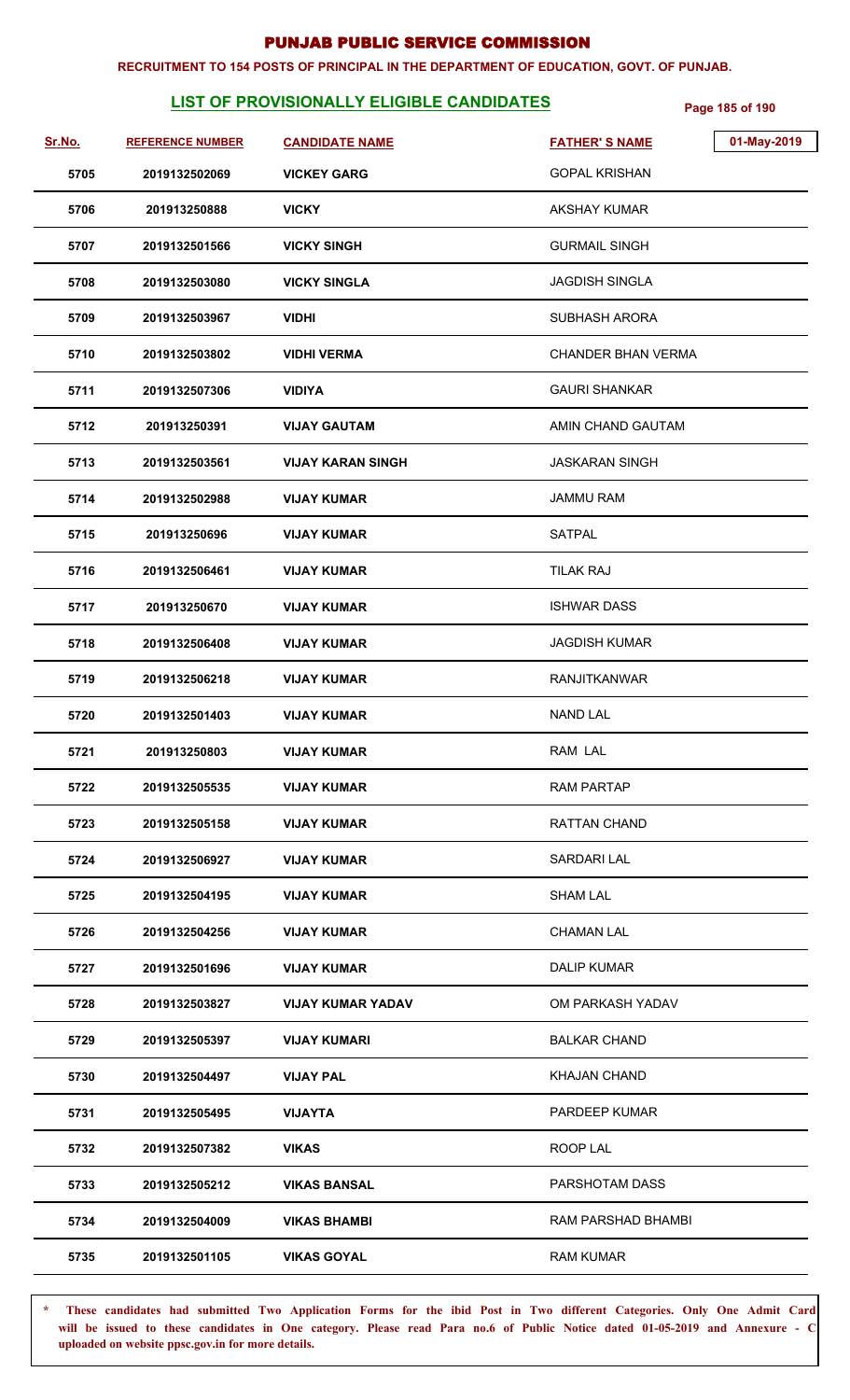#### **RECRUITMENT TO 154 POSTS OF PRINCIPAL IN THE DEPARTMENT OF EDUCATION, GOVT. OF PUNJAB.**

# **LIST OF PROVISIONALLY ELIGIBLE CANDIDATES** Page 186 of 190

| Sr.No. | <b>REFERENCE NUMBER</b> | <b>CANDIDATE NAME</b>         | 01-May-2019<br><b>FATHER'S NAME</b> |
|--------|-------------------------|-------------------------------|-------------------------------------|
| 5736   | 2019132504982           | <b>VIKAS GROVER</b>           | <b>MADAN LAL</b>                    |
| 5737   | 2019132502429           | <b>VIKAS GUPTA</b>            | KIDAR NATH                          |
| 5738   | 20191325035             | <b>VIKAS JAIN</b>             | SHANTI LAL JAIN                     |
| 5739   | 2019132504185           | <b>VIKAS KAMBOJ</b>           | <b>BHAGWAN DASS</b>                 |
| 5740   | 2019132507608           | <b>VIKAS KUMAR</b>            | SH VIJAY KUMAR                      |
| 5741   | 2019132505239           | <b>VIKAS KUMAR</b>            | KUNDAN LAL                          |
| 5742   | 2019132503021           | <b>VIKAS KUMAR</b>            | <b>GANGA PARSHAD GUPTA</b>          |
| 5743   | 201913250373            | <b>VIKAS KUMAR</b>            | TARSEM LAL                          |
| 5744   | 2019132506303           | <b>VIKAS KUMAR</b>            | <b>JUGAL KISHORE</b>                |
| 5745   | 2019132501442           | <b>VIKAS KUMAR JHEENJHA</b>   | DHARMVEER JHEENJHA                  |
| 5746   | 2019132504304           | <b>VIKAS MASIH</b>            | <b>JAGIR MASIH</b>                  |
| 5747   | 2019132506826           | <b>VIKAS MEHTA</b>            | SATGUR PARKASH MEHTA                |
| 5748   | 2019132504441           | <b>VIKAS MEHTA</b>            | <b>BALWANT RAI</b>                  |
| 5749   | 2019132502890           | <b>VIKAS NAIB</b>             | <b>RAM PIARA NAIB</b>               |
| 5750   | 2019132501007           | <b>VIKAS PAL</b>              | <b>SURINDER KUMAR</b>               |
| 5751   | 2019132505104           | <b>VIKAS SHARMA</b>           | <b>RAM PARSHAD</b>                  |
| 5752   | 2019132506304           | <b>VIKASDEEP SINGH</b>        | <b>BALDEV SINGH</b>                 |
| 5753   | 2019132502699           | <b>VIKRAM</b>                 | <b>KAMAL NAIN</b>                   |
| 5754   | 2019132503640           | <b>VIKRAM CHOUDHARY</b>       | KASHI RAM GODARA                    |
| 5755   | 2019132502133           | <b>VIKRAM DEEP BINDLISH</b>   | <b>TARSEM CHAND</b>                 |
| 5756   | 2019132506060           | <b>VIKRAM JIT</b>             | <b>SUDESH KUMAR</b>                 |
| 5757   | 2019132501797           | <b>VIKRAM PAL SINGH</b>       | PRITAM SINGH                        |
| 5758   | 2019132503422           | <b>VIKRAM SINGH</b>           | <b>BALDEV SINGH</b>                 |
| 5759   | 2019132502492           | <b>VIKRAMJIT</b>              | <b>SATISH KUMAR</b>                 |
| 5760   | 2019132502348           | <b>VIKRAMJIT</b>              | <b>JAGDISH SINGH</b>                |
| 5761   | 2019132502712           | <b>VIKRAMJIT CHAUHAN</b>      | SATPAL CHAUHAN                      |
| 5762   | 2019132504253           | <b>VIKRAMJIT SINGH</b>        | <b>RANBIR SINGH</b>                 |
| 5763   | 2019132506804           | <b>VIKRAMJIT SINGH BHATTI</b> | PARKASH SINGH BHATTI                |
| 5764   | 2019132503334           | <b>VIKRANT SACHDEVA</b>       | <b>ROSHAN LAL</b>                   |
| 5765   | 2019132502479           | <b>VIKRANT SANOTRA</b>        | <b>OM PARKASH</b>                   |
| 5766   | 2019132505408           | <b>VIKRANT SINGH</b>          | <b>JAGDEV SINGH</b>                 |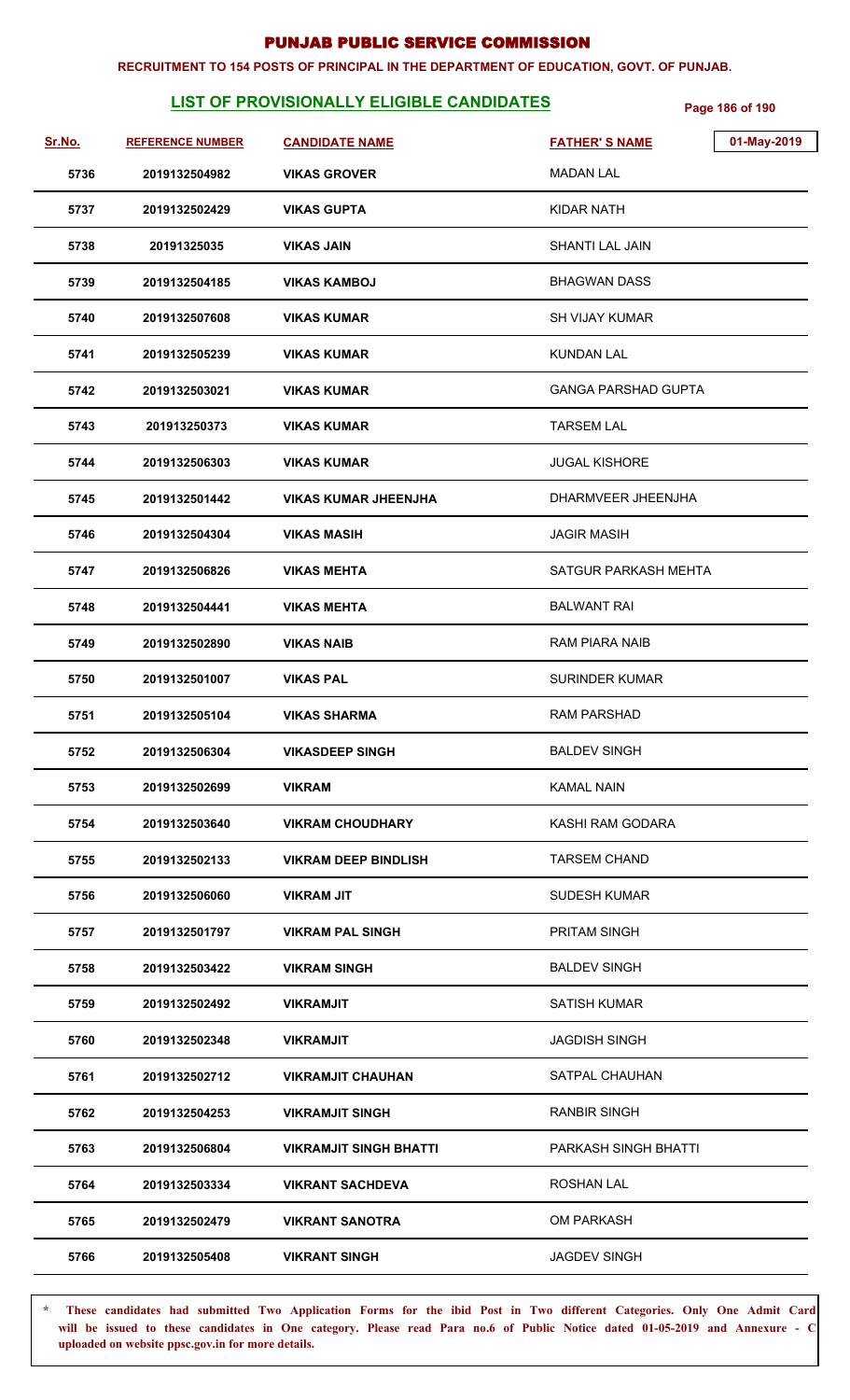#### **RECRUITMENT TO 154 POSTS OF PRINCIPAL IN THE DEPARTMENT OF EDUCATION, GOVT. OF PUNJAB.**

# **LIST OF PROVISIONALLY ELIGIBLE CANDIDATES** Page 187 of 190

| Sr.No. | <b>REFERENCE NUMBER</b> | <b>CANDIDATE NAME</b>     | 01-May-2019<br><b>FATHER'S NAME</b> |
|--------|-------------------------|---------------------------|-------------------------------------|
| 5767   | 201913250385            | <b>VIKRANT VERMA</b>      | <b>BRIJ LAL VERMA</b>               |
| 5768   | 2019132505363           | <b>VIMAL</b>              | <b>VARINDER KUMAR</b>               |
| 5769   | 201913250137            | <b>VIMPY</b>              | HARBHAJAN SINGH                     |
| 5770   | 2019132505805           | <b>VINAY JUNEJA</b>       | ASHOK KUMAR                         |
| 5771   | 2019132506808           | <b>VINAY KUMAR</b>        | JAGDISH KUMAR                       |
| 5772   | 2019132504671           | <b>VINAY KUMAR</b>        | RAMESH KUMAR                        |
| 5773   | 2019132501807           | <b>VINAY KUMAR</b>        | <b>TARSEM CHAND</b>                 |
| 5774   | 2019132504976           | <b>VINAY KUMAR</b>        | <b>PREM KUMAR</b>                   |
| 5775   | 2019132501180           | <b>VINAY VIKRAM</b>       | <b>ASHOK KUMAR</b>                  |
| 5776   | 2019132504147           | <b>VINCY JINDAL</b>       | <b>BALWINDER KUMAR</b>              |
| 5777   | 2019132501474           | <b>VINEET KAUR</b>        | <b>GURDIAL SINGH</b>                |
| 5778   | 2019132507184           | <b>VINEY BHATIA</b>       | <b>TARSEM LAL BHATIA</b>            |
| 5779   | 2019132507510           | <b>VINITI SHARMA</b>      | <b>DALJIT SINGH</b>                 |
| 5780   | 2019132501114           | <b>VINOD KALIA</b>        | <b>JASKARAN SINGH KALIA</b>         |
| 5781   | 2019132504538           | <b>VINOD KUMAR</b>        | <b>BHAGAT RAM</b>                   |
| 5782   | 2019132504594           | <b>VINOD KUMAR</b>        | <b>THURIA RAM</b>                   |
| 5783   | 2019132502675           | <b>VINOD KUMAR</b>        | SHER SINGH                          |
| 5784   | 2019132505680           | <b>VINOD KUMAR</b>        | PREM NATH                           |
| 5785   | 2019132501115           | <b>VINOD KUMAR</b>        | <b>BACHAN SINGH</b>                 |
| 5786   | 2019132501508           | <b>VINOD KUMAR</b>        | <b>KISHORI LAL</b>                  |
| 5787   | 201913250103            | <b>VINOD KUMAR</b>        | <b>BABU LAL</b>                     |
| 5788   | 2019132503419           | <b>VINOD KUMAR</b>        | LATE SH MOHINDER PAL                |
| 5789   | 201913250609            | <b>VINOD KUMAR MITTAL</b> | PAWAN KUMAR MITTAL                  |
| 5790   | 2019132502829           | <b>VINTY MONGA</b>        | SUBHASH CHANDER MONGA               |
| 5791   | 2019132502355           | <b>VIPAN GOYAL</b>        | <b>TARSEM CHAND</b>                 |
| 5792   | 2019132501398           | <b>VIPAN KUMAR</b>        | <b>SUDARSHAN KUMAR</b>              |
| 5793   | 2019132502964           | <b>VIPAN KUMAR</b>        | <b>RATTAN CHAND</b>                 |
| 5794   | 2019132502244           | <b>VIPAN KUMAR</b>        | <b>KRISHAN LAL</b>                  |
| 5795   | 2019132504221           | <b>VIPAN KUMAR</b>        | <b>CHINT RAM</b>                    |
| 5796   | 2019132502926           | <b>VIPAN KUMAR</b>        | <b>RATTAN CHAND</b>                 |
| 5797   | 2019132504561           | <b>VIPAN KUMAR</b>        | DES RAJ                             |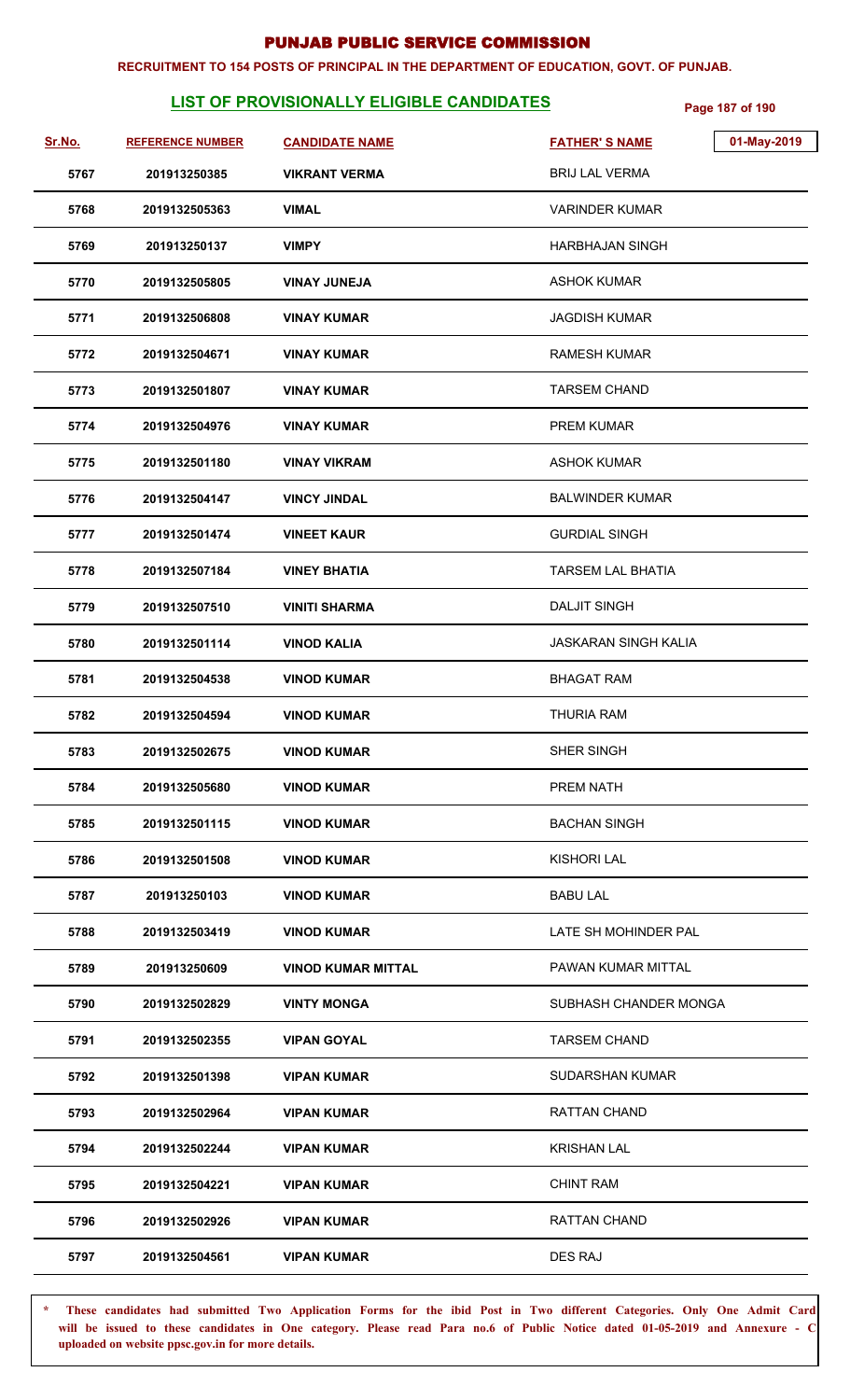#### **RECRUITMENT TO 154 POSTS OF PRINCIPAL IN THE DEPARTMENT OF EDUCATION, GOVT. OF PUNJAB.**

# **LIST OF PROVISIONALLY ELIGIBLE CANDIDATES** Page 188 of 190

| Sr.No. |      | <b>REFERENCE NUMBER</b> | <b>CANDIDATE NAME</b>        | 01-May-2019<br><b>FATHER'S NAME</b> |
|--------|------|-------------------------|------------------------------|-------------------------------------|
|        | 5798 | 2019132504278           | <b>VIPAN KUMAR</b>           | <b>VIJAY KUMAR</b>                  |
|        | 5799 | 201913250672            | <b>VIPAN KUMAR GARG</b>      | <b>NAND LAL GARG</b>                |
|        | 5800 | 2019132506665           | <b>VIPAN PAUL GURU</b>       | <b>KRISHAN KUMAR GURU</b>           |
|        | 5801 | 2019132504321           | <b>VIPAN SONI</b>            | YASHPAL SONI                        |
|        | 5802 | 2019132504721           | <b>VIPANJIT PAL</b>          | <b>JOGINDER PAL</b>                 |
|        | 5803 | 2019132502847           | <b>VIPIN KUMAR</b>           | <b>SHYAM LAL</b>                    |
|        | 5804 | 2019132501271           | <b>VIPNA DEVI</b>            | <b>BHAGWAN DASS</b>                 |
|        | 5805 | 2019132502317           | <b>VIPUL SINGH</b>           | <b>SUCHA SINGH</b>                  |
|        | 5806 | 2019132505985           | <b>VIRINDER SINGH</b>        | <b>SJAGJIT SINGH</b>                |
|        | 5807 | 2019132506058           | <b>VIRVARINDER SINGH</b>     | <b>MAL SINGH</b>                    |
|        | 5808 | 2019132504526           | <b>VISHAL</b>                | <b>SHIV CHARAN</b>                  |
|        | 5809 | 2019132506625           | <b>VISHAL</b>                | <b>AJIT SINGH</b>                   |
|        | 5810 | 2019132504733           | <b>VISHAL</b>                | SUDARSHAN KUMAR                     |
|        | 5811 | 2019132503369           | <b>VISHAL</b>                | <b>SH RAJ KUMAR</b>                 |
|        | 5812 | 2019132507077           | <b>VISHAL ARORA</b>          | <b>RESHAM LAL</b>                   |
|        | 5813 | 2019132508              | <b>VISHAL BATTA</b>          | P C BATTA                           |
|        | 5814 | 201913250228            | <b>VISHAL CHAUHAN</b>        | RAJINDER LAL                        |
|        | 5815 | 2019132504683           | <b>VISHAL CHHABRA</b>        | KEWAL KRISHAN CHHABRA               |
|        | 5816 | 2019132505025           | <b>VISHAL DEEP</b>           | PARSHOTAM MOHAN                     |
|        | 5817 | 2019132506602           | <b>VISHAL GUPTA</b>          | <b>SH SUDERSHAN KUMAR</b>           |
|        | 5818 | 2019132507043           | <b>VISHAL KUMAR</b>          | <b>SWARAN SINGH</b>                 |
|        | 5819 | 2019132504831           | <b>VISHAL KUMAR</b>          | <b>ASHOK KUMAR</b>                  |
|        | 5820 | 2019132503352           | <b>VISHAL KUMAR BHATEHJA</b> | RAMESH KUMAR BHATEHJA               |
|        | 5821 | 2019132501467           | <b>VISHAL MASIH</b>          | <b>JAGIR MASIH</b>                  |
|        | 5822 | 2019132505769           | <b>VISHAL SHARMA</b>         | <b>SHAM LAL SHARMA</b>              |
|        | 5823 | 2019132507122           | <b>VISHAL SHARMA</b>         | SH VIJAY SHARMA                     |
| *      | 5824 | 2019132503471           | <b>VISHALJEET KAUR</b>       | <b>JASBIR SINGH</b>                 |
| *      | 5825 | 2019132503465           | <b>VISHALJEET KAUR</b>       | <b>JASBIR SINGH</b>                 |
|        | 5826 | 2019132505771           | <b>VISHALLY</b>              | <b>TILAK RAJ</b>                    |
|        | 5827 | 2019132504608           | <b>VISHESH</b>               | <b>SH SHAM LAL</b>                  |
|        | 5828 | 2019132501144           | <b>VIVEK ARORA</b>           | <b>RAMESH CHANDER</b>               |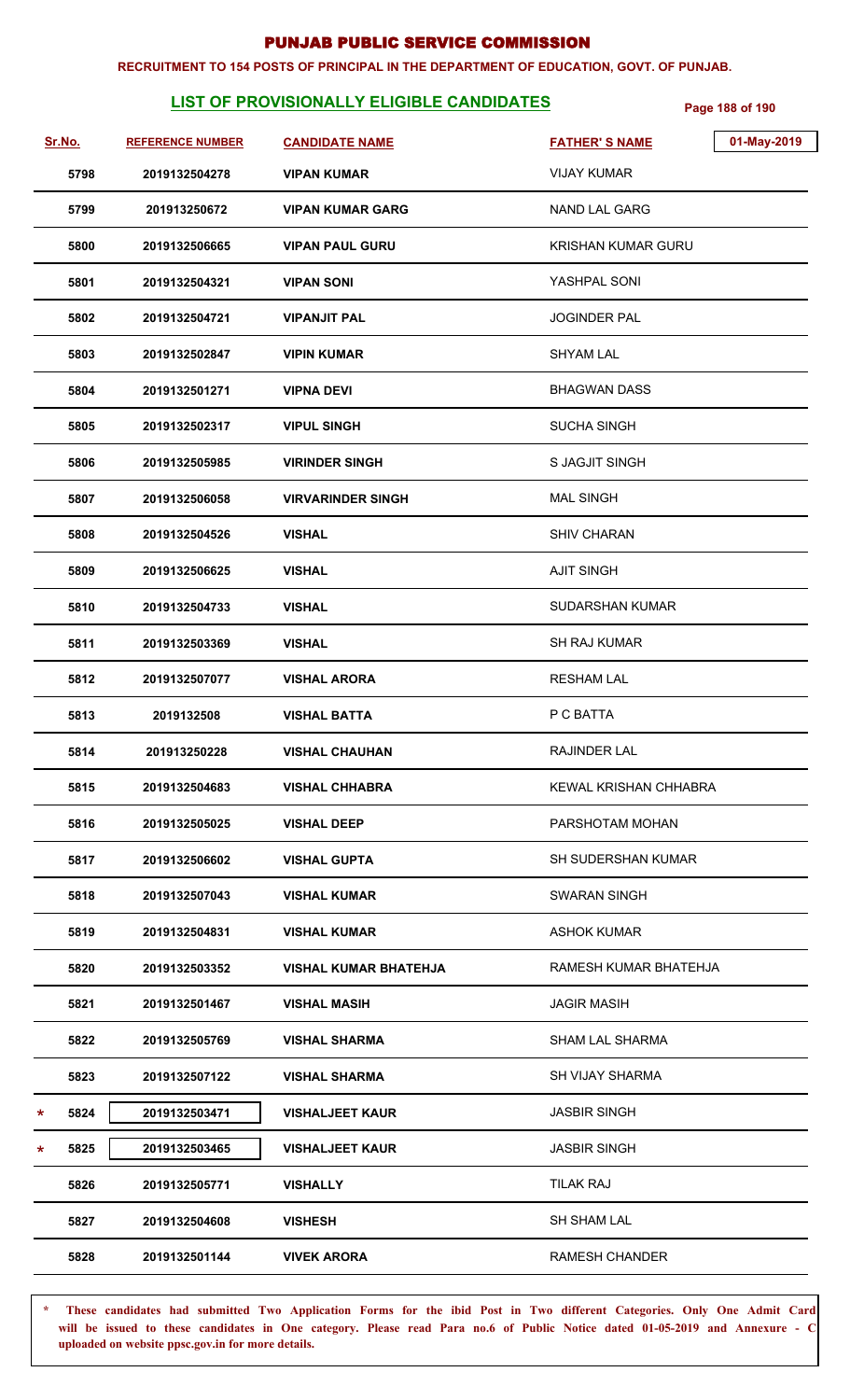#### **RECRUITMENT TO 154 POSTS OF PRINCIPAL IN THE DEPARTMENT OF EDUCATION, GOVT. OF PUNJAB.**

# **LIST OF PROVISIONALLY ELIGIBLE CANDIDATES** Page 189 of 190

| <u>Sr.No.</u> | <b>REFERENCE NUMBER</b> | <b>CANDIDATE NAME</b>  | 01-May-2019<br><b>FATHER'S NAME</b> |
|---------------|-------------------------|------------------------|-------------------------------------|
| 5829          | 201913250948            | <b>VIVEK BHARTI</b>    | <b>OM PARKASH</b>                   |
| 5830          | 2019132504350           | <b>VIVEK DODA</b>      | SADA LAL DODA                       |
| 5831          | 20191325078             | <b>VIVEK JAIN</b>      | OM PARKASH JAIN                     |
| 5832          | 2019132504104           | <b>VIVEK JAOLOTA</b>   | <b>TARSEM LAL JALOTA</b>            |
| 5833          | 2019132502570           | <b>VIVEK KUMAR</b>     | <b>TARLOK CHAND</b>                 |
| 5834          | 2019132506038           | <b>VIVEK KUMAR</b>     | AMAR CHAND                          |
| 5835          | 2019132501471           | <b>VIVEK KUMAR</b>     | <b>MEGH RAJ</b>                     |
| 5836          | 2019132506245           | <b>VIVEK KUMAR</b>     | <b>NAND KISHORE</b>                 |
| 5837          | 2019132503447           | <b>VIVEK SHARMA</b>    | S P SHARMA                          |
| 5838          | 2019132501056           | <b>VIVIEK MONGA</b>    | <b>SHASHI KANT</b>                  |
| 5839          | 2019132507315           | <b>VYOM KUKAR</b>      | RANA PARTAP KUKAR                   |
| 5840          | 2019132504415           | <b>YADVINDER SINGH</b> | <b>SAJJAN SINGH</b>                 |
| 5841          | 2019132504659           | <b>YADWINDER KAUR</b>  | <b>DIAL SINGH</b>                   |
| 5842          | 2019132502177           | YADWINDER SINGH        | <b>BHAGWAN SINGH</b>                |
| 5843          | 2019132505429           | YADWINDER SINGH        | <b>GULZAR SINGH</b>                 |
| 5844          | 2019132502087           | YADWINDER SINGH        | <b>NAURANG SINGH</b>                |
| 5845          | 2019132504651           | YADWINDER SINGH        | <b>KULWANT SINGH</b>                |
| 5846          | 2019132504371           | YADWINDER SINGH        | <b>JABARJANG SINGH</b>              |
| 5847          | 201913250491            | <b>YADWINDER SINGH</b> | <b>TEJA SINGH</b>                   |
| 5848          | 2019132503635           | YASH PAL               | <b>SARDARI LAL</b>                  |
| 5849          | 2019132507221           | YASH PAL               | <b>NATHI LAL</b>                    |
| 5850          | 2019132503046           | YASH PAL SINGH         | <b>SH KRISHAN LAL</b>               |
| 5851          | 2019132501956           | <b>YASHPAL</b>         | <b>TEK CHAND</b>                    |
| 5852          | 2019132502278           | YASHPREET KAUR         | <b>AJAIB SINGH</b>                  |
| 5853          | 2019132501407           | YASHVI JAJORIA         | <b>PARKASH KUMAR</b>                |
| 5854          | 2019132502409           | YODHA MALL PAL         | <b>MANGAL NATH PAL</b>              |
| 5855          | 2019132502730           | <b>YOG RAJ</b>         | <b>SANTOSH KUMAR</b>                |
| 5856          | 2019132504898           | YOGATA SHARMA          | <b>HARICHARAN DASS</b>              |
| 5857          | 2019132502799           | YOGESH CHANDER         | <b>KASHMIRI LAL</b>                 |
| 5858          | 2019132506725           | YOGESH CHAUHAN         | OM PARKASH CHAUHAN                  |
| 5859          | 2019132502489           | YOGESH KUMAR           | <b>SURESH KUMAR</b>                 |